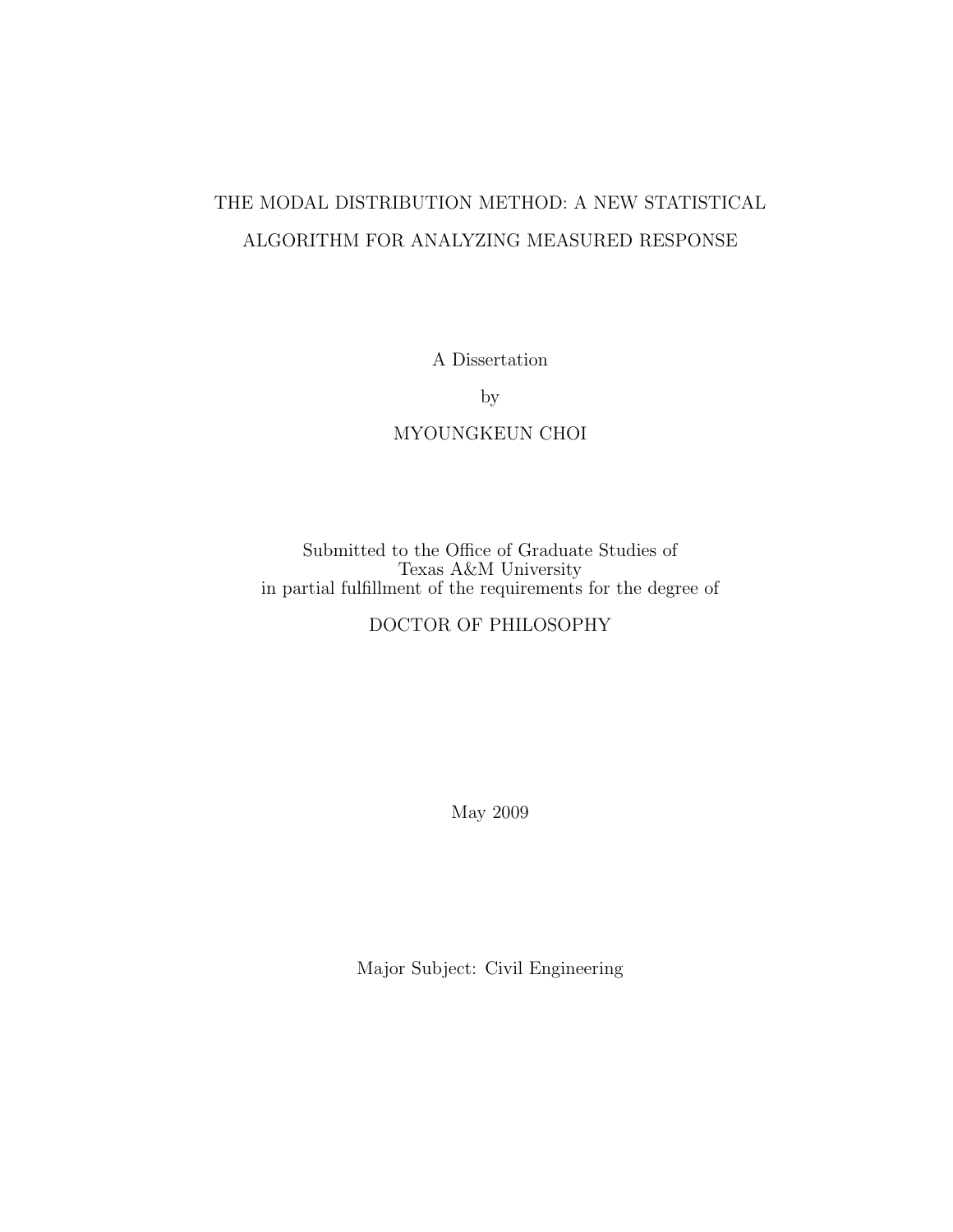# THE MODAL DISTRIBUTION METHOD: A NEW STATISTICAL ALGORITHM FOR ANALYZING MEASURED RESPONSE

A Dissertation

by

#### MYOUNGKEUN CHOI

#### Submitted to the Office of Graduate Studies of Texas A&M University in partial fulfillment of the requirements for the degree of

### DOCTOR OF PHILOSOPHY

Approved by:

| Bert Sweetman   |
|-----------------|
| Richard Mercier |
| Luciana Barroso |
| Ayal Anis       |
| David Rosowsky  |
|                 |

May 2009

Major Subject: Civil Engineering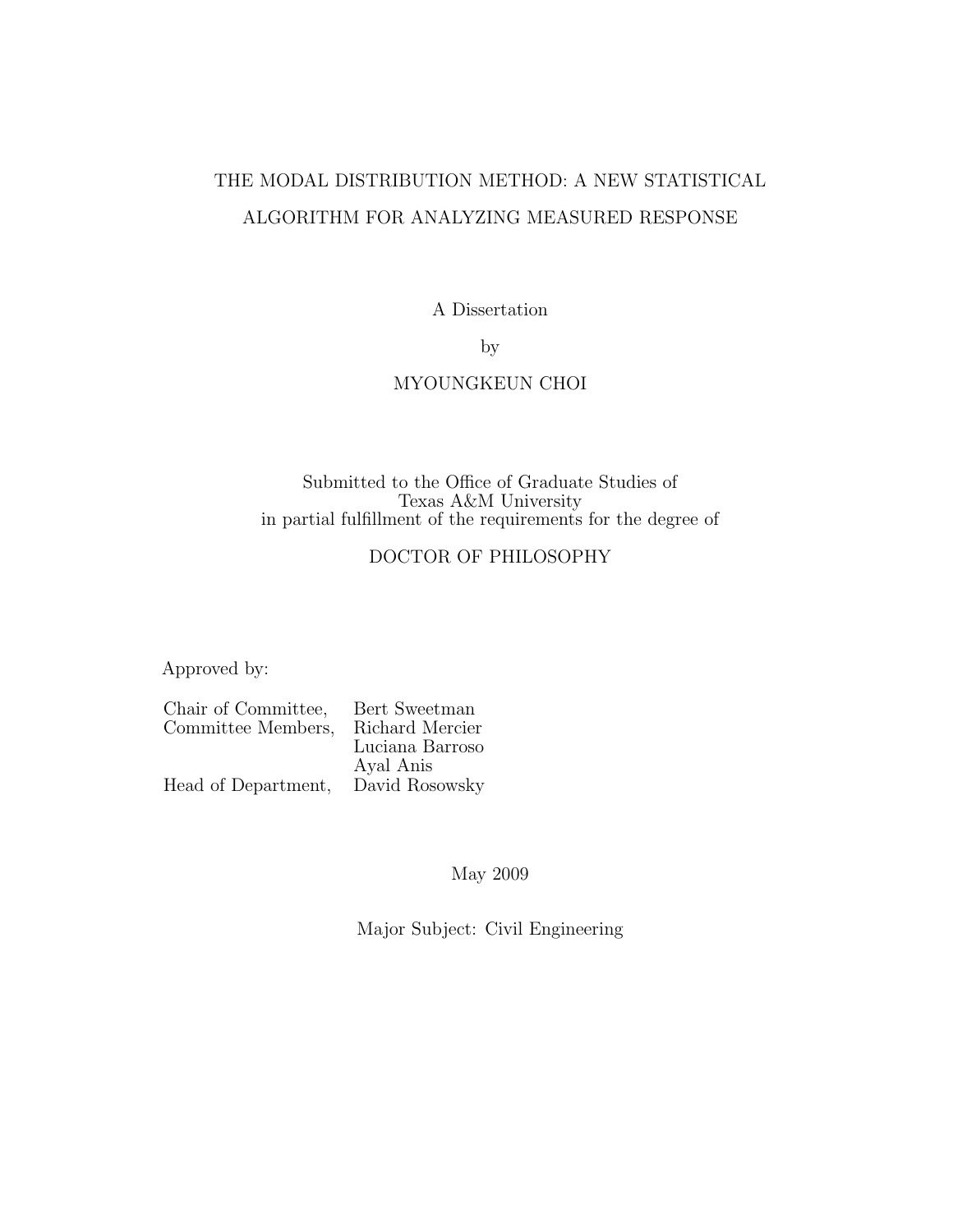#### ABSTRACT

The Modal Distribution Method: A New Statistical Algorithm for Analyzing Measured Response. (May 2009) Myoungkeun Choi, B.S., Seoul National University;

M.S., Seoul National University

Chair of Advisory Committee: Dr. Bert Sweetman

A new statistical algorithm, the "modal distribution method", is proposed to statistically quantify the significance of changes in mean frequencies of individual modal vibrations of measured structural response data. In this new method, a power spectrum of measured structural response is interpreted as being a series of independent modal responses, each of which is isolated over a frequency range and treated as a statistical distribution. Pairs of corresponding individual modal distributions from different segments are compared statistically.

The first version is the parametric MDM. This method is applicable to wellseparated modes having Gaussian shape. For application to situations in which the signal is corrupted by noise, a new noise reduction methodology is developed and implemented. Finally, a non-parametric version of the MDM based on the Central Limit Theorem is proposed for application of MDM to general cases including closely spaced peaks and high noise. Results from all three MDMs are compared through application to simulated clean signals and the two extended MDMs are compared through application to simulated noisy signals. As expected, the original parametric MDM is found to have the best performance if underlying requirements are met: signals that are clean and have well-separated Gaussian mode shapes. In application of nonparametric methods to Gaussian modes with high noise corruption, the noise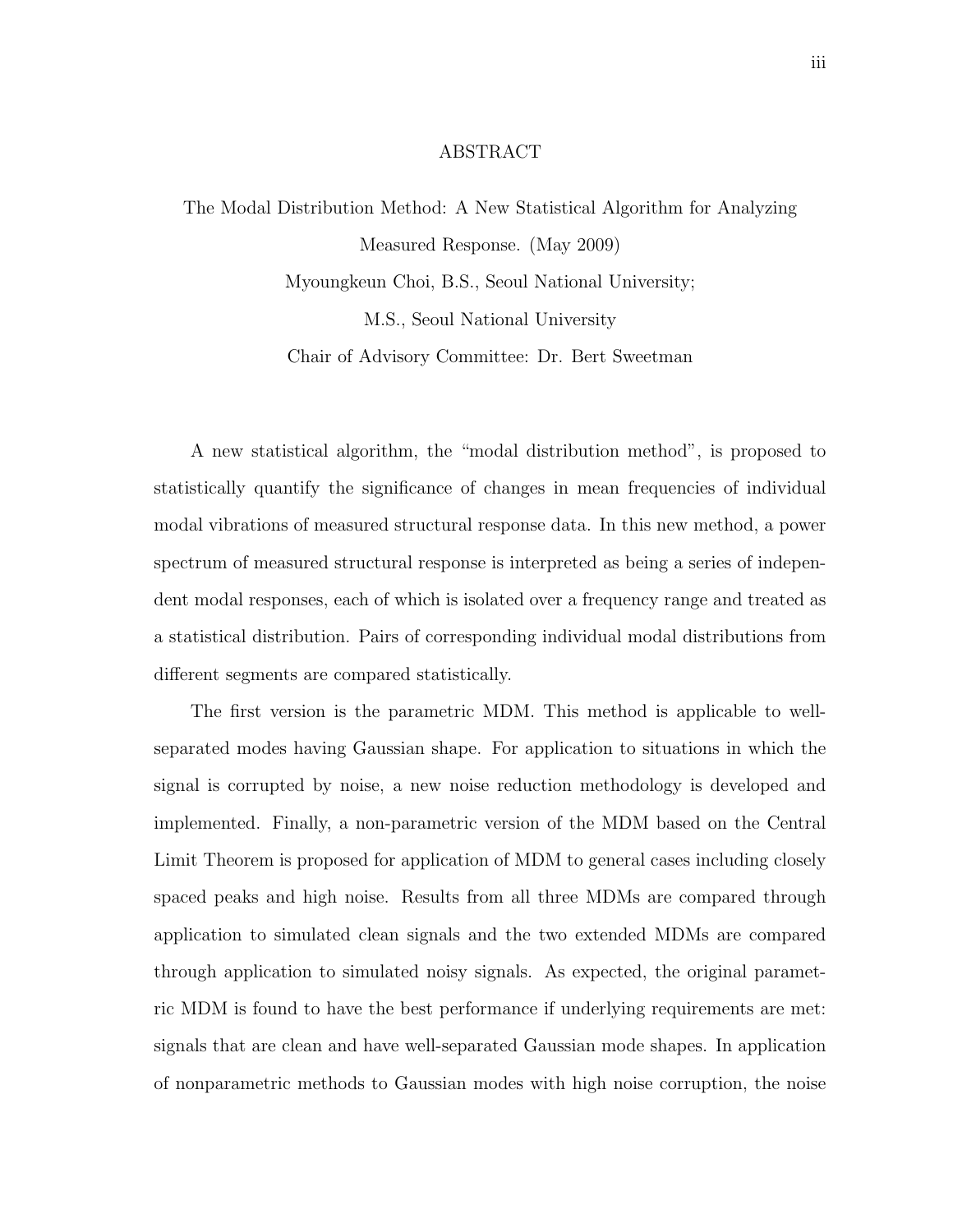reduction MDM is found to have lower probability of false alarms than the nonparametric MDM, though the nonparametric is more efficient at detecting changes.

In closely related work, the Hermite moment model is extended to highly skewed data. The aim is to enable transformation from non-Gaussian modes to Gaussian modes, which would provide the possibility of applying parametric MDM to wellseparated non-Gaussian modes. A new methodology to combine statistical moments using a histogram is also developed for reliable continuous monitoring by means of MDM.

The MDM is a general statistical method. Because of its general nature, it may find a broad variety of applications, but it seems particularly well suited to structural health monitoring applications because only very limited knowledge of the excitation is required, and significant changes in computed power spectra may indicate changes, such as structural damage.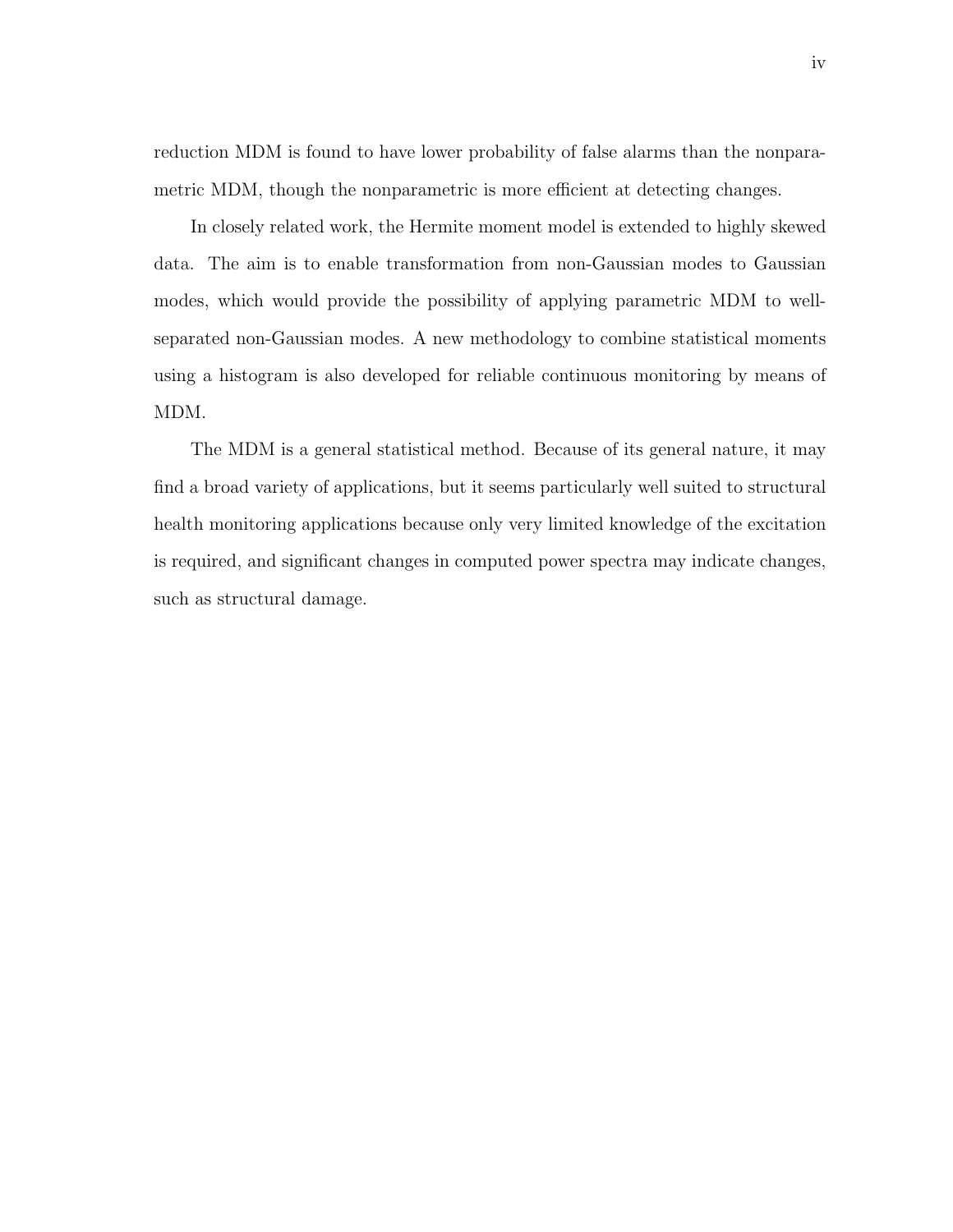To my family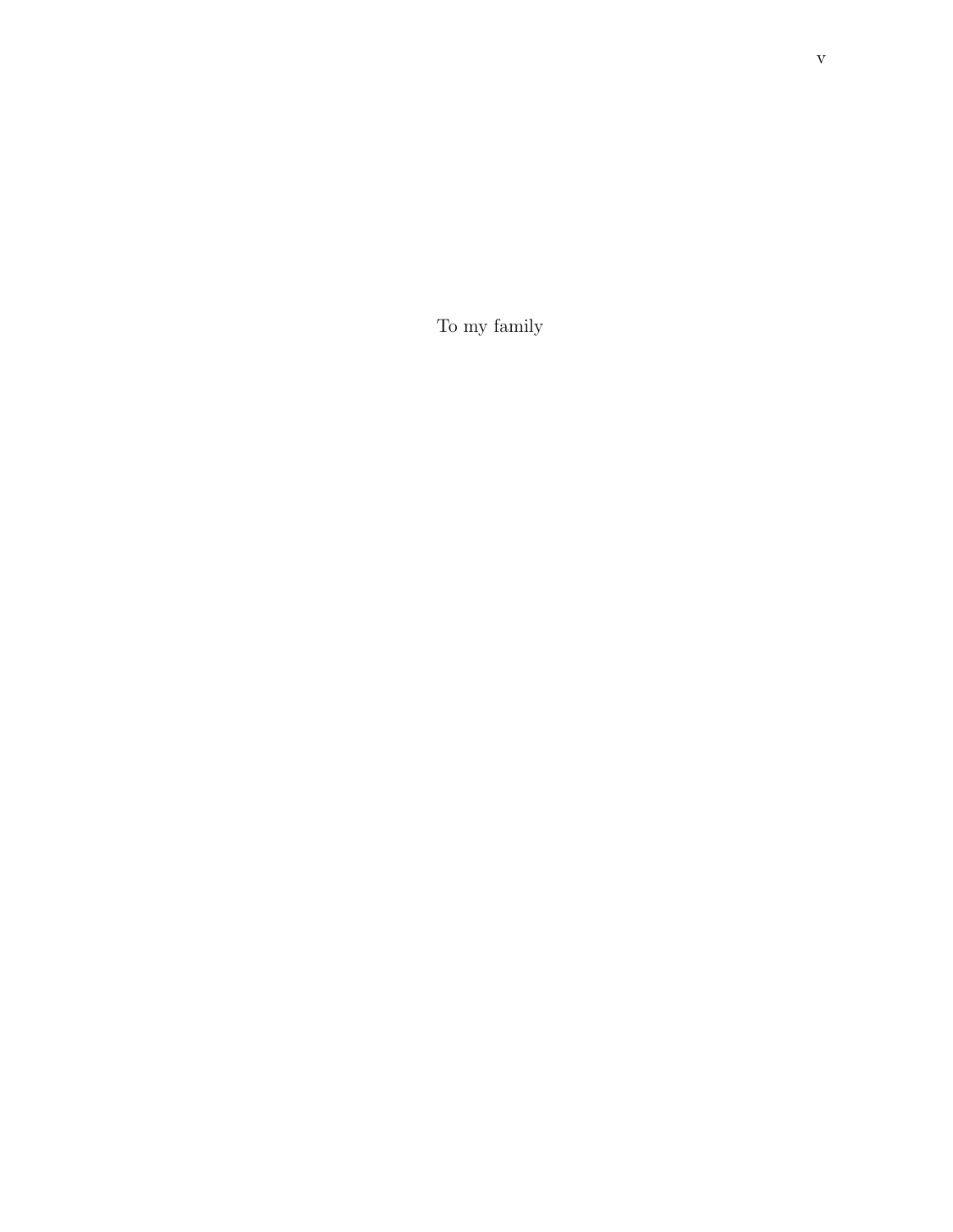#### ACKNOWLEDGMENTS

This thesis arose in part out of years of research that has been done since I came to Texas A&M University. It is a pleasure to convey my gratitude to my committees in my humble acknowledgment. In the first place I would like to record my gratitude to Prof. Sweeetman for his supervision, advice, and guidance from the very early stage of this research as well as giving me extraordinary experiences through out the work. Above all and the most needed, he provided me unflinching encouragement and support in various ways. His truly engineering intuition has made him as a constant oasis of ideas and passions in engineering, which exceptionally inspire and enrich my growth as a student, a researcher and an engineer I want to be. I am indebted to him more than he knows. I gratefully thank Prof. Mercier, Prof. Barroso, and Prof. Anis for their constructive comments on this thesis. I am thankful that in the midst of all their activity, they accepted to be members of the reading committee.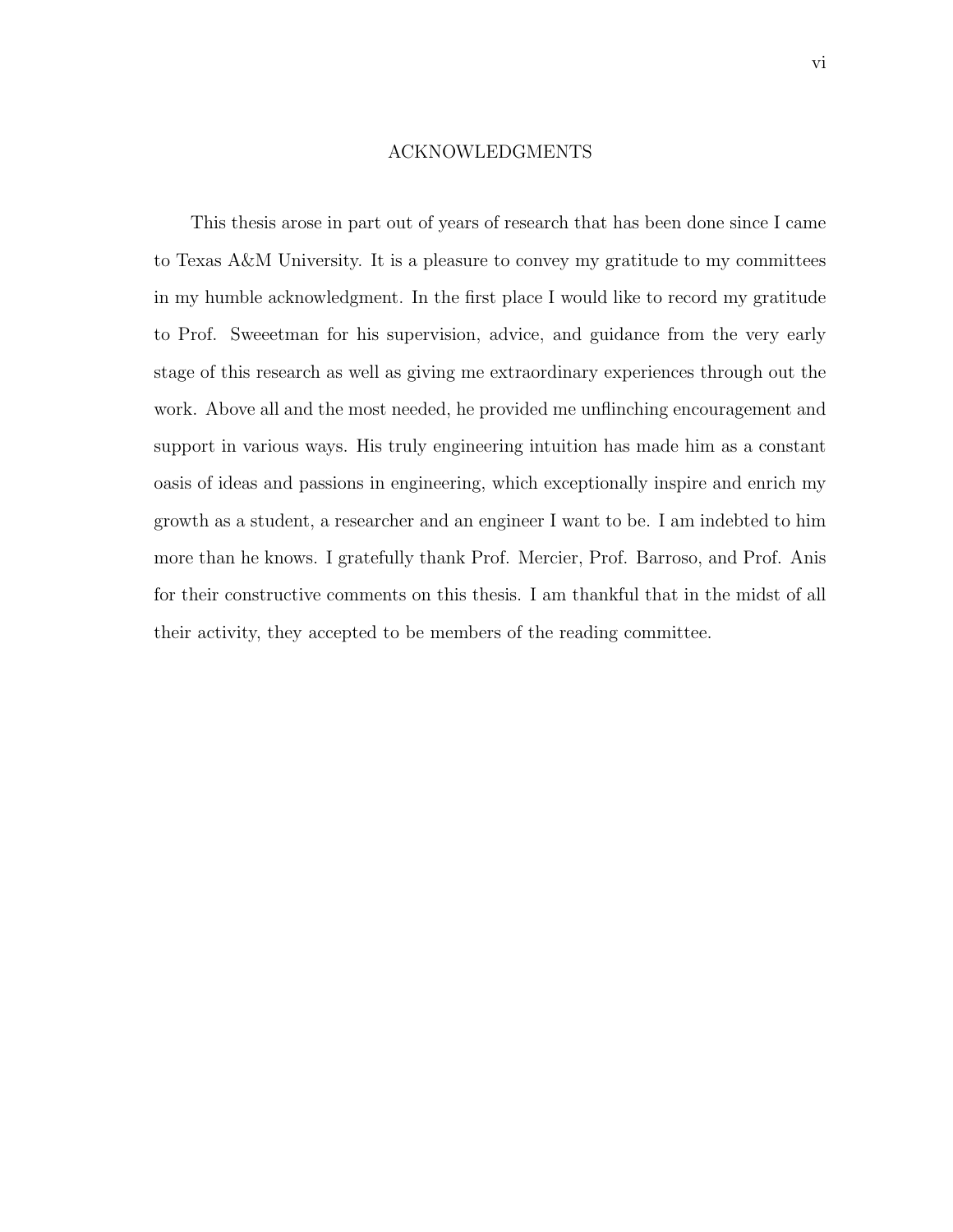# TABLE OF CONTENTS

# CHAPTER Page

| I           |                                                                           | $\mathbf{1}$   |
|-------------|---------------------------------------------------------------------------|----------------|
|             |                                                                           | $\overline{2}$ |
|             |                                                                           | $\overline{4}$ |
|             |                                                                           | $\overline{5}$ |
|             |                                                                           | $\overline{7}$ |
|             | E. Objective: The Modal Distribution Method                               | 8              |
|             | F. Organization of Thesis $\ldots \ldots \ldots \ldots \ldots \ldots$     | 10             |
| $_{\rm II}$ | THE MODAL DISTRIBUTION METHOD FOR STATIS-                                 |                |
|             | TICAL ANALYSIS OF MEASURED STRUCTURAL RESPONSE 12                         |                |
|             |                                                                           | 12             |
|             | B. Theory: The Modal Distribution Method                                  | 14             |
|             |                                                                           | 14             |
|             | 2. Interpretation of a Power Spectrum as a Statistical                    |                |
|             |                                                                           | 16             |
|             | 3. Comparison of Statistical Distributions                                | 17             |
|             |                                                                           | 18             |
|             | Separation of Modal Distributions: The Penalty Method<br>1.               | 18             |
|             | Modal Distributions and Statistical Distributions<br>2.                   | 20             |
|             | Comparison: Statistical Hypothesis Testing<br>3.                          | 22             |
|             | 4. Overall Comparison of Response                                         | 23             |
|             | D. Type I and Type II Errors: Minimum Data Require-                       |                |
|             | ments                                                                     | 24             |
|             | E. Example: Minimum Data Requirements                                     | 26             |
|             | 1. Underlying Spectra and Data Simulation                                 | 27             |
|             | 2. Application of the Method $\dots \dots \dots \dots \dots$              | 27             |
|             | Type I Errors: No change in true underlying<br>a.                         |                |
|             |                                                                           | 28             |
|             | b. Type II Errors: Known changes in mean modal                            |                |
|             |                                                                           | 28             |
|             | Minimum Required Time-History Duration<br>c.                              | 29             |
|             | Minimum Required Number of Cycles<br>d.                                   | 31             |
|             | Comparison with Conventional Tests $\hfill\ldots\ldots\ldots\ldots$<br>3. | 36             |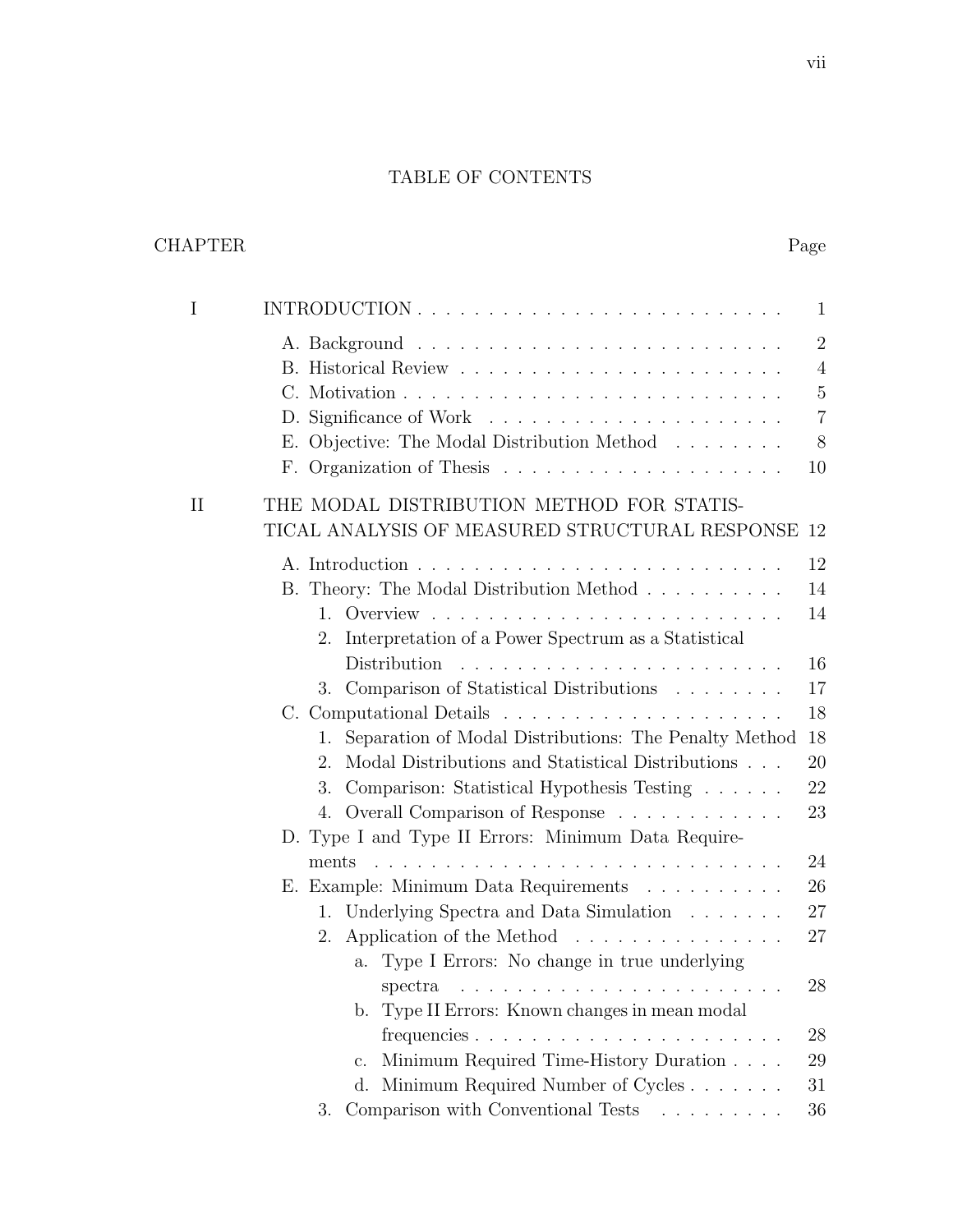|    |                                                                                                                          | 37 |
|----|--------------------------------------------------------------------------------------------------------------------------|----|
| Ш  | THE HERMITE MOMENT MODEL FOR HIGHLY SKEWED<br>RESPONSE WITH APPLICATION TO TENSION LEG PLAT-                             |    |
|    | <b>FORMS</b><br>and the company of the company                                                                           | 39 |
|    | B. BACKGROUND: THE FOUR-MOMENT HERMITE                                                                                   | 39 |
|    | <b>MODEL</b>                                                                                                             | 41 |
|    | The Functional Form of Transformation $\ldots \ldots \ldots$<br>1.                                                       | 42 |
|    | $2_{-}$                                                                                                                  | 44 |
|    | Limitations of the Original Hermite Model of Extremes<br>3.                                                              | 44 |
|    | C. OVERCOMING THE MONOTONE LIMITATION $\ldots$ .                                                                         | 47 |
|    | 1. Understanding the Monotone Limits $\ldots \ldots \ldots \ldots$<br>The Monotone Limit for a Softening Response<br>a.  | 47 |
|    | (Upper Ellipse) $\ldots \ldots \ldots \ldots \ldots$                                                                     | 48 |
|    | The Monotone Limit for a Hardening Response<br>$b_{\cdot}$                                                               |    |
|    | $(Lower Ellipse) \dots \dots \dots \dots \dots \dots \dots$                                                              | 50 |
|    | An Alternative Inversion of the Hermite Polynomial.<br>$2_{-}$                                                           | 51 |
|    | Piecewise construction of a Monotone Transforma-<br>3.                                                                   | 53 |
|    | D. Application of the Theoretical Developments                                                                           | 56 |
|    | Transformation of a Gaussian fractile to its non-<br>1.                                                                  |    |
|    |                                                                                                                          | 56 |
|    | Transformation of a non-Gaussian Response to its<br>2.                                                                   |    |
|    |                                                                                                                          | 57 |
|    | E. EXAMPLE                                                                                                               | 58 |
|    | Numerical Model and Simulation of TLP Surge Response 58<br>1.<br>Application of the Hermite Model to Simulation in<br>2. |    |
|    | the Time Domain                                                                                                          | 59 |
|    | F. DISCUSSION AND CONCLUSIONS                                                                                            | 62 |
| IV | EFFICIENT CALCULATION OF STATISTICAL MOMENTS                                                                             |    |
|    | FOR STRUCTURAL HEALTH MONITORING                                                                                         | 67 |
|    |                                                                                                                          | 68 |
|    |                                                                                                                          | 73 |
|    |                                                                                                                          | 74 |
|    | Calculation of moments from discrete data $\ldots$ .<br>а.                                                               | 74 |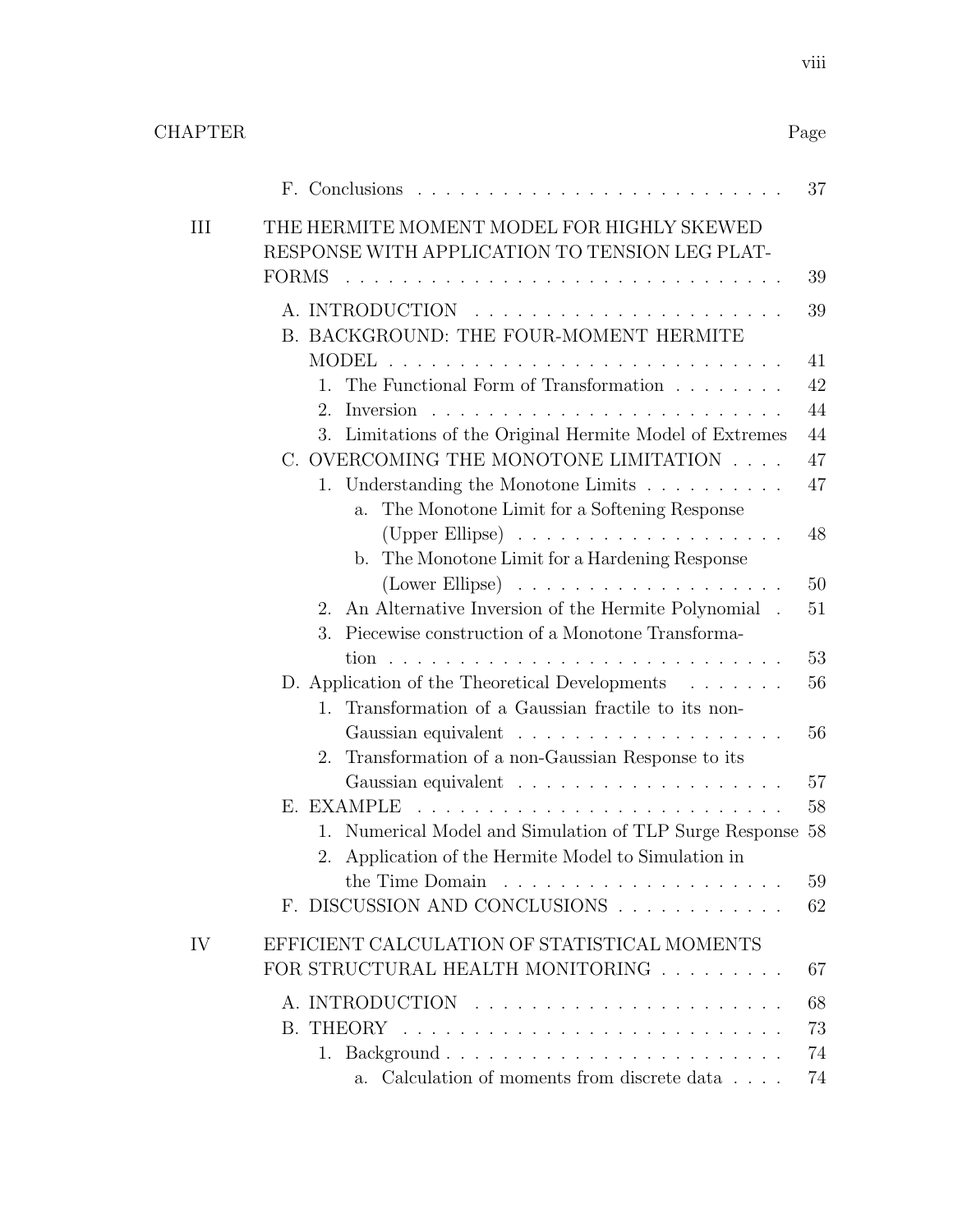|   | b. The relationship between raw moments and                                           |          |
|---|---------------------------------------------------------------------------------------|----------|
|   | central moments<br>.                                                                  | 75       |
|   | 2.<br>Calculation of Moments using a Relative Histogram.                              | 75       |
|   | a. Precision of moments calculated from a histogram                                   | 76       |
|   | Efficient Combination of Statistical Moments $\ldots \ldots$<br>3.                    | 77       |
|   | Moment addends, $\gamma_n$<br>$a_{-}$                                                 | 77       |
|   | b. Combination of statistical moments $\ldots \ldots$                                 | 78       |
|   |                                                                                       | 79       |
|   | Estimation of Statistical Moments of a Concate-<br>1.                                 |          |
|   |                                                                                       | 79       |
|   | Calculation of statistical moments from a his-<br>a.                                  |          |
|   | a de la caractería de la caractería de la caractería<br>togram                        | 81       |
|   | b. Combination of statistical moments                                                 | 82       |
|   |                                                                                       | 82       |
|   | 1.                                                                                    | 83       |
|   | 2.<br>Results                                                                         | 84       |
|   | Calculation of statistical moments<br>$a_{\cdot}$                                     | 84       |
|   | Calculation of statistical moments of the con-<br>b.                                  |          |
|   | catenated time-history                                                                | 86<br>87 |
|   |                                                                                       |          |
| V | NOISE REDUCTION METHODOLOGY                                                           | 90       |
|   | A. INTRODUCTION                                                                       | 90       |
|   | B. Review of Noise Reduction Methods For Speech Enhancement                           | 92       |
|   | Signal with Uncorrelated Additive White Gaussian Noise<br>1.                          | 92       |
|   | Spectral Power Subtraction and Wiener Filtering<br>2.                                 | 93       |
|   | Stationary Signal<br>3.                                                               | 95       |
|   | C. Methodology $\dots \dots \dots \dots \dots \dots \dots \dots \dots \dots$          | 96       |
|   | Review: Derivation of Spectral Power Subtraction<br>1.                                |          |
|   |                                                                                       | 96       |
|   | Shortcomings of the Spectral Power Subtraction Method<br>2.                           | 98       |
|   | 3.<br>New Methodology $\dots \dots \dots \dots \dots \dots \dots$                     | 100      |
|   |                                                                                       | 102      |
|   | $Simulations \dots \dots \dots \dots \dots \dots \dots \dots \dots \dots \dots$<br>1. | 102      |
|   | Application of MDM to Signal corrupted by Noise<br>2.                                 | 104      |
|   | Application of Noise Reduction Methodology<br>3.                                      | 106      |
|   | Signal to Noise Ratios and Minimum Data Re-<br>a.                                     |          |
|   | quirements                                                                            | 110      |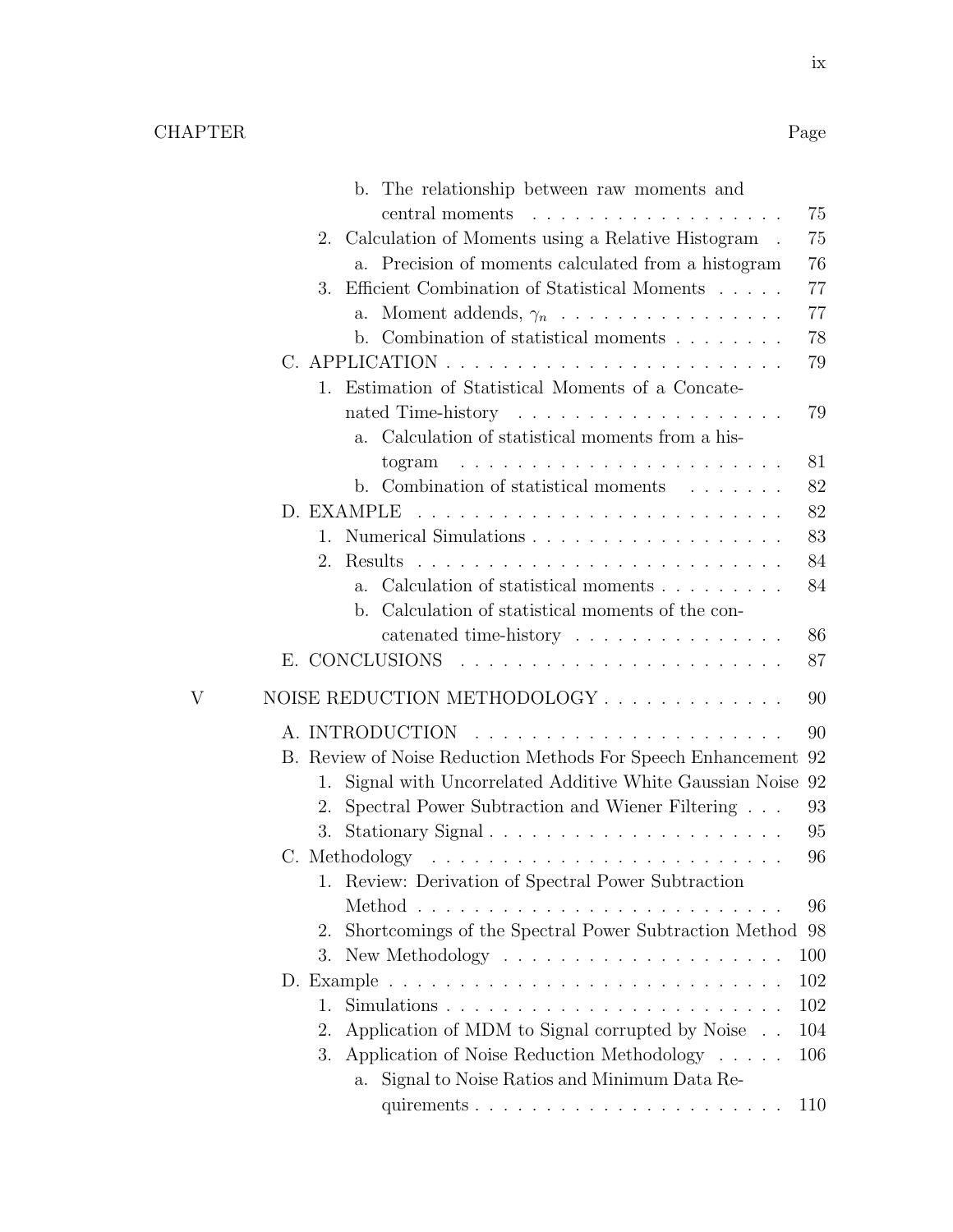x

|     |                 |                                                        | 114 |
|-----|-----------------|--------------------------------------------------------|-----|
| VI  |                 | NONPARAMETRIC MODAL DISTRIBUTION METHOD                | 117 |
|     | A. INTRODUCTION |                                                        | 118 |
|     |                 | B. REVIEW: STATISTICAL COMPARISON                      | 119 |
|     | 1.              | Underlying Theory: Central Limit Theorem               | 120 |
|     | 2.              | Nonparametric Comparison of Two Histograms             | 120 |
|     | 3.              |                                                        | 122 |
|     |                 | C. IMPLEMENTATION TO MDM                               | 124 |
|     | 1.              | Statistical Comparison of Means: the $T$ -test         | 127 |
|     |                 | D. Example of Well-Separated Gaussian Modes with Noise | 128 |
|     | 1.              |                                                        | 129 |
|     | 2.              | Results of Comparison                                  | 130 |
|     | a.              | Non-parametric MDM vs Parametric without               |     |
|     |                 | Noise Reduction - Low Noise                            | 132 |
|     | b.              | Non-parametric MDM vs Parametric without               |     |
|     |                 | Noise Reduction - High Noise                           | 134 |
|     | $\mathbf{c}$ .  | Non-parametric MDM vs Parametric with Noise            |     |
|     |                 | Reduction - High Noise                                 | 136 |
|     |                 |                                                        | 138 |
|     | 1.              | The Central Limit Theorem Implementation of the MDM138 |     |
|     | 2.              | MDM and a Semi-Parametric Bootstrap Hypothe-           |     |
|     |                 |                                                        | 140 |
| VII | SUMMARY         |                                                        | 143 |
|     | A. Conclusions  |                                                        | 143 |
|     | 1.              |                                                        | 145 |
|     | 2.              |                                                        | 145 |
|     | 3.              |                                                        | 146 |
|     | 4.              | Extension to well-separated non-Gaussian modal         |     |
|     |                 |                                                        | 146 |
|     | 5.              | Extension to continuous monitoring for well-separated  |     |
|     |                 | modal distributions                                    | 147 |
|     |                 | 6. Comparison of parametric MDM and non-parametric     |     |
|     |                 |                                                        | 147 |
|     | 7.              | Comparison of non-parametric MDM and noise re-         |     |
|     |                 |                                                        | 147 |
|     | 8.              |                                                        | 148 |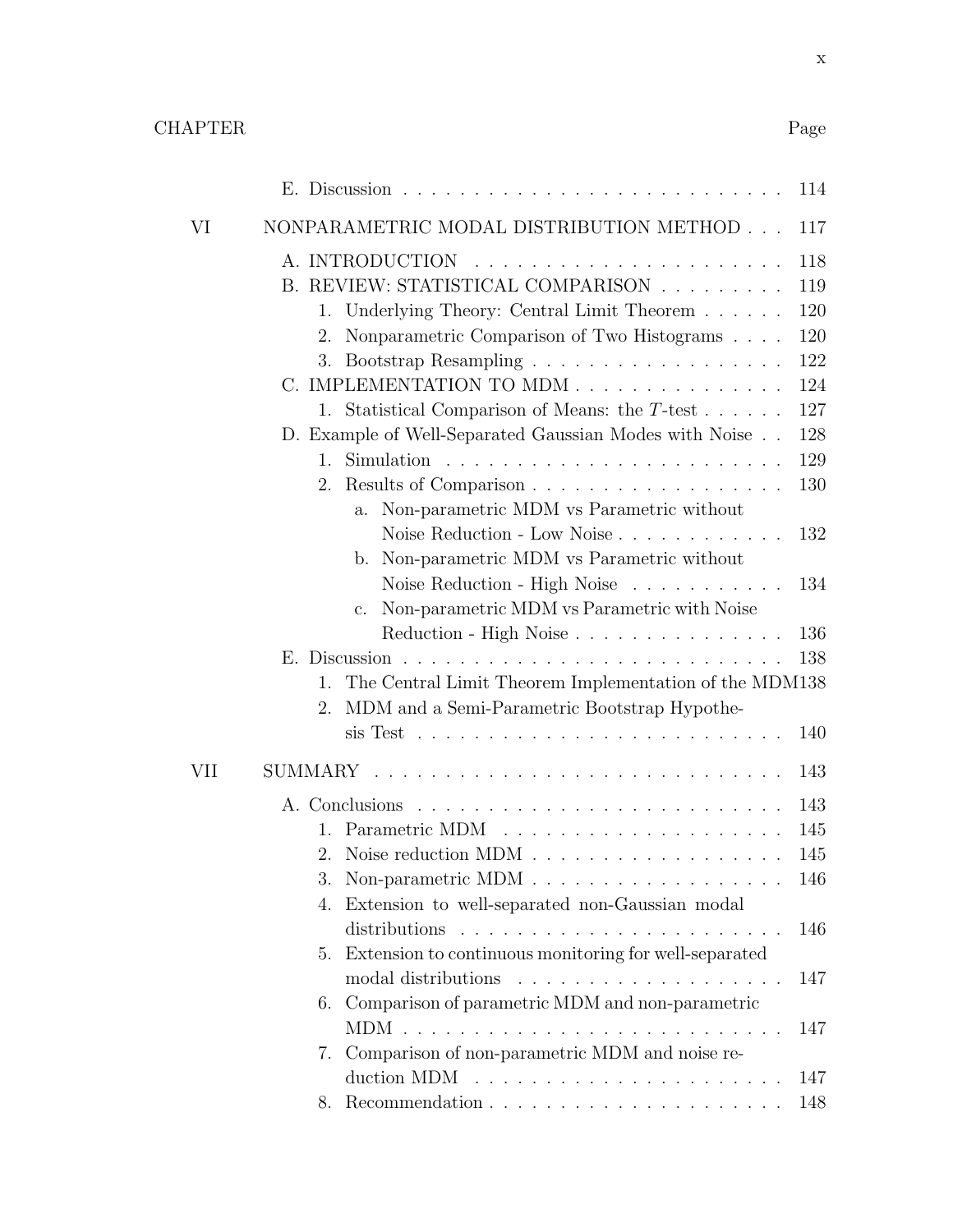|--|--|

|                                                                     | 149<br>150 |
|---------------------------------------------------------------------|------------|
|                                                                     | 152        |
| APPENDIX A                                                          | -161       |
|                                                                     | 161        |
| $\mathbf{E}$                                                        | 165        |
|                                                                     | 165        |
| Calculation of moments from discrete data<br>a <sub>1</sub>         | 165        |
| b. The relationship between raw moments and                         |            |
| central moments                                                     | 166        |
| 2. Updating Formulae for Statistical Moments                        | 167        |
| a. Moment addends, $\gamma_n \ldots \ldots \ldots \ldots \ldots$    | 167        |
| b. Combination of statistical moments $\ldots \ldots$               | 168        |
| One-Pass Calculation of Statistical Moments<br>$3_{-}$              | 169        |
| EXAMPLE<br>$F^-$                                                    | 170        |
| Combination of statistical moments<br>1                             | 171        |
| 2. Calculation of statistical moments                               | 172        |
| $G.$ CONCLUSIONS $\ldots \ldots \ldots \ldots \ldots \ldots \ldots$ | 176        |
| VITA                                                                | 178        |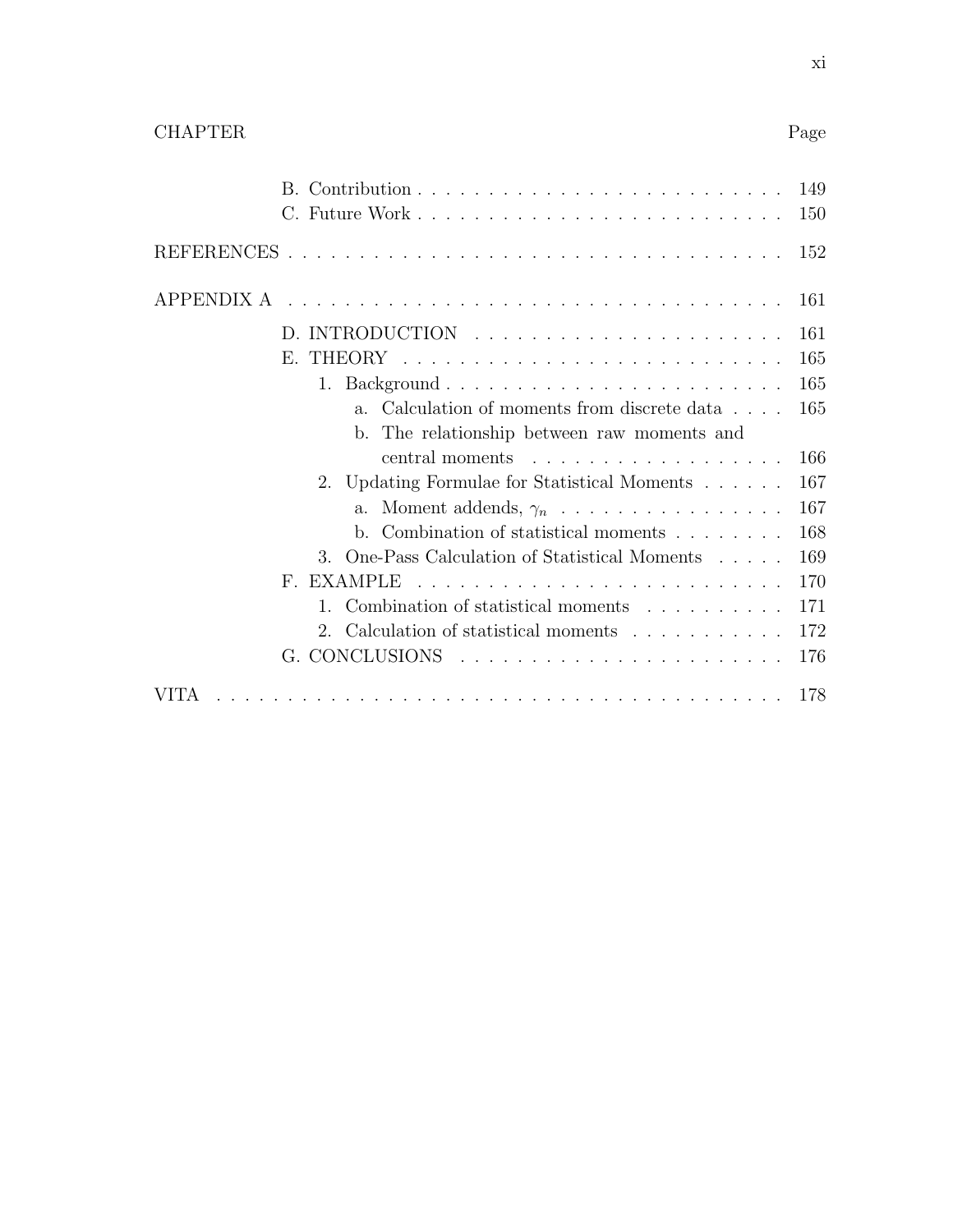## LIST OF TABLES

| <b>TABLE</b> |                                                                                                                        | Page |
|--------------|------------------------------------------------------------------------------------------------------------------------|------|
| $\mathbf I$  | Target Spectra Parameters with Percent Change from Original                                                            | 29   |
| $\rm II$     |                                                                                                                        | 62   |
| III          | Environmental conditions and associated statistics of the response.                                                    | 89   |
| IV           | Statistical moments of concatenated irregular TLP response time-<br>histories; comparison of calculation methodologies | 89   |
| V            |                                                                                                                        |      |
| VI           | Target Spectra Parameters with Percent Change from Original                                                            |      |
| VII          |                                                                                                                        |      |
| <b>VIII</b>  |                                                                                                                        |      |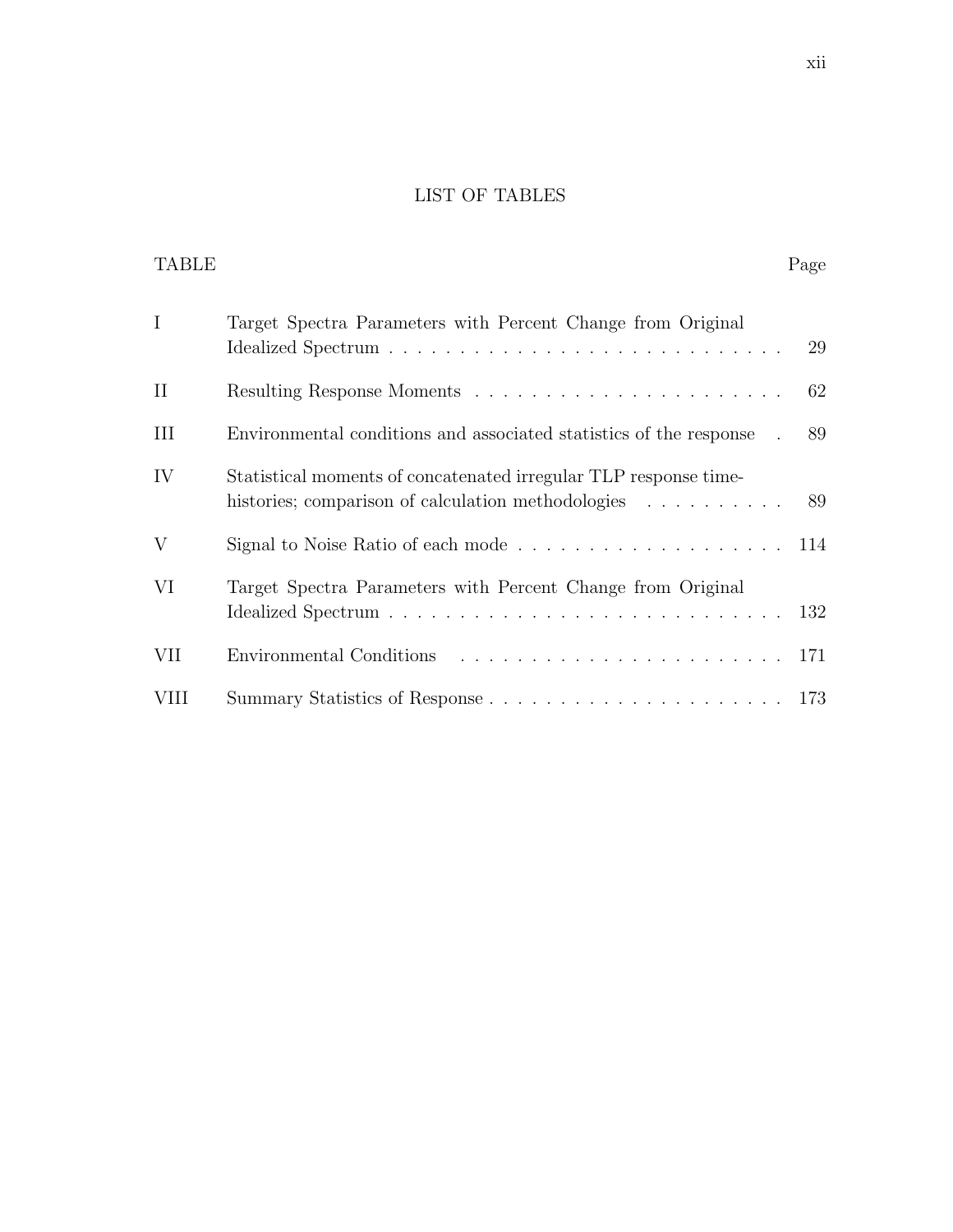# LIST OF FIGURES

| <b>FIGURE</b>  |                                                                                                                                                                                                                                  | Page |
|----------------|----------------------------------------------------------------------------------------------------------------------------------------------------------------------------------------------------------------------------------|------|
| $\mathbf{1}$   | Separation of modal distributions: The penalty method $\ldots \ldots$                                                                                                                                                            | 20   |
| $\overline{2}$ | Field Data Spectrum and Idealized Target Spectrum $S \dots \dots$                                                                                                                                                                | 30   |
| 3              | Original Spectrum $(S)$ and Modified Spectrum $(S_1)$                                                                                                                                                                            | 31   |
| $\overline{4}$ | P-value that the observed differences between the time series are<br>due to differences between underlying spectra when in fact no such<br>differences exist                                                                     | 32   |
| $\overline{5}$ | Ability to detect underlying changes in the target spectrum as<br>a function of time-history duration (smaller $P$ -values indicates<br>greater ability) $\ldots \ldots \ldots \ldots \ldots \ldots \ldots \ldots \ldots \ldots$ | 32   |
| 6              | Probability of failing to detect a known difference between under-<br>lying spectra as a function of time-history duration $\dots \dots \dots$                                                                                   | 33   |
| $\overline{7}$ | Ability to detect underlying changes in the target spectrum as a<br>function of number of cycles with and without noise $\dots \dots$                                                                                            | 33   |
| 8              | Very high noise case (19 mg): Detection of underlying changes in<br>the target spectrum with Gaussian assumption strongly violated                                                                                               | 35   |
| 9              | Probability of failing to detect a known difference between under-<br>lying spectra as a function of number of cycles<br>.                                                                                                       | 35   |
| 10             | Number of cycles required to detect increasingly large shifts in<br>mean modal frequencies. Percents refer to fractions of the area<br>under a standard normal distribution.<br>.                                                | 36   |
| 11             | Various Regions of Model Applicability                                                                                                                                                                                           | 45   |
| 12             | Orthogonal, Softening Monotone and Hardening Monotone Limits<br>in Hermite Moment Space                                                                                                                                          | 49   |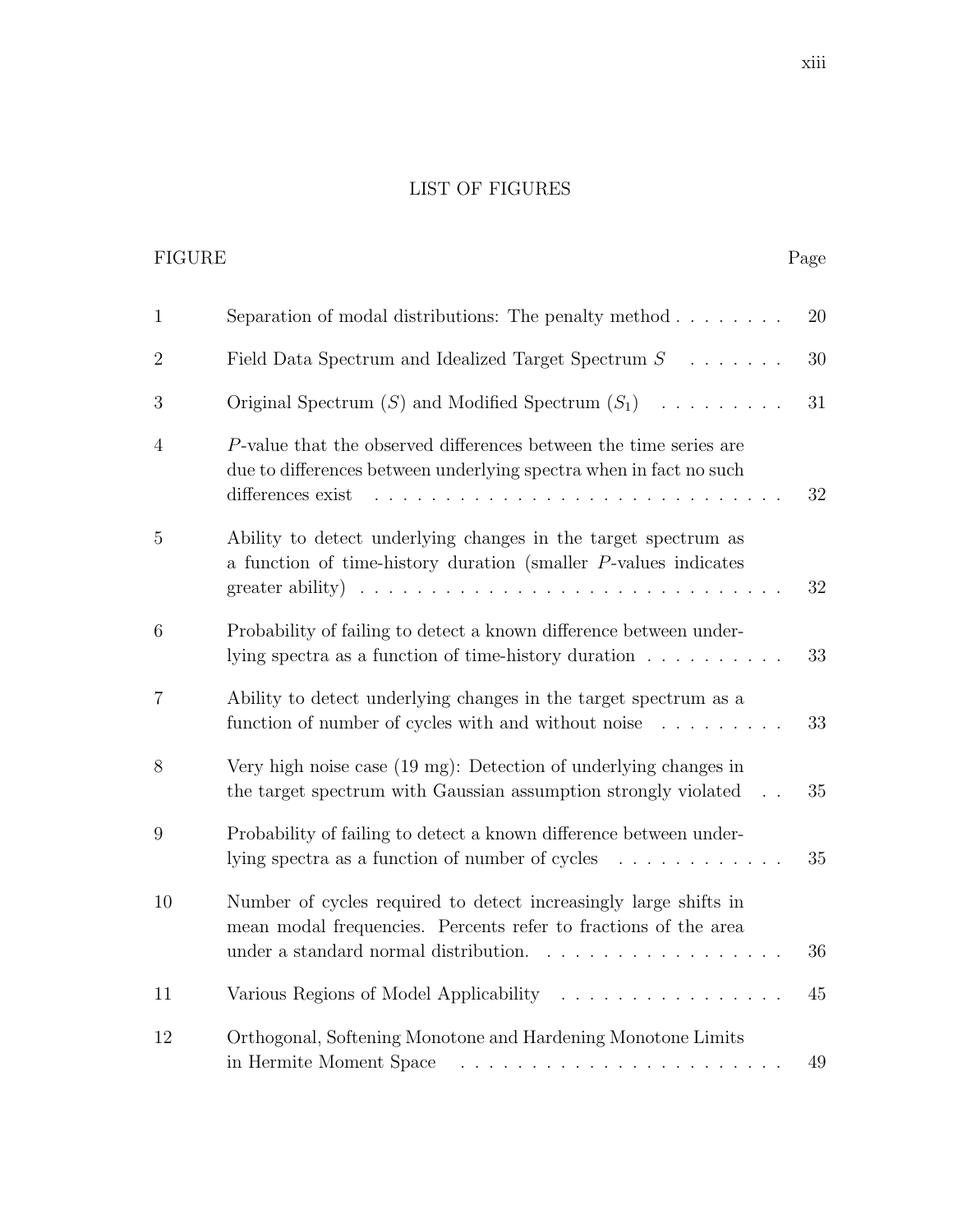| 13 | Combination of Non-monotone Hardening and Softening models<br>55                                                                                                                                                                                              |
|----|---------------------------------------------------------------------------------------------------------------------------------------------------------------------------------------------------------------------------------------------------------------|
| 14 | 59                                                                                                                                                                                                                                                            |
| 15 | Hermite Extreme Value Estimation: A single realization with sta-<br>tistical moments shifting between monotone and non-monotone<br>models used to predict 90 minute maximum<br>61                                                                             |
| 16 | PDF Comparison: standardized softening-hardening-softening, hardening-<br>softening-hardening and monotone responses $(4,700 \text{ sec}, 5,000 \text{ sec})$<br>and $5,300$ sec in Table II) $\ldots \ldots \ldots \ldots \ldots \ldots \ldots \ldots$<br>63 |
| 17 | Histogram of 4,100 second simulated response compared with the-<br>oretical PDF's based on $\alpha_3 = -0.2654$ , $\alpha_4 = 3.0360$<br>64                                                                                                                   |
| 18 | Statistical moments based on short durations used to predict<br>65<br>90 minute maximum. All statistics based on 20 simulations                                                                                                                               |
| 19 | Three Approaches to Calculate Statistical Moments of a Concate-<br>80                                                                                                                                                                                         |
| 20 | 83                                                                                                                                                                                                                                                            |
| 21 | Effect of bin width on calculation of statistical moments. Time<br>duration: 1 hour, $\Delta t$ : 0.01 sec, Data precision: 0.001<br>85                                                                                                                       |
| 22 | Target Signal Spectra and Noise Spectrum<br>103                                                                                                                                                                                                               |
| 23 | Sample Signal Spectra with 1, 20, and 30 mg RMS Noise $\ldots \ldots$<br>104                                                                                                                                                                                  |
| 24 | Mean and standard deviation of 25 significance levels resulting<br>from parametric MDM applied to signals whose underlying modal<br>distributions are changed $\ldots \ldots \ldots \ldots \ldots \ldots \ldots$<br>106                                       |
| 25 | Mean and standard deviation of 25 significance levels resulting<br>from parametric MDM applied to signals whose underlying modal<br>distributions are the same $\ldots \ldots \ldots \ldots \ldots \ldots \ldots \ldots$<br>107                               |
| 26 | Sample cleaned spectra of conventional noise reduction method<br>108                                                                                                                                                                                          |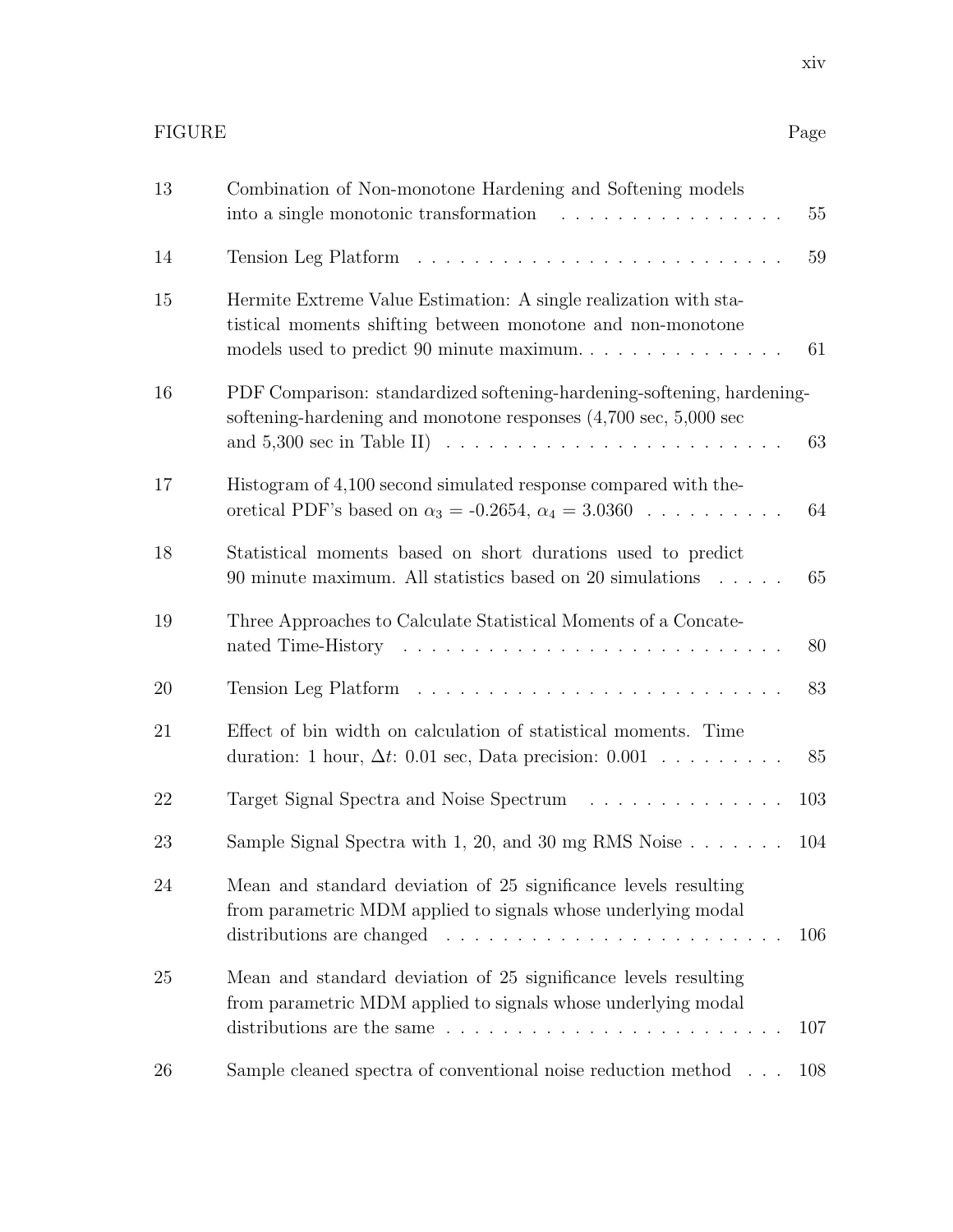# FIGURE Page

| 27 | Sample cleaned spectra of new noise reduction method $\ldots \ldots$                                                                                                                                                                           | 109 |
|----|------------------------------------------------------------------------------------------------------------------------------------------------------------------------------------------------------------------------------------------------|-----|
| 28 | Comparison of detection ability of MDMs using conventional and                                                                                                                                                                                 | 110 |
| 29 | Comparison of Probability of Type I errors between MDMs using<br>conventional and new noise reduction method $\ldots \ldots \ldots \ldots$                                                                                                     | 111 |
| 30 | Mean and standard deviation of 25 significance levels resulting<br>from noise reduction method implemented and applied with the<br>parametric MDM. $\ldots \ldots \ldots \ldots \ldots \ldots \ldots \ldots \ldots \ldots$                     | 112 |
| 31 | Mean and standard deviation of 25 significance levels resulting<br>from noise reduction method implemented parametric MDM ap-<br>plied. No change in the underlying modal distributions of the                                                 | 113 |
| 32 | Probability of detecting a known shift in the target spectra. First<br>and Second Modes considered individually.<br>.                                                                                                                          | 115 |
| 33 | Probability of Type I errors. First and Second Modes considered<br>individually. No change to underlying target spectra.                                                                                                                       | 116 |
| 34 | Target Signal Spectra and Noise Spectrum                                                                                                                                                                                                       | 130 |
| 35 | Sample Signal Spectrum with 1, 20, and 30mg RMS Noise $\dots \dots$                                                                                                                                                                            | 131 |
| 36 | Comparison of detection ability between parametric MDM and<br>non-parametric MDM when the underlying target has been changed<br>(smaller P-values indicates greater ability).<br>.                                                             | 133 |
| 37 | Comparison of P-values between parametric MDM and non-parametric<br>MDM when underlying modal distribution of signal is not changed.<br>Bigger numbers indicate less probability of a false alarm.<br>$\mathbb{R}^3$ . The same $\mathbb{R}^3$ | 134 |
| 38 | Comparison of detection ability between parametric MDM and<br>non-parametric MDM when underlying modal distribution of the<br>signal is changed and the signal is corrupted by high noise (smaller<br>P-values indicates greater ability)<br>. | 136 |
|    |                                                                                                                                                                                                                                                |     |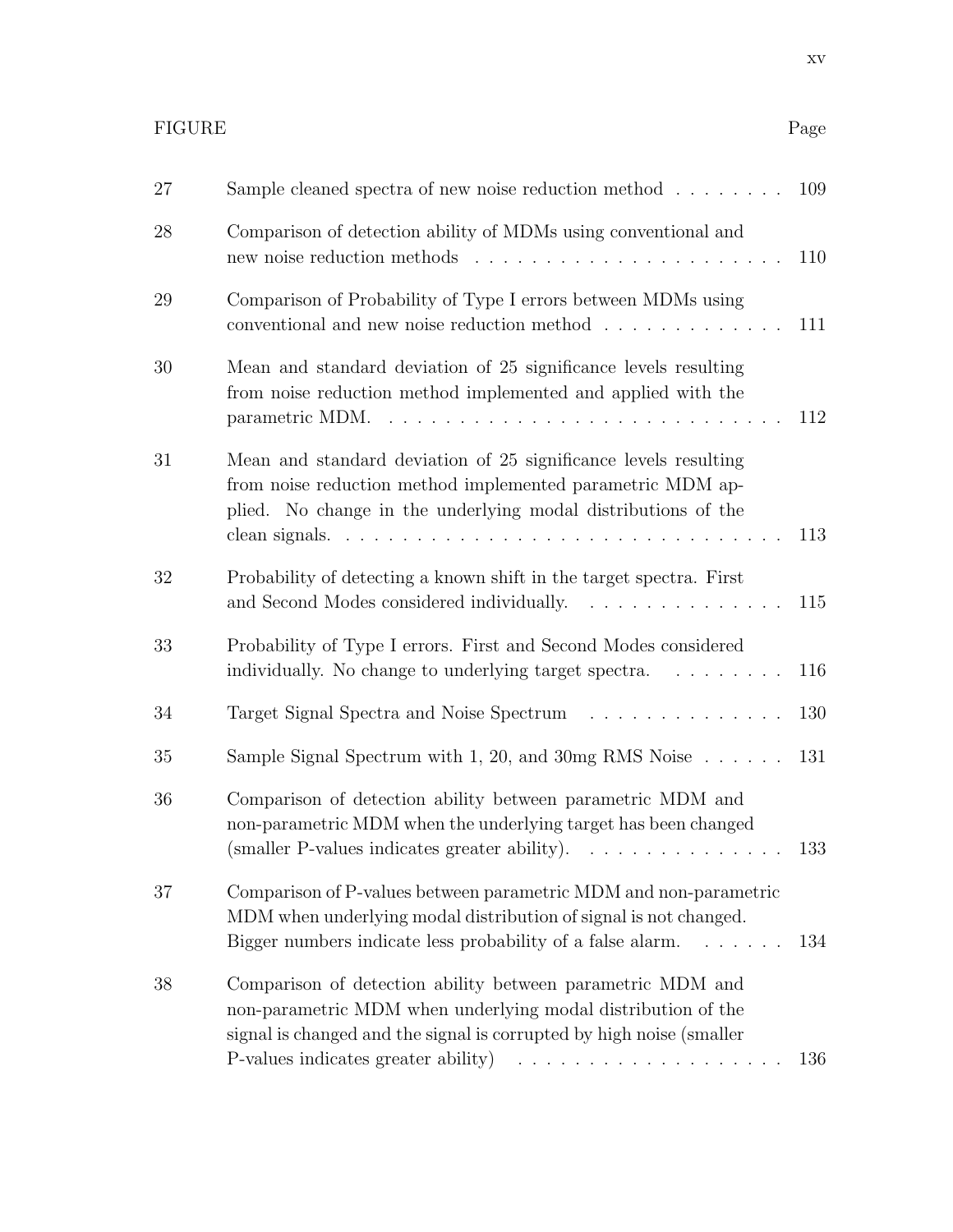| 39 | Comparison of P-values between parametric MDM and non-parametric<br>MDM when underlying modal distribution of signal is not changed . 137                                                                                                                                               |     |
|----|-----------------------------------------------------------------------------------------------------------------------------------------------------------------------------------------------------------------------------------------------------------------------------------------|-----|
| 40 | Comparison of detection ability between non-parametric MDM<br>and noise reduction MDM when underlying modal distribution of<br>the signal is changed and the signal is corrupted by high noise<br>(smaller P-values indicates greater ability) $\ldots \ldots \ldots \ldots \ldots 138$ |     |
| 41 | Comparison of P-values between parametric MDM and non-parametric<br>MDM when underlying modal distribution of signal is not changed . 139                                                                                                                                               |     |
| 42 | Effect of bin width on CPU time required for calculation of sta-<br>tistical moments. Conventional two-pass algorithm defines 100%.<br>Time duration: 1 hour, $\Delta t$ : 0.01 sec, Data precision: 0.001 174                                                                          |     |
| 43 | Effect of bin width on computer memory required for calculation<br>of statistical moments. Conventional two-pass algorithm defines<br>100%. Time duration: 1 hour, $\Delta t$ : 0.01 sec, Data precision: 0.001                                                                         | 175 |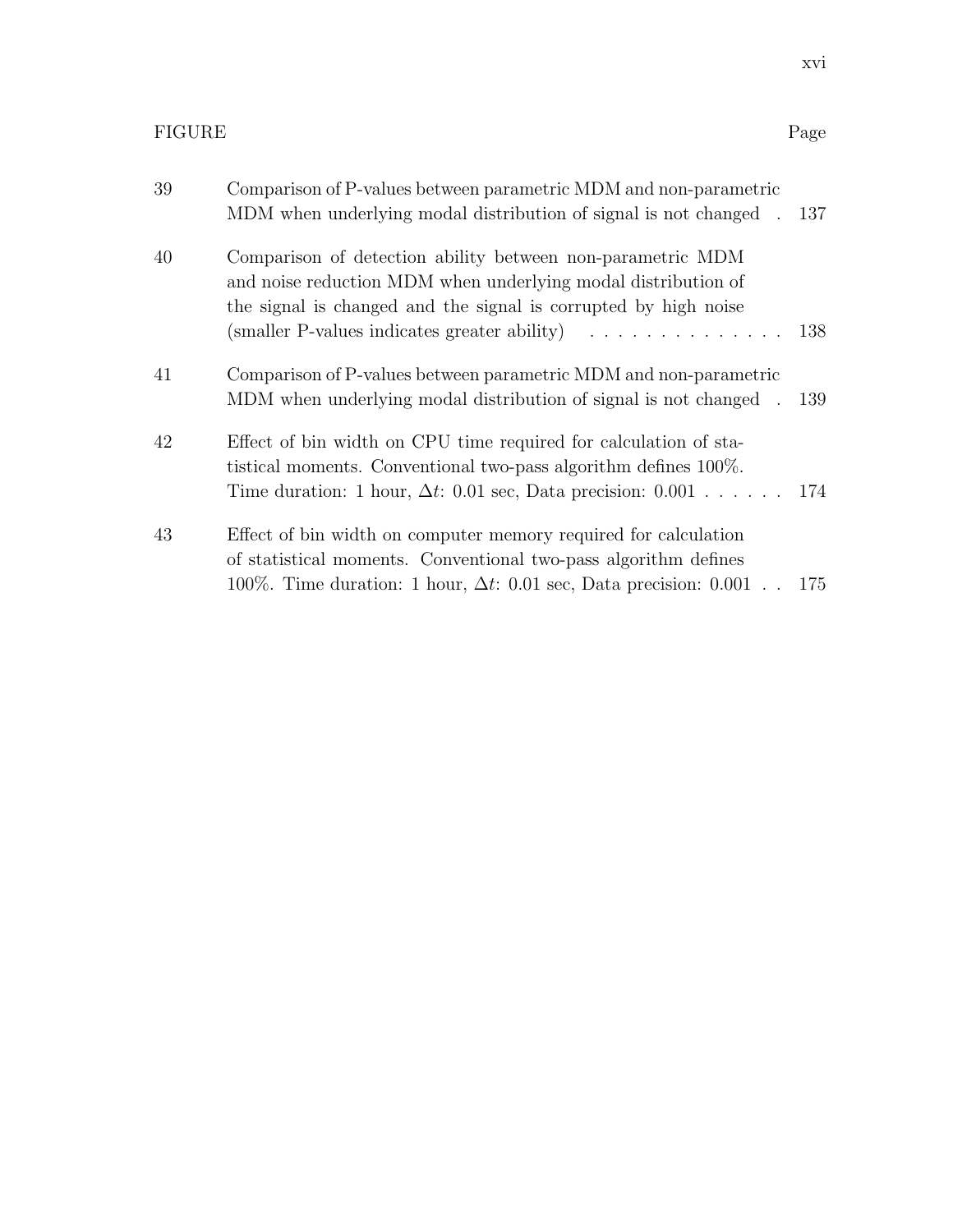#### CHAPTER I

#### INTRODUCTION

A new statistical method, called Modal Distribution Method (MDM), was developed to compute the significance of changes in modal response frequencies, not the significance of structural damage. The present method monitors a global condition of the system via various response time-histories, such as stress, strain, acceleration, and displacement. The parametric MDM developed for well-separated Gaussian modal distributions was extended for application to noise-corrupted modal distributions and closely-spaced modes. A new noise reduction technique, a modified version of power subtraction method, was implemented into the parametric MDM to detect changes in modal frequencies corrupted by high noise levels, and the central limit theorem was implemented to detect changes in severely corrupted modal distributions like closely-spaced modes.

The application of the MDM to the non-Gaussian shape of modal distributions requires transforming them into the Gaussian shape of modal distributions and using a relatively powerful parametric statistical comparison. The Hermite moment model was completed by overcoming its monotone limit to be used as the transformation. In addition, the features representing all previous measurements can be combined after those measurements have been determined to statistically be the same. The MDM uses statistical moments of modal distributions as the features. The combined statistical moments are believed to be more reliable features since they include more data than the feature extracted from single measurement. More reliable continuous monitoring is expected when the combined statistical moments are compared with

The journal model is IEEE Transactions on Automatic Control.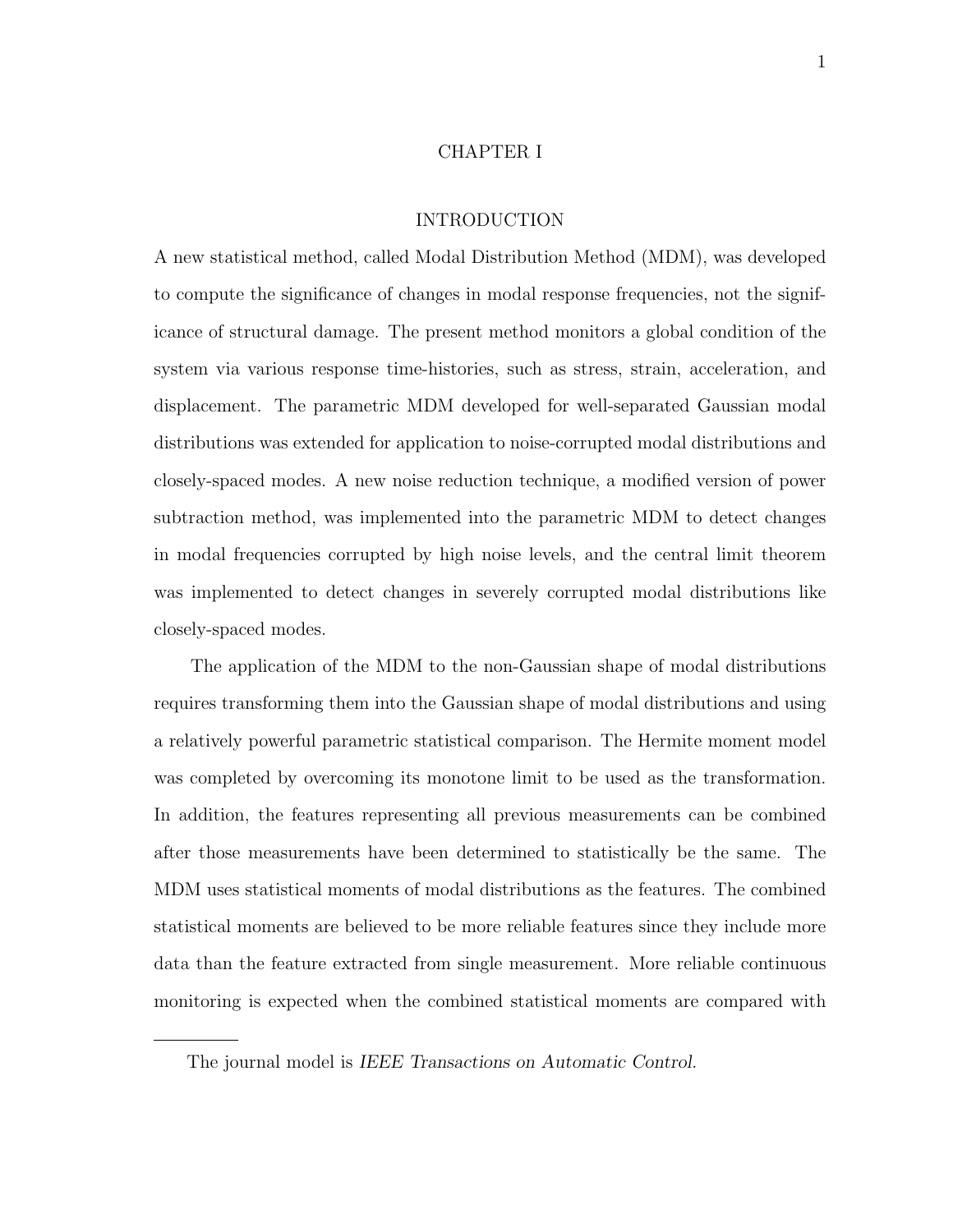the statistical moments of modal distributions extracted from the new measurement. A new efficient statistical moment combination method applicable to the frequency domain analysis was developed in the present study.

#### A. Background

All structures are designed to perform their functions while sustaining the applied loads over a pre-established period. There are so many old structures operating over their pre-established lifetime, because their inspection and maintenance costs less than their demolition and reconstruction. The strength reduction due to the fatigue accumulation by environmental and service loads increases the risk of structural destruction unless appropriate monitoring and maintenance are accomplished, as learned from the case of the I-35W Mississippi River bridge collapse. In addition, modern structures are optimally designed by minimizing the structural weight together with performing the required service and providing minimum protection against failure. Consequently, the optimized structures can be seriously damaged when the structures are exposed to unexpected severe loading conditions or deterioration. In other words, optimal design of new structures can include vulnerability to damage.

Unchecked structural damages in both old and new structures diminish their capacities to perform intended functions and lead to structural failure, which can cause economic and life losses. Thus, it is essential to continuously monitor the structures for the purpose of maintaining adequate safety and detecting damages at the initial stage, resulting in lower repair costs.

Rytter [1] summarizes various non-destructive inspection methods through simple explanation and comparison to detect damage and warn before structures fail.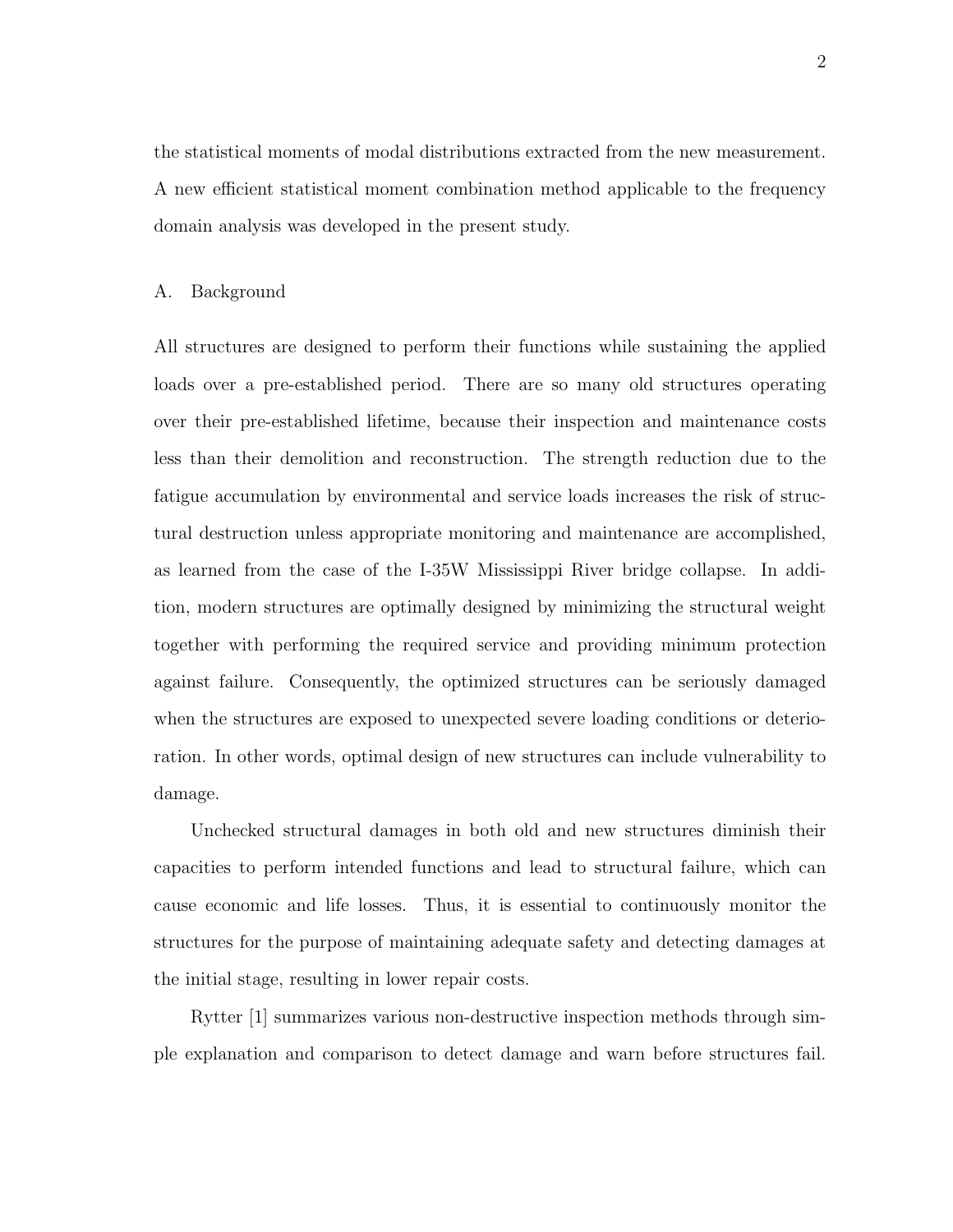Conventional visual inspection can be used to detect only surface damage and requires accessibility to that surface. Most other local methods such as acoustics, eddy currents, magnetic fields and radiography also require access to the surface, and frequently require a shut down of production or service. A global monitoring method is necessary to specify the suspect sections, and identify failure modes of the structure since the local methods mentioned above are time-consuming and expensive to inspect the entire structure, especially for a large structure.

The basic idea of global monitoring is to obtain information on the soundness of a structure using the modal parameters extracted from the measured responses. A new algorithm quantifies the significance of observed changes in the modal parameters from the structural responses to either artificial or operational loads. The hypothesis is that the changes in the modes of a structure are sensitive indicators of changes in its physical properties. In other words, the damage will change the structural properties, which leads to changes in the modal parameters such as natural frequency, damping factors, and mode shapes.

However, changes in other conditions except structural properties can also contribute to changes in the modal parameters. Thus, the new algorithm could eventually be used as a part of a structural health monitoring system by discriminating between the changes in modal frequencies by variation of structural properties and those by variation of other conditions such as environmental loading or temperature. The main advantage is that the measurements at one location are sufficient to perform an assessment of the entire structure.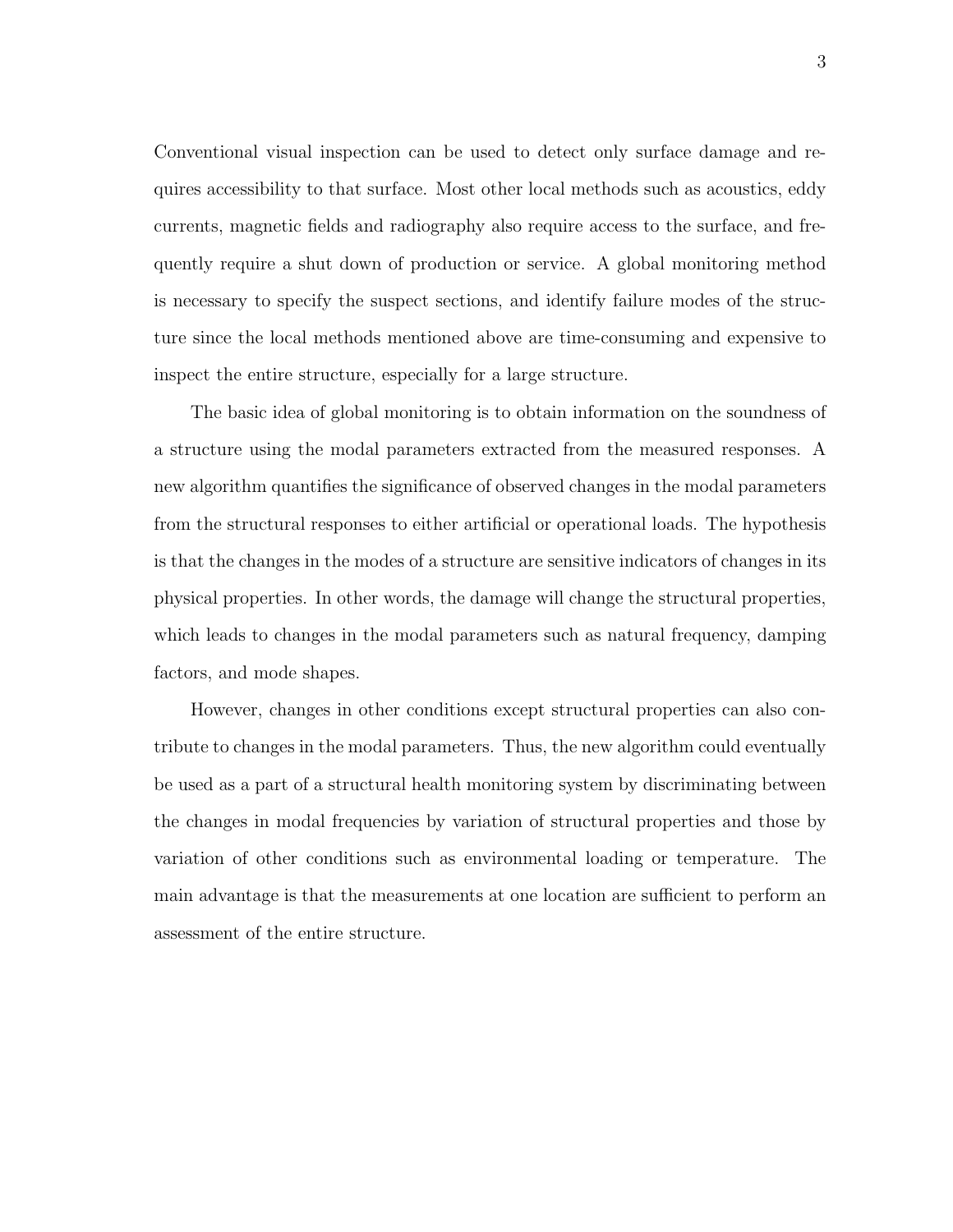#### B. Historical Review

Integrity monitoring was first developed in the oil and gas industry in the 1970's. Vandiver [2] [3] investigated the changes in resonant frequencies of an offshore light station tower to identify damage based on numerical simulations. Begg et al. [4] described that the severing of offshore structural members in model scale could produce about 5% to 30% change in resonant frequencies. Kenley and Dodds [5] concluded that 5% change in overall stiffness was required to detect changes in the resonant frequencies, based on a decommissioned offshore platform. The resonant frequency can be found within 1% change for a global mode, but the error increases to 2% to 3% for local modes because the peaks in the power spectrum are not well defined. Whittom and Dodds [6] monitored British Petroleum's Alpha Forties platform over 2.5 years, and concluded that the changes in the resonant frequencies produced by damage or foundation deterioration were greater than the observed variations in resonant frequencies of the undamaged platform over time.

Research on integrity monitoring, started in the offshore industry, has continued in the field of rotary machinery since the 1980's. So called"Condition Monitoring" has come from laboratory research topics, and it has been widely used in practical applications. Mature integrity monitoring in the rotary machinery field encouraged civil engineers to adapt the idea to a large civil structure. "Structural Health Monitoring" started being a new research area in the 1990's. Doebling et al. [7] extensively reviewed the research on structural health monitoring. In their review, the various methods were categorized based on the types of measured data and the techniques identifying the damage from the data. Many of the techniques were based on changes in modal frequencies and mode shapes, which could be yielded by modal analysis.

One of the issues in structural health monitoring is environmental variability,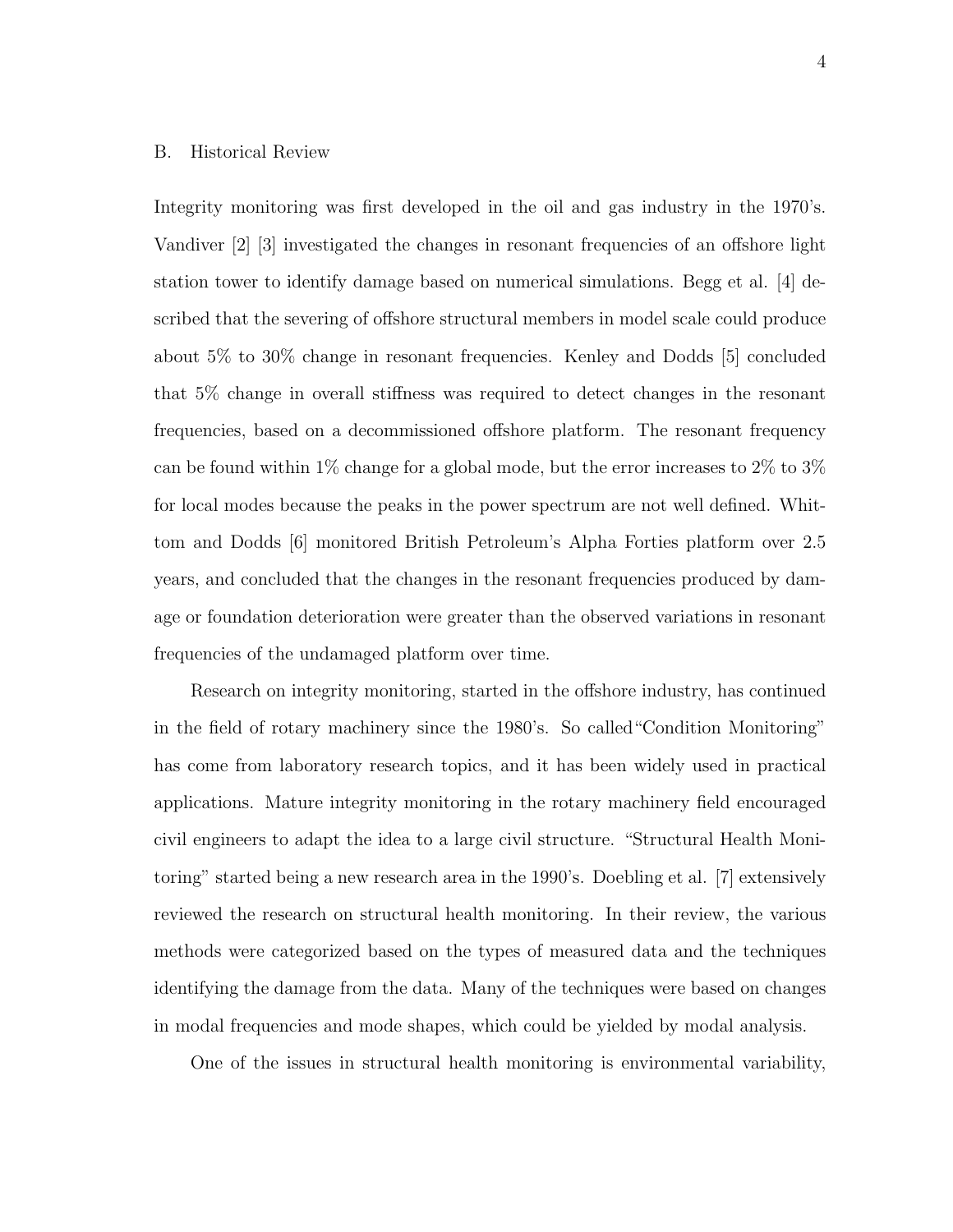which can contribute changes in an extracted feature. When modal parameters are used, the changes in modal parameters by environmental variability should be discriminated from those by structural damage for reliable and accurate monitoring. To address the environmental variability, the necessity of a statistical algorithm has been recognized. However, almost none of the studies summarized in Doebling et al. [7] [8] make use of any statistical methods to assess if the changes in the selected features are statistically significant. The MDM aims at being used as a part of the structural health monitoring that uses a statistical method.

#### C. Motivation

The large amount of vibration data and the associated heavy computational loads often require data compaction before analyzing. Modal parameters are generally used as the compact feature representing dynamic characteristics of the structure. Some derivatives or indices from the basic modal parameters might be more sensitive to damage, but are also more sensitive to environmental conditions and measurement noise. Natural frequencies are measured more accurately than mode shapes; typical resolution for the natural frequencies of a lightly damped structure is 0.1% whereas typical mode shape error is 10% or more [9]. The uncertainty of the extracted modal parameters requires a statistical approach.

Information about the modal properties can be found in the frequency response function resulting from the forced response measurements with controlled or measured excitation. Many large structures such as bridges and offshore platforms, however, are not easily excited by artificial loads, but are often excited by natural loads such as wind and wave loads. Therefore, it is necessary to reduce the dependence on artificial excitation mechanism in monitoring of structures. The ability to use the vibrations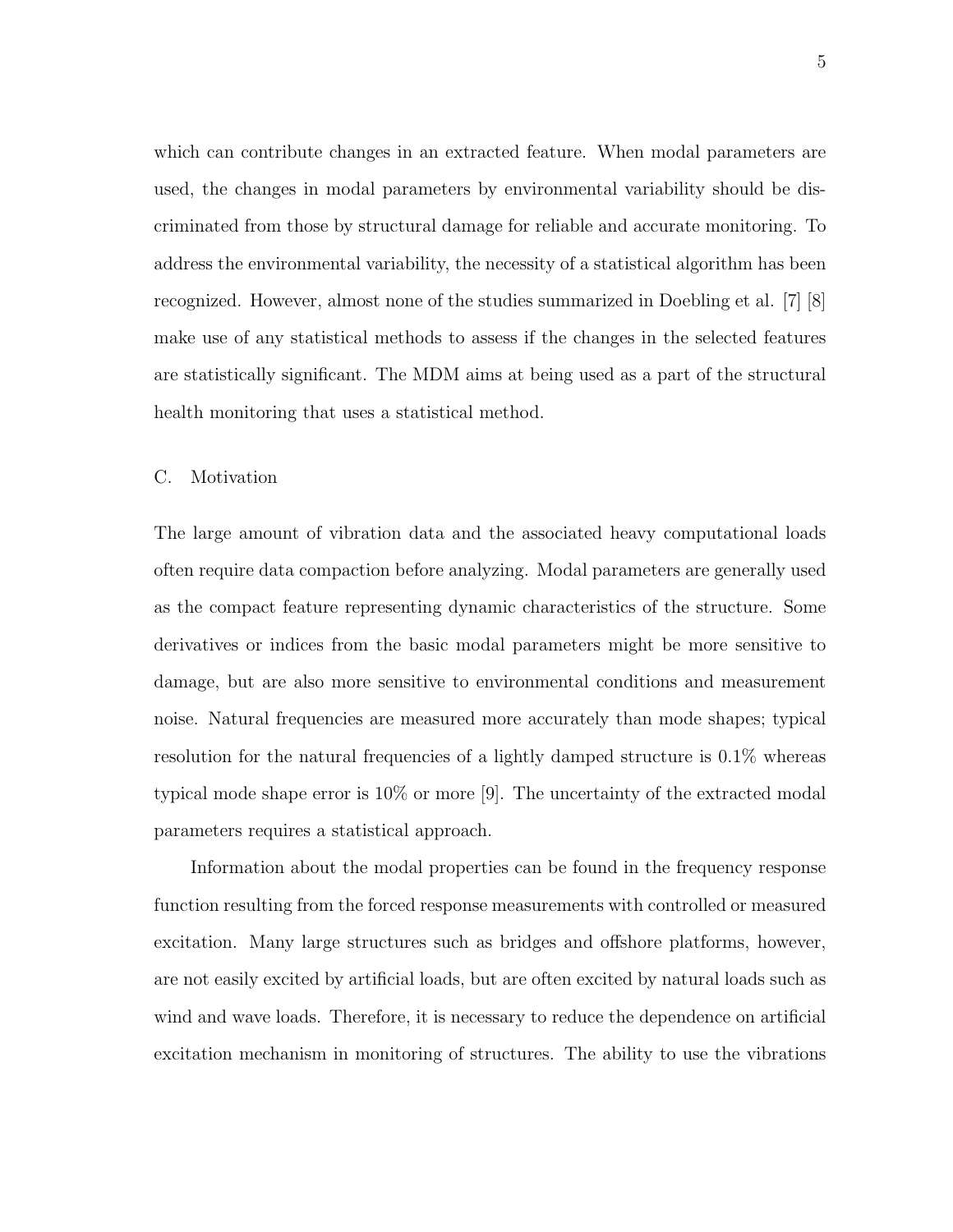induced by environmental or operating loads for the assessment of structural integrity has advantages: 1) testing is less time-consuming since the equipment for exciting the structure is not needed, 2) testing does not interrupt the operation of structure, and 3) the measured response represents the real operating condition of the structure. However, use of the vibrations induced by natural loads is more complicated since there is usually no information about the loads [10]. Again a statistical approach is imperative to account for variability in environmental and operational loads. Sohn et. al [11] recommended the normalization of the measured responses by the measured inputs when environmental or operating-condition variability is an issue.

Many of the proposed monitoring methods depend on prior analytic models or prior test data to detect damage. Some methods need a detailed finite element model of the structures being monitored while others use data sets measured from the undamaged structure. The dependence on this type of data should be reduced since the lack of such data can make them impractical for application. Additionally, noise corruption should be addressed since the measured modal properties are inevitably corrupted with measurement noise no matter how precise the instrumentation [12].

Conventionally, modal parameters are extracted from the frequency response functions obtained by measuring both excitation and response of the structure. The relation is simple; the power spectral density of the response is a product of the square of the frequency response function and the power spectral density of the excitation. The MDM should extract the modal parameters without measuring the input force. The input force is typically assumed as white noise. Under the white noise excitation force, the power spectral density of a response becomes the product of the constant white noise level and the square of the frequency response function. Thus, the modal parameters can be extracted directly from the power spectral density of the response of a structure. In the MDM , stationarity of the excitation is more important than the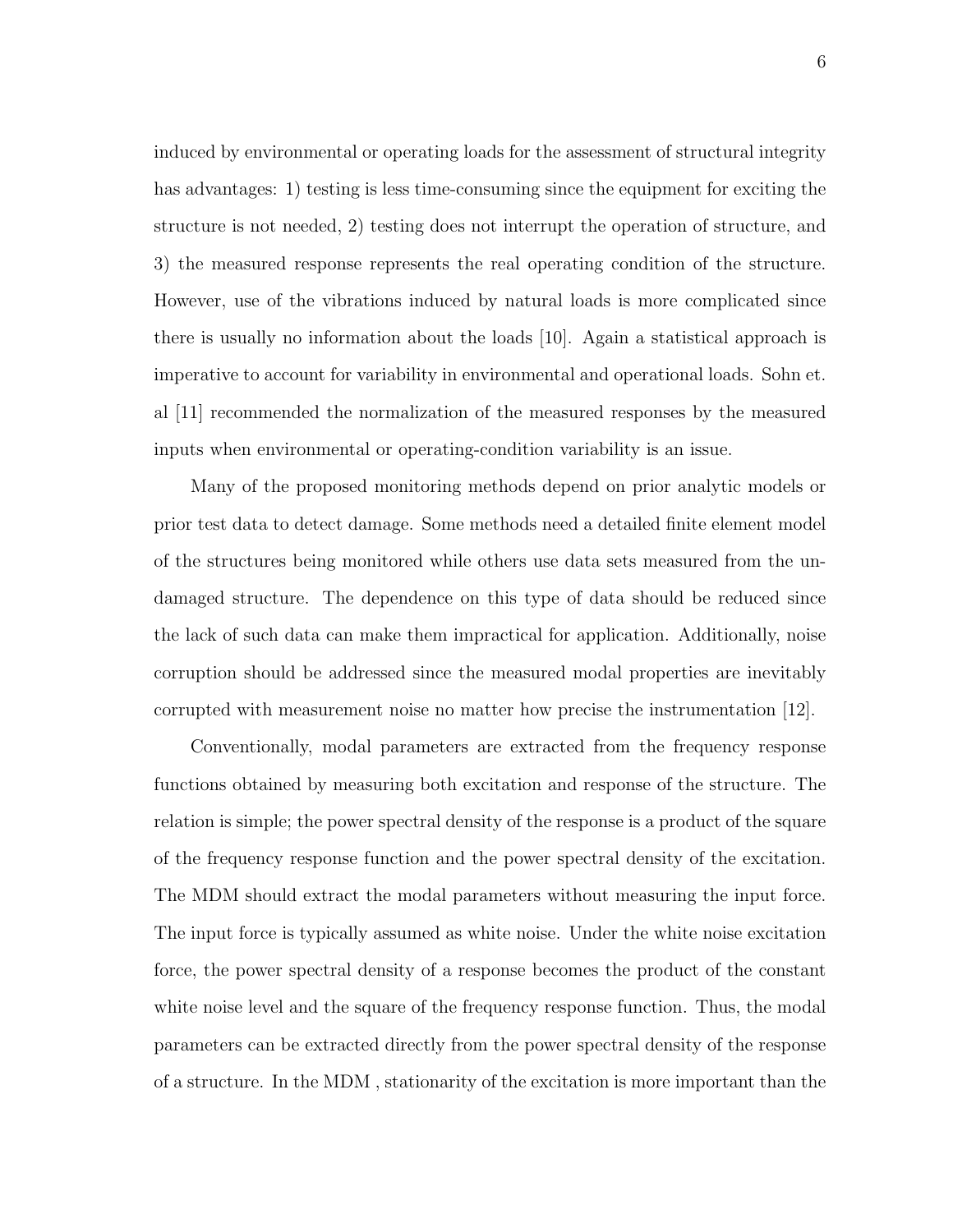shape of the power spectral density of the excitation. If excitation is non-stationary, the excitation would change the modal parameters. Changes in modal parameters by the non-stationary excitation would be included in the MDM analysis unless the changes are differentiated from those by structural damage or full information of the non-stationary excitation is available.

#### D. Significance of Work

The objective of this work is to develop a new algorithm quantifying statistical significance of observed changes in modal frequencies with consideration of its uncertainty, which could play a critical role in future structural health monitoring applications. The new algorithm periodically measures the vibrations induced by natural loads while the structure is in service; then, the modal frequencies are extracted from the measurements, and are statistically compared with those from previous measurements. Hence, a statistical comparison of modal frequencies is important in reliable monitoring since the statistical comparison accounts for the variability of modal frequencies.

The new statistical algorithm should quantify the significance of changes in modal parameters using vibration responses induced by natural loads. Considering modal frequency as a random variable, an individual modal distribution is interpreted as a probability distribution of the modal frequency. This interpretation enables application of a statistical comparison to address the uncertainty associated with the modal frequency. The resulting P-value indicates the quantitative significance of changes in the modal frequencies, and help to indicate whether the system has changed or not. Implementation of this algorithm into structural health monitoring for automatic detection requires differentiation of changes in a modal distribution caused by structural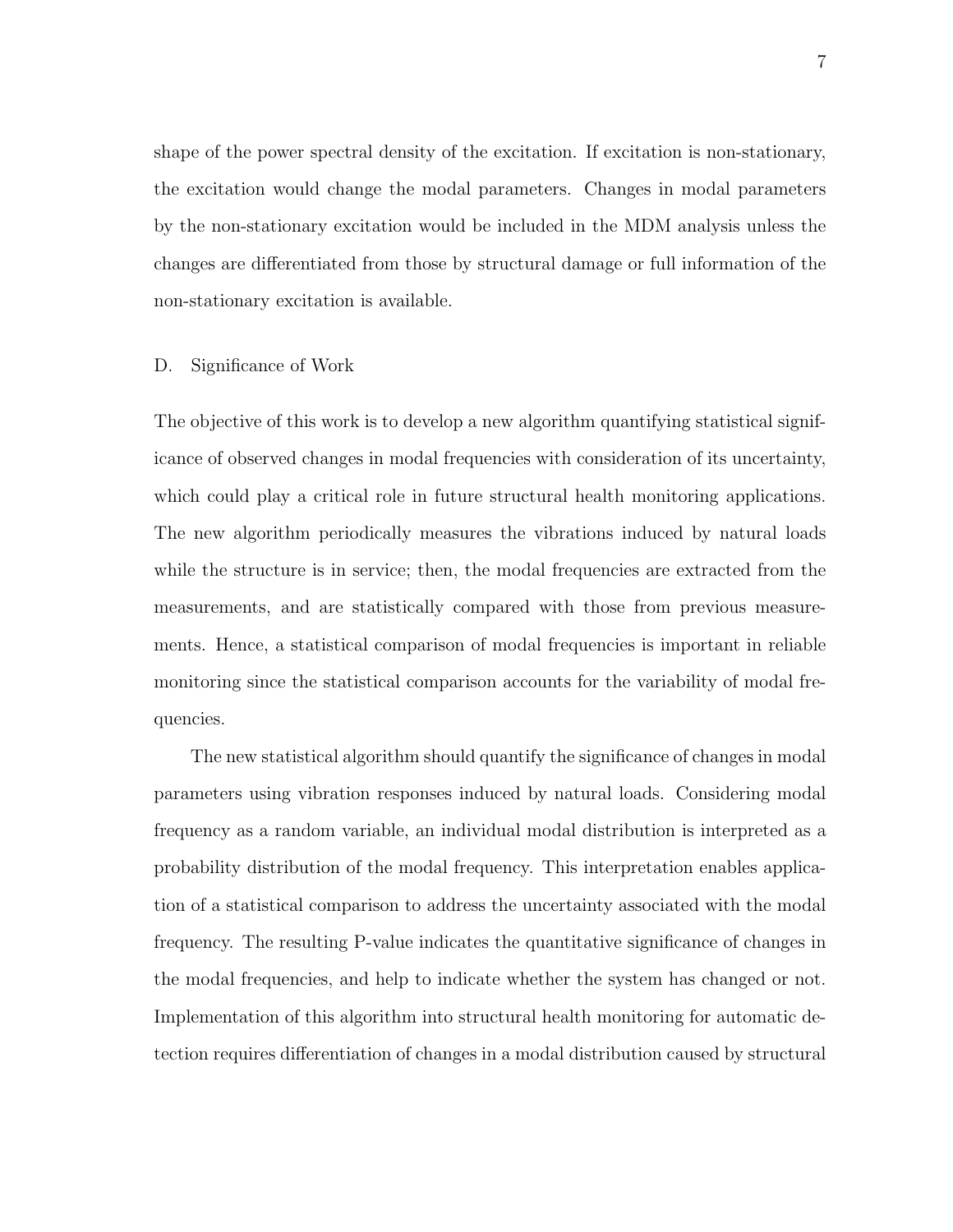damage from those caused by environmental variability, which is outside the scope of this work.

The new algorithm may detect small levels of change by monitoring the structure over a long time period. Implementation of a newly proposed noise reduction method and a nonparametric method can address the problem of white noise corruption and unknown modal distribution shape, respectively.

#### E. Objective: The Modal Distribution Method

The main purpose of this work is to develop a new statistical method for continuous monitoring called the "Modal Distribution Method." In the Modal Distribution Method (MDM), a power spectrum of measured structural response is interpreted as a series of independent modal responses, and each of these responses is isolated over a frequency range and treated as a statistical distribution. The MDM uses the modal distributions of vibratory response generated by natural loads, and quantifies the significance of observed changes in those modal distributions. The introduction of a modal distribution representing the individual modal response enables statistical comparison. Rough estimates of modal frequencies from a previous analysis or measurement are required to separate those modal distributions.

For example, the simplest system with a single modal response is considered. The whole power spectrum of a measurement is then considered the "modal distribution," representing the single modal response, since there is only one mode. The power spectrum is compared with the power spectrum of some other measurement. A statistical hypothesis test is then applied to those two power spectra. In the case of well-separated Gaussian modes, individual modal distributions from different measurements can be compared by T-statistics. The resulting significance level indicates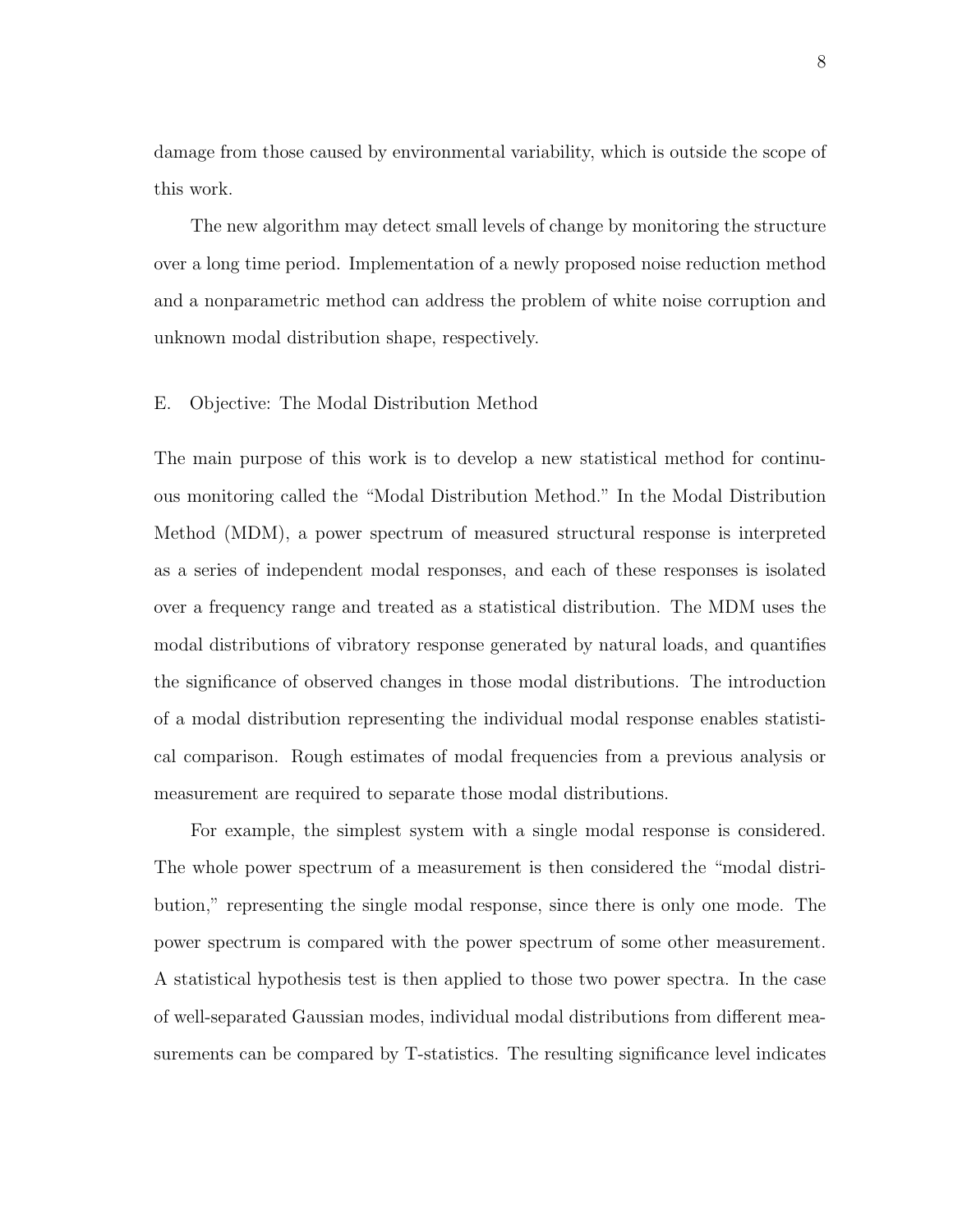the likelihood that observed difference is caused by chance alone.

Real application of the MDM to complex structures needs to consider multiple modes. Each modal distribution in the multi-modal spectrum exists inside the frequency range between two troughs adjacent to its peak. Every trough is found by a newly developed penalty method between rough guesses of two consecutive modal frequencies. Rough guesses can be given by pre-analysis or simply by the selection of peaks in a previous sample spectrum. The modes are separated at the trough identified by the penalty method. The resulting individual modal distributions from different measurements are compared by a statistical hypothesis test. The combined statistic detects changes in an entire multi-modal spectrum, and is expected to be more sensitive since it uses more data. Relative sensitivity of detection ability between the modal comparison and the spectral comparison using combined statistic is investigated in this work. The MDM is intended to detect changes in measured structural response, which are believed to be indicative of changes in the structural condition only if other conditions are constant. This method uses only output response and separates the multi-modal spectrum into each modal distribution. If separated modal distributions from different segments are Gaussian, two corresponding modal distributions are compared statistically by a relatively powerful parametric test, the T-test, which is commonly used to compare two Gaussian distributions. Comparison of all individual modes are then combined in order to detect more subtle changes in structural conditions.

In the case of high noise corruption, a noise reduction method is implemented to enhance the signal. It is shown that a simple power subtraction method generally underestimates the variance of the modal distribution. A modified noise reduction method is newly developed and imbedded into the parametric MDM for application to noisy measurements. This approach is verified by application to simulations based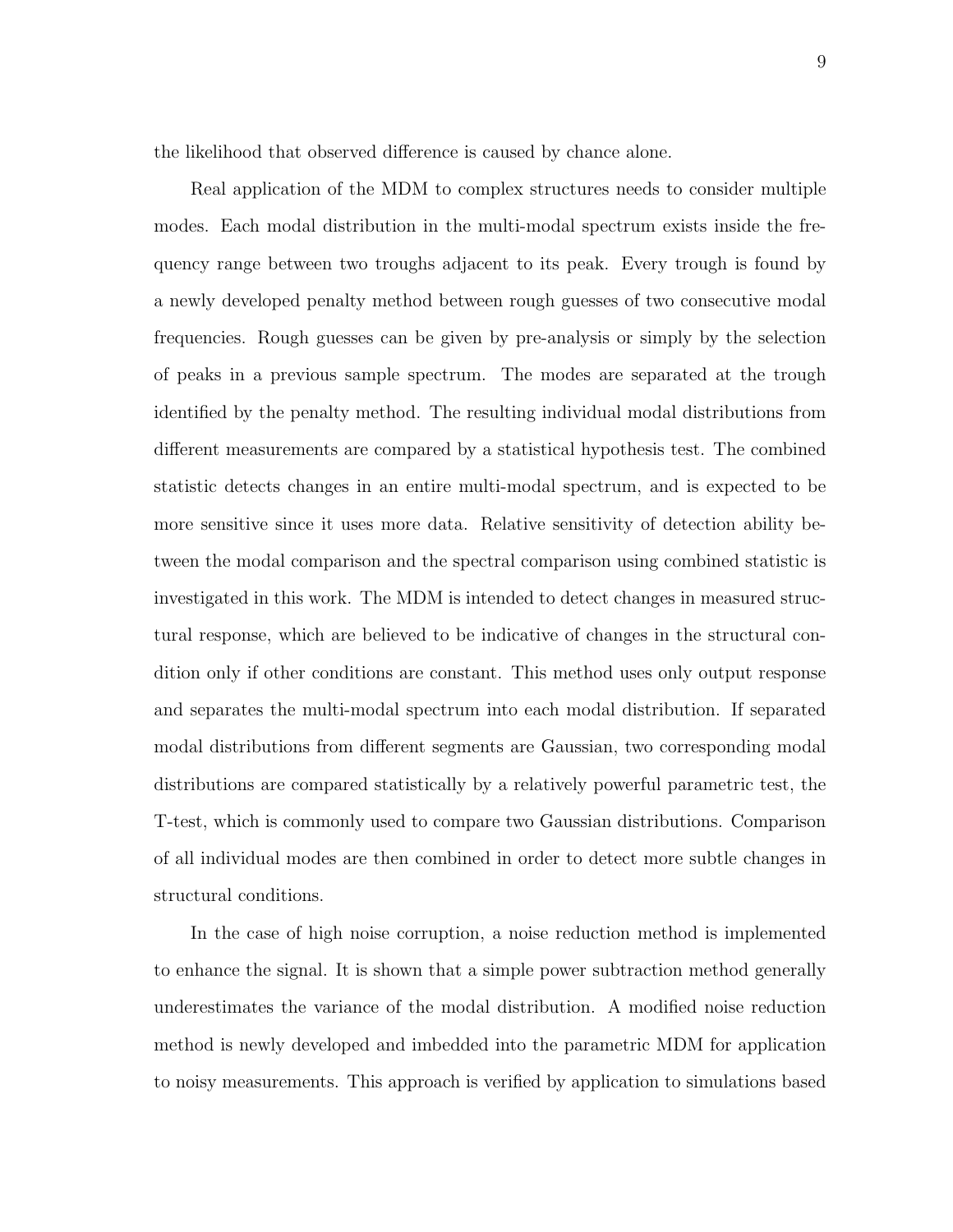on field riser Vortex Induced Vibration (VIV) measurement. As two adjacent modes become closer and closer, the original shapes of the modal distributions are not preserved, whether they are Gaussian or non-Gaussian. In this case, a distribution-free statistical comparison is necessary. The MDM is generalized by removing the assumption of modal distribution shape with aid of the central limit theorem. The central limit theorem guarantees that the distribution of sample averages approaches Gaussian regardless of underlying modal distribution shape [13].

A parametric comparison requires a distributionship, typically a Gaussian shape. Even when the requirement is not met, transformation of the non-Gaussian distribution to Gaussian and the use of a parametric comparison are more powerful than nonparametric comparison [14]. Hence, the Hermite moment model, which is popular for transforming a Gaussian extreme to a non-Gaussian one, is extended to a highly skewed distribution with kurtosis near three. When all statistical moments of modal distributions in previous segments are combined and compared with those in the next segment, the resulting power spectrum better represents the process. Conventional methods of computing higher moments are available in the time domain. A new efficient statistical moment combination method presented here uses a histogram and is equally applicable in the frequency domain, which is necessary for the MDM. The efficiency of computation and storage of the new method is verified in the time domain.

#### F. Organization of Thesis

This thesis is organized into seven main chapters.

Chapter I contains the background, motivation, significance of work, and objectives.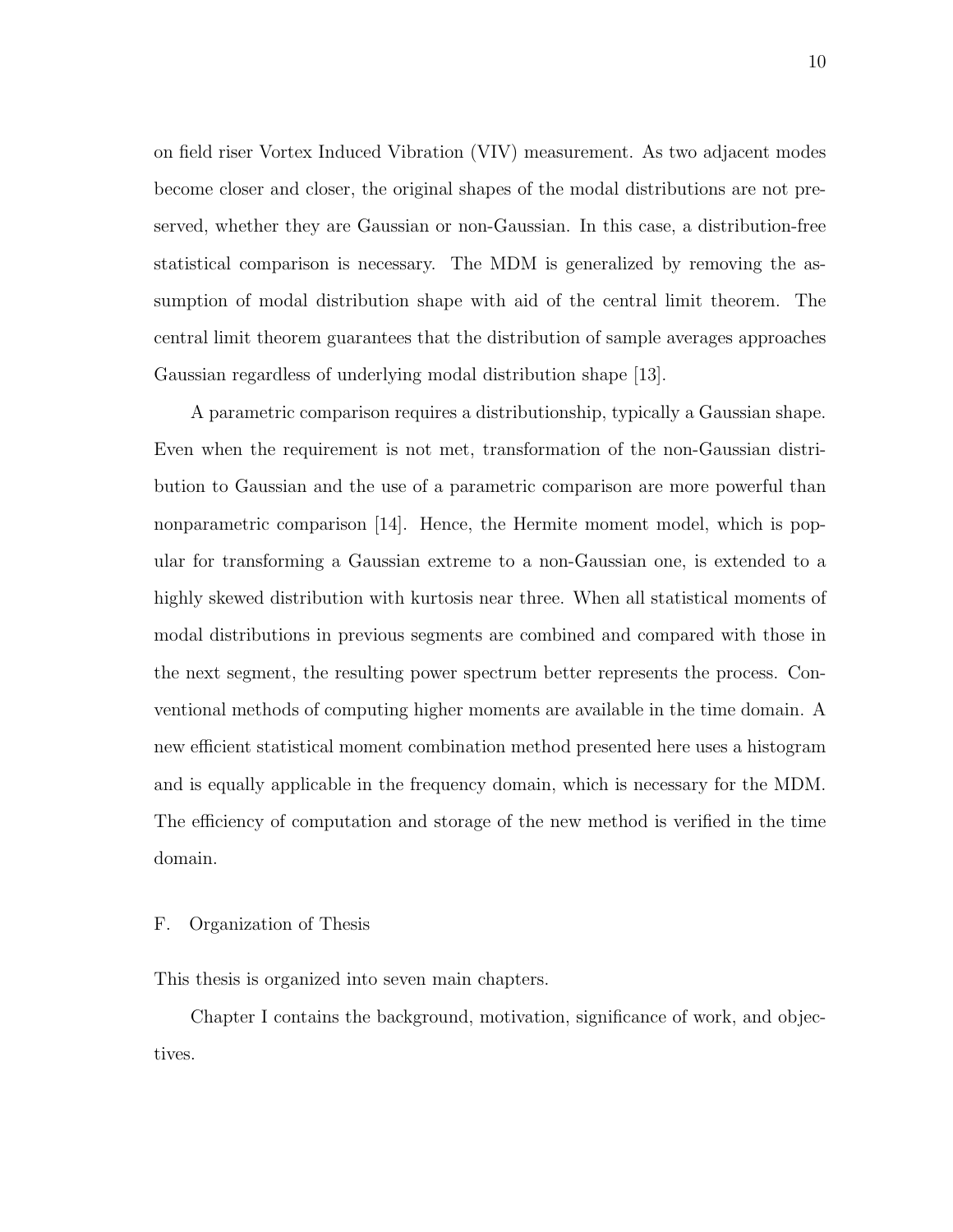Chapter II introduces a newly developed method for comparing measured time histories statistically, coined the "Modal Distribution Method (MDM)." Modal distributions are assumed to have Gaussian shapes and to be well separated. Therefore, a parametric hypothesis test is imbedded for a statistical comparison of two Gaussian modal distributions.

Chapter III describes the extension of the original four moment Hermite moment model into a highly skewed distribution with kurtosis near three and the application of this development in time domain analysis.

Chapter IV proposes a new method using a histogram to combine statistical moments. This new method is applied in the time domain, and is proven to take less computational power and storage.

In Chapter V, noise reduction is addressed, and the method is imbedded within the parametric MDM in order to extend the MDM application to noisy measurements. Validation is presented by applying the method to noisy simulations based on the field riser VIV measurement.

In Chapter VI, a modal distribution method independent of distribution shape is described. The central limit theorem guarantees that sample averages of modal distribution have Gaussian distribution regardless of modal distribution shape. Parametric hypothesis test then compares distributions of a sample average.

Chapter VII presents the conclusion, contributions of this dissertation, and recommendations for future research.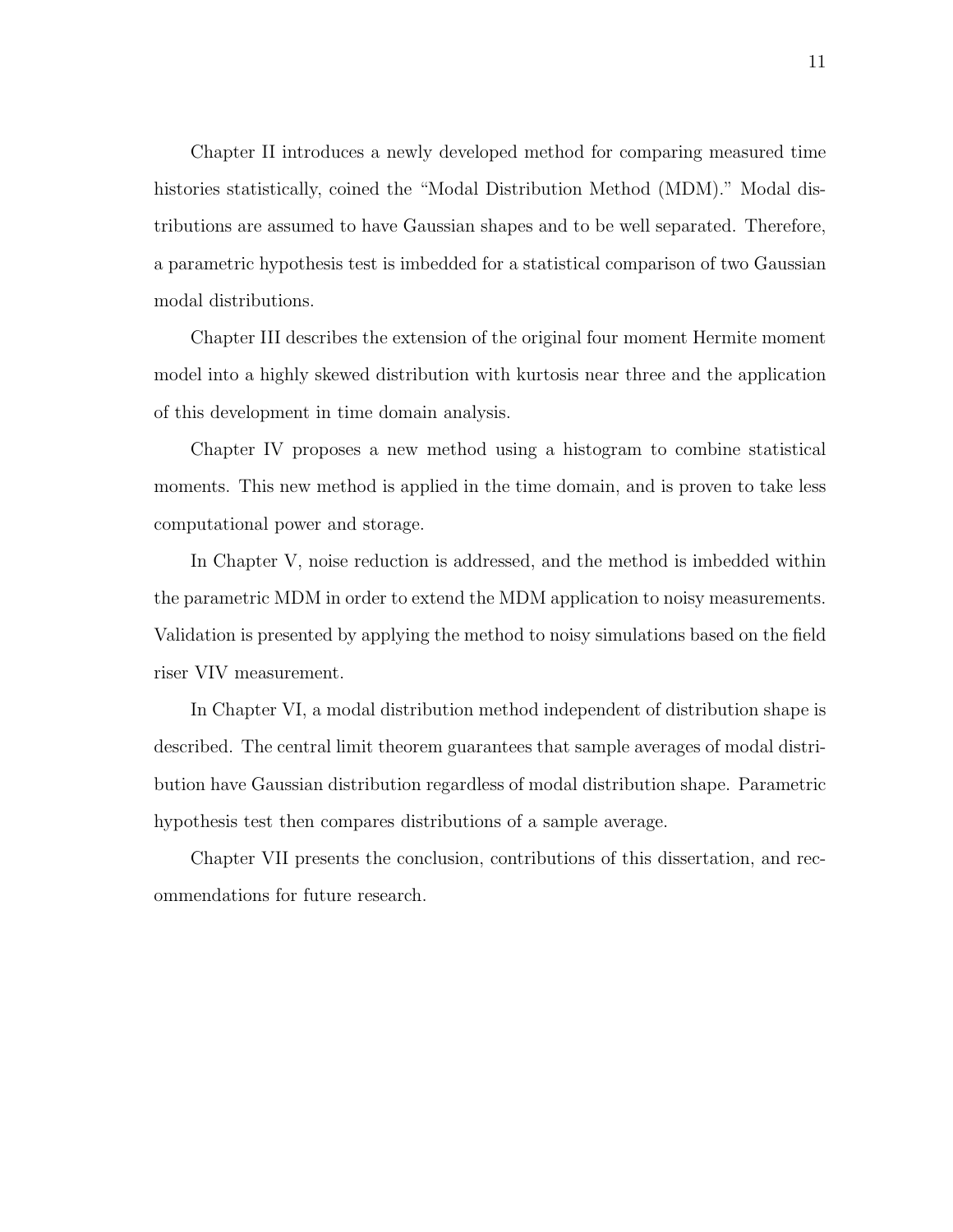#### CHAPTER II

# THE MODAL DISTRIBUTION METHOD FOR STATISTICAL ANALYSIS OF MEASURED STRUCTURAL RESPONSE

#### **Overview**

The newly proposed modal distribution method statistically quantifies overall differences between measured time-histories. In this method, power spectra of measured structural response are interpreted as collections of independent modal responses. Each modal response is isolated, re-scaled, and interpreted as a statistical distribution. Data-sets (windows in a measured time-history) are then compared using standard statistical methods, resulting in a quantitative significance level of the differences between power spectra. An example is presented to validate the new method and to quantify how long a time-history is required for the new method to meet confidence level requirements. The modal distribution method is found to be very effective at detecting subtle changes of mean modal frequencies, which may be used to infer changes in structural condition. The method is general and may find a broad variety of applications, but seems particularly well suited for structural health monitoring because it can be used to infer changes in structural condition from measured response data with only limited knowledge of the excitation.

#### A. Introduction

The use of sensors in structural applications has expanded dramatically in recent years. The cost and complexity of data collection has decreased to the point that sensor networks intended to detect structural failure are expected to eventually become a part of every major new engineered structure. Acceleration remains the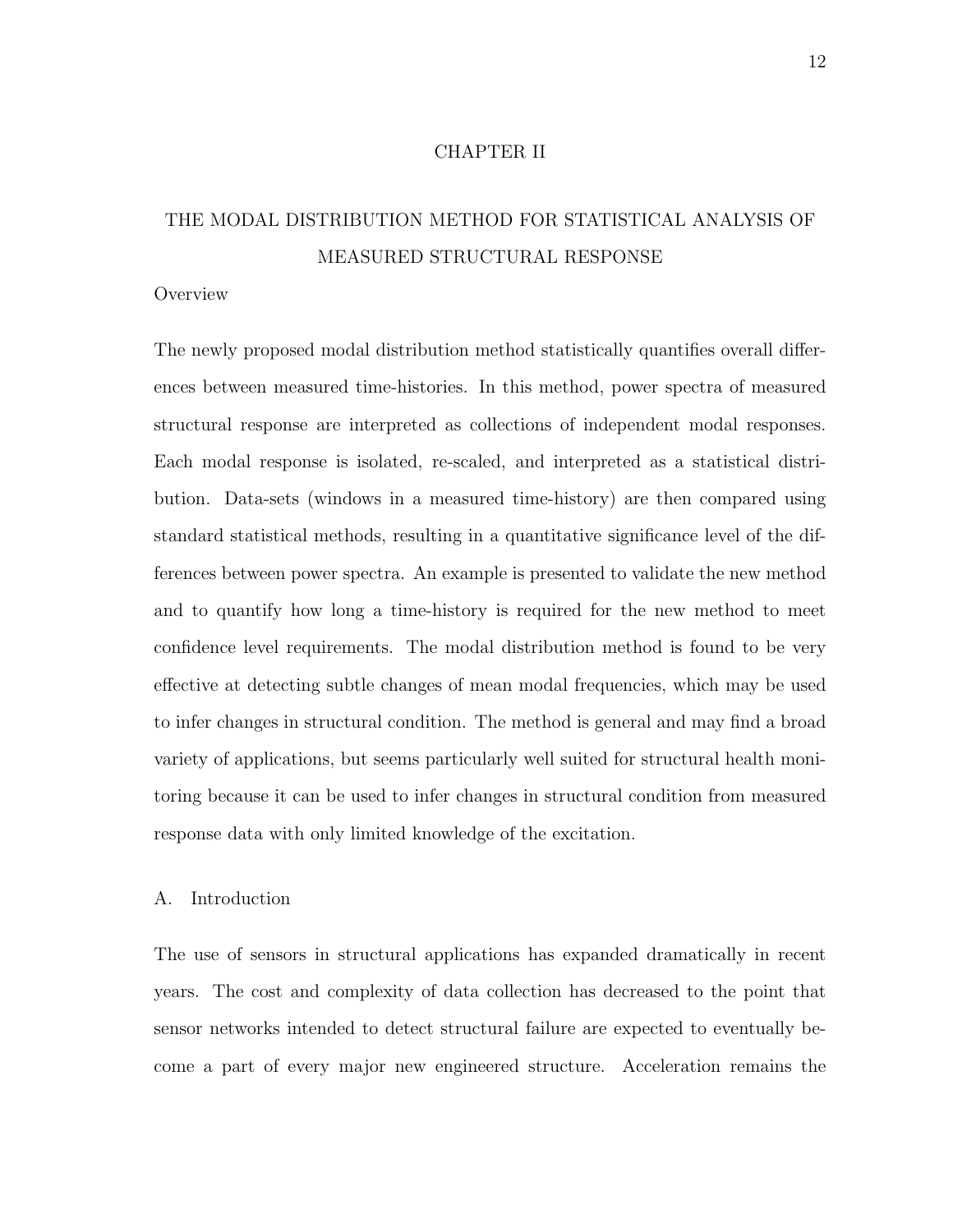preferred measurement because of low sensor cost and high reliability. Detecting variations in structure response, making decisions, and taking appropriate action all rely on interpreting measured data, which is inherently a statistical problem. Simply detecting that a measured quantity has changed is not sufficient for decision making: a method to quantify the statistical significance of observed changes in measured data is necessary.

The earliest work for damage detection through modal analysis was on offshore structures. Early investigators e.g. [15, 16] concluded that changes in modal frequencies due to member damage of offshore structures are detectable based on numerical simulation and a scale model, respectively. Three North Sea platforms were monitored for six to nine months and it was concluded that changes in the response spectrum can be used to monitor structural integrity [17]. Since that time, numerous investigators have measured accelerations on various civil structures and used computed power spectra to make inferences about the condition of these structures. Conventional methods require detailed knowledge of both the excitation force and vibration response [18, 19]. In a different approach, vibration signature analysis and advanced statistical methods are applied to structural health monitoring [20], but in this work detailed knowledge of the excitation is still required. White noise excitation is often assumed in practical applications in which the excitation force is unknown e.g. [21, 22], but in some applications such an assumption may be unreasonable, especially if there is known to be a dominant frequency of excitation.

A major state of the art review for structural health monitoring (SHM) conducted as Sandia National Labs noted that little progress has been made in application of statistical methods to SHM [23]. The work presented here addresses the need for additional statistical methods for interpretation of power spectra computed from measured accelerations in SHM applications.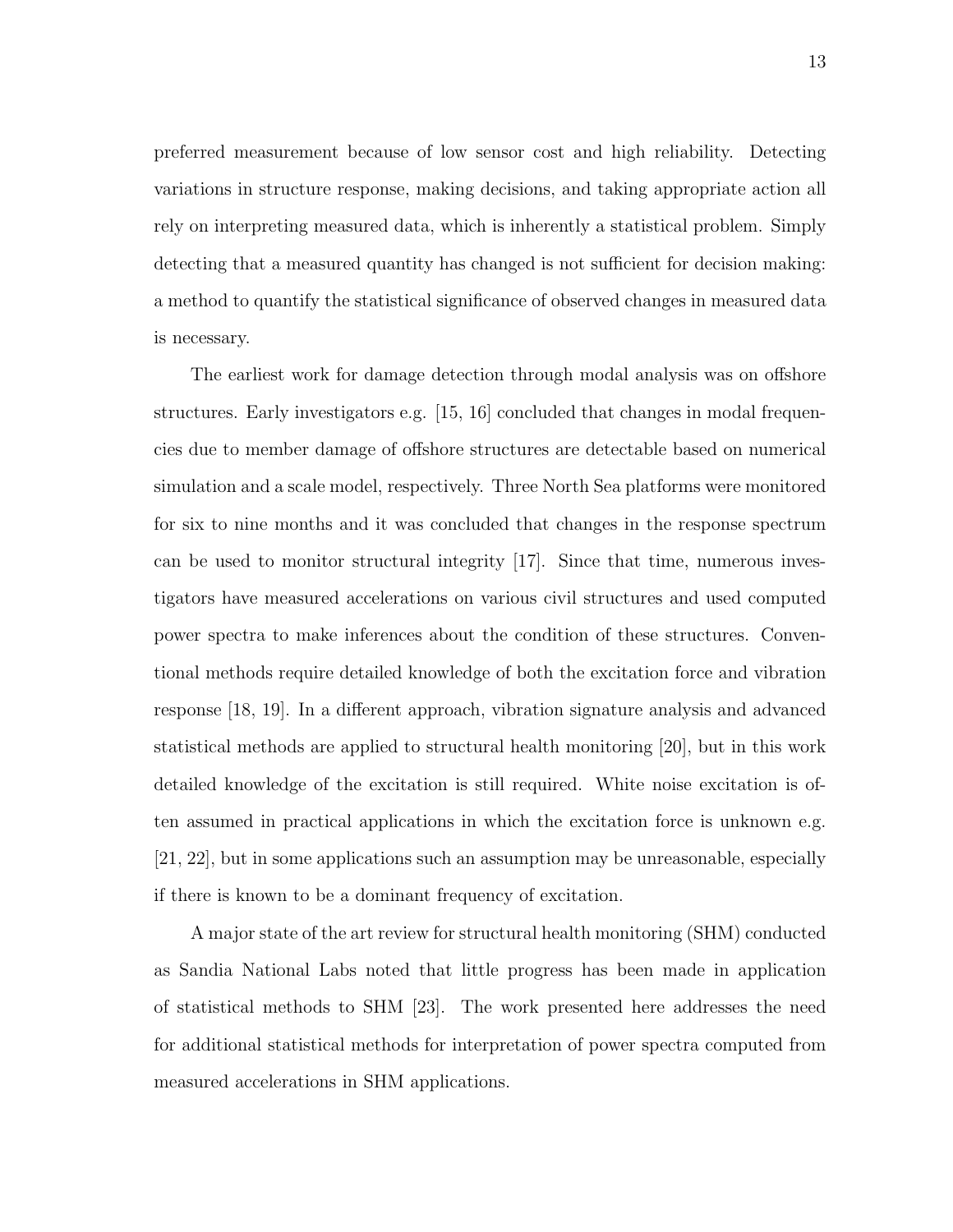The proposed method compares modal response characteristics computed for separate segments of a measured time-history. The new method has important advantages over more conventional analyses: 1) The only measured time-history required as input is that of the response, 2) the acceleration data is separated into individual vibrational modes of response, enabling detection of vibrational changes in individual modes even if the overall response is relatively unaffected, 3) if there is a dominant excitation frequency which varies over time, the mode containing that frequency can be excluded from the analysis such that a shift in the excitation frequency is not misinterpreted as a change in structural behavior, and 4) the result is a numerical prediction of the confidence level that there has been some change in the response of the structure. The method presented here is intended only to quantify the statistical significance of shifts in modal frequencies, and leaves the any inference regarding structural parameters such as mass, stiffness, or damage to others.

#### B. Theory: The Modal Distribution Method

#### 1. Overview

This section gives an overview from a conceptual standpoint; computational detail is presented in Section C. In the newly proposed method, a measured acceleration timehistory is divided into a series of segments, or windows, which are to be sequentially analyzed. Each segment is first converted into a power spectrum through use of the FFT. As always, use of the power spectrum implies stationarity within any window of the time-history, and use of the Fourier transform implies ergodicity. It is implicitly assumed that the dynamic behavior of a structure in a given frequency range can be considered as a set of individual modes of vibration and that these vibrational modes can be considered to be independent. Accordingly, the power spectrum is divided into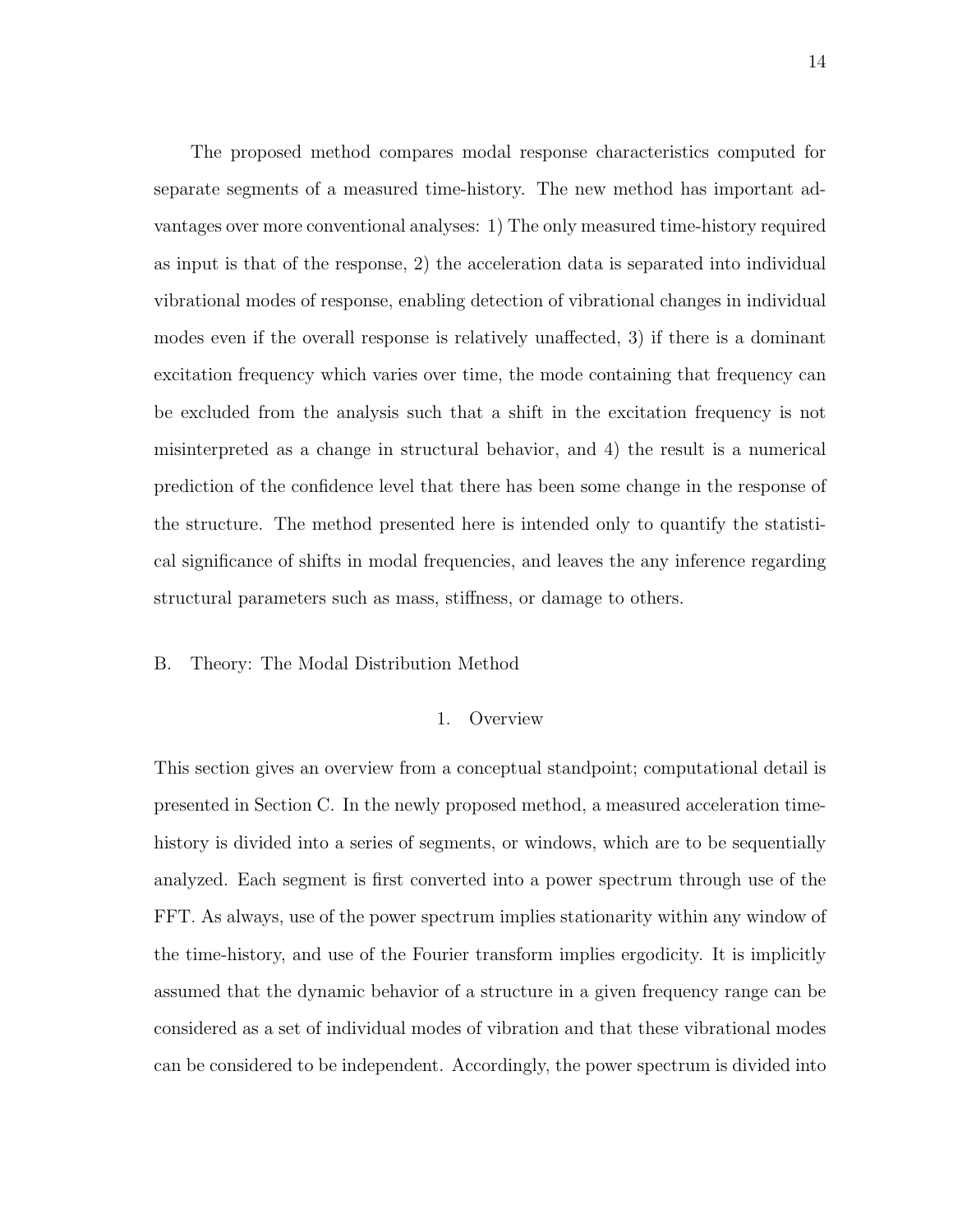a series of response frequency ranges, each of which includes a distribution of energy around a single peak frequency. Hereafter, this distribution of energy around a single peak frequency is referred to as a modal distribution. The process of dividing the modal distributions is based on using a penalty method to find local minima between energy peaks (Section 1). After this initial division, each modal distribution is treated individually. Any frequency ranges excepting those including a dominant frequency of excitation are presumed to be modal responses; those ranges including dominant frequencies of excitation can be explicitly excluded from the analysis.

Each remaining mode is mapped into a statistical distribution in which the random variable is the modal frequency. The theory underlying this new methodology is further discussed in Section 2. The overall goal is to quantify the statistical significance of subtle changes in the state of a vibrating structure by comparing modal frequency distributions representing two different segments of a measured response time-history. The mean of each sequential modal distribution in the first window is statistically compared with that of the second window, i.e, the mean of the first mode of the first window is compared with the mean of the first mode of the second window, as are each of the subsequent modal means. In the implementation presented here, the T-statistic is applied to quantify the significance of observed differences. The significance of each mean difference is computed independently, and then results are weighted by the magnitude of the energy associated with that mode to compute an overall combined T-statistic. Applicability of the T-statistic and computation of degree of freedoms are further discussed in Section 3. The statistical significance of any difference between individual modal means is reported, as well as a combined statistic quantifying differences between all modal means. The entire procedure could be repeated over consecutive segments (windows) of a time-history to monitor for changes in modal response.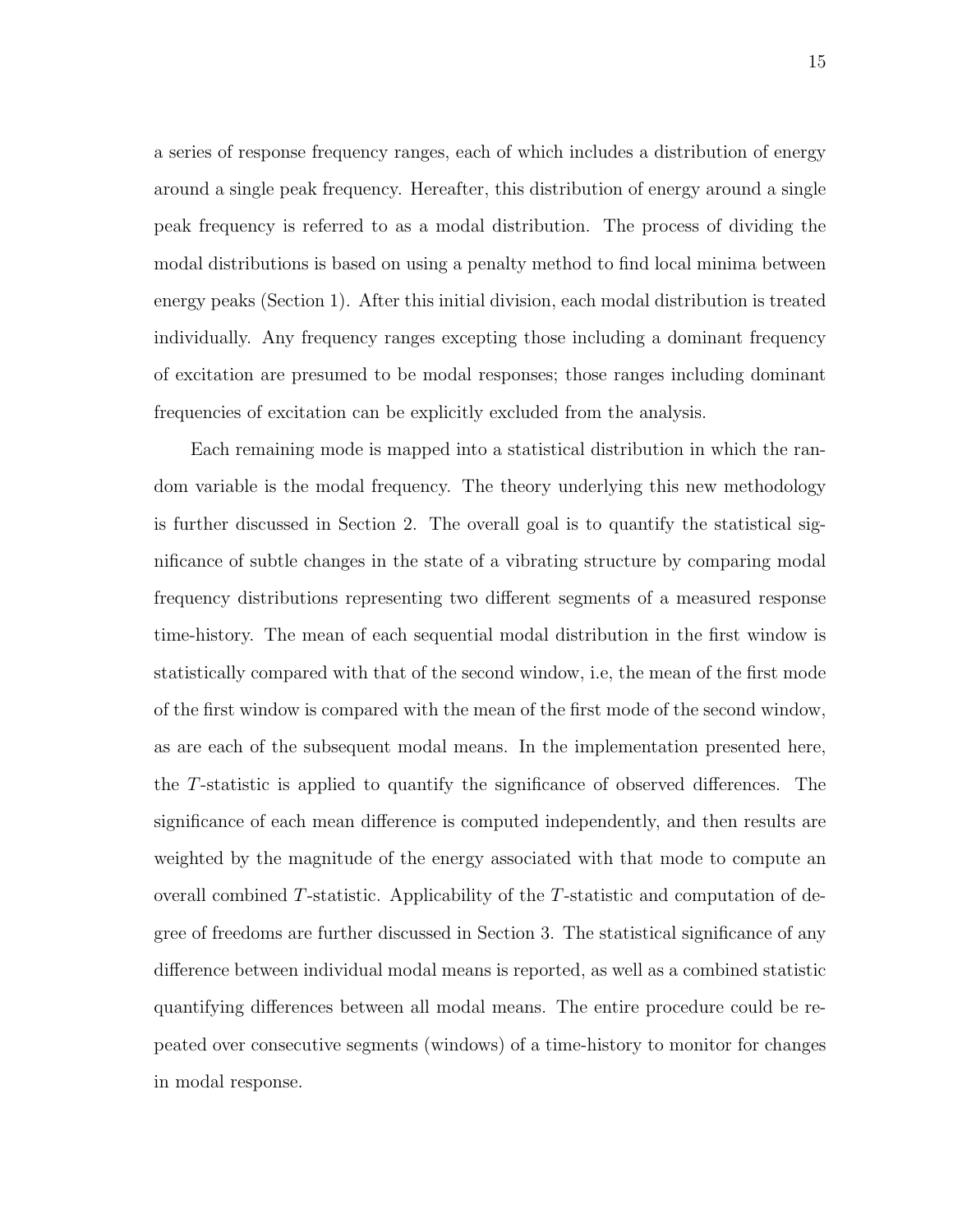#### 2. Interpretation of a Power Spectrum as a Statistical Distribution

The heart of the new method lies in interpretation of the vibrational response spectrum as a statistical distribution of modal frequencies. The individual frequency bars making up the discrete power spectrum represent the energy occurring at that frequency, so the discrete power spectrum can be considered as a discrete distribution in which the abscissa is the frequency and the ordinate is the amount of energy at that frequency. The region of the power spectrum associated with any single mode is then normalized to unit area, such that each bar represents the fraction of total energy of the individual mode. The resulting distribution has the same properties as a conventional relative histogram, in which any bar commonly represents the fraction of total occurrences. This interpretation of the power spectrum enables use of conventional statistical tools to compute the significance of changes in mean modal frequencies.

Interpretation of power spectra as statistical distributions for use in statistical inference is quite novel, but the inverse of this interpretation is commonly used in simulation. An infinite time-history of a stationary process would result in a theoretically perfect (statistical) distribution of the energy of the response, typical of a target power spectrum used in simulation. Mapping of a power spectrum into statistical space is precisely the inverse of simulating a time series using a power spectrum with random phase. In simulation, a time-history is commonly realized from a target power spectrum as:

$$
x(t) = \sum_{n=1}^{N} H_n \cos[2\pi f(n)t + \theta_n]
$$
 (2.1)

where  $x(t)$  is the time-history of the simulation.  $H_n$  is the amplitude of each frequency component, the square of which is directly proportional to energy density at that frequency, i.e., the height of an individual bar of the power spectrum.  $f(n)$  is the *n*'th frequency (Hz), and  $\theta_n$  is a random phase angle.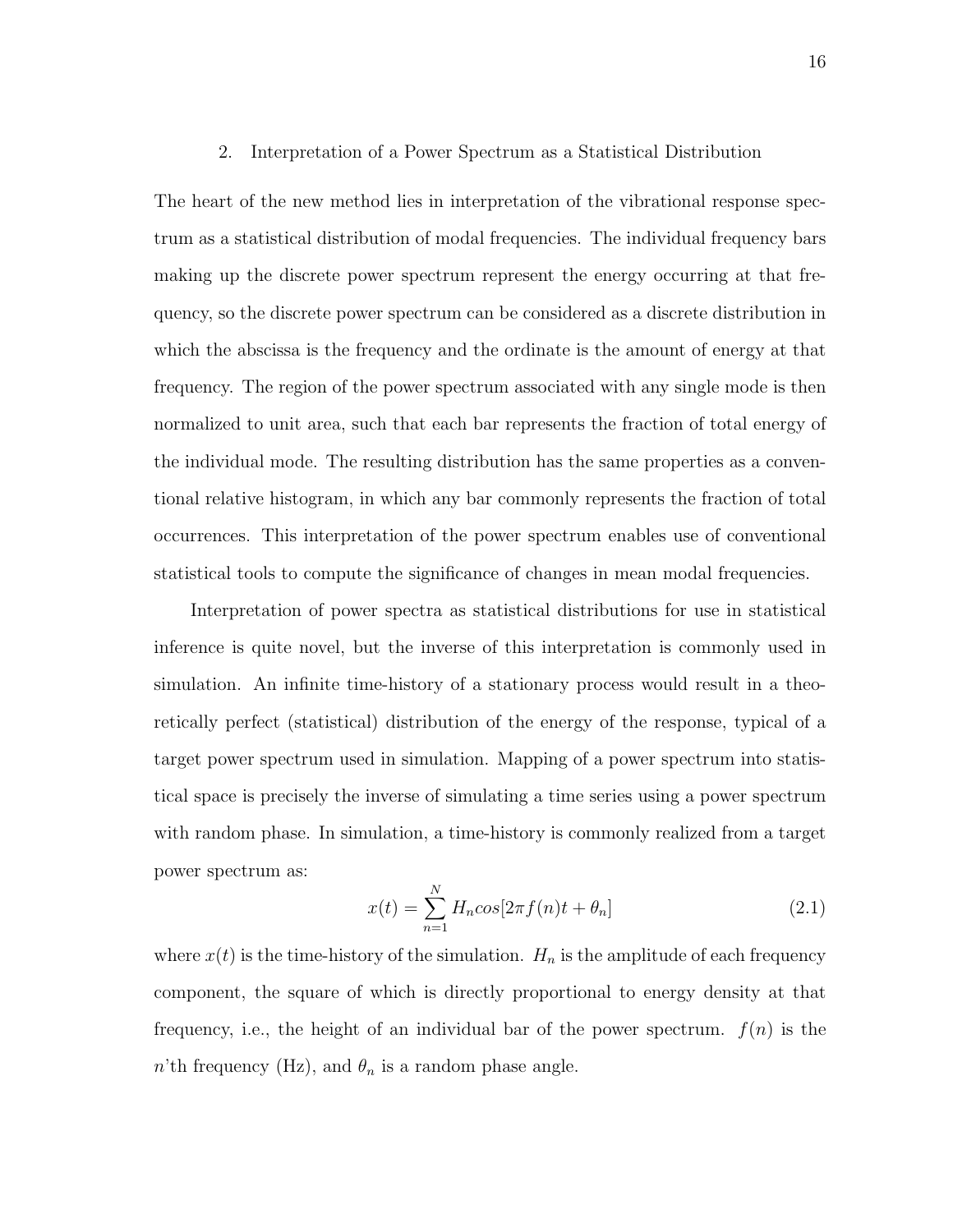The power spectrum is appropriate for interpretation as a statistical distribution, rather than the Fourier amplitude spectrum, because the total area under the power spectrum has physical interpretation as the variance of the process. Separate areas under the power spectrum can be added directly. The combined area of two frequency bars of the power spectrum represents the total power of the process at those two frequencies, analogous to combining frequencies of occurrence in a traditional frequency histogram; the combined area of two frequency bars of a Fourier spectrum has no particular physical interpretation.

#### 3. Comparison of Statistical Distributions

An infinite time-history would result in an ideal statistical distribution of energy, but in practice a finite time-history is applied to approximate the true underlying distribution. Various statistical methodologies have been developed to compare the means of two data-sets including corrections for relatively small sample sizes. In the response spectra considered here, the Gaussian distribution provides a reasonable fit to the power spectra being compared, and so the T-statistic can be used for comparison of the two distributions. The Gaussian assumption is strongly violated in cases of very high noise or closely spaced peaks and so the T-statistic should not be used. Other statistical tests including nonparametric methods could alternatively be used in place of the T-test with no fundamental change to this underlying methodology. Under the Gaussian assumption, the mean and mode of each distribution occur at the same frequency. Use of the mean is preferred over the mode in this analysis because it provides a more robust and stable estimation of the peaks of a raw power spectrum, i.e., a power spectrum that has not been smoothed across frequency bars.

In a more typical application, the T-statistic is used with a histogram by first selecting bin widths for the raw data, then binning the data into a frequency histogram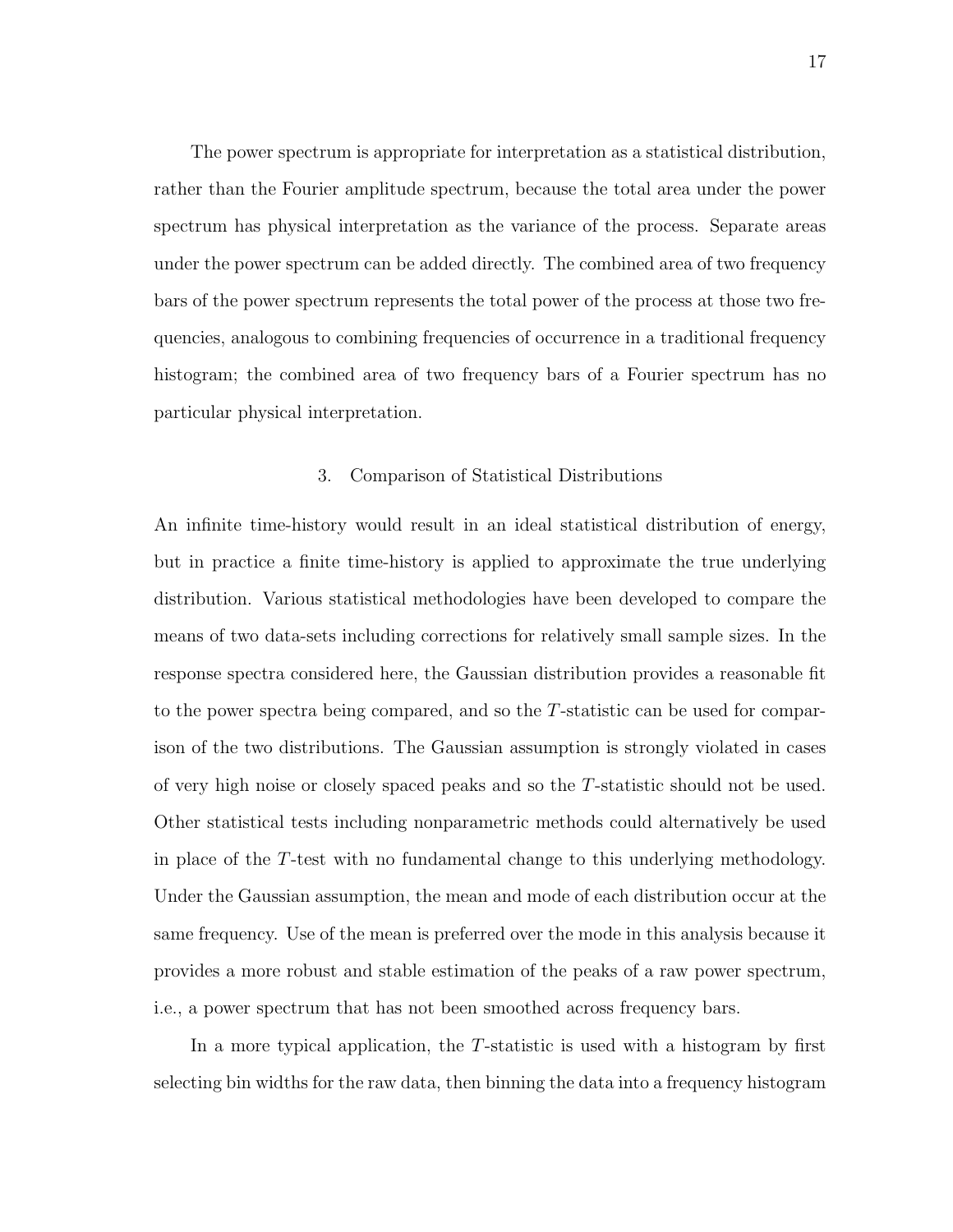to form a statistical distribution. The standard deviation of the raw data can be closely estimated from the geometry of the resulting histogram. The purpose of the T-statistic is to compensate for the effect of small sample size on the standard deviation as compared with an ideal underlying Gaussian distribution.

Here, the frequency intervals implicit to the FFT are equivalent to the bin widths. The energy associated with any frequency bar relates to the energy of each sinusoidal cycle at that frequency. As in a more typical application, the standard deviation of the distribution is closely estimated from its geometry; note, however, that this standard deviation is not equivalent to the square root of the variance of the process, but instead represents the distribution of energy about the mean frequency of an individual modal response. The number of degrees of freedom must also be estimated for use with the T-distribution. Here, the number of degrees of freedom is estimated as the number of cycles over which the energy is averaged, which is approximated by the mean frequency in Hertz times the duration of the time-history in seconds. This procedure is equivalent to dividing the total duration by the peak period since the mean and peak frequencies coincide under the Gaussian assumption.

#### C. Computational Details

#### 1. Separation of Modal Distributions: The Penalty Method

The power spectrum is computed from the Fourier transform of a window of the measured time-history. Power spectra of measured data generally are not smooth, and identifying the correct minima to use as dividing points between modal distributions is non-trivial. The methodology presented here relies on an initial estimation of the frequency of each mode of vibration for the structure. This initial value would be expected to come from structural analysis, though it could also come from visual inspec-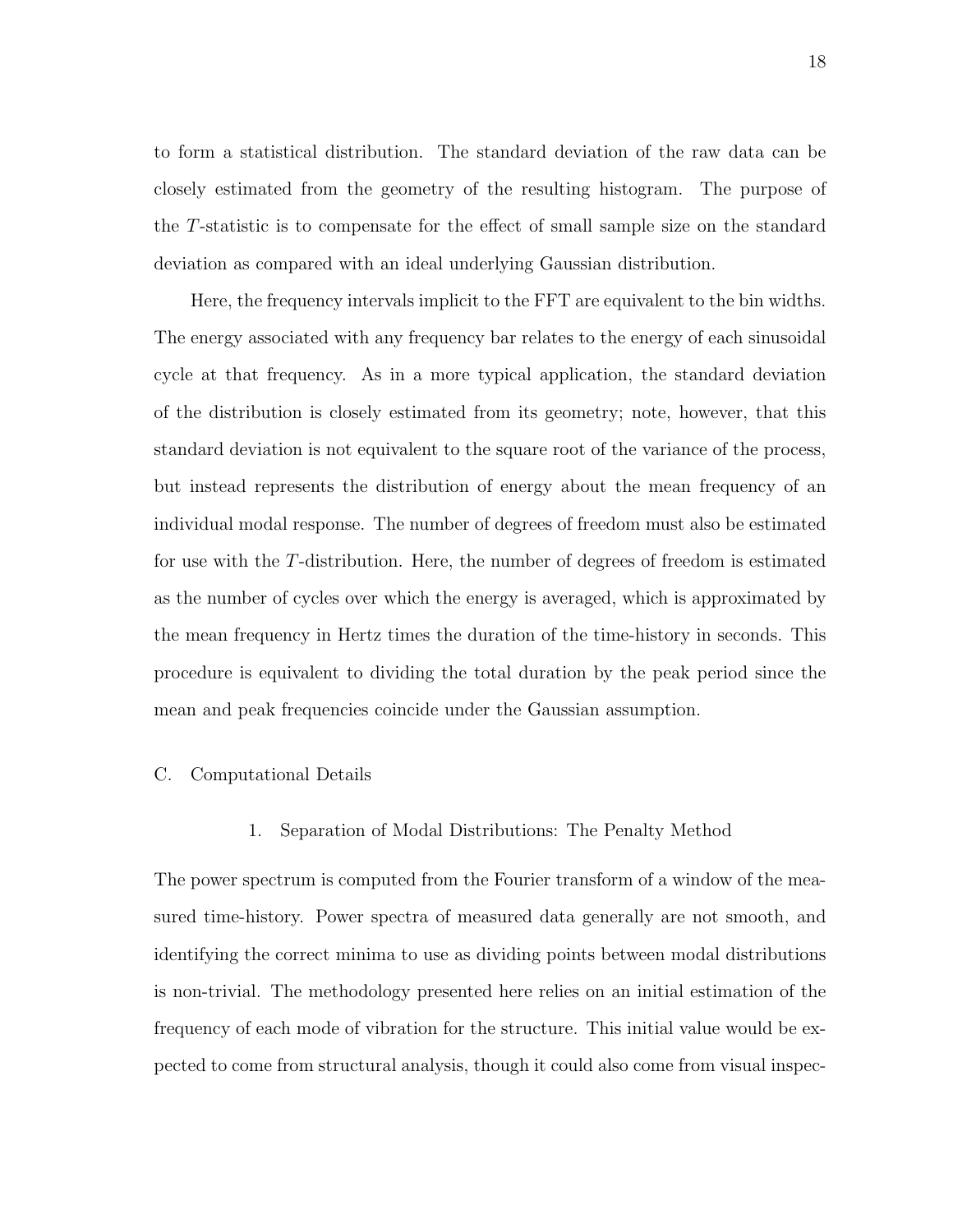tion of the power spectrum. This initial value need not be of high accuracy because it is only used to specify the endpoints of a penalty method. The penalty method searches for one local minimum between every two adjacent modal frequencies, plus one additional minimum above the highest and one below the lowest specified frequencies. The penalty method has been found to be robust in applications with high noise or closely spaced frequencies: it always finds the local minimum, regardless of the distance from zero on the spectral plot. The user is cautioned, however, that in these applications the Gaussian assumption is strongly violated and the T-statistic should not be applied. Basing the modal separation on local minima also provides additional robustness against noise in the signal because the squaring inherent to the calculation of the power from the Fourier spectrum amplifies maxima in the spectrum more than minima.

To find each local minimum, the method searches the region between two adjacent modal frequency estimates by progressively seeking the minimum of increasingly fine divisions of the region. First, the region is divided into three equal frequency intervals as shown in the second frame of Figure 1. The area under the power spectrum within each of the three intervals is then computed; every frequency in that interval having the lowest average energy is assigned a penalty value of 1.0. Next, the number of divisions between initial modal frequency guesses is increased to four. The same penalty approach is applied: again, every frequency in the region having the smallest average energy receives a penalty; on this second iteration the penalty is less than 1.0. The process is repeated with the number of divisions increasing by 1 and the penalty decreasing linearly for each subsequent penalty assessment until the average of each region includes not less than 25 of the original bars. Beyond four intervals the method is modified: a penalty is applied to every frequency in each interval having lower average energy (lower average bar height) than both of its contiguous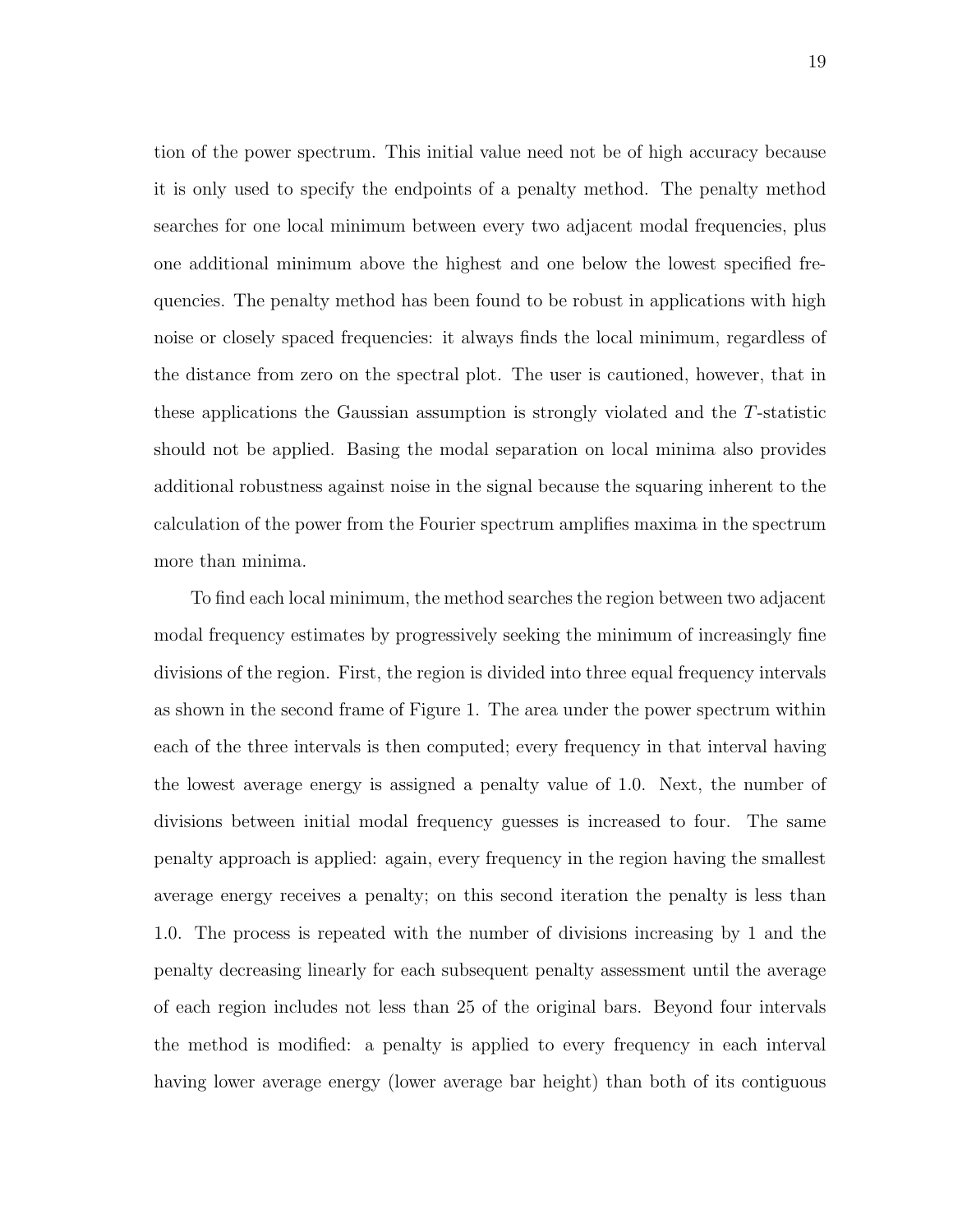

Fig. 1. Separation of modal distributions: The penalty method

neighbor intervals. After the final iteration, the total penalty is calculated for each of the frequencies between initial modal frequency estimates. The frequency having the largest total penalty is concluded to be the local minimum between energy peaks and is subsequently used as the dividing point. All energy between adjacent local minima is assumed to be associated with a single vibrational mode. Once these modes have been isolated and the peak associated with any dominant frequency in the excitation (if any) has been removed, distribution parameters are calculated for each mode.

#### 2. Modal Distributions and Statistical Distributions

The first step in calculating distribution parameters is normalizing each modal distribution to have unit energy such that it can be treated as a frequency histogram, as outlined in section 2. Within each modal distribution, the fraction of energy associated with each frequency bar is computed as:

$$
P_i(e_n) = \frac{a_n}{A_i} \tag{2.2}
$$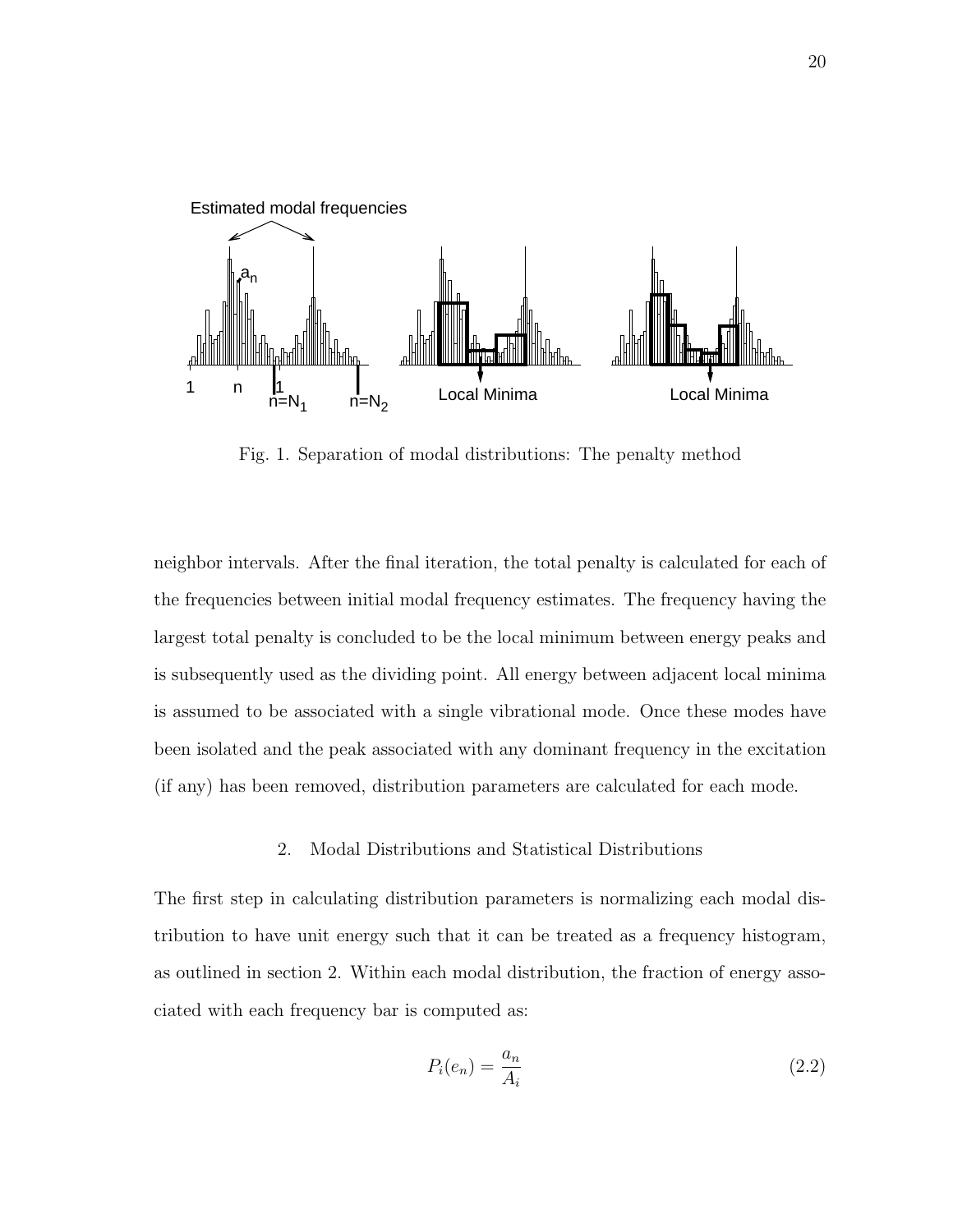where  $a_n$  is the area of the n'th frequency bar and  $A_i$  is the total energy associated with the  $i$ 'th modal frequency (Figure 1), or the total area between relative minima:

$$
A_i = \sum_{n=1}^{N_i} a_n = \sum_{n=1}^{N_i} S(n) df
$$
 (2.3)

in which  $S(n)$  is the offset at the n'th frequency of the power spectrum, df is the frequency spacing and  $N_i$  is the total number of bars within the *i*'th modal distribution. The mean and variance are computed directly from the offsets of the power spectrum using conventional definitions of moments and central moments, e.g. [24, 25].

$$
\mu_{i,w} = \frac{m_i}{A_i} = \frac{1}{A_i} \sum_{n=1}^{N_i} S(n) f(n) df \qquad (2.4)
$$

$$
s_{i,w}^2 = \frac{\theta_i}{A_i} = \frac{1}{A_i} \sum_{n=1}^{N_i} S(n) (f(n) - \mu_{i,w})^2 df
$$
 (2.5)

where  $\mu_{i,w}$  and  $s_{i,w}^2$  are the mean frequency and sample variance of the modal distribution,  $m_i$  is the first geometric moment,  $\theta_i$  is the second central geometric moment and  $f(n)$  is the *n*'th frequency.

Two important sources of variations in the mean and variance are implicitly considered. The first source is that the data-set being sampled is finite, so any computed mean and variance are sample statistics and not necessarily those of the underlying population; this source of variation is accounted for in the T-statistic. In this application to random vibrations there is a second important source of variation caused by non-ergodicity; it has been found here that the discontinuous ends of a time-history can have a meaningful impact on computed statistical moments that is not considered in the T-statistic. To minimize apparent differences between windows caused by this non-ergodic effect, power spectra are averaged over successive datapoints. Specifically, for each window a power spectrum is computed 100 times, with both the start and end points shifted two points forward in time; the resulting 100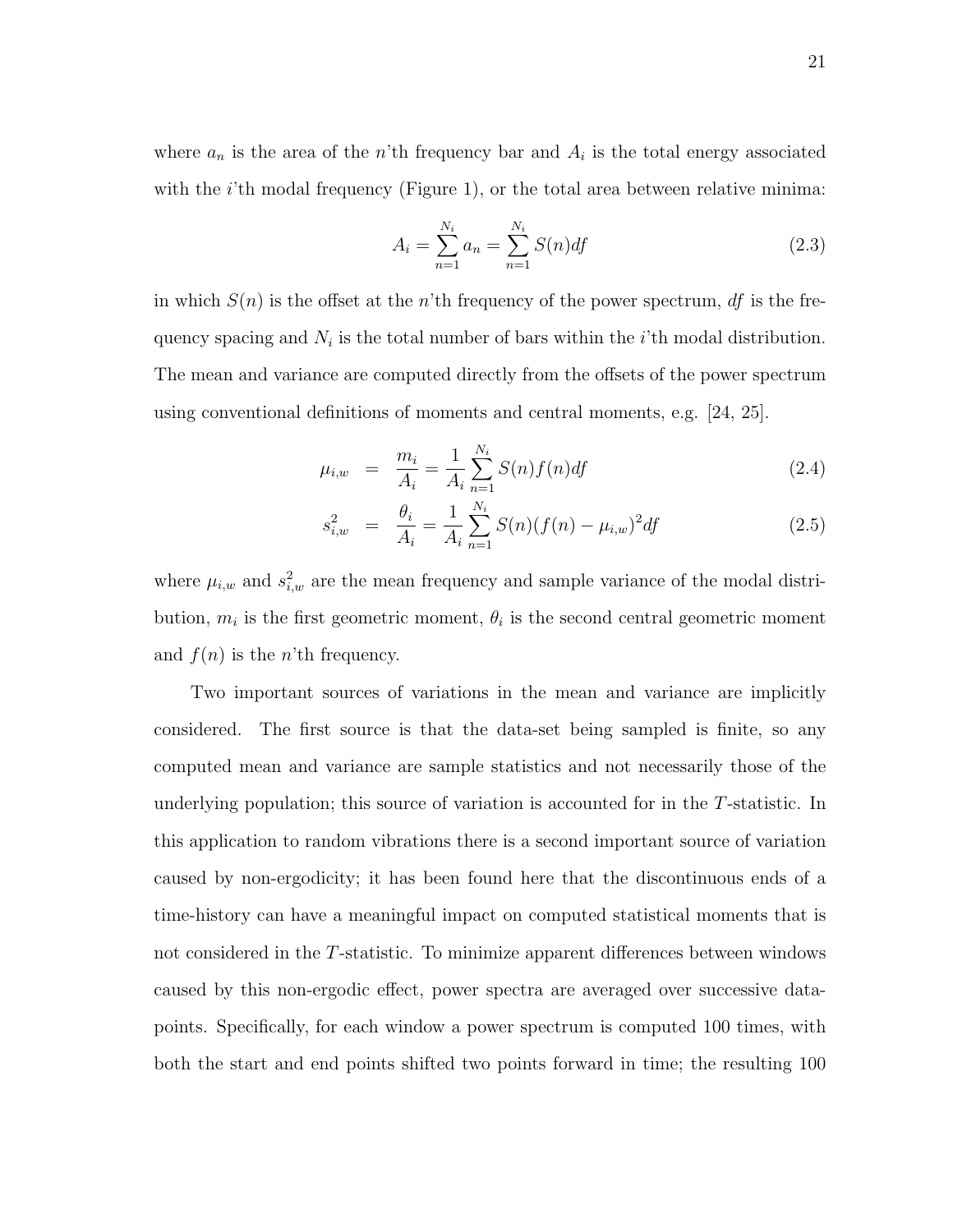spectra are averaged and treated as a single representative spectrum for that window.

## 3. Comparison: Statistical Hypothesis Testing

Spectral peaks of field data generally appear as a cluster of energy around some frequency. Here, mean frequencies of individual modes are treated as random variables and observed clusters of energy are treated as statistical distributions. The benefit is that rigorous statistical analysis can then be applied to assess the significance of apparent differences between distributions.

The T-test is a conventional method to determine the statistical significance of a difference between two sample means from populations sampled from underlying Gaussian distributions. The test can be used when the number of samples is too small for the central limit theorem to apply and where the true variances of the underlying processes are not known to be equal. Use of the T-test in this application is not strictly justified because the underlying distributions are not known to be Gaussian, though in the example presented here the energy peaks are broadly spaced and damping is sufficient to have "bell-shaped" modal peaks, so use of the T-test may be reasonable. As noted in Section 3, for some cases the Gaussian assumptions are strongly violated and use of the  $T$ -test is not appropriate. If the  $T$ -test is deemed suitable, the T-statistic can be computed as e.g. [26]:

$$
T_i = \frac{\Delta \mu_i}{s_i} \tag{2.6}
$$

where

$$
\Delta \mu_i = \mu_{i,1} - \mu_{i,2} \tag{2.7}
$$

$$
s_i^2 = s_{i,1}^2/N_{i,1} + s_{i,2}^2/N_{i,2}
$$
 (2.8)

$$
N_{i,w} = D_w \mu_{i,w} \tag{2.9}
$$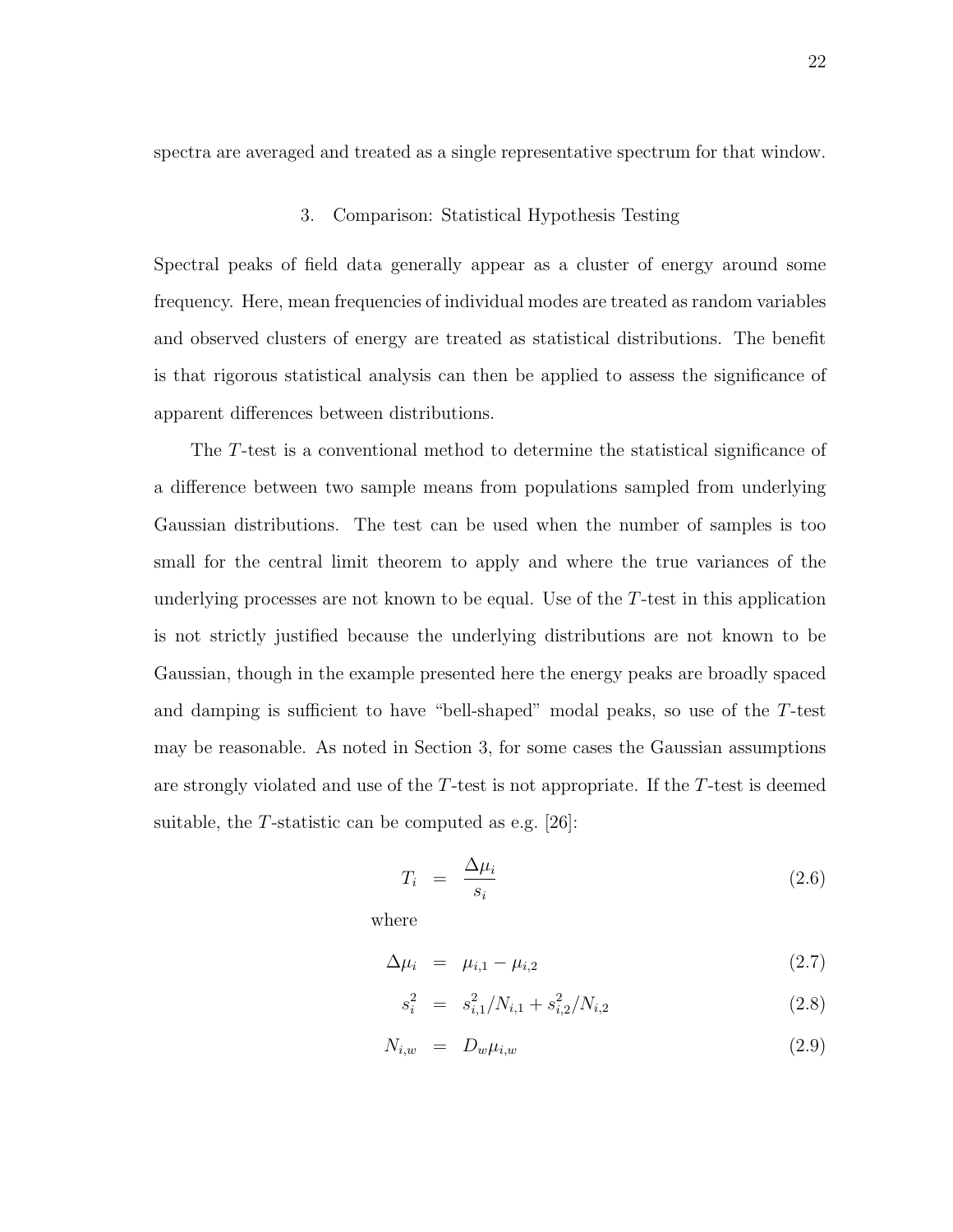in which  $\mu_{i,w}$  is the mean of the *i*'th mode of the *w*'th segment,  $s_{i,w}^2$  is the sample variance, and the number of samples  $N_{i,w}$  is estimated as the number of cycles expected at each modal frequency.  $D_w$  is the duration of the w'th data window.

 $T_i$  is distributed approximately as a Student's T with the number of degrees of freedom for the  $i$ 'th mode equal to e.g. [26]:

$$
DOF_i = \frac{(s_{i,1}^2/N_{i,1} + s_{i,2}^2/N_{i,2})^2}{(s_{i,1}^2/N_{i,1})^2/(N_{i,1} - 1) + (s_{i,2}^2/N_{i,2})^2/(N_{i,2} - 1)}
$$
(2.10)

## 4. Overall Comparison of Response

Accurate assessment of the significance of changes in the observed vibrational response requires consideration of all modes. Here, the ensemble of observed differences between each pair of mean modal frequencies is treated as a set of repeated measurements with differing uncertainties, i.e., observed differences between the first pair of modal distributions are combined with observed differences between pairs of sequentially higher modes. An overall P-value is calculated by computing a combined T-statistic, which weights differences between the means by the fraction of energy represented for each individual mode. The fraction of energy associated with the  $i$ 'th mode for each of the two windows is:

$$
E_{i,w} = \frac{A_{i,w}}{\sum_{i=1}^{I} A_{i,w}}\tag{2.11}
$$

where I is the total number of modes in the power spectrum and  $w$  is either 1 or 2, denoting either the first or second window of the time-series. The overall T-statistic is found using Equation 6.9, in which  $\Delta \mu$  and  $s^2$  are computed as averages weighted by the fraction of energy associated with each of the I modes:

$$
T = \frac{\Delta \mu}{s} \tag{2.12}
$$

where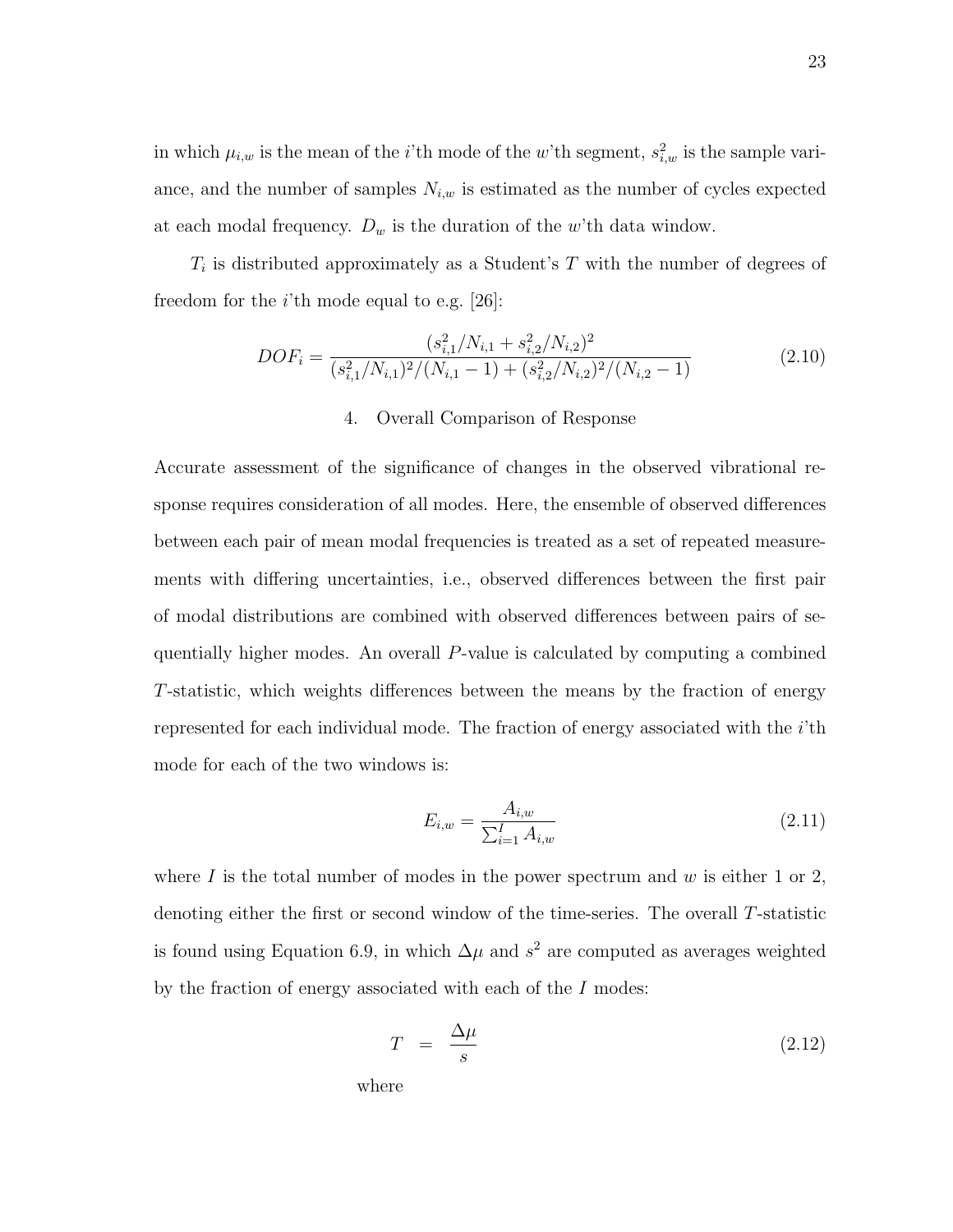$$
\Delta \mu = \sum_{i=1}^{I} 0.5(E_{i,1} + E_{i,2}) \Delta \mu_i
$$
\n(2.13)

$$
s^2 = \sum_{i=1}^{I} 0.5(E_{i,1} + E_{i,2})s_i^2
$$
 (2.14)

The T-statistic resulting from Equation 6.9 represents the weighted average of differences between the means of each pair of modes. The number of degrees of freedom for use with a standard T-distribution is estimated as the total number of vibration cycles in all vibrational modes. This number is expected to be larger than the observed number of peaks in the time-history because modal frequencies with small fractions of the total energy will not contribute to the number of directly measurable peaks. The total degrees of freedom to be used in conjunction with the T-statistic is estimated as the sum of individual degrees of freedom:

$$
DOF = \sum_{i=1}^{I} DOF_i
$$
\n(2.15)

# D. Type I and Type II Errors: Minimum Data Requirements

One significant issue that must be addressed prior to any practical implementation of any data analysis technique is assessing how much data is required for the method to be effective. There are exactly two ways a method can fail: 1) it could detect a difference between the two power spectra when there is in fact no underlying difference, or 2) it could fail to detect a difference that does in fact exist. The null hypothesis  $(H_0)$  implicitly underlying use of the T-test is that there is no difference between the two distributions, which makes category 1) a Type I error (reject  $H_0$  when it is true) and category 2) a Type II error (fail to reject  $H_0$  when it is false).

For many practical applications, it is desirable to calculate how long a dataset is required to detect a modal shift of a predetermined size with a pre-specified confidence level while maintaining an acceptably low probability of false alarms. To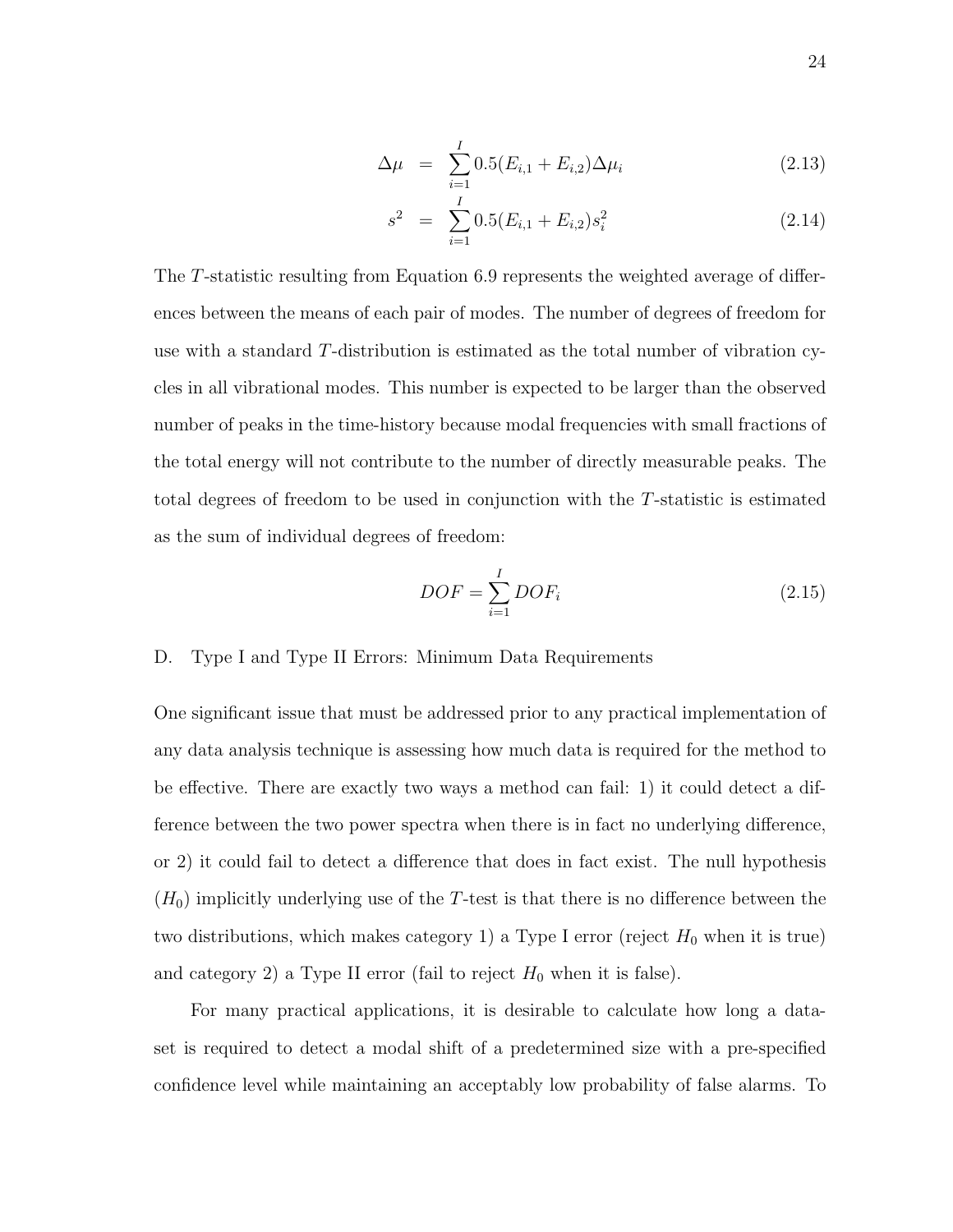compute the required length of the data-set, the P-value is itself treated as a random variable. For any specific number of vibration cycles, a histogram of predicted Pvalues could be created and normalized to a PDF. As part of this work, numerous sets of P-values have been generated by application of the modal distribution method to pairs of time-histories, each independently realized from a pair of target spectra with known modal differences; the distribution of predicted P-values has been found to be well described by a theoretical gamma distribution. The PDF and CDF  $(g$  and G) can be expressed in terms of the gamma function e.g.  $[26]$ :

$$
g(x; \alpha, \theta) = \frac{x^{\alpha - 1} e^{-\frac{x}{\theta}}}{\Gamma(\alpha, \infty) \theta^{\alpha}}
$$
(2.16)

$$
G(x; \alpha, \theta) = \frac{\Gamma(\alpha, \frac{x}{\theta})}{\Gamma(\alpha, \infty)}
$$
\n(2.17)

in which  $\Gamma(\alpha, y)$  denotes the gamma function:  $\Gamma(\alpha, y) = \int_0^y t^{\alpha-1} e^{-t} dt$ . The shape parameter  $(\alpha)$  and the scale parameter  $(\theta)$  define the gamma distribution completely, and can be calculated from the mean  $(\mu)$  and sample variance  $(s^2)$  of an ensemble of P-values as  $\alpha = \mu^2/s^2$  and  $\theta = s^2/\mu$ .

The area under the gamma PDF below the pre-specified confidence level corresponds to the probability that any future prediction of a P-value will be at or below that confidence level, i.e., the probability that the method will detect changes in modal frequencies with the required confidence level. The probability of a Type I error equals this area if there is no actual difference between the underlying distributions; the probability of a Type II error can be computed as one minus this area if there is a difference between distributions.

It is relatively straightforward to determine the minimum required time-history for some new application using the gamma distribution. First, the mean and standard deviation of the predicted P-values must be known. These values can be determined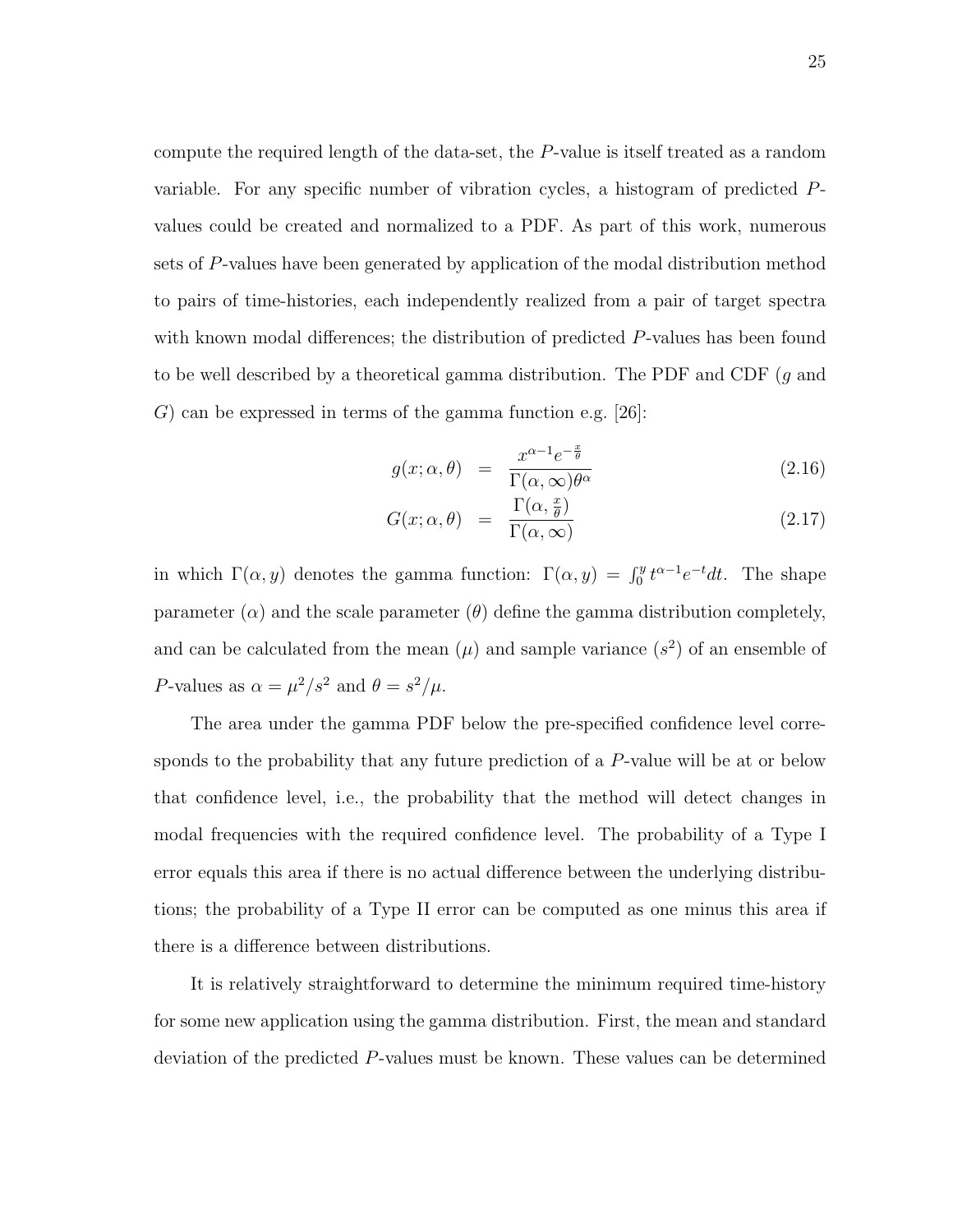by simulation from target spectra with spectral shapes comparable to those expected for the physical system to be studied and with modal frequency shifts equal to those sought to be detected. The mean of the P-values is the expected value of future Pvalue predictions; the standard deviation can be used in conjunction with the gamma distribution to assign confidence intervals to this mean. A worked example of each error type is provided.

### E. Example: Minimum Data Requirements

This example quantifies the probability of both Type I and Type II errors, then compares the results of this method with conventional tests of stationarity. The example is based on simulated data for which the actual underlying target spectra are precisely known so the effectiveness of the new method can be assessed. The underlying spectra are based on physical data of practical importance, vortex induced vibrations of marine drilling risers. Here, the riser is undamaged in all cases, and the dominant response frequencies are not related to environmental excitation frequencies: any change in modal response parameters is believed to be caused by hydrodynamic interactions, in particular, to be caused by the mass of the water entrained with the vibration.

Marine risers are the pipes transmitting fluids between the sea-floor and a floating production platform. A riser, or any other slender structure subject to strong flow across its axis, may interact with the current to create vortex induced vibrations (VIV). Prediction of this complicated fluid-structure interaction has been a historically intractable problem, in part because two separate quantities are unknown: the excitation force due to fluid-structure interaction and the effective mass of the riser which is highly influenced by the mass of the water entrained with the riser motion,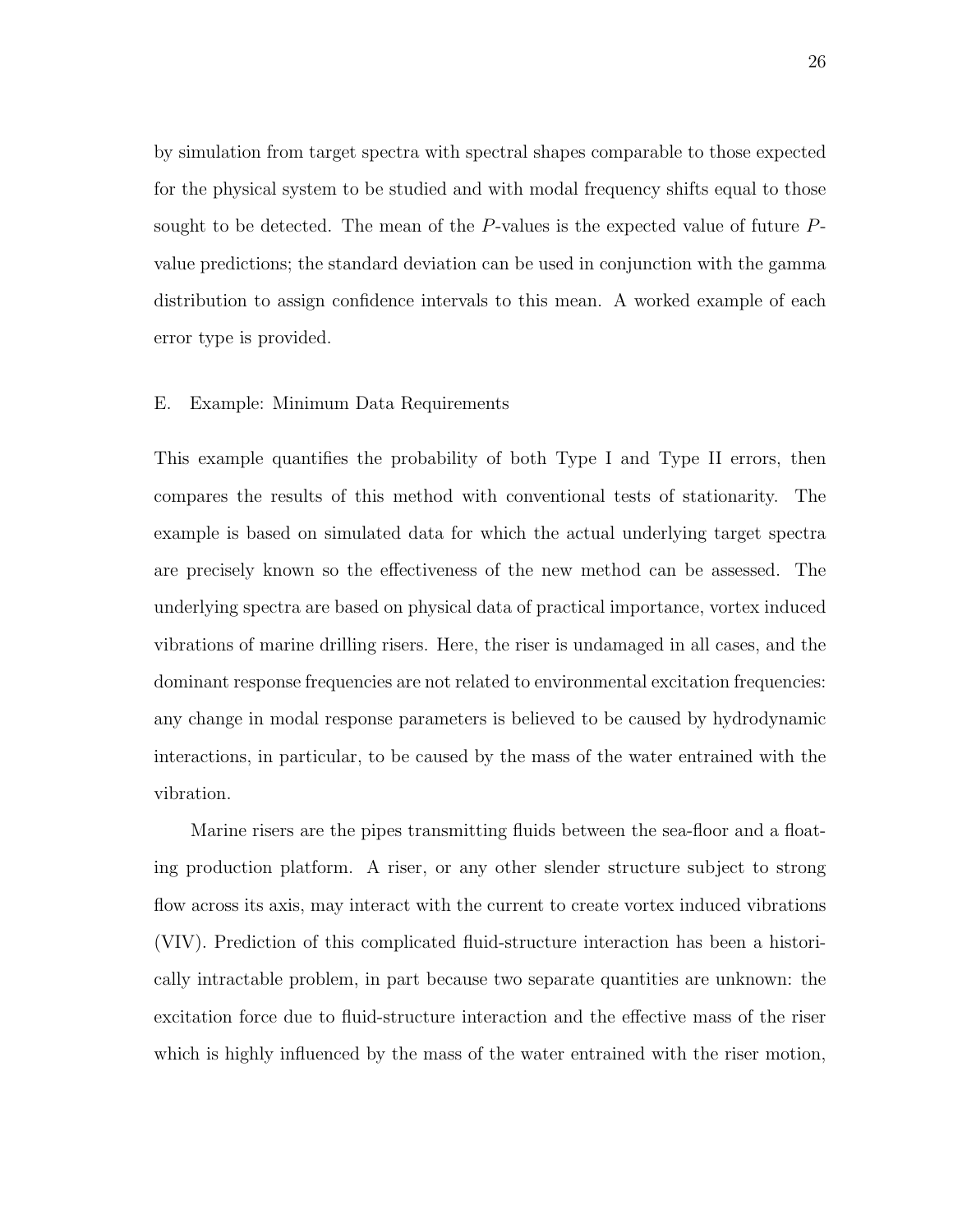usually referred to as the "added mass."

### 1. Underlying Spectra and Data Simulation

In order to quantify the effectiveness of the new method, it is tested against timehistories simulated from ideal target spectra, which are precisely known. The initial target power spectrum is generated from measured field data by first computing the power spectrum from a measured time-history and then smoothing the first two modes into the ideal target spectrum  $S$  (Figure 2). Known changes in modal properties are then introduced to the smoothed spectrum. Time-histories needed for the example are then simulated from these spectra using the conventional method as in Equation 2.1. In this example, the simulation includes as many frequency components as there are time-steps so the series does not repeat within a simulation. Finally, a Gaussian whitenoise signal is added to each time-history. The level of noise added is 1.9 mg rms, which is typical of the noise level observed in the actual field data underlying this example; noise inherent to a high-quality  $\pm 1$  g accelerometer alone is typically around 0.5 mg rms.

# 2. Application of the Method

To assess the minimum amount of data necessary, the new method is applied to each pair of simulated time-histories for increasingly long data windows. The shorter timehistories are the early parts of the longer histories, i.e., the 30 minute data window test for target spectrum  $S_1$  is the first part of the time-history used in the 60 minute test. Unless otherwise noted, all cases include the 1.9 mg Gaussian white noise and all plots are generated by performing 25 independent tests and averaging the results.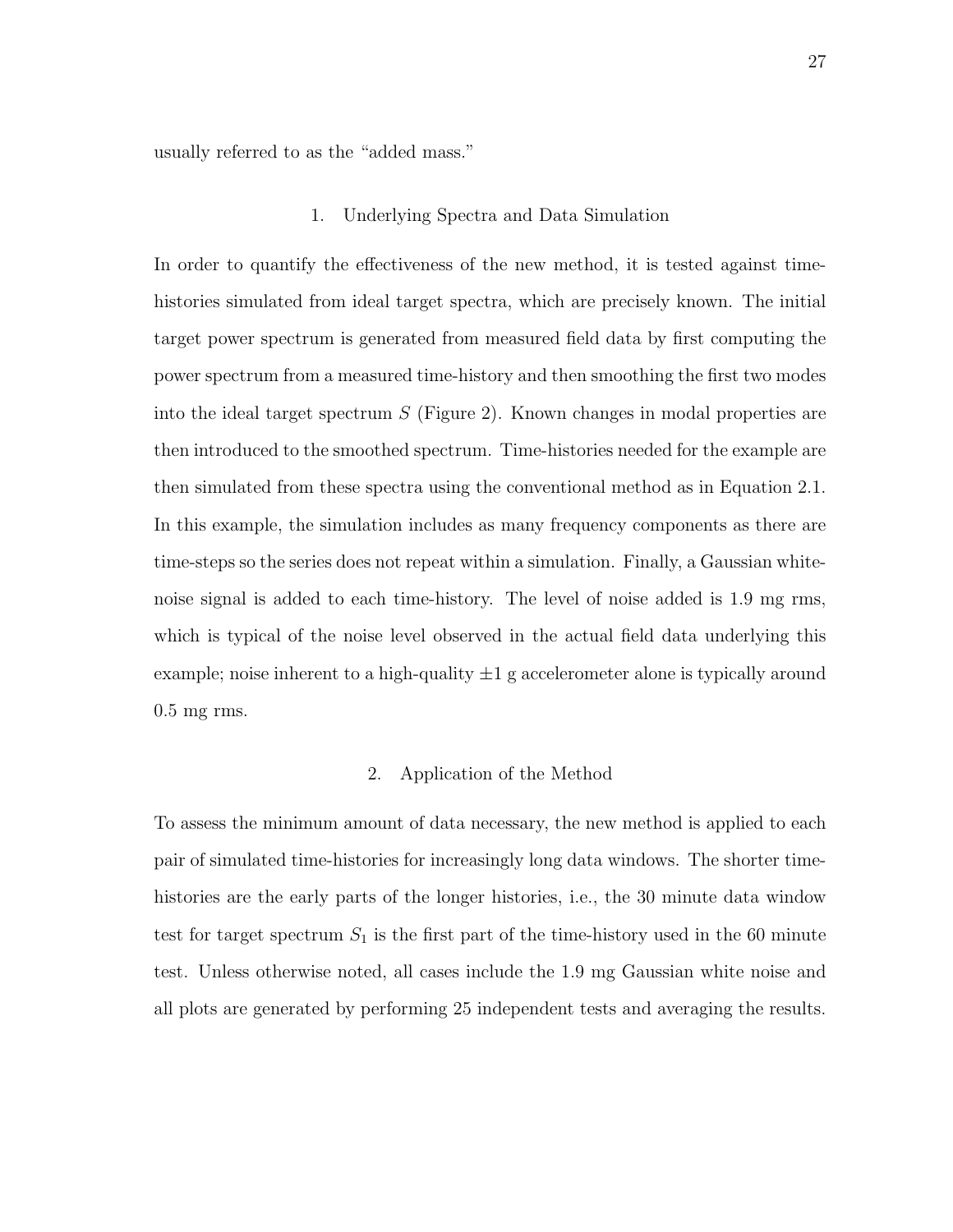### a. Type I Errors: No change in true underlying spectra

To quantify the probability of having a Type I error, 50 realizations of the original bimodal target spectrum, S, are simulated and the modal distribution method is applied to the resulting 25 independent pairs of time-histories. Figure 4 shows the average of the P-values from these tests, all of which are above 50%. These very high P-values correspond to the fact that observed differences result from random chance and not from differences in the underlying spectra. The error bars correspond to a double-sided 90% confidence interval; there is almost no chance of a false-alarm when at least 30 minutes of data is considered.

# b. Type II Errors: Known changes in mean modal frequencies

In this part of the example, the mean of each mode is shifted to the left. Here, the change to the mean of each mode ( $\Delta \mu_i$ ) is chosen such that each mean of each mode is shifted an amount consistent with a constant  $\Phi(z)$  of a standard normal distribution:

$$
\Delta \mu_i = z s_i; \qquad \Phi(z) = \int_{-\infty}^{z} \frac{1}{\sqrt{2\pi}} e^{-\frac{1}{2}u^2} du \qquad (2.18)
$$

For example, applying Equation 2.18 with  $\Phi(z) = 5\%$  of the area under a standard normal distribution yields  $\Delta \mu = -0.1257 s_i$ . Transforming this value to each modal distribution of the original target spectrum, S, results in the new mean frequencies shown in Table VI. The resulting spectra  $S_1$ ,  $S_2$  and  $S_3$  are target spectra with progressively greater shifts in mean-modal frequencies. In addition to this mean change, the variance of each mode of each target spectrum is increased from the original by 10% while holding the total energy of the spectra constant. Figure 3 shows the original target spectrum,  $S$ , with one of the modified spectra,  $S_1$ . The resulting magnitudes of each frequency shift is particulary convenient to illustrate calculation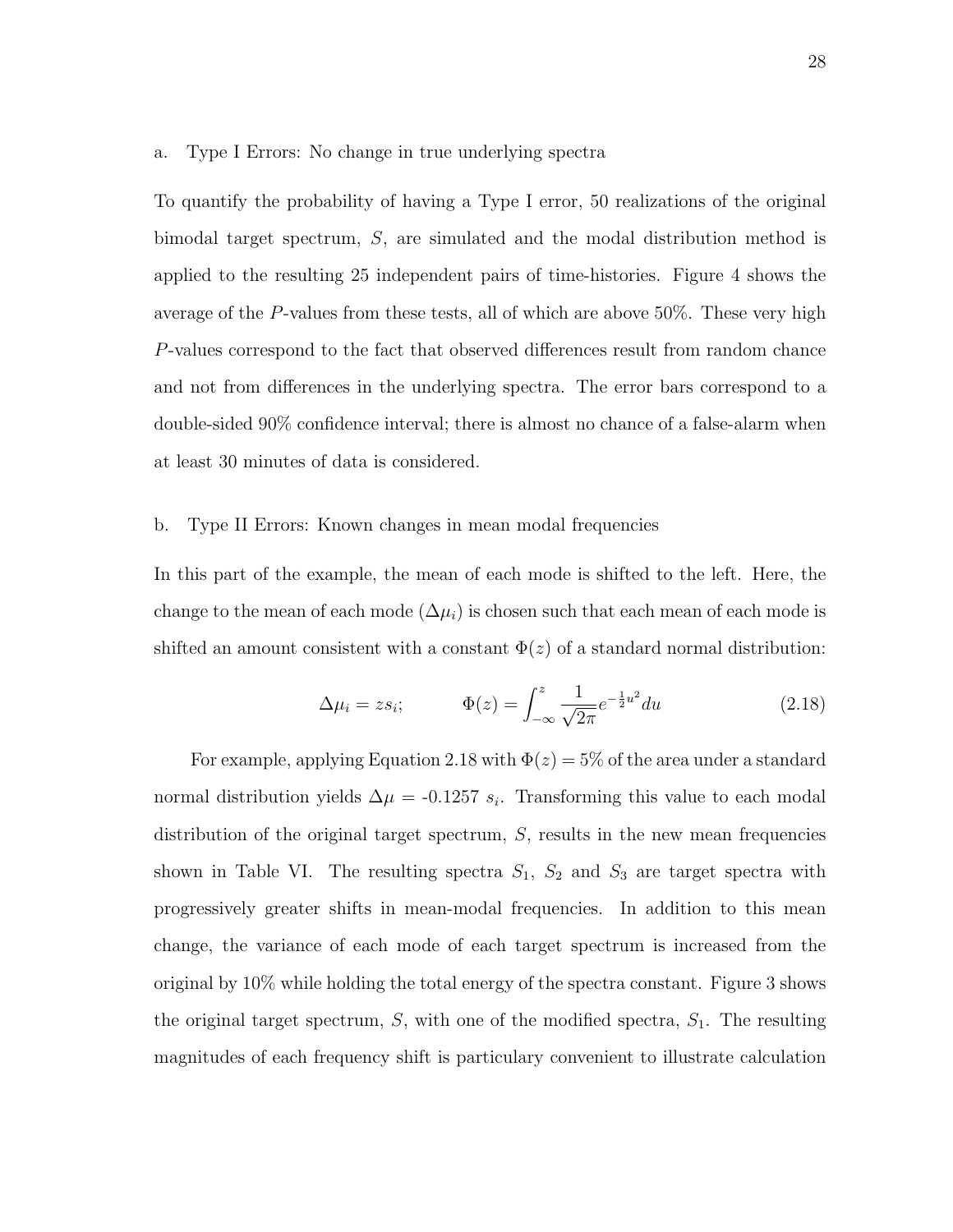of the amount of data required for the new method to attain a pre-determined level of effectiveness. Specifically, to the extent the Gaussian assumption is not violated, the resulting confidence levels should be a function of only the number of cycles, without regard for vibrational mode with which these cycles are associated.

| Target    | 1st Mode |           |          |        |
|-----------|----------|-----------|----------|--------|
| Spectrum  | Mean     | Change    | Variance | Change |
| $\, S \,$ | 0.12500  | N/A       | 0.00060  | N/A    |
| $S_1$     | 0.12192  | $-2.46\%$ | 0.00066  | 10%    |
| $S_2$     | 0.12037  | $-3.70\%$ | 0.00066  | 10%    |
| $S_3$     | 0.11879  | $-4.96\%$ | 0.00066  | 10%    |
| Target    | 2nd Mode |           |          |        |
| Spectrum  | Mean     | Change    | Variance | Change |
| S         | 0.28500  | N/A       | 0.00120  | N/A    |
| $S_1$     | 0.28064  | $-1.53\%$ | 0.00132  | 10%    |
| $S_2$     | 0.27845  | $-2.30\%$ | 0.00132  | 10%    |
| $S_3$     | 0.27622  | $-3.05\%$ | 0.00132  | 10%    |

Table I. Target Spectra Parameters with Percent Change from Original Idealized Spec-

## c. Minimum Required Time-History Duration

trum

After the modified target spectrum has been developed, the new  $S_1$  and original S are used to simulate a total of fifty sets of time-histories. The modal distribution method is then applied to each resulting twenty-five pairs of time-histories to calculate a Pvalue for each. These results are averaged and presented as Figure 5. The monotonic decrease shown in Figure 5 shows greater confidence levels (smaller P-values) are associated with longer time-histories. Confidence levels of 95% (5% P-values) are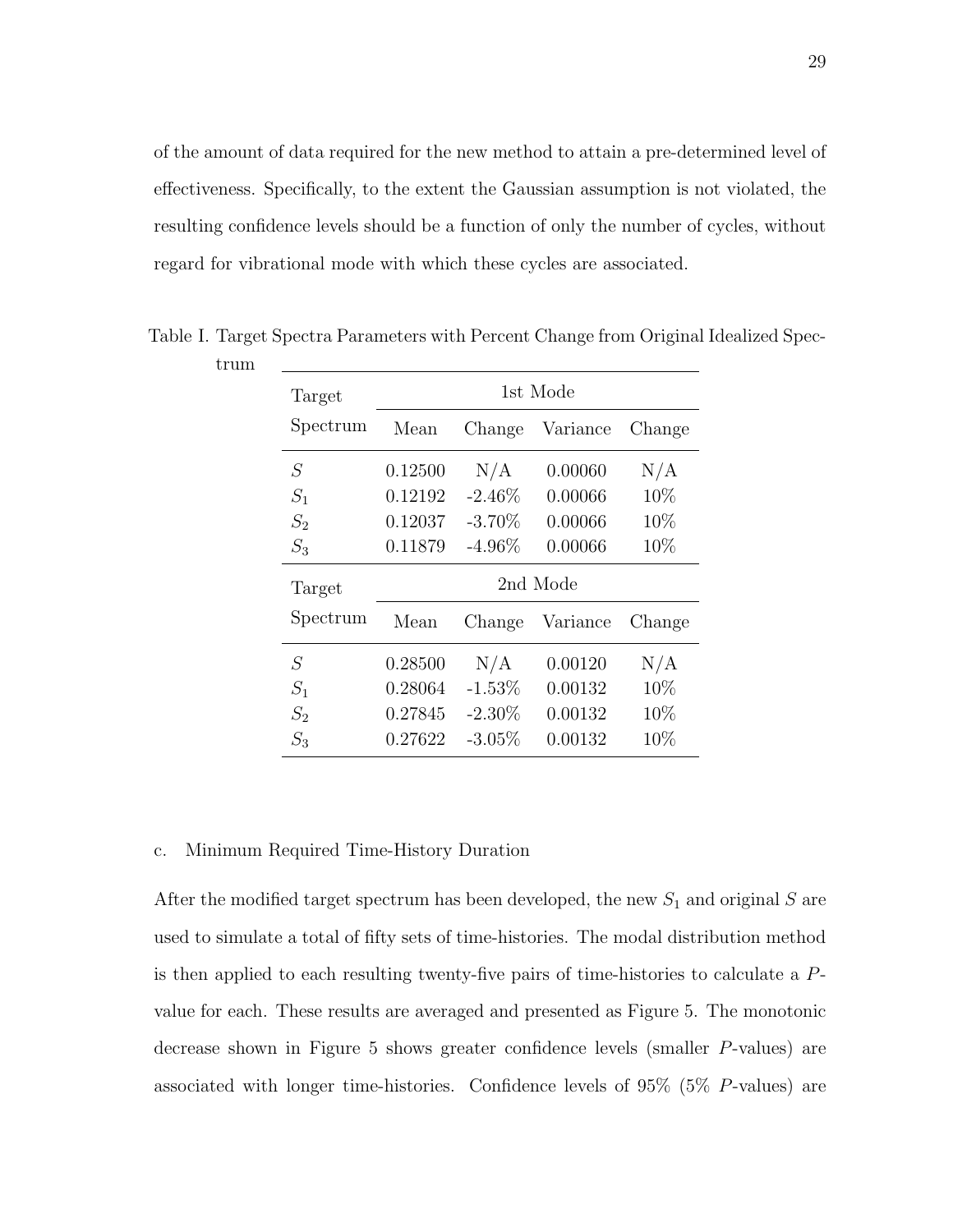

Fig. 2. Field Data Spectrum and Idealized Target Spectrum S

often considered to indicate statistical significance. The upper two lines on the figure indicate confidence levels based on each of the first two modes. The lowest line on the figure indicates the method's capability to detect the change in the underlying spectrum using all available data, which in this case means both modes. The very subtle shift shown in Figure 3 can be detected with about 95% confidence (5% Pvalue) using only 30 minutes of data.

Figure 6 shows the probability of failing to detect the known shift in modal frequencies from Figure 3. These probabilities are calculated by treating the P-value as a random variable (Equation 2.17). Using only 30 minutes of data, there is about an 18% chance the method will not detect the change in the underlying spectrum with a P-value of 5% or less. However, given 90 minutes of data, the method is almost certain to detect even the very subtle change indicated in Figure 3.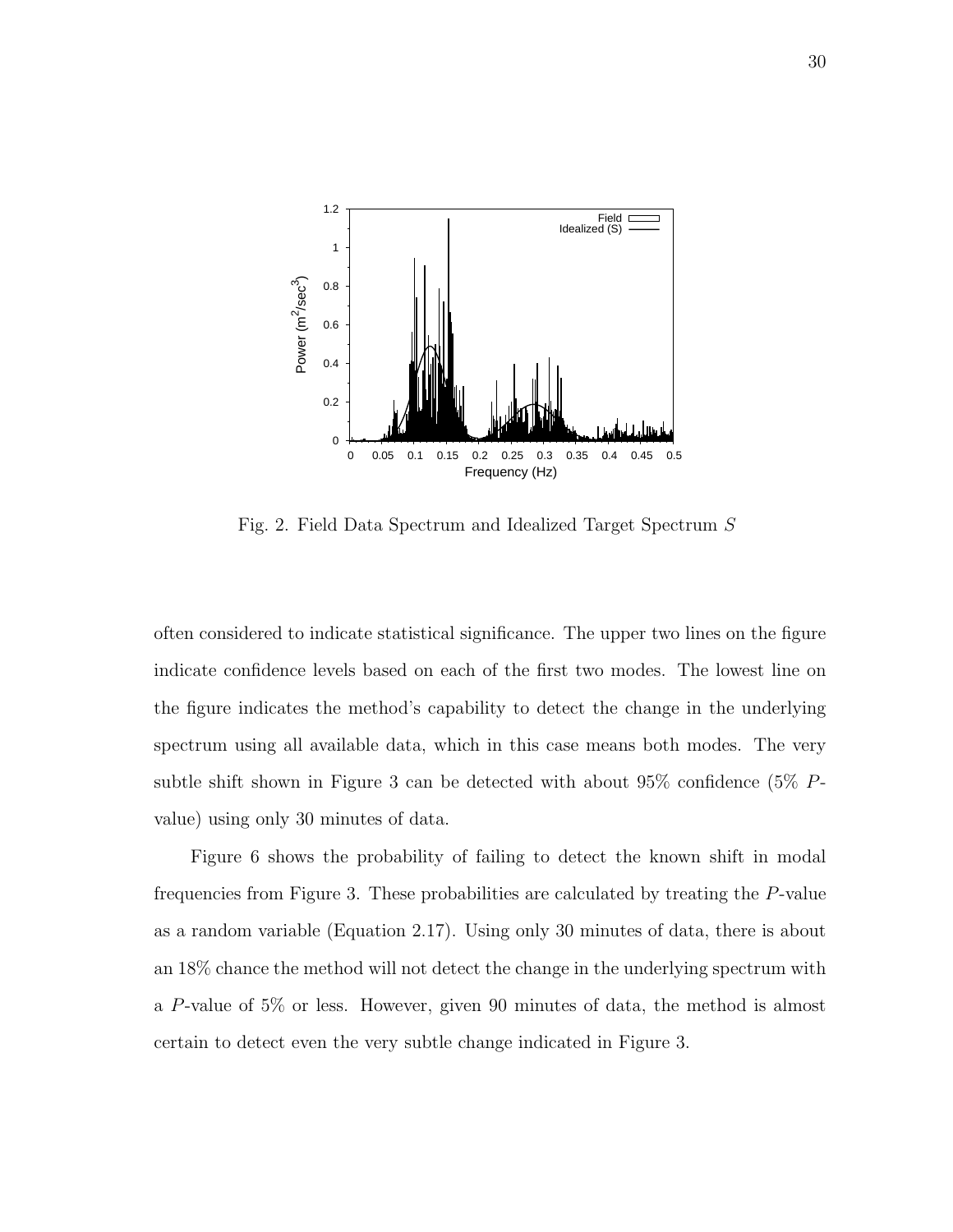

Fig. 3. Original Spectrum  $(S)$  and Modified Spectrum  $(S_1)$ 

#### d. Minimum Required Number of Cycles

The main factor for determining the necessary data set length is in fact the number of vibrational cycles rather than the temporal duration. Systems with higher frequencies or with more vibrational modes have more cycles in a fixed duration. The data of Figure 5 is again presented as Figure 7, but with the x-axis presented as cycles. The number of cycles is estimated as the simulation duration times the sum of mean modal frequencies. The fact that the P-value predictions based on the first mode, second mode and combination nearly collapse to a single line when plotted against cycles is a property of the relative shift of each of the modal frequencies corresponding to a fixed percent of an ideal Gaussian distribution (Equation 2.18) and not of the method itself.

Figure 7 shows that approximately 1,500 cycles are needed to obtain a statisti-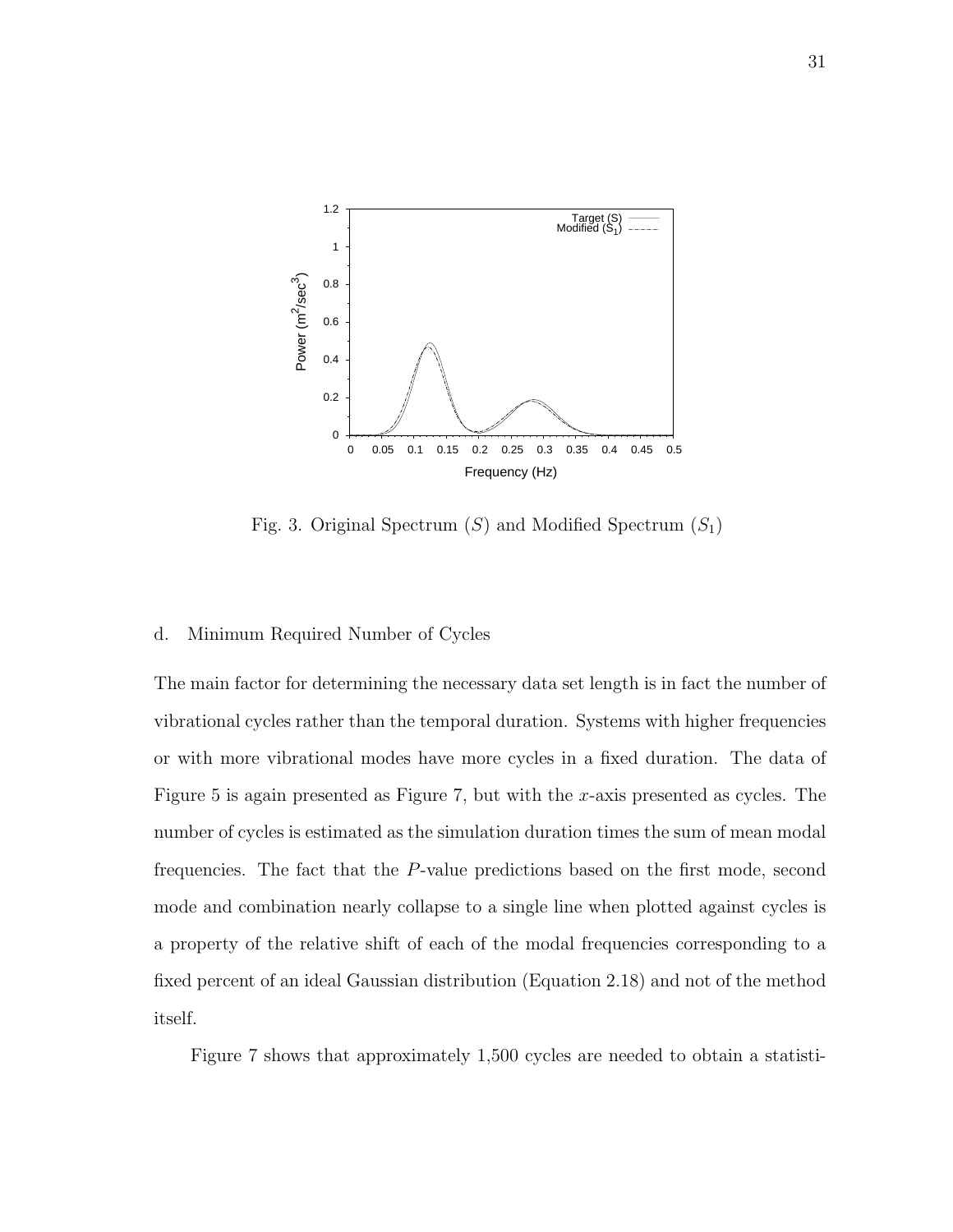

Fig. 4. P-value that the observed differences between the time series are due to differences between underlying spectra when in fact no such differences exist



Fig. 5. Ability to detect underlying changes in the target spectrum as a function of time-history duration (smaller P-values indicates greater ability)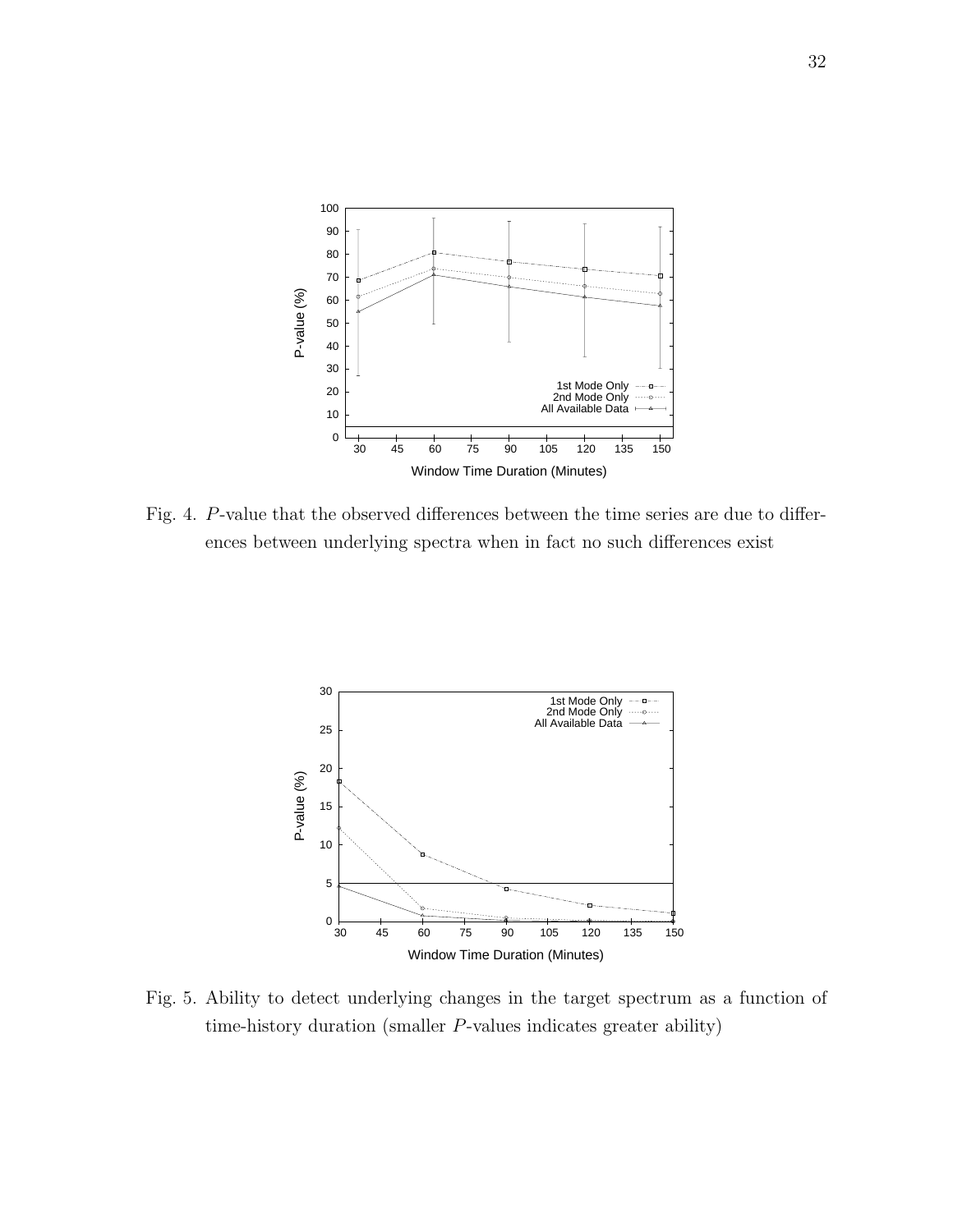

Fig. 6. Probability of failing to detect a known difference between underlying spectra as a function of time-history duration



Fig. 7. Ability to detect underlying changes in the target spectrum as a function of number of cycles with and without noise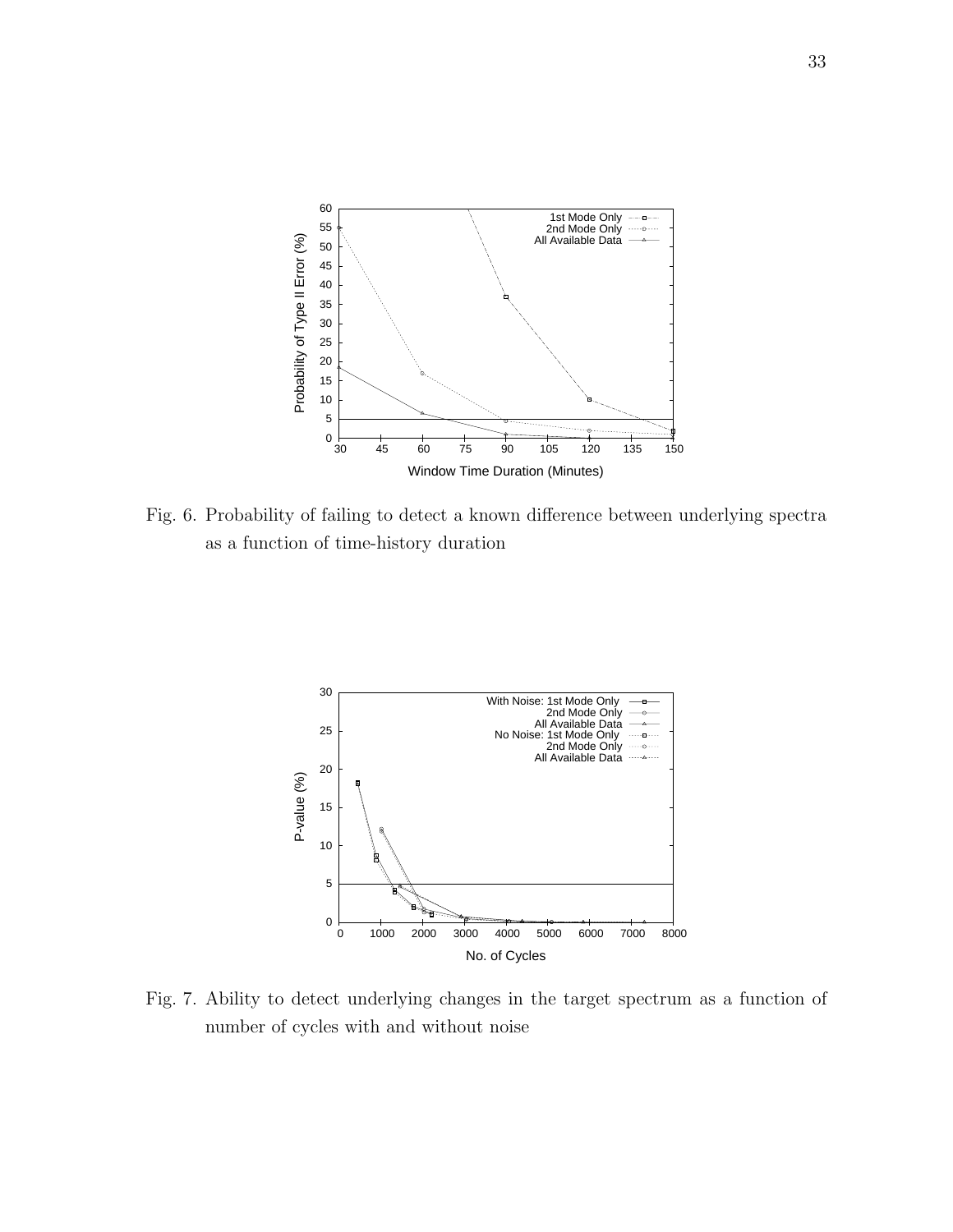cally significant detection of the very subtle shift between the  $S$  and  $S_1$  power spectra. The figure shows results both for an ideal noise-free signal and for a signal containing a realistic 1.9 mg of white noise. The added noise has only minimal effect on the P-values predicted for each mode and the overall comparison. Results for each mode and combined results all tend to collapse toward a single line as would be expected for a Gaussian distribution. Inclusion of the noise creates only a slight change in computed non-Gaussianity for each mode: average skewness for both modes is reduced from 0.082 to 0.067 and average kurtosis is increased from 3.10 to 3.15, compared with the ideal Gaussian values of 0 and 3. In Figure 8, however, results do not collapse to a line, which qualitatively shows the effect of strong violations of the Gaussian assumption. The level of noise included here is 19 mg, resulting in average skewness of -0.52 and kurtosis of 4.51. The T-statistic is clearly not valid for this strong violation of the Gaussian assumption. Returning to the low-noise (1.9 mg) case, Figure 9 shows that at least 3,000 cycles are needed to obtain a 5% probability of failing to detect such a shift, based on the gamma distribution. Similar results are expected for predictions using three or more modes.

Thus far, the example has sought to detect extremely subtle shifts in the underlying power spectra and detecting these shifts has required considerable time durations. Detecting larger changes between underlying spectra requires less data. Figure 10 shows the amount of data required to detect increasingly large shifts in modal frequencies. All shifts are made to both modes in accordance with Equation 2.18; the details of the underlying target spectra are shown in Table VI. The curve corresponding to shifts in mean modal frequencies corresponding to 5% of the area under the standard normal is fit through the same data as presented in Figure 7. The very subtle shift corresponding to 5% of the area under a normal distribution requires around 1,400 cycles to detect at a 5% P-value; if the size of the modal shifts are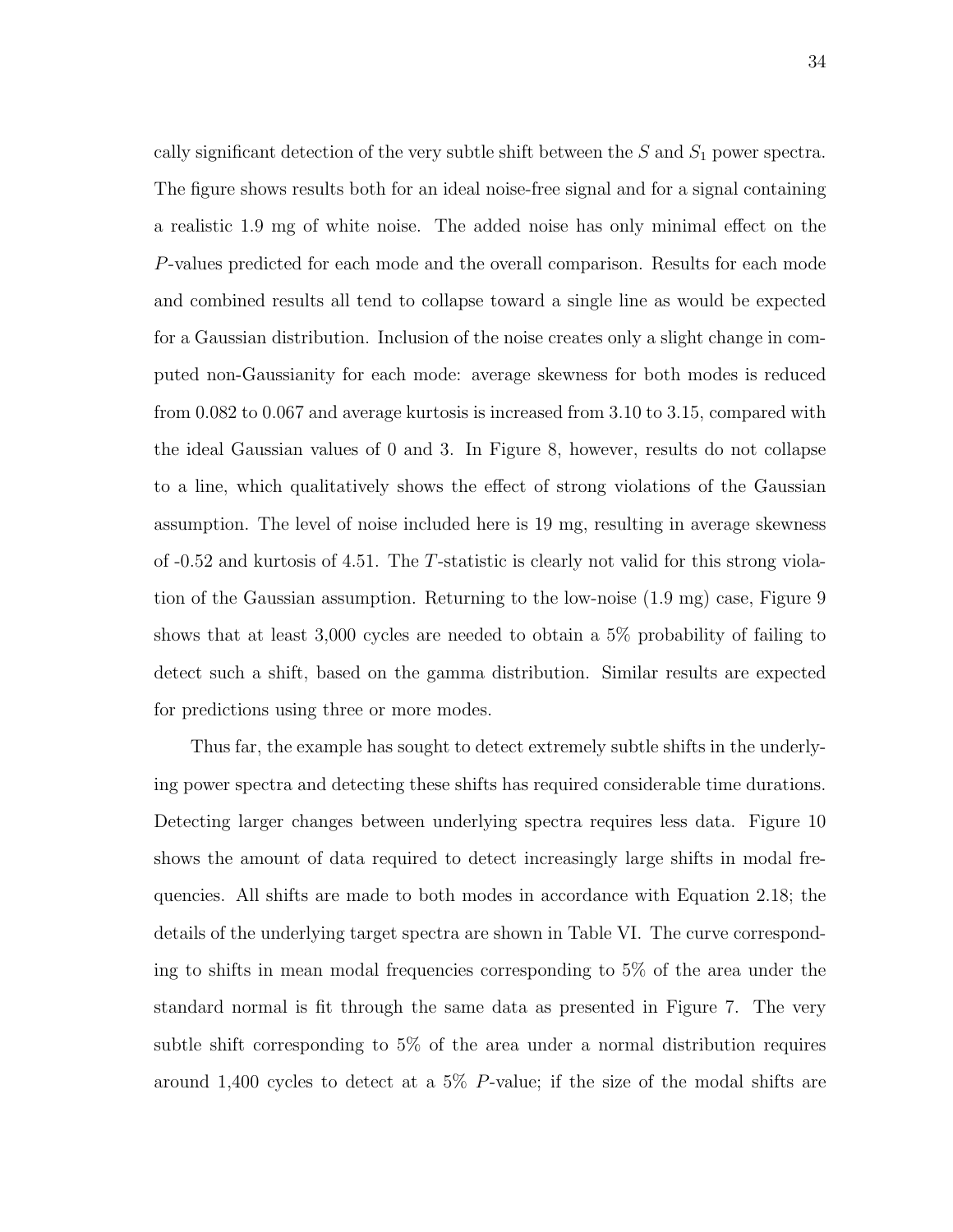

Fig. 8. Very high noise case (19 mg): Detection of underlying changes in the target spectrum with Gaussian assumption strongly violated



Fig. 9. Probability of failing to detect a known difference between underlying spectra as a function of number of cycles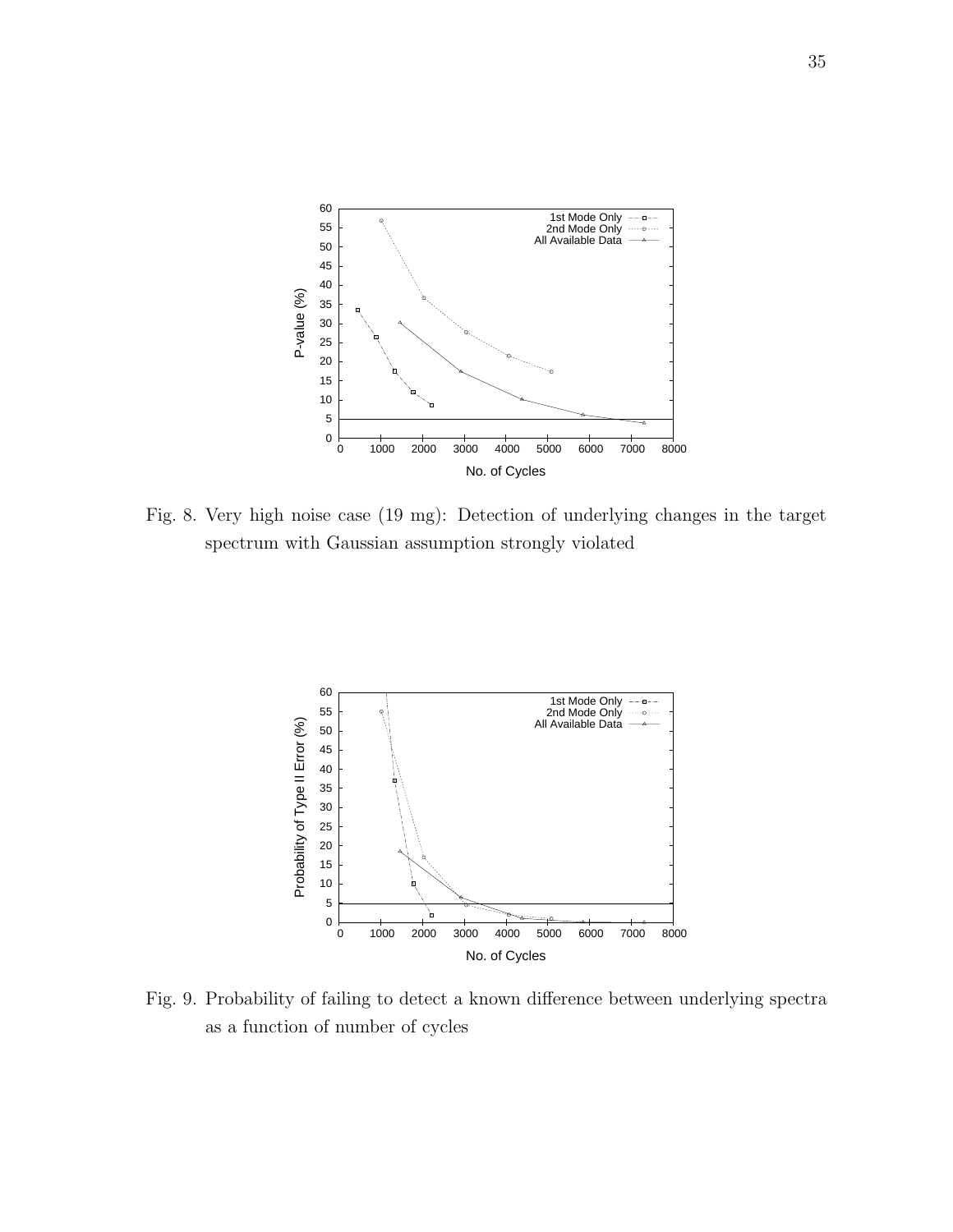

Fig. 10. Number of cycles required to detect increasingly large shifts in mean modal frequencies. Percents refer to fractions of the area under a standard normal distribution.

approximately doubled, the required number of cycles drops to around 400 cycles.

### 3. Comparison with Conventional Tests

The newly proposed method is compared with two conventional tests of statistical stationarity: the reverse arrangements test and the runs test e.g. [27] and [28]. Numerous pairs of 150 minute time-series were used to test these conventional methods. These tests were made for both Type I and Type II errors using the same data as previously used to verify the new method. Neither of these conventional methods was found to be able to meaningfully detect the change in the target spectrum

The reverse arrangements test never detected a statistical change in the timeseries, regardless of whether or not there is a change between underlying spectra. Results from the runs test varied with the number of segments into which the time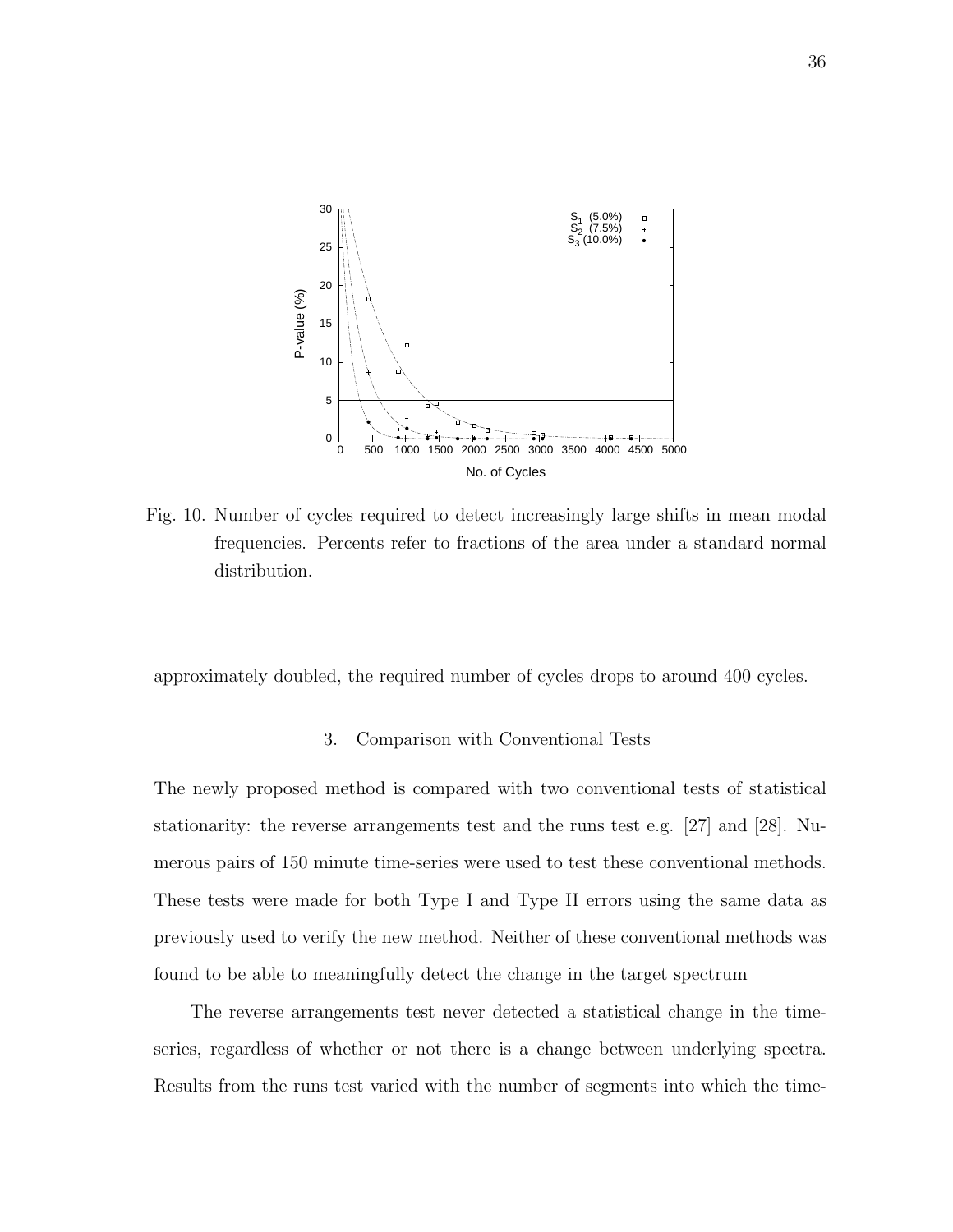series was divided as part of the test, but in no case were the results useful. When 40 segments were used, the probability of a Type I error (false alarm) was found to be 24% and the probability of a Type II error 76%. Using 100 segments, the probability of a Type I error was found to be 52% and probability of a Type II error 44%. Recall that the new modal distribution method applied to these same time-series yielded a probability of a Type I error and of a Type II error near zero (Figures 4 and 6).

### F. Conclusions

A newly proposed modal distribution method of quantifying the significance of subtle changes in modal vibrations based on power spectra has been presented. The new method is very effective at detecting changes in mean frequencies of individual modal vibrations (Figure 5–10), even if the data is simulated from underlying target spectra with only very subtle differences (Figure 3). The method is also very robust against false-alarms. The amount of data required decreases considerably if larger changes in underlying spectra are to be detected (Figure 10). The new method is considerably more effective than the conventional runs and reverse arrangements tests.

The modal distribution method is based on transforming individual modes of a power spectrum into a statistical distribution, which enables application of conventional statistical tools. Response modes containing frequencies of dominant excitation can be explicitly excluded from the analysis. After transformation into probability space, each modal response is treated as an independent statistical distribution for which the spectral moments are directly calculated from geometry. The mean and variance are calculated independently for each individual mode of each of two segments of the time-history and then used in a statistical comparison. Combining differences between the means of individual modal frequency pairs results in an over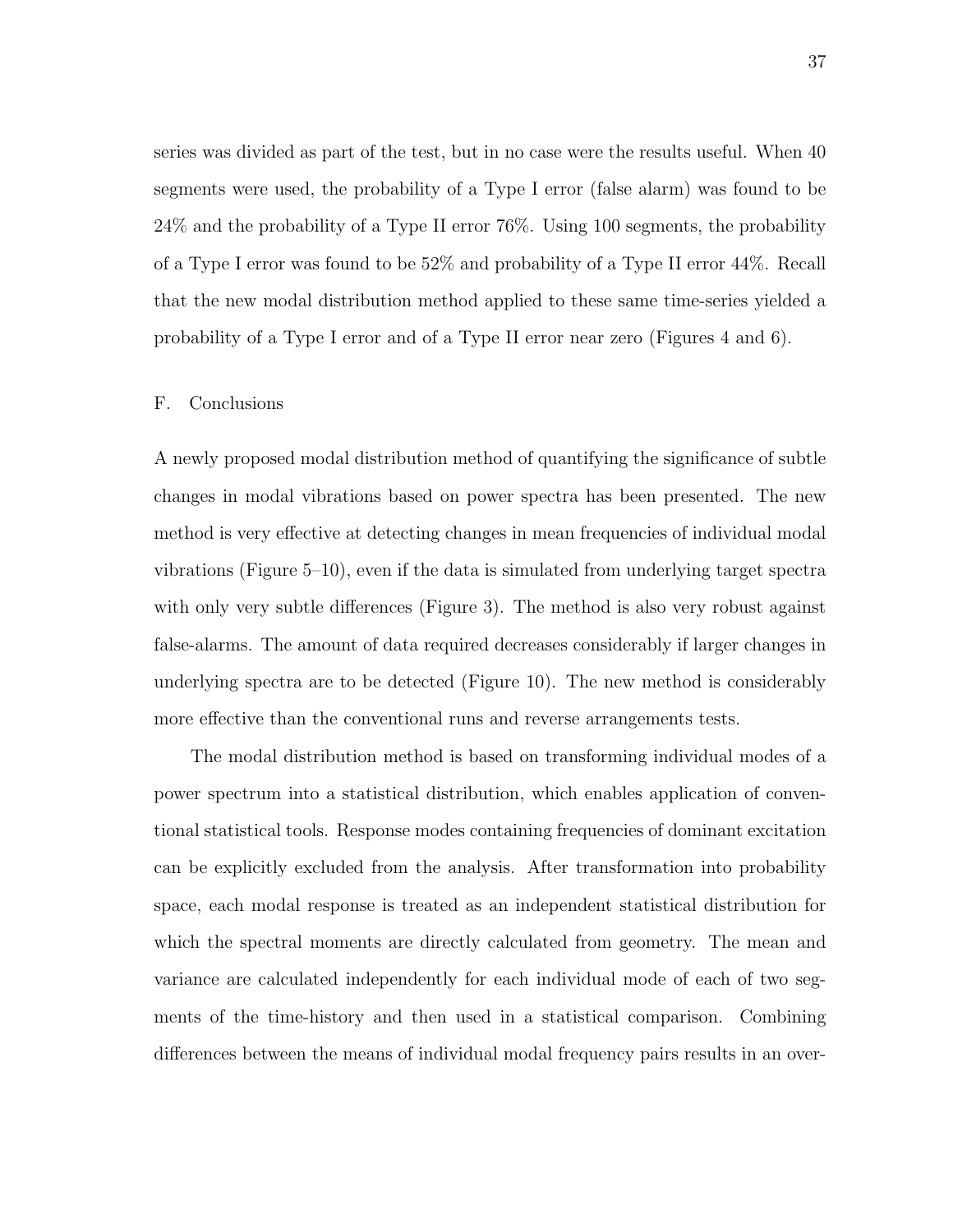all quantitative significance level of the difference between power spectra. An example is presented in which minimum data requirements for the new method investigated in detail, and a method is outlined to determine minimum data requirements for new applications.

The newly proposed modal distribution method is general and is applicable to any number of modes of vibration. The development of the method presented here makes use of the T-statistic, so this presentation is directly applicable to only wellseparated modes with a generally Gaussian shape and relatively low levels of noise in the signal. In concept, any distribution could be used in place of the Student-T. The new method may find a broad variety of applications, though it seems particularly well suited for structural health monitoring because detailed knowledge of the excitation is not required as input.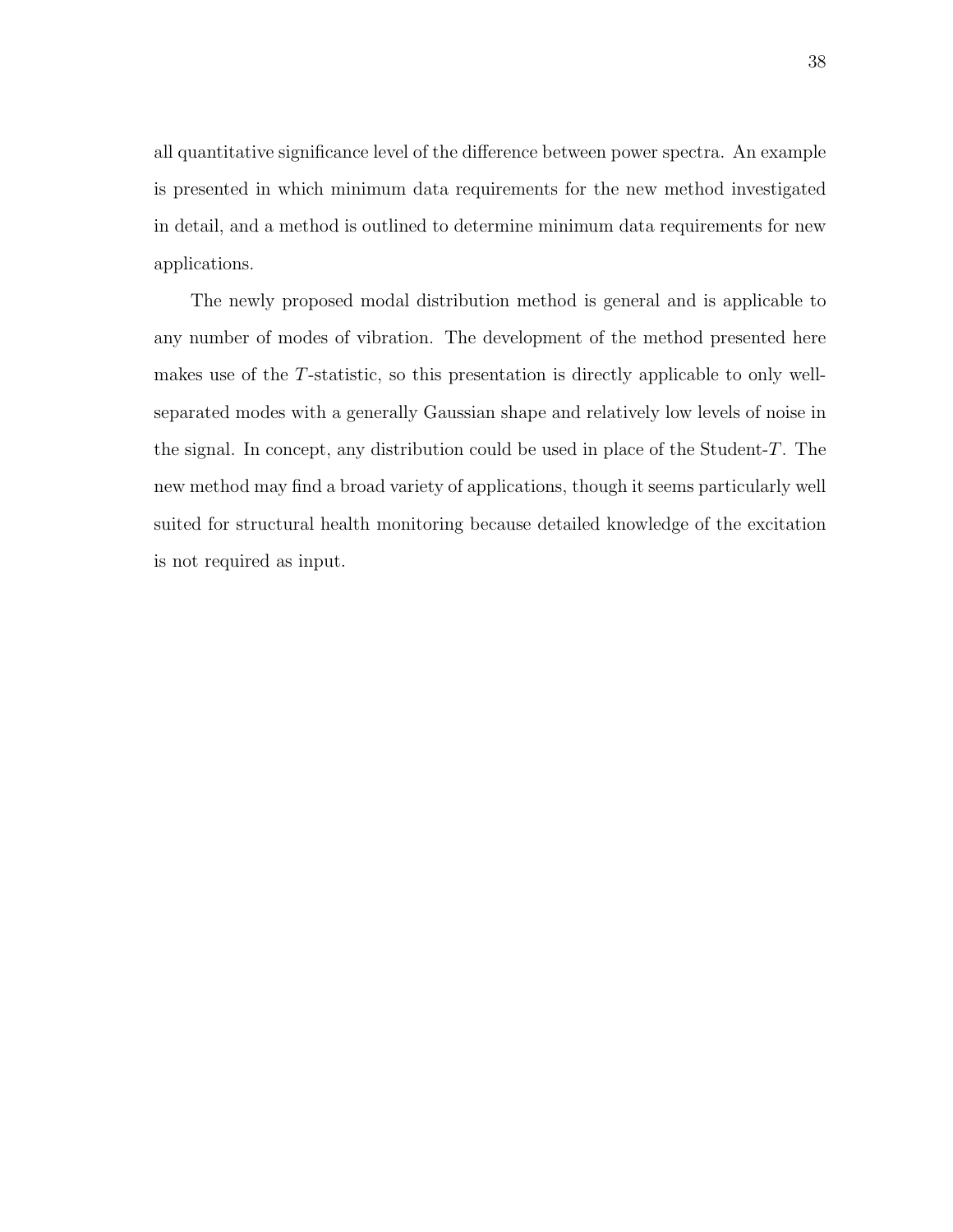### CHAPTER III

# THE HERMITE MOMENT MODEL FOR HIGHLY SKEWED RESPONSE WITH APPLICATION TO TENSION LEG PLATFORMS

#### **Overview**

A new addition to the statistical Hermite moment model of extremes is introduced for use on processes with high skewness and near-Gaussian kurtosis. The monotone limits of the existing model are expressed as ellipses in response moment space and a new methodology is introduced that combines hardening and softening models to overcome these limits. The result is that any fractile of a distribution described by its first four statistical moments can be transformed to or from the Gaussian, subject only to a theoretical orthogonality limit. An example application to a Tension Leg Platform is presented.

# A. INTRODUCTION

Many irregular time-series processes exhibit non-Gaussian behavior. In some specific cases, response of systems subject to irregular excitation have been shown to be well represented by a Gaussian random process. However, other structural systems often have response processes with meaningfully larger or smaller extreme values than would be predicted directly from Gaussian theory. This non-Gaussian behavior may result from nonlinear structural response characteristics, nonlinear excitation loads, or both. For such systems, direct use of Gaussian statistics is not appropriate. The most rigorous alternative is to predict the characteristics of a non-Gaussian response using numerical time stepping direct integration methods. These methods generally include development of a full probability distribution for use in prediction of upcrossing rates,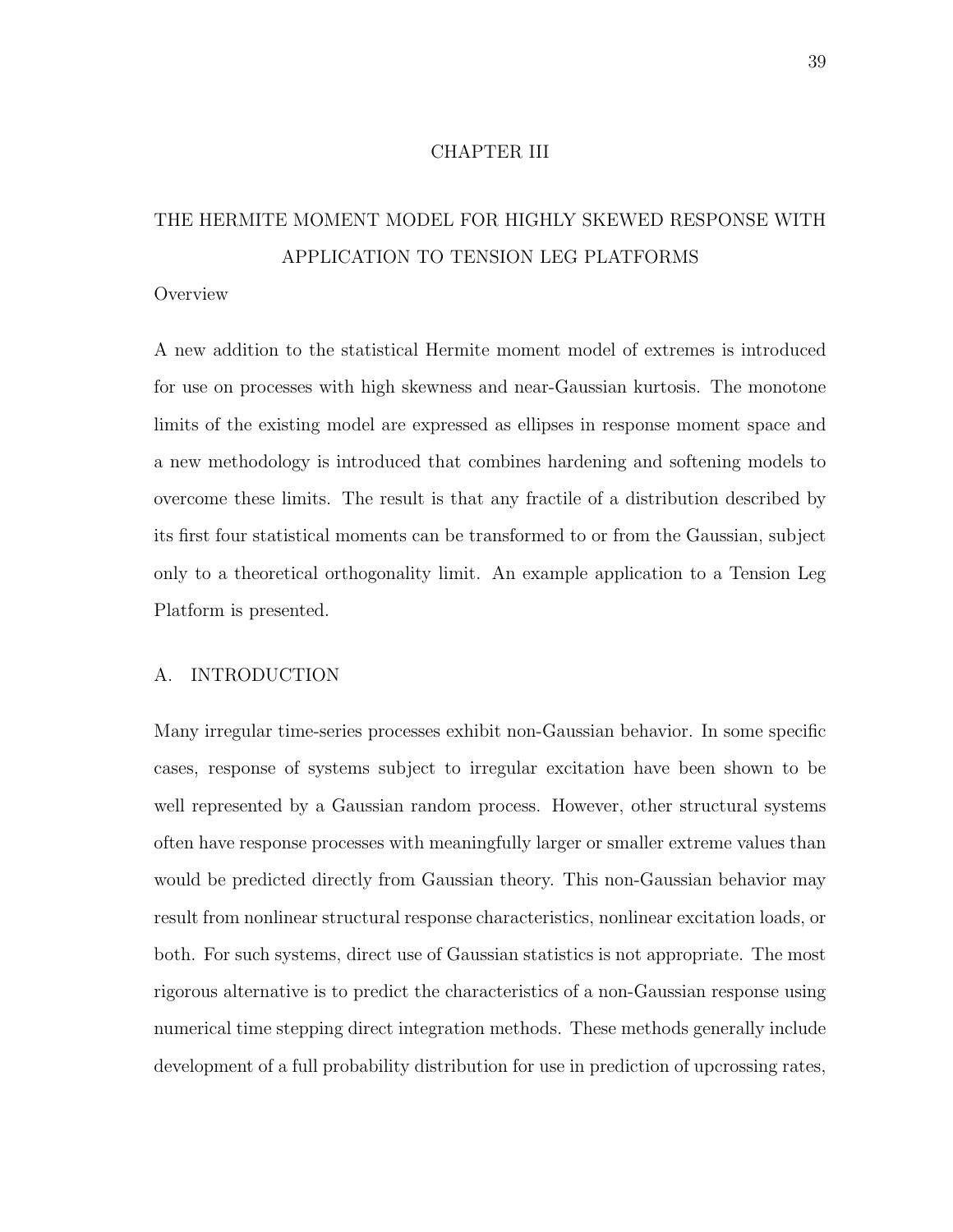extreme values and fatigue damage; unfortunately, these methods require extensive data sets and heavy computation.

Less computationally intensive alternatives to direct integration methods are also available, including various approximation approaches such as equivalent linearization techniques and series distribution methods. Equivalent linearization techniques [29, 30, 31] are only useful to estimate gross response statistics such as root mean square levels. Series distribution methods [32, 33] can be used to transform known statistical results such as mean upcrossing rates and extreme values of a Gaussian process into those of a non-Gaussian process by finding a simple functional transformation of the equivalent Gaussian statistics.

Full probability distributions of a non-Gaussian process can be estimated using Gram-Charlier series, Edgeworth series, and Longuet-Higgins series from those of a Gaussian process e.g. [34, 32, 35]. These series distribution methods have a common weakness: they all tend to exhibit oscillating and negative tail behavior. Overcoming this weakness, the Hermite moment model was developed and proven more flexible over a wider range of skewness and kurtosis [36, 37]. This Hermite moment model offers equivalent fractile mapping between Gaussian and non-Gaussian processes and has been widely applied to a variety of areas: non-Gaussian excitation and structural response estimation e.g. [38], extreme response estimation e.g. [39], non-Gaussian wave kinematics estimation e.g.  $[40]$ , and non-Gaussian simulation e.g.  $[41]$ . This paper presents a review of the theory underlying the Hermite moment model with special emphasis on two limitations. First, a theoretical limitation is imposed by the requirement for orthogonality of individual terms of the Hermite polynomial expansion underlying the model. Second, a computational limit arises for the transformation to have a simple functional form, and this limit prevents use of the transformation on processes with high skewness but near-Gaussian kurtosis.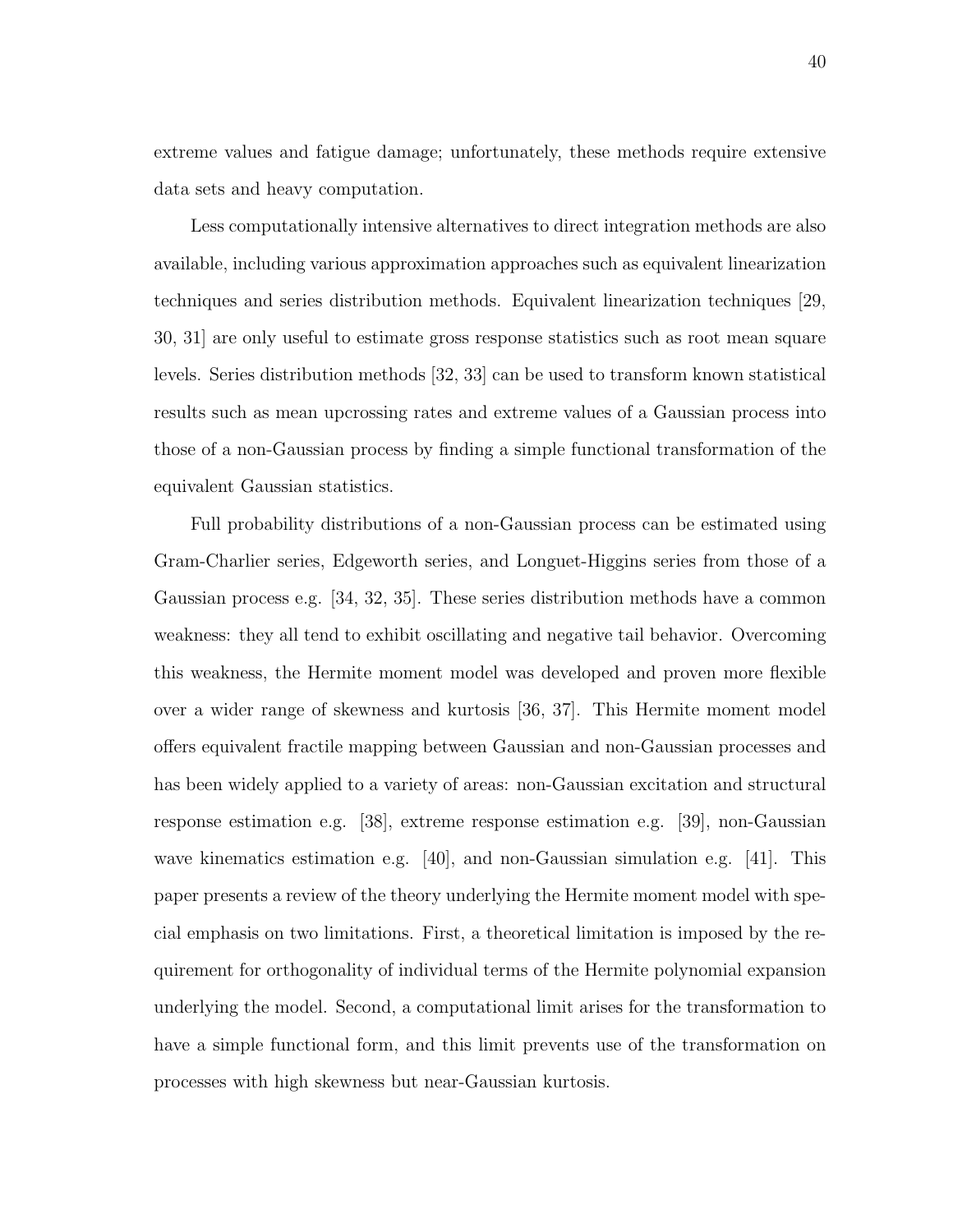#### B. BACKGROUND: THE FOUR-MOMENT HERMITE MODEL

The four-moment Hermite model uses skewness and kurtosis to transform between standardized Gaussian and equivalent non-Gaussian fractiles. This paper addresses both forward and backward transformations: the forward transformation maps fractiles of a Gaussian process to those of a non-Gaussian, and the backward transformation maps fractiles of a non-Gaussian process to Gaussian equivalents. Additionally, any non-Gaussian processes can be softening, hardening, or a combination of the two. The probability distribution of a softening process has thicker tails than a Gaussian distribution. An example softening process would be the irregular dynamic response of a spring-mass system to a Gaussian excitation if the spring is non-linear, with stiffness that decreases for greater positive displacement (softens). Such a system would have relatively greater maxima and smaller minima than would an equivalent system with a linear spring. Conversely, the probability distribution of a hardening process has thinner tails than the Gaussian distribution.

The four-moment Hermite model for transformation of a process that is relatively thin-tailed to a process that is thicker-tailed over the entire fractile range is a cubic polynomial. The polynomial applies to either forward transformation of a softening process (from Gaussian to non-Gaussian) or backward transformation of a hardening process (from non-Gaussian to Gaussian). Transformations from processes with relatively thick-tailed distributions to thinner-tailed distributions require inversion of the cubic polynomial. The model developed by Winterstein [36, 37] has two limitations: 1) the orthogonality limit, which is innate to the underlying theory and 2) the monotone limit, which enables a simple inversion of the cubic polynomial over the entire fractile range. This paper provides an alternative inversion methodology that is not subject to the monotone limit.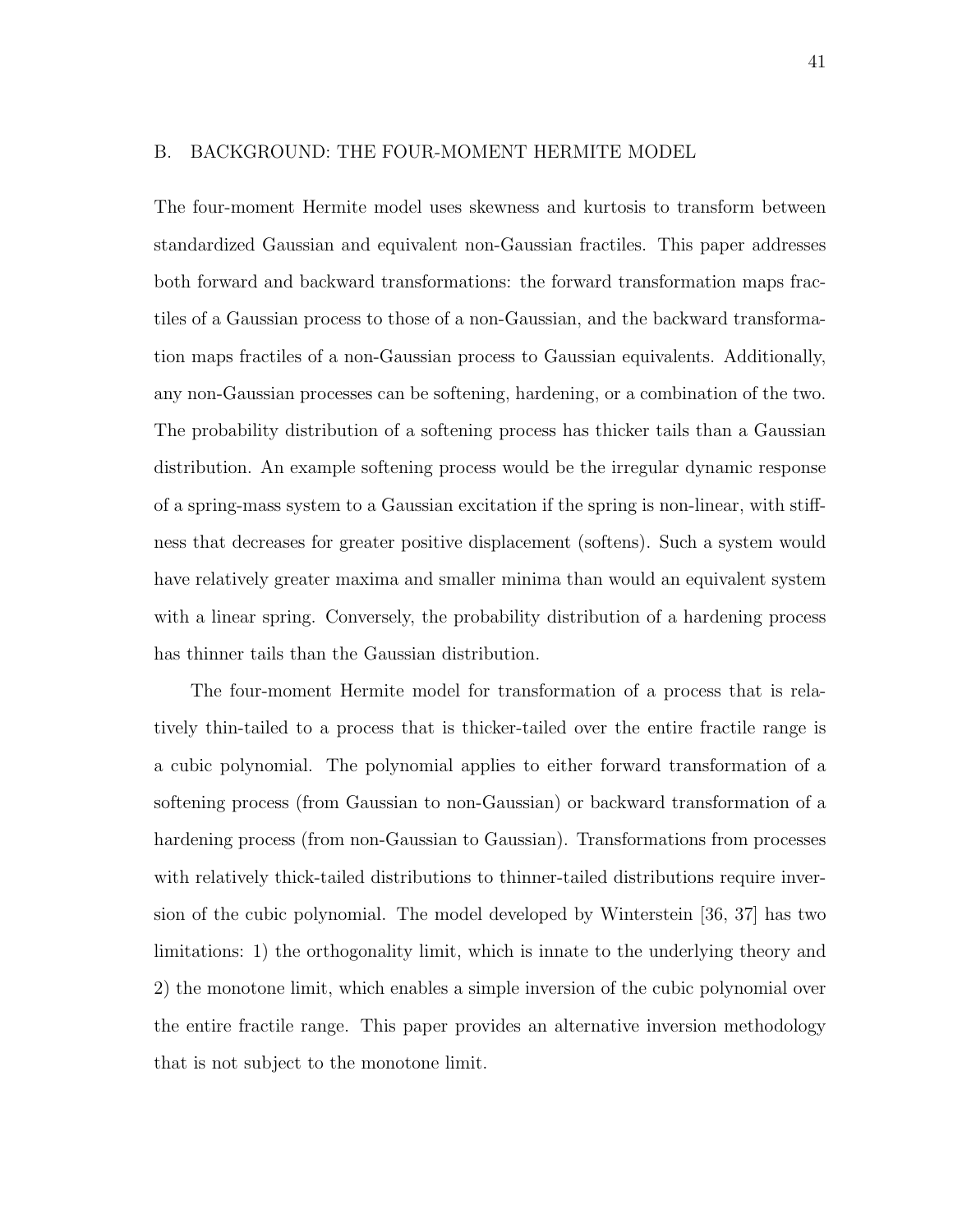#### 1. The Functional Form of Transformation

The Hermite moment model transforms any fractile between standardized Gaussian and non-Gaussian processes, such that the cumulative density function (CDF) of a standard non-Gaussian process matches that of the standard Gaussian. The model for mapping a relatively thin-tailed process to a thicker-tailed process has a simple form resulting from an infinite series polynomial expansion. The first few terms of the expansion can be conveniently and appropriately applied to transform between specific fractiles.

$$
x = a_0 + a_1 P_1(u) + a_2 P_2(u) + a_3 P_3(u) + \dots \tag{3.1}
$$

$$
u = b_0 + b_1 P_1(x) + b_2 P_2(x) + b_3 P_3(x) + \dots \tag{3.2}
$$

where  $x$  and  $u$  are values of random variables  $X$  and  $U$ . Standardized random variables are used throughout this paper:  $X = \frac{Y - \mu_Y}{\sigma_Y}$  $\frac{-\mu_Y}{\sigma_Y}$  and  $U = \frac{V - \mu_V}{\sigma_V}$  $\frac{-\mu_V}{\sigma_V}$  represent standard non-Gaussian and standard Gaussian processes, respectively; argument  $t$  is omitted for brevity.  $\mu_Y$ ,  $\sigma_Y$ ,  $\alpha_3$  and  $\alpha_4$  are the mean, standard deviation, skewness and kurtosis of a non-Gaussian process Y.  $\mu_V$  and  $\sigma_V$  are the mean and standard deviation of a Gaussian process  $V$ .

Winterstein [36, 37] provides an infinite-series polynomial expansion and a representation of the functional transformation with four terms, whose coefficients are directly related to the response moments of the non-Gaussian process. A non-Gaussian softening process can be expressed by a Hermite polynomial series expansion of the Gaussian process:

$$
x = \kappa \left\{ u + \sum_{n=3}^{N=\infty} h_n \text{He}_{n-1}(u) \right\} \tag{3.3}
$$

$$
\simeq \kappa \left\{ u + h_3(u^2 - 1) + h_4\left(u^3 - 3u\right) \right\} \tag{3.4}
$$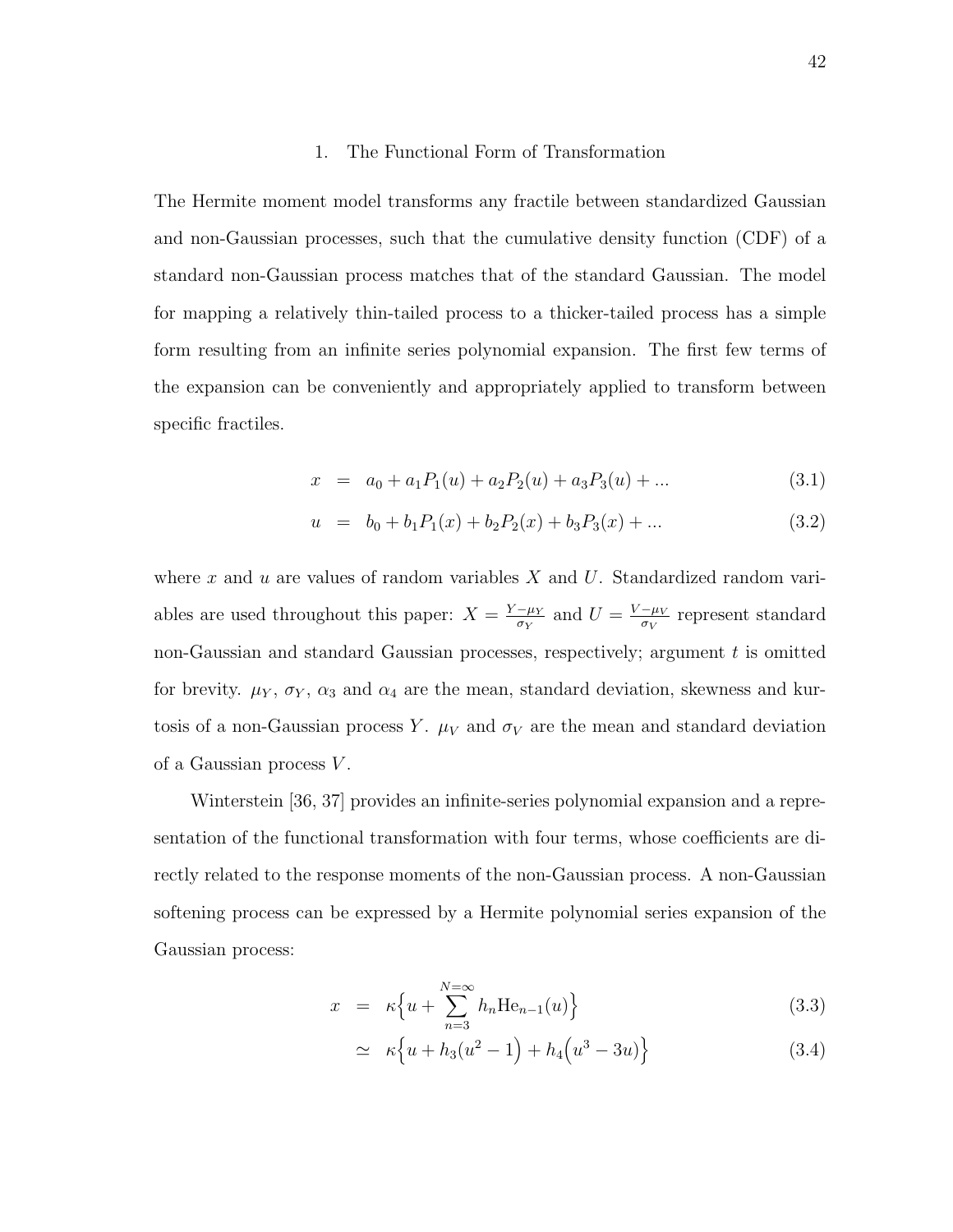where  $\kappa$  is a scale factor that ensures x has unit variance. He<sub>n</sub> is the  $n^{th}$  Hermite polynomial:  $He_1(\xi) = \xi$ ,  $He_2(\xi) = \xi^2 - 1$ ,  $He_3(\xi) = \xi^3 - 3\xi$ , etc., where  $\xi$  is any value. Coefficients  $h_3$  and  $h_4$  are directly calculated from the skewness and kurtosis of the non-Gaussian process. Similarly, a Gaussian response can be expressed by a Hermite polynomial series expansion of a hardening response process:

$$
u = x - \sum_{n=3}^{\infty} h_n \text{He}_{n-1}(x)
$$
 (3.5)

$$
\simeq x - h_3(x^2 - 1) - h_4(x^3 - 3x) \tag{3.6}
$$

In both transformations, the Hermite polynomial coefficients  $h_n$  give shape to the resulting distributions. Taking only first-order terms of the expansion yields direct relationships between the first  $n$  Hermite coefficients and the first  $n$  statistical moments of the standardized non-Gaussian variable [36, 37].

$$
h_1 = h_2 = 0,
$$
  $h_3 = \frac{\alpha_3}{6},$   $h_4 = \frac{\alpha_4 - 3}{24}$  (3.7)

Truncating the infinite expansion at the first four response moments makes the implicit assumption that terms higher than  $h_4$  are negligible. In practice, use of response moments higher than the kurtosis is difficult because of high variability in sampling these higher moments. In addition to these first-order coefficients, Winterstein developed second-order coefficients for the forward softening case by taking all the firstand second-order terms in the expansion [36, 37]. Other second-order representations are proposed in [42, 43]. In later work, Winterstein and Lang [44, 45] proposed computational methods to find optimized coefficients by minimizing the sum of squared errors.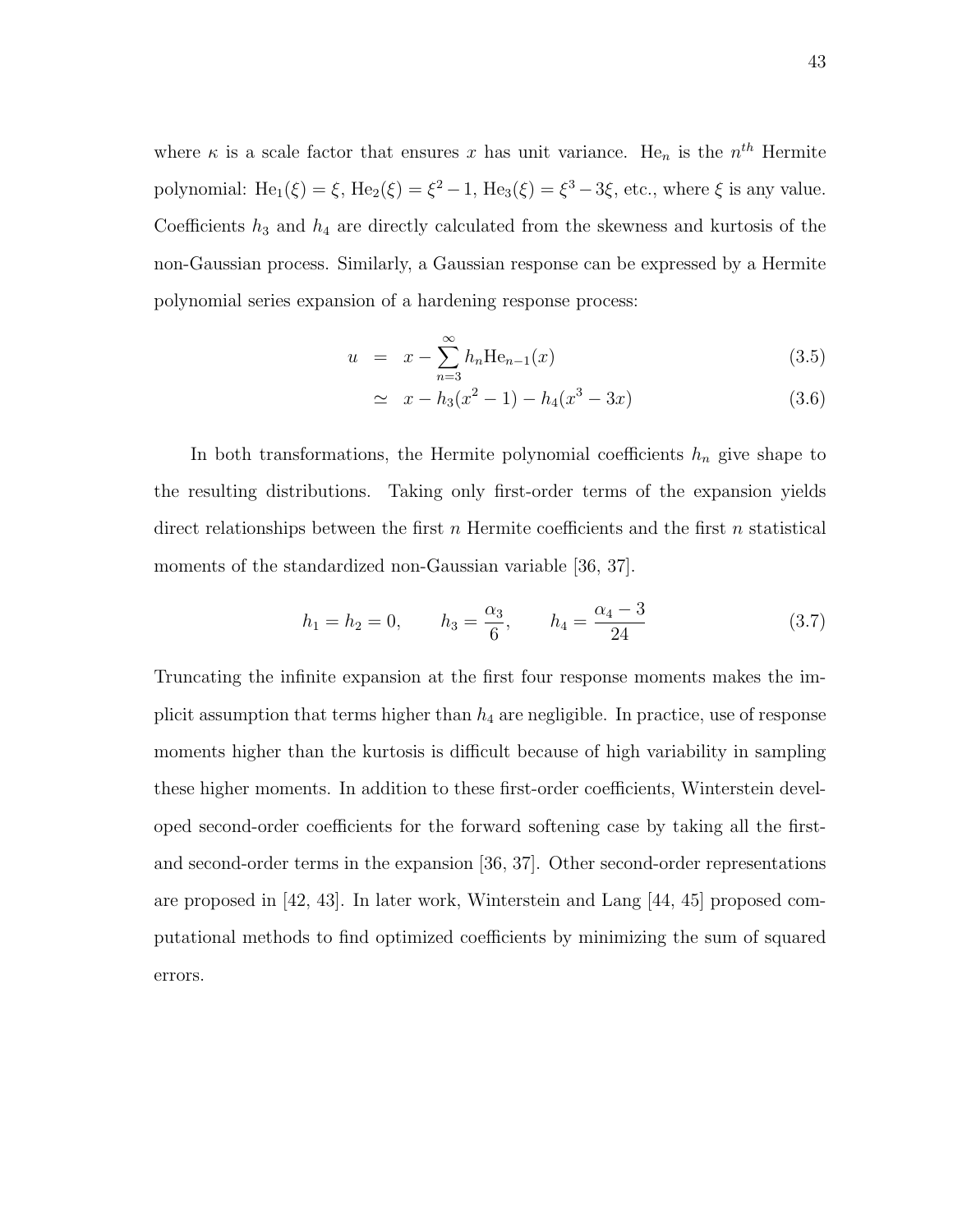#### 2. Inversion

Equations 3.4 and 3.6 directly map thin- to thick-tailed distributions; mapping from thick- to thin-tailed distributions requires inversion of the polynomial transformation. Winterstein does not provide an inversion of Equation 3.6; he does provide an inversion of Equation 3.4 which is applicable only inside the monotone limits (Section C):

$$
u = \left[\sqrt{\xi^2(x) + c} + \xi(x)\right]^{1/3} - \left[\sqrt{\xi^2(x) + c} - \xi(x)\right]^{1/3} - a
$$
\nwhere\n
$$
\xi(x) = 1.5b\left(a + \frac{x}{\kappa}\right) - a^3
$$
\n
$$
a = \frac{h_3}{3h_4}, \qquad b = \frac{1}{3h_4}, \qquad c = \left(b - 1 - a^2\right)^3
$$
\n(3.8)

In addition to the monotone limit, a square root in Equation 3.8 requires that  $\xi^2(x) + c$ be non-negative.

Figure 11 shows the various regions where each of the transformation pairs is applicable. The curved lines are the orthogonality and monotone limits, which divide space into various regions. In regions I and II the original polynomials are applicable (Equations 3.4 and 3.6). The existing inversion was only applicable in region I (Equation 3.8). Here, a new inversion is offered for use in region II as is a new methodology for use in regions III and IV. The new method is applicable to either forward or backward transformations. Outside the orthogonality limit, use of the Hermite model is not theoretically justified  $(I_X, II_X, III_X,$  and  $IV_X)$ .

# 3. Limitations of the Original Hermite Model of Extremes

The parabolic curve shown with a solid line on Figure 11 represents the orthogonality limit.

$$
\alpha_4 \ge \alpha_3^2 + 1\tag{3.9}
$$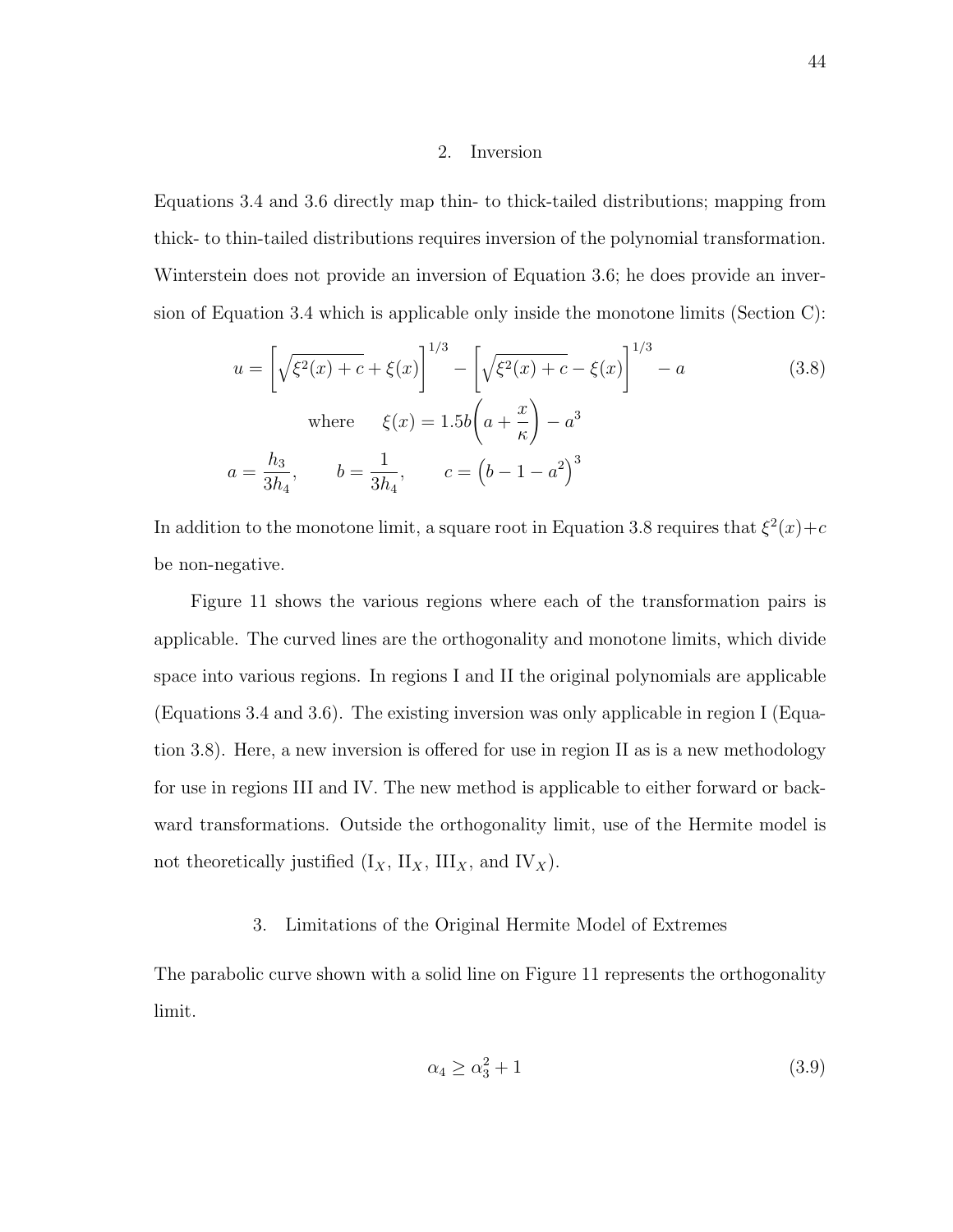

Fig. 11. Various Regions of Model Applicability

Outside the limit (all regions with subscript  $X$ ), the transformations are generally smooth and well-behaved, but the underlying theory is violated and use of the model is on weak theoretical ground. The original development by Winterstein [36] includes a cogent explanation, some of his most salient points are closely paraphrased here:

Various results of any random process  $Z(t)$  can be expressed as a sum of *n* polynomials,  $P_n[Z(t)]$ , that possess orthogonal properties:

$$
E[P_n(Z)] = E[P_n(Z)P_m(Z)] = 0 \t (n \neq m; n, m > 0)
$$
\t(3.10)

The  $n^{th}$  such polynomial can be constructed from the simple power law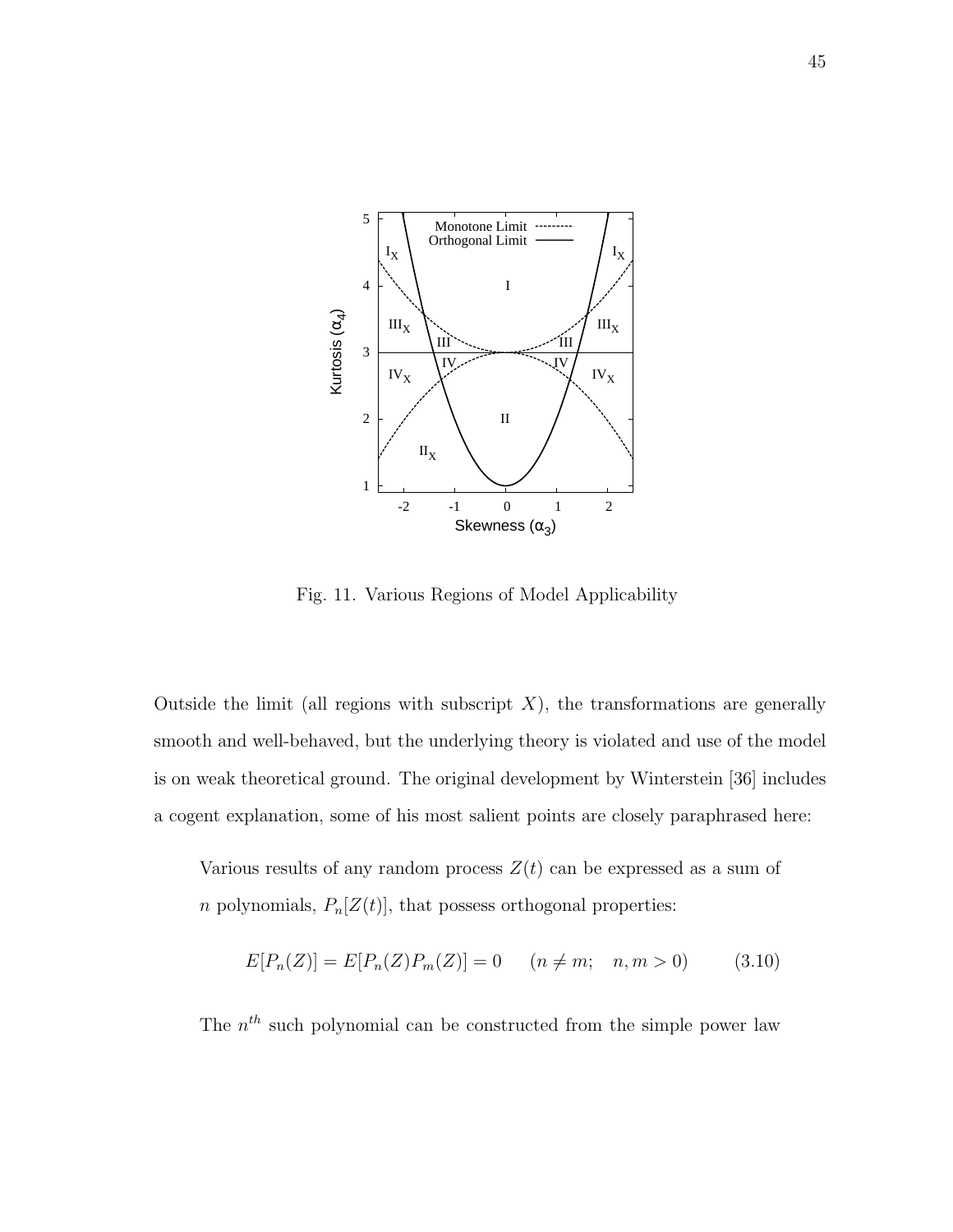$Z<sup>n</sup>(t)$  by removing its correlation with all lower order polynomials:

$$
P_n(Z) = Z^n - \sum_{k=0}^{n-1} c_{nk} P_k(Z); \qquad c_{nk} = \frac{E[Z^n P_k(Z)]}{E[P_k^2(Z)]}
$$
(3.11)

If  $Z(t)$  has been standardized to have zero mean and unit variance, applying Equation 3.11 with  $P_0(Z) = 1$  leads to the polynomials

$$
P_1(Z) = Z; \qquad P_2(Z) = Z^2 - \alpha_3 Z - 1; \tag{3.12}
$$

$$
P_3(Z) = Z^3 - c_{32}P_2(Z) - \alpha_4 Z - \alpha_3; \qquad \dots \qquad (3.13)
$$

in which  $c_{32} = E[Z^3 P_2(Z)]/E[P_2^2(Z)] = (\alpha_5 - \alpha_3 - \alpha_3 \alpha_4)/(\alpha_4 - \alpha_3^2 - 1).$ Noting that the  $E[P_2^2(Z)] = \alpha_4 - \alpha_3^2 - 1$  cannot be negative, the kurtosis value,  $\alpha_4$  cannot be less than  $\alpha_3^2 + 1$ .

Winterstein goes on to show that various generalizations of this model can be formed from these orthogonal polynomials, including the ability to model a new random process from only its first N moments; one such example is the Hermite model of extremes. As the distribution of a non-Gaussian process approaches a Gaussian through the infinite-series approximation, the orthogonality condition of Equation 3.10 is used to ensure several important properties. Most importantly, 1) it ensures that the polynomial moments are the central moments of the process and 2) that polynomials of order higher than N are equal to zero or at least negligible. The orthogonality of the polynomials also guarantees uniqueness of the Hermite coefficients. Thus, the orthogonality limit (Equation 3.9) is a hard theoretical limit imposed by use of the Hermite polynomial. In the next section, the monotone limits are fully explained and represented geometrically as ellipses in moment space. Alternate solutions are then offered that yield results identical to those of Winterstein in the monotone regions, and also enable application of the model over the entire range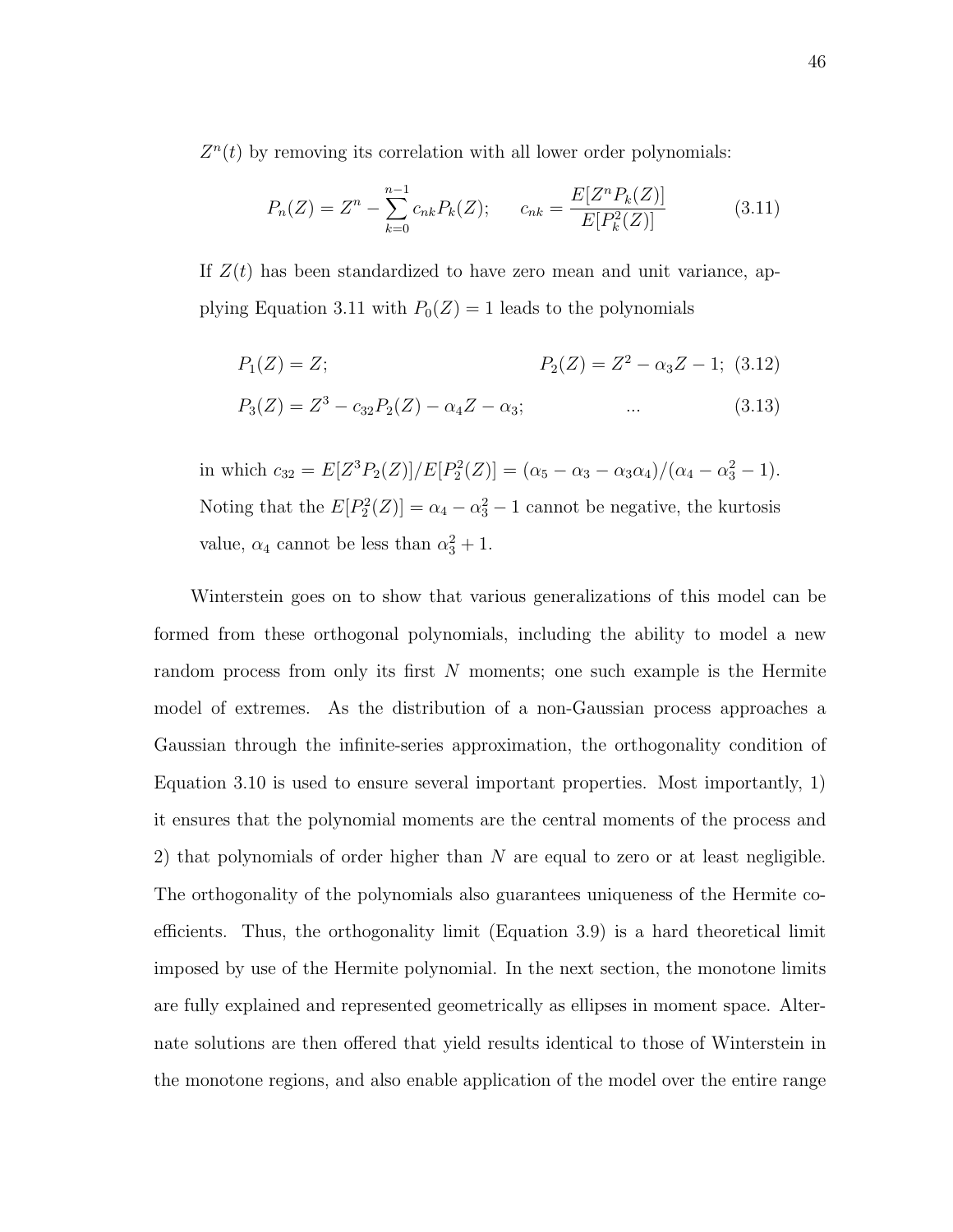within the orthogonality limit, i.e., the entire range for which the underlying theory is valid.

#### C. OVERCOMING THE MONOTONE LIMITATION

One of the principal contributions of this paper is an alternative implementation of the Hermite polynomial that overcomes the monotone limitation. First, the monotone limits are investigated numerically and represented geometrically, then the results are used to develop a new inversion and a new alternative methodology to construct monotonic transformations for non-monotone regions.

#### 1. Understanding the Monotone Limits

Figure 12 is developed later in this section. The horizontal and vertical axes are the coefficients of the Hermite polynomials:  $h_3 = \alpha_3/6$ , and  $h_4 = (\alpha_4 - 3)/24$ . The Hermite polynomial transformation is shown to be monotone inside each ellipse and non-monotone outside. The regions in Figure 11 depict the five possible cases:

- I. The two coefficients,  $h_3$  and  $h_4$ , are inside the upper ellipse  $(D_s \leq 0)$ , which indicates the transformation for softening response increases monotonically.
- II. The two coefficients are inside the lower ellipse  $(D_h \leq 0)$ , which indicates the transformation for hardening response increases monotonically.
- III. The two coefficients are outside the upper ellipse as well as above the horizontal axis  $(h_4 > 0$  and  $D_s > 0)$ . For this region, the transformation for softening response increases continuously only for fractiles beyond either of the two critical points (Equation 3.15) and decreases continuously between. The transformation for hardening response increases continuously for fractiles between the two critical points (Equation 3.19) and decreases continuously beyond.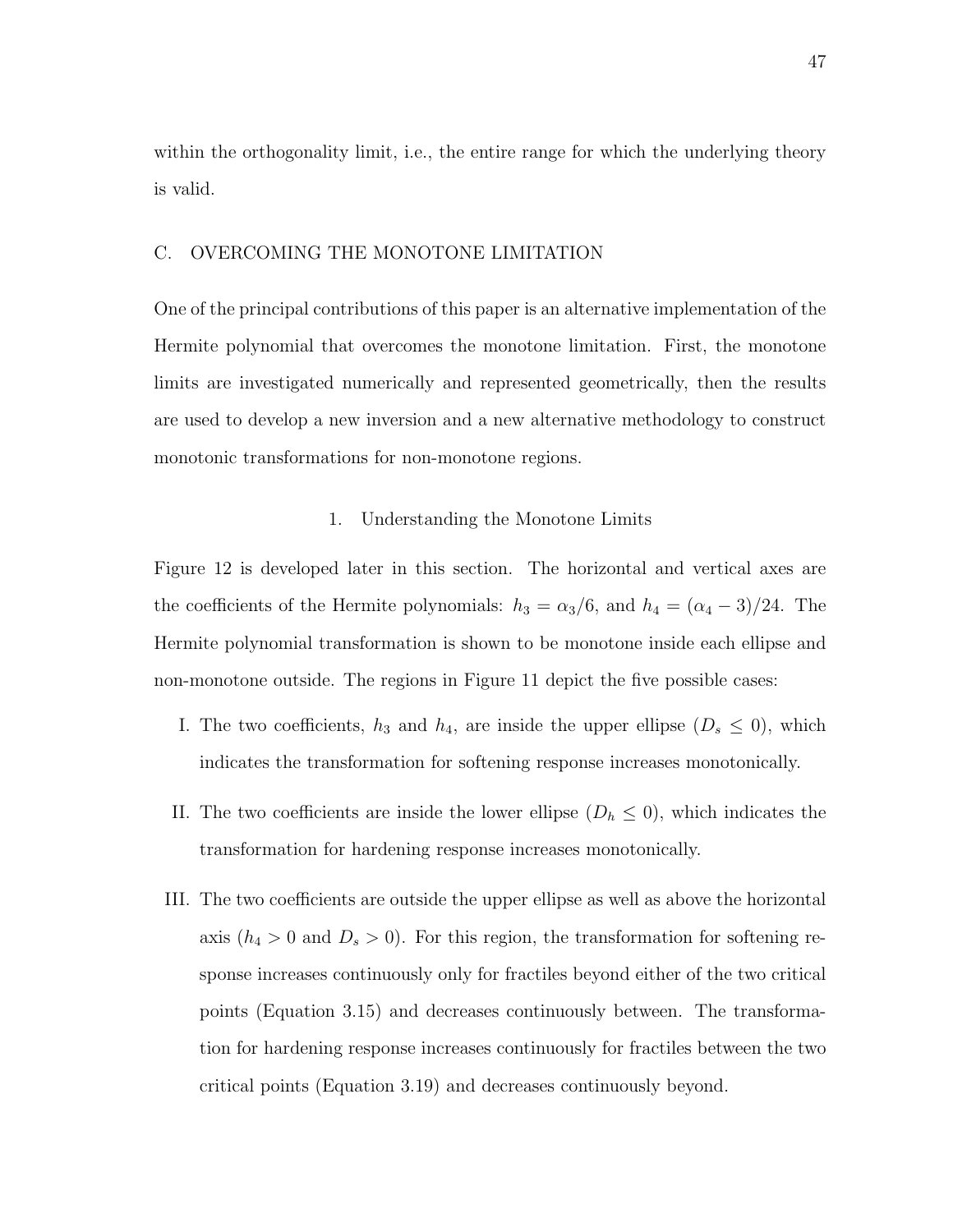- IV. The two coefficients are outside the lower ellipse as well as below the horizontal axis  $(h_4 < 0$  and  $D_h > 0)$ . For this region, the transformation for hardening response increases continuously only for fractiles beyond either of the two critical points (Equation 3.19) and decreases continuously between. The transformation for softening response increases continuously for fractiles between the two critical points (Equation 3.15) and decreases continuously beyond.
- V. The coefficients lie on the line  $h_4 = 0$ . The process is non-monotonic and the hermite polynomial reduces to a quadratic. If  $h_3 = 0$  then the process is Gaussian.

Three solutions for cases in regions I and II were developed in the original work by Winterstein. A missing inversion for the monotone backward hardening Case (II) is offered here, as are solutions for Cases III and IV (above the orthogonality limit but outside the ovals).

a. The Monotone Limit for a Softening Response (Upper Ellipse)

In the model for softening response, the non-Gaussian variable is expressed as a cubic function of the standard Gaussian variable. The slope of Equation 3.4 is

$$
\frac{dx}{du} = \kappa \left\{ 3h_4 u^2 + 2h_3 u + (1 - 3h_4) \right\} \tag{3.14}
$$

which is a quadratic function. The solutions of the quadratic equation  $\frac{dx}{du} = 0$ , if any, are the critical points of the cubic function, and play a key role in determining the monotone range. The resulting critical points are

$$
u_c = \frac{-2h_3 \pm \sqrt{4h_3^2 - 12h_4(1 - 3h_4)}}{6h_4} \tag{3.15}
$$

The existence of these solutions is determined by the discriminant,  $D_s$  for the softening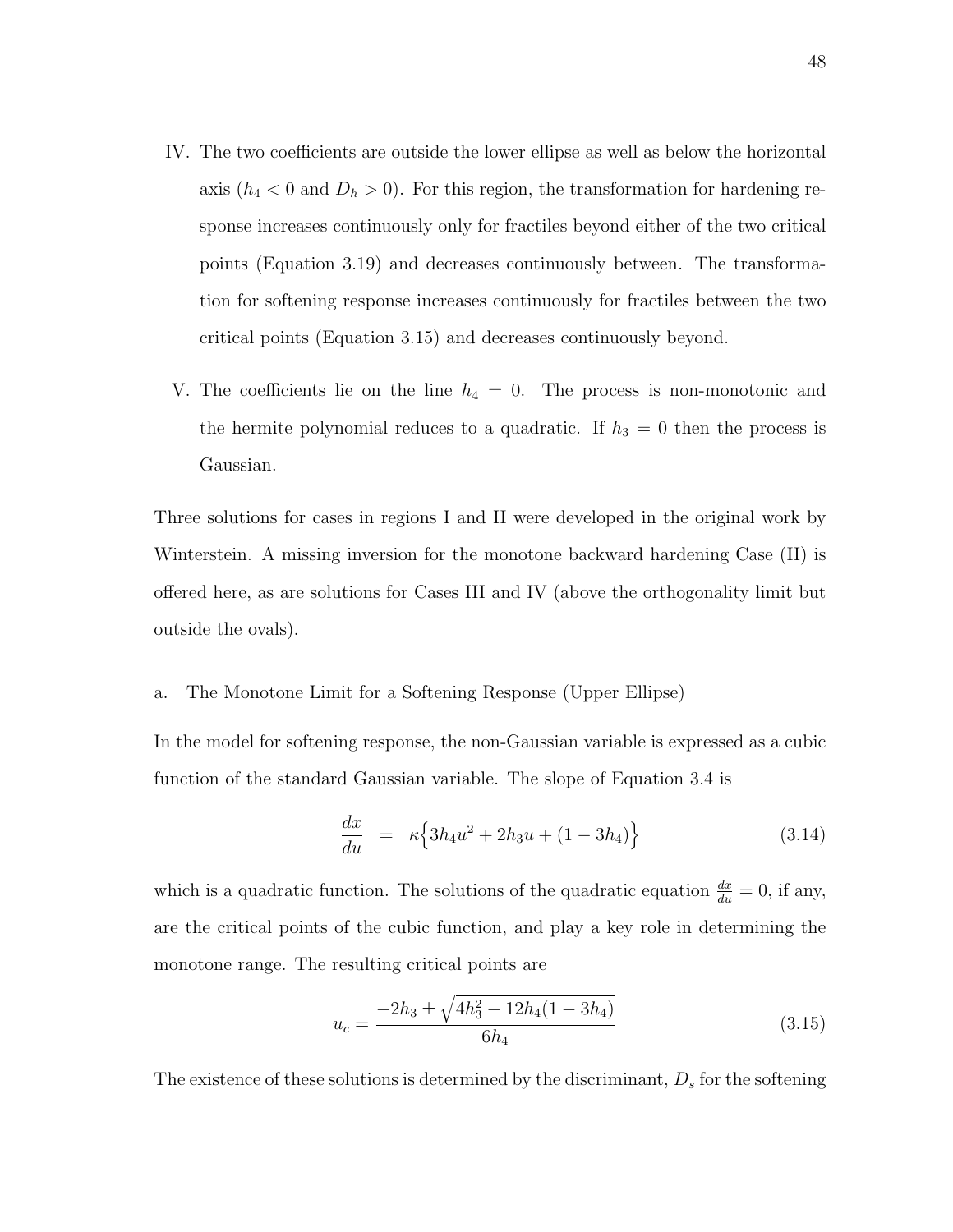

Fig. 12. Orthogonal, Softening Monotone and Hardening Monotone Limits in Hermite Moment Space

case, which is equivalent to the equation inside square root in Equation 3.15.

$$
D_s = 4\left[h_3^2 - 3h_4(1 - 3h_4)\right]
$$
\n(3.16)

A positive discriminant produces two solutions, which implies the curve is nonmonotonic, with transitions between the increasing and decreasing parts of the curve at the critical points. Zero discriminant produces one solution (two identical solutions), and a negative discriminant produces no real solution. Since no solution or a single solution to the quadratic equation indicates no critical point in the cubic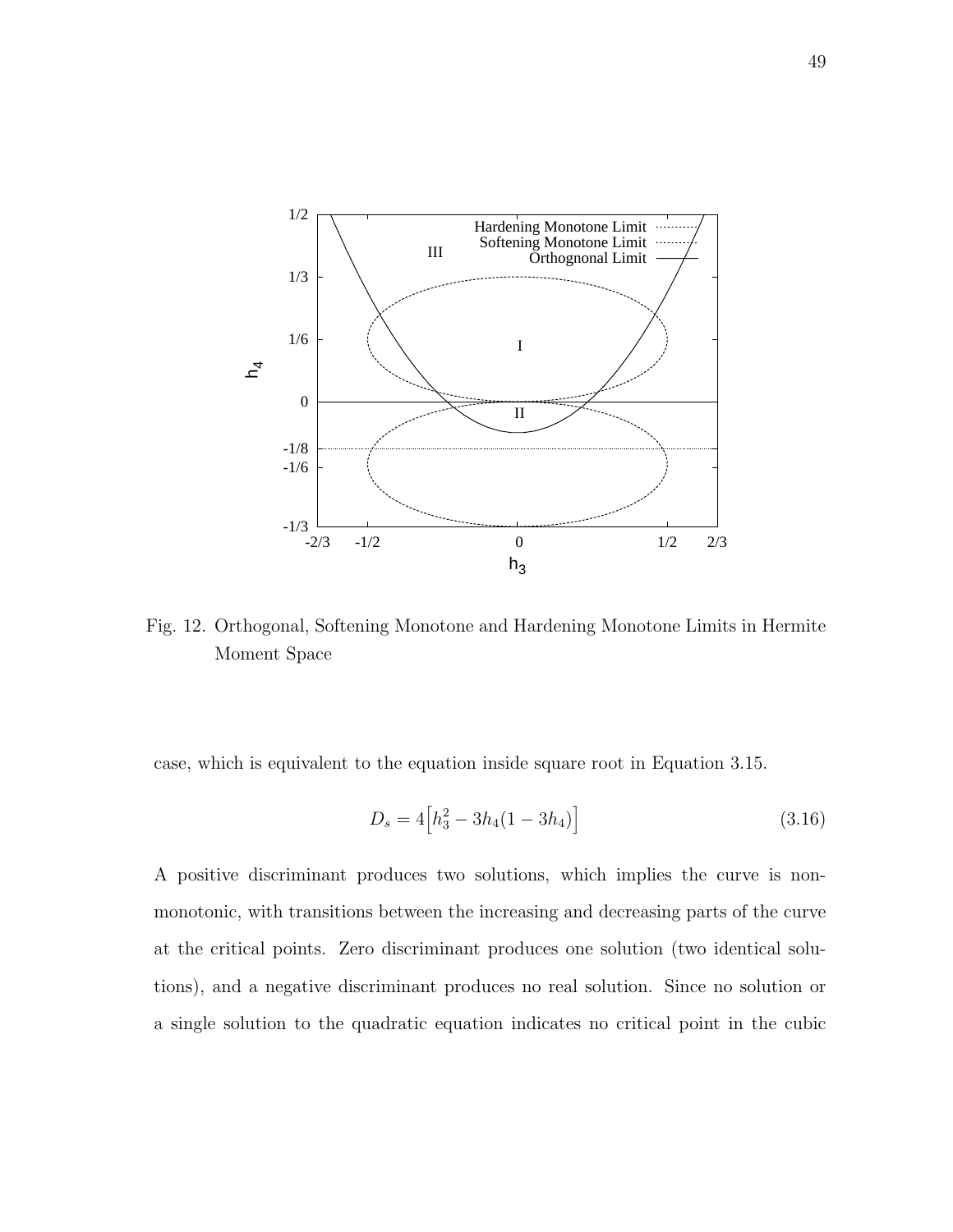function, the resulting cubic function with non-positive discriminant is monotone if

$$
h_3^2 \le 3h_4(1 - 3h_4) \tag{3.17}
$$

The zero discriminant case,  $D_s = 0$ , can be reorganized to represent the upper ellipse in  $(h_3, h_4)$  plane of Figure 12.

$$
\frac{h_3^2}{(\frac{1}{2})^2} + \frac{(h_4 - \frac{1}{6})^2}{(\frac{1}{6})^2} = 1\tag{3.18}
$$

b. The Monotone Limit for a Hardening Response (Lower Ellipse)

Similarly, the standard Gaussian variable can be expressed as a cubic function of a standardized non-Gaussian variable in the model for hardening response. The same procedure of softening response using Equation 3.6 results in two critical points, and the discriminant and monotone limit for the hardening case:

$$
x_c = \frac{-2h_3 \pm \sqrt{4h_3^2 + 12h_4(1 + 3h_4)}}{6h_4} \tag{3.19}
$$

$$
D_h = 4[h_3^2 + 3h_4(1+3h_4)] \tag{3.20}
$$

$$
h_3^2 \le -3h_4(1+3h_4) \tag{3.21}
$$

Setting  $D_h = 0$  in Equation 3.20 and reorganizing defines the lower ellipse in Figure 12.

$$
\frac{h_3^2}{(\frac{1}{2})^2} + \frac{(h_4 + \frac{1}{6})^2}{(\frac{1}{6})^2} = 1\tag{3.22}
$$

Values of  $h_4 < -\frac{1}{8}$  $\frac{1}{8}$  are not possible in application of the model (Figure 12) because kurtosis  $\alpha_4$  is always non-negative in Equation 3.7.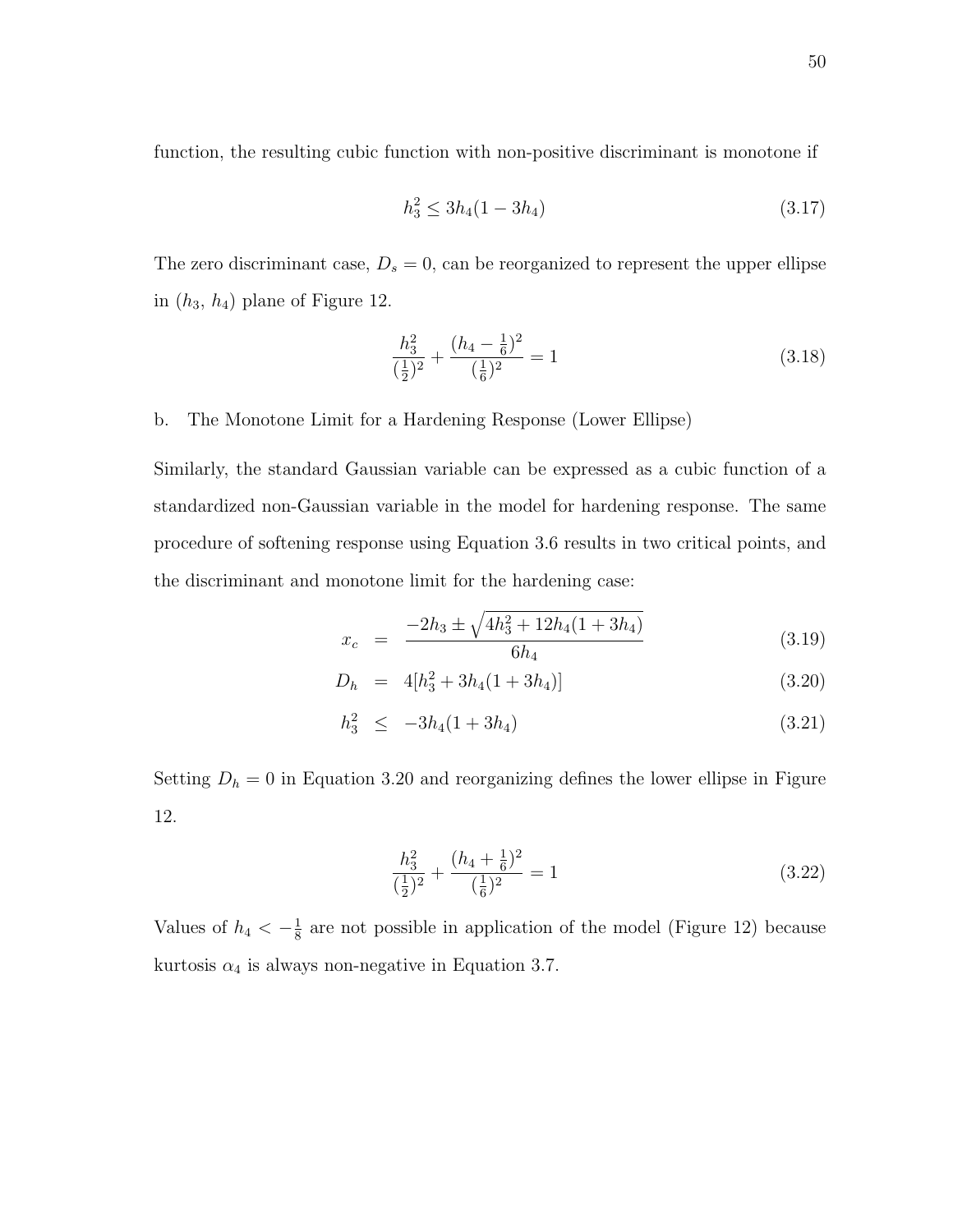#### 2. An Alternative Inversion of the Hermite Polynomial

Here, a new inversion methodology of the original Hermite polynomials (Equations 3.4 and 3.6) is offered to enable use of the Hermite model of extreme values in the Cases III and IV, where the polynomial is orthogonal but non-monotone. The orthogonality limit described by Winterstein (Equation 3.9) still remains. This new inversion has an important advantage over the original: it enables inversion outside the monotone limit, where multiple solutions are possible. Choosing between these solutions is addressed in Section 3. To develop the alternate inversion, the forward transformation for a softening response (Equation 3.4) is rearranged to a more convenient form:

$$
\kappa h_4(u^3 + a_2 u^2 + a_1 u + a_0) = 0 \tag{3.23}
$$

where  $a_0 = \frac{-x-\kappa h_3}{\kappa h_4}$  $\frac{c-\kappa h_3}{\kappa h_4}, a_1 = \frac{1-3h_4}{h_4}$  $\frac{-3h_4}{h_4}$ ,  $a_2 = \frac{h_3}{h_4}$  $\frac{h_3}{h_4}$  and x is the value of a non-Gaussian response to be transformed to the Gaussian. The Gaussian equivalent of the specified  $x$  is a value of u solving the cubic equation. Among many existing solution approaches, the most practical here is to find its real roots through use of a trigonometric identity  $[46, 47]$ . In this solution, the real roots are selected based on computed parameters p and C.  $\overline{a}$  $\frac{3}{2}$ 

$$
p = \frac{3a_1 - a_2^2}{3}; \qquad C = \frac{q}{2} \left(\frac{3}{|p|}\right)^{\frac{3}{2}} \tag{3.24}
$$

where  $q = (9a_1a_2 - 27a_0 - 2a_2^3)/27$ .

(1) if  $p \geq 0$ , the equation is monotone and this alternate inversion yields numerical results identical to those of Winterstein (Equation 3.8), but without restrictions imposed by having a square root of a potentially negative quantity in the solution.

$$
u = -\frac{1}{3}a_2 + 2\sqrt{\frac{p}{3}}\sinh\left(\frac{1}{3}\sinh^{-1}C\right)
$$
 (3.25)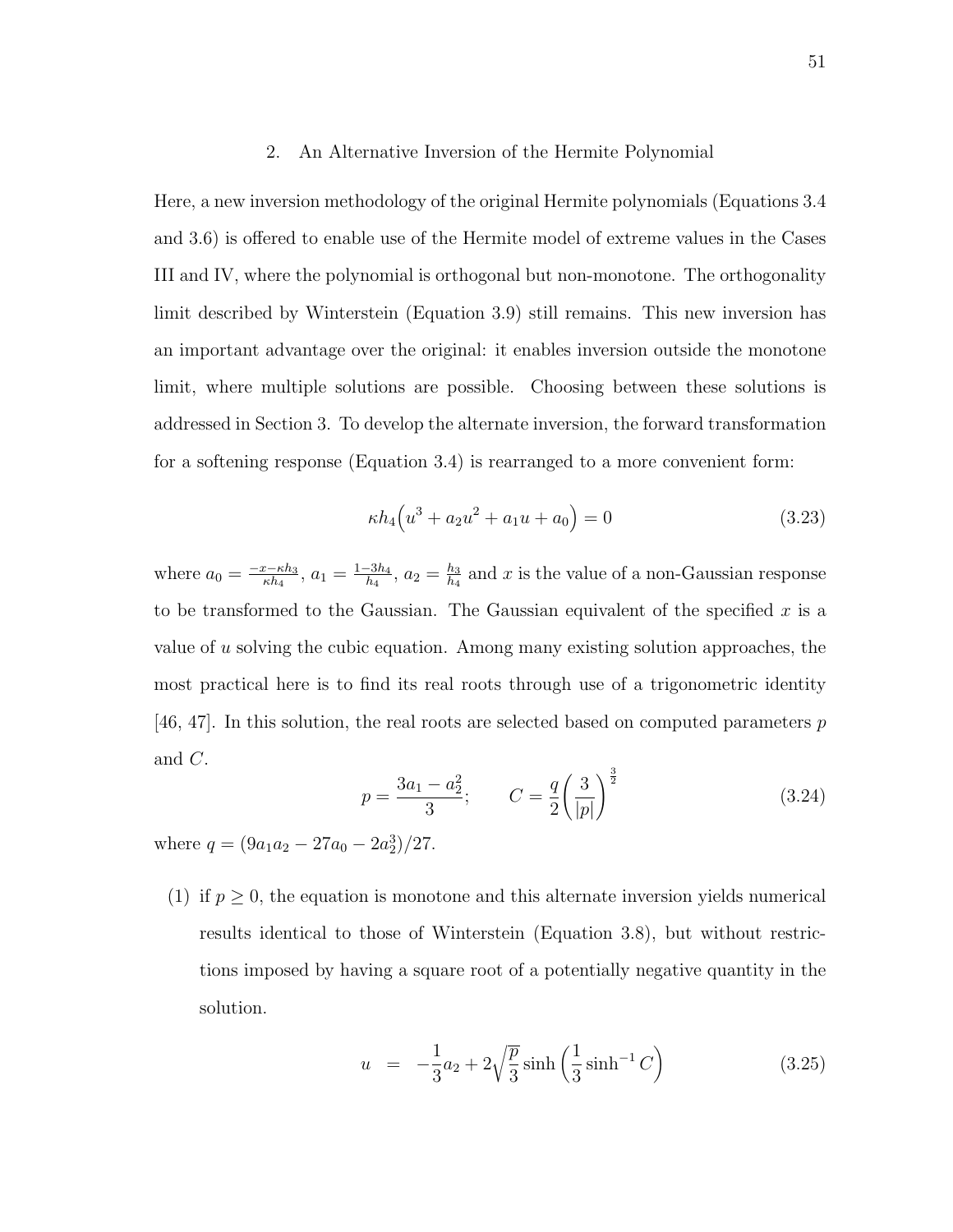(2) if  $p < 0$ , the equation is non-monotone and the root selection depends on the value of C.

$$
u = -\frac{1}{3}a_2 + 2\sqrt{\frac{|p|}{3}}\cosh\left(\frac{1}{3}\cosh^{-1}C\right) \quad \text{for} \quad C \ge 1 \tag{3.26}
$$

$$
u = -\frac{1}{3}a_2 - 2\sqrt{\frac{|p|}{3}}\cosh\left(\frac{1}{3}\cosh^{-1}|C|\right) \quad \text{for} \quad C \le -1 \quad (3.27)
$$

$$
u = -\frac{1}{3}a_2 + 2\sqrt{\frac{|p|}{3}}\cos\left(\frac{1}{3}\cos^{-1}C\right) \quad \text{for} \quad |C| < 1 \tag{3.28}
$$

If the kurtosis of a process is exactly 3, then Equation 3.4 reduces to a quadratic, and  $h_4 = 0$ , which creates a divide by zero in the cubic inversion. The inversion for the quadratic is:

$$
u = \frac{-1 \pm \sqrt{1 + 4h_3(h_3 + x/\kappa)}}{2h_3} \tag{3.29}
$$

which increases monotonically if  $(\pm)$  is taken as  $(+)$  for  $h_3 > 0$  and  $(-)$  for  $h_3 < 0$ .

The inversions for the backward transformation for a hardening response is developed equivalently by rearranging Equation 3.6.

$$
h_4(x^3 + a_2x^2 + a_1x + a_0) = 0
$$
\n(3.30)

where  $a_0 = \frac{-u-h_3}{h_4}$  $\frac{a-h_3}{h_4}$ ,  $a_1 = \frac{1-3h_4}{h_4}$  $\frac{-3h_4}{h_4}$ , and  $a_2 = \frac{h_3}{h_4}$  $\frac{h_3}{h_4}$ . Equation 3.30 is in exactly the same form as Equation 3.23, so the same solution technique is applied to invert the backward transformation of the hardening response, and the results are nearly identical.

(1) If  $p \geq 0$ , then the transformation is monotone:

$$
x = -\frac{1}{3}a_2 + 2\sqrt{\frac{p}{3}}\sinh\left(\frac{1}{3}\sinh^{-1}C\right)
$$
 (3.31)

(2) if  $p < 0$ , the equation is non-monotone and the root selection depends on the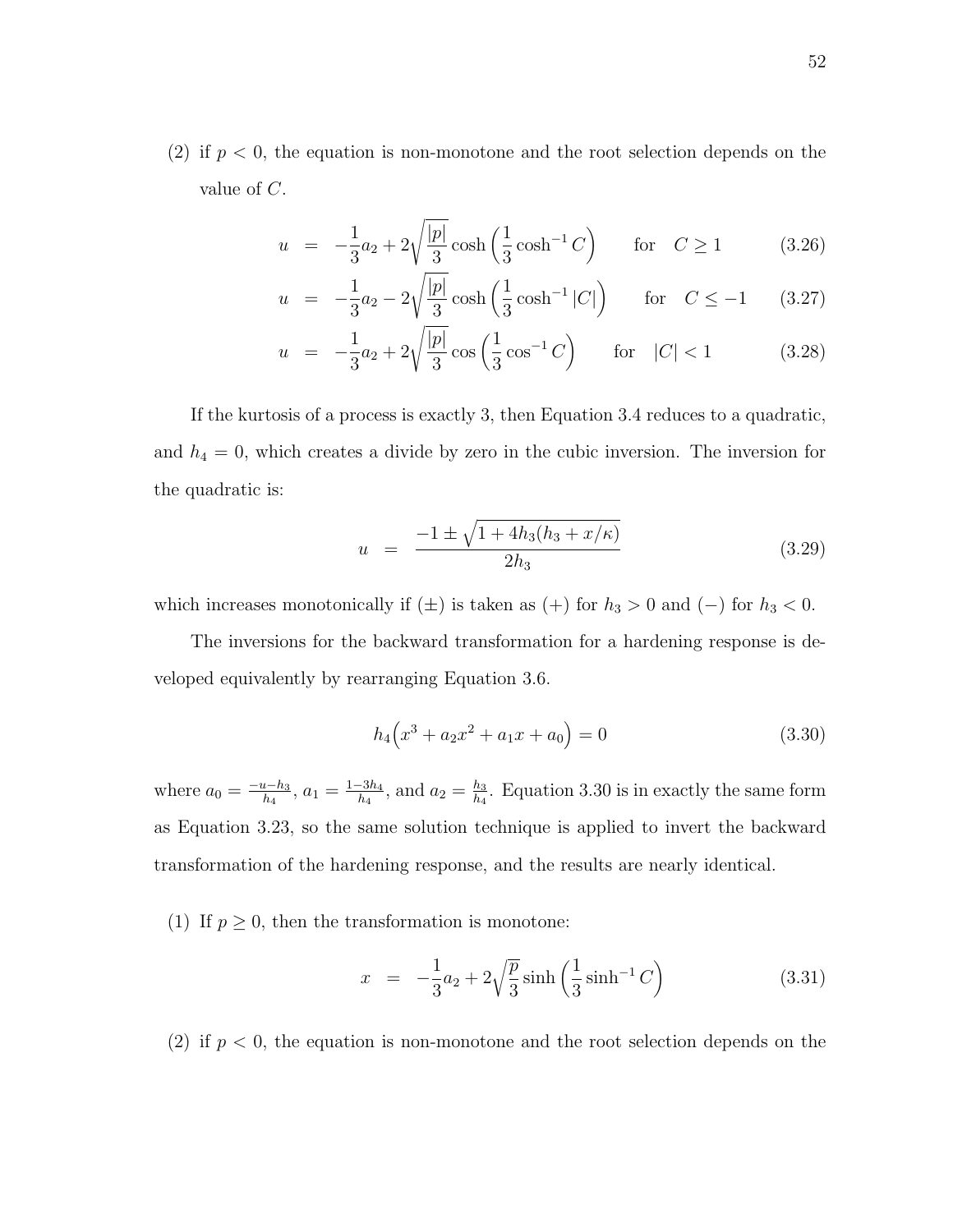value of C.

$$
x = -\frac{1}{3}a_2 + 2\sqrt{\frac{|p|}{3}}\cosh\left(\frac{1}{3}\cosh^{-1}C\right) \quad \text{for} \quad C \ge 1 \tag{3.32}
$$

$$
x = -\frac{1}{3}a_2 - 2\sqrt{\frac{|p|}{3}}\cosh\left(\frac{1}{3}\cosh^{-1}|C|\right) \quad \text{for} \quad C \le -1 \tag{3.33}
$$

$$
x = -\frac{1}{3}a_2 + 2\sqrt{\frac{|p|}{3}}\cos\left(\frac{1}{3}\cos^{-1}C\right) \quad \text{for} \quad |C| < 1 \tag{3.34}
$$

If the kurtosis is exactly 3, the quadratic inversion is:

$$
x = \frac{1 \pm \sqrt{1 + 4h_3(u - h_3)}}{2h_3} \tag{3.35}
$$

which increases monotonically if  $(\pm)$  is taken as  $(-)$  for  $h_3 > 0$  and  $(+)$  for  $h_3 < 0$ .

### 3. Piecewise construction of a Monotone Transformation

In this section, a method is outlined to construct a monotonic transformation by combining the results of non-monotonic hardening and softening transformations over their individual regions of applicability. If two continuous CDF's exist, then there must also exist a final combined transformation that is monotonic at all fractiles, because there must exist a one-to-one mapping between the two distributions such that for any value of u there is exactly one equivalent value of x, and vice versa. The polynomials are non-monotone in regions III and IV, so direct inversion would result in multi-valued transformations at some fractiles. In the cumulative density function (CDF), constant fractiles appear as horizontal lines; a transformation between the Gaussian and non-Gaussian at a single fractile appears as a horizontal shift along the constant fractile line. If the transformation is multi-valued, the implication is that there exist multiple crossings of a single fractile of the CDF. The only way multiple crossings can occur is if there is a downward slope in the CDF. By definition, probabilities must be non-negative, so transformations must be monotonic.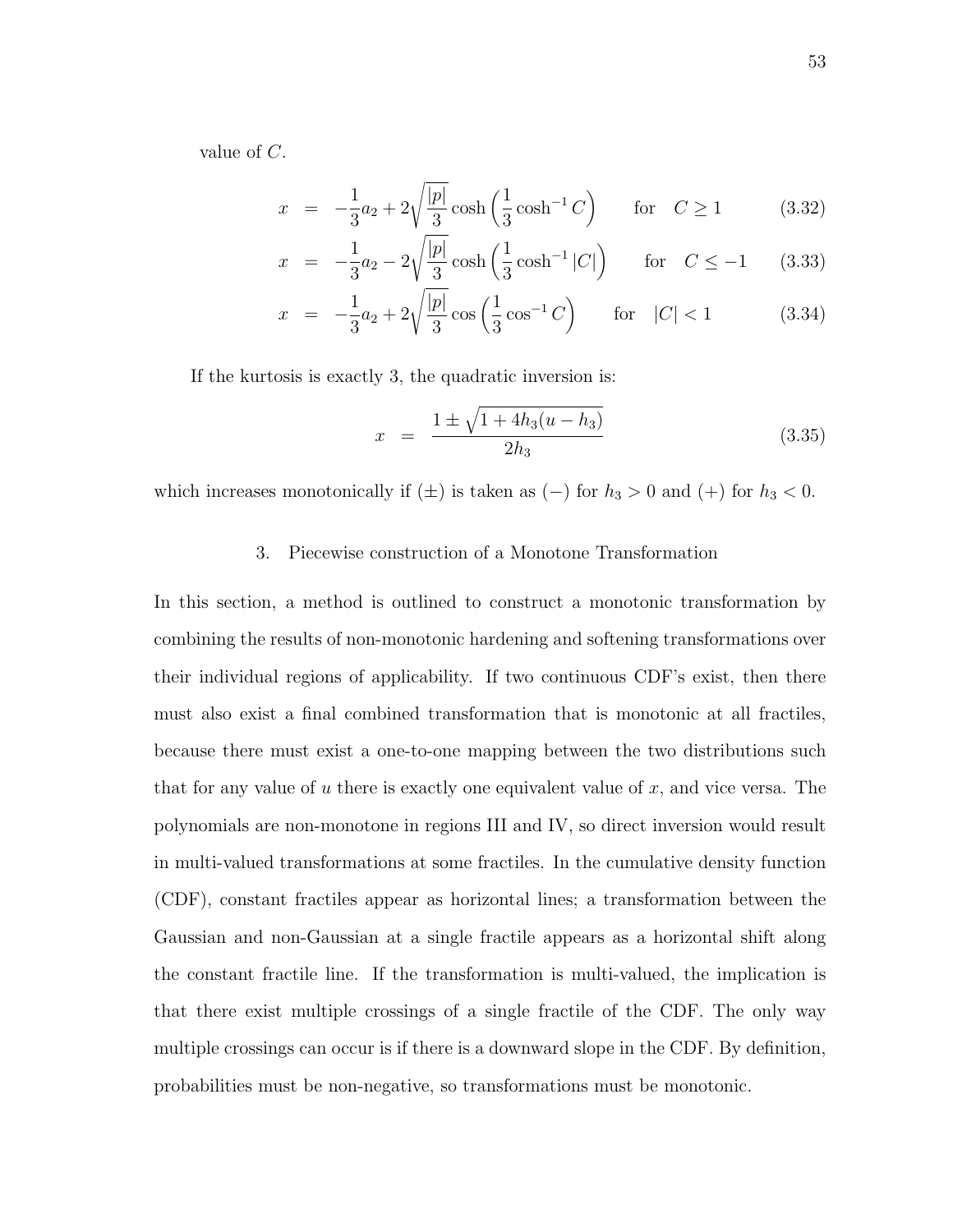The transformation for monotone cases is either hardening or softening over the entire distribution, and either the forward or backward transformation is a cubic polynomial. Non-monotone cases, however, are hardening over some fractiles of the distribution and softening over others. At extreme fractiles (very high or very low), the cubic transformation is dominated by the kurtosis because that term is cubed in Equations 3.4 and 3.6; for the transformation to be non-monotone, the skewness term must dominate nearer to the body of the distribution. Such a distribution is either hardening in the kurtosis-controlled extreme tails and softening in the skewnessdominated fractiles nearer to the body of the distribution or vise-versa. Thus, any fractile of a distribution that can be described by its first four statistical moments can be transformed either to or from a Gaussian using a cubic polynomial because that fractile must be dominated by either the skewness or kurtosis of the process.

A piecewise monotone transformation can be constructed over the entire fractile range by determining the correct fractiles, or points in the  $x$ -u transformation space, to transition between the hardening and softening models such that only regions of each model with positive slope are used. The intersection of two non-monotonic cubic polynomials is shown in Figure 13. For forward softening,  $x$  is a cubic function of u and for backward hardening,  $u$  is a cubic function of  $x$ . There are in general as many as nine points of intersection between the two polynomials. Optimal transition points can be readily selected from a plot of the two non-monotone cubic polynomials or these points can be selected numerically. For numerical selection, the forward softening model (Equation 3.4) and the backward hardening model (Section 2) are computed and the critical points for each model (Equations 3.15 and 3.19) are identified analytically. These critical points are used to detect a total of three segments on the two curves in which both x and u are increasing, i.e,  $\frac{dx}{du}$  and  $\frac{du}{dx}$  are both positive.

The coefficients of the cubic terms in Equations 3.4 and 3.6 are opposite in sign,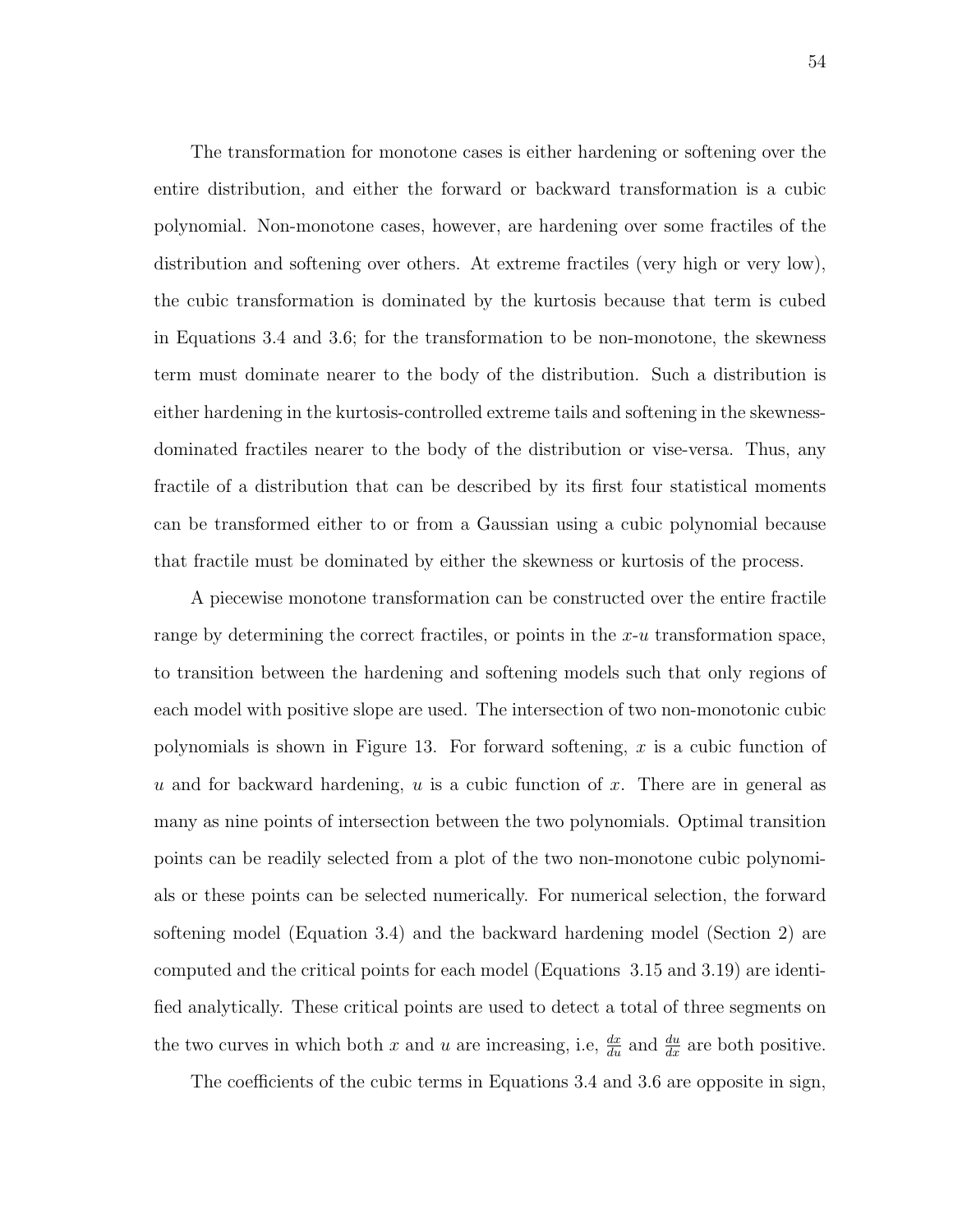



(a) Region III: Softening-Hardening-Softening required for Piecewise Monotone  $(\alpha_3 = -0.2651, \alpha_4 = 3.0072,$  $t = 4,400 \text{ sec}$ )

(b) Region IV: Hardening-Softening-Hardening required for Piecewise Monotone ( $\alpha_3 = -0.2402$ ,  $\alpha_4 = 2.9885$ ,  $t = 4,700 \text{ sec}$ 

Fig. 13. Combination of Non-monotone Hardening and Softening models into a single monotonic transformation

which guarantees for any  $\alpha_4 \neq 3$  that one of the models is increasing at extreme fractiles and the other is decreasing, and non-monotone cubic behavior guarantees opposite slope at more moderate fractiles. There are two overlapping regions of the three increasing segments with an intersection between those segments in each region; these increasing regions must overlap because their must exist a monotonic transformation. Theoretically, the extended model consists of three parts: softeninghardening-softening or hardening-softening-hardening, though quite frequently a two part model is sufficient (softening-hardening or hardening-softening). In practice, a very large but finite range of fractiles must be pre-specified for a numerical search, and in the event a critical point is found to be outside the range, that point is replaced by the end-point of the range. Also, the intersection between the hardening and softening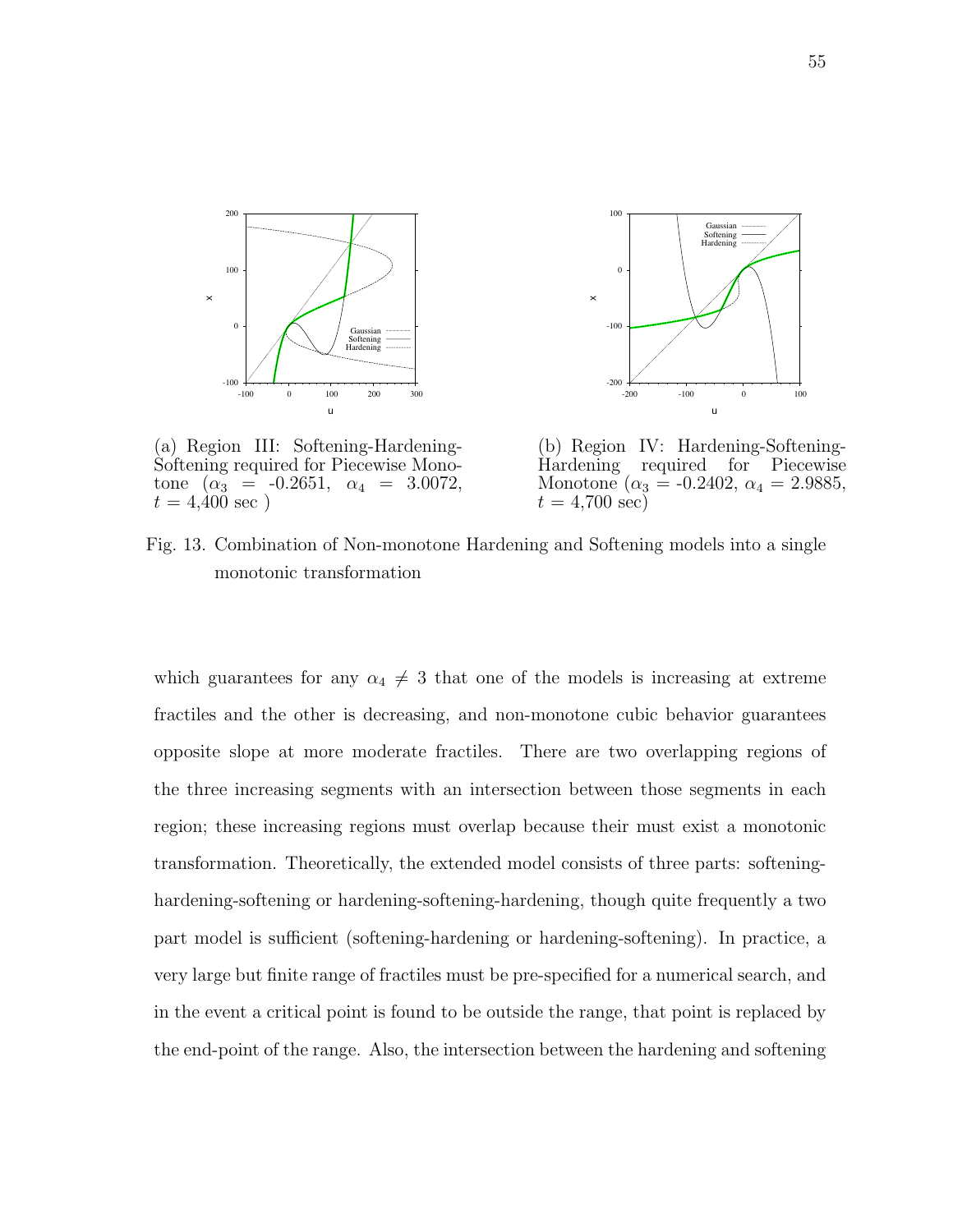models often creates a discontinuity in the CDF, which would create a jump in the PDF. To avoid this unrealistic behavior, the combined monotonic transformation is smoothed near the intersection. After a piecewise monotonic transformation has been developed, it can be used both forwards and backwards.

In the unlikely event the kurtosis is exactly three, the cubic transformations reduce to quadratics, which are necessarily non-monotone. Monotonic transformations can be easily constructed using the methodology presented here to combine monotonic segments of Equations 3.29 and 3.6 or Equations 3.35 and 3.4.

## D. Application of the Theoretical Developments

The strengths of the original development of the Hermite moment model that helped lead to its widespread use in practical applications is that it is based on a solid theoretical foundation and the resulting equations are extremely simple to implement. The expanded methodology developed in this paper is also reasonably straightforward to implement in a practical application, but not nearly as straightforward as the original, mainly because of the need to identify the points of transition between the hardening and softening models. The numerical scheme described in Section 3 has been implemented in Matlab and it is the intent of the authors to make the source code generally available. Two typical applications of the Hermite model are transformations between Gaussian and non-Gaussian equivalents.

## 1. Transformation of a Gaussian fractile to its non-Gaussian equivalent

In this application, the Hermite moment model is used to predict a pre-specified extreme value of a non-Gaussian process. In such an application, the skewness and kurtosis are calculated directly from the time-history and used to compute the co-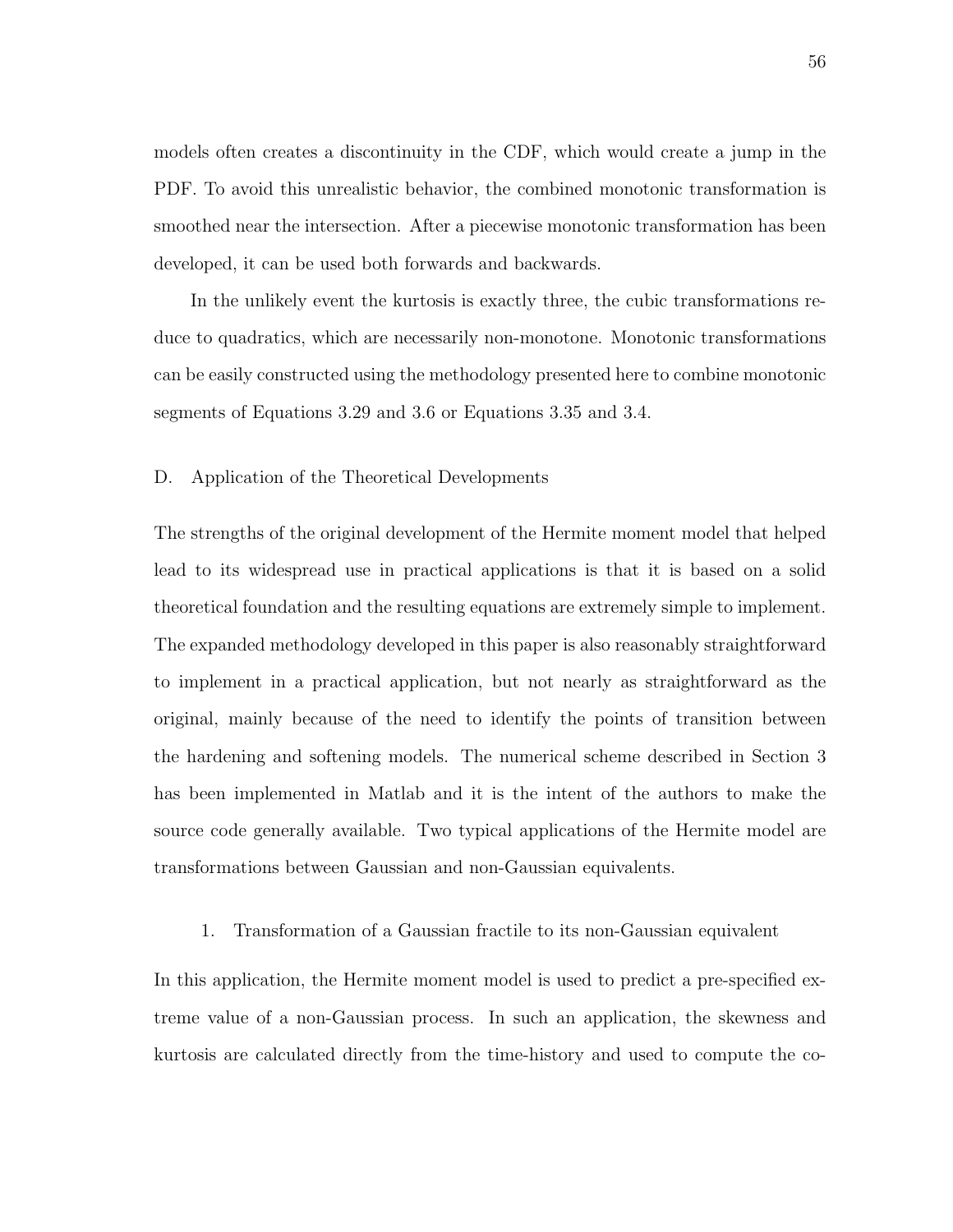efficients for the Hermite polynomials (Equations 3.7). Next, the process is checked against the orthogonality limit (Equation 3.9) to confirm the process is within the range of applicability. The kurtosis is checked to determine if the process is hardening or softening, and the monotone limit is then checked (Equation 3.17 or 3.21). If the process is monotone and hardening, Equation 3.31 is applicable to calculate the non-Gaussian equivalent to the desired Gaussian fractile; if softening and either monotone or non-monotone, Equation 3.4 is applicable. If non-monotone hardening, a piecewise monotone transformation must be constructed as outlined in Section 3 using Equations 3.4 and 3.32–3.34. Once the transformation has been computed, it can be applied to transform any Gaussian fractile (e.g., the 100-year event) to its non-Gaussian equivalent. The model is valid at every point in the process or distribution, and so can also be used to transform a Gaussian distribution into a general reference shape CDF or PDF conforming to the first four statistical moments of the process.

# 2. Transformation of a non-Gaussian Response to its Gaussian equivalent

In this application, the Hermite moment model is used to map an equivalent fractile of a process to enable use of traditional statistical tools such as the Student's T-test to compare means of the processes. In such an application, the skewness and kurtosis are again calculated directly from the time-history and used to compute the coefficients for the Hermite polynomials. The process is checked against the orthogonality limit to confirm the Hermite model is applicable as in Section 1. The kurtosis is checked to determine if the process is hardening or softening, and the monotone limit is then checked (Equation 3.17 or 3.21). If the process is hardening and either monotone or non-monotone, Equation 3.6 is applicable to calculate the Gaussian equivalent; if monotone and softening, Equation 3.25 is applicable. If non-monotone softening, a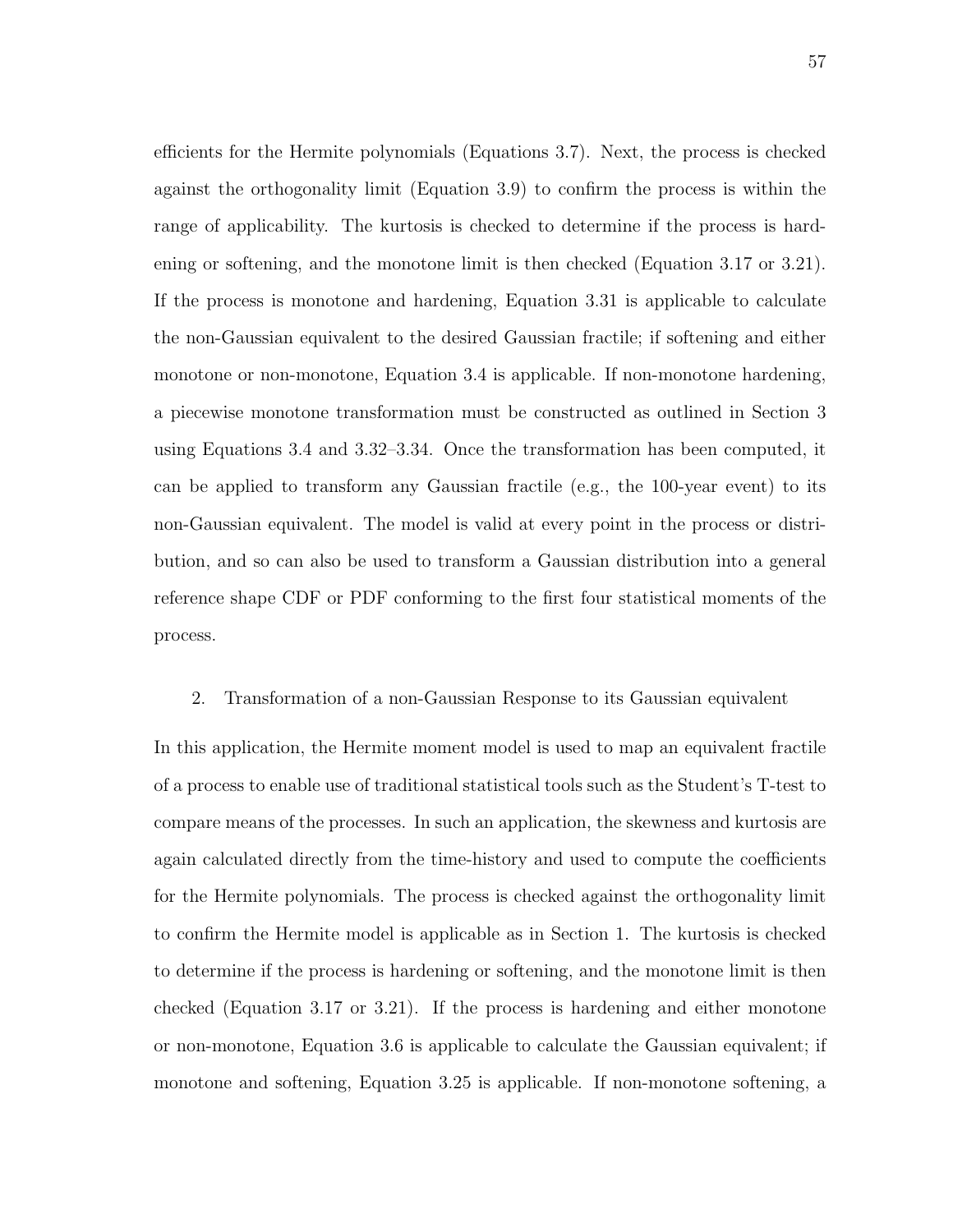piecewise monotone transformation must be constructed as outlined in Section 3 using Equations 3.6 and 3.26–3.28. Once the transformation has been developed, it can be applied to the complete distribution or to every point in the process to transform it to the Gaussian equivalent such that conventional Gaussian statistical tools can be used in place of typically less-powerful non-parametric techniques.

## E. EXAMPLE

The Hermite moment model is applied to simulated data resulting from a time-domain solution of a simple numerical model of a Tension Leg Platform (TLP) subject to irregular seas. A TLP is a compliant offshore structure used for production of oil and gas in deep ocean waters that has highly non-Gaussian surge response (horizontal translation in the direction of the environmental loading). The platform is vertically moored by tendons at each of its corners (Figure3 14). Surge response time-histories have been simulated using a simplified 2-dimensional nonlinear numerical model, which approximates the Snorre TLP in the Norweigian sector of the North Sea. Environmental conditions were intentionally selected such that the simulated response is very near the intersection of the monotone and non-monotone regions.

# 1. Numerical Model and Simulation of TLP Surge Response

In the numerical model, wave, wind and current forces are applied to a single degree of freedom system including nonlinear restoring force and the equation of motion is solved in the time domain. The two main sources of non-Gaussianity in the model are 1) the non-linear mooring restoring force caused by the changing angles of the tendons with increased offset and the increased buoyancy of the hull caused by being pulled downward by the tendons, and 2) the non-Gaussian wave forcing caused by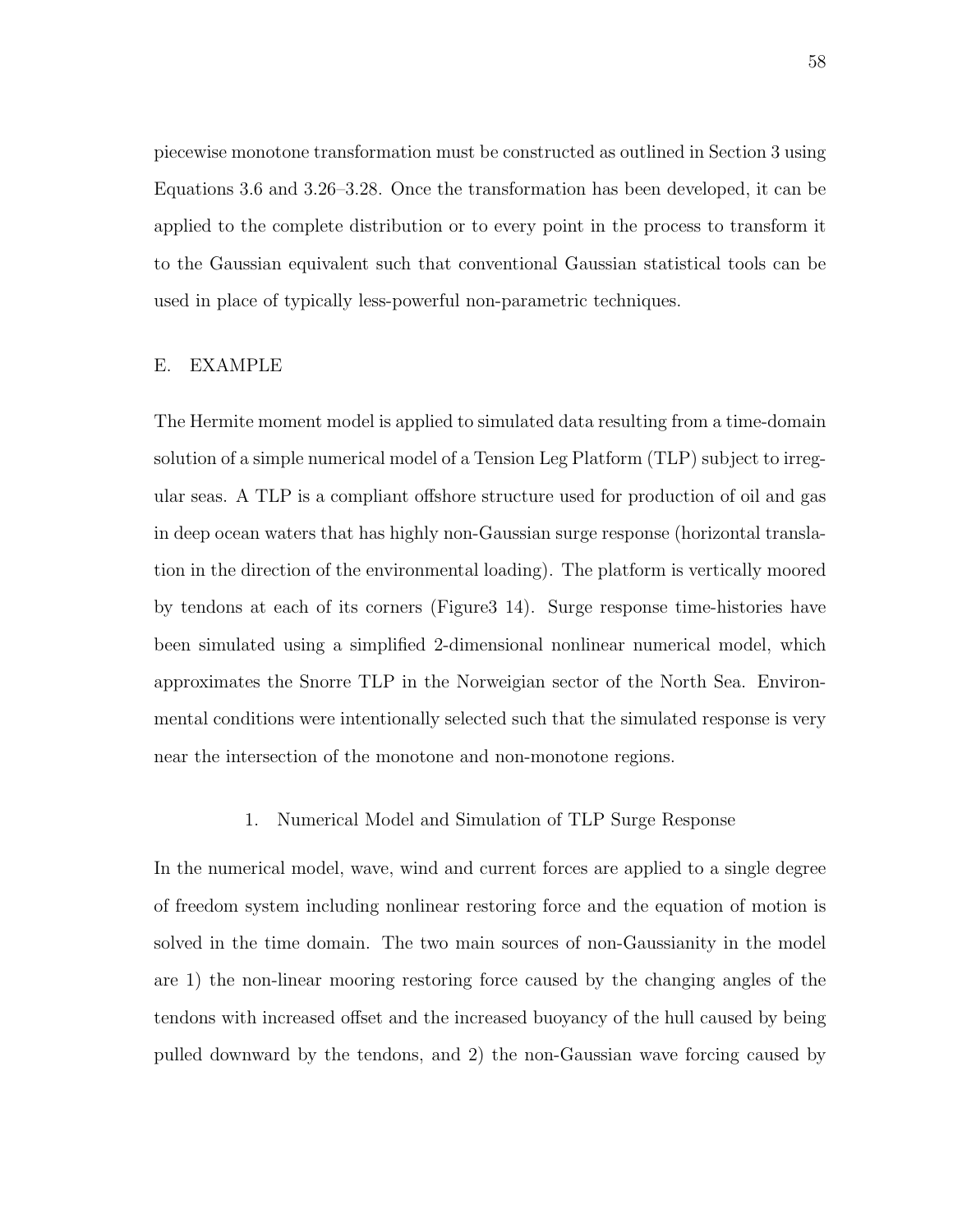

Fig. 14. Tension Leg Platform

the highly nonlinear drag term in the Morison Equation e.g., [48].

2. Application of the Hermite Model to Simulation in the Time Domain

Simulations are for a significant wave height of 10.3 m with spectral peak period of 15.5 sec. Wind force and current velocity are held constant at  $3 \times 10^7$  N and -0.1 m/s, respectively. The time step of integration is 0.05 sec and total time duration for the long time-histories is 90 minutes; in this environment, the natural period is around 72 seconds. Irregularity in the response is due to the random phasing in the wave simulation from a JONSWAP spectrum e.g., [48]. The spectrum was decomposed into a large number of frequency components and wave particle kinematics were computed for each frequency component using Airy theory. Wave kinematics are combined with current velocities at each time-step and hydrodynamic forces are then estimated using the Morison Equation and a constant wind force is added. Finally, the nonlinear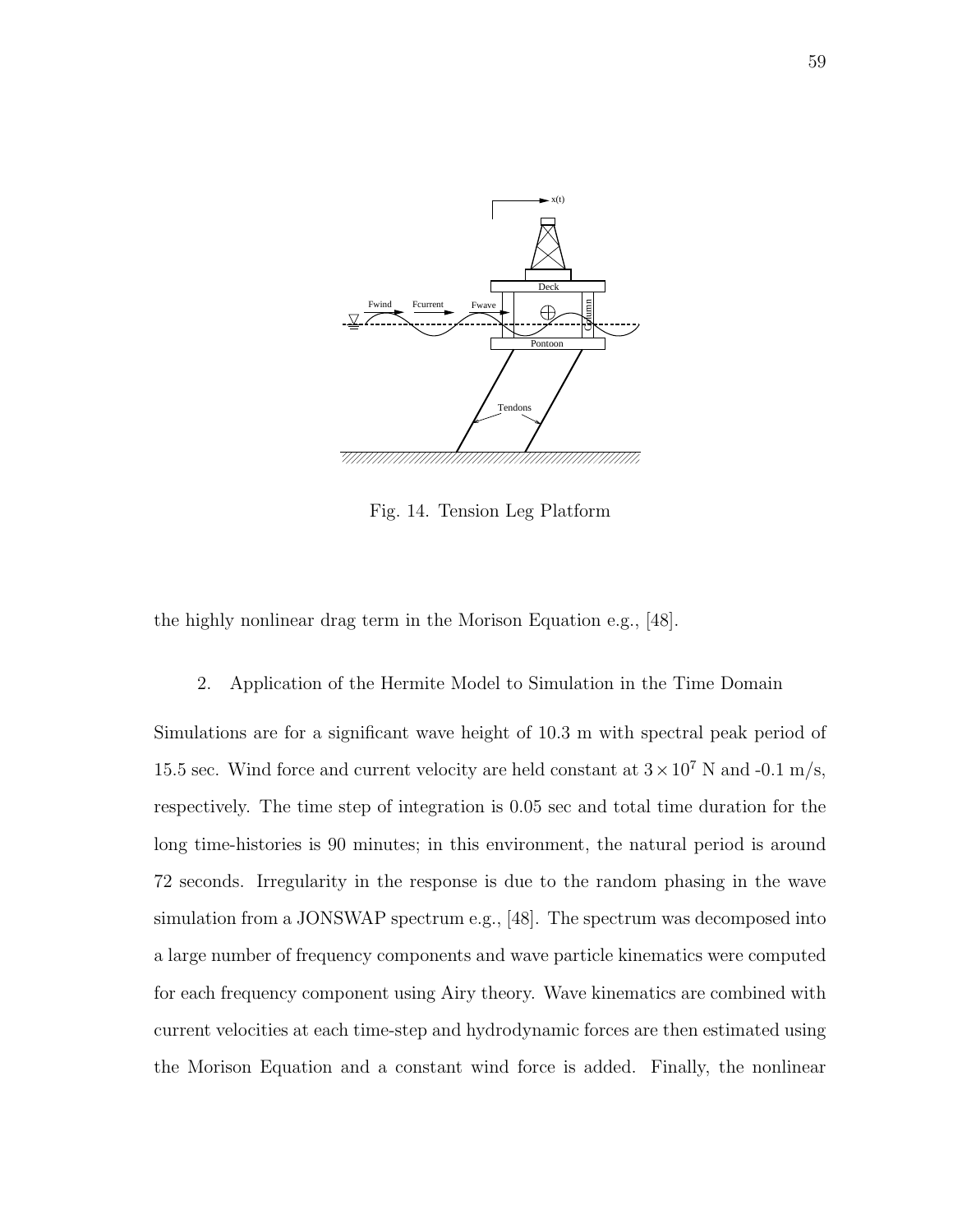equation of motion is solved by time-step integration (Newmark method) [49].

The first four statistical moments of the response  $(\mu_Y, \sigma_Y, \alpha_3 \text{ and } \alpha_4)$  have been calculated for the beginning of the time-history up to specified cut-off times. The first window is from time,  $t = 0$  until  $t = 200$  seconds; the next window is from  $t = 0$ until  $t = 300$  seconds, with each successive window using the entire previous window plus an additional 100 seconds until the final time of 5,400 seconds (90 minutes). The resulting statistical moments are then used with the Hermite model to predict the 1.5-hour mean maximum. In this example, the kurtosis is estimated from the first M points of the time-history using the correction for small samples (e.g., [50]) in which  $\alpha_4 \approx [(M + 1)\hat{\alpha_4} - 3(M - 1)](M - 1)/[(M - 2)(M - 3)] + 3$  where  $\hat{\alpha_4} =$  $1/(M\sigma_X^4) \sum_{m=1}^M [X(m) - \mu_X]^4.$ 

Figure 15 shows prediction results for the 90 minute mean maxima as the process shifts between solution cases compared with the equivalent maxima predicted using Gaussian theory only. Table II shows the skewness, kurtosis and the behavior of the process. Variation in the moments causes the single time-history to shift between the four different cases (Table II); the relatively consistent prediction of the 1.5-hour maximum shown in Figure 15 indicates the consistency between four different solution regions of the Hermite model. Prior to this work there was no Hermite transformation available in the cubic non-monotone regions (Region III or IV in Figure 11).

Figure 16 shows that the extended model gives consistent results near the kurtosis of 3.0, where the model changes between softening-hardening-softening (S-H-S, 4,400 sec) and hardening-softening-hardening (H-S-H, 4,700 sec,) and softening only (S, 5,000 sec). Results from the three models cannot be differentiated by eye over the entire PDF.

Figure 17 shows a histogram of probability density from a simulation case ending at 4,400 seconds (TableII) compared with two theoretical PDF's. The non-Gaussian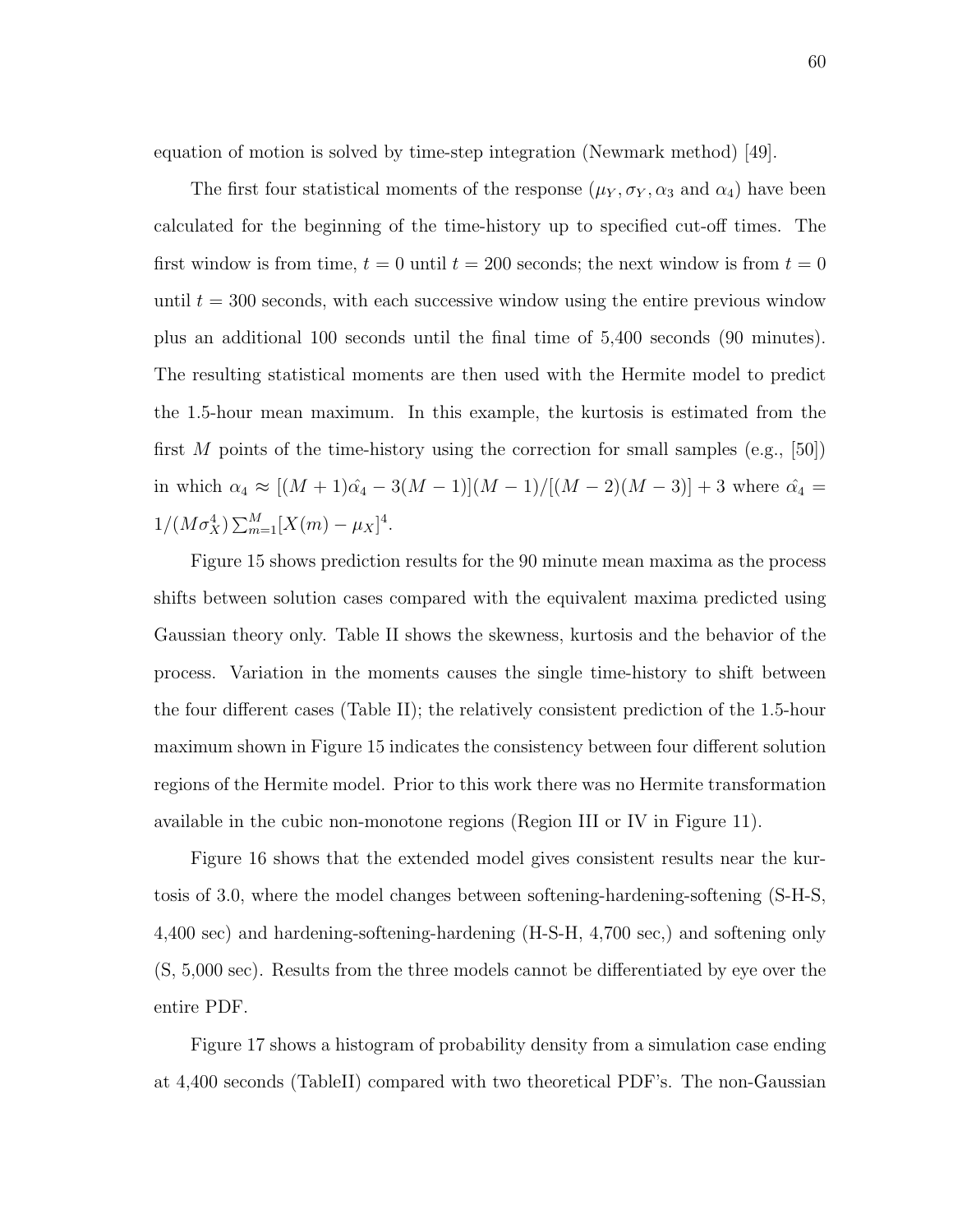

Fig. 15. Hermite Extreme Value Estimation: A single realization with statistical moments shifting between monotone and non-monotone models used to predict 90 minute maximum.

PDF is seen to have a much better fit than the Gaussian, especially in the extreme tail, which is generally of highest importance for engineering applications. For this case, the tail appears to be a good fit down to fractiles around 0.001.

Figure 18 compares Hermite model results with extreme value predictions of the 90 minute mean maxima with mean maxima based on Monte Carlo simulations. Each data point is a prediction of the 90 minute mean-maximum based on increasing simulation times, i.e., the point at 1,200 seconds shows a prediction of the 90 minute maximum based on only 20 minutes of measured data. The irregular line with the error bars is the predicted mean-maximum based on the response moments  $\pm$  one standard deviation. These bars are constructed by computing the statistical mo-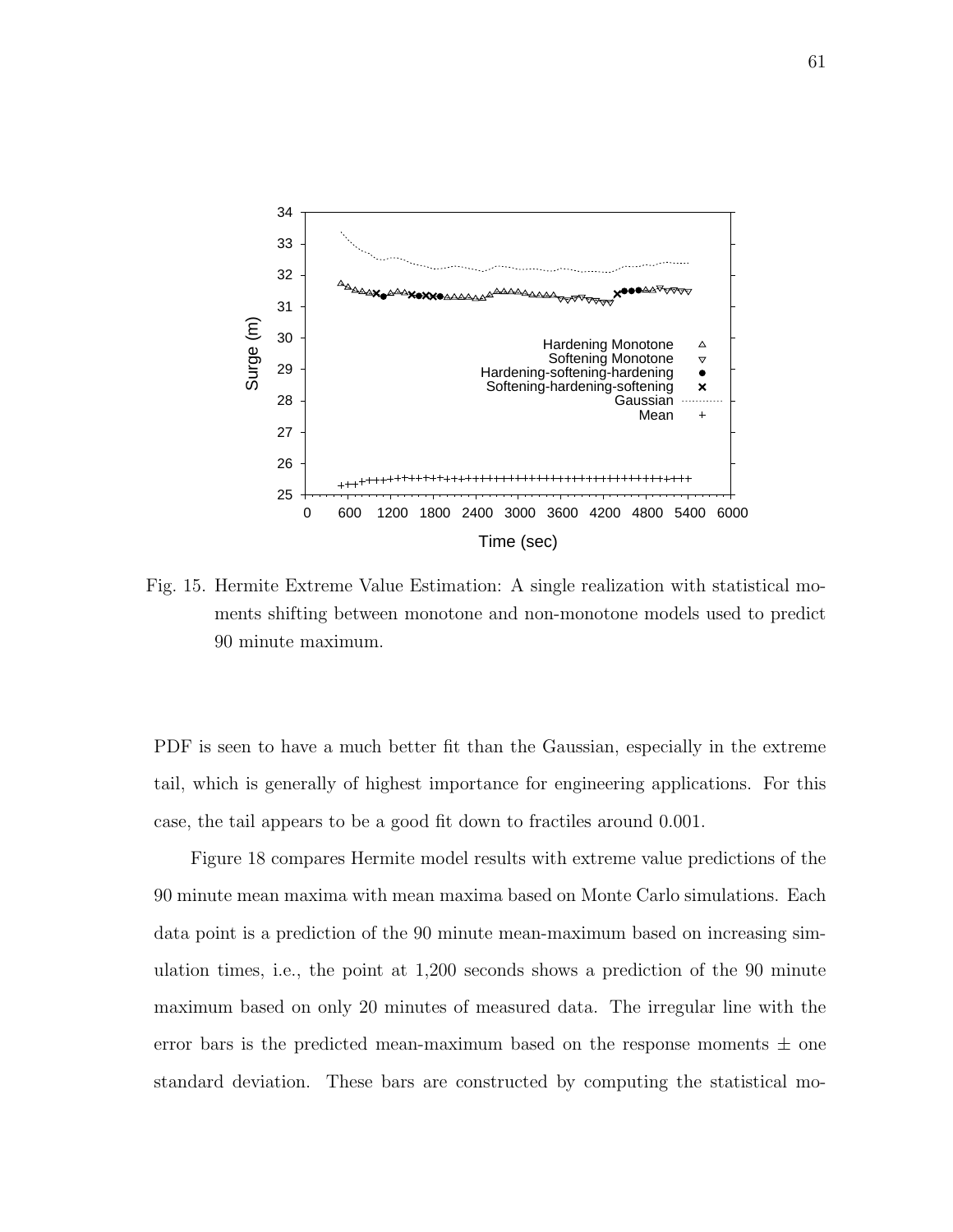| Time(sec)                                 | Skewness Kurtosis |        | Behavior* |  |  |
|-------------------------------------------|-------------------|--------|-----------|--|--|
| 4400                                      | $-0.2651$         | 3.0072 | $S-H-S$   |  |  |
| 4700                                      | $-0.2402$         | 2.9885 | $H-S-H$   |  |  |
| 4900                                      | $-0.2417$         | 2.9670 | Н         |  |  |
| 5000                                      | $-0.2859$         | 3.1169 | S         |  |  |
| $\overline{S}$ = Softening; H = Hardening |                   |        |           |  |  |

Table II. Resulting Response Moments

ments of each of the 20 realizations and applying the Hermite model to predict a mean-maximum for each one. The two solid lines are the average of the twenty observed 90-minute maxima  $\pm$  one standard deviation. The error bars' being mainly between the horizontal lines indicates reduced variability in the predicted versus observed maxima. The consistent over-prediction of the Gaussian results compared with Hermite and Monte Carlo results (about 0.5 meter) shows that using Gaussian results is overconservative for this negatively skewed case. Finally, the relatively steady value of the predicted mean maximum indicates that only a relatively small amount of data is needed to compute the statistical moments with sufficient accuracy to predict the expected maximum, and for these cases, only about five minutes of data is necessary for reasonably accurate predictions.

# F. DISCUSSION AND CONCLUSIONS

The Hermite moment model is widely used to transform extreme fractiles between Gaussian and non-Gaussian processes. Historically, the model has been constrained by two theoretical limits: the orthogonality limit and the monotone limit. Outside the orthogonality limit (Equation 3.9) the Hermite polynomials are not guaranteed to be orthogonal, which has significant theoretical implications. Here, the monotone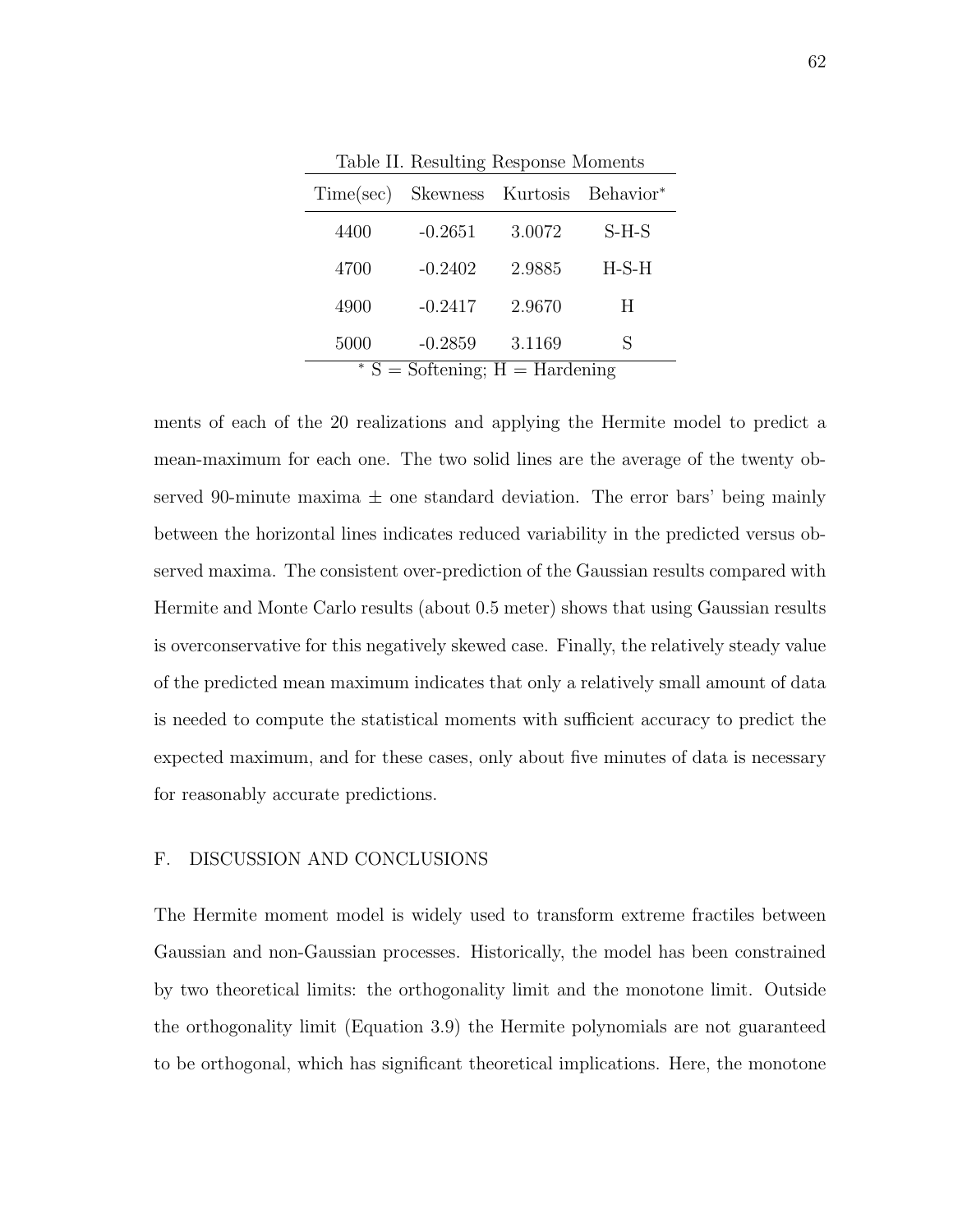

Fig. 16. PDF Comparison: standardized softening-hardening-softening, hardening– softening-hardening and monotone responses (4,700 sec, 5,000 sec and 5,300 sec in Table II)

limit is investigated in detail and mathematically expressed as two ellipses in Hermitecoefficient space (Figure 12). An alternate solution technique is offered that overcomes the monotone limitations of the original Hermite moment model, along with one additional monotone case. The work presented here completes the original Hermite moment model for all values of skewness and kurtosis for which the underlying theory is valid, and includes mapping between Gaussian and non-Gaussian processes in either direction.

The major innovation offered in this paper is a new methodology by which the Hermite model can be applied to highly skewed cases with near-Gaussian kurto-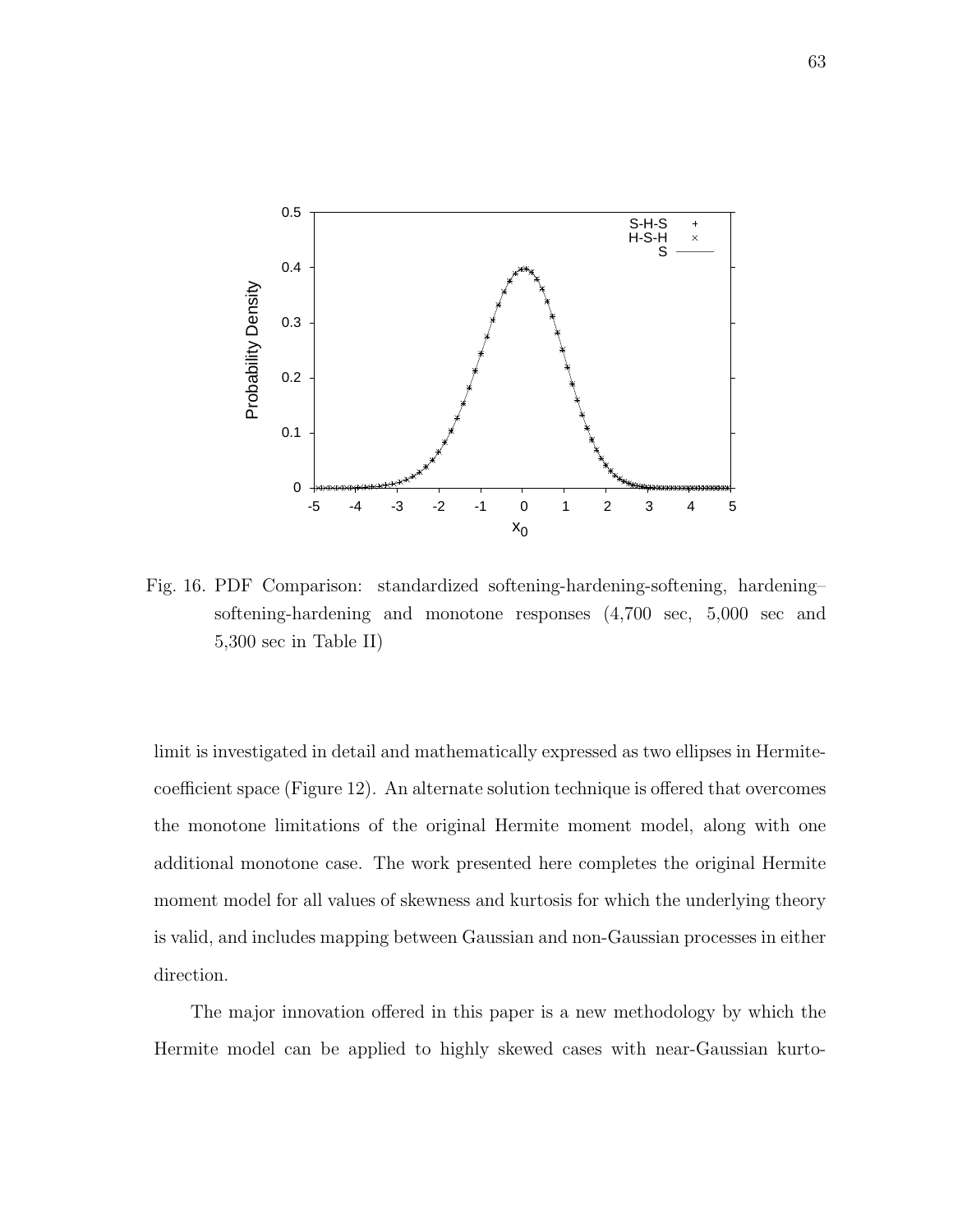

Fig. 17. Histogram of 4,100 second simulated response compared with theoretical PDF's based on  $\alpha_3 = -0.2654$ ,  $\alpha_4 = 3.0360$ 

sis, which are associated with non-monotone cubic polynomial transformations (Section 3). In non-monotone regions, the new methodology combines monotonic segments of a cubic polynomial with monotonic segments of the inversion of another cubic polynomial to create one complete monotonic transformation over the entire fractile range. For the forward model, the increasing parts of the cubic polynomial (Equation 3.4) are combined with the increasing parts of the inversion (Equations 3.32–3.34). For the backward model, the increasing parts of Equation 3.6 are combined with the increasing parts of Equations 3.26–3.28.

Additionally, a new inversion of the backward model is developed as a solution for the forward hardening monotone case (Equation 3.31). This inversion was excluded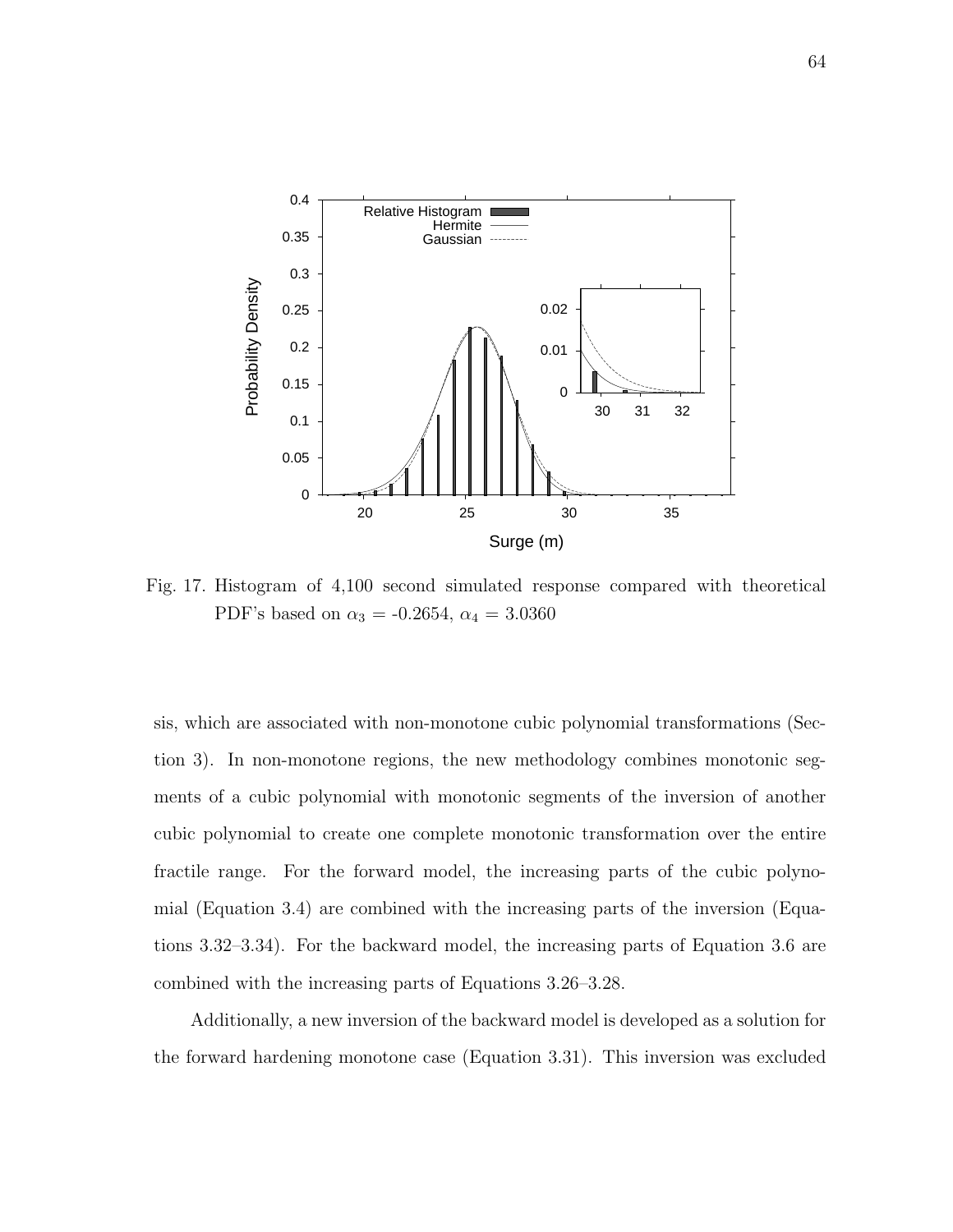

Fig. 18. Statistical moments based on short durations used to predict 90 minute maximum. All statistics based on 20 simulations

from the original work by Winterstein [36, 37]. For consistency, an equivalent inversion is also proposed for monotone softening, which yields the same result as the original formulation.

The new technique is demonstrated through application to simulated irregular motions of a tension leg platform (TLP). The simulated process is non-Gaussian and the environmental conditions were selected such that variability of sample response moments caused the response to shift between regions in which the monotone, softening-hardening-softening and hardening-softening-hardening solutions apply. Results show that the model transitions smoothly between these regions. Predictions of extreme responses are shown to be more accurate than application of a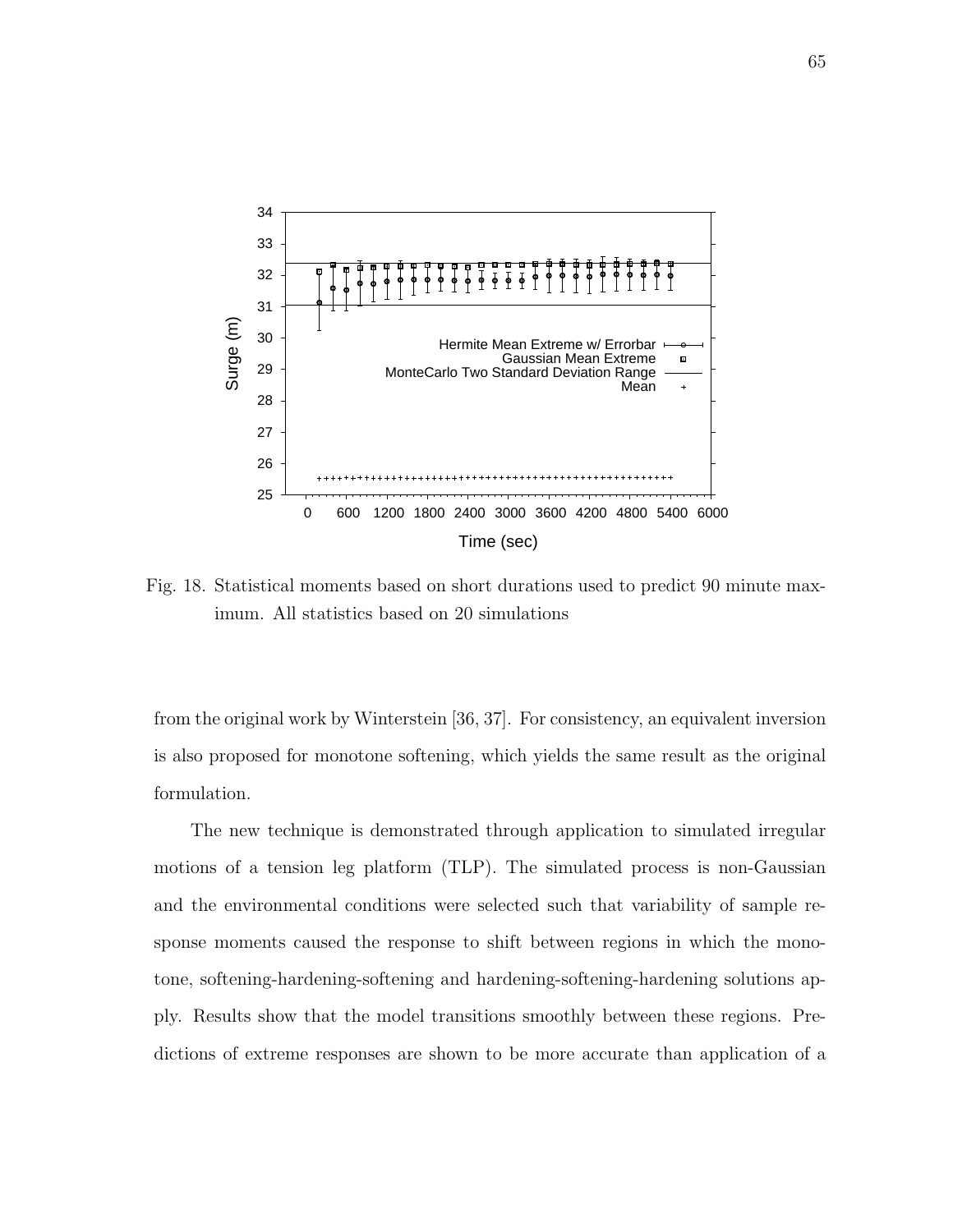Gaussian model alone, and require less data and show less variability than averaging the observed maxima of twenty simulations.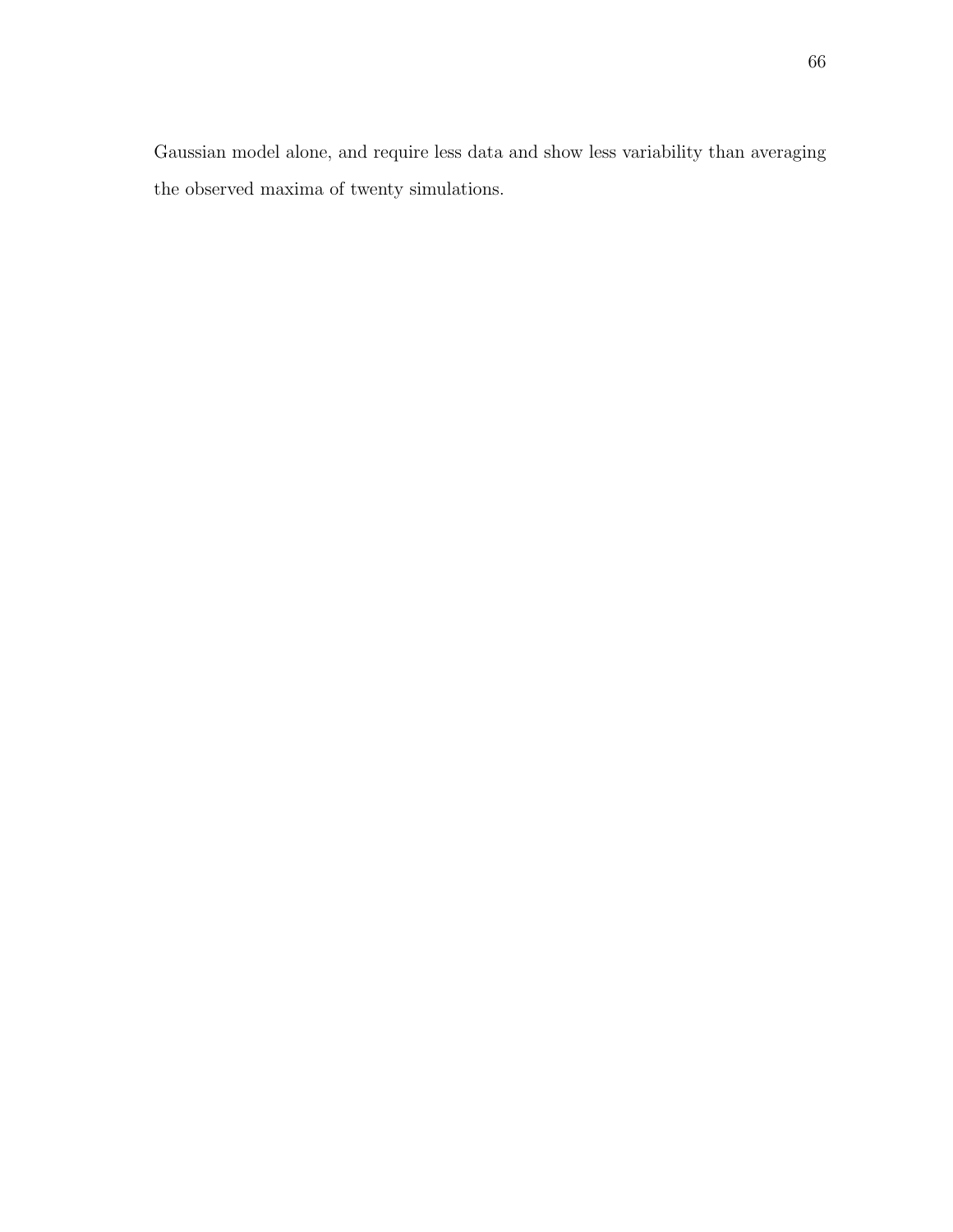# CHAPTER IV

# EFFICIENT CALCULATION OF STATISTICAL MOMENTS FOR STRUCTURAL HEALTH MONITORING

## **Overview**

Wireless networks of smart sensors with computations distributed over multiple sensor packages have shown considerable promise in providing low-cost Structural Health Monitoring (SHM). In these networks, microprocessors are typically embedded in individual smart sensor packages. The efficiency of embedded computational algorithms is of critical importance because the size,cost, and power requirements of the sensor arrays are central concerns. Here, very efficient methodologies are presented to compute statistical moments of a measured response time-history. These moments: the mean, standard deviation, skewness and kurtosis, are often used to characterize a measured irregular response.

Two alternative approaches are presented, each of which can save substantial computer memory requirements and CPU time in certain applications. The first approach reconsiders the computational benefits of computing statistical moments by separating the data into bins and then computing the moments from the geometry of the resulting histogram. One benefit is that the statistical moment calculations can be carried out to arbitrary accuracy such that the computations can be tuned to the precision of the sensor hardware. The second approach is a new analytical methodology to combine statistical moments from individual segments of a timehistory such that the resulting overall moments are those of the complete time-history. The computed moments are the same as if the segments had been concatenated prior to moment calculations.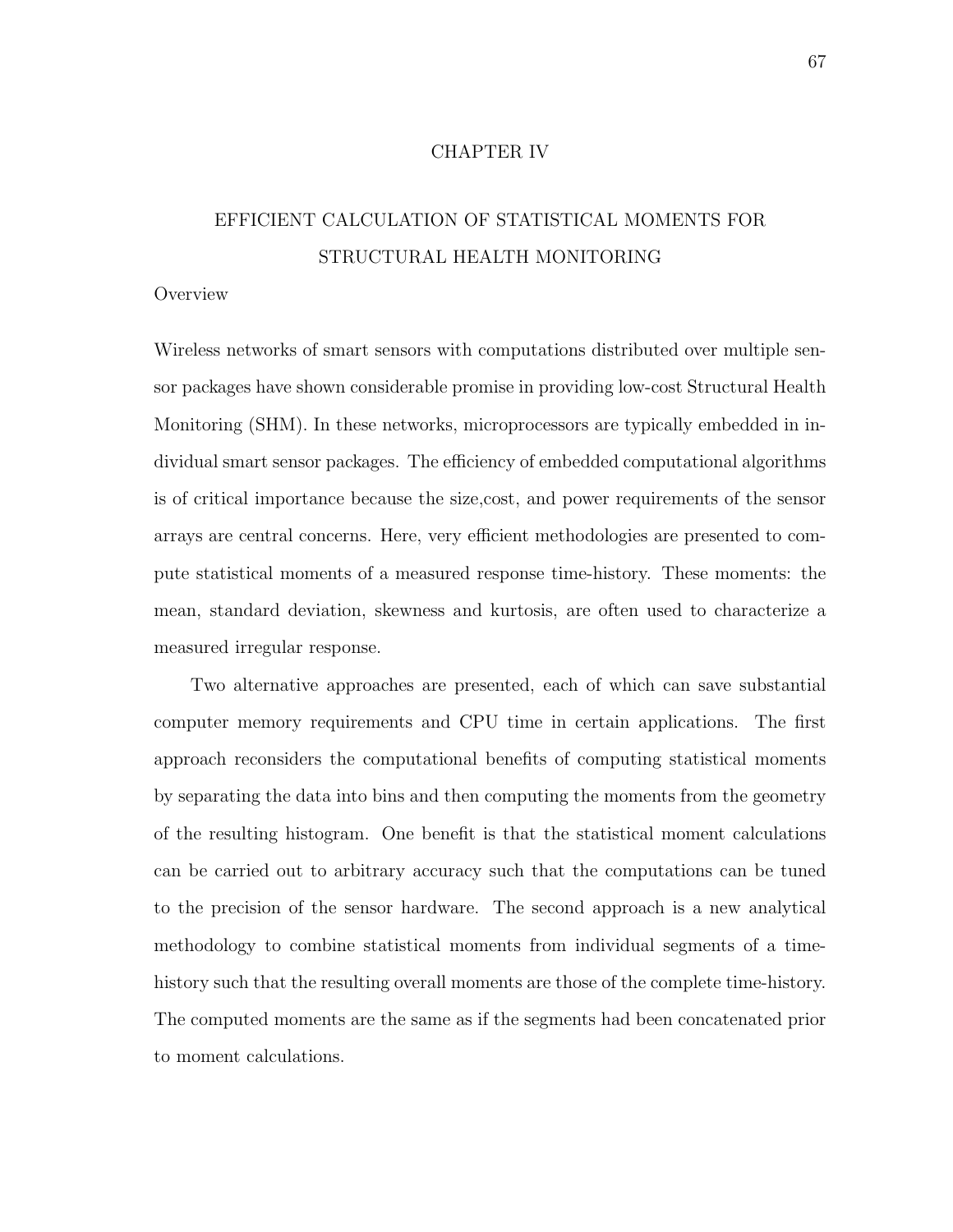A worked example is presented comparing two implementations of the new methodologies with conventional calculations in monitoring the global performance of an offshore Tension Leg Platform (TLP). Accuracy, efficiency and storage requirements of the calculation methods are compared with those of conventional methods. The results show that substantial CPU and memory savings can be attained with no loss in accuracy and that more dramatic savings can be attained if a slight reduction in accuracy is acceptable.

# A. INTRODUCTION

Health monitoring of either old or new structures is desirable for both economic and public safety concerns. The overall goal of these systems is to monitor structural performance such that structural integrity can be regularly assessed to detect any deficiencies before minor structural defects worsen and ultimately result in catastrophic failures. Conventional visual inspection techniques are labor intensive, timeconsuming, and costly. Networks of smart sensors that include embedded computers and wireless connectivity have been proposed as a low-cost alternative inspection methodology. Extensive reviews of Structural Health Monitoring (SHM) techniques have been done by others, e.g. [8, 7, 51, 11].

A significant cost to field application of SHM systems on large civil structures can be that of installing the cables; the cabling and its various termination points may also present likely failure points for civil structures in harsh environments such as offshore structures. Finally, some types of structures with rotating components, such as the blades on wind turbines, cabling is nearly impossible. For these reasons and others, active development is ongoing for wireless sensors, often including some degree of distributed computing.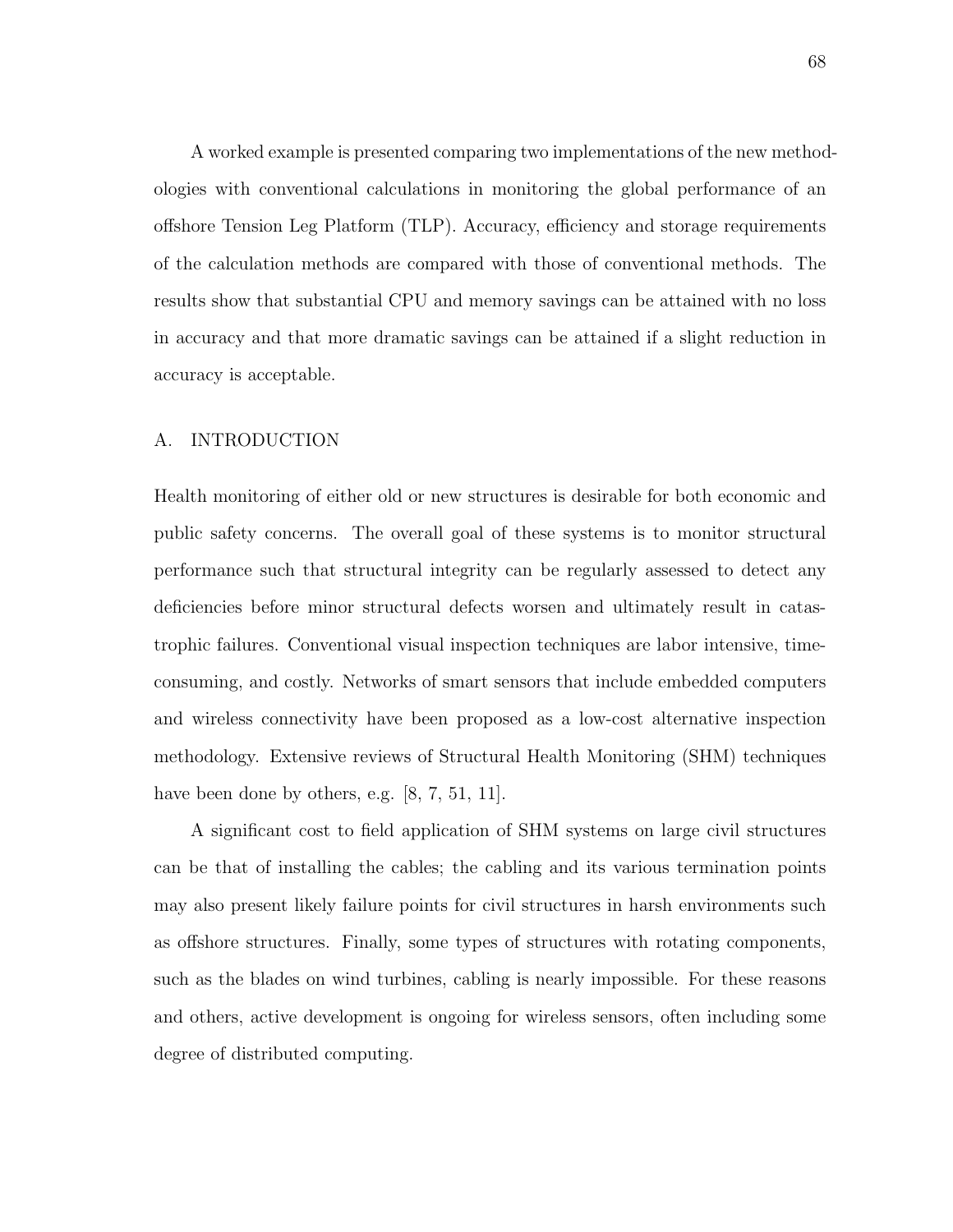A major challenge for wireless structural monitoring systems is availability of power to run the sensor network for extended periods of time. In most applications, wireless communication between sensors consumes more power than any other operation, which leads designers of these networks to process the raw data locally near the sensor and wirelessly transmit only the results. For example, Lynch [52] embedded damage identification algorithms into wireless sensing units to execute data interrogation. In a sensor network with distributed computing, the wireless sensing units include an embedded microcomputer and are responsible for acquiring sensor measurements, analyzing the measured data, and transmitting the results to a central server or to another sensor package in the network. The computational demands on the embedded microcomputer for real-time local data interrogation can be quite substantial. Employment of very efficient computational algorithms, such as those presented here, will enable lower cost sensors due to reduced CPU time, data storage and power requirements.

Similarly, in a field application of a significant SHM network, long-term storage of actual time-histories may be cost-prohibitive because an enormous amount of data are measured; statistical moments offer a compact way to characterize time-history data for wireless transmission and future storage. The methodologies to combine statistical moments from different segments of a time-history offer a mechanism to combine and reanalyze data to, e.g., detect long-term trends in the underlying process. Sohn et al [53] investigate novelty detection for non-Gaussian response to more accurately assess tail behavior using known extreme-value distributions. Efficient calculation of skewness and kurtosis could enable use of non-Gaussian distributions that more precisely match the tail behavior of measured data, e.g. [37].

In general, statistical moments can be used to represent the characteristics of any random data, e.g., [54, 55]. Statistical moments have found a broad range of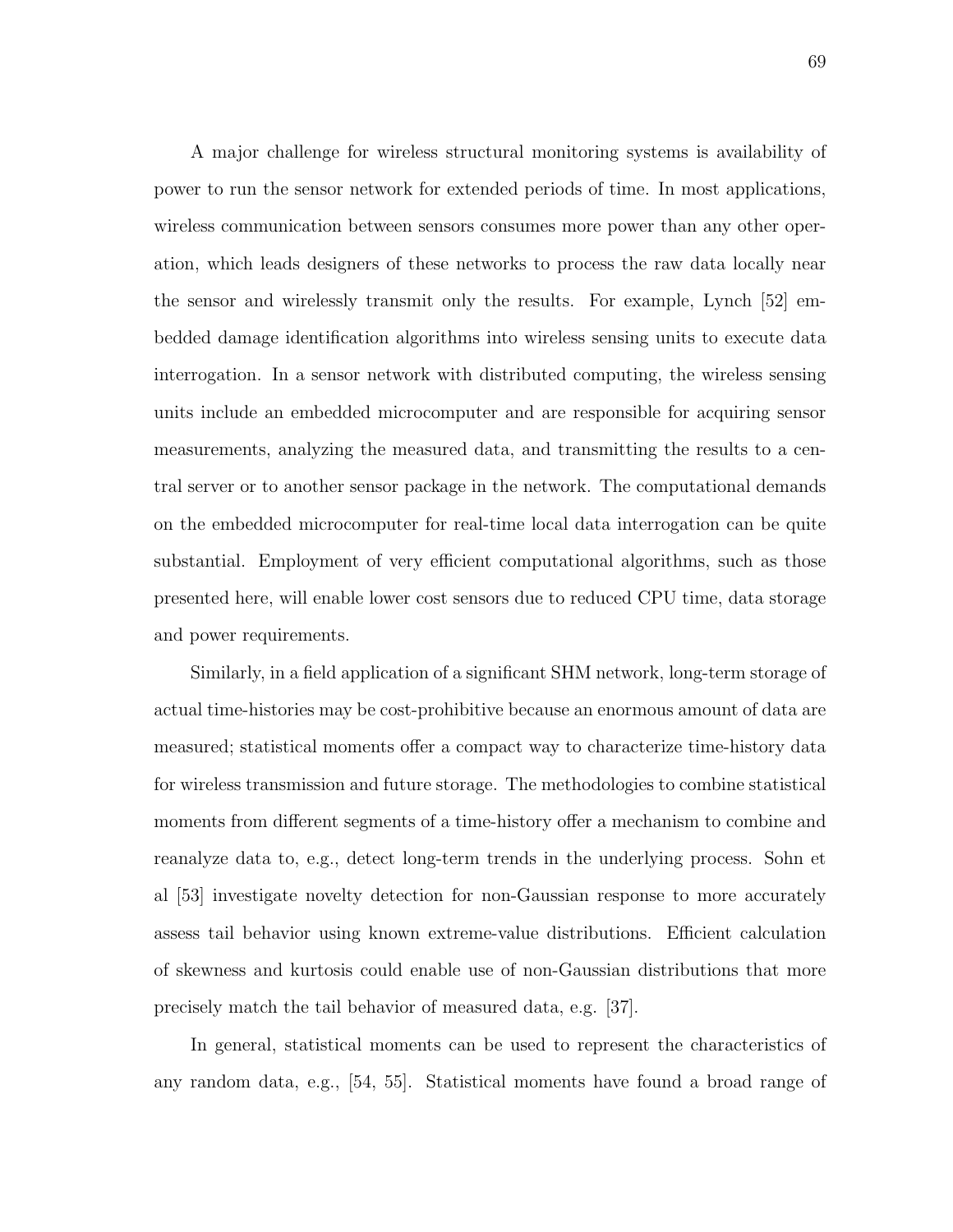application including: blind decomposition [56], asymptotic probability of detection criterion in the frequency domain [57, 58], non-Gaussian noise modeling [59], and condition monitoring and diagnosis of rolling element bearings. Dyer and Stewart first proposed the use of the kurtosis for rolling element bearing defect detection in 1978 [60], and use of statistical moments remains important in this area [61, 62]. These techniques have advantages over traditional time and frequency analysis: lower sensitivity to the variations of load and speed, and easy and convenient analysis of the results [62].

Conventionally, the statistical moments of a set of discrete data,  $x_i$ , are computed directly using a two-pass algorithm (e.g. [54, 55]):

$$
\mu = \frac{1}{I} \sum_{i=1}^{I} x_i = E[x] = m_1 \tag{4.1}
$$

$$
\sigma^2 = \frac{1}{I} \sum_{i=1}^{I} (x_i - \mu)^2 = \theta_2 \tag{4.2}
$$

$$
\alpha_3 = \frac{1}{I\sigma^3} \sum_{i=1}^{I} (x_i - \mu)^3 = \frac{\theta_3}{\sigma^3}
$$
\n(4.3)

$$
\alpha_4 = \frac{1}{I\sigma^4} \sum_{i=1}^{I} (x_i - \mu)^4 = \frac{\theta_4}{\sigma^4}
$$
\n(4.4)

where I is the number of points in the sample;  $\mu$ ,  $\sigma^2$ ,  $\alpha_3$ , and  $\alpha_4$  are the mean, variance, skewness, and kurtosis of the data  $x_i$ , and  $\theta_2$ ,  $\theta_3$  and  $\theta_4$  are the central moments. Such algorithms are called two-pass because the mean must first be computed and that mean is subsequently used in the computation of the remaining moments, which implies the entire dataset must be retained. The computational demands imposed by calculation of these moments is a strong function of the number of times a quantity is raised to a power. For example, in calculating the  $\alpha_4$ , the quantity  $(x_i - \mu)$  is raised to a power of 4, I times: resulting in one power computation per data-point per statistical moment. Here, computational efficiency of an alternative method to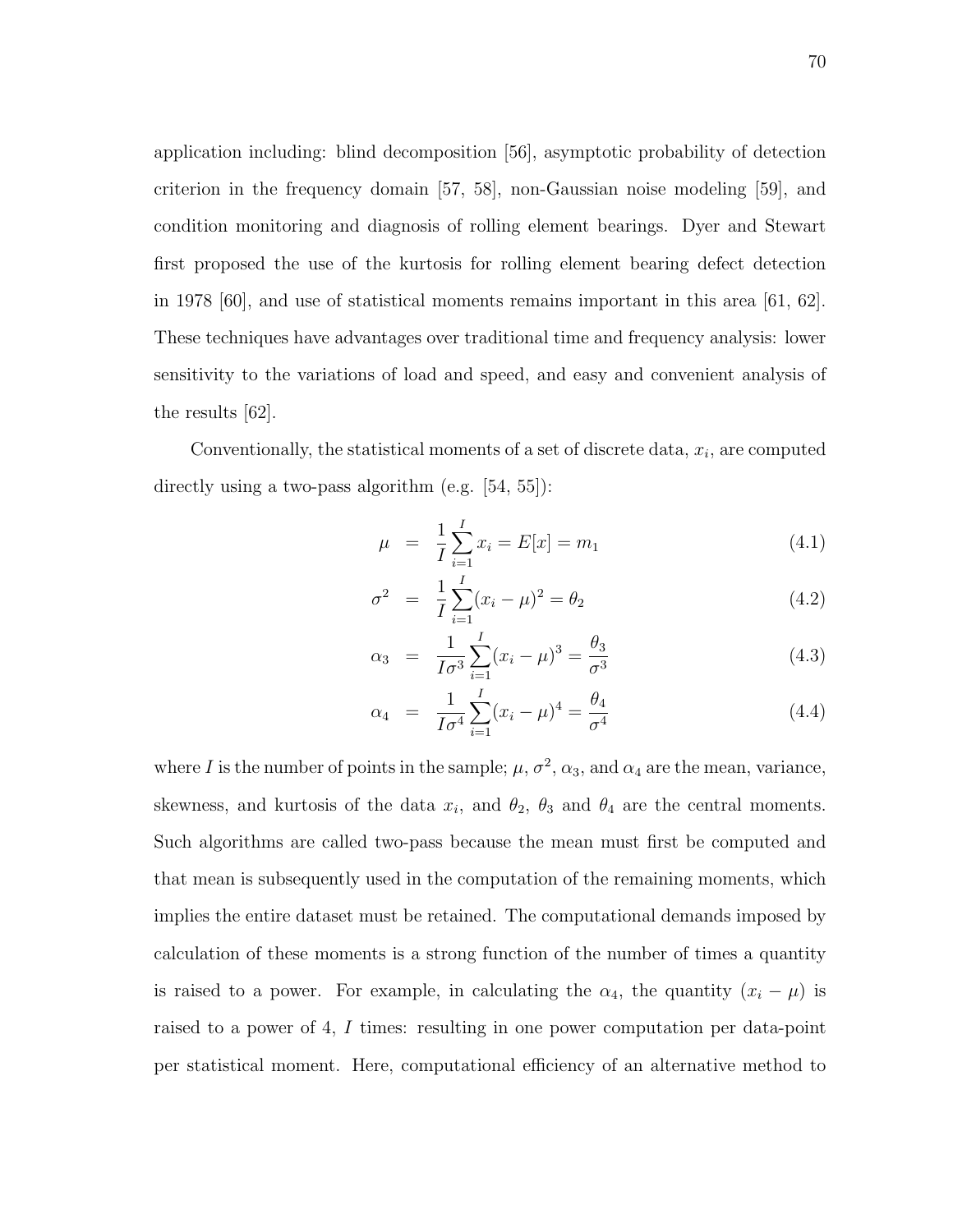compute statistical moments is re-investigated: the data are first binned to create a histogram from which the desired moments can be calculated. In this method, the number of times a quantity must be raised to a power is a function of the number of bins rather than the number of data points, and the width of each bin can be specified as a function of the required accuracy. Setting the bin width to the precision of the original sensed data yields exact results. The computational savings of this alternative method can be substantial, but perhaps more importantly, dramatic memory savings can also be realized if the raw data are binned real-time, and so the complete timehistory does not need to be retained. Avoiding the need to retain a the time-history makes this new methodology competitive with existing one-pass algorithms for the variance, except that here the statistical moments are not computed every time-step. One-pass or on-line algorithms for the mean and variance have been known for some time (e.g.,  $[63]$ ), and have been implemented on real-world hardware (e.g.  $[64]$ ).

Methodologies for one-pass algorithms for the higher moments, however, are less common. Terriberry [65] offers pairwise updating formulas for the skewness and kurtosis (without derivation). Pebay [66] explains how Terriberry's updating formulae could be implemented as a one-pass algorithm. The one-pass histogram-based algorithm presented here is unique from earlier work in that it allows the user to specify arbitrary accuracy, such that the accuracy of the calculations can be made equivalent to that of the measurement equipment, enabling some savings in computational and memory requirements. Computation of statistical moments from a histogram is generally well-established in the statistics community, but investigation of the methodology as an efficient one-pass algorithm with arbitrarily specified accuracy is unique. As such, this part of the paper is of little theoretical interest to the statistics community, but may be of considerable practical interest to the structural health monitoring community. The technique presented here is less computationally intensive for very large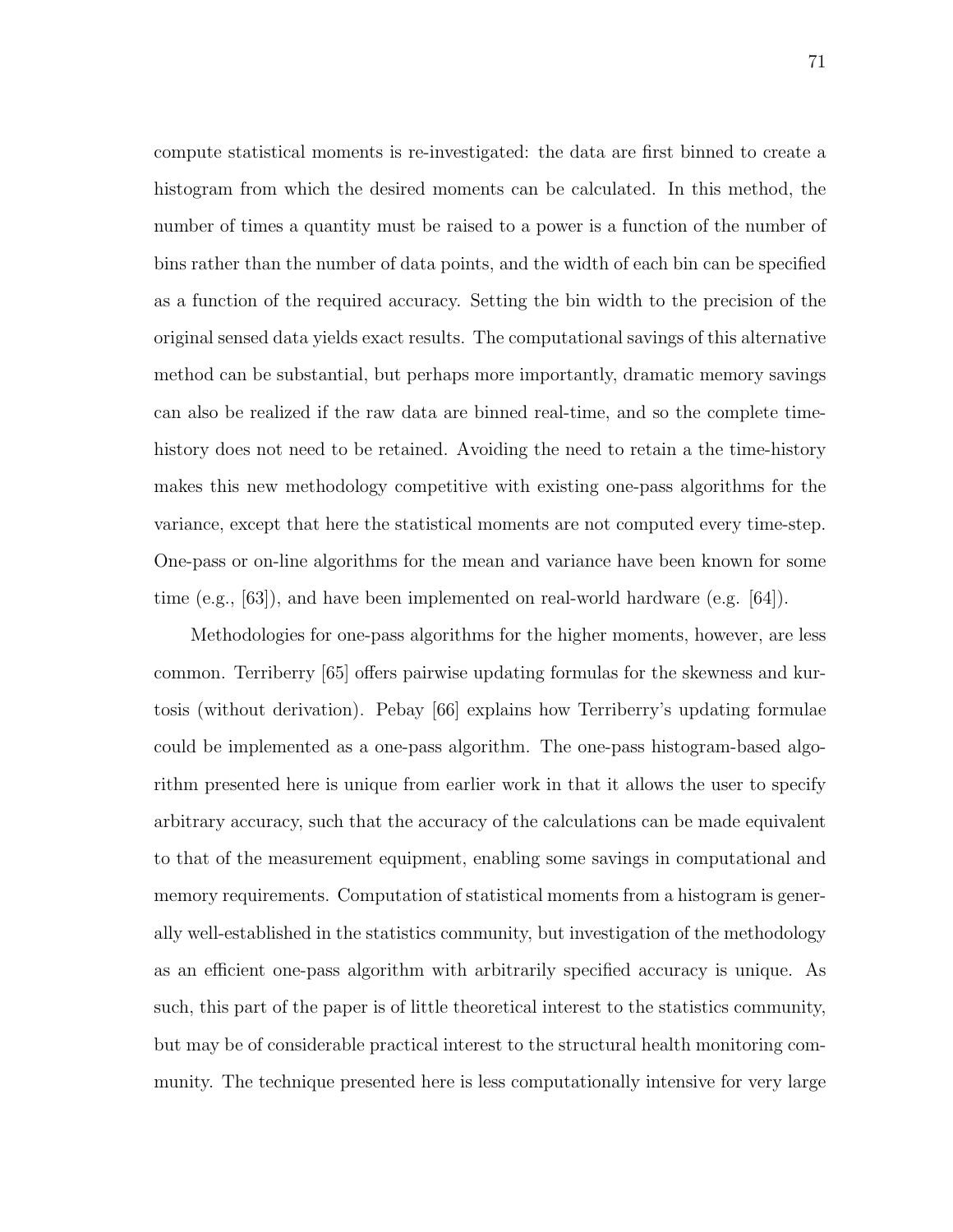data sets than a true one-pass algorithm because here the data is binned real-time and the moments are computed from the binned data, rather than computing an updated skewness and kurtosis every time-step. The Terriberry/Pebay one-pass algorithm is derived as a special case of a pairwise updating algorithm, which is substantially different than the derivation presented here.

In a related calculation, it is often convenient to use an updating algorithm to combine statistical moments from individual segments of a data set. This combination can be useful such that various segments of the data can be processed in parallel, or such that segments of a time-history can be processed sequentially as they are measured. In SHM problems, it can be useful to compute statistical moments of new measured data for comparison with those of previously measured historic data. If no differences are observed, then the new data are merged into the historic data to give a more robust estimate of the true underlying moments. The most simple, though inefficient, way to revise the historic statistical moments would be to concatenate the new data onto the old, then compute the moments of the complete history. Here, a new pairwise method is presented to combine the statistical moments computed from individual segments of a time-history, without the need to recompute any of these statistical moments. Using this technique, only five historic values need to be retained: the first four statistical moments and the amount of data on which they are based.

In addition to explaining the use of Terriberry's [65] results as a one-pass algorithm, Pebay [66] also notes that Terriberry's results are special cases of Pebay's arbitrary-order update formulae. The implementation offered by Pebay is substantially different from that suggested here, and the derivation offered by Pebay also differs meaningfully from that offered here, though both derivations hinge on the commutativity of summations over finite sets as applied to statistical moments. In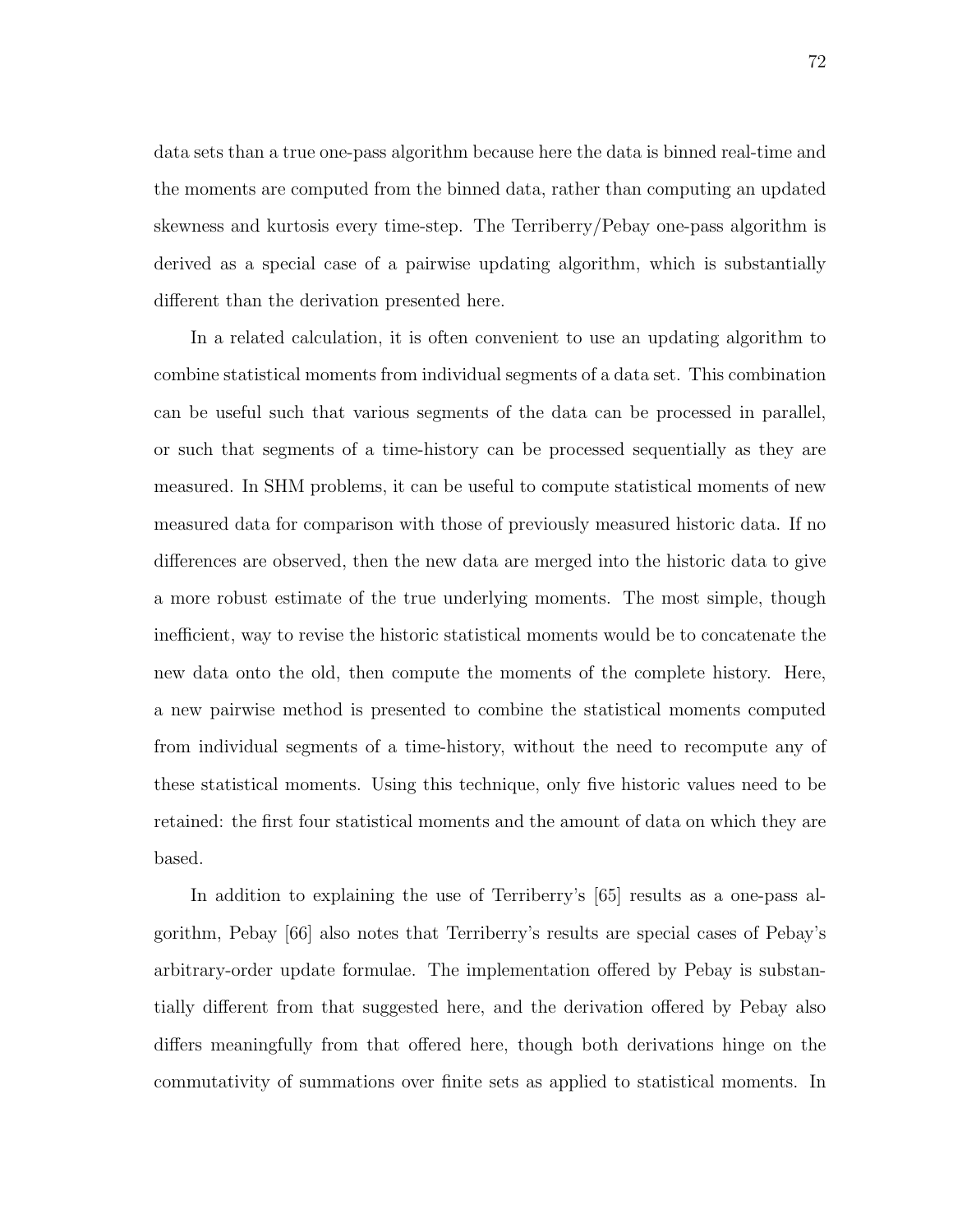his report, Pebay echoes Terriberry's thoughts, noting that: "To our knowledge, there are currently no published formulas for parallel updates of higher-order moments." An important capability of the updating formulae offered here compared with those of Terriberry/Pebay is that this methodology can be readily applied to distributions of data that are not specifically countable, such as the moments of a probability distribution estimated from e.g. a power spectrum (e.g., [?]). Also of potential interest to the structural health monitoring community is that this new methodology is easily modified to allow a user to assign different importance to specific segments of the data, such as newer data being more important than older data, or one sensor being more reliable or accurate than another. Finally, the Terriberry formulae apply to combination of only two sets of higher-order moments, and would need to be used recursively to combine multiple sets of moments. In contrast, the new methodology presented here can be used to combine any number of sets of moments, which could be relevant in the case of massively parallel computations.

# B. THEORY

Derivation of the new methodology requires some knowledge of moments, which is presented here to ensure consistent notation. The background is followed by an investigation of computing statistical moments of discrete data from a histogram, with emphasis on the relative efficiency and accuracy compared with conventional methods. Finally, the proposed method to combine statistical moments is derived and presented. Throughout most of this text, the data set is referred to as an irregular time-history because that is the most common application to structural health monitoring. In general, the equations and techniques presented here are equally valid for any random variable.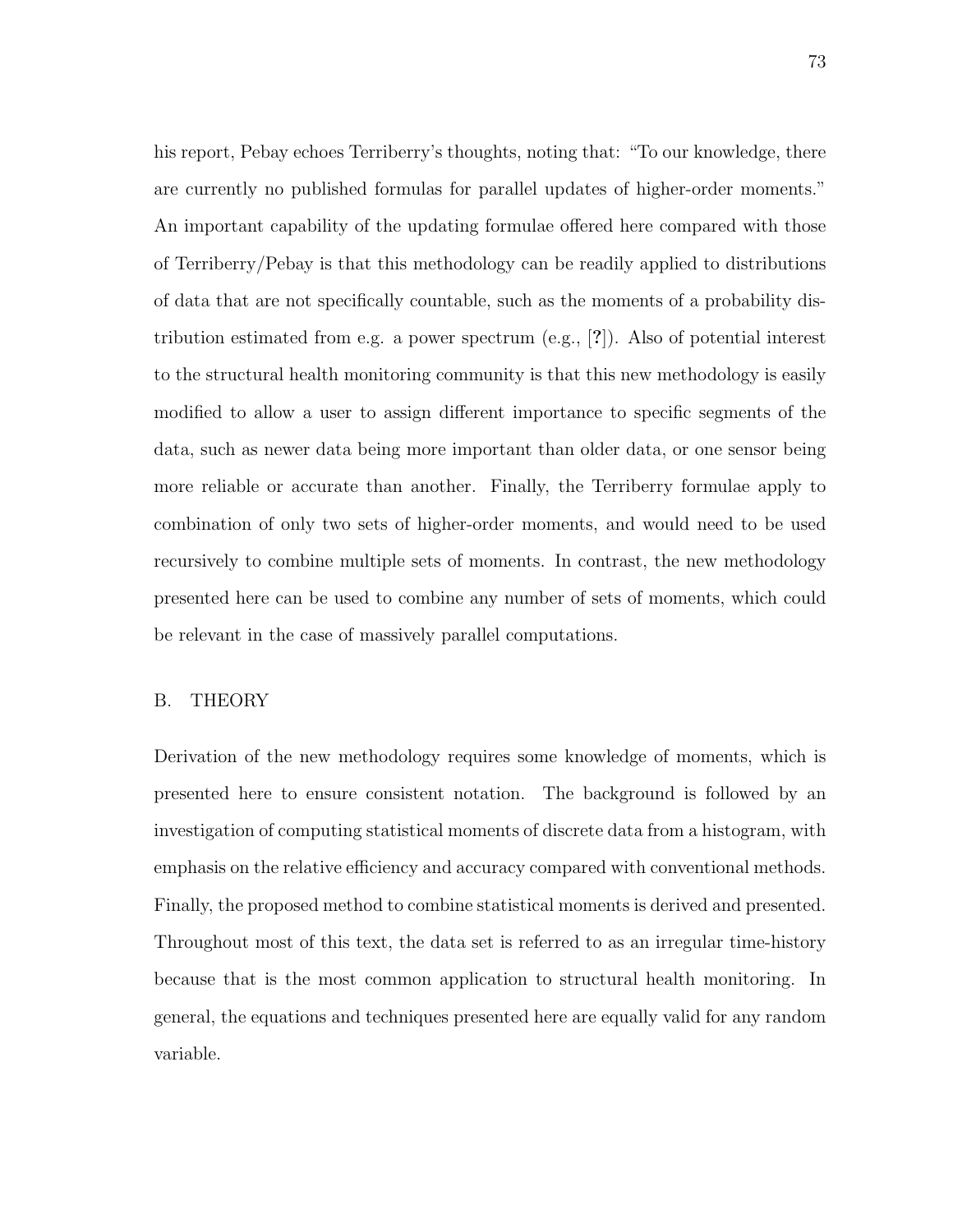## 1. Background

#### a. Calculation of moments from discrete data

The moments of a random variable about zero and about its mean are referred to as the raw and central moments, respectively. The  $n<sup>th</sup>$  moment of a discrete random variable  $x(t)$  about value r with a finite range is defined as (e.g. [54, 55]):

$$
M_{n,r} = \sum_{i=1}^{I} (x(t_i) - r)^n \Delta t_i
$$
 (4.5)

which can be expressed as follows if the continuous distribution function,  $f(x)$ , is known:

$$
M_{n,r} = \sum_{k=1}^{K} (x_k - r)^n f(x_k) \Delta x_k
$$
 (4.6)

in which I represents the number of data points  $x(t_i)$  and K represents the number of base  $x_k$  in its discrete distribution function  $f(x_k)$ , i.e., the number of bins in the discrete distribution.

The  $n^{th}$  raw moment of a discrete time-history (Equation (A.7) with  $r = 0$ ) can be normalized by the time duration, with the result equal to the expected value of the  $n^{th}$  power of x

$$
m_n^{(t)} = \frac{1}{T} M_{n,0} = \frac{\sum_{i=1}^I x(t_i)^n \Delta t_i}{\sum_{i=1}^I \Delta t_i} = E[x^n]
$$
\n(4.7)

where  $T = \sum_{i=1}^{I} \Delta t_i$  is the time duration and the superscript  $^{(t)}$  indicates moments are calculated directly from the time-history. For constant  $\Delta t$ , the duration is  $T = I \Delta t$ , which enables Equation  $(A.9)$  to be simplified:

$$
m_n^{(t)} = \frac{1}{I} \sum_{i=1}^{I} x(t_i)^n
$$
\n(4.8)

The first normalized raw moment  $(n = 1)$  is the sample mean, which is often used to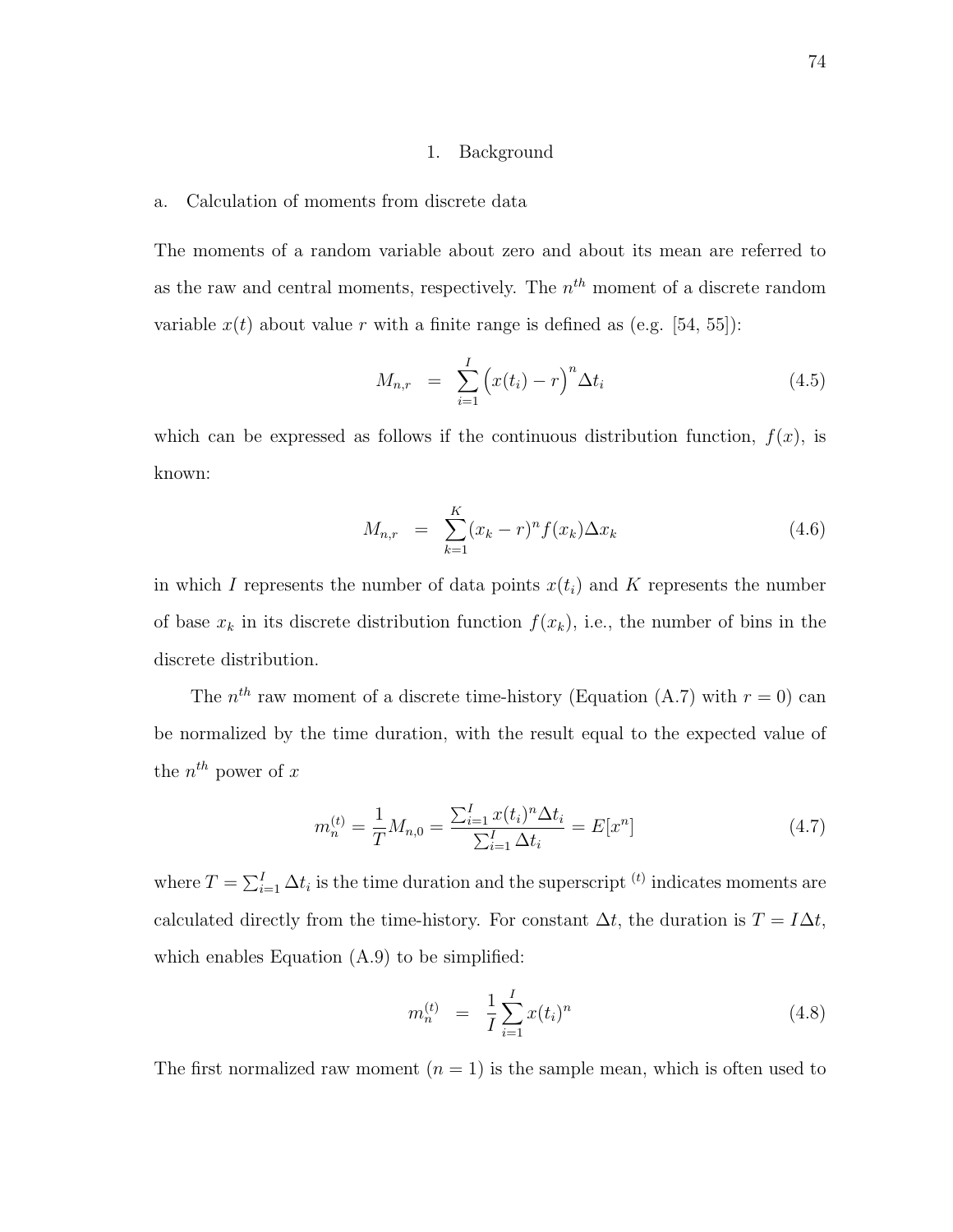estimate the true mean of the process for normalization of other central moments.

$$
\theta_n^{(t)} = \frac{1}{T} M_{n,m_1^{(t)}} = \frac{\sum_{i=1}^I \left( x(t_i) - m_1^{(t)} \right)^n \Delta t_i}{\sum_{i=1}^I \Delta t_i} = E \left[ \left( x - m_1^{(t)} \right)^n \right]
$$
(4.9)

which for constant time interval  $\Delta t$  is:

$$
\theta_n^{(t)} = \frac{1}{I} \sum_{i=1}^{I} \left( x(t_i) - m_1^{(t)} \right)^n \tag{4.10}
$$

The second normalized central moment  $(n = 2)$  is the sample variance (Equation  $(A.2)$ ).

# b. The relationship between raw moments and central moments

The first four raw moments and central moments have the following well-known mathematical relationships, e.g. [54, 55]:

$$
m_1 = E[x] = \mu \tag{4.11}
$$

$$
m_2 = E[x^2] = \theta_2 + m_1^2 \tag{4.12}
$$

$$
m_3 = E[x^3] = \theta_3 + 3m_1\theta_2 + m_1^3 \tag{4.13}
$$

$$
m_4 = E[x^4] = \theta_4 + 4m_1\theta_3 + 6m_1^2\theta_2 + m_1^4 \tag{4.14}
$$

$$
\theta_2 = E[(x - \mu)^2] = m_2 - m_1^2 \tag{4.15}
$$

$$
\theta_3 = E[(x - \mu)^3] = m_3 - 3m_1m_2 + 2m_1^3 \tag{4.16}
$$

$$
\theta_4 = E[(x - \mu)^4] = m_4 - 4m_1m_3 + 6m_1^2m_2 - 3m_1^4 \tag{4.17}
$$

# 2. Calculation of Moments using a Relative Histogram

A relative histogram of a random variable can be constructed in the conventional way. The range of potential values is divided into bins and the number of occurrences within each bin are counted and plotted such that the area of each rectangle equals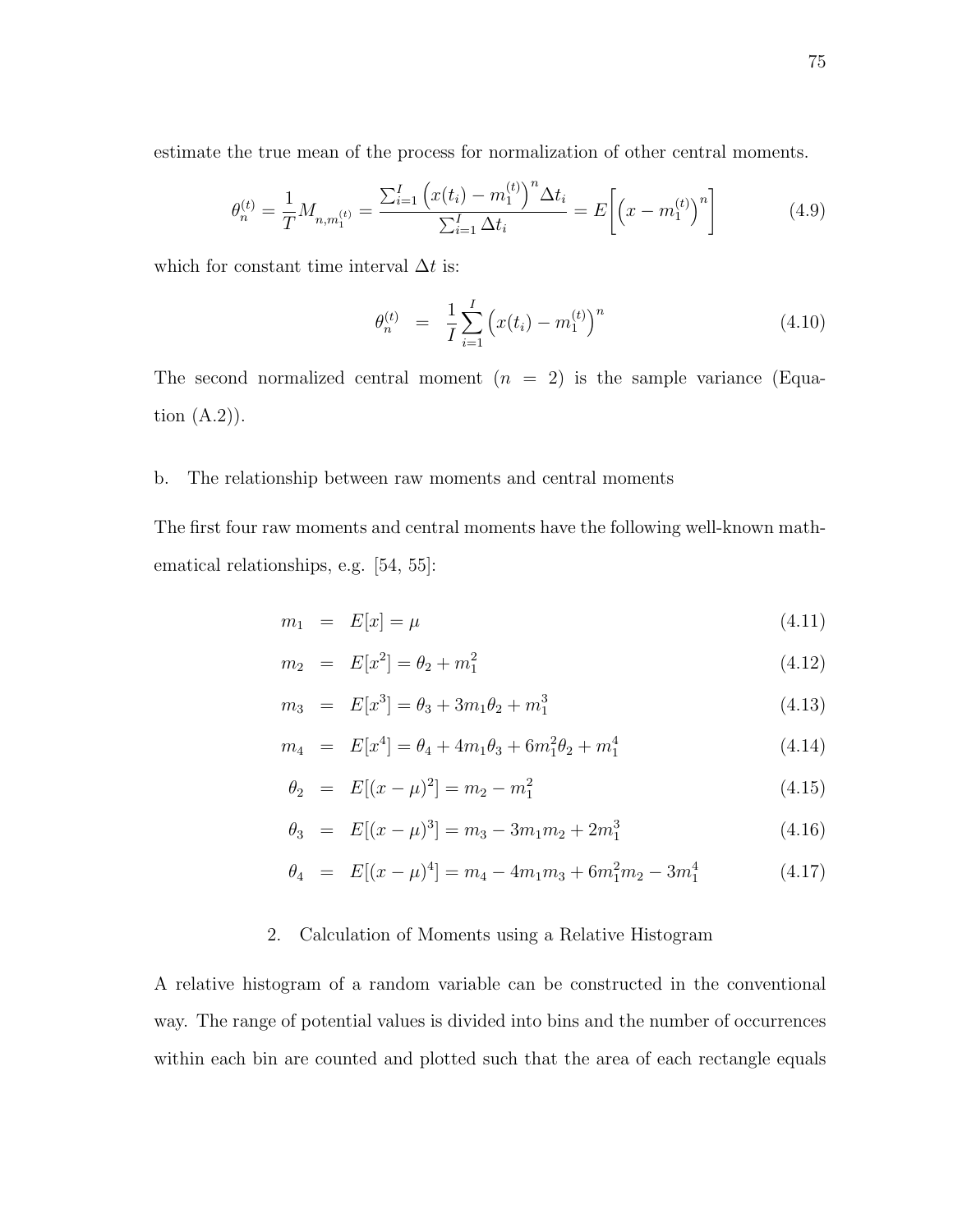the portion of the sample values within that bin (e.g. [54, 55]):

$$
H(x_k) = \frac{h(x_k)}{A} \tag{4.18}
$$

where  $h(x_k)$  and  $H(x_k)$  represent the frequency and the relative frequency at bin  $x_k$ , and  $A = \sum_{k=1}^{K} h(x_k) \Delta x_k$  is the total area of the histogram. After this normalization, the *n* raw moments and central moments of  $x(t)$  can be calculated from the relative histogram, similar to Equation (A.8):

$$
m_n^{(h)} = \sum_{k=1}^K x_k^n H(x_k) \Delta x_k = \frac{1}{A} \sum_{k=1}^K x_k^n h(x_k) \Delta x_k
$$
\n(4.19)

$$
\theta_n^{(h)} = \sum_{k=1}^K \left( x_k - m_1^{(h)} \right)^n H(x_k) \Delta x_k = \frac{1}{A} \sum_{k=1}^K \left( x_k - m_1^{(h)} \right)^n h(x_k) \Delta x_k \quad (4.20)
$$

where the superscript  $(h)$  indicates the moments are calculated from the histogram. For constant bin width  $\Delta x_k = \Delta x$  these two expressions can be simplified with  $A = \sum_{k=1}^{K} h(x_k) \Delta x = I \Delta x$ :

$$
m_n^{(h)} = \frac{1}{I} \sum_{k=1}^{K} x_k^n h(x_k)
$$
\n(4.21)

$$
\theta_n^{(h)} = \frac{1}{I} \sum_{k=1}^K \left( x_k - m_1^{(h)} \right)^n h(x_k) \tag{4.22}
$$

#### a. Precision of moments calculated from a histogram

Calculation of sample moments directly from the time-history results in optimal accuracy since all data are used directly and there is virtually no opportunity for round-off error. The histogram method also yields perfect accuracy if the bin width is equal to the precision with which the data has been measured. If computational efficiency is of greater importance than absolute precision, then the bins can be made arbitrarily wider, trading a reduction in computational demands for reduced accuracy. The resulting difference between moments calculated using a time-history and using its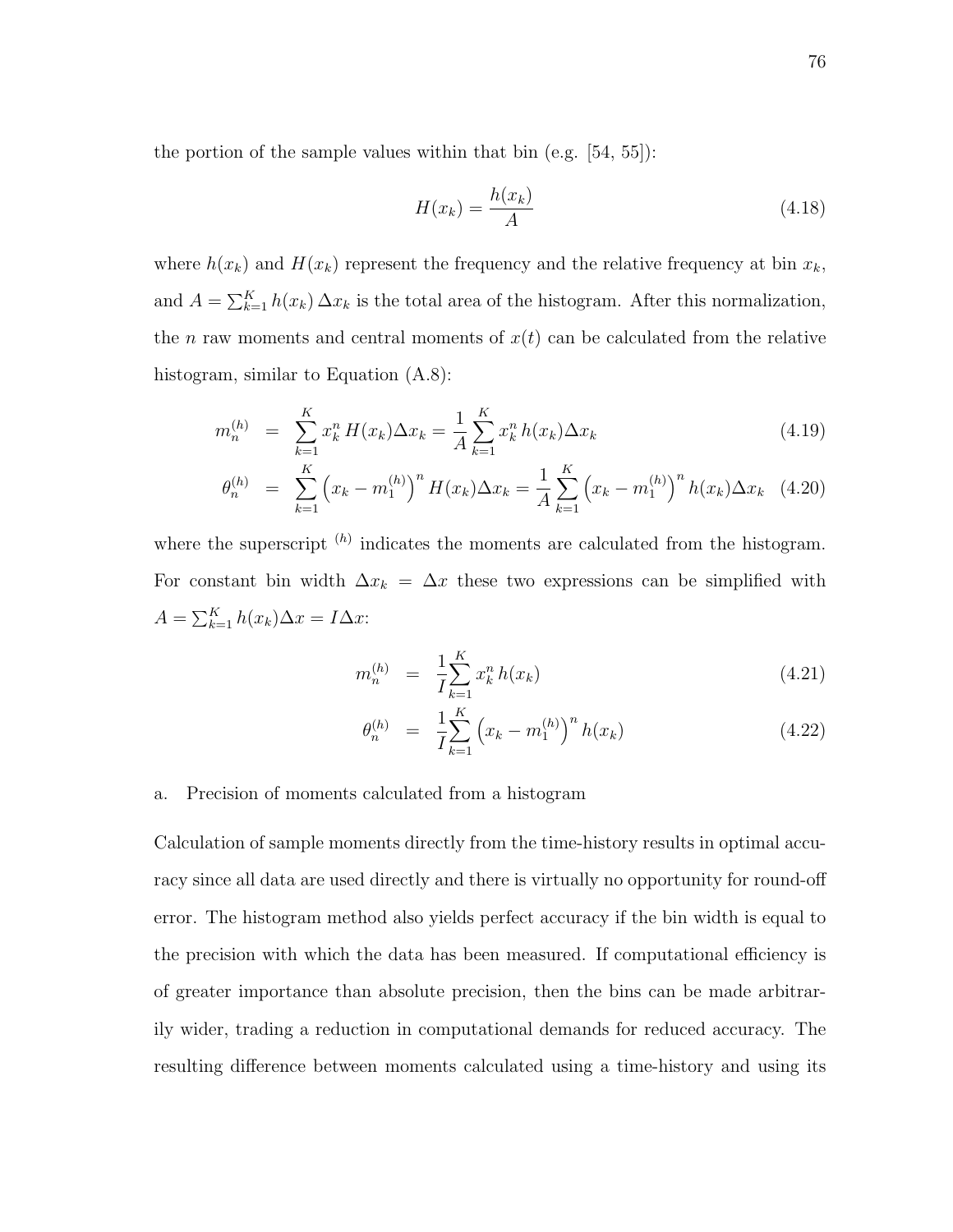histogram represents the error:

$$
m_n^{(h)} - m_n^{(t)} = \frac{1}{A} \sum_{k=1}^K x_k^n h(x_k) \Delta x_k - \frac{1}{T} \sum_{i=1}^I x(t_i)^n \Delta t_i
$$
 (4.23)

which for both constant time interval  $\Delta t$  and constant bin width  $\Delta x$  are:

$$
m_n^{(h)} - m_n^{(t)} = \frac{1}{I} \left( \sum_{k=1}^K x_k^n h(x_k) - \sum_{i=1}^I x(t_i)^n \right) \tag{4.24}
$$

The trade-off between precision and computational savings is investigated as part of the example later in this paper.

#### 3. Efficient Combination of Statistical Moments

Here, a new computational method is proposed to combine multiple sets of statistical moments. An example application would be combining moments from several individual segments of a long time-history, with each segment possibly being processed by a separate processor. If sample statistical moments describing several separate segments of an irregular time-history have been computed from measured data, statistical moments describing a single concatenated time-history of all data can be calculated directly from the existing statistical moments. This proposed computational technique uses the first four statistical moments of each segment to compute the four raw moments, which are then transformed into new variables  $(\gamma_n)$  that are easily combined by addition. After combination, the new variables are inversely transformed back to four raw moments now describing all the data, from which the statistical moments are easily calculated.

# a. Moment addends,  $\gamma_n$

New moment addend variables,  $\gamma_n$ , are introduced to enable straightforward combination of the statistical moments of multiple time-histories. For an irregular time-history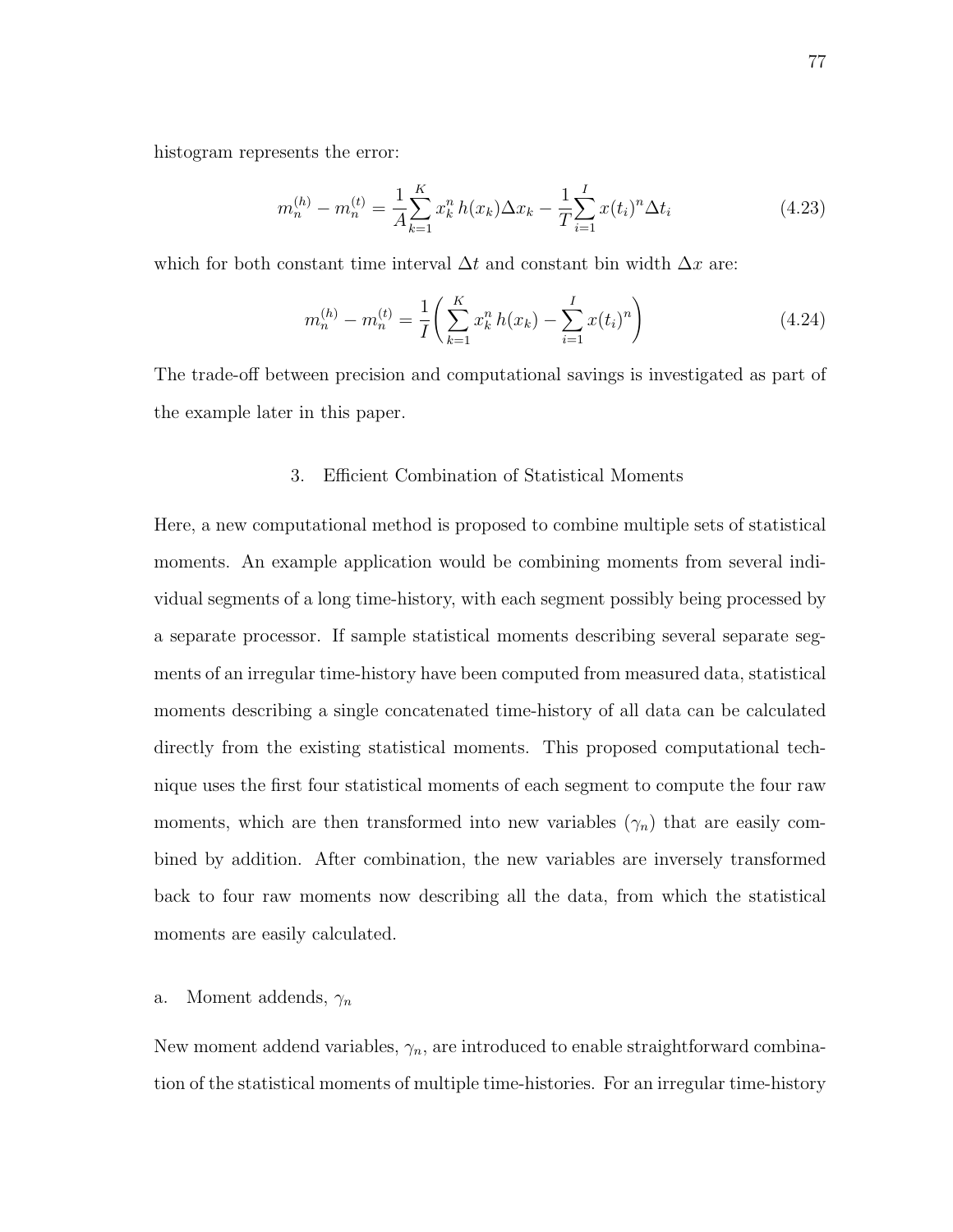$x(t)$  with variable time interval  $\Delta t_i$ :

$$
\gamma_n = \sum_{i=1}^I (x(t_i))^n \Delta t_i
$$
\n(4.25)

where  $\gamma_0$  is the duration of each time-history. For constant time interval  $\Delta t_i = \Delta t$ :

$$
\gamma_n = \Delta t \sum_{i=1}^I (x(t_i))^n
$$
\n(4.26)

The same values of  $\gamma$  for the histogram form of computing the moments can be expressed in terms of the frequency of occurrence at the  $x_k$  bin,  $h(x_k)$ , with variable bin width  $\Delta x_k$ .

$$
\gamma_n = \sum_{k=1}^K x_k^n h(x_k) \Delta x_k \tag{4.27}
$$

yielding  $\gamma_0$  as the area of the histogram. For constant bin width  $\Delta x_k = \Delta x$ :

$$
\gamma_n = \Delta x \sum_{k=1}^{K} x_k^n h(x_k) \tag{4.28}
$$

# b. Combination of statistical moments

If Q sets of statistical moments are known:  $(\gamma_{0,q}, \mu_q, \sigma_q^2, \alpha_{3,q}, \alpha_{4,q})$  for  $q = 1, 2, ..., Q$ , then each  $\gamma_n$  can be expressed in terms of the equivalent n raw moments (Equations A.9, A.10, A.29, and A.31).

$$
\gamma_{n,q} = m_{n,q} \gamma_{0,q} \qquad \text{for} \quad n = 1, 2, 3, 4 \quad \text{and} \quad q = 1, 2, ..., Q \qquad (4.29)
$$

where  $\gamma_{0,q}$  is generally taken to be the duration of the  $q^{th}$  time-history, or the number of points if  $\Delta t$  is constant. It is worth noting, however, that  $\gamma_{0,q}$  is a weighting factor only, and its interpretation can be flexible depending on the application. Importantly, in this method the statistical moments are not required to be those of a quantity that is countable: these moments could be computed directly from e.g., a probability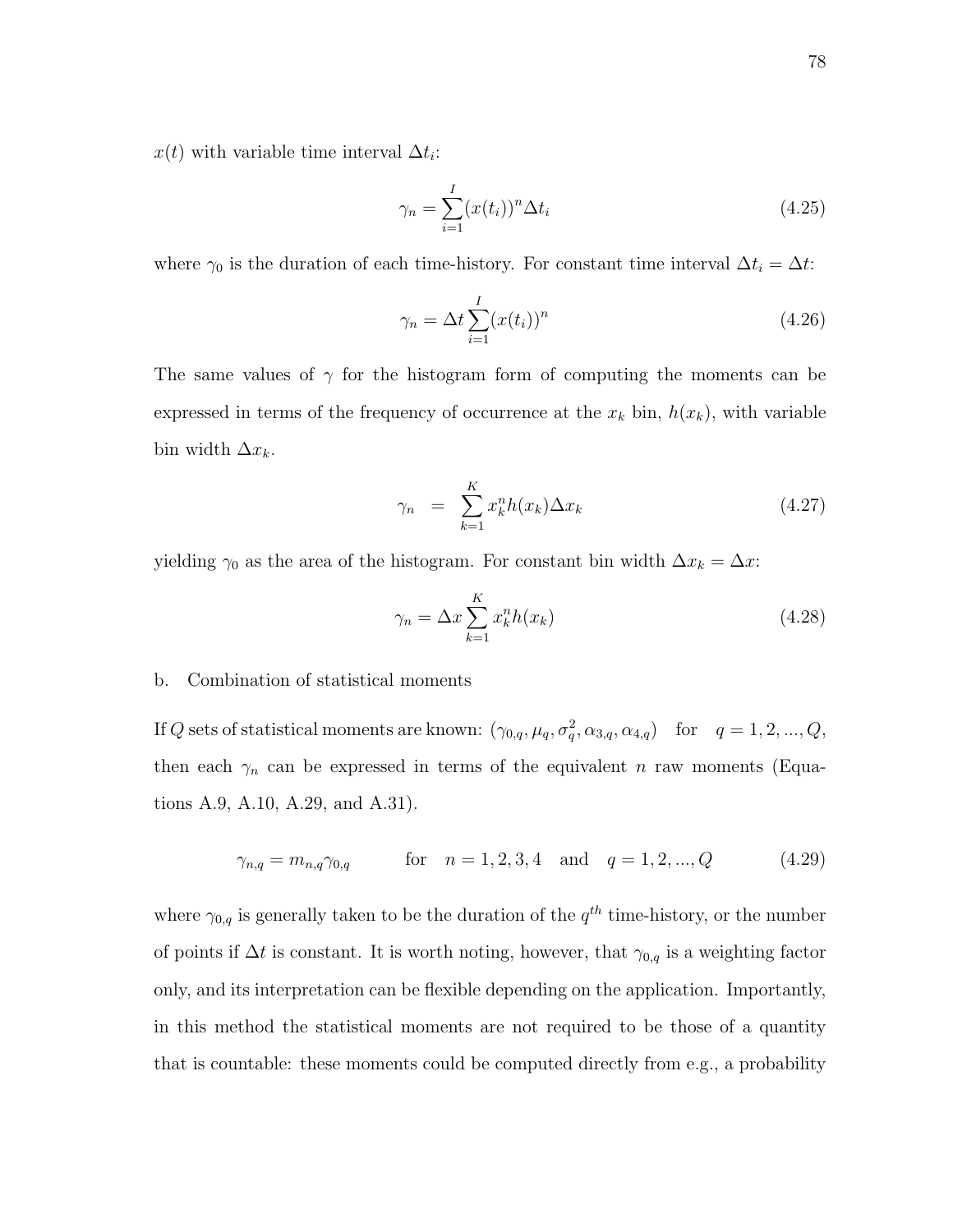distribution, in which case the value of  $\gamma_{0,q}$  would represent the relative importance of the moment estimate. There is no theoretical limitation on the maximum order of the moments (the value of n), though higher-order equivalents to Equations  $(A.13-A.19)$ would be needed in practical applications. The benefit of expressing the statistical moments in terms of  $\gamma$  is that the Q sets can be combined by addition, and there is no upper limit on the value of Q.

$$
\gamma_{n,c} = \sum_{q=1}^{Q} \gamma_{n,q} \qquad \text{for} \quad n = 0, 1, 2, 3, 4 \tag{4.30}
$$

where the subscript  $c$  represents the concatenated time-history or combined  $\gamma$ . These combined values of  $\gamma$  can then be inversely transformed into raw moments representing the concatenated time-history by inverting Equation (A.24).

$$
m_{n,c} = \frac{\gamma_{n,c}}{\gamma_{0,c}} \quad \text{for} \quad n = 1, 2, 3, 4 \tag{4.31}
$$

The relationship between raw moments and central moments (Equations A.17–A.19) are then used to compute the central moments of the concatenated time-history. Finally, the statistical moments of the concatenated history are computed as in Equations  $(A.1–A.4)$ 

$$
\mu_c = m_{1,c}
$$
\n $\sigma_c^2 = \theta_{2,c}$ \n $\alpha_{3,c} = \frac{\theta_{3,c}}{\sigma_c^3}$ \n $\alpha_{4,c} = \frac{\theta_{4,c}}{\sigma_c^4}$ \n(4.32)

# C. APPLICATION

# 1. Estimation of Statistical Moments of a Concatenated Time-history

In general, sample moments approach the true moments of the underlying process as the time-history increases in length. If very long time-histories are available, moments of the true process can often be estimated by those of the long sample. However, if individual segments of the long history are available, several possible approaches to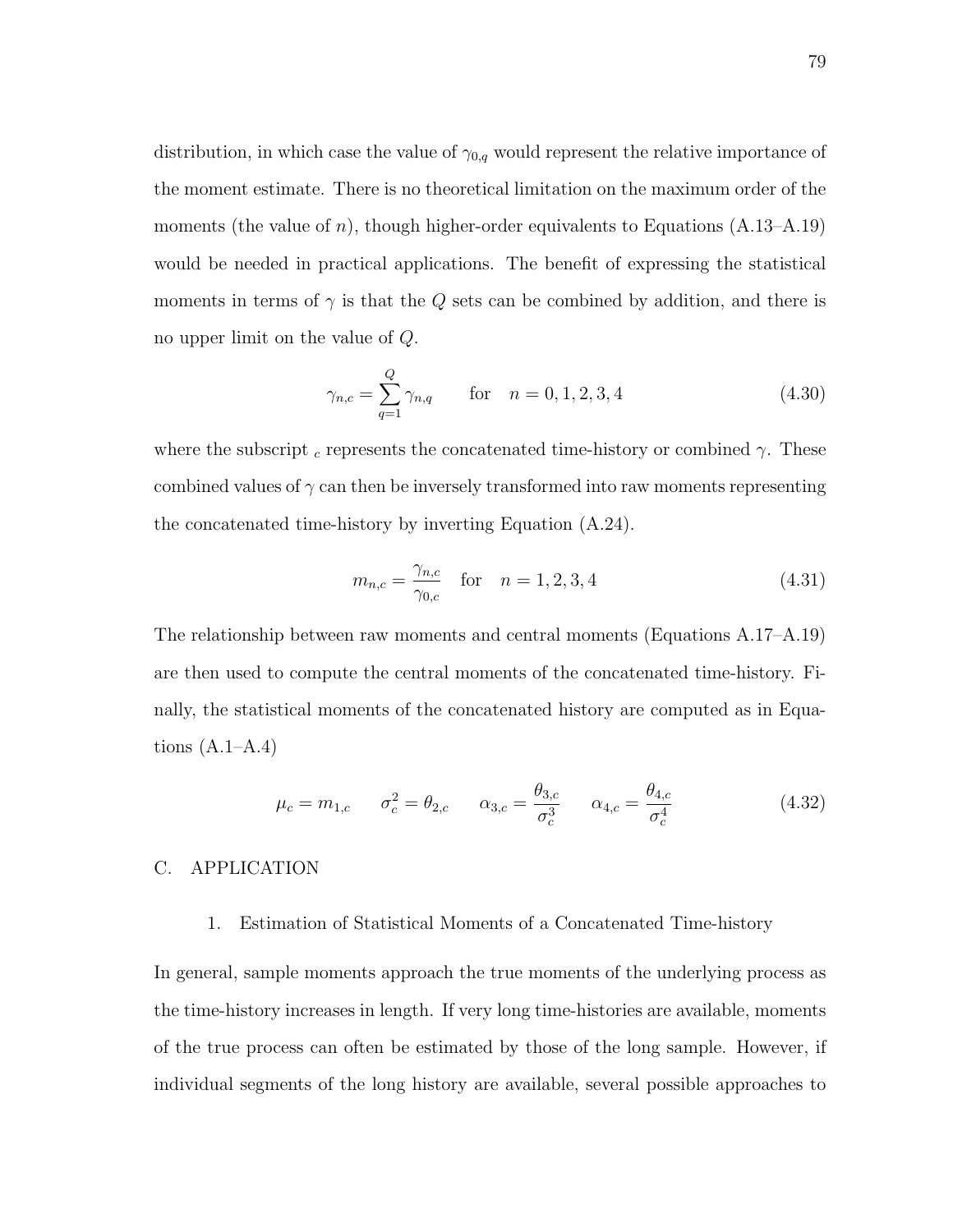finding moments of the concatenated history are available. Three of these possibilities are presented in Figure 19. Each of these methods can be applied repeatedly to compute statistics of a long time-history made up of any number of segments.



Fig. 19. Three Approaches to Calculate Statistical Moments of a Concatenated Time-History

The most conventional method is shown in the center of the figure: the first segment and the second segment are concatenated and the statistical moments are calculated directly from the resulting long time-history. This simple approach requires considerable computational resources and substantial storage space to retain the previous time-histories, both of which may be problematic in field applications using micro-computers in distributed sensor arrays.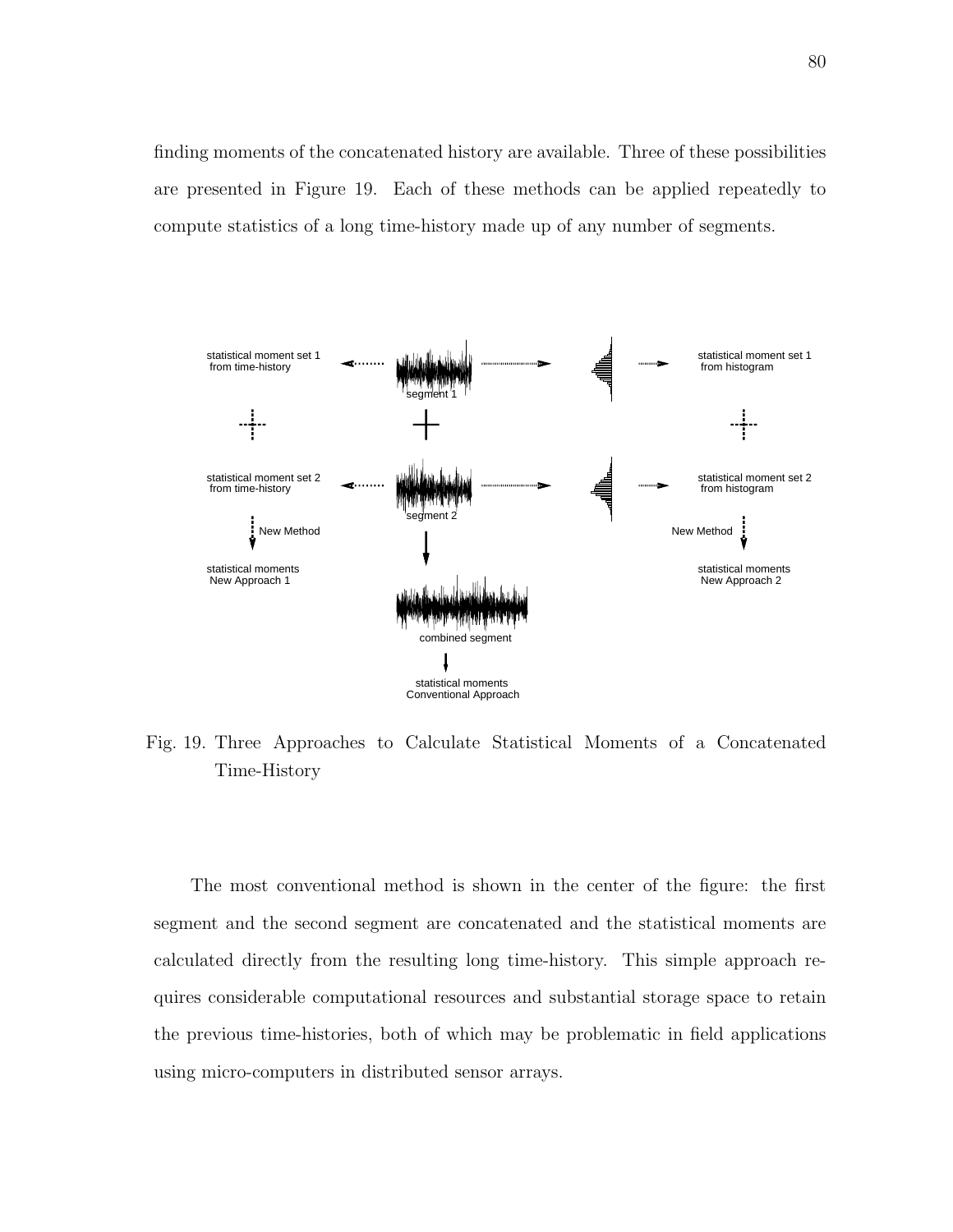Two alternative approaches are shown progressing down the left and right sides of Figure 19. The principle benefit compared with the conventional approach is a significant decrease in storage requirements since only the statistical moments need to be retained, rather than the complete time-histories. In both cases, the methods of Section b are applied to combine these moments. The two approaches differ only in how the statistical moments for each segment are computed before concatenation. The method on the left side of the figure is based on calculation of the statistical moments of each time-history by the conventional method of Equations A.1–A.4; the approach shown on the right side of the figure is based on calculation of the statistical moments through use of the histogram as in Section 3.

#### a. Calculation of statistical moments from a histogram

One method to calculate the statistical moments is by calculation of the central moments from the histogram (Equations A.30 or A.32) and then converting these to the central statistical moments through the relationships of (Equations A.1–A.4). If the bin width of the histogram is equivalent to the smallest decimal place of the measured data, then the results will be identical to those calculated by conventional means. As previously noted, for very long time-histories the histogram method will generally be more efficient; for shorter time-histories the more conventional method will generally be more efficient. However, the histogram method also offers an additional option to reduce computational demands: the bin width can be made larger than the smallest decimal place of the measured data. The effects of increased bin width versus computational demands are investigated in a later example.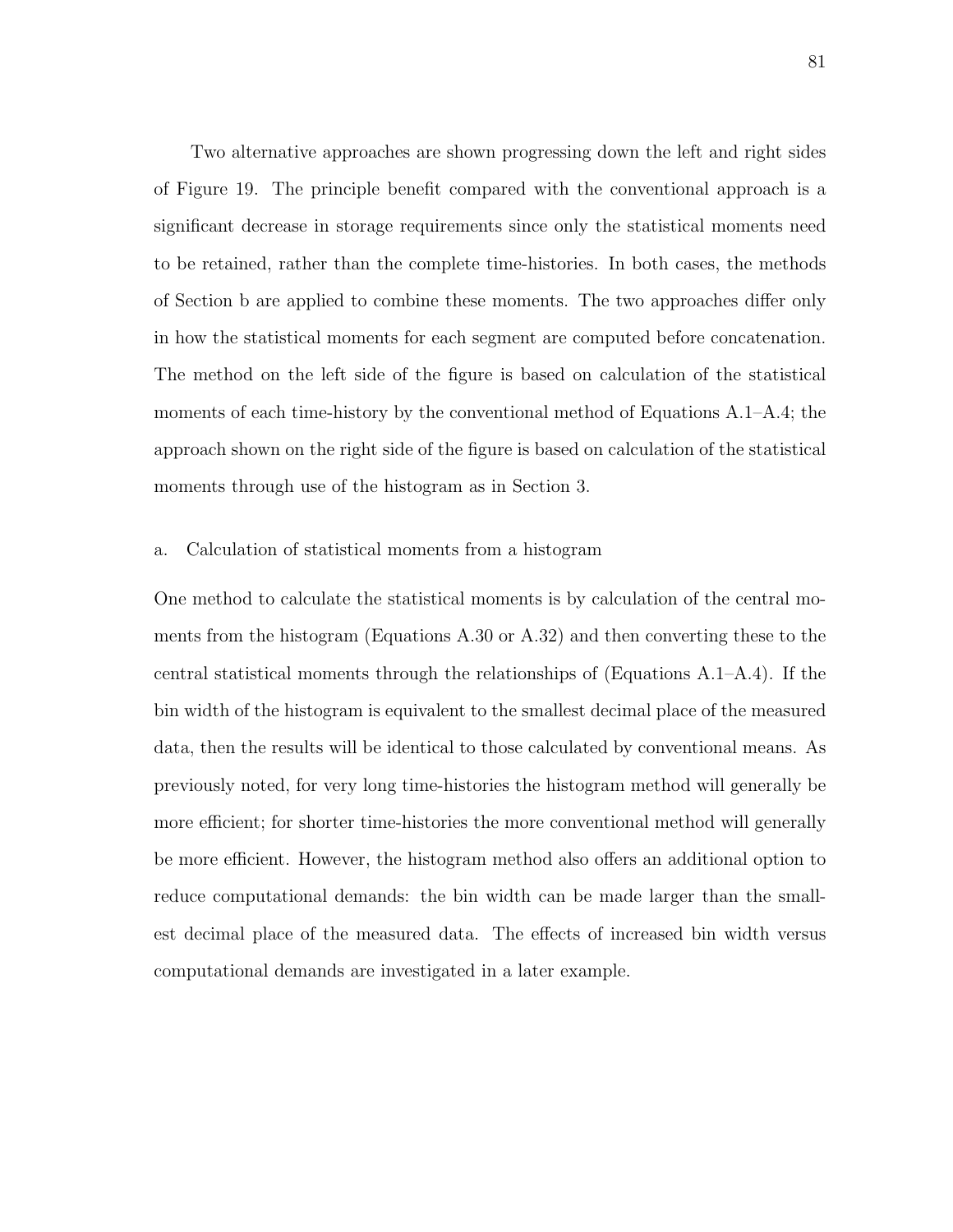#### b. Combination of statistical moments

Regardless of how the statistical moments of individual segments of a time-history were calculated, these moments can be combined efficiently. The procedure is straightforward: First, the  $n = 4$  statistical moments for each  $(q)$  of the Q segments to be combined are transformed into the mean and three central moments by inverting the definitions of the statistical moments (Equations A.1–A.4) to  $m_{1,q} = \mu_q$ ,  $\theta_{2,q} = \sigma_q^2$ ,  $\theta_{3,q} = \alpha_{3,q}\sigma_q^3$ ,  $\theta_{4,q} = \alpha_{4,q}\sigma_q^4$ . Second, the resulting Q sets of three central moments are transformed into Q sets of three raw moments using the well-known relationships between raw and central moments (Equations A.14–A.16). Third, the resulting  $4Q$  raw moments (including Q means) are then transformed into 4Q values of  $\gamma_{n,q} = m_{n,q} \gamma_{0,q}$ (Equation (A.24)). Fourth, each of the 5 sets of Q values of  $\gamma_{n,q}$  are combined as in Equation (A.25),  $\gamma_{n,c} = \sum_{q=1}^{Q} \gamma_{n,q}$  ( $n = 0$  to 4). Finally, the transformation process is reversed for the resulting 5 values of  $\gamma_{n,c}$  to produce the desired four central statistical moments as in Equations A.26–A.27.

# D. EXAMPLE

The new methodologies are applied to simulated data resulting from a time-domain solution of a simple numerical model of a Tension Leg Platform subject to irregular seas. A TLP was selected for this example because of its highly non-Gaussian surge response (horizontal translation in the direction of the environmental loading). Three segments of a surge time-history, each having significantly different statistical moments, are created without modifying the structural model, but only changing the peak period of the incident waves, the current velocity and the wind force. Calculation and combination of the resulting statistical moments are investigated and compared.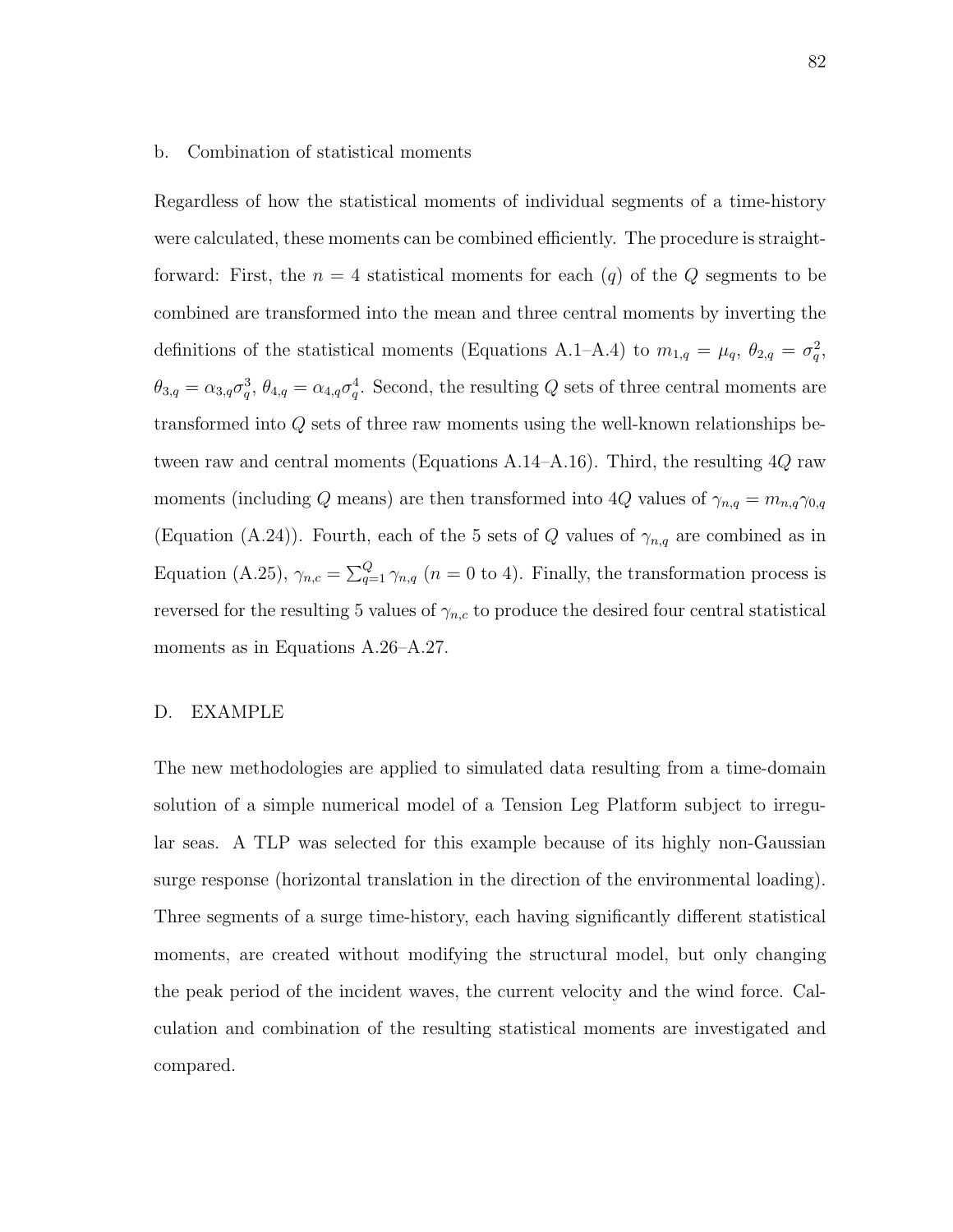#### 1. Numerical Simulations

A Tension Leg Platform (TLP) is a compliant offshore structure used for production of oil and gas in deep ocean waters. The platform is vertically moored by tendons at each of its corners (Figure 20). Surge response time-histories of the Snorre TLP, which is located in the Norweigian sector of the North Sea, have been simulated by a simplified 2-dimensional nonlinear numerical model.



Fig. 20. Tension Leg Platform

The wave and current forces are non-linear and non-Gaussian. These forces are applied to a single degree of freedom system including nonlinear restoring force. The equation of motion is solved in the time domain using the Newmark Beta Method (e.g., [49]). The time step of integration  $(\Delta t)$  is 0.01 sec and total time duration for each of the three time-histories is one hour. The two main sources of non-Gaussianity in the model are 1) the non-linear mooring restoring force caused by the changing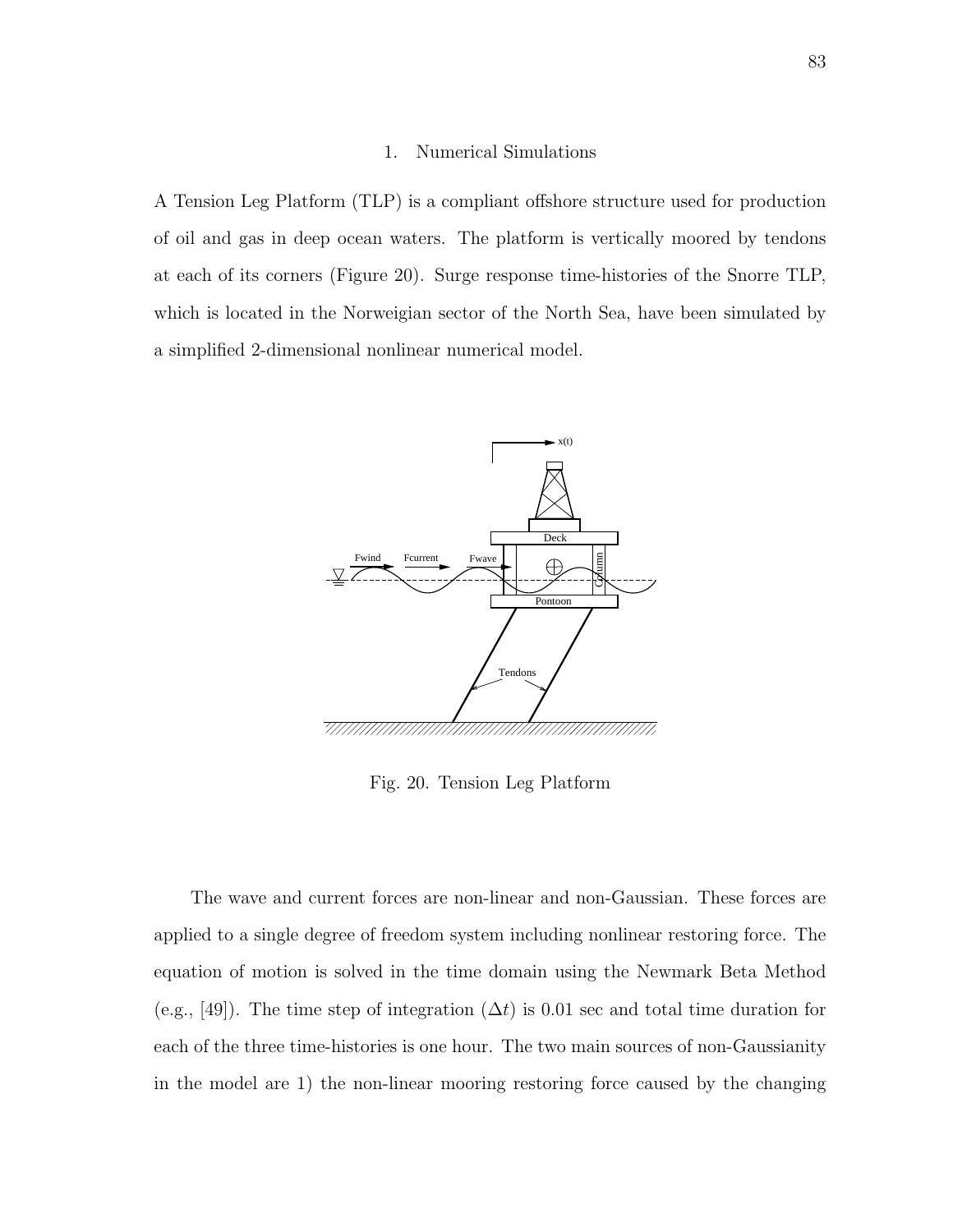angles of the tendons with increased offset and the increased buoyancy of the hull caused by being pulled downward by the tendons, and 2) the non-Gaussian wave forcing caused by the highly nonlinear drag term in the Morison Equation [48, 67].

## 2. Results

The statistical moments of each response time-history simulated under three environmental conditions are summarized in Table VII. Changing environmental conditions result in substantial changes in the statistical moments of the simulated response.

a. Calculation of statistical moments

Calculation of statistical moments by the conventional methods of Equations A.1– A.4 are compared with application of the relative histogram (Section a) in Figure 42. The vertical axis on the left compares the relative CPU time needed to compute all four of the statistical moments, with the conventional methodology defined as 100% CPU time. For this one-hour time-history (360,000 data points) with a measurement precision of 0.001, the histogram method takes about 75% of the CPU time as the conventional method if the bin width is set to the precision (zero error in binning leading to exact sample statistical moments). CPU usage figures result from binning and computations performed using MatLab.

Progressing from left to right on the horizontal axis shows gradual increases in the bin width, and the vertical axis on the right shows the associated error in the statistical moments. The error is the difference between the exact and approximate statistical moments divided by the exact statistical moments (calculated conventionally). The plot shows that for this time-history, increasing the bin width to ten times as large as the precision of the data has a savings of about half of the CPU time, with virtually no noticeable increase in error in the statistical moments. The CPU time does not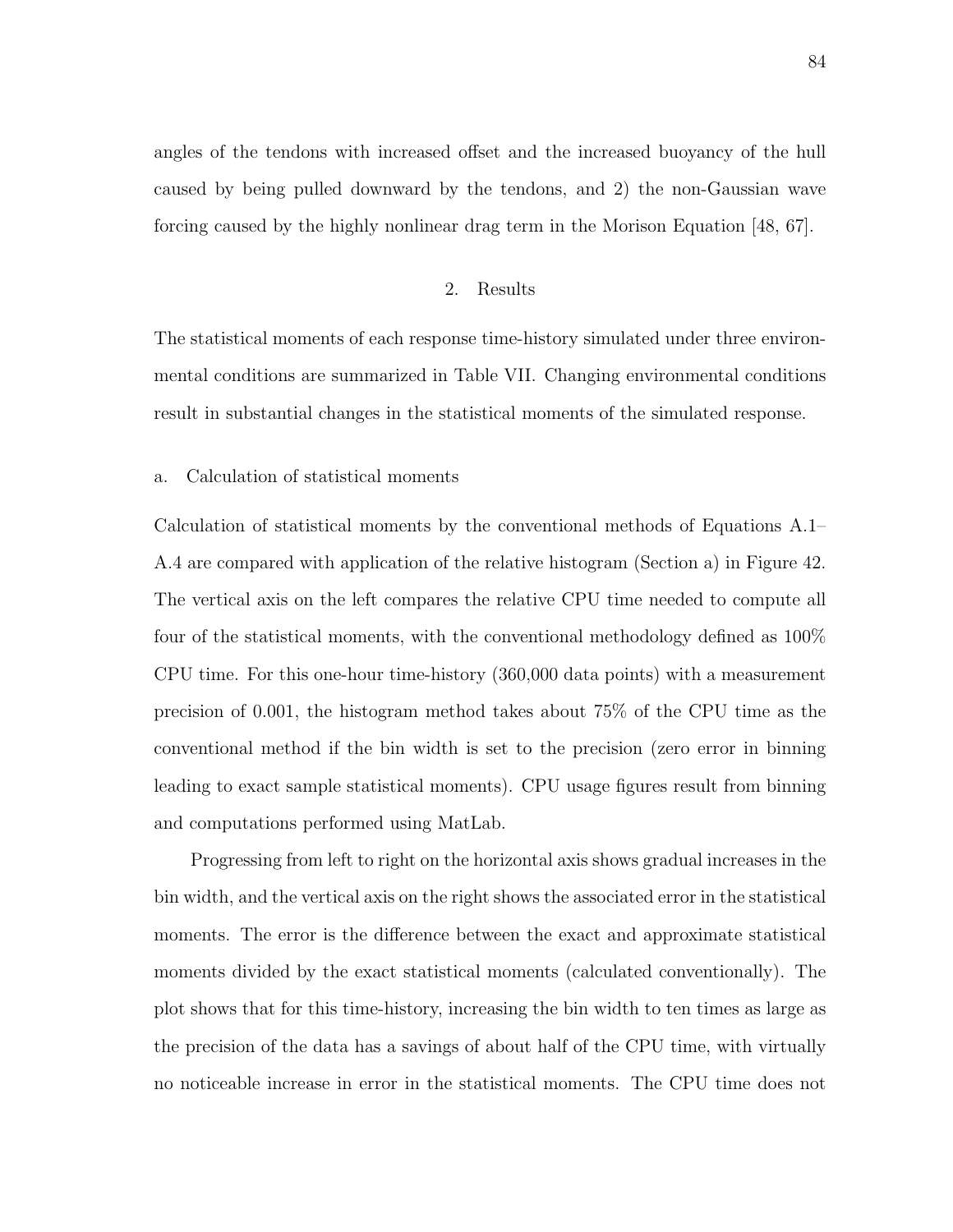drop by a factor of ten because the same  $360,000$  data points must be binned.

Calculation using a histogram with bin width of 0.001 yields results identical to the conventional method (Table VII), with using 74.7% of the CPU time and 2.78% of the storage requirements. Calculation using a histogram with bin width of 0.01 results in statistical moments with error less than 0.1% using 33.9% CPU time and 0.25% storage space relative to conventional calculation. The dramatic savings in storage space results from assuming the data are binned as they are collected such that the time-history need not be saved. Computation of statistical moments by the conventional two-pass method requires saving the complete time-history so the mean can be computed in the first pass and applied to computation of the moments in the second pass through the data.



Fig. 21. Effect of bin width on calculation of statistical moments. Time duration: 1 hour,  $\Delta t$ : 0.01 sec, Data precision: 0.001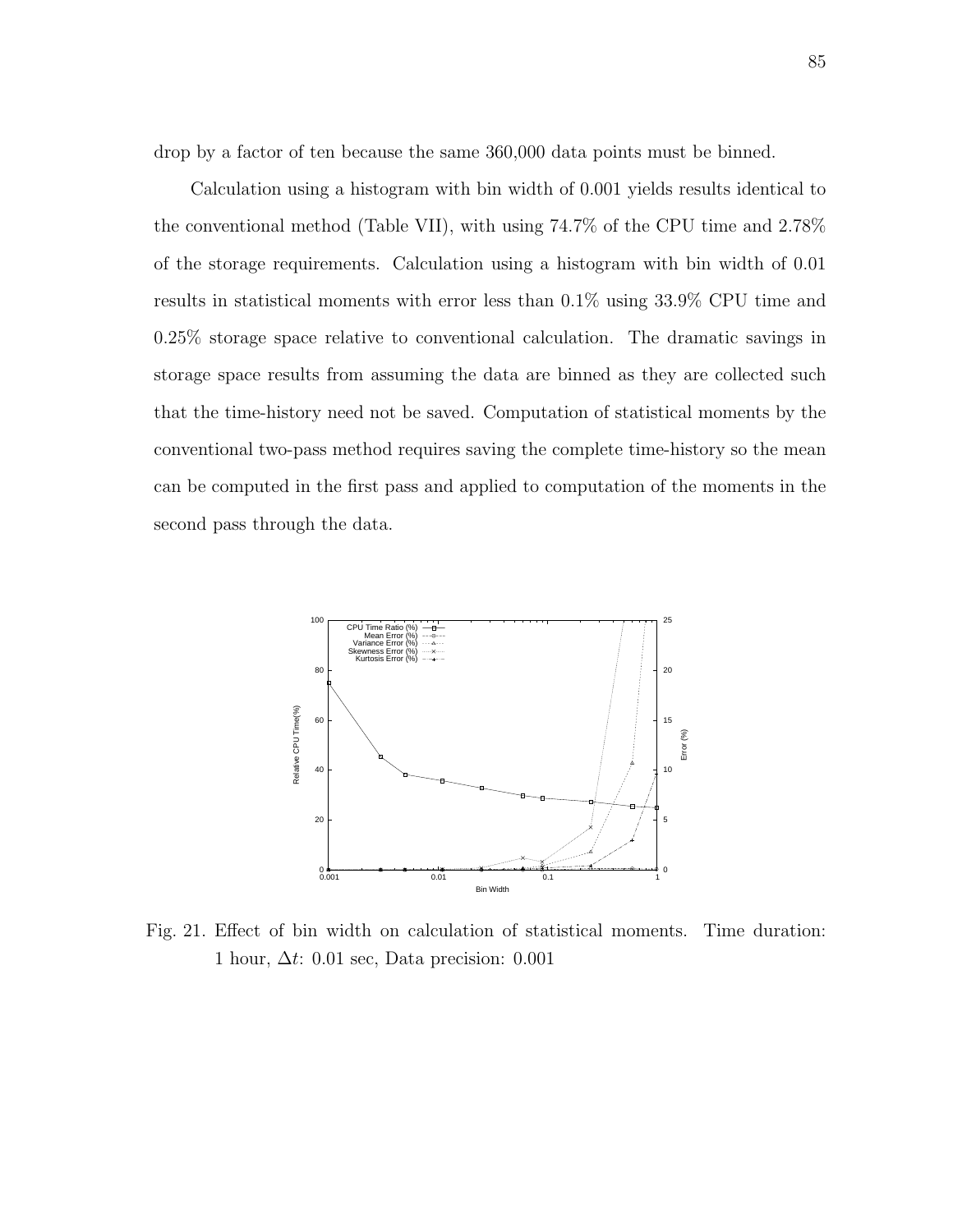b. Calculation of statistical moments of the concatenated time-history

Three approaches are compared for calculating the statistical moments of a concatenated time-history made up of the three independent time-histories described by Table VII.

Method A (Conventional): The conventional method of calculating the statistical moments defines 100% CPU and 100% Storage requirements. This method is to store both of two one-hour time-histories as they are collected, to compute the statistical moments using the conventional means of Equations A.1–A.4, then to concatenate the two histories, and then finally to compute the statistical moments of the concatenated time-history.

Method B (Statistical Concatenation): In this application, it is assumed that the first time-history is stored and conventional methods are applied to calculate the statistical moments; the first time-history is then deleted and the second is stored and its statistical moments are calculated. These two sets of statistical moments are then combined using the methods of Section 1. The approximately 50% savings in both CPU usage and memory requirements results from not having to save both time-histories and recompute the moments for the concatenated history.

Method C (Histogram with Statistical Concatenation): The method applied here is to calculate the moments using both the histogram method of Section a and the statistical method of Section 1 to combine moments. Results from Method (C) are presented both for  $\Delta x = 0.001$ , which yields exact results, and for  $\Delta x = 0.01$ , which introduces some error in return for greater CPU and storage savings. Method (C) with adequate bin width for an exact solution requires only about 27% of the CPU time and around 1.4% of the required memory. The dramatic memory savings result from the assumption that the time-history will be binned on the smart sensor package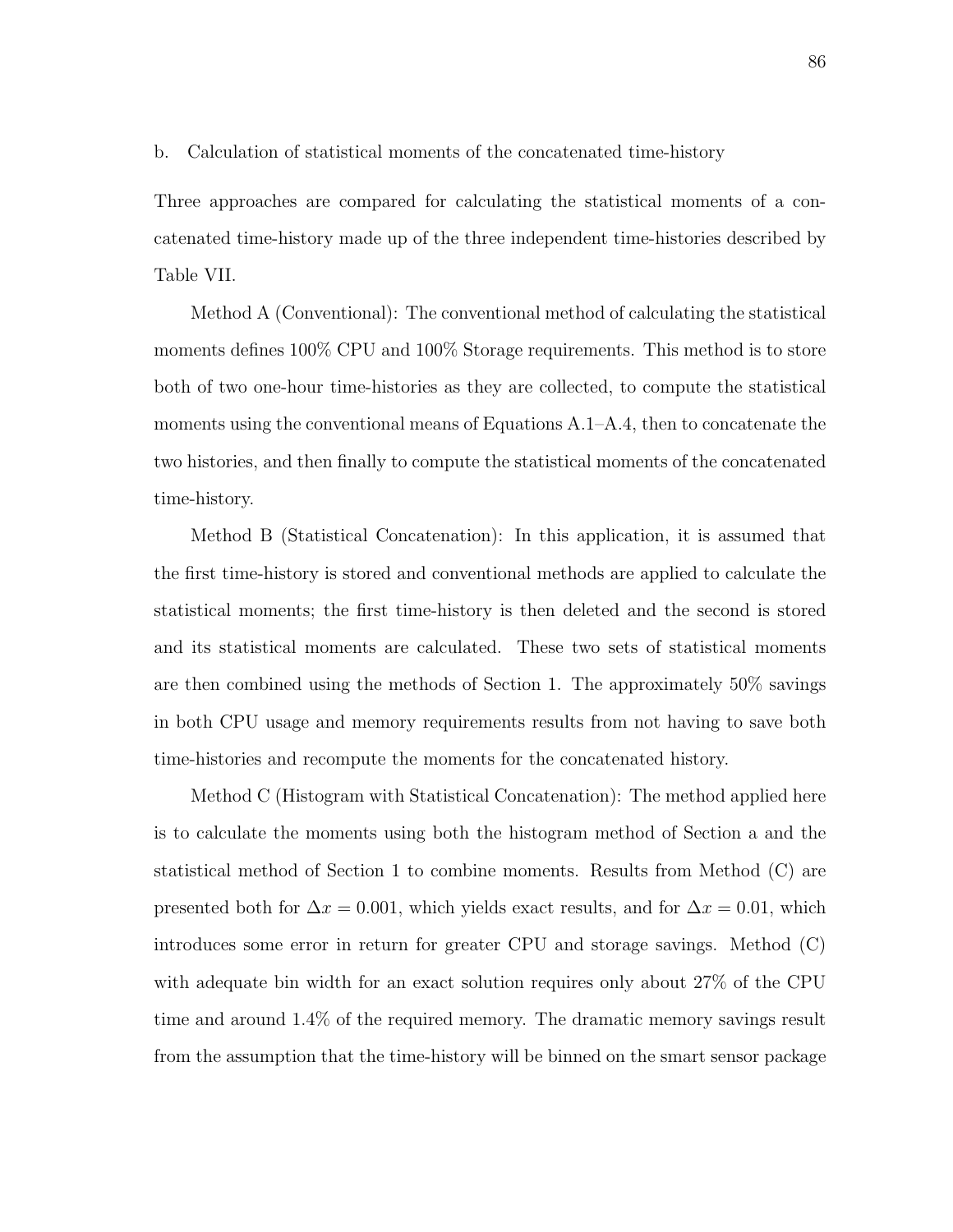as the data are collected, such that no time-history ever needs to be stored. Greater savings are also shown if the bin width is made ten times as large, though the resulting moments are not exact.

Methods  $(D)$ ,  $(E)$  and  $(F)$  are equivalent, but the single concatenated segment resulting from  $(A)$ ,  $(B)$  and  $(C)$  is now combined with the third segment.

## E. CONCLUSIONS

Two methodologies have been presented and demonstrated through an example. The first methodology is effectively a single-pass methodology for computation of higher statistical moments through use of a histogram. This methodology is based on a simple combination of methods well-known in the statistical community and is therefore of little theoretical interest. It may, however, be of considerable practical interest in the field of structural health monitoring because it enables computation of the skewness and kurtosis to arbitrarily selected accuracy, offering a means to effectively trade computational intensity against accuracy. Generally, for very long time-histories with low-precision data it is more efficient to use the histogram for statistical moment calculation since the number of power calculations is smaller, but for relatively short time-histories with high-precision data the more conventional method will require less CPU time.

The second methodology enables direct combination of the skewness and kurtosis of any number of data sets. The method and its derivation are new, and may be of theoretical interest. One unique aspect of this new methodology is that it can be used to combine statistical moments of data that is not countable, e.g., moments extracted directly from a probability density spectrum.

An example is presented in which both the histogram approach and the updating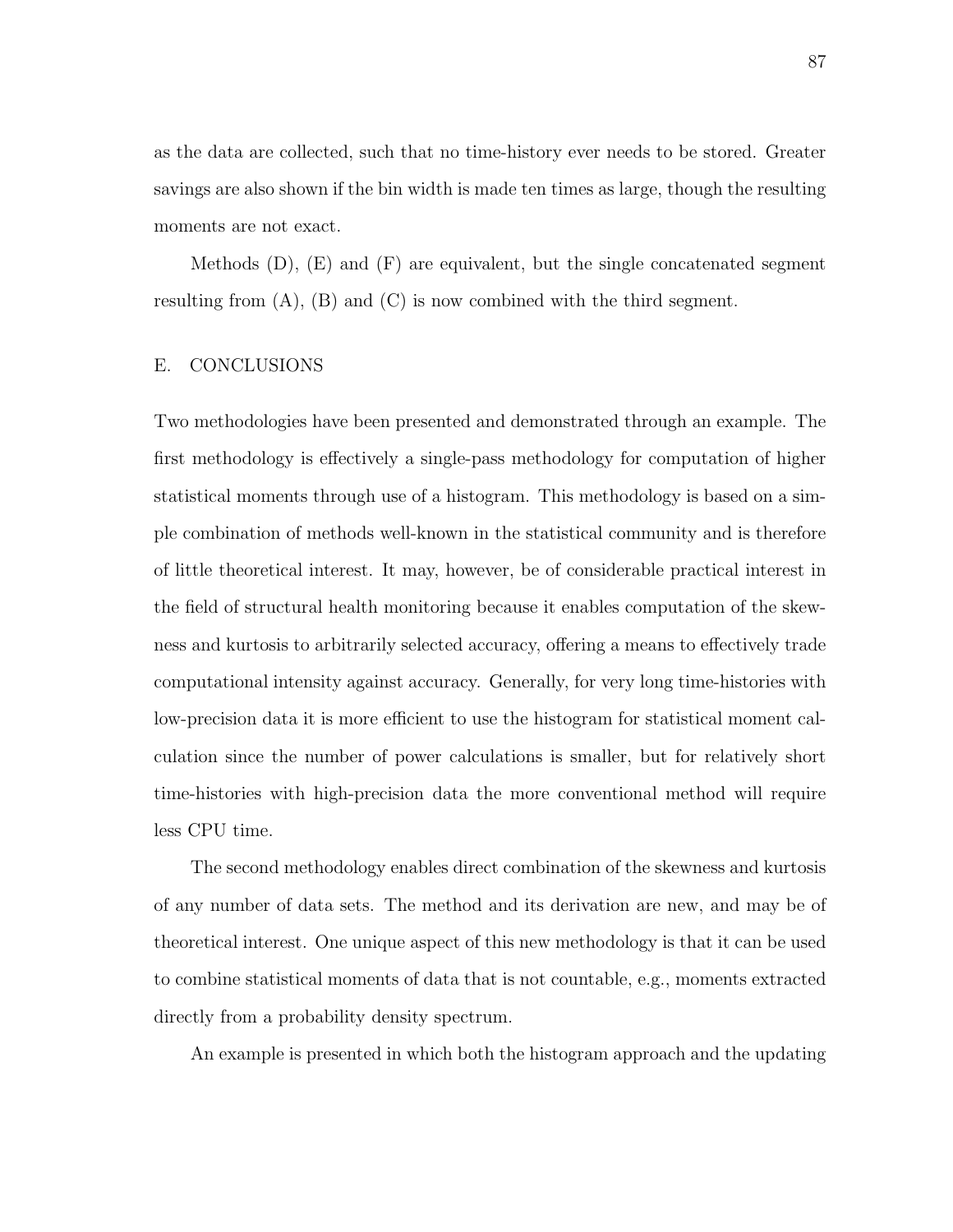methodology for the skewness and kurtosis are verified. The relative efficiency and accuracy of the histogram approach are examined in some detail. In the example, statistical moments for time-histories are computed using both the conventional approach and the histogram approach, including setting varying degrees of accuracy. Setting the bin width equal to the precision of the measured data gives perfect accuracy and potential computational savings. A noticeable decrease in computational demands accompanied by some decrease in accuracy caused by increasing the bin width is shown in Figure 42. In the example, CPU savings on the order of 75% of that required for a conventional two-pass algorithm are realized with only a minor decrease in accuracy. Savings in memory requirements can also be quite substantial (Table IV). In the example, applying the histogram as a one-pass algorithm by binning the data as it is collected and then computing the moments from the resulting histogram uses around 1% of the memory compared with a more conventional two-pass algorithm.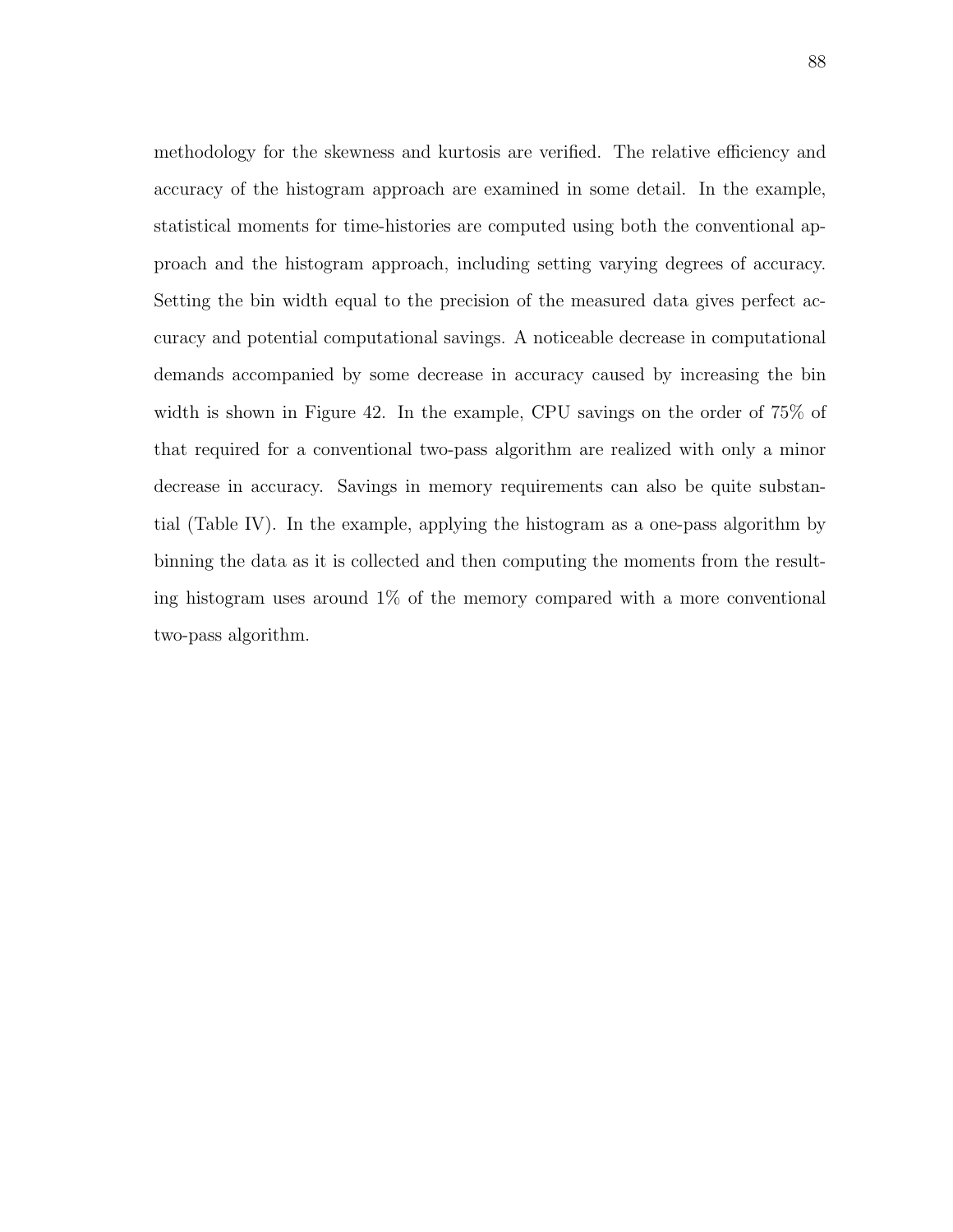| Condition $H_s(m)$ $T_p(sec)$ $U_c(m/s)$ $F_w(kN)$ $\mu$ $\sigma^2$ $\alpha_3$ $\alpha_4$ |  |                                                    |  |  |  |
|-------------------------------------------------------------------------------------------|--|----------------------------------------------------|--|--|--|
|                                                                                           |  | 1 14.5 15.5 1.5 -3000 -1.3833 0.2742 0.1236 2.9969 |  |  |  |
|                                                                                           |  | 2 14.5 12.5 2.0 -5000 -2.2512 0.2447 0.1203 2.3685 |  |  |  |
|                                                                                           |  | 3 14.5 18.5 1.0 -2000 -0.9154 0.2510 0.0411 2.1207 |  |  |  |
|                                                                                           |  |                                                    |  |  |  |

Table III. Environmental conditions and associated statistics of the response

Table IV. Statistical moments of concatenated irregular TLP response time-histories; comparison of calculation methodologies

| Method              | Segment            | $\mu$     | $\sigma^2$ | $\alpha_3$ | $\alpha_4$ | $CPU(\%)$ | $Storage(\%)$ |
|---------------------|--------------------|-----------|------------|------------|------------|-----------|---------------|
| Conventional $(A)$  | $1+2$              | $-1.8173$ | 0.4478     | 0.1180     | 2.5684     | 100.00    | 100.00        |
| Statistical         | $1+2$              | $-1.8173$ | 0.4478     | 0.1180     | 2.5684     | 51.86     | 50.00         |
| Concatenation $(B)$ | $Error(\%)$        | 0.0000    | 0.0000     | 0.0000     | 0.0000     |           |               |
| Histogram $w/$      | $\Delta x = 0.001$ | $-1.8173$ | 0.4478     | 0.1180     | 2.5684     | 26.58     | 1.39          |
| Stat. Concat. $(C)$ | $Error(\%)$        | 0.0000    | 0.0000     | 0.0000     | 0.0000     |           |               |
|                     | $\Delta x = 0.01$  | $-1.8177$ | 0.4478     | 0.1183     | 2.5687     | 20.86     | 0.14          |
|                     | $Error(\%)$        | 0.0021    | 0.0054     | 0.0199     | 0.0034     |           |               |
| Conventional $(D)$  | $12 + 3$           | $-1.5167$ | 0.5629     | $-0.0917$  | 2.3856     | 100.00    | 100.00        |
| Statistical         | $12 + 3$           | $-1.5167$ | 0.5629     | $-0.0917$  | 2.3856     | 34.99     | 33.33         |
| Concatenation $(E)$ | $Error(\%)$        | 0.0000    | 0.0000     | 0.0000     | 0.0000     |           |               |
| Histogram $w/$      | $\Delta x = 0.001$ | $-1.5167$ | 0.5629     | $-0.0917$  | 2.3856     | 15.63     | 0.93          |
| Stat. Concat. $(F)$ | $Error(\%)$        | 0.0000    | 0.0000     | 0.0000     | 0.0000     |           |               |
|                     | $\Delta x = 0.01$  | $-1.5171$ | 0.5630     | $-0.0913$  | 2.3856     | 11.82     | 0.09          |
|                     | $Error(\%)$        | 0.0279    | 0.0185     | $-0.3742$  | $-0.0008$  |           |               |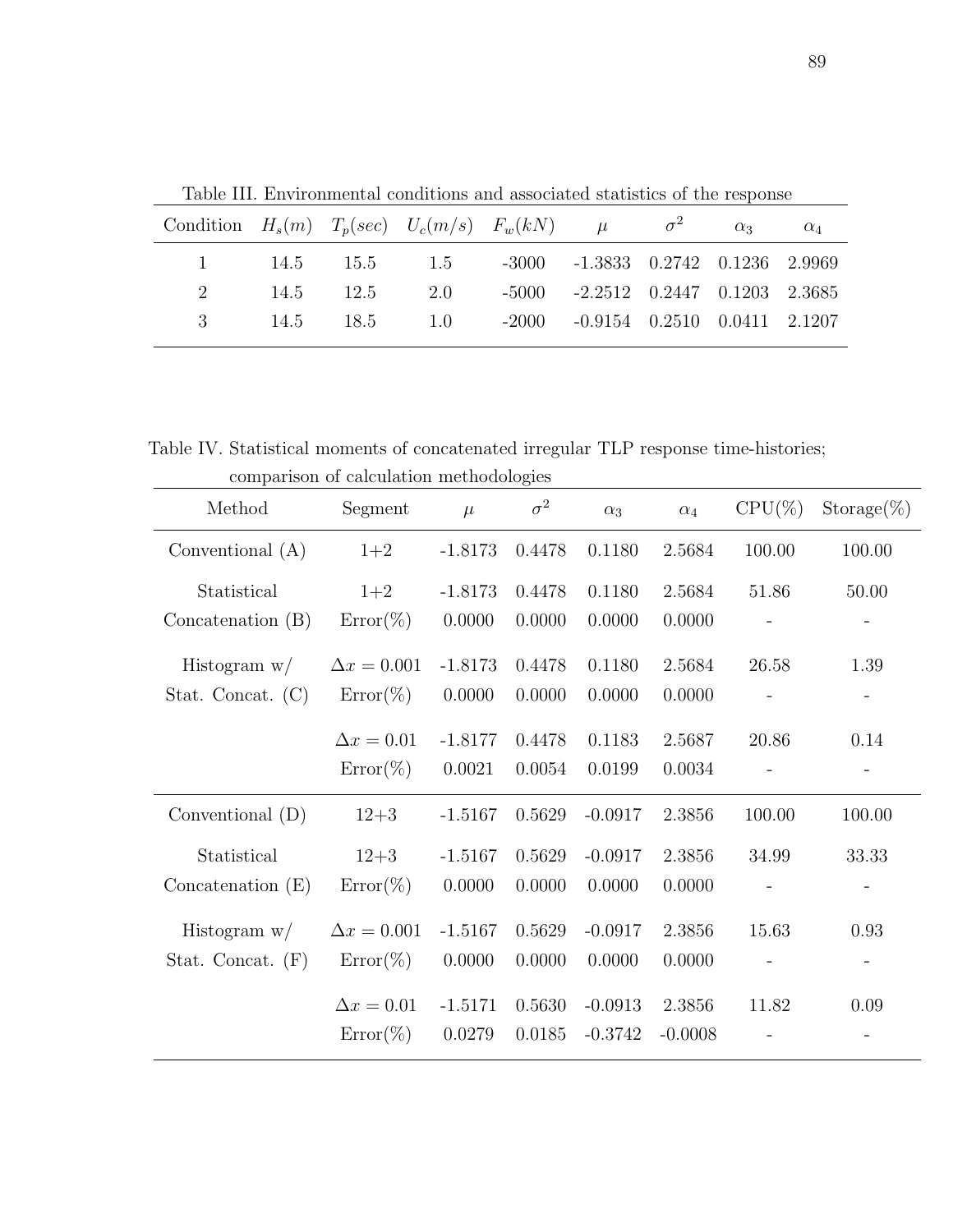#### CHAPTER V

#### NOISE REDUCTION METHODOLOGY

# A. INTRODUCTION

Vibration-based Structural Health Monitoring (SHM) systems use measured response data that conveys information of structural properties. It is unavoidable that field measurements of operational signals are distorted by noise from many sources including the sensors themselves, electromagnetic interference, wiring problems, and environmental conditions. Reducing this noise allows a more accurate assessment of the original "clean" signal and improves analysis results. Noise reduction is the process of extracting the original clean signal from a measured noisy signal, and is a popular research topic in the areas of speech signal processing and image processing. Numerous noise reduction strategies exist. Perhaps the simplest is to apply a series of bandpass filters, which remove specific frequencies from the signal. This method is obviously most effective if the noise occurs at a relatively narrow and well defined range of frequencies. In case of a very broadband spectrum such as white noise, energy is distributed over a wide range of frequencies and bandpass filtering is ineffective.

More complicated methods of noise reduction in power spectra have been widely used in speech signal processing to estimate the Power Spectrum Density (PSD) of the original pure signal which has been corrupted by broadband noise. Perhaps the next most simple was proposed by Boll [68]. The spectral subtraction method is a noise reduction technique that is popular due to its simple underlying concept and its effectiveness for enhancement of a signal that had been degraded by additive broadband noise. The underlying assumption is that the total (noisy) signal consists of the clean signal plus a theoretical spectrum of white noise. The basic principle of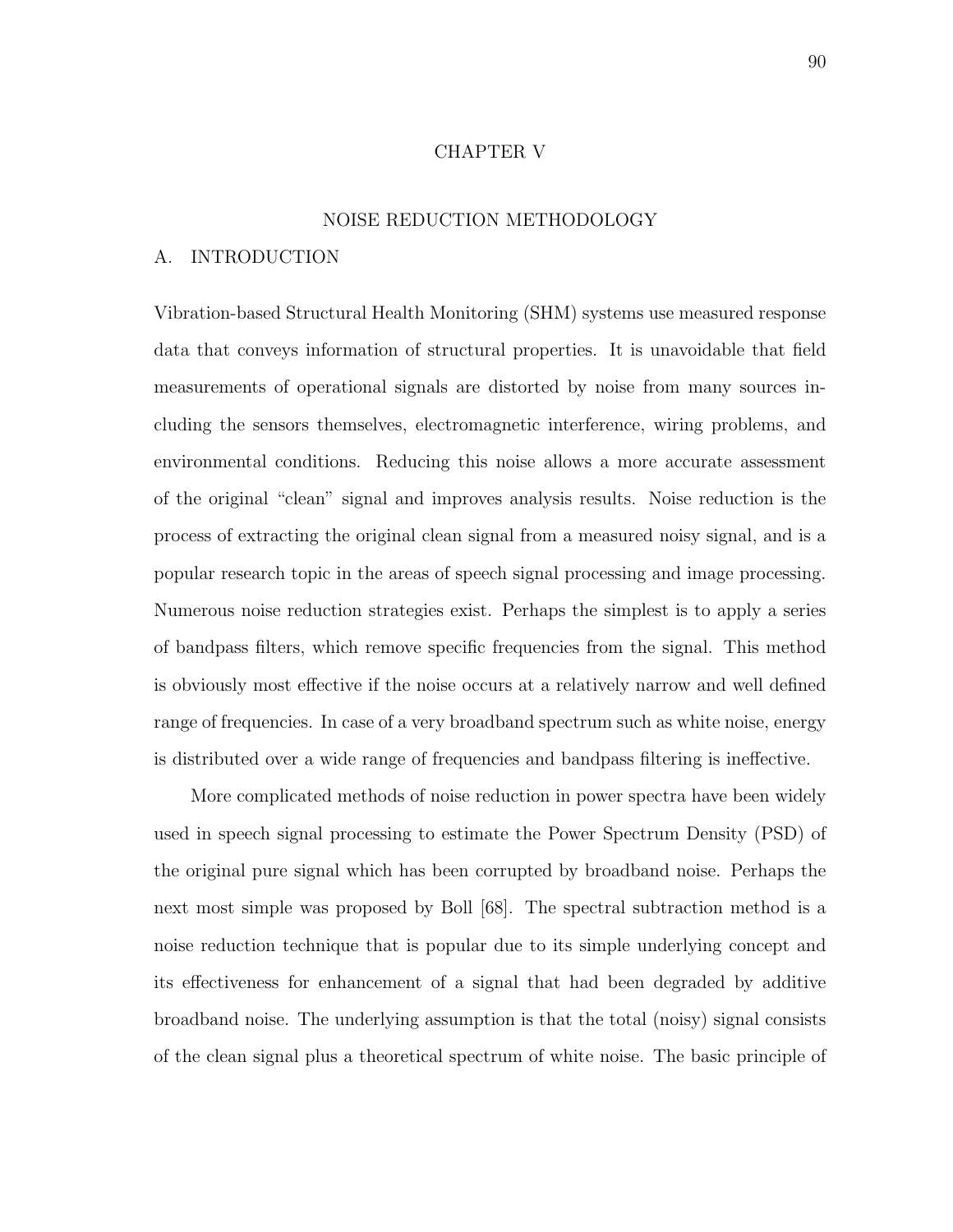the spectral subtraction method is to subtract a constant magnitude of noise, that of a pure white-noise spectrum, from the total noisy signal. The noise is assumed to be uncorrelated and additive to the signal. After substraction, any frequencies having negative power are set to a floor value, which is generally zero. This zeroing off of negative areas causes the method to be non-conservative: the energy of the clean signal plus the energy of the noise is generally greater than the energy of the measured signal.

Unfortunately, the non-conservative nature of this popular method makes it inappropriate for use with the modal distribution method (MDM). The incompatibility stems from the fact that the MDM uses the power associated with each mode to weight the relative importance of the individual modes in assessing the statistical significance of observed changes in the PSD. Implementing the spectral subtraction method to the MDM generally results in the noise-reduced modal distribution having smaller energy (area) than the underlying modal distribution of the true (noiseless) signal, and the reduction occurs in an absolute, rather than proportional way. Modes having relatively small energy are reduced by about the same amount of energy as more prevalent modes, rather than by the same fraction of energy. This absolute subtraction can dramatically affect the statistical importance when combining the contributions from individual modes. Problems can include having modes with very small energies dominating results because all but a few frequencies have been zeroed off, or at the other extreme, eliminating small modes entirely. In this work, a new methodology is introduced that enables a conservation of total energy. This new method is a variation on the modal subtraction method. The main difference is that here, any negative areas (bars with a height below zero) are not set to zero, but instead the height of these bars is set to the absolute value of their height after subtraction. This relatively simple modification allows conservation of total energy.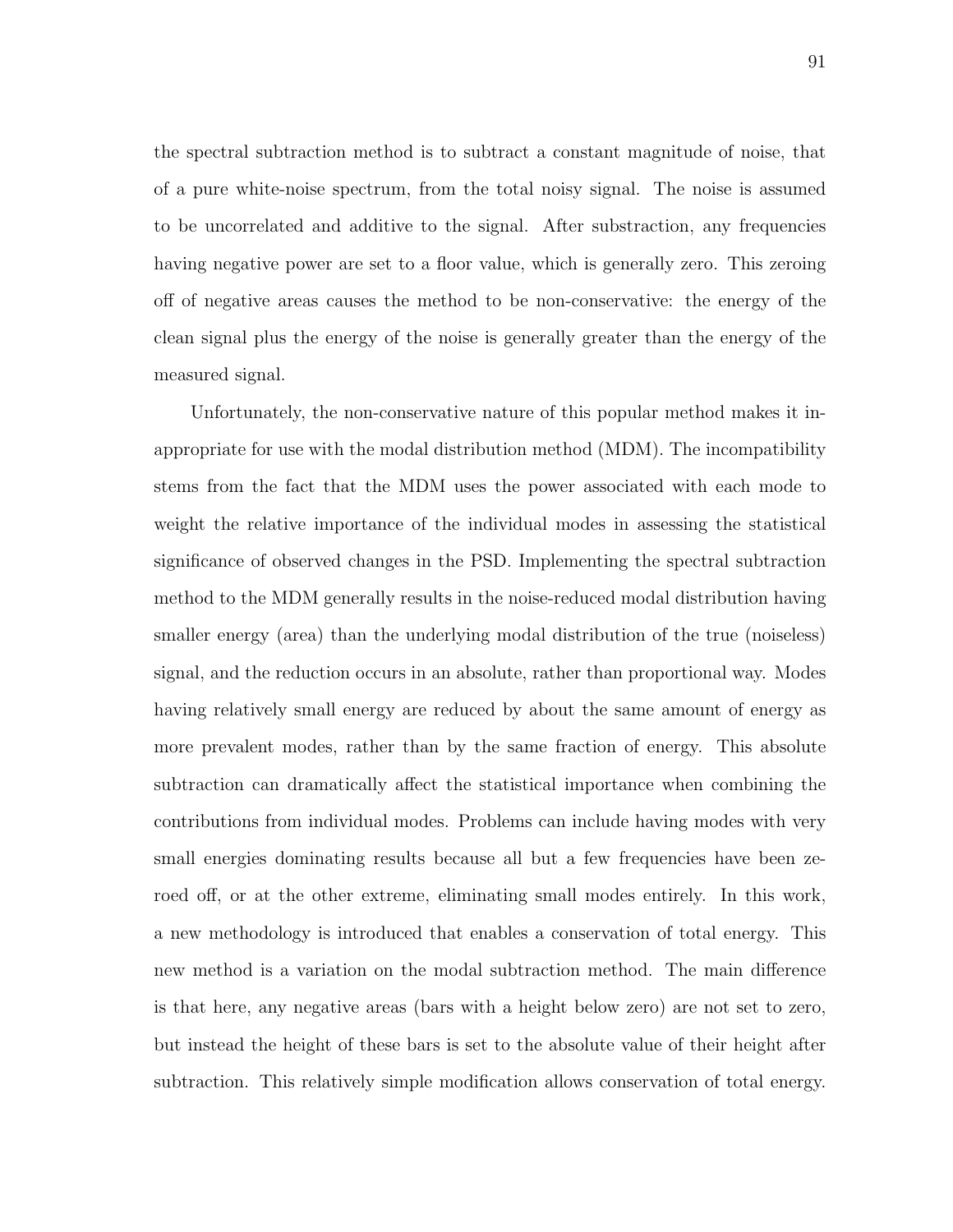The physical interpretation is that any negative heights in the power spectrum are caused by phase differences.

Here, the original power spectrum subtraction method is explained in detail and the proposed modifications to this original method are mathematically outlined. The new method is then demonstrated with implementation to the modal distribution method. In the MDM, the magnitude of the noise profile is estimated from the magnitude of the PSD at frequencies higher than those expected to have any true signal associated with structural vibrations. An example is presented that demonstrates the effectiveness of this new noise reduction technique.

B. Review of Noise Reduction Methods For Speech Enhancement

Noise reduction methodologies are general in concept, and can be implemented to nearly any measured signal that has been corrupted by noise. A variety of approaches have been proposed to reduce noise for speech enhancement: Wiener filtering, dynamic comb filtering, short-time spectral modification techniques, and others [69, 70]. In this section, two of these techniques are reviewed that are popular in the field of acoustics.

## 1. Signal with Uncorrelated Additive White Gaussian Noise

Suppose that a measured discrete time-history  $y_m$  is composed of a clean, noiseless signal  $x_m$ , additively combined with noise  $n_m$ :

$$
y_m = x_m + n_m \tag{5.1}
$$

This additive relationship is conserved in Discrete Fourier Transform (DFT) space.

$$
Y_k = X_k + N_k \tag{5.2}
$$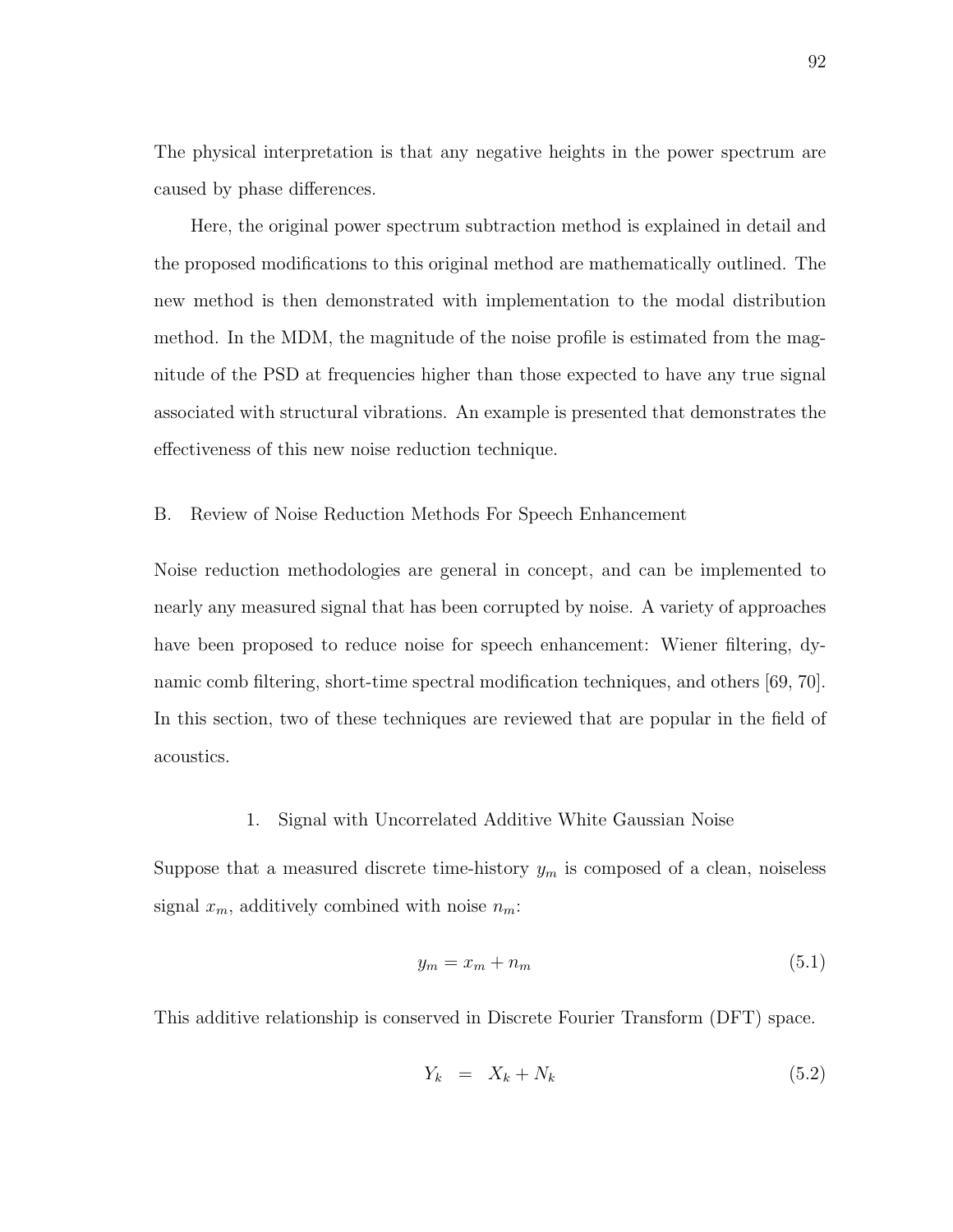where  $Y_k$ ,  $X_k$  and  $N_k$  are DFTs of  $y_m$ ,  $x_m$  and  $n_m$ , respectively. Subscripts m and k will be omitted for convenience. These DFTs are complex, which are expressed in terms of magnitude and phase:

$$
|Y|e^{i\theta_Y} = |X|e^{i\theta_X} + |N|e^{i\theta_N}
$$
\n(5.3)

Multiplying both sides of Equation 5.2 by their complex conjugates gives:

$$
YY^* = XX^* + NN^* + XN^* + NX^*
$$
\n(5.4)

$$
|Y|^2 = |X|^2 + |N|^2 + |X||N|e^{i(\theta_X - \theta_N)} + |X||N|e^{-i(\theta_X - \theta_N)}
$$
(5.5)

Consequently, the power spectral density (PSD) of measured signal including additive noise consists of the auto-spectrum and cross-spectrum of clean signal and noise:

$$
S_Y = S_X + S_N + S_{XN} + S_{NX} \tag{5.6}
$$

The PSD of the clean signal  $S_X$  can be recovered by approximating the last three components in the Equation 5.6. If the noise is uncorrelated with the signal, which is implied by its being independent, the cross spectra are theoretically zero:  $S_{XY} = 0$ and  $S_{YX} = 0$ . Thus, if the signal and noise are stationary and independent, the power spectrum of the noise-corrupted signal,  $S_Y$ , is simply the sum of the power spectra of the signal and noise:

$$
S_Y = S_X + S_N \tag{5.7}
$$

Many noise reduction methodologies are based on this simple equation.

# 2. Spectral Power Subtraction and Wiener Filtering

Among methods to reduce the effect of additive broadband noise, the spectral subtraction method is the most popular due to its robustness and simplicity. The PSD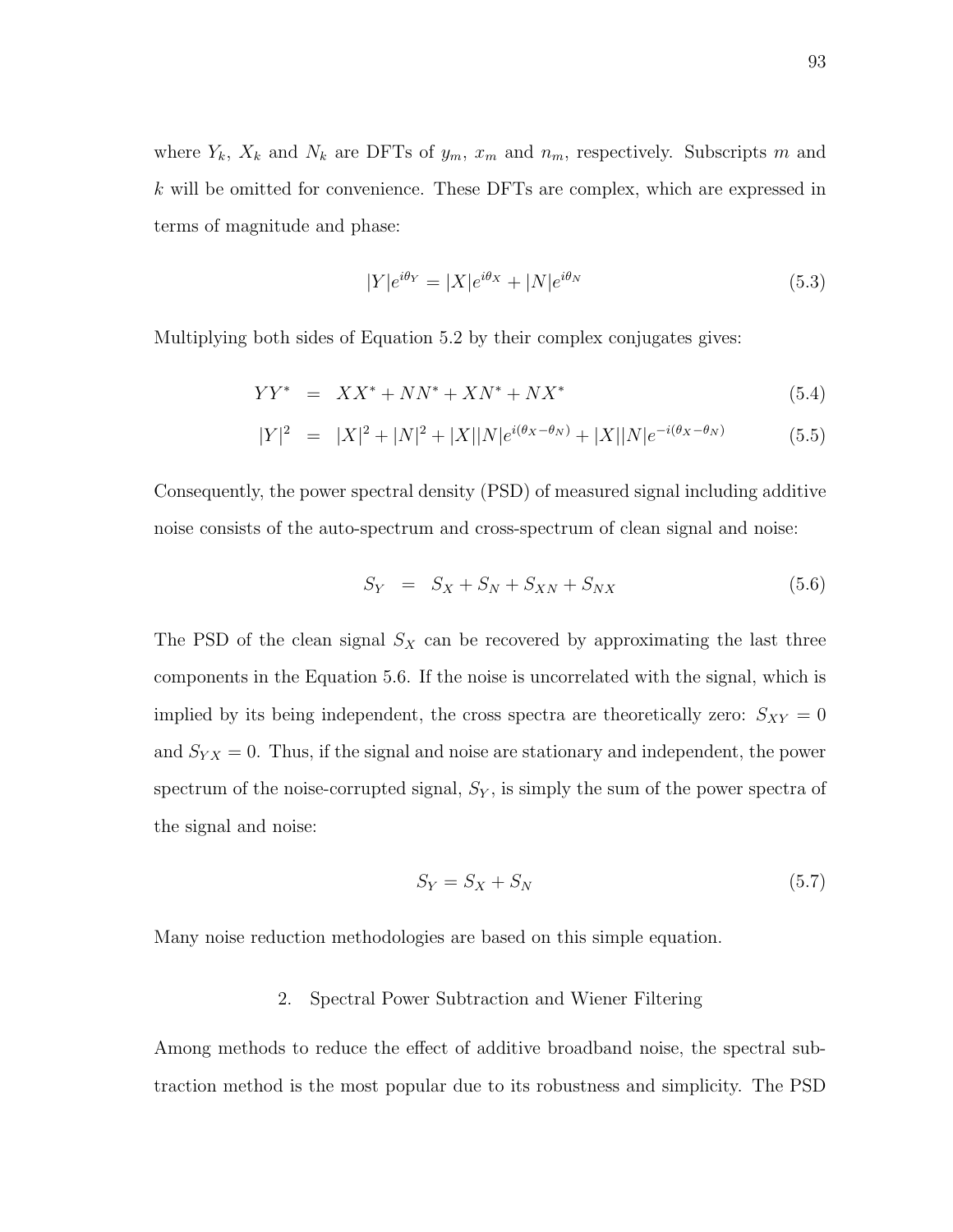estimate of the clean signal is easily obtained by subtracting the power spectrum of the noise from that of the total observed signal, which includes noise:

$$
\widehat{S_X} = S_Y - S_N \tag{5.8}
$$

Though trivial in concept, this fundamental spectral power subtraction relation forms the basis for many noise reduction methods.

Another powerful tool for reducing additive noise is the Wiener filter [71], which has a fundamental relation to all past and modern noise reduction methods. It makes use of classical linear estimation theory to estimate x; the estimation  $\hat{x}$  of x minimizes the mean-squared error  $||x - \hat{x}||$ .

$$
\widehat{X} = HY \tag{5.9}
$$

where  $\widehat{X}$  is the Fourier transform corresponding to the optimum  $\widehat{x}$ , Y is the Fourier transform of y, and

$$
H = \frac{S_X}{S_Y} = \frac{S_X}{S_X + S_N} \tag{5.10}
$$

is a form of the filter frequency response function derived by Norbert Wiener .

The Wiener filter can be used as a spectral modification method by combining Equations 5.8-5.10. The least-mean-square estimate for Fourier transform of the signal is acquired simply by applying the following frequency dependent gain function to the spectrum of the noisy signal.

$$
\widehat{X} = \frac{S_Y - S_N}{S_Y} Y \tag{5.11}
$$

This is a form of Wiener solution that utilizes a spectral subtraction operation.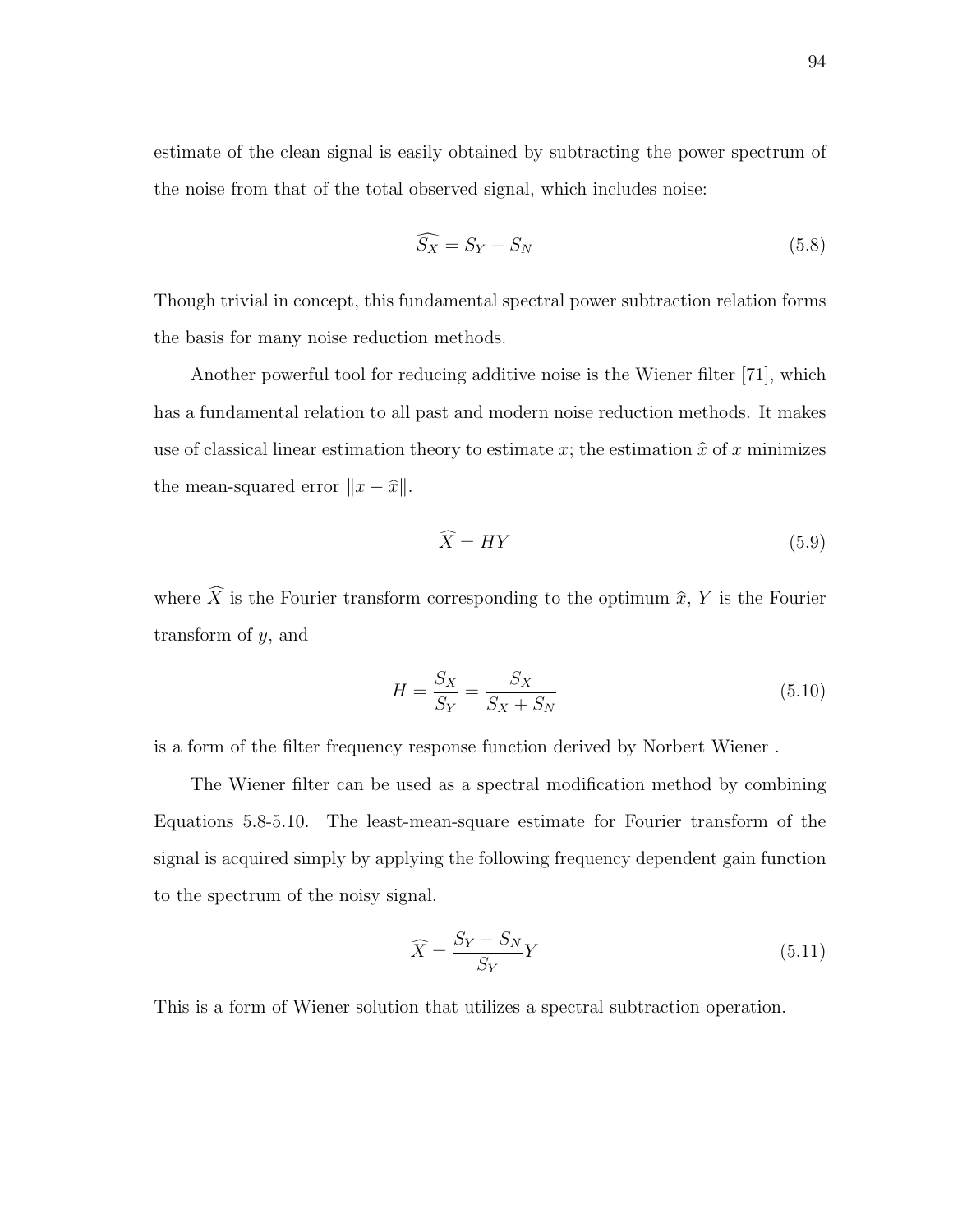### 3. Stationary Signal

Using the principle of ensemble averaging for stationary signals, the power spectra of signal and noise are given by the expected value of the squared-modulus of their respective Fourier transforms.

$$
S_X = E\{|X|^2\} \tag{5.12}
$$

$$
S_N = E\{|N|^2\} \tag{5.13}
$$

Consequently, the observed noisy signal has the same relation,  $S_Y = E\{|Y|^2\}$ . Combining these ensemble averages with spectral power subtraction (Equation 5.8) and the Wiener filter using spectral power subtraction (Equation 5.11) yields:

$$
E\{|X|^{2}\} = E\{|Y|^{2}\} - E\{|N|^{2}\}\tag{5.14}
$$

$$
\hat{X} = \frac{E\{|Y|^2\} - E\{|N|^2\}}{E\{|Y|^2\}} Y
$$
\n(5.15)

When these ensemble averages are unknown, Fourier transforms of the observed signals can be used as sample estimates of the unknown ensemble averages, leading to:

$$
|X|^2 = |Y|^2 - |N|^2 \tag{5.16}
$$

$$
\widehat{X} \simeq \frac{|Y|^2 - |N|^2}{|Y|^2} Y \tag{5.17}
$$

The Fourier transform is expressed in terms of its magnitude and phase components, namely,

$$
X = |X|e^{i\theta_X} \tag{5.18}
$$

The square root of Equation 5.16 provides an estimate of the magnitude of the signal spectrum. It is reasonable to estimate the phase of the signal,  $\theta_X$ , by the phase of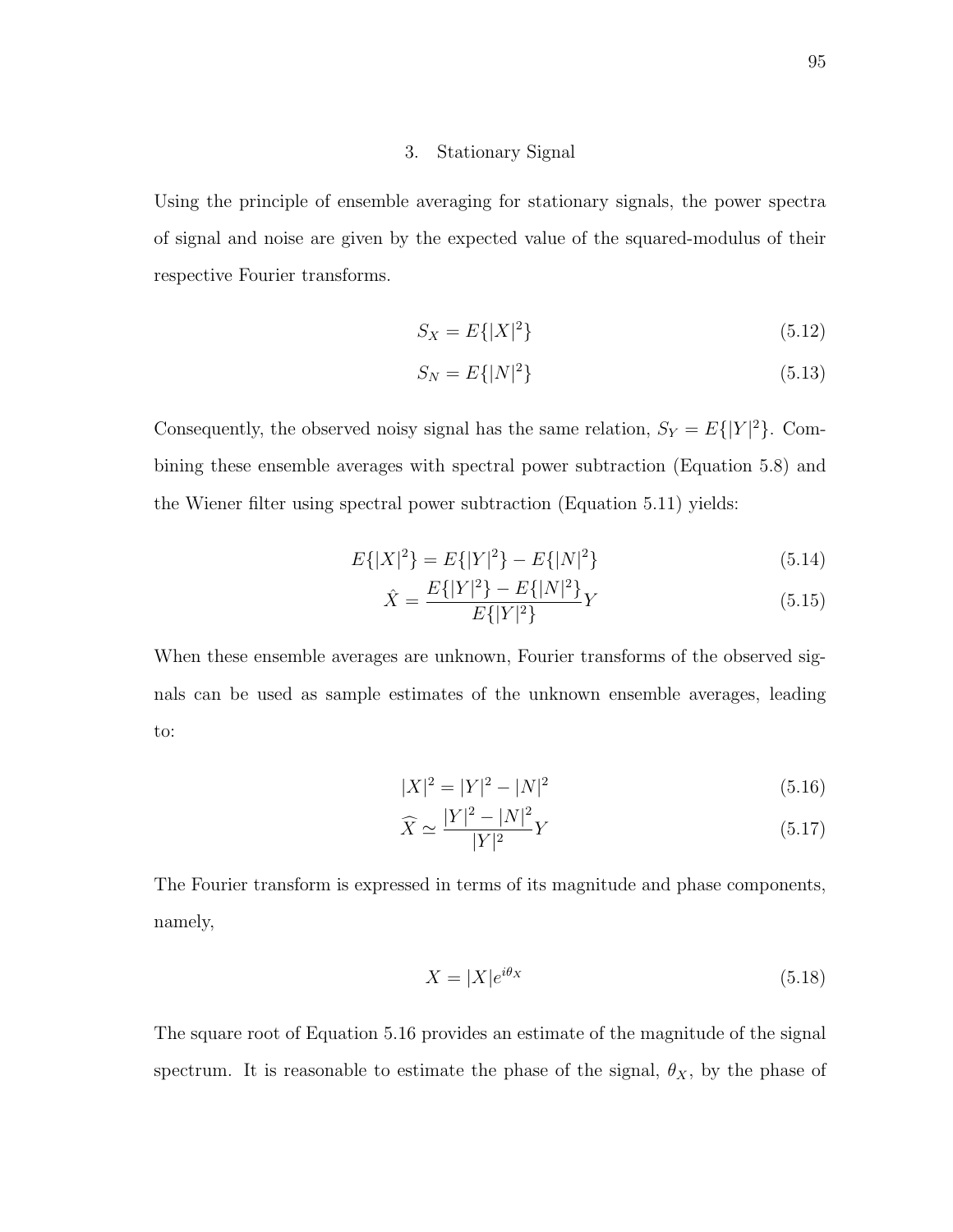the noisy signal,  $\theta_Y$ , if the signal-to-noise ratio is reasonably high.

$$
\widehat{X} = \sqrt{|Y|^2 - |N|^2} e^{i\theta_Y} \tag{5.19}
$$

This is an alternative form of the spectral power subtraction method for a stationary signal when the ensemble average is unknown.

## C. Methodology

### 1. Review: Derivation of Spectral Power Subtraction Method

A firm theoretical understanding of the pre-existing spectral spectral subtraction method is necessary to fully justify the newly proposed modifications to this wellknown method. There are two different ways to derive the power subtraction method. In the first derivation, the imaginary part of Equation 5.3 results in trigonometric functions, which are expressed as sine functions.

$$
|Y|\sin\theta_Y = |X|\sin\theta_X + |N|\sin\theta_N \tag{5.20}
$$

The phase differences,  $\phi_Y$ , between the noisy and clean signals caused by the noise and the phase difference,  $\phi_N$ , between the clean signal and the noise itself are defined by:

$$
\theta_Y = \theta_X + \phi_Y \tag{5.21}
$$

$$
\theta_N = \theta_X + \phi_N \tag{5.22}
$$

A trigonometric identity enables expression of the magnitude of the noisy signal (Equation 5.23), and the phase difference between the noisy signal and the clean signal (Equation 5.24)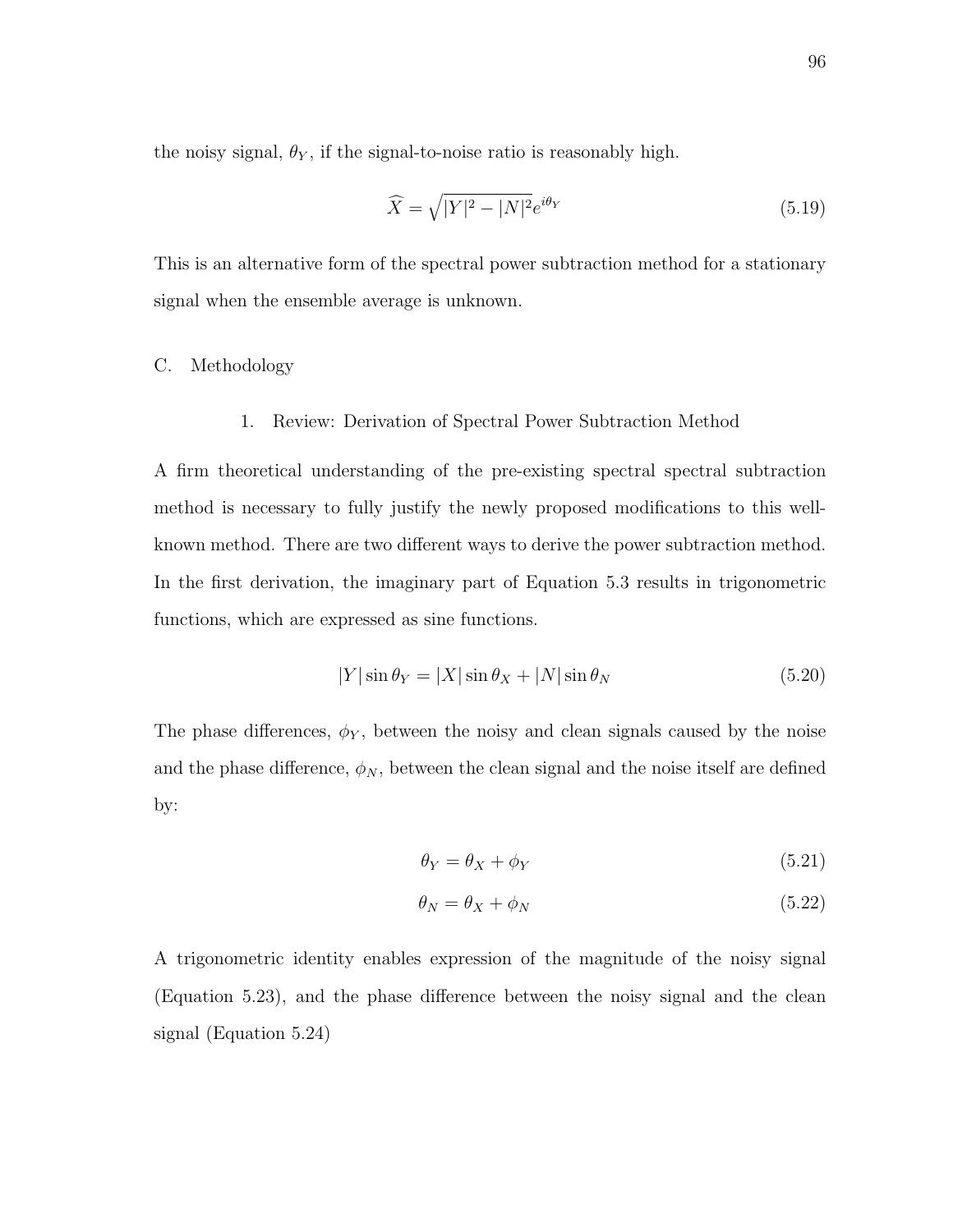$$
|Y| = \sqrt{|X|^2 + |N|^2 + 2|X||N|\cos\phi_N}
$$
 (5.23)

$$
\phi_Y = \arctan\left(\frac{|N|\sin\phi_N}{|X| + |N|\cos\phi_N}\right) \tag{5.24}
$$

The irregular phase difference between the noisy signal and the clean signal in each frequency component can be any value between  $-\pi$  and  $\pi$  radians. If the distribution of these differences is uniform, the best estimation for the squared magnitude and the phase difference can be computed by averaging from  $-\pi$  to  $\pi$ . Integrating over all possible values of the continuous random variable  $\phi_N$ :

$$
E\{|Y|^2\} = \frac{1}{2\pi} \int_{-\pi}^{\pi} |Y|^2 d\phi_N
$$
  
= 
$$
\frac{1}{2\pi} \int_{-\pi}^{\pi} \left\{ |X|^2 + |N|^2 + 2|X||N|\cos\phi_N \right\} d\phi_N
$$
  
= 
$$
E\{|X|^2\} + E\{|N|^2\}
$$
(5.25)

$$
E\{\phi_Y\} = \frac{1}{2\pi} \int_{-\pi}^{\pi} \phi_Y d\phi_N = 0
$$
\n(5.26)

This result is the same as the power subtraction method (Equation 5.19), in which the square of the DFT magnitude is used in place of the power spectrum and the noisy signal phase is used as the clean signal phase.

Alternatively, taking the real part of Equation 5.5 results in the following:

$$
|Y|^2 = |X|^2 + |N|^2 + 2|X||N|\cos\phi_N \tag{5.27}
$$

where  $\phi_N = \theta_X - \theta_N$ . This equation is the same as the square of Equation 5.23. Taking the expected value of both sides results in:

$$
E\{|Y|^2\} = E\{|X|^2\} + E\{|N|^2\} + E\{2|X||N|\cos\phi_N\}
$$
  
= 
$$
E\{|X|^2\} + E\{|N|^2\} + 2E\{|X|\}E\{|N|\}E\{\cos\phi_N\}
$$
 (5.28)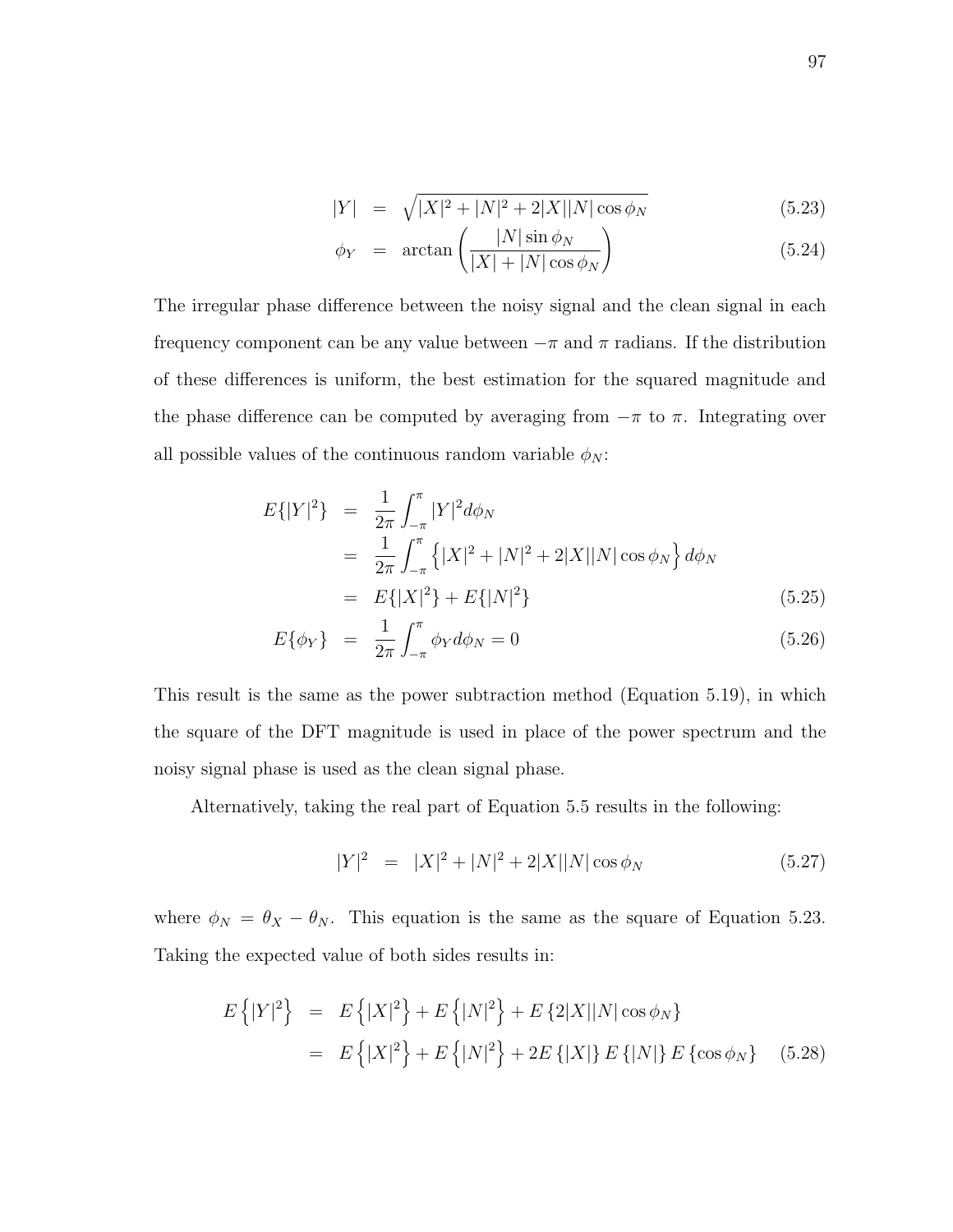Three assumptions are implied by the transition from the first to the second line of Equation 5.28: First, the magnitude of the spectral offsets of the noise and signal are independent of each other, Second, the phase of the noise and the phase of the signal are independent of each other, and Third, these phases are independent of the associated magnitudes. If  $E \{ \cos \phi_N \} = 0$ , the power subtraction method results in:

$$
E\{|Y|^2\} = E\{|X|^2\} + E\{|N|^2\}
$$
\n(5.29)

$$
|X|^2 = |Y|^2 + E\{|N|^2\} \tag{5.30}
$$

Additionally, Equation 5.23 and 5.27 provide the maximum and minimum magnitude of the clean signal, because the cosine function is bounded :  $-1 \le \cos \phi_N \le 1$ .

$$
|X|_{min} = \begin{cases} 0, & |Y|^2 > |N|^2 - 2|X||N| \\ \sqrt{|Y|^2 - |N|^2 + 2|X||N|}, & \text{otherwise} \end{cases}
$$
(5.31)  

$$
|X|_{max} = \sqrt{|Y|^2 - |N|^2 + 2|X||N|}
$$
(5.32)

Dividing the divisor and dividend in Equation 5.24 by  $|N|$ , the phase difference between the noisy and clean signals can be expressed by the signal to noise ratio  $(SNR = |X|^2/|N|^2).$ 

$$
\phi_Y = \arctan\left(\frac{\sin \phi_N}{\sqrt{SNR} + \cos \phi_N}\right) \tag{5.33}
$$

## 2. Shortcomings of the Spectral Power Subtraction Method

The newly proposed method is proposed to overcome some specific shortcomings of the well-known spectral power subtraction method. Application to the MDM of speech enhancement methodologies based on spectral subtraction has two shortcomings: First, it is based on the direct estimation of the short-term spectral magnitude, which may be less accurate than a long-term spectral magnitude for a steady signal.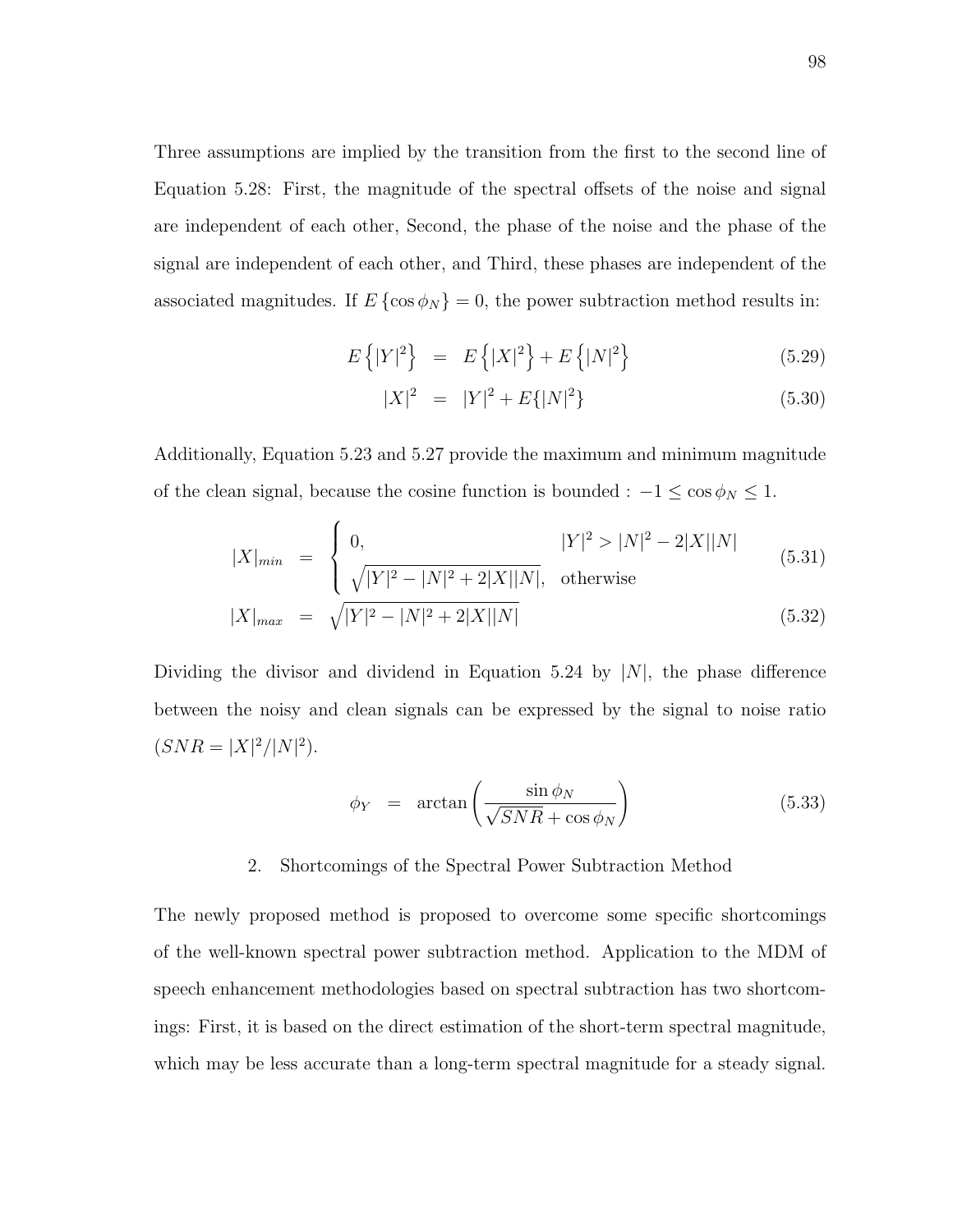This inaccuracy may introduce distortion and large variation to the estimate of the enhanced spectrum. The second disadvantage of spectral subtraction is the possibility of negative estimates of power at specific frequencies in the enhanced spectrum. In such cases, the negative spectral components are conventionally floored to some values by linear or nonlinear methods. More complex methods to reduce the level of residual noise have been devised for cases in which the noise spectrum has been overestimated (leading to negative areas under the power spectrum), including an early implementation by Berouti et al. [72]. In these methods, the portion of noise that is subtracted from the signal is adaptively adjusted according to the signal-to-noise ratio. The adaptive floor is commonly computed for spectral magnitude of noisy signal less than one of noise. Several implementations of this algorithm are presented in the literature [72] [73].

In order to apply any algorithm for noise reduction, an estimate of the noise must first be established. In speech signal processing, the noise can be well-approximated by measurement of the signal at times when no voice is present. Unfortunately, in structural health monitoring of civil structures, the system cannot be restrained to a no-response condition such that the noise can be estimated. Instead, it is here proposed that a white-noise power spectrum be applied and the level of the white noise be approximated by the level detected outside the range of frequencies in which any structural response is expected or observed. However the noise is estimated, there is generally some difference between the true noise and the estimated noise in both magnitude and phase. This difference can result in negative offsets in the power spectrum. Since the offset of the power spectrum is computed as a real magnitude squared, these negative offsets are not physical. Any spectral subtraction method that is required to conserve energy must appropriately handle these negative densities.

The most simple, though non-conservative, solution is to set any negative values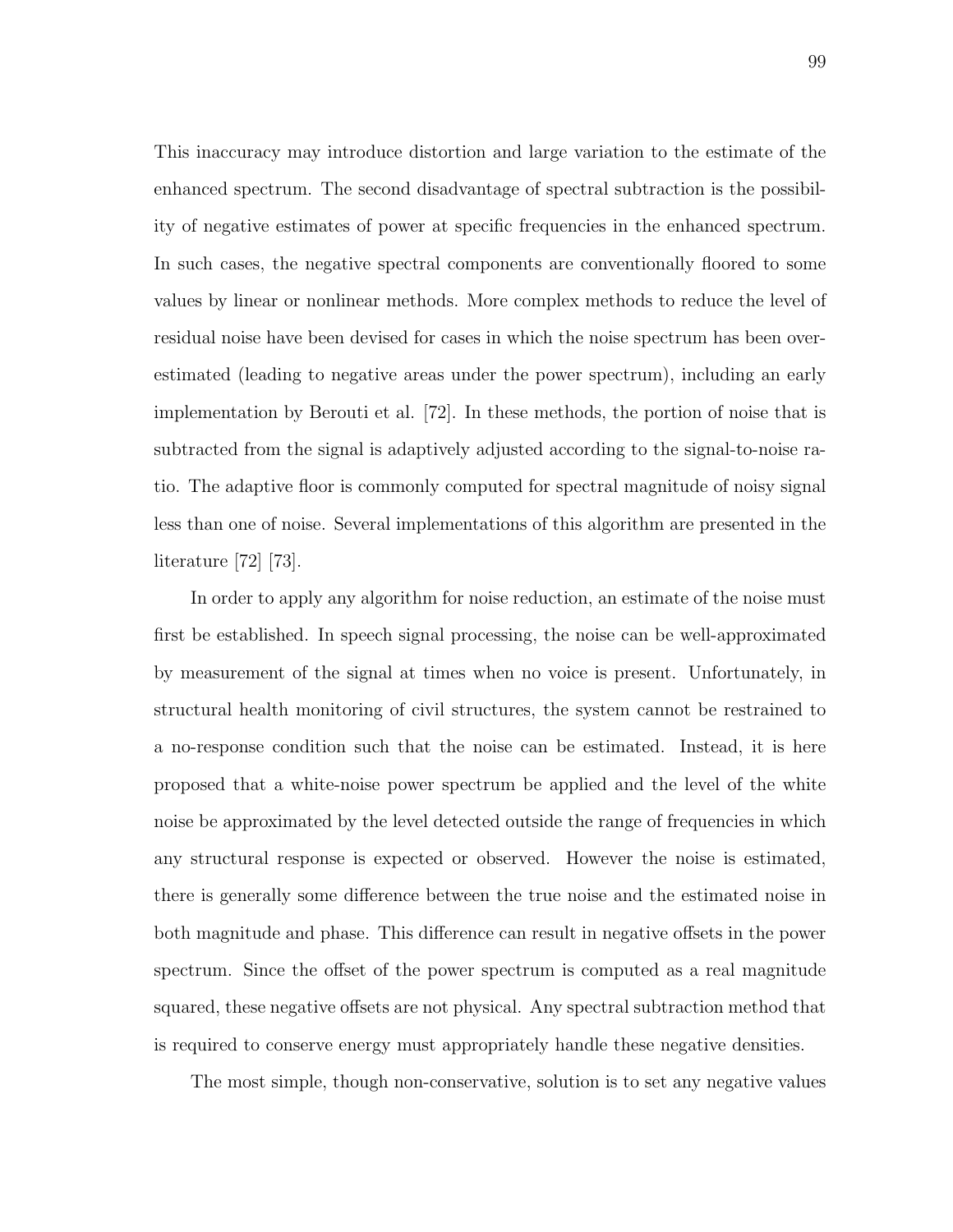to zero:

$$
S_X = \begin{cases} S_Y - S_N, & S_Y > S_N \\ 0, & \text{otherwise} \end{cases} \tag{5.34}
$$

where  $S_Y$  is estimated from measured y and  $S_N$  is approximated. Whenever  $S_Y$  is less than  $S_N$  or the resulting  $S_X$  is less than zero, it is assumed that  $S_Y$  is equal to  $S_N$  or  $S_X$  is zero.

The conventional spectral subtraction method (Equation 5.19) assumes that the phase of the clean signal is the same as that of noise and of the noisy signal. If any two of three phases  $(\theta_Y, \theta_X, \text{ and } \theta_N)$  are the same, then Equations 5.21-5.22 imply that all three are the same.

### 3. New Methodology

The new methodology presented here overcomes the main limitation of the spectral subtraction method: conservation of energy. In practice, this quantity may or may not be energy: it generally has the units of the measurement squared per frequency. These techniques can be applied whether or not the specific units are those of energy density. The theoretical modifications proposed here are based on physical interpretation: the negative components that appear in a noise-reduced PSD are considered to have been caused by phase differences between the signal and noise. If  $|X|^2$  is estimated by  $|\widehat{X}|^2 = |Y|^2 - |N|^2$ , then the difference between actual spectrum and estimated spectrum of the signal results from Equation 5.27:

$$
|\widehat{X}|^2 = |X|^2 + 2|X||N|\cos\phi_N \tag{5.35}
$$

If the phase difference between the noise and clean signal  $\phi_N$  causes the cosine to be negative, it will cause the estimated magnitude of that frequency component of the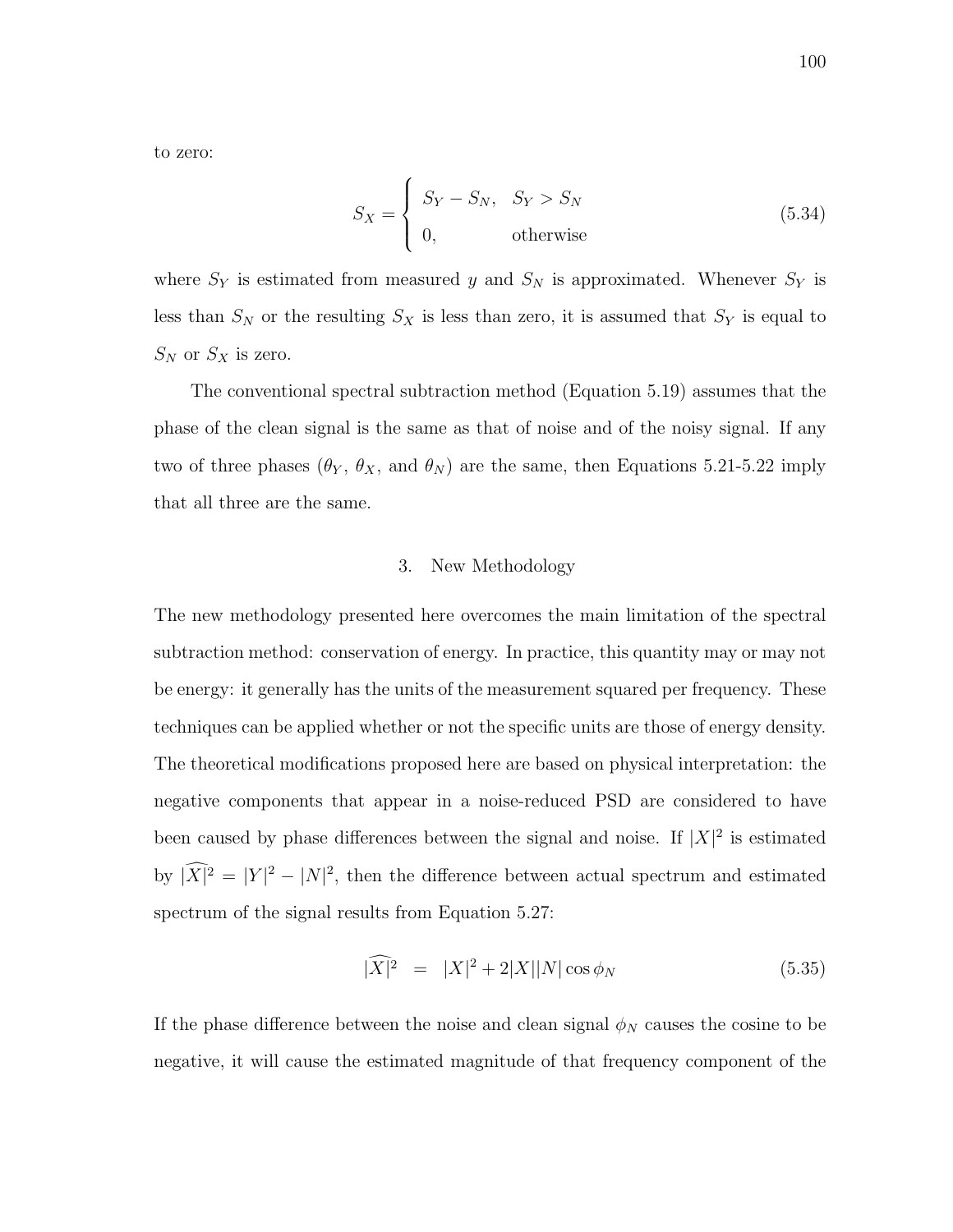the signal power spectrum to be smaller than actual (clean) magnitude. For a single frequency with a relatively high noise component  $(|N|)$ , the magnitude of  $|\widehat{X}|^2$  can be negative. The worst case happens when  $|N|$  is large and the phase difference between the noise and signal is  $-\pi$ .

Any negative components can contribute to the total power (area under the PSD) by taking its absolute value. An individual frequency component of the power spectrum is in general directly proportional to the square of the Fourier amplitude computed from the time-series. Computing the Fourier amplitude, therefore, from a negative PSD component would seem to imply an imaginary Fourier amplitude. The PSD component is of course computed as proportional to the square of the magnitude of the Fourier amplitude, which would be equivalent to taking the absolute value of any negative PSD component. Taking absolute values of areas under the power spectrum is not completely novel: a single-sided power-spectrum is computing by integrating over all frequencies, from negative to positive infinity, and the amplitude of the spectral offsets of the double-sided is simply twice those of the single-sided computed by integrating over only positive frequencies. This observation implies taking absolute values of the negative areas (associated with negative frequencies) as they are reflected about zero-frequency.

Expressing this absolute value process in equation form: the signal power spectrum estimated from the noisy spectrum is simply:

$$
S_X = |S_Y - S_N| \tag{5.36}
$$

The resulting noise reduction function has the form:

$$
\hat{X} = \frac{|S_Y - S_N|^{1/2}}{S_Y^{1/2}} Y
$$
\n(5.37)

This modification results in conservative total energy of the PSD of cleaned signal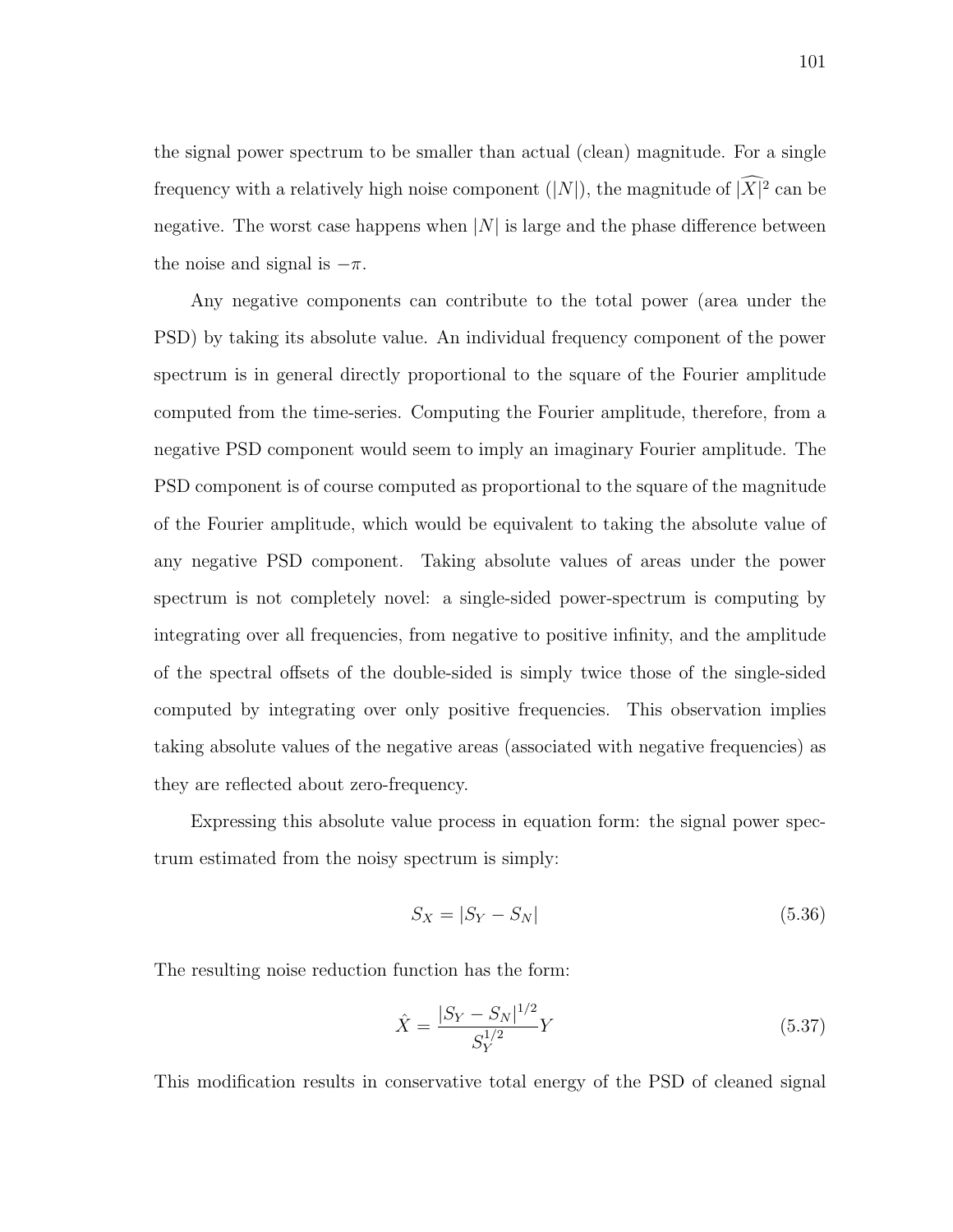when it is separated from noise.

#### D. Example

In this section, the newly developed noise reduction methodology is implemented with the parametric MDM for well-separated modes. Its application to a noisy signal is compared with that of the original parametric MDM. In this example, the signal and noise are simulated separately based on pre-specified target power spectra, with phase randomly drawn from a uniform distribution. The resulting realizations of signal and noise are added point-by-point in the time domain to construct a noisy signal. Here, the noise level is detected from a region of the power spectrum above the frequency range of the clean signal and that estimate is used to reduce the noise using this newly proposed methodology.

# 1. Simulations

Target power spectra of of both the signal and noise are shown in Figure 34. The target power spectrum of signal is bi-modal and has been estimated from real measurements of vortex induced vibration of a marine riser. A white-noise power spectrum is used to simulate noise for addition to the signal over the frequency range from 0.0 to 0.7 Hz, which is larger than the range of signal: 0.0 to 0.4 Hz.

An alternative case used to evaluate the effectiveness of the method for detection of a known frequency shift is generated separately. The signal power spectrum is modified as if the stiffness of the measured system has been decreased. Both modal frequencies are decreased by 10% of the area under a normal probability density function. Applying Equation 6.13 with  $\Phi(z) = 10\%$  of the area under a standard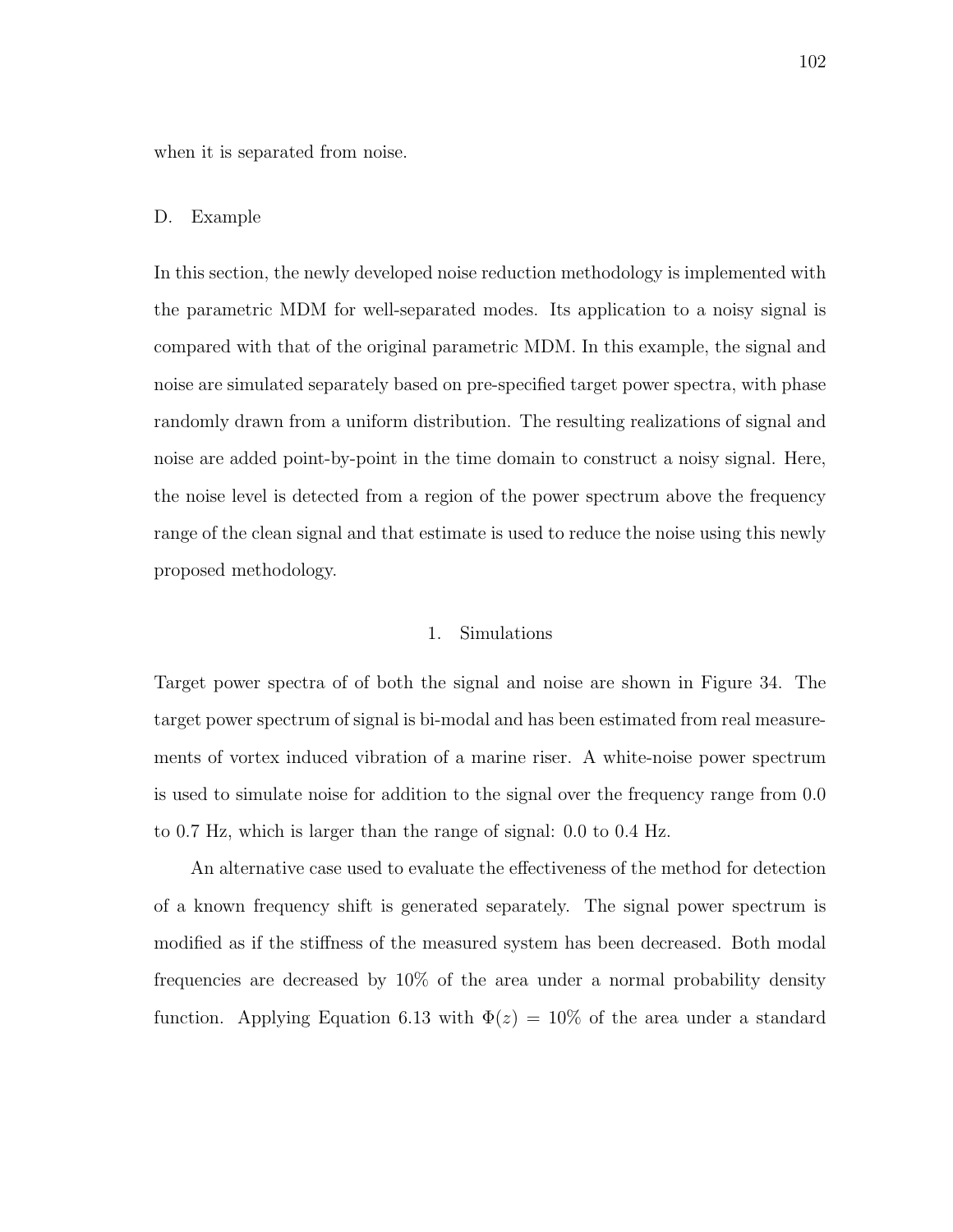

Fig. 22. Target Signal Spectra and Noise Spectrum

normal distribution yields  $\Delta \mu = -0.1257 s_i$ .

$$
\Delta \mu_i = z s_i; \qquad \Phi(z) = \int_{-\infty}^{z} \frac{1}{\sqrt{2\pi}} e^{-\frac{1}{2}u^2} du \qquad (5.38)
$$

Transforming this value to each modal distribution of the original target spectrum  $(S)$  results in the new mean frequencies of the modified target spectrum,  $S_3$ , shown in Table VI. In addition to this mean change, the variance of each mode of the modified target spectrum is increased from the original by 10% while holding the total energy of the spectra constant.

Four families of realizations based on the original target spectrum of the signal or the modified spectrum of the signal are corrupted by realizations of the noise spectrum with four different RMS values; 1, 10, 20, and 30 mg. Consequently, a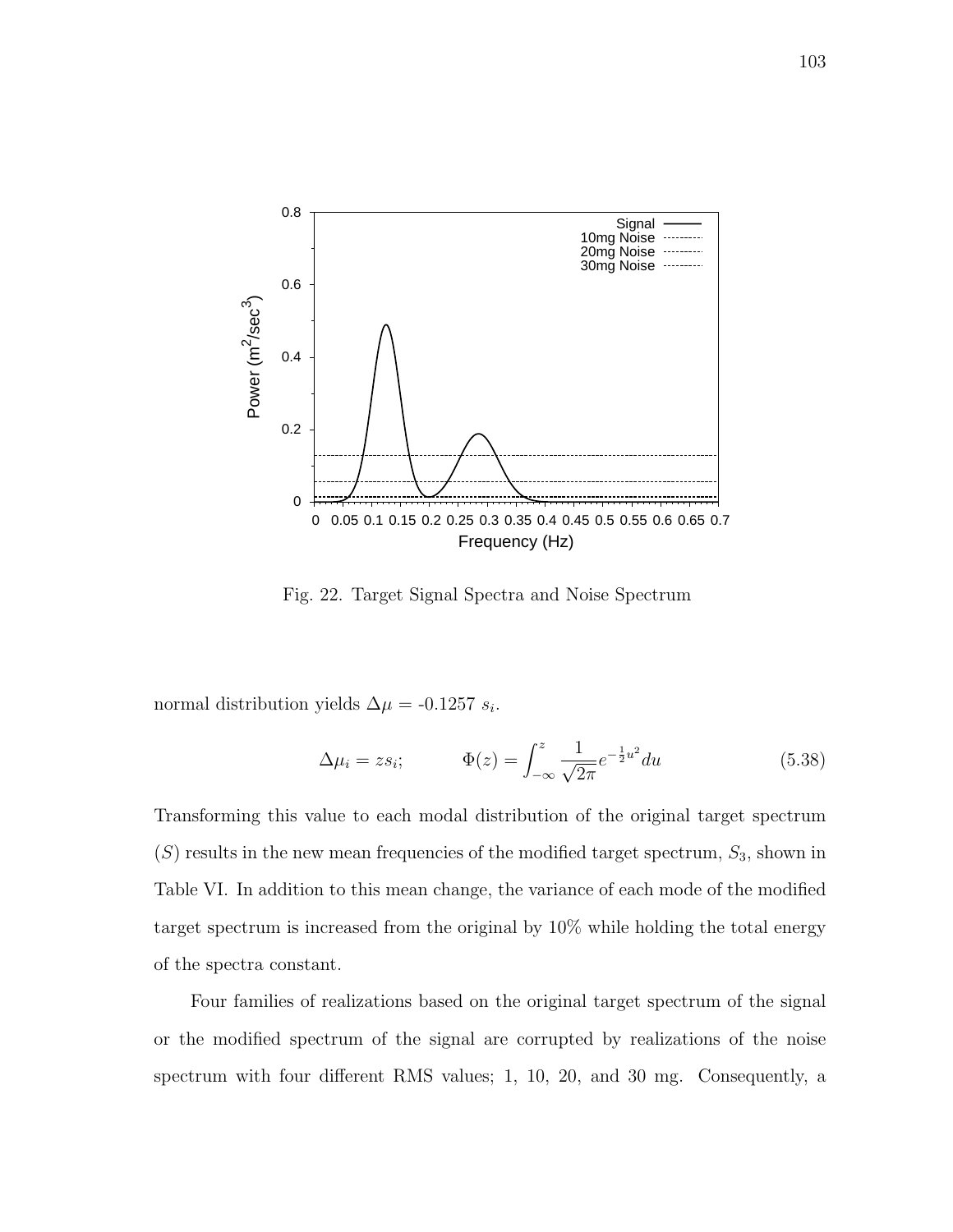

Fig. 23. Sample Signal Spectra with 1, 20, and 30 mg RMS Noise

total of five cases are tested, including realizations of the clean signal. Each case is statistically analyzed through 25 independent realizations and subsequent tests of the noise reduction methodology coupled with the MDM. All realizations have a time step of 0.2 sec. Sample power spectra of realization for signal corrupted by 1, 20, and 30 mg RMS noises are shown in Figure 23.

# 2. Application of MDM to Signal corrupted by Noise

The original parametric MDM without noise reduction is applied to the simulated signals. Later, these results are are compared with the results including application of the new noise reduction methodology. The probability of Type I error (false alarm) is also investigated.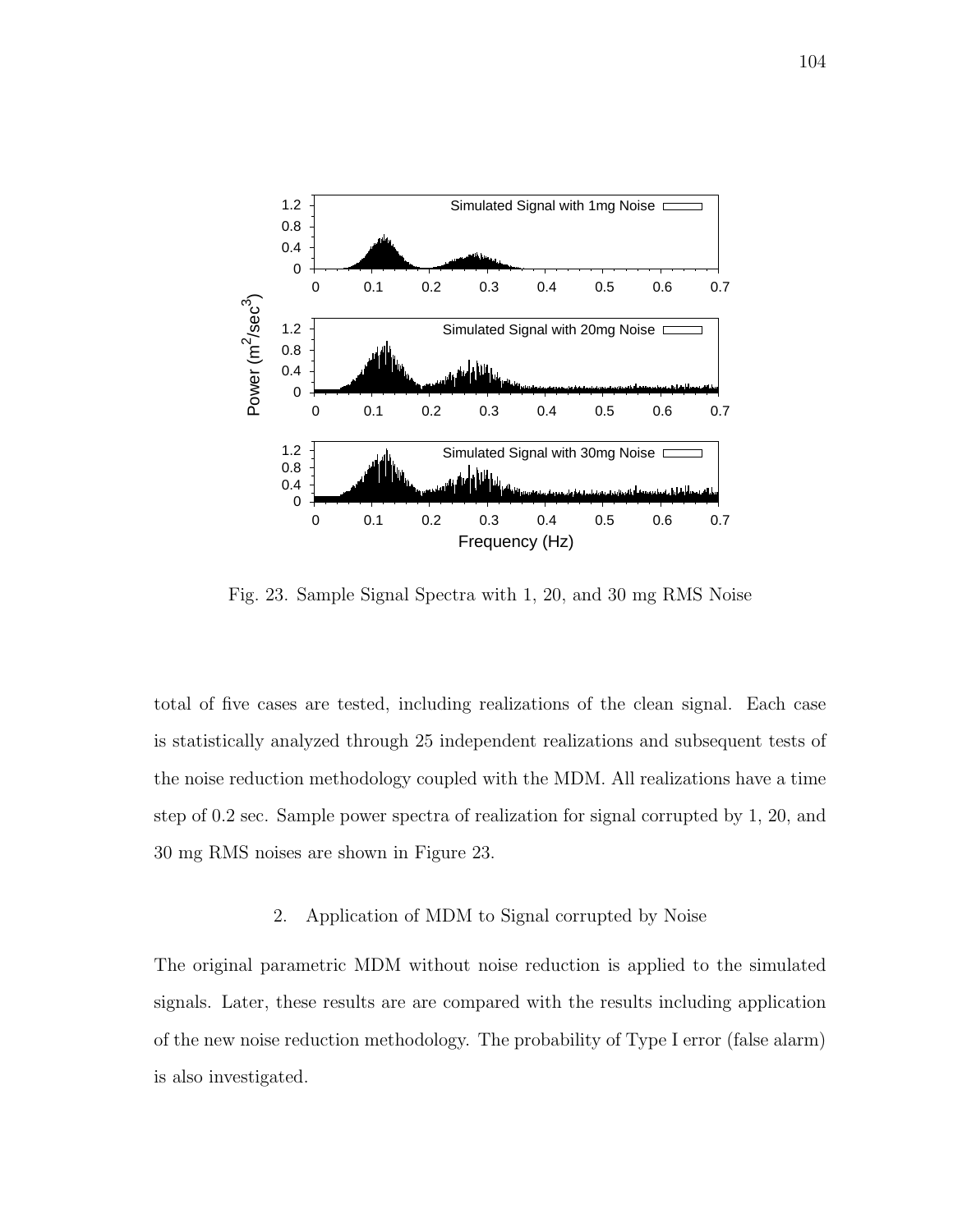Results of application of the original MDM without noise reduction are shown in figure 24. The development of the original parametric MDM is based on the assumption of well-separated Gaussian modes. Increasing levels of noise challenge both of these assumptions: the peaks become less well-separated and the distribution becomes less Gaussian. As such, the original method would not be expected to be appropriate for a signal corrupted by large amounts of noise. The sensitivity to noise is investigated by application of the parametric MDM to the simulated noisy signals. The Figure 24 shows that high noise corruptions (10 to 30 mg RMS) prevent the parametric MDM from detecting the same changes in underlying modal distribution of signal. There are almost no decrease or increase in the significance level with increasing time duration. In all the following figures, the symbols represent the mean of 25 computed significance levels and the error bars indicate one standard deviation. In very high noise cases, neither the significance level nor its uncertainty decreases with time duration. This trend indicates the method will be ineffective regardless of the amount of data available.

In high noise situations, the individual modes resulting from the penalty method process have very non-Gaussian shape because the would-be tails are trimmed vertically at the separation point. Thus, the most possible explanation for the break-down of the method with high noise is the underlying requirement of parametric test, the Gaussian distribution, is increasingly violated, as shown in Figure 23.

To test the robustness of the original MDM without noise reduction against Type I errors (false alarms), an additional 25 realizations of the original, unmodified target signal spectrum are generated and compared with the previous 25 realizations of the target signal spectrum. A Type I error (false alarm) would be indicated if the method detects a statistically significant change when in fact there is no real change in the underlying modal distributions. The results of application of the MDM to these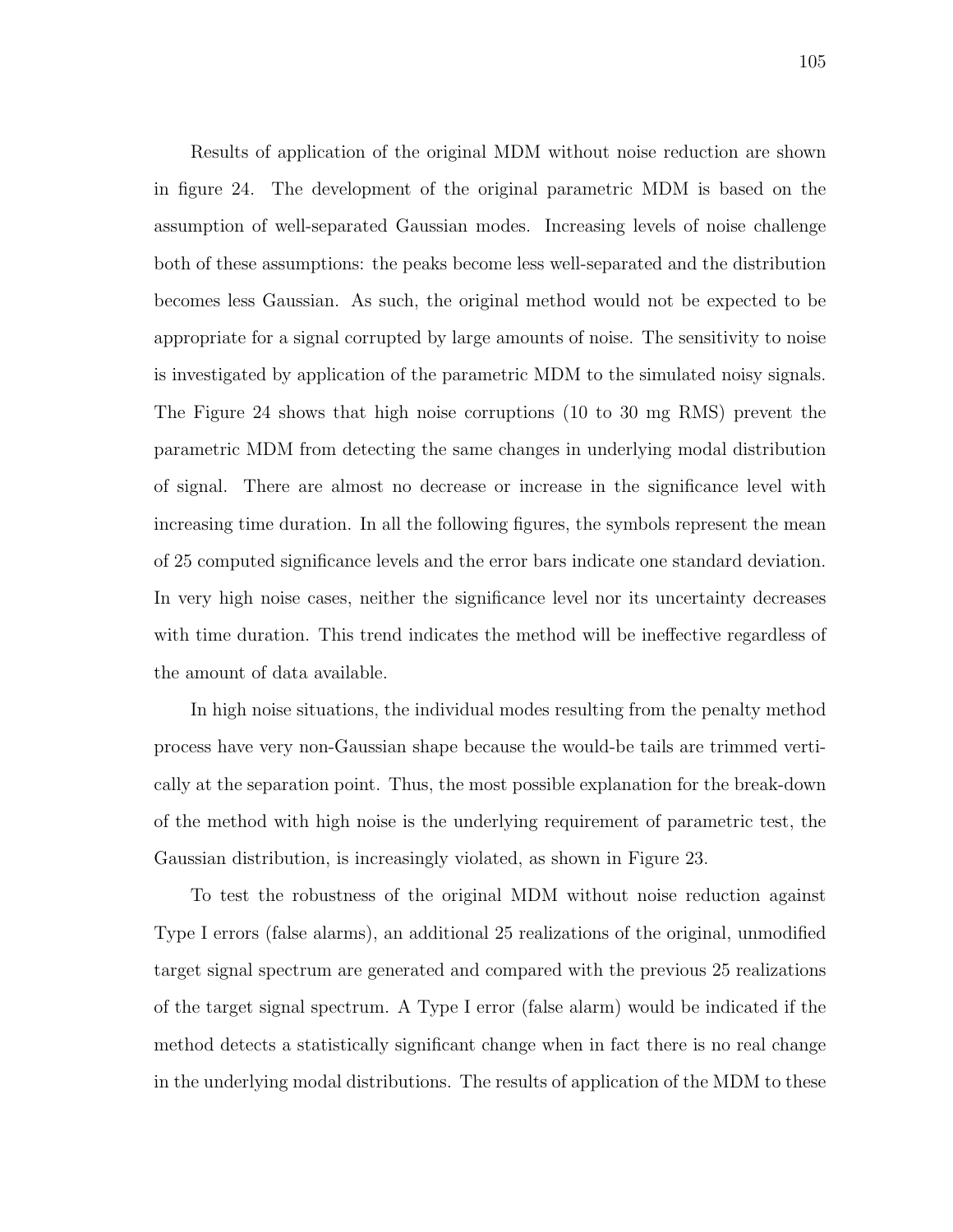

Fig. 24. Mean and standard deviation of 25 significance levels resulting from parametric MDM applied to signals whose underlying modal distributions are changed

statistically similar time-histories are shown in Figure 25. The resulting probability of false alarms decreases as time duration increases. Considering both Figures 24 and 25, the noise corrupts the signal sufficiently that there is no appreciable difference in p-value predicted for signals that do or do not have a frequency shift in the underlying power spectra. The original MDM is clearly ineffective when applied to high-noise signals.

# 3. Application of Noise Reduction Methodology

Noise reduction methodologies are applied to decrease the noise corruption shown in Figure 23. The conventional and new noise reduction methods are applied to the same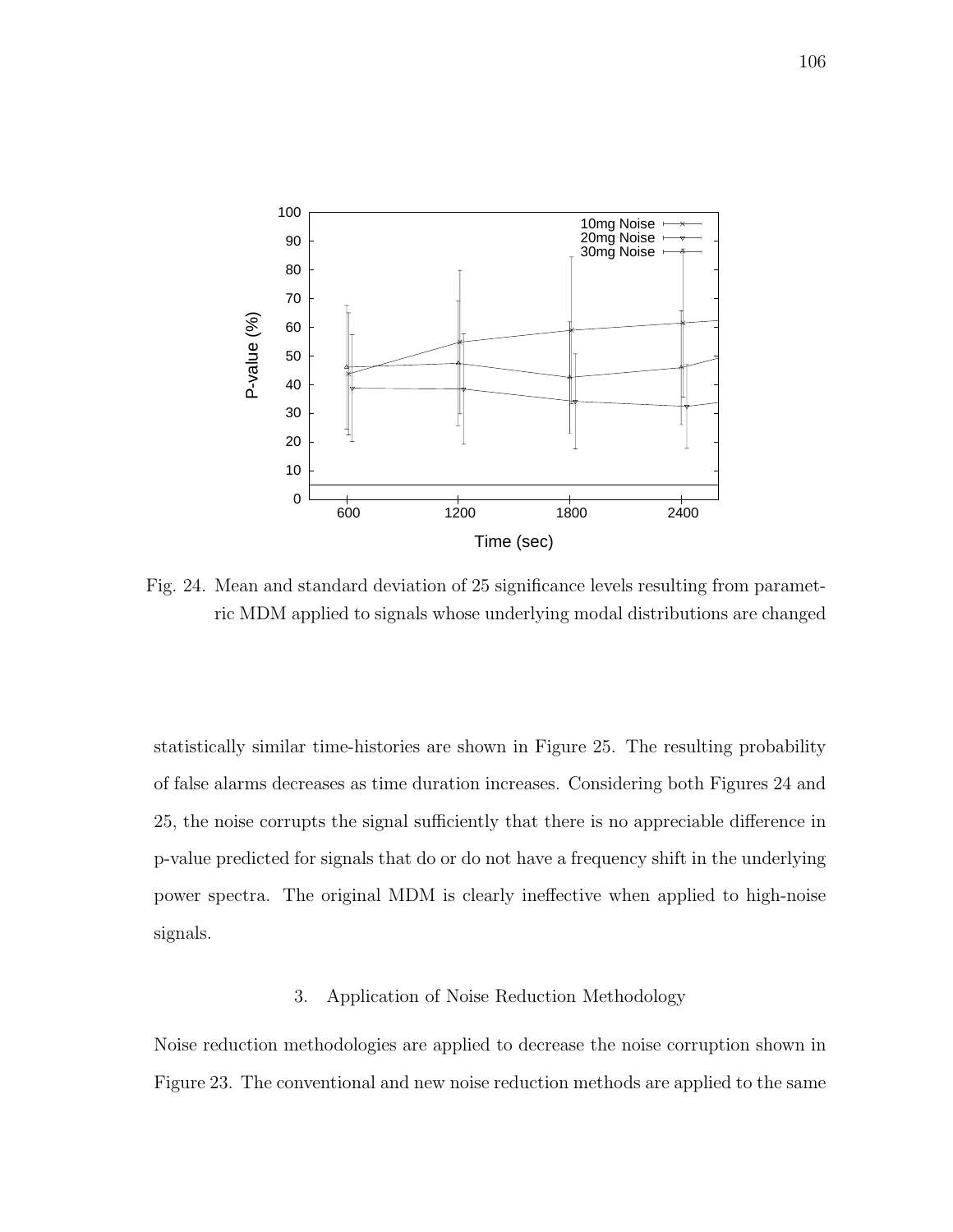

Fig. 25. Mean and standard deviation of 25 significance levels resulting from parametric MDM applied to signals whose underlying modal distributions are the same

sample noisy spectra, resulting in the cleaned spectra shown in Figures 26 and 27, respectively. Both of the cleaned spectra appear very similar. One important difference is that the spectra cleaned using the new method includes more energy preserved from the original signal. The additional components present in results computed using the new method enable accurate variance computations for each modal distribution. The conventional methodology is known to underestimate the variance of each mode and underestimation of this variance results in under-prediction of the P-value by the T-statistic. However, this trend is not realistic: it can not be that the higher noise (somehow) enables the better signal processing. The new method developed here has the advantage that the area under the PSD is preserved, so the variance will not be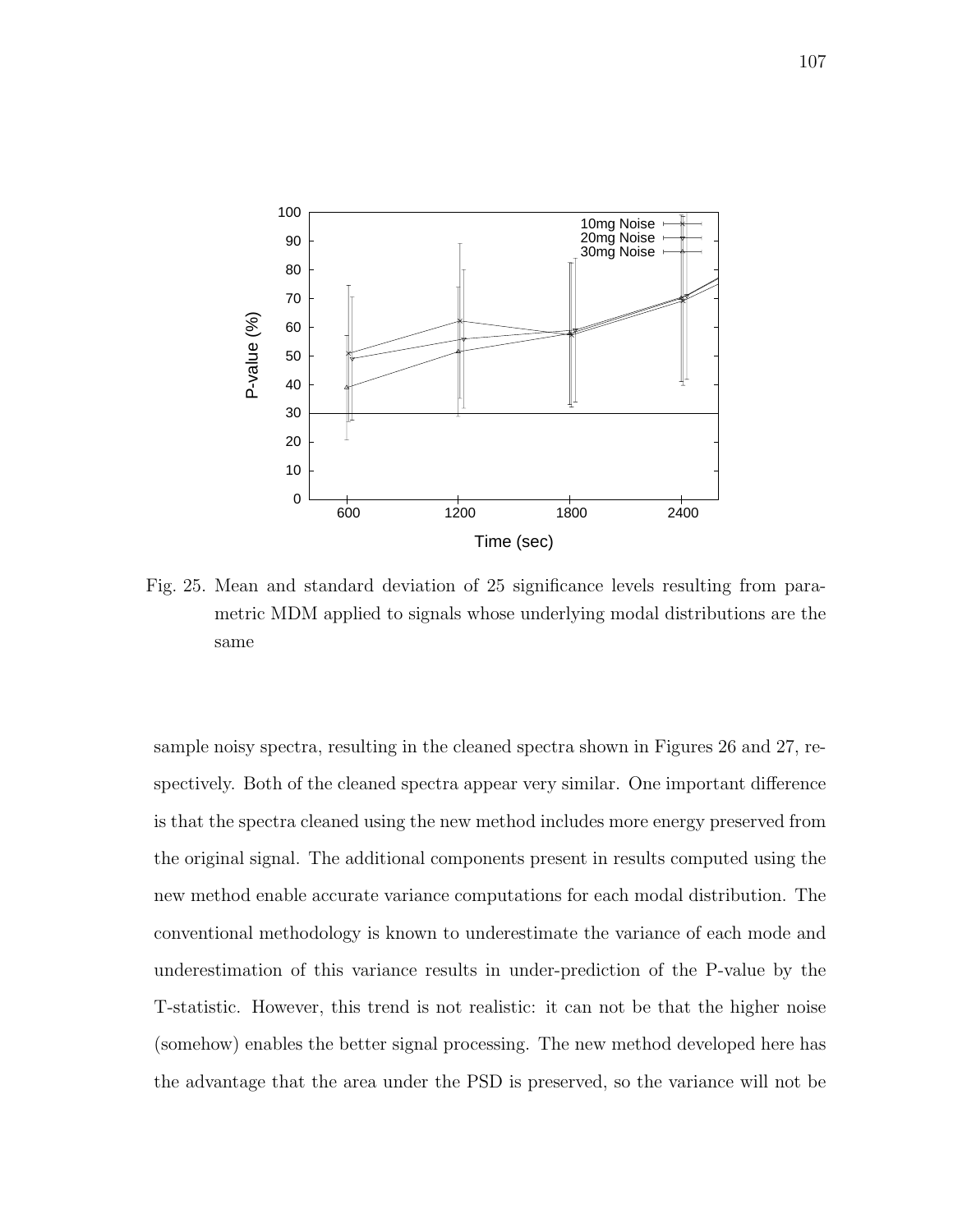systematically underestimated. P-values resulting from application of the conventional method are smaller in Figure 28. Additionally, underestimating the variance increases the probability of Type I errors in the conventional method (Figure 29).



Fig. 26. Sample cleaned spectra of conventional noise reduction method

Now, the parametric MDM is again tested against the same noisy signals, but this time the new noise reduction methods described in Sections C. 3 are implemented and applied. The same time-histories are used, and results are available for comparison with the original parametric MDM. Figure 30 shows the resulting p-values. Visually comparing with Figure 24 shows that the noise reduction method markedly improves the MDM results: the computed significance level and its uncertainty are both decreased for all noise levels. Similarly, both the significance and its uncertainty now decrease as time duration increase, with the implication that sufficient data might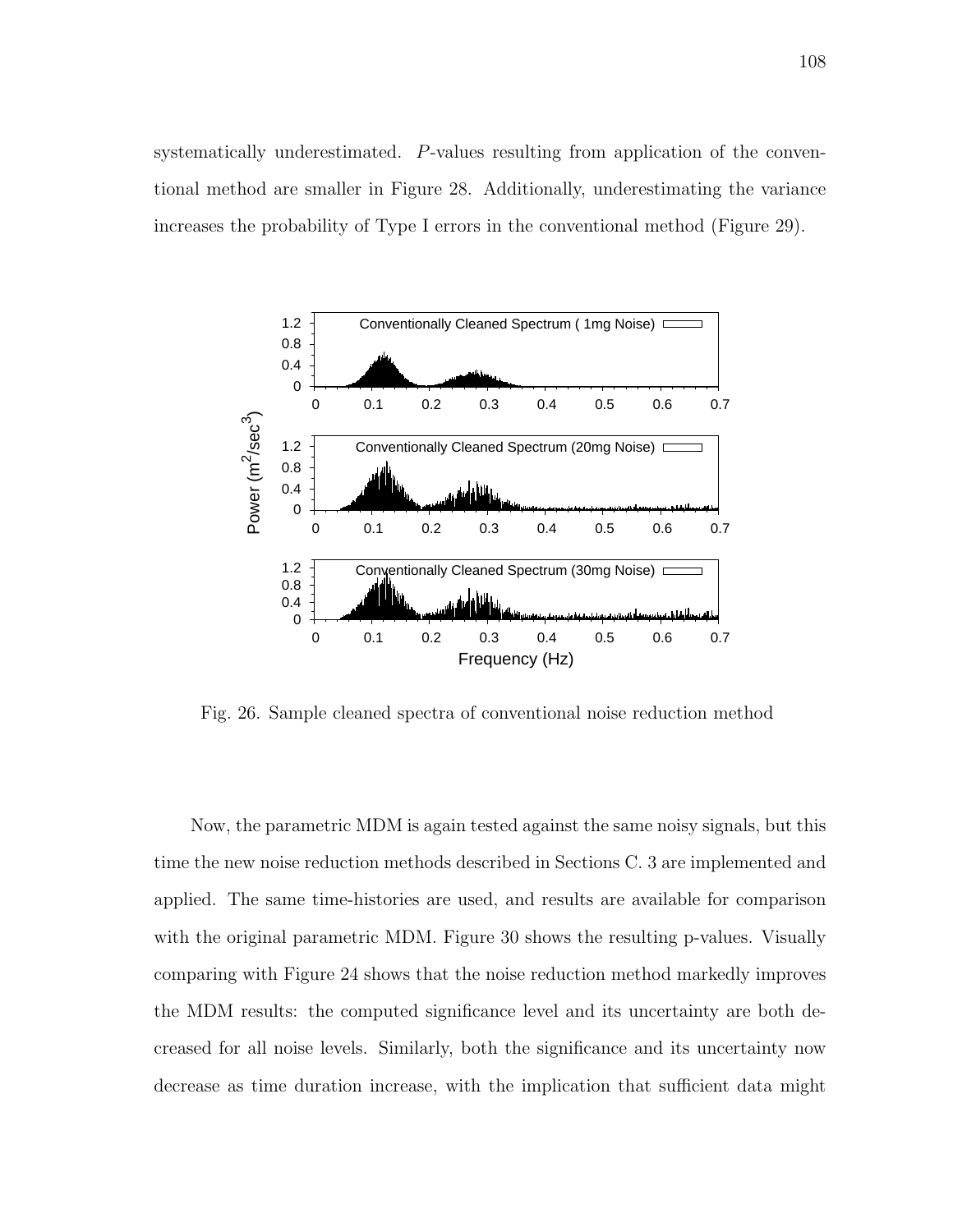

Fig. 27. Sample cleaned spectra of new noise reduction method

enable statistical detection of this change despite the very high noise levels, and in the case of 10 mg RMS noise, it has already been overcome with application of 2,400 seconds of data. Even with very high noise levels, there still remains an inverse proportional relationship between significance level and time duration although longer realizations or monitoring is required for detecting the same changes.

Figure 31 is used to investigate the probability of a Type I error being made by the MDM on very high-noise signals, e.g., the likely-hood that a statistically significant change is detected when in fact there is no change in the underlying target spectrum. The figure shows the probability is low and continues to drop with increasing amounts of data.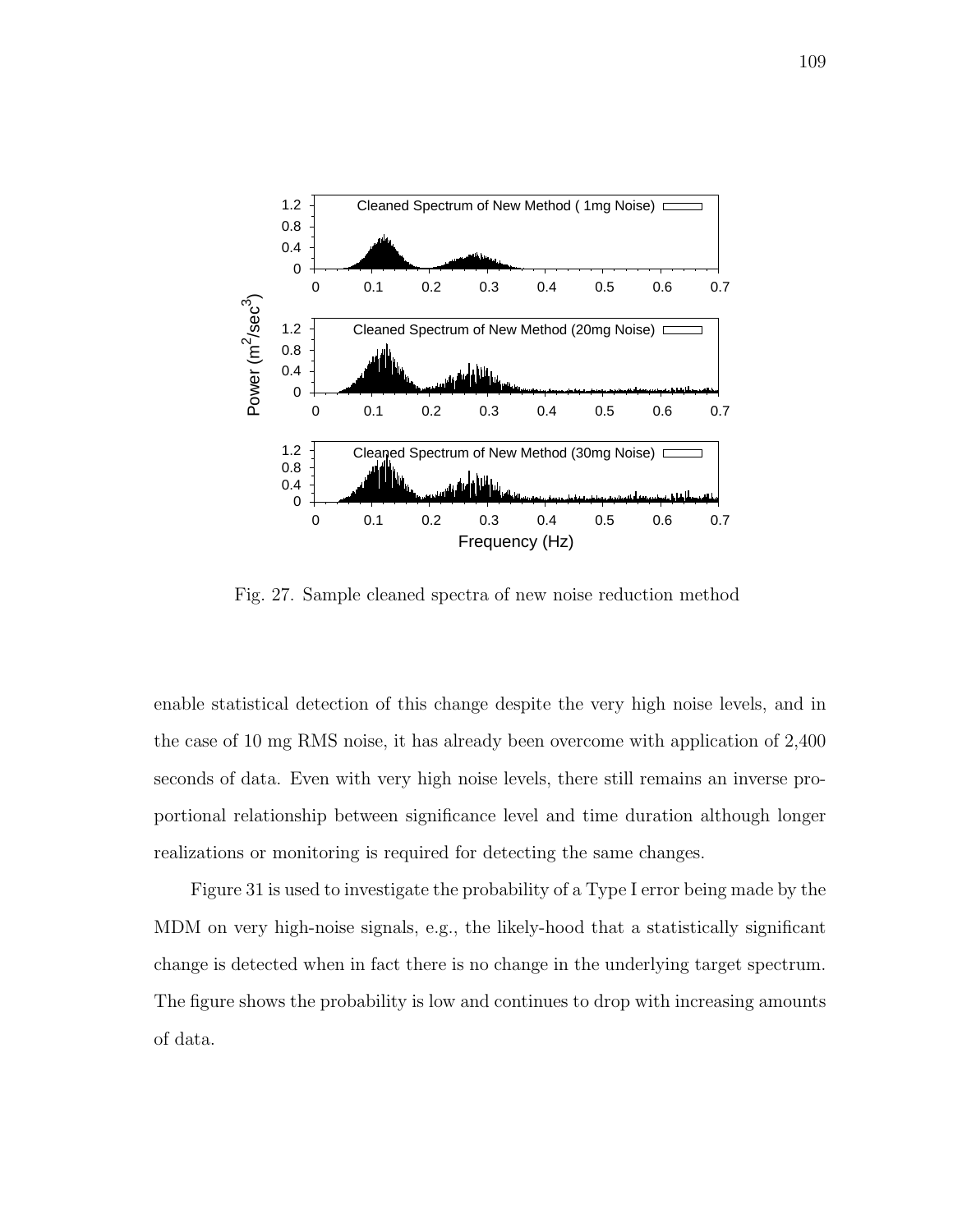

Fig. 28. Comparison of detection ability of MDMs using conventional and new noise reduction methods

## a. Signal to Noise Ratios and Minimum Data Requirements

Signal to Noise Ratio (SNR) is a conventional measure of the amount of noise present in a measured signal. This ratio is meaningful in an MDM analysis only if applied to single modes. Table V shows the SNR for each mode, with the noise and signal both considered only in the frequency range of the signal: 0.05 to 0.2 Hz for the first mode and 0.2 to 0.39 Hz for the second mode (Figure 34). Figure 32 shows the significance levels for the same noisy data, but this time each mode is considered individually. The white noise assumption applies a constant noise level over a broad range of frequencies. Since the second mode is smaller than the first, or has relatively less signal, the SNR of the second mode is smaller and therefor the noise degradation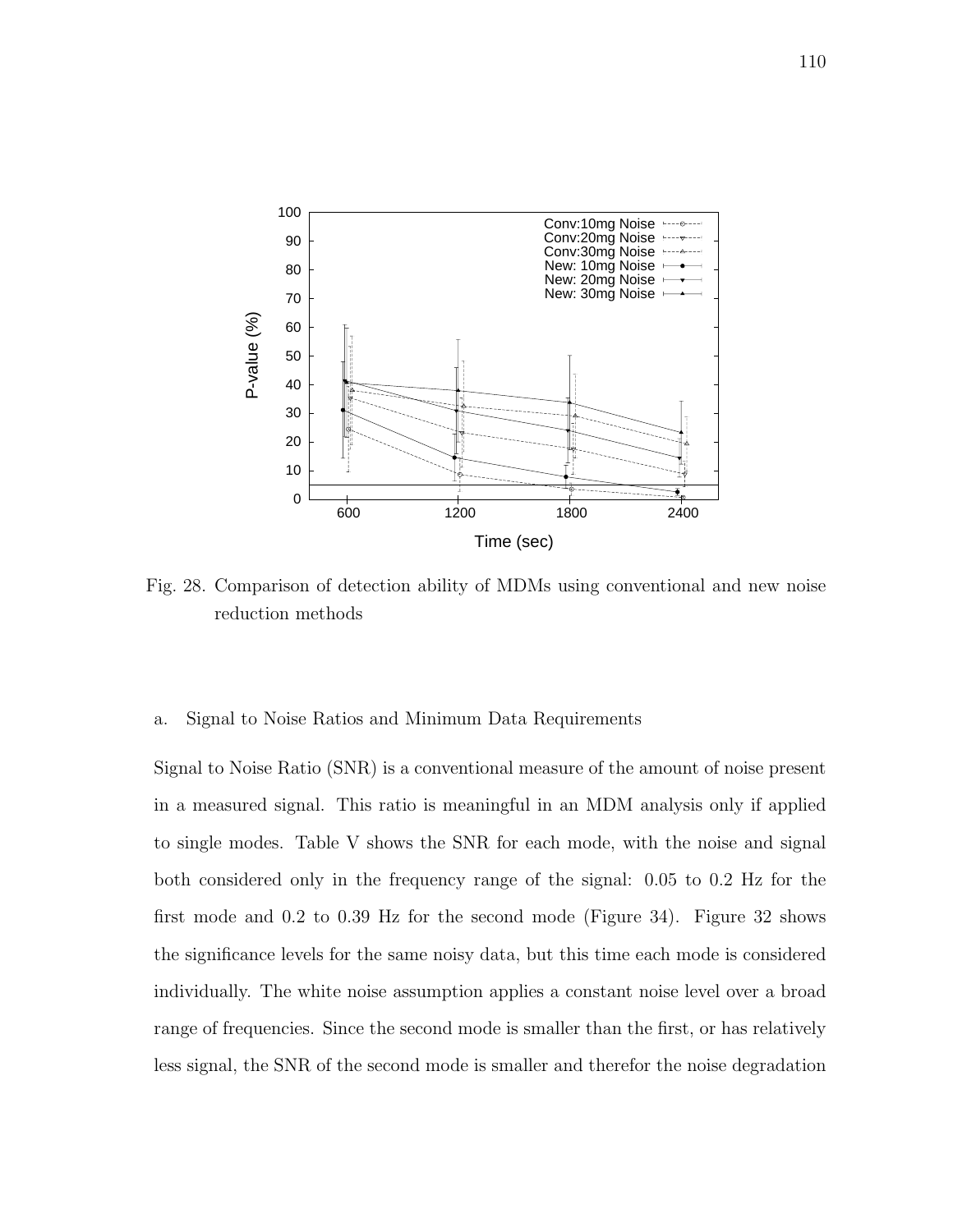

Fig. 29. Comparison of Probability of Type I errors between MDMs using conventional and new noise reduction method

is comparatively worse. As expected from the smaller SNR, the significance level and its uncertainty for the second mode are both larger than for the first.

Moreover, the figure indicates that both significance level and its uncertainty (standard deviation) decrease as the time duration increases, except for the case of the second mode with 30 mg RMS noise, whose SNR is below one. This result implies that the noise reduction method is ineffective regardless of time duration when the energy of the noise is greater than that of the signal: the noise level is so high that it corrupts signal beyond recovery.

Finally, Figure 33 shows the probability of false alarms. False alarms are not a concern for any of the cases presented here if the time duration is longer than 1,200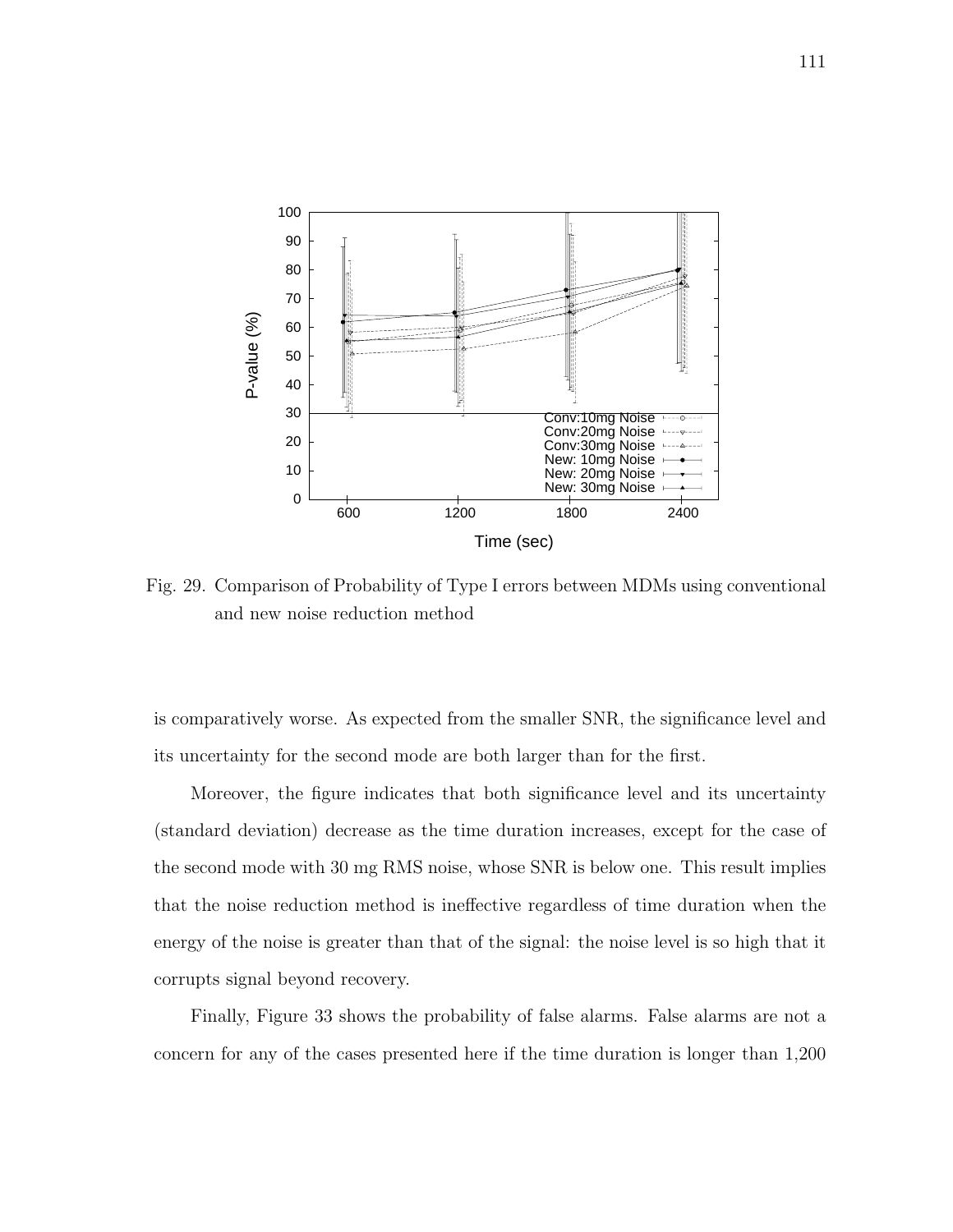

Fig. 30. Mean and standard deviation of 25 significance levels resulting from noise reduction method implemented and applied with the parametric MDM.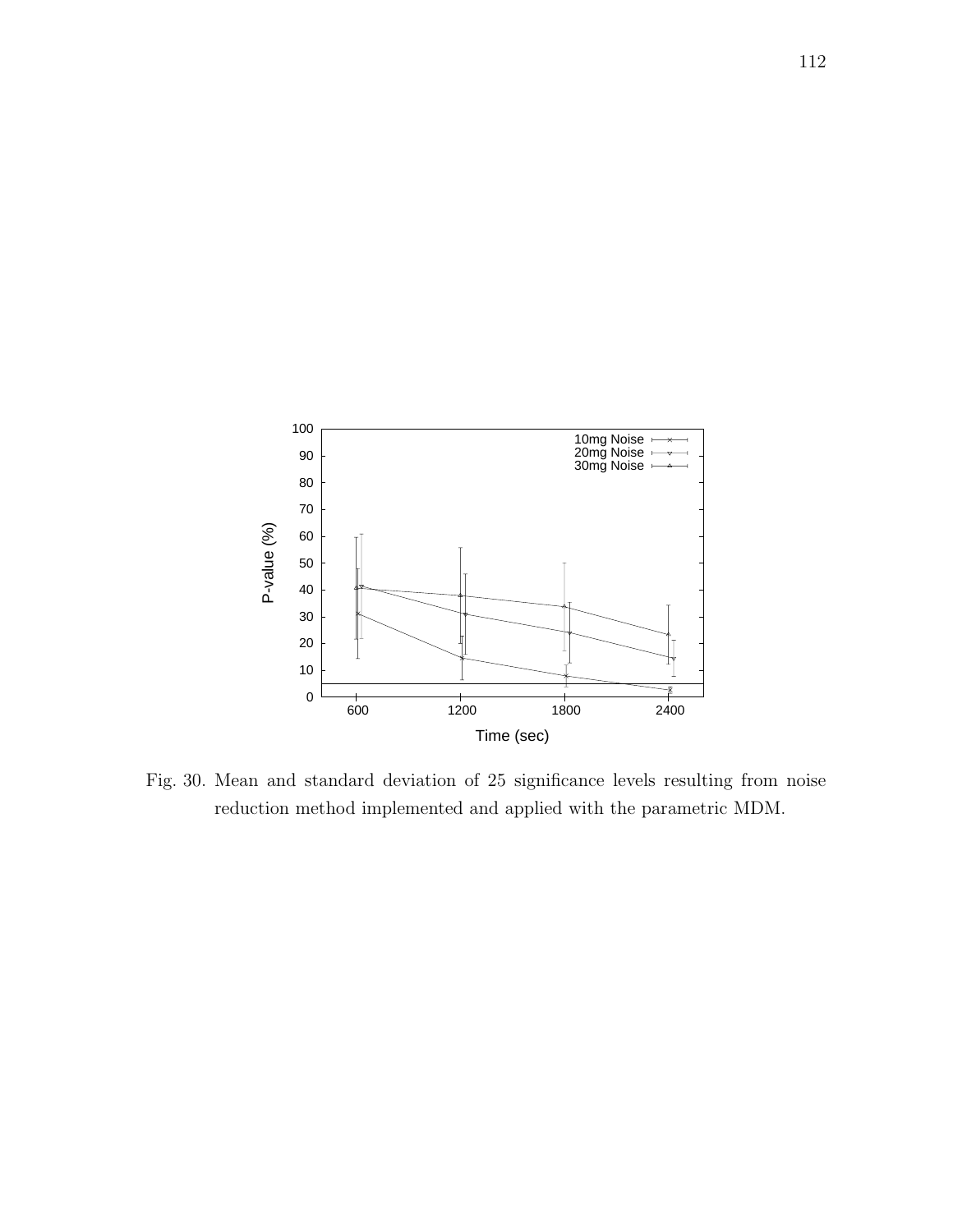

Fig. 31. Mean and standard deviation of 25 significance levels resulting from noise reduction method implemented parametric MDM applied. No change in the underlying modal distributions of the clean signals.

seconds.

Figures 30 and 31 can be used to investigate minimum data requirements necessary to obtain acceptable significance levels considering the possibility of both Type I and Type II errors. Using the full predictive power of both modes and an ideally clean signal results in a minimum monitoring time of 1,800 seconds. Relatively high noises require longer monitoring time: 2,400 sec for a noise level of 10 mg RMS. For noise levels higher than 10 mg, these methods would not be expected to yield useful results and are not recommended unless more than 2,400 seconds of data is available.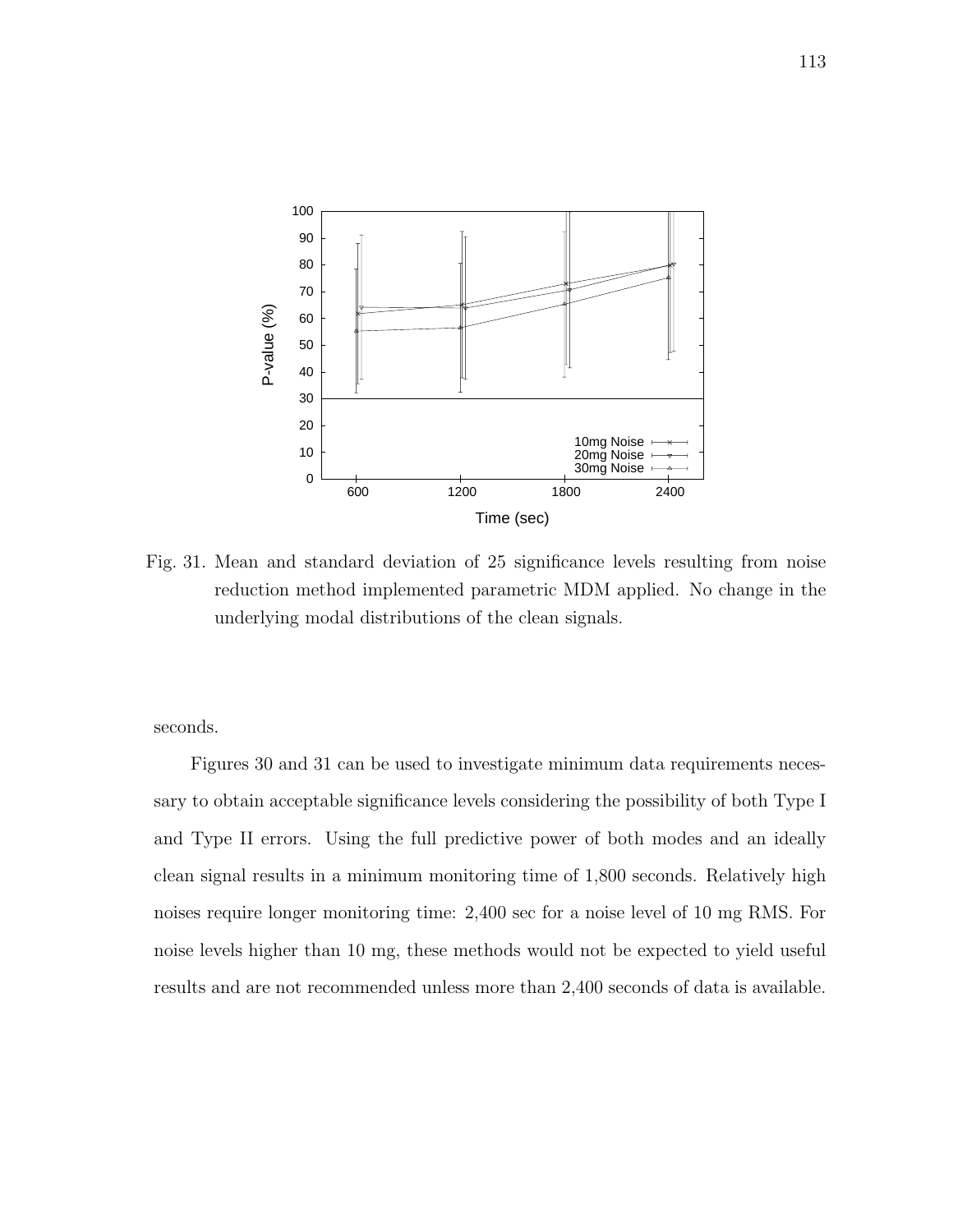|      |       | Mode $10 \text{ mg RMS}$ $20 \text{ mg RMS}$ $30 \text{ mg RMS}$ |      |
|------|-------|------------------------------------------------------------------|------|
| 1st. | 13.69 | 3.56                                                             | 1.06 |
| 2nd  | 5.51  | 1.43                                                             | 0.43 |

Table V. Signal to Noise Ratio of each mode

#### E. Discussion

Undesirable noise in field measurements is unavoidable, though it should be reduced as much as practical to minimize degradation of analysis results. Spectral subtraction methods offer simple and effective methodologies to reduce additive white noise. The new noise reduction methodology introduced here is a variation on these methods. That difference is that negative energy density is interpreted as being caused by phase differences and recognizes that the absolute value of that area is meaningful as energy of the signal. This interpretation avoids possibility of unreasonable P-value due to underestimation of variance in conventional method. Additionally, the noise level is identified outside frequency range of signal in this methodology.

Without noise reduction, the original parametric MDM proved to be less effective in the presence of high noise. With very high noise, the significance level and its uncertainty are not observed to decrease with increasing time duration (Figure 24), which implies the method will not work on this noisy data regardless of the amount of data available. Implementation of the new noise reduction methodology to the parametric MDM meaningfully improves analysis results for noisy measurements. With noise reduction applied, the desired inverse relationship between significance level and time duration (Figure 30) is observed. Higher noise requires longer monitoring time, but there remains a limit of maximum noise level, which is apparently around SNR of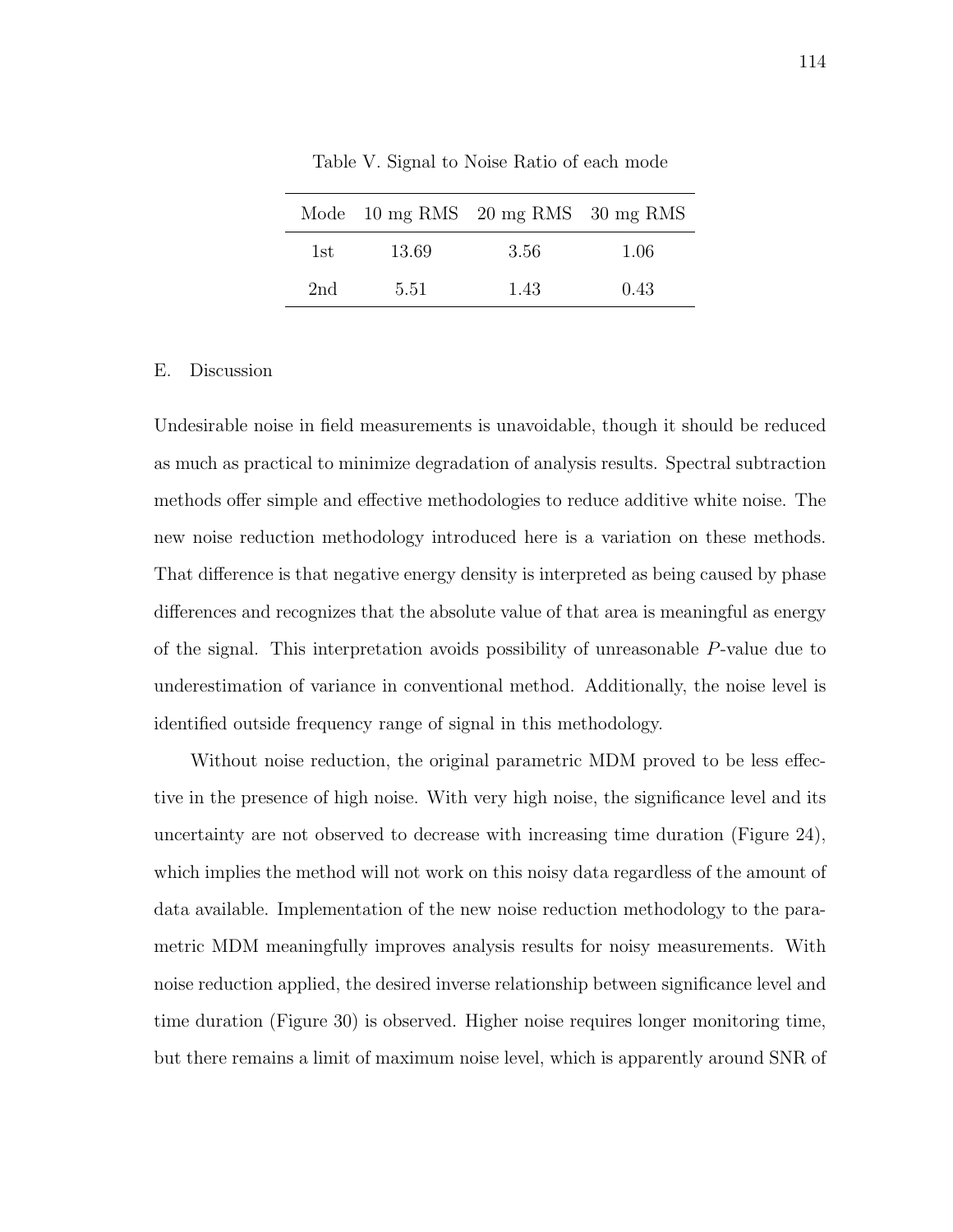

Fig. 32. Probability of detecting a known shift in the target spectra. First and Second Modes considered individually.

one (Table V). Excessive noise not only reduces the probability of detecting a known shift in the underlying power spectrum, but also is observed to increase the probability of false alarms (Figure 31). The method described in this chapter still requires that the shape of the peaks after noise reduction be Gaussian. Unfortunately, that requirement is increasingly poorly met as the noise level increases (Figure 27). Another methodology, the nonparametric MDM is introduced in the following chapter. This alternative is intended for use on non-Gaussian distribution shapes.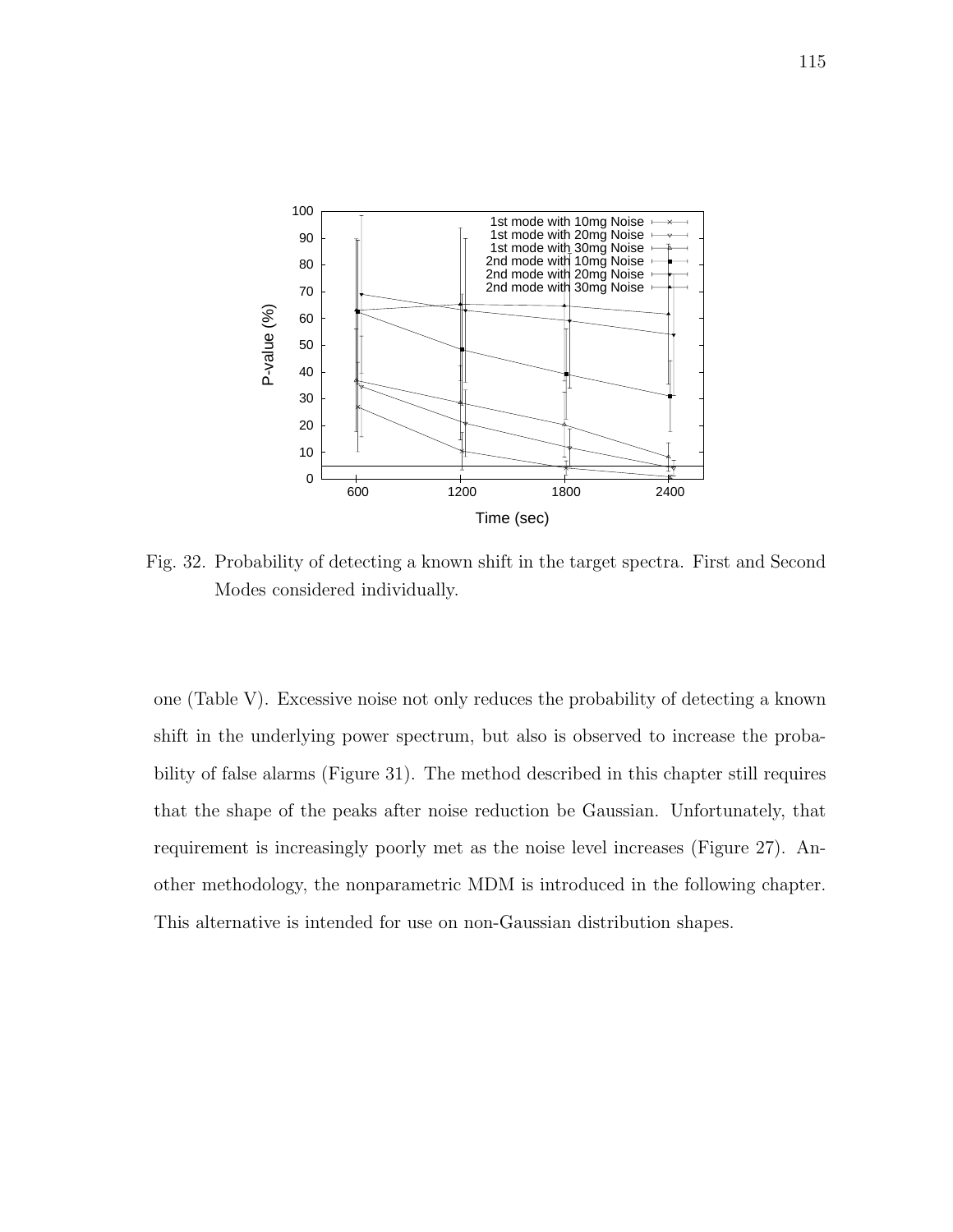

Fig. 33. Probability of Type I errors. First and Second Modes considered individually. No change to underlying target spectra.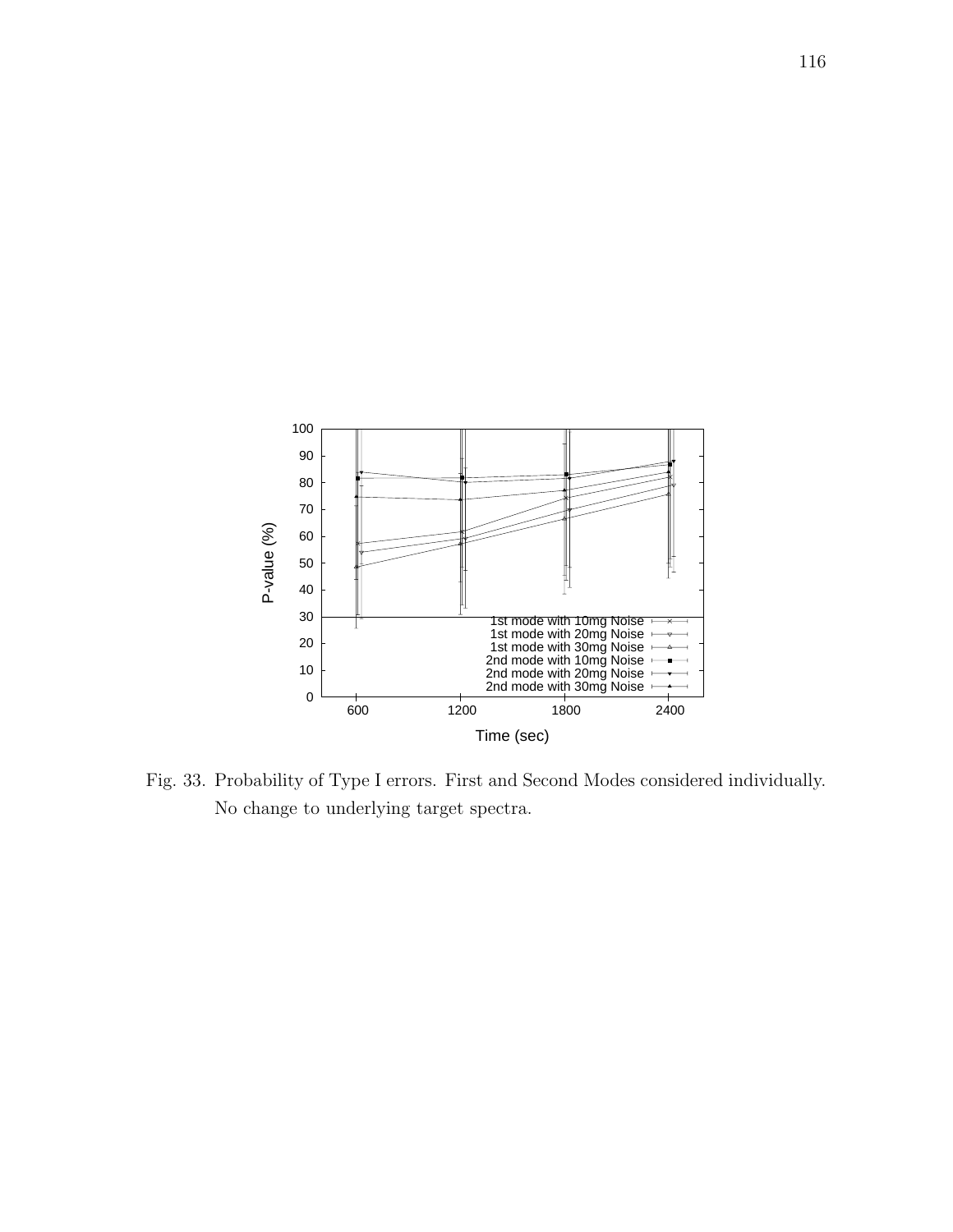#### CHAPTER VI

### NONPARAMETRIC MODAL DISTRIBUTION METHOD

In previous chapters, it is assumed that individual peaks in the power spectrum associated with discrete vibrational modes are well-separated, whether these peaks have a Gaussian or non-Gaussian shape. It has been shown that for well-separated peaks, the statistical significance of observed changes to separated individual modal peaks can be determined using the parametric statistical T-test, and that this parametric method is more powerful than conventional non-parametric comparisons of the data. In the event that the peaks do not have a Gaussian shape, the resulting non-Gaussian modal distributions can be transformed into their Gaussian equivalents prior to use of the T-test.

Unfortunately, for closely spaced modal frequencies the distance between modal peaks is not adequate for including sufficient distribution tails. In these cases, parametric tests are less reliable than nonparametric tests because distributions being compared are not Gaussian and cannot be readily transformed into Gaussian shapes. In this chapter, an alternative implementation of the modal distribution method is developed such that the parametric T-test is applied to the distribution of the means of modal frequencies rather than to the underlying distribution associated with the power spectrum itself; this modification enables the central limit theorem to be realistically invoked. The resulting method is equally applicable to modal distributions with Gaussian or non-Gaussian shapes as well as to those with very closely spaced peaks because the central limit theorem guarantees that the distribution of mean modal frequencies approaches the Gaussian regardless of the modal distribution shape.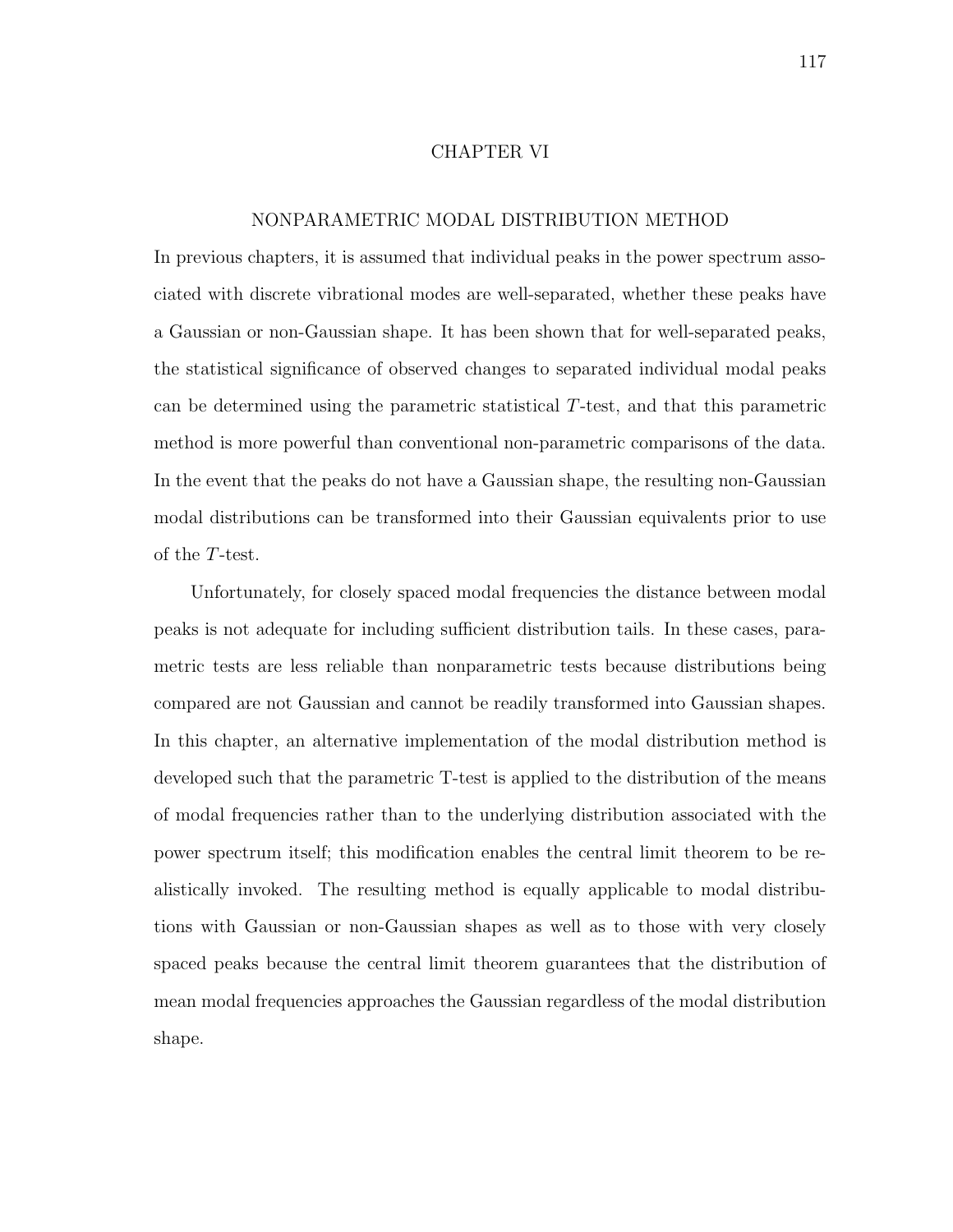# A. INTRODUCTION

In a typical statistical comparison of experimental results, data collected from a treatment group is compared to that collected from a control group with the aim of determining if the treatment produces "meaningfully" different results from the control group. If the outcomes in the treatment group are not found to be significantly different from those of the control group, then there is no statistical reason to believe the treatment has had any effect. Similarly, MDM compares data measured at one time with data measured at another time with the aim of detecting any system changes. If the measurements are not significantly different, the state of the monitored system is assumed to be unchanged.

The individual bars of a discrete power spectrum of field data generally appear as a cluster of energy around a specific frequency. MDM treats the mean frequency of an individual mode as a random variable and observed cluster of energy as statistical distributions. The benefit to this interpretation is that rigorous statistical analysis can be applied to assess the significance of apparent differences between modal distributions. For underlying distributions having a Gaussian shape, the parametric T-test is applicable and has been shown to be generally more powerful than non-parametric tests (Section II). The T-test is a parametric statistical methodology that has been developed to compare the means of two data-sets sampled from an underlying normal distribution, and it includes a correction for small sample size.

Application of any parametric test, however, requires that the underlying distribution of the data meets the requirement of the test, e.g., a normal distribution for the Student T-test. Use of a parametric test on data not conforming to the appropriate underlying distribution is not appropriate and will generally result in either a increase in the number of Type I or Type II errors. Nonparametric statistical tests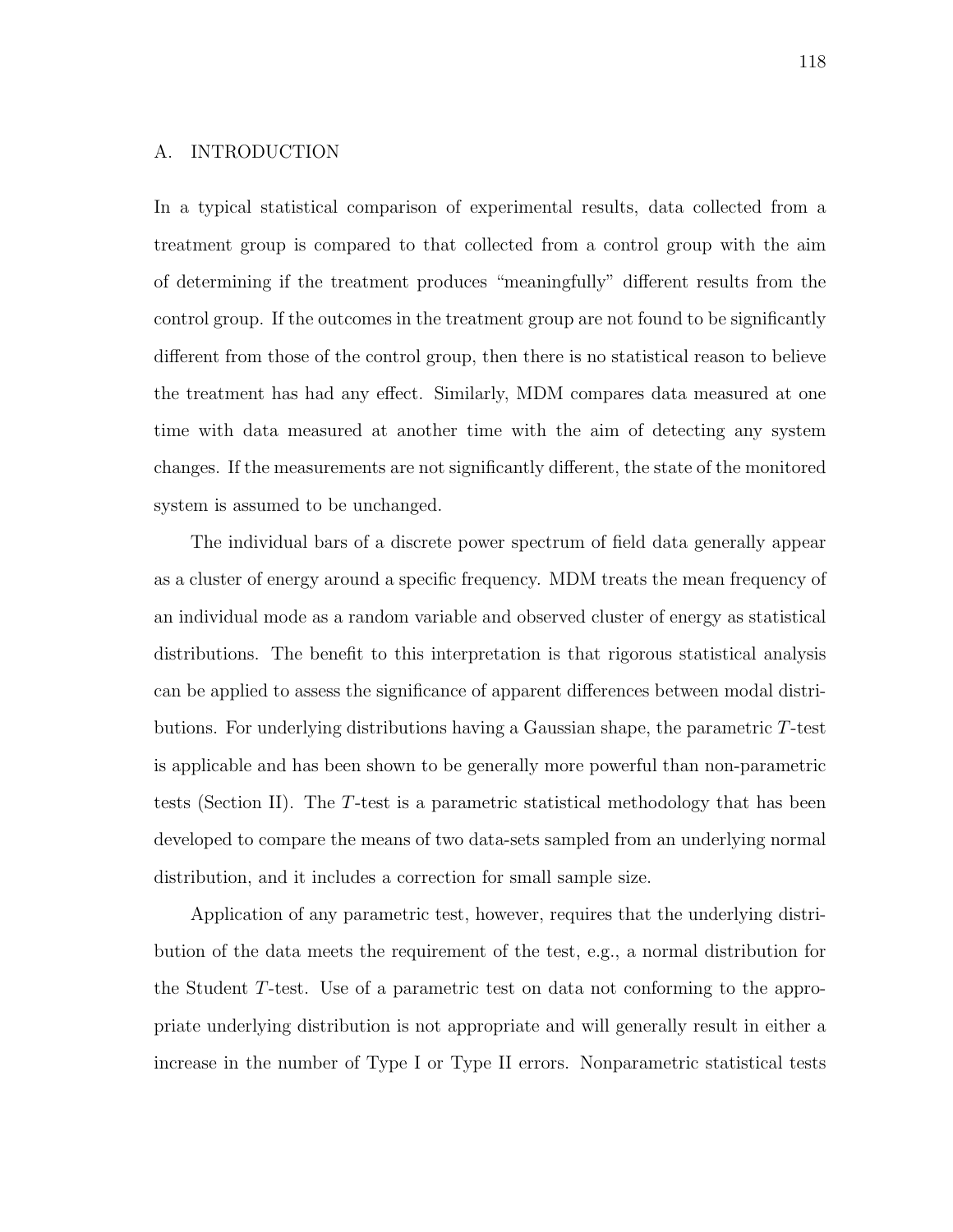provide a viable alternative. These tests can be applied directly to a non-Gaussian modal distribution or one with very closely spaced peaks with no fundamental change to the methodology because non-parametric tests are independent of the underlying distribution shapes.

Here, the mean frequency of each mode is computed for sequential estimates of the underlying power spectrum such that the requirements of the central limit theorem are met and Gaussian statistics can then be applied to these collections of mean values. Consequently, the T-statistic can be appropriately applied to compare the distributions of sample averages to detect system changes. For rigorous application of the central limit theorem, it is important that consistent frequency ranges be used such that the mean of each mode is consistent, i.e., that it is a collection of mean values of the energy detected between two fixed frequencies.

## B. REVIEW: STATISTICAL COMPARISON

The overall objective of a statistical comparison is to determine whether or not two sets of data are drawn from the same population or from different populations. In statistical terms, the null hypothesis is that the two data sets are drawn from the same population; the statistical tests are then applied to assess whether or not there is adequate statistical reason to believe otherwise, i.e., whether or not the observed statistical differences exceed some pre-specified level of statistical significance, or pvalue. Specifically, the p-value represents the probability that the observed differences between the data sets are due to random chance alone. Small p-values indicate the observed differences between the data-sets is very unlikely to have been caused by random chance alone and it is therefore unlikely that the null-hypothesis is correct.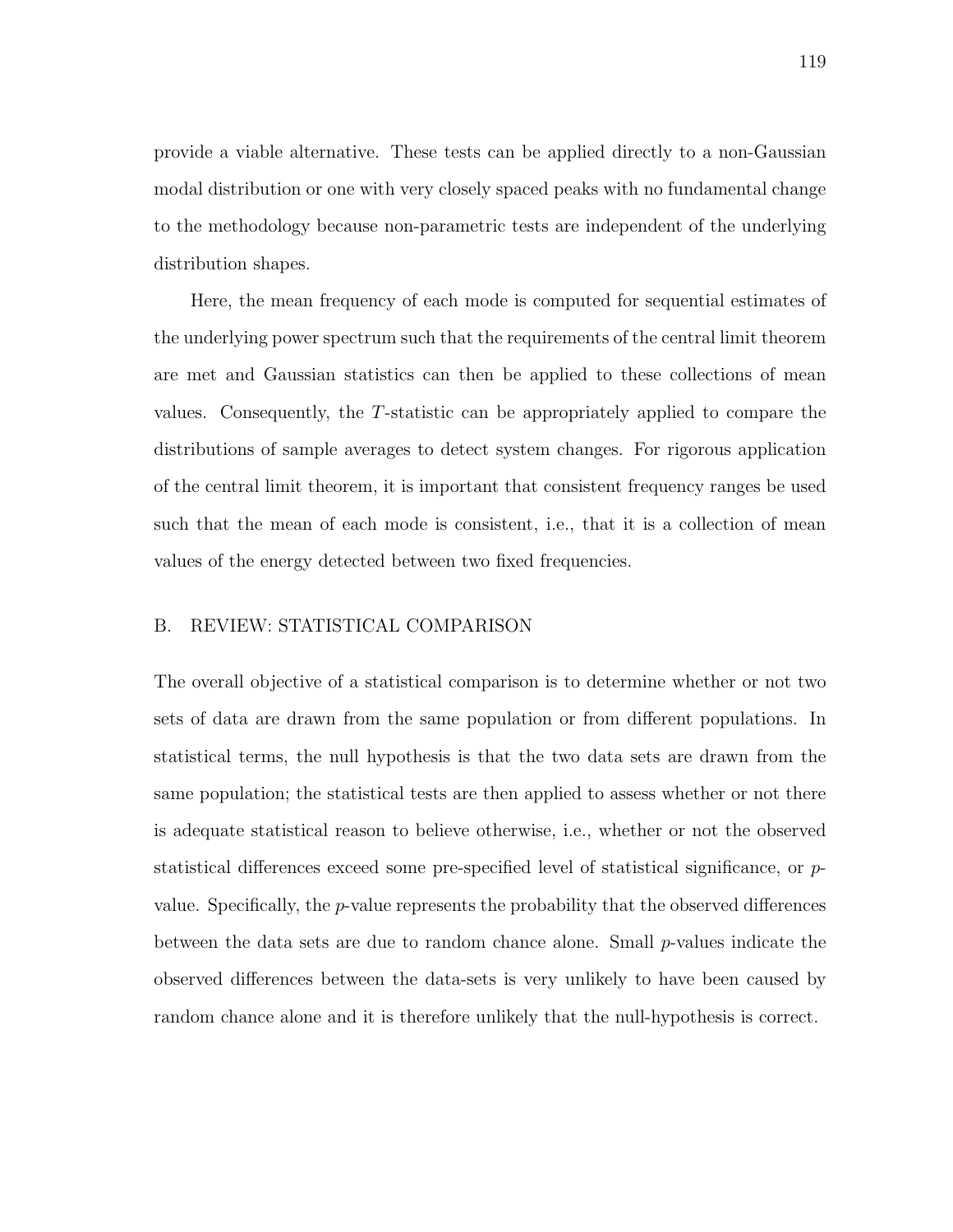### 1. Underlying Theory: Central Limit Theorem

The Central Limit Theorem (CLT) underlies most non-parametric statistical methods. Simply stated, the CLT shows that if a large enough number of sample sets is drawn from a population, then the distribution of the sample averages approaches a normal (Gaussian) with increasing sample size, regardless of the distribution of the underlying populations [13]. Here, as in so many non-parametric methods, the CLT is applied to allow use of a parametric test on non-parametric data. In the MDM, the distribution of mean frequencies meets the requirement of the CLT because each mean itself represents a sample average: here, the average of the energy surrounding the modal mean. This observation enables appropriate application of the T-statistic regardless of the normality of the shape of each modal distribution. For rigorous application of CLT, it is important that consistent frequency ranges be used such that the mean of each mode is consistent, i.e., that it is a collection of mean values of the energy detected between two fixed frequencies.

#### 2. Nonparametric Comparison of Two Histograms

Comparing two histograms is the same as comparing two distributions of grouped data, or, in statistical terms, investigating the homogeneity of two samples of grouped data. The most commonly described nonparametric statistic for comparing two distributions is Kolmogorov-Smirnov (or K-S) test. The test is applicable to data sets where each data point can be associated with a single number. In such a case, the list of data points can be converted to a cumulative distribution function estimator  $S_N(x)$ of the probability distribution from which it was drawn: If the  $N$  data points have values  $x_i$ ,  $i = 1, ..., N$ , then  $S_N(x)$  is the function giving the fraction of data points to the left of a given value x. This function has step function shape. The K-S statistic is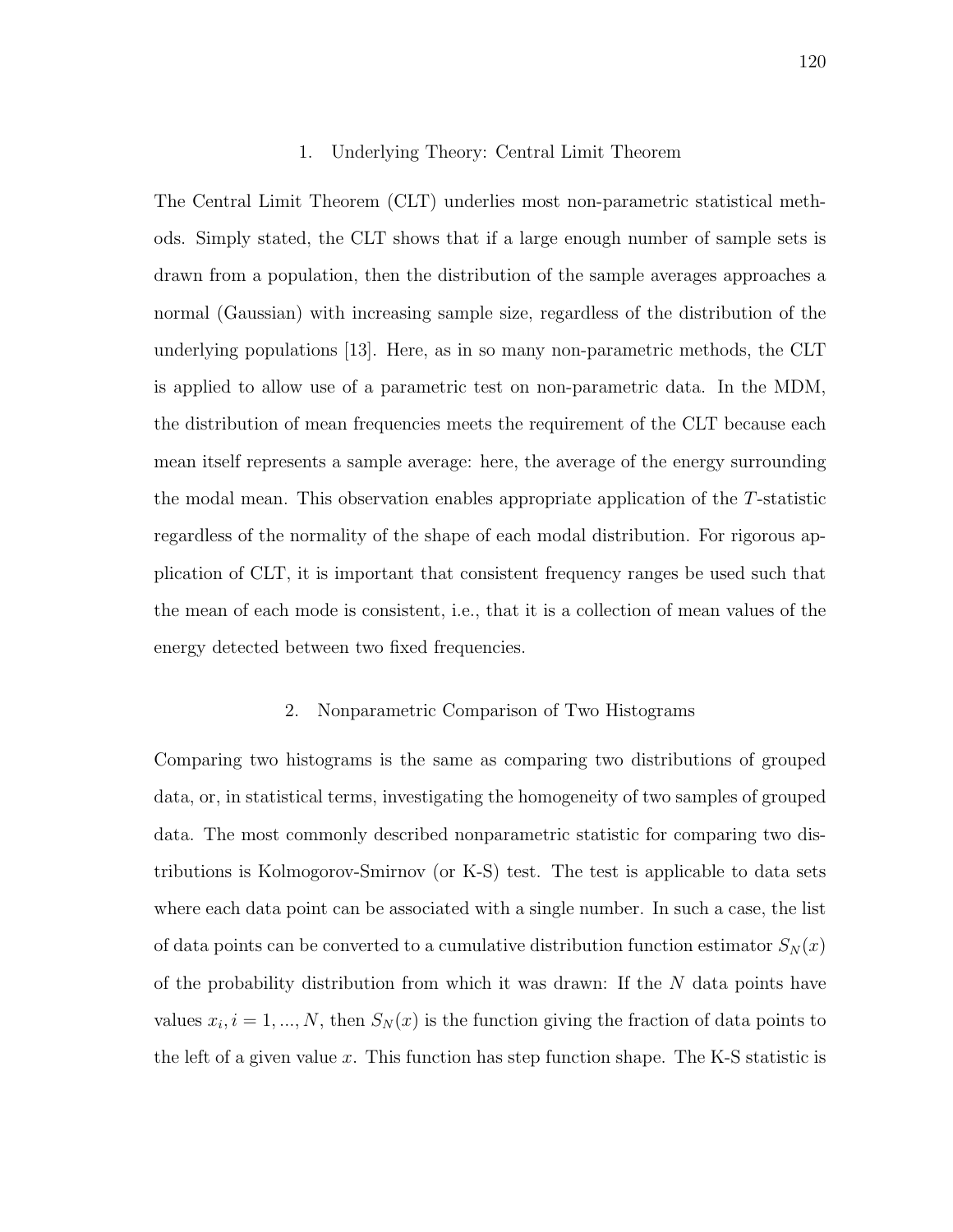the maximum value of the absolute difference between two cumulative distributions. The K-S static for comparing two cumulative distributions  $S_{N_1}(x)$  and  $S_{N_2}(x)$  is

$$
D = max|S_{N_1}(x) - S_{N_2}(x)|
$$
\n(6.1)

The significance level of an observed value of  $D$  is given approximately by the formula [74].

Probability
$$
(D > observed) = Q_{KS} \left( \left[ \sqrt{N_e} + 0.12 + 0.11/\sqrt{N_e} \right] D \right)
$$
 (6.2)

$$
Q_{KS}(y) = 2\sum_{j=1}^{\infty} (-1)^{j-1} e^{-2j^2 y^2}
$$
 (6.3)

with limiting values of  $Q_{KS}(0) = 1$  and  $Q_{KS}(\infty) = 0$ . The effective number of data points is

$$
N_e = \frac{N_1 N_2}{N_1 + N_2} \tag{6.4}
$$

where  $N_1$  is the number of data points in the first distribution and  $N_2$  is the number in the second.

Scholz and Stephens [75] proposed the Anderson-Darling statistic, which is a modification of the K-S test. This modification gives more weight to the tails than does the original K-S test. The Anderson-Darling test makes use of the specific distribution in calculating critical values. The modification has the advantage of allowing a more sensitive test, but has the disadvantage that critical values must be calculated for each distribution. The two-sample version is as follows:

$$
A_{mn}^2 = \frac{mn}{N} \int_{-\infty}^{\infty} \frac{(F_m(x) - G_n(x))}{H_N(x) (1 - H_N(x))} dH_N(x)
$$
(6.5)

where  $F_m(x)$  and  $G_n(x)$  are the empirical cumulative distribution function of the first sample and the second sample, respectively.  $H_N(x) = (mF_m(x) + nG_n(x))/N$  with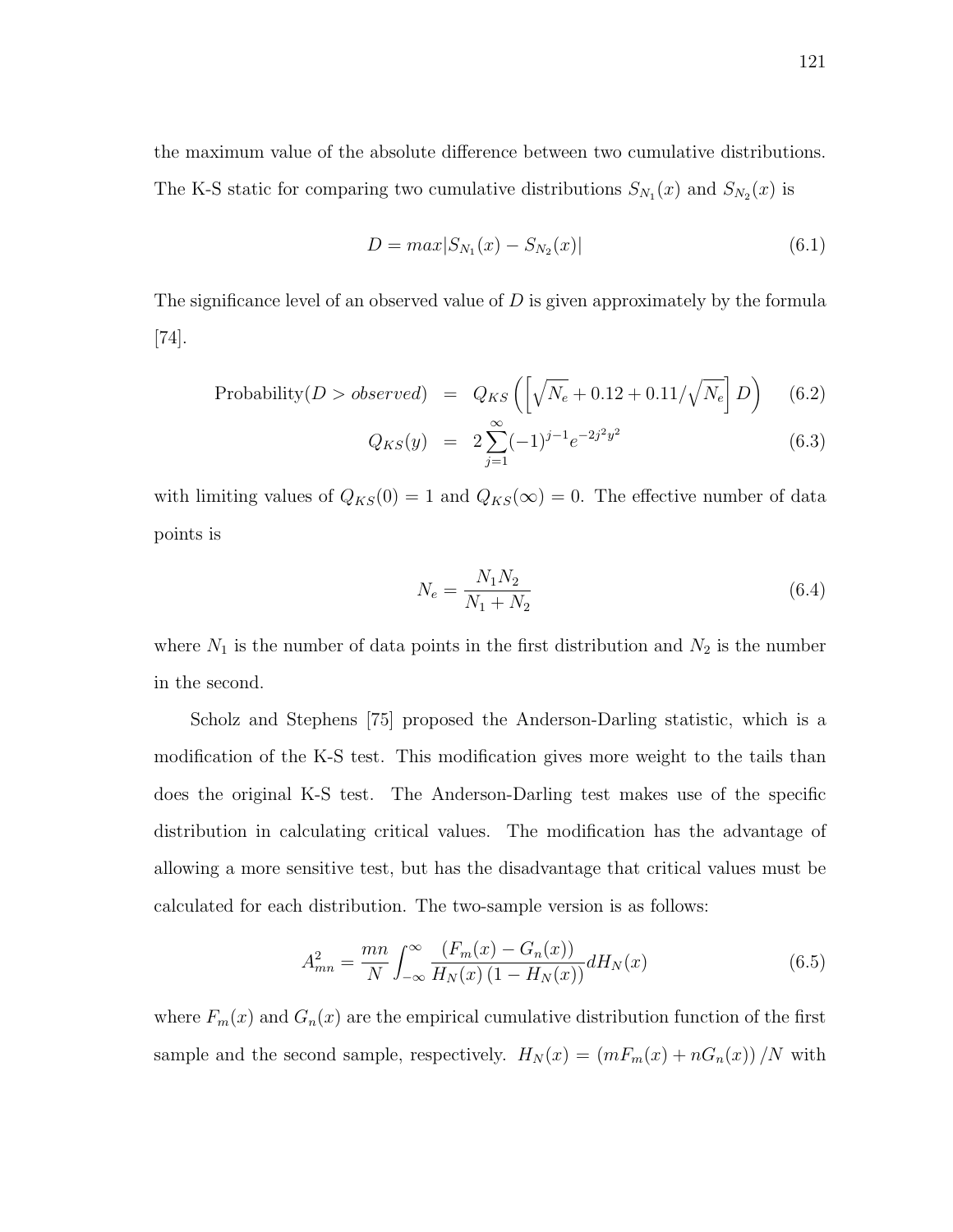$N = m + n$ , is the empirical distribution function of the pooled sample. This can be used to test the hypothesis that  $F = G$  without specifying the common continuous distribution function.

Both the Anderson-Darling and K-S tests are based on cumulative density functions and are appropriate for comparing two distributions of one variable (one mode among possible multi-modes). The MDM, however, needs multi-modal comparison requiring an equivalent to the combined  $T$  statistic; as far as the author is aware, combined statistics for these CDF-based methods have not been developed. Further, any CDF-based method will be extremely dependent on the precision of the division between modes: inappropriately cutting or including even small amounts of energy from the left tail could greatly affect the CDF. It has been found in the work on the penalty method that very precise divisions between modes is either difficult or impossible, so it seems unlikely that any CDF-based statistical comparison will prove to be an effective part of the MDM.

# 3. Bootstrap Resampling

The Bootstrap is a popular alternative to parametric statistical inference for cases in which the conditions necessary for parametric methods are in doubt. Briefly stated, the bootstrap methodology assumes that the original sample represents the population from which it was drawn. Thus, re-sampling from the original sample should statistically represent what would be obtained if many samples were taken from the original population. Key to the bootstrap method is that the re-sampled data is not compared directly, instead, the means of groups of these samples are compared. This subtlety enables invocation of the central limit theorem and the associated parametric statistical comparisons. The parametric bootstrap is the practice of estimating properties of an estimator (such as its variance) by randomly sampling (with replace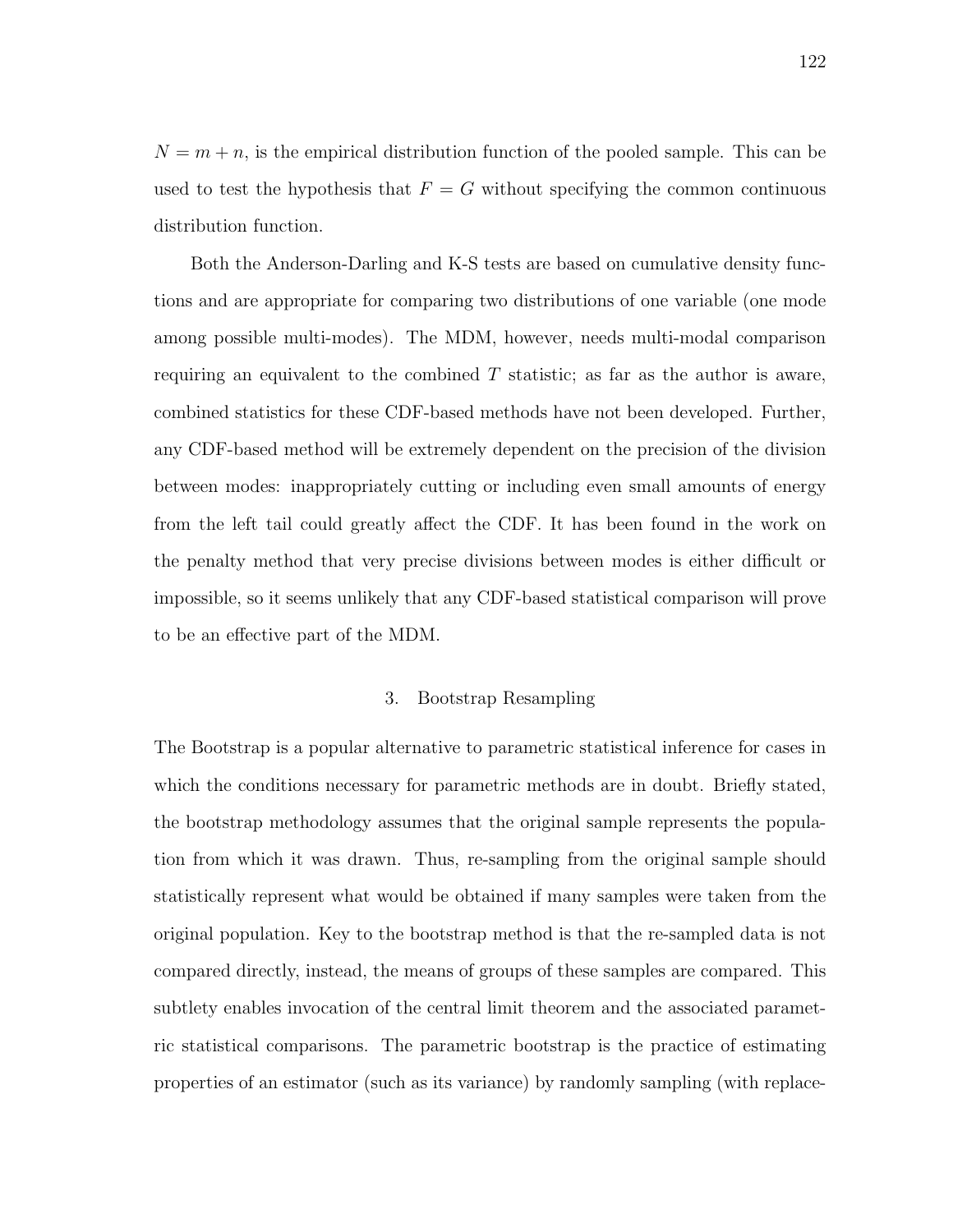ment) from an approximate distribution and using these samples to estimate the desired parameter. In the case where a set of observations can be assumed to be from an independent and identically distributed population, this can be implemented by constructing a number of resamples of the observed dataset (and of equal size to the observed dataset), each of which is obtained by random sampling with replacement from the original dataset.

The advantage of bootstrapping over analytical methods is its great simplicity: it is straightforward to apply the bootstrap to derive estimates of standard errors and confidence intervals for complex estimators of complex parameters of the distribution, such as percentile points, proportions, odds ratio, and correlation coefficients. The disadvantage of bootstrapping is that while (under some conditions) it is asymptotically consistent, it does not provide general finite-sample guarantees, and has a tendency to be overly optimistic. The apparent simplicity may conceal the fact that important assumptions are being made when undertaking the bootstrap analysis (e.g. independence of samples) where these would be more formally stated in other approaches.

The details of the parametric bootstrap procedure are relatively straightforward: A distribution is created based on random sampling of the the underlying population. The method is termed parametric because a future re-sampling is based on this distribution, rather than on raw data. New (resampled) data sets are then created by repeatedly sampling with replacement from this one distribution, and the resulting data-sets are treated as if many sets had been sampled from the original population. Sampling from the distribution with replacement means that after a sample is drawn from the original sample set, it is put back before drawing the next sample. As a result, any number can be drawn more than once, as if sampling from an infinite data set.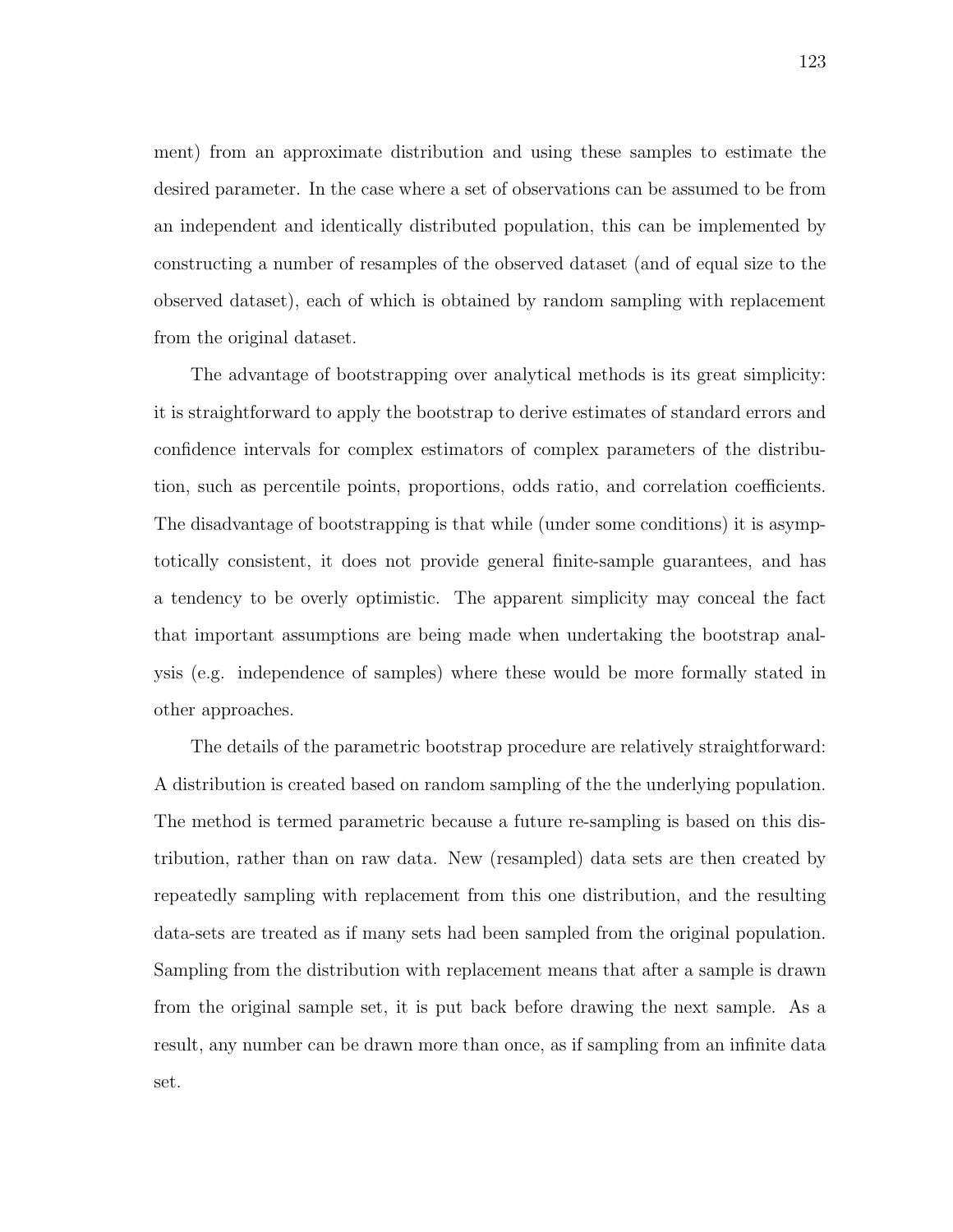Application of the parametric bootstrap to the MDM would be a straightforward extension of a well-known statistical method to this unique methodology, and how this implementation would be put into the MDM is described in detail in the discussion section of this chapter, Section 2. However, it is here observed that the underlying principle, the CLT, can be applied without re-sampling, and with the added advantage of maximizing the use of "original" data. The observation goes back to Chapter II and the implementation of the penalty method. In that section, it was observed that accuracy could be increased by using a variation on Welch's method of spectral smoothing: many power spectra are computed and the bars corresponding to equivalent frequencies are averaged. In the case of the penalty method, 100 separate power spectra computations were found to be adequate. In the new non-parametric method proposed here, these 100 spectra are treated as separate samples of the same quantity, and the mean of each spectral peak is treated as an estimate of the mean of the modal frequency. Since each estimate is itself a mean, the CLT can be invoked and the T-statistic can be meaningfully applied regardless of noise or closeness of the modal peaks. This new methodology has all the theoretical advantages of the parametric bootstrap but does not include the difficulty, computational inefficiency and inelegance of the re-sampling process.

# C. IMPLEMENTATION TO MDM

The central limit theorem implementation of the modal distribution method is a non-parametric variation on the original implementation. This implementation still divides a measured acceleration time-history into a series of segments; each segment is converted into a power spectrum through use of the FFT, and the resulting power spectrum is divided into a series of response frequency ranges by the same penalty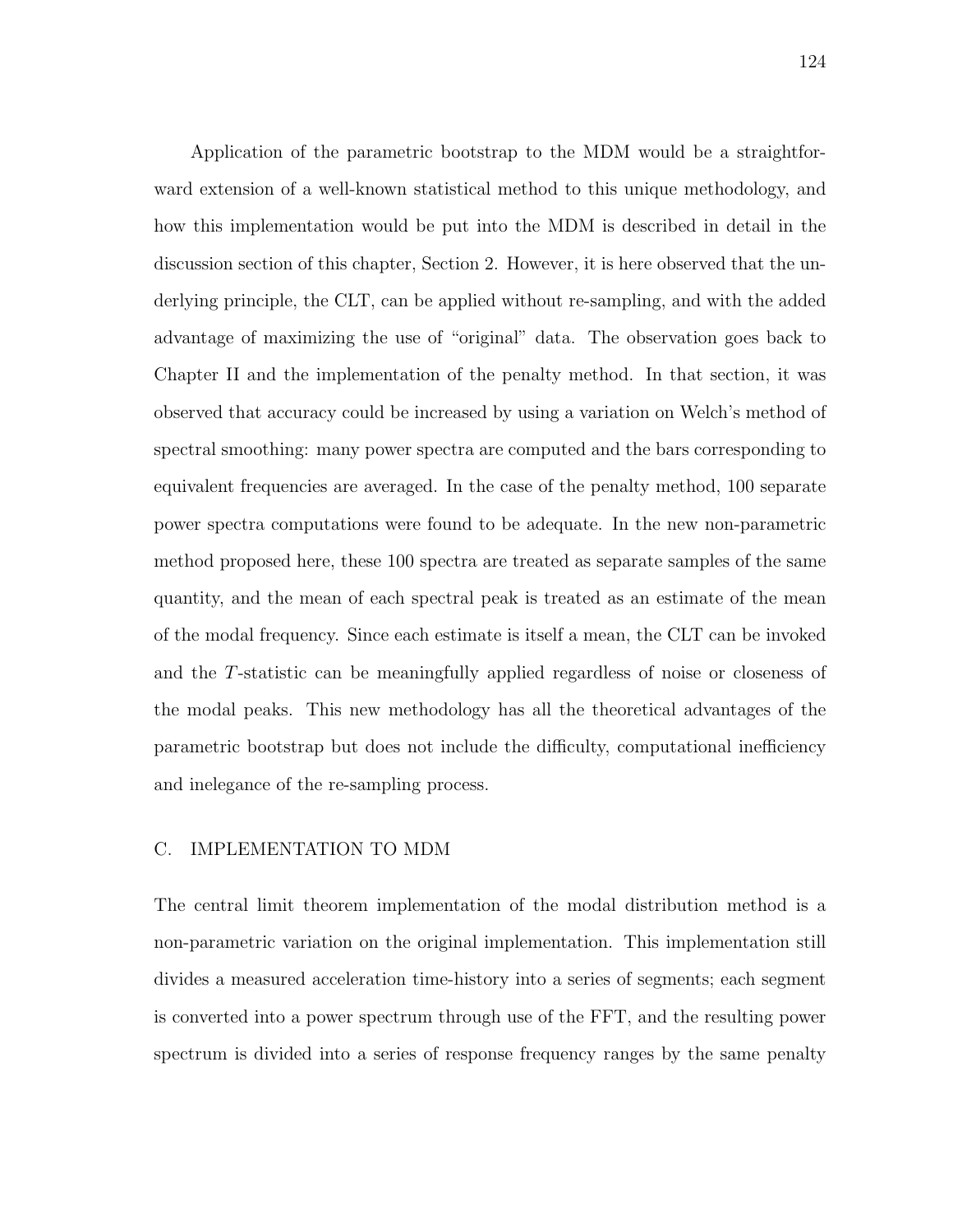method. At this stage is where the methods diverge. In order to apply the central limit theorem, a collection of N mean values of samples of the same population is necessary. To that end, each one of the  $N$  mean values is computed as the mean (centroid) of the area under the power spectrum associated with an individual mode. In this case, the process is assumed to be constant over a very short time duration, for example, 200 data points, which in practice may be a few seconds depending on application.

The mechanics of computing each of the N means are to first compute the power spectrum of a segment of B points in the time-history, where  $B \gg N$ . As in the original MDM, the penalty method is applied to separate the modes. The separation points between individual modes are recorded. Then the time-history is shifted two points forward in time and a new power spectrum is computed. A second set of separation points between modes is recorded and the process is repeated to develop N sets of  $M+1$  separation points, where M is the number of modes. For each of the  $(M+1)$  separation points, the N points are then averaged to find a single set of modal divisions that will be used for all of the N power spectra. These averaged values are then used as fixed frequency ranges for computation of the N mean frequencies, each of which is computed by averaging the area under the power spectrum within the upper and lower bounds found by averaging the modal separation points from the N power spectra, each of which is computed from B data points. The resulting N predictions of the mean modal frequency then constitute N estimates of the true mean frequency, which is the random variable in this method.

The purpose of this process is to have a collection of mean values of essentially the same population, thereby conforming to the central limit theorem. The resulting distribution of sample averages approaches the Gaussian with increasing length of the segment of the time-history, B. It is common to apply Gaussian statical methods to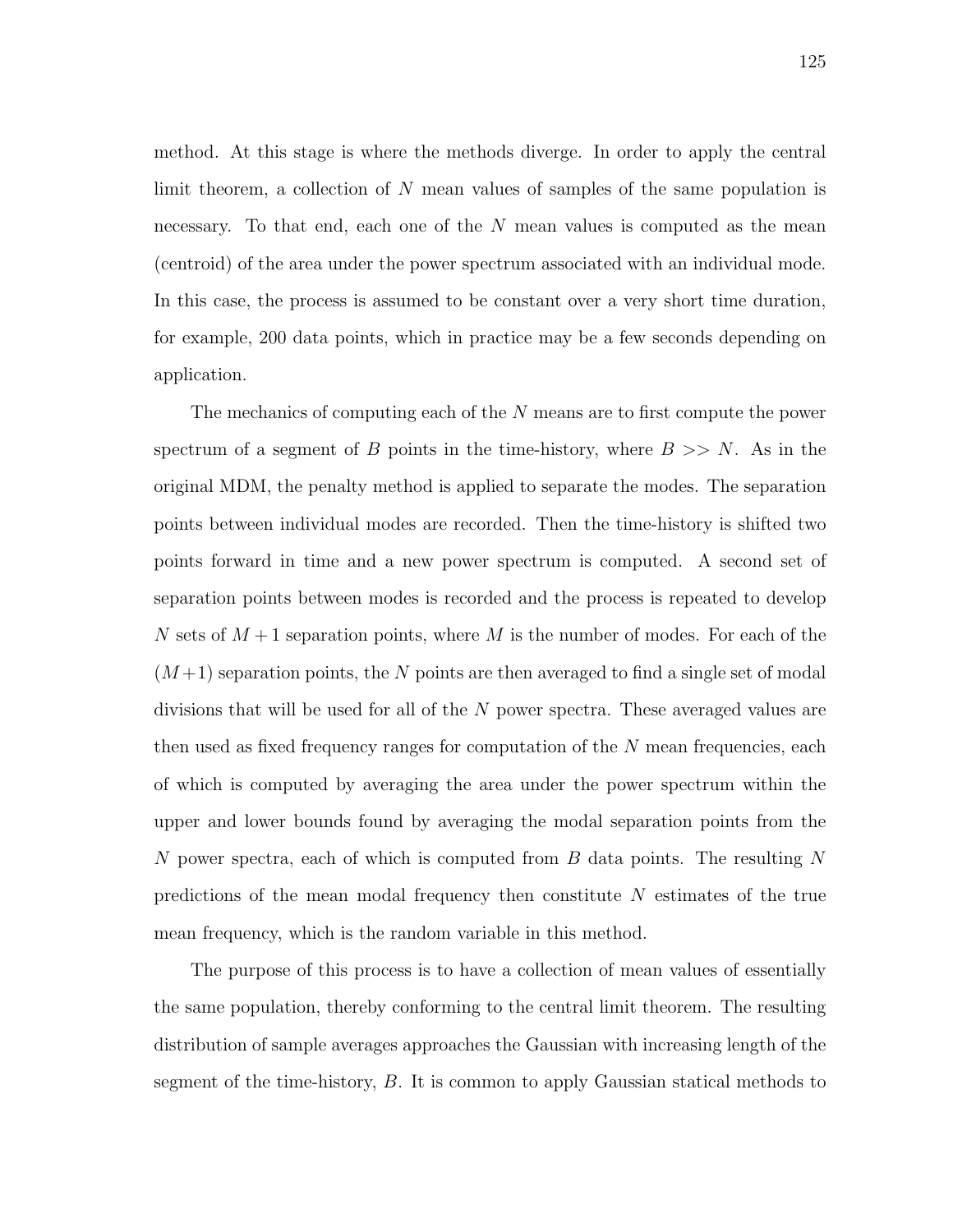distributions resulting from the CLT with sample size as small as 30 regardless of the distribution of the underlying data [26].

The overall goal of the method is to quantify the statistical significance of subtle changes in the state of a vibrating structure by comparing sampling distributions of sample average representing two different segments of a measured response timehistory. Application of the CLT guarantees a near-Gaussian distribution for sufficiently large sample size, so the T-test can be rigorously applied regardless of mode shape or modal spacing.

At this stage, the CLT implementation of the MDM returns to that of the original. The sampling distribution of the sample averages in the first segment is compared with that in the second segment to detect subtle change in mean modal frequency, if any. The mean of each sequential sampling distribution in the first segment is statistically compared with that of the second segment, i.e, the mean of sample average of the first mode in the first segment is compared with that of the first mode in the second segment, as are each of the subsequent means of sample average. The T-statistic is applied to quantify the significance of observed differences of means of sample average. The significance of each mean difference between sample averages is computed independently, and then each mean difference is weighted by the magnitude of the energy associated with that mode to compute an overall combined T-statistic. The statistical significance of any difference between means of sample average is reported, as well as a combined statistic quantifying differences between all modal mean frequencies. The entire procedure could be repeated over consecutive segments of a time-history to monitor for changes in modal response.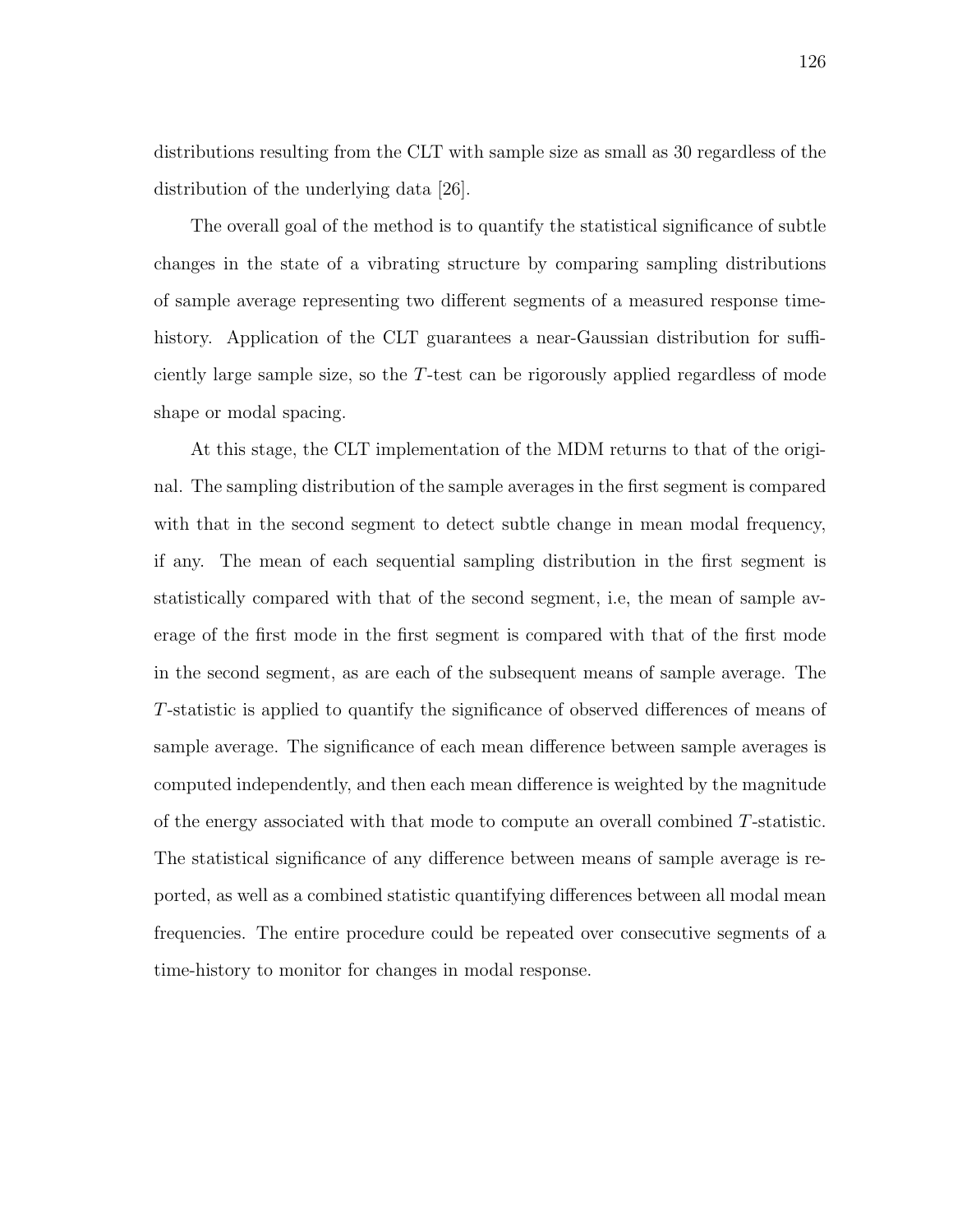#### 1. Statistical Comparison of Means: the T-test

At this stage, the CLT implementation of the modal distribution method reverts to the original. A combined T-statistic is computed for comparison between separate segments of the time-history. The T-statistic for modal comparisons is computed as e.g. [26]:

$$
T_i = \frac{\Delta \mu_i}{s_i} \tag{6.6}
$$

where  $\Delta \mu_i = \mu_{i,1} - \mu_{i,2}$  and  $s_i^2 = s_{i,1}^2/N_{i,1} + s_{i,2}^2/N_{i,2}$ .  $\mu_{i,w}$  is the mean of sampling distribution of sample average,  $s_{i,w}^2$  is the sample variance of sampling distribution of sample average, and  $N_{i,w}$  is the number of sample averages in the *i*'th mode of the w'th segment.  $T_i$  is distributed approximately as a Student's T with the number of degrees of freedom for the  $i$ 'th mode equal to e.g. [26]:

$$
DOF_i = N_{i,1} + N_{i,2} - 2 \tag{6.7}
$$

Accurate assessment of the significance of changes in the observed vibrational response requires consideration of all modes. The ensemble of observed differences for each pair of means (one mean for each mode from each of the two segments of the time-history) is treated as a set of repeated measurements with differing uncertainties, i.e., observed differences between the first pair of sampling distributions are combined with observed differences between pairs of sequentially higher modes. An overall Pvalue is calculated by computing a combined T-statistic, which weights differences between the means by the fraction of energy represented for each individual mode. The fraction of energy associated with the  $i$ 'th mode for each of the two windows is:

$$
E_{i,w} = \frac{A_{i,w}}{\sum_{i=1}^{I} A_{i,w}}\tag{6.8}
$$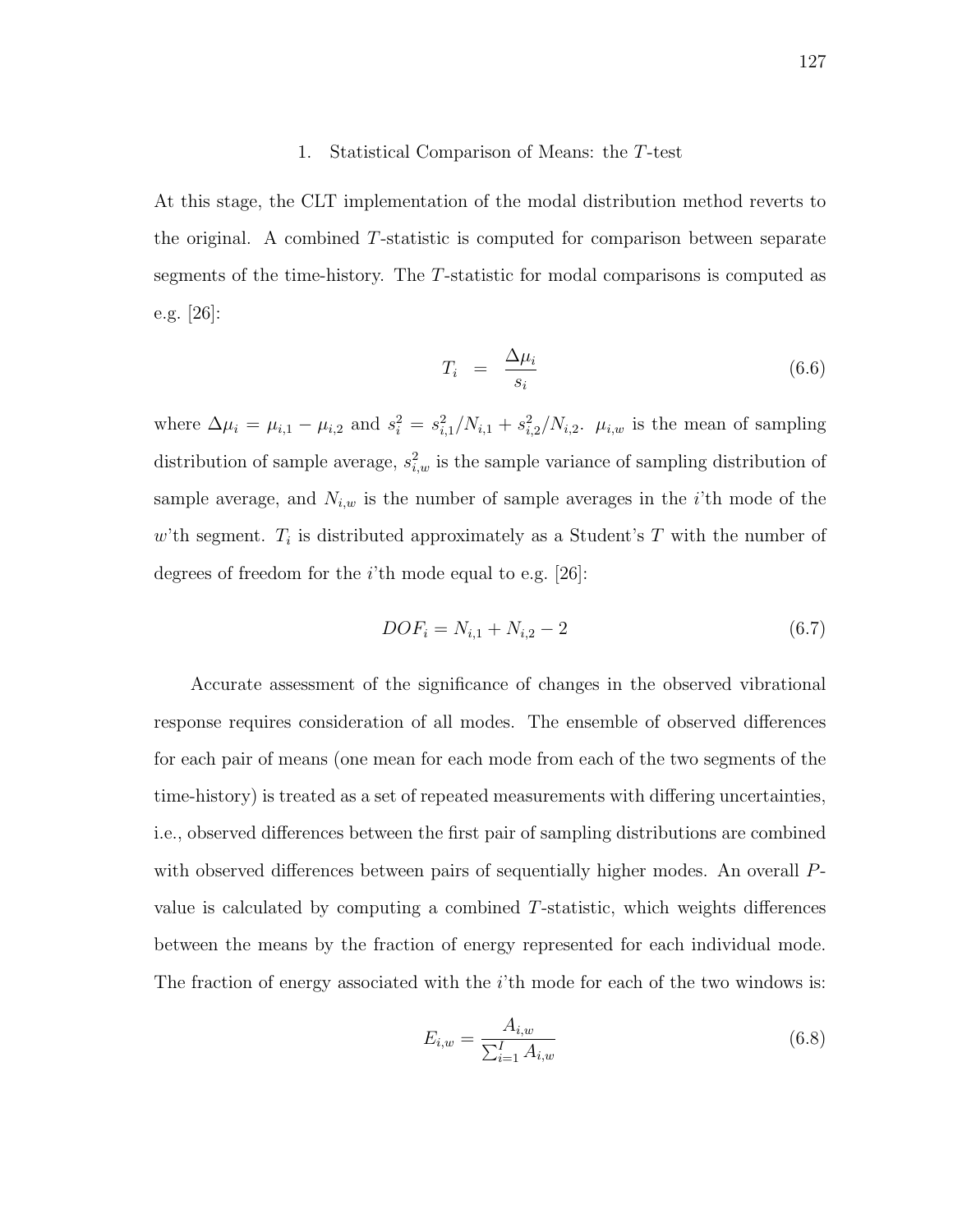where  $I$  is the total number of modes in the power spectrum and  $w$  is either 1 or 2, denoting either the first or second window of the time-series. The overall T-statistic is found using Equation 6.9, in which  $\Delta \mu$  and  $s^2$  are computed as averages weighted by the fraction of energy associated with each of the I modes:

$$
T = \frac{\Delta \mu}{s} \tag{6.9}
$$

where

$$
\Delta \mu = \sum_{i=1}^{I} 0.5 (E_{i,1} + E_{i,2}) \Delta \mu_i \tag{6.10}
$$

$$
s^2 = \sum_{i=1}^{I} 0.5(E_{i,1} + E_{i,2})s_i^2
$$
 (6.11)

The T-statistic resulting from Equation 6.9 represents the weighted average of differences between the means of sampling distribution of sample average. The number of degrees of freedom for use of a standard T-distribution is estimated as the total number of sample averages. The total degrees of freedom to be used in conjunction with the T-statistic is estimated as the sum of individual degrees of freedom:

$$
DOF = \sum_{i=1}^{I} (N_{i,1} + N_{i,2}) - 2
$$
\n(6.12)

### D. Example of Well-Separated Gaussian Modes with Noise

As noted earlier, the CLT implementation of the MDM is intended to be more general than the original parametric MDM: specifically, it is applicable to closely spaced peaks and to modes with non-Gaussian shape. However, for broadly spaced peaks and power spectra having roughly Gaussian shape, the original parametric MDM would be expected to offer superior performance. Here, the relative performance of the two methodologies is investigated. Time-histories of both acceleration data and of noise are simulated, and the three methodologies are applied to ascertain their effectiveness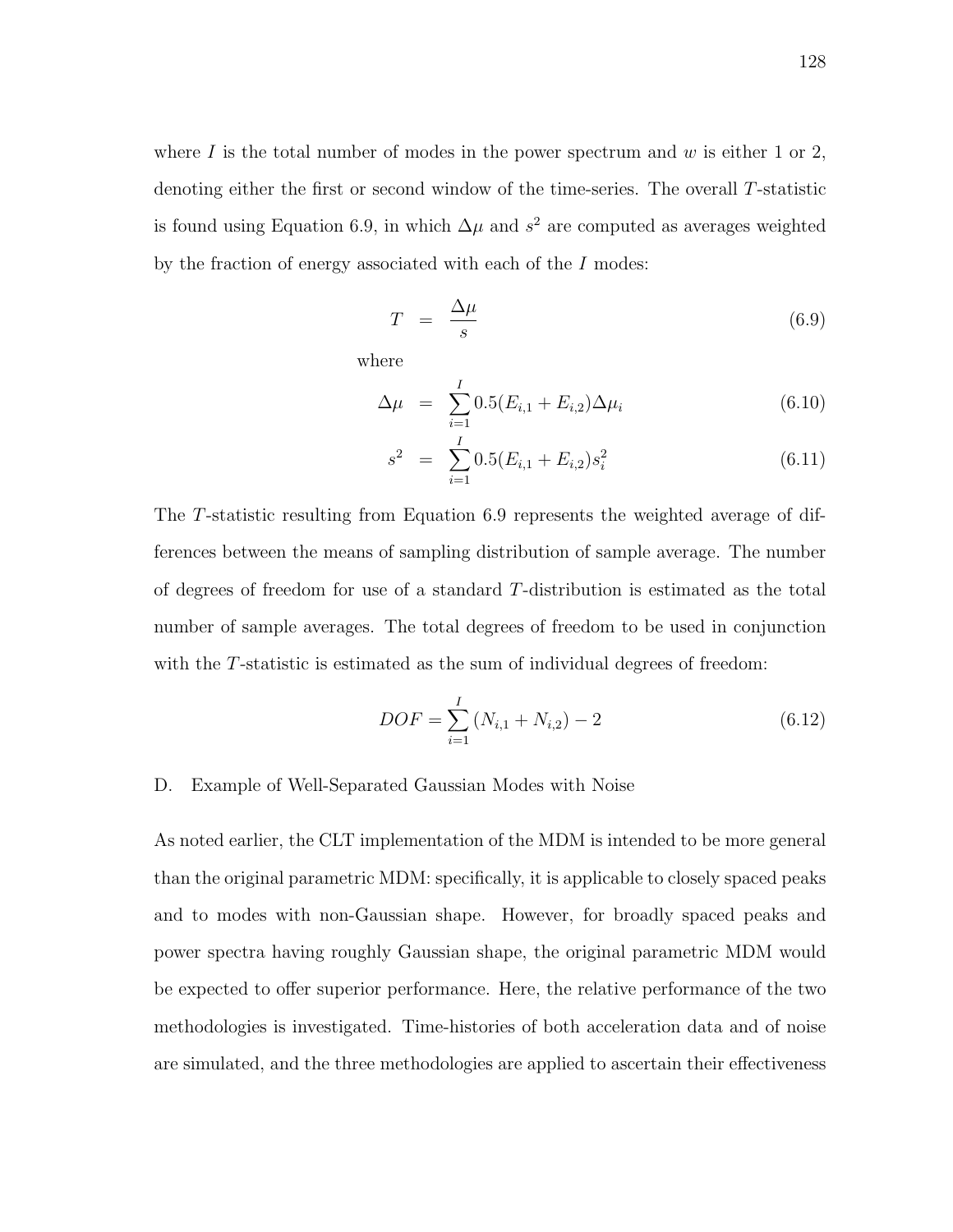on noisy signals. The three competing methodologies are: non-parametric MDM (this Chapter), noise reduction MDM (Chapter V), and parametric MDM (Chapter II).

## 1. Simulation

Target power spectra for both of the signal and of the noise are shown in Figure 34. The target bi-modal power spectrum of signal has been estimated from real measurements of vortex induced vibration of a marine riser. The power spectra of the white noise being added to the signal are applied over the frequency range from 0.0 to 0.7 Hz, which is larger than the frequency range of signal: 0.0 to 0.4 Hz. For this example, the signal corrupted by noise is generated as follows: a time-history of the signal is simulated and stored; separately, a time-history of noise is simulated, and the resulting time-series of signal and of noise are added together point-by-point in the time-domain. In application of the MDM, the power spectrum is calculated from the time-history of the combined signal. Five different RMS noise levels are used: 0, 1, 10, 20, and 30 mg, and each of these noise levels is applied to two different "clean" power-spectra (an "original" and a "modified" target spectrum). All realizations have time step of 0.2 sec. Sample power spectra of signal combined with 1 mg, 20 mg, and 30 mg RMS noises are shown in Figure 35. Note that same signal is used for all cases. In the Figure, underlying modal distribution shape is destroyed as the noise increases. 20 mg and 30 mg RMS noise changes modal distribution shapes, around both peaks and tails.

The "modified" case used to evaluate the effectiveness of the method for detection of a known frequency shift is generated using a slightly modified target spectrum. The target power spectrum is modified as if the stiffness of the measured system is decreased. Both modal frequencies are decreased by 10% of their area, based on normal probability density function. Applying Equation 6.13 with  $\Phi(z) = 10\%$  of the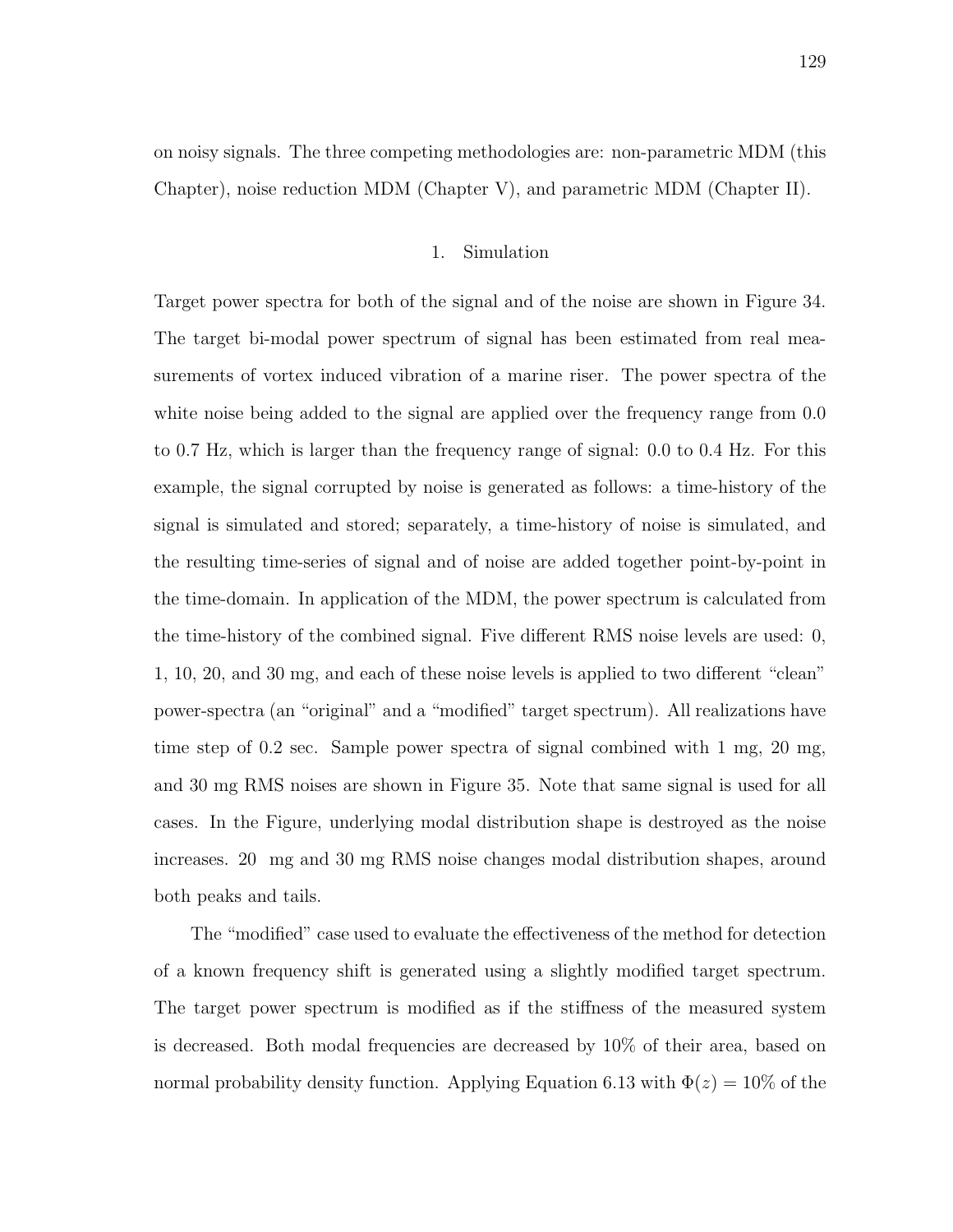

Fig. 34. Target Signal Spectra and Noise Spectrum

area under a standard normal distribution yields  $\Delta \mu = -0.2533 s_i$ .

$$
\Delta \mu_i = z s_i; \qquad \Phi(z) = \int_{-\infty}^{z} \frac{1}{\sqrt{2\pi}} e^{-\frac{1}{2}u^2} du \qquad (6.13)
$$

Transforming this value to each modal distribution of the original target spectrum  $(S)$  results in the new mean frequencies of the modified target spectrum  $(S_3)$  shown in Table VI of Chapter II. Some parts are repeated here for convenience.

## 2. Results of Comparison

The three variations in the method are exercised on various cases and results are critically compared to assess the comparative effectiveness of each method. In each comparison, the results shown are based on 25 realizations of each case to obtain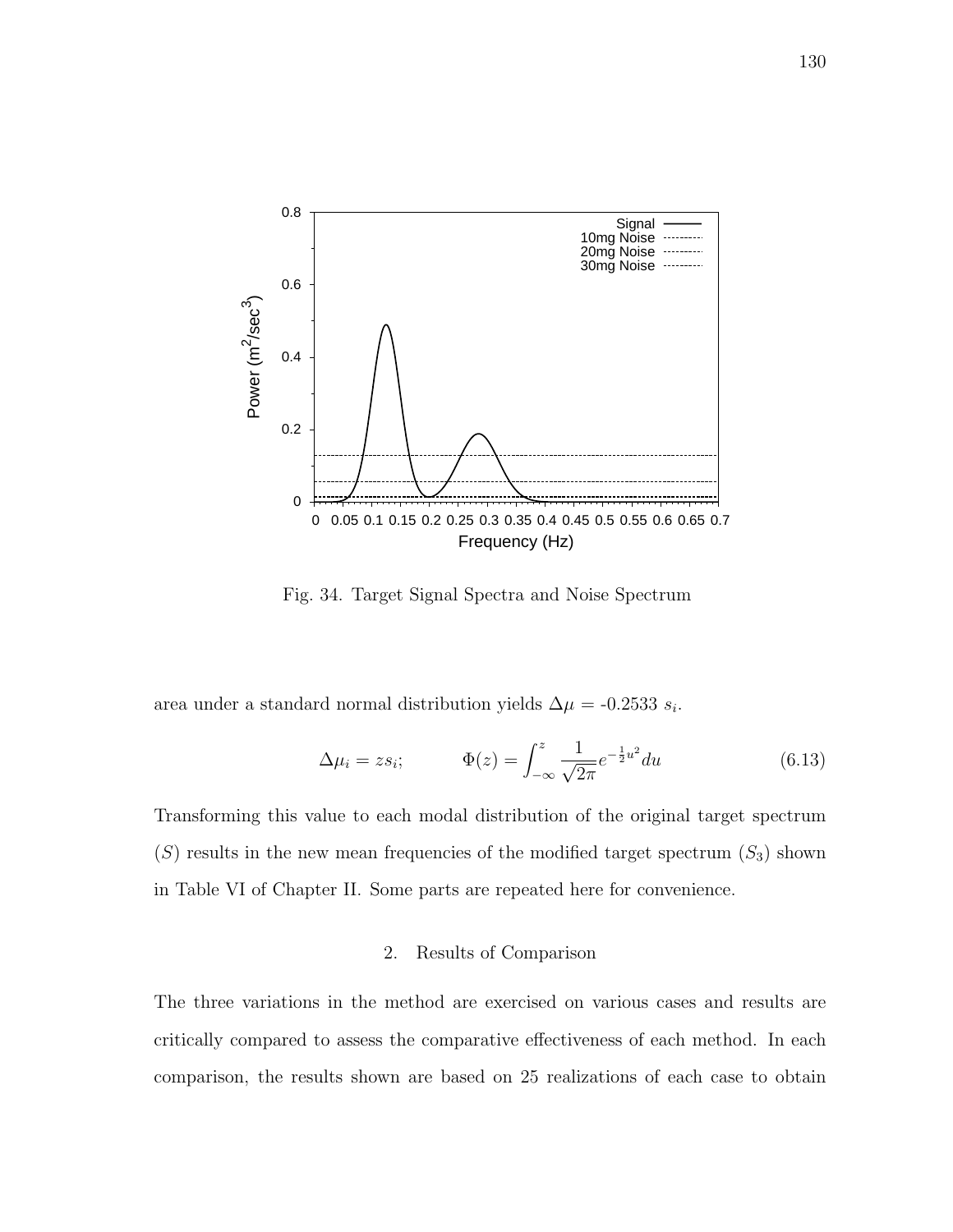

Fig. 35. Sample Signal Spectrum with 1, 20, and 30mg RMS Noise

statistically significant results. There are exactly two ways a statistical test can fail: it can reject the null hypothesis when it is in fact true (Type I error), or it can fail to reject the null hypothesis when it is in fact false (Type II error). The null hypothesis underlying the statistical methods presented here is that there is no difference between the two segments in the time history, so a Type II error is failing to detect a change when in fact the underlying target spectrum has been changed, and a Type I error is wrongly detecting a change when in fact there has been no change to the underlying spectrum (a false alarm).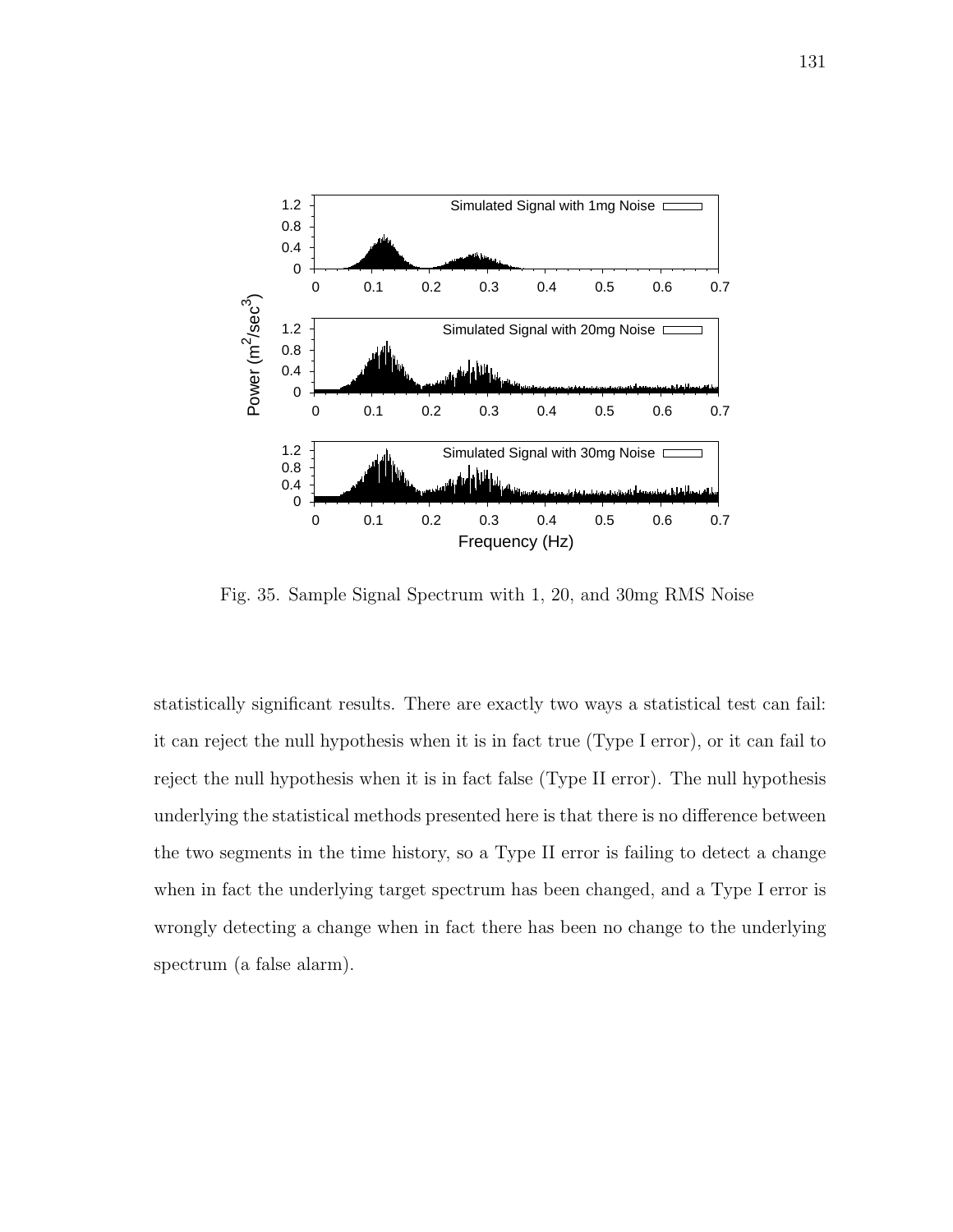| Target   | 1st Mode |           |          |        |
|----------|----------|-----------|----------|--------|
| Spectrum | Mean     | Change    | Variance | Change |
| S        | 0.12500  | N/A       | 0.00060  | N/A    |
| $S_3$    | 0.11879  | $-4.96\%$ | 0.00066  | 10%    |
| Target   | 2nd Mode |           |          |        |
| Spectrum | Mean     | Change    | Variance | Change |
| S        | 0.28500  | N/A       | 0.00120  | N/A    |
| $S_3$    | 0.27622  | $-3.05%$  | 0.00132  | 10\%   |

Table VI. Target Spectra Parameters with Percent Change from Original Idealized Spectrum

a. Non-parametric MDM vs Parametric without Noise Reduction - Low Noise

In this first comparison, the significance level of the non-parametric MDM is compared with that of the original parametric MDM. This first comparison is a test of robustness against Type II errors. Here, both methods are applied to a clean signal, or to one with very low noise  $(1 \text{ mg})$ . The noise level typical of a high-quality 1 g accelerometer is around 0.5 mg RMS. Here, additional surrounding noise is assumed as 0.5 mg, resulting in total of 1 mg RMS noise.

Figure 36 is used to compare the original (parametric) version of the MDM with noise reduction (Chapter V) with the non-parametric MDM based on the CLT. For the low-noise cases, the parametric version is seen to be more effective. This result is not surprising because it follows the general observation that parametric statistics are more effective if the data conforms to the requirements of the methodology. In this example, the target spectrum was created with a near-Gaussian shape and widely spaced peaks: exactly the situation for which the parametric method would be most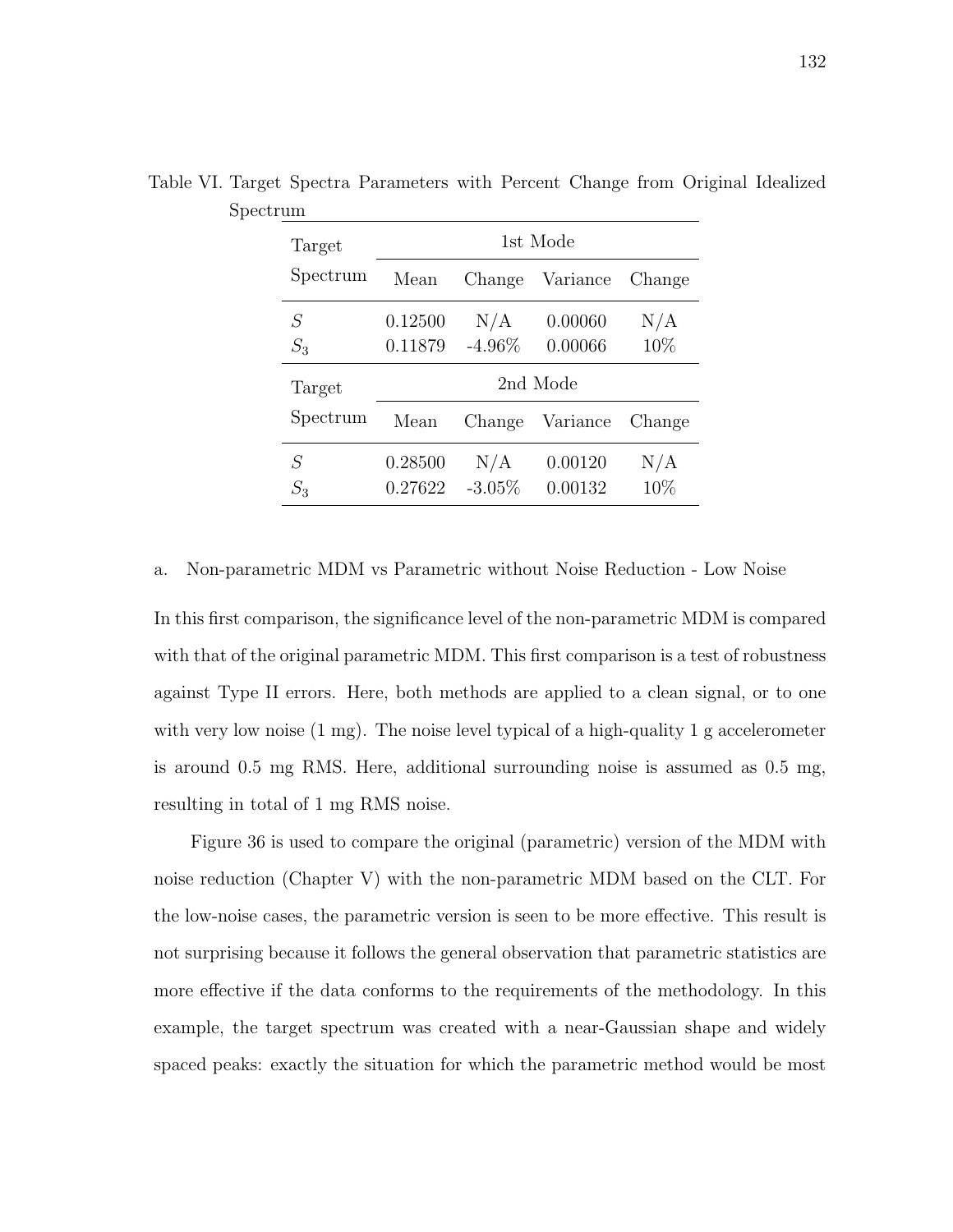

Fig. 36. Comparison of detection ability between parametric MDM and non-parametric MDM when the underlying target has been changed (smaller P-values indicates greater ability).

effective. The non-parametric MDM requires longer than 1200 seconds monitoring time to detect the known change with very high confidence  $(\pm 1\sigma$  error bars fully below 5% P-value), while the parametric MDM requires less than 1200 sec monitoring time. Surprisingly, the non-parametric method is more effective with a 600 second signal. One possible explanation may be that the power-spectrum computed from such a short time-history does not have sufficient data to reconstruct the underlying Gaussian modal distribution very well.

The probability of Type I error (a false alarm) is shown in Figure 37. The probability of a false alarm is nearly the same for both methods and therefor does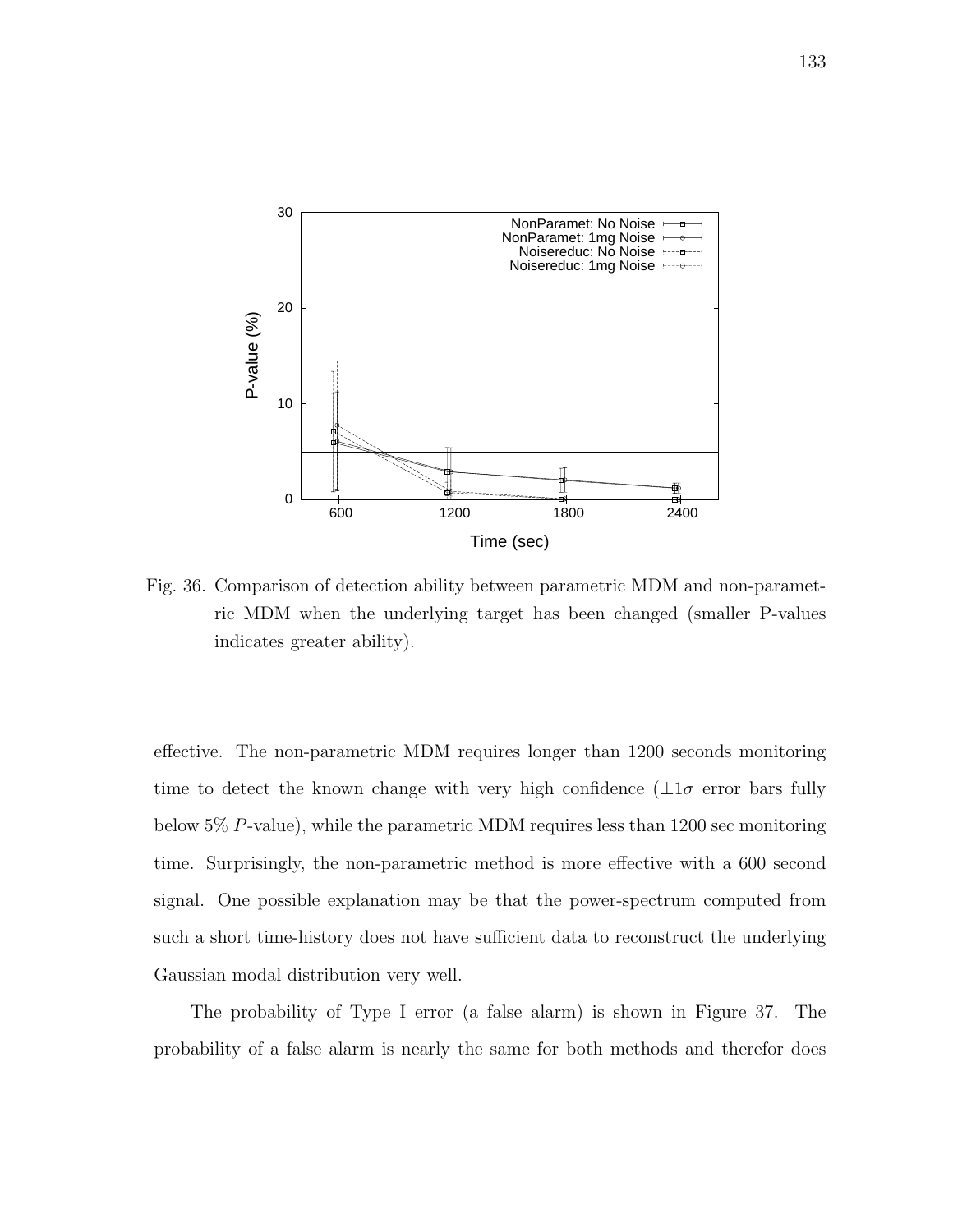not affect required minimum monitoring time. All methods have the pleasing trend of decreasing probability of a false alarm with increasing window size (number of data-points).



Fig. 37. Comparison of P-values between parametric MDM and non-parametric MDM when underlying modal distribution of signal is not changed. Bigger numbers indicate less probability of a false alarm.

b. Non-parametric MDM vs Parametric without Noise Reduction - High Noise

Very high levels of noise added to the clean signal cause the originally Gaussian shape of the distribution predicted from the power spectrum to be corrupted to a non-Gaussian. In the presence of such noise, the underlying assumptions inherent to the original parametric MDM are strongly violated as shown in Figure 35. In this example, the effects of this violation are investigated.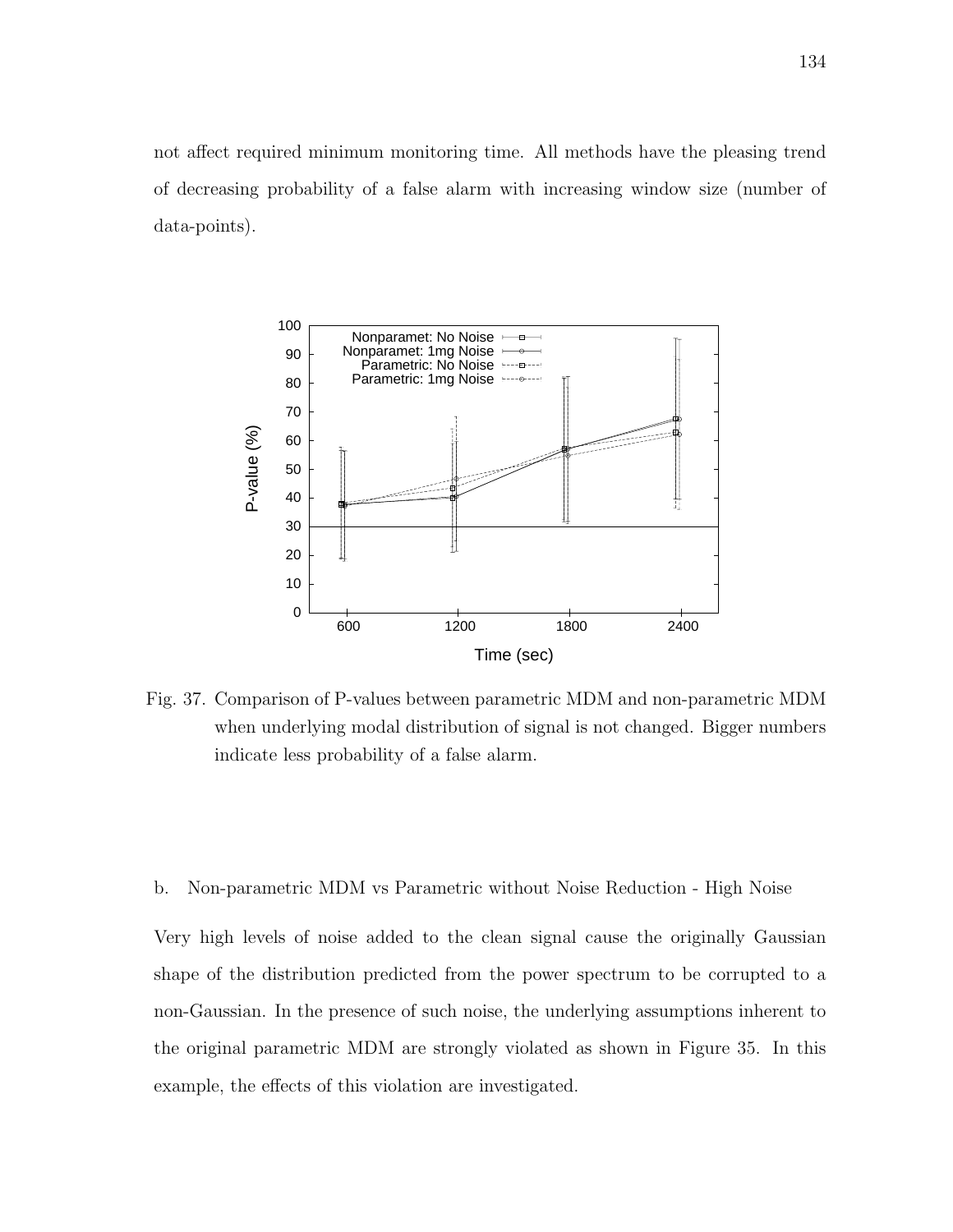Figures 38 and 39 show comparisons of the effectiveness of the two methods. Figure 38 shows that parametric MDM is ineffective at detecting the change in the original signal in the presence of high noise. The significance level found using the parametric MDM is very high (generally around 50%) and there is no compelling downward trend with increasing window size; further, there is not even a downward trend in the size of the error bars, which represent the uncertainty. This is compelling evidence that the original MDM is not robust against very high levels of noise in the signal.

Compared with the parametric MDM, the nonparametric MDM remains reasonably effective at detecting the known change in the signal target spectrum in the presence of high noise. With 10 mg RMS noise, 2,400 sec monitoring time results in detection of given changes in underlying modal distributions. 20 mg RMS noise corrupts signal to the point that detection of the changes requires a window longer than 2,400 sec. Corrupting the signal with 30 mg RMS noise creates a signal which may or may not be detectable, though there is a promising downward trend with increasing window size.

In Figure 39, the probability of a false alarm is investigated. The presence of high noise increases the likelihood that the nonparametric MDM will create a false alarm. The observed p-values are much lower than those of the parametric or low-noise scenarios, but the performance of the method may still be acceptable for practical applications. The portion of the error bar below the 5% p-value is a rough indicator of the probability of a false alarm, and that portion is relatively small for long timeseries: above about 1800 seconds the likelihood may be acceptable for even the 30 mg case.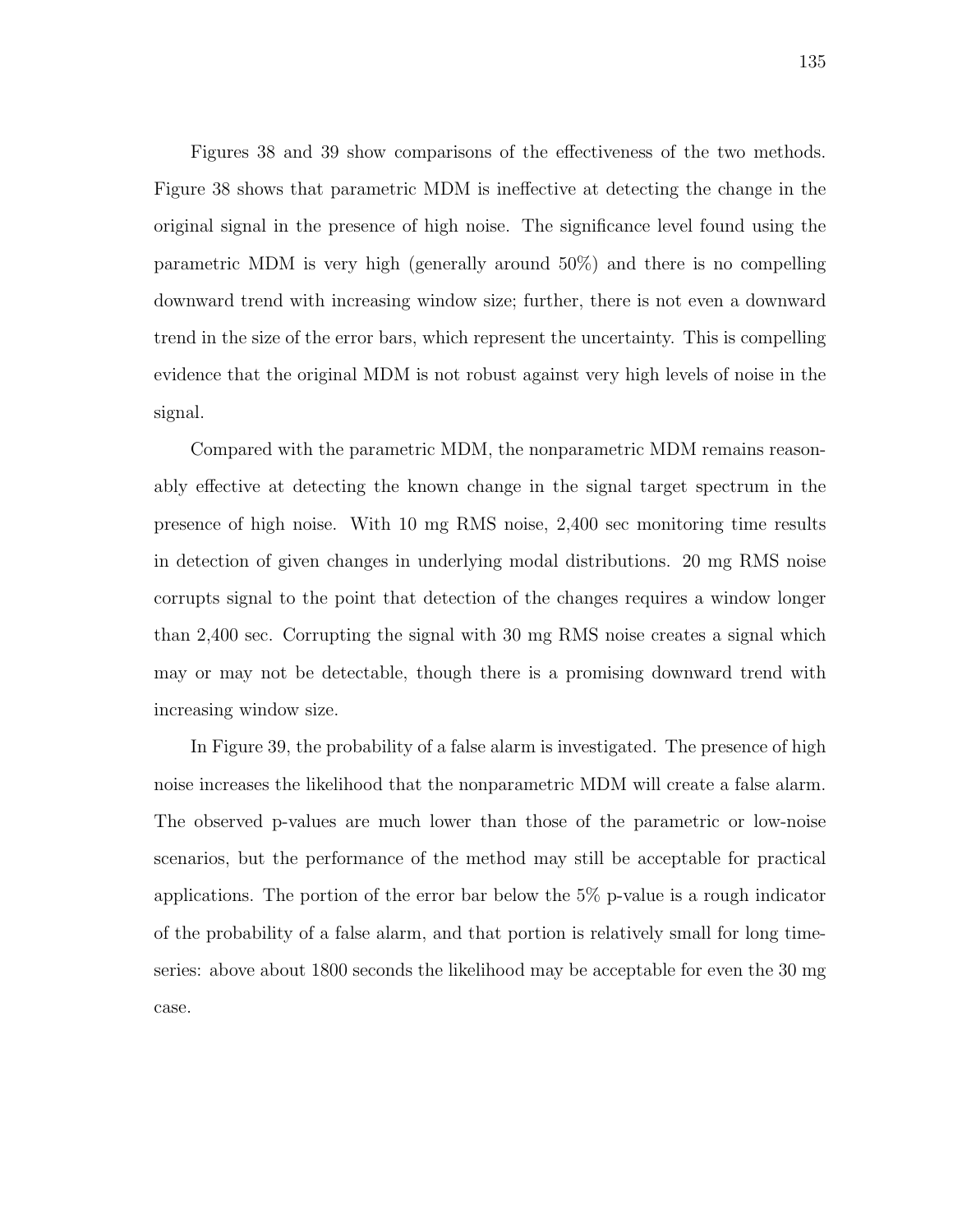

Fig. 38. Comparison of detection ability between parametric MDM and non-parametric MDM when underlying modal distribution of the signal is changed and the signal is corrupted by high noise (smaller P-values indicates greater ability)

## c. Non-parametric MDM vs Parametric with Noise Reduction - High Noise

As in the last example, very high levels of noise added to the clean signal cause the originally Gaussian shape of the distribution predicted from the power spectrum to be corrupted to a non-Gaussian as shown in Figure 35. It was shown that the non-parametric adaptation of the MDM is far more effective at handling these noisy signals. Methods to remove the noise from a signal were investigated in Chapter V. Thus, two of the methods that are available to handle noisy signals are the nonparametric MDM or de-noising the signal and applying the parametric MDM. These two possibilities are compared in Figures 40 and 41.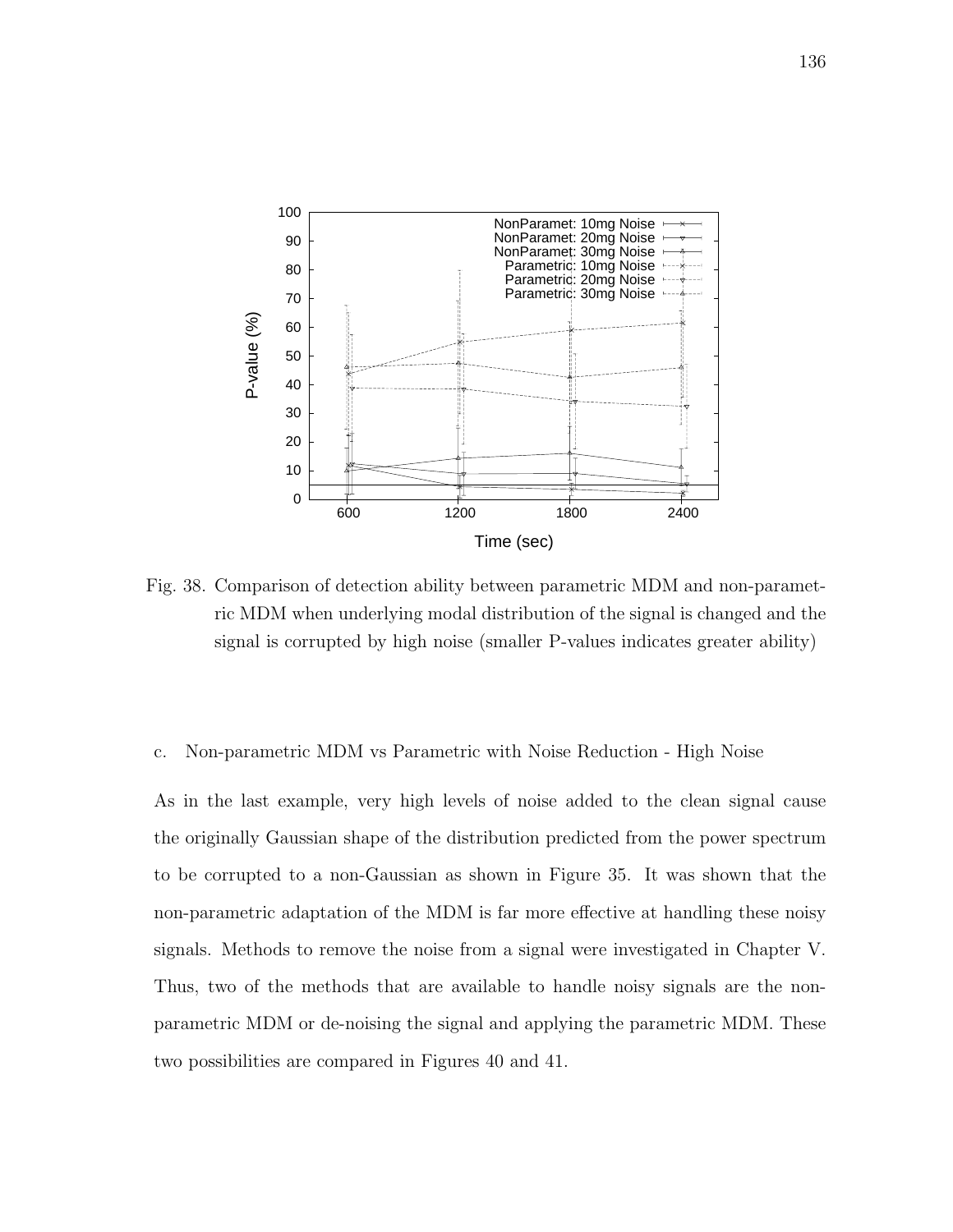

Fig. 39. Comparison of P-values between parametric MDM and non-parametric MDM when underlying modal distribution of signal is not changed

The results shown in Figure 40 show that the detection ability of the nonparametric MDM is better than the parametric MDM even if noise removal is applied to the signal. Parametric MDM with noise reduction assumes modal distribution after noise reduction is not far from Gaussian but it is not. Unfortunately, Figure 41 shows that there is also a lower probability of false alarms if the noise reduction is applied rather than the non-parametric MDM. This example is therefor inconclusive as to which method would be preferred: here, it would depend on the relative importance of detection ability vs likeliness of false alarms.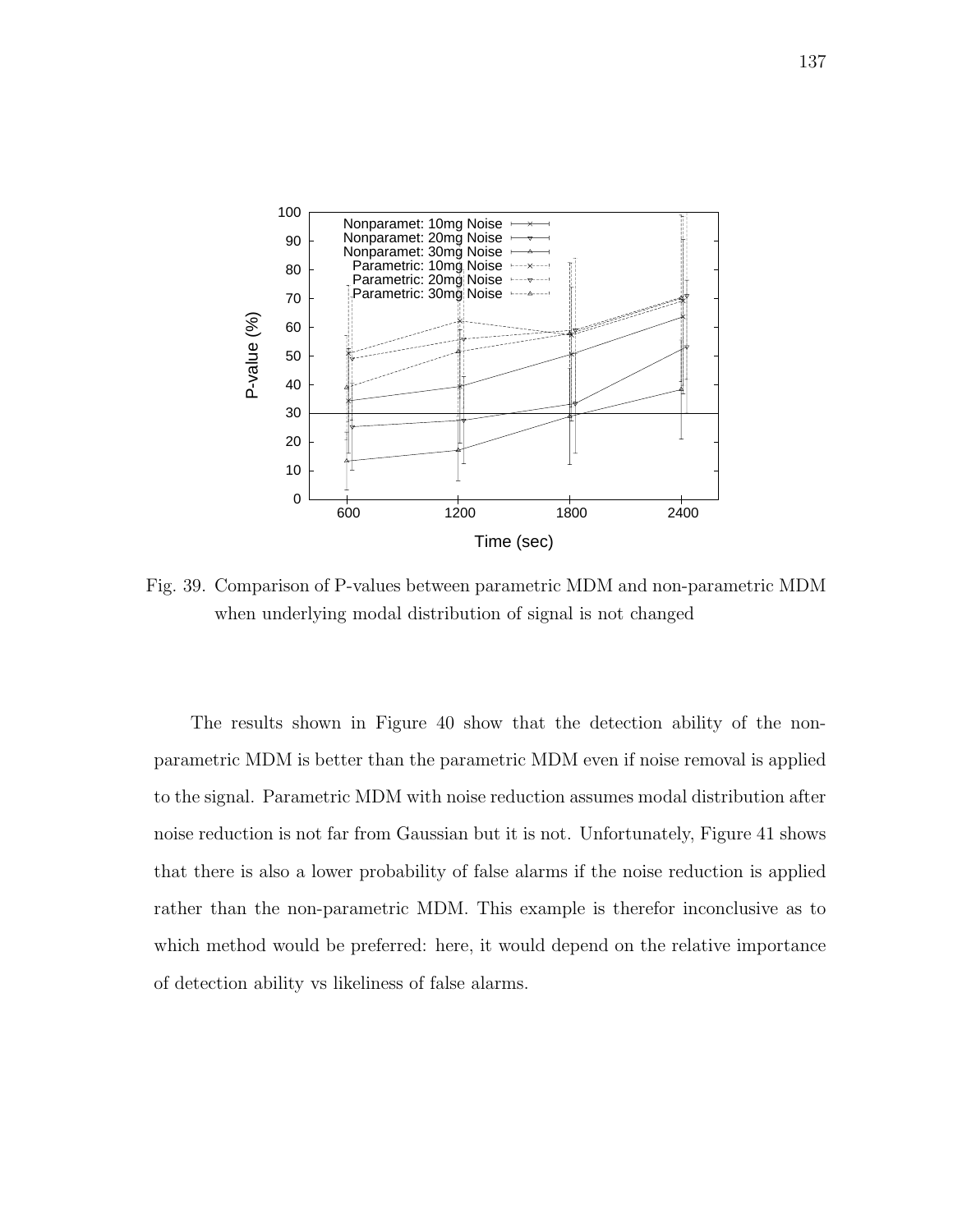

Fig. 40. Comparison of detection ability between non-parametric MDM and noise reduction MDM when underlying modal distribution of the signal is changed and the signal is corrupted by high noise (smaller P-values indicates greater ability)

# E. Discussion

1. The Central Limit Theorem Implementation of the MDM

In this section and elsewhere in the thesis, it has been shown that if the requirements of original parametric MDM is satisfied, most notably that the power spectrum computed from the time-series is in fact Gaussian in shape, then the parametric MDM is reliable to detect given changes in underlying modal distributions. However, when that assumption is violated by high noise, the MDM modified to include application of the CLT provides a strong alternative. Indeed, the non-parametric MDM is observed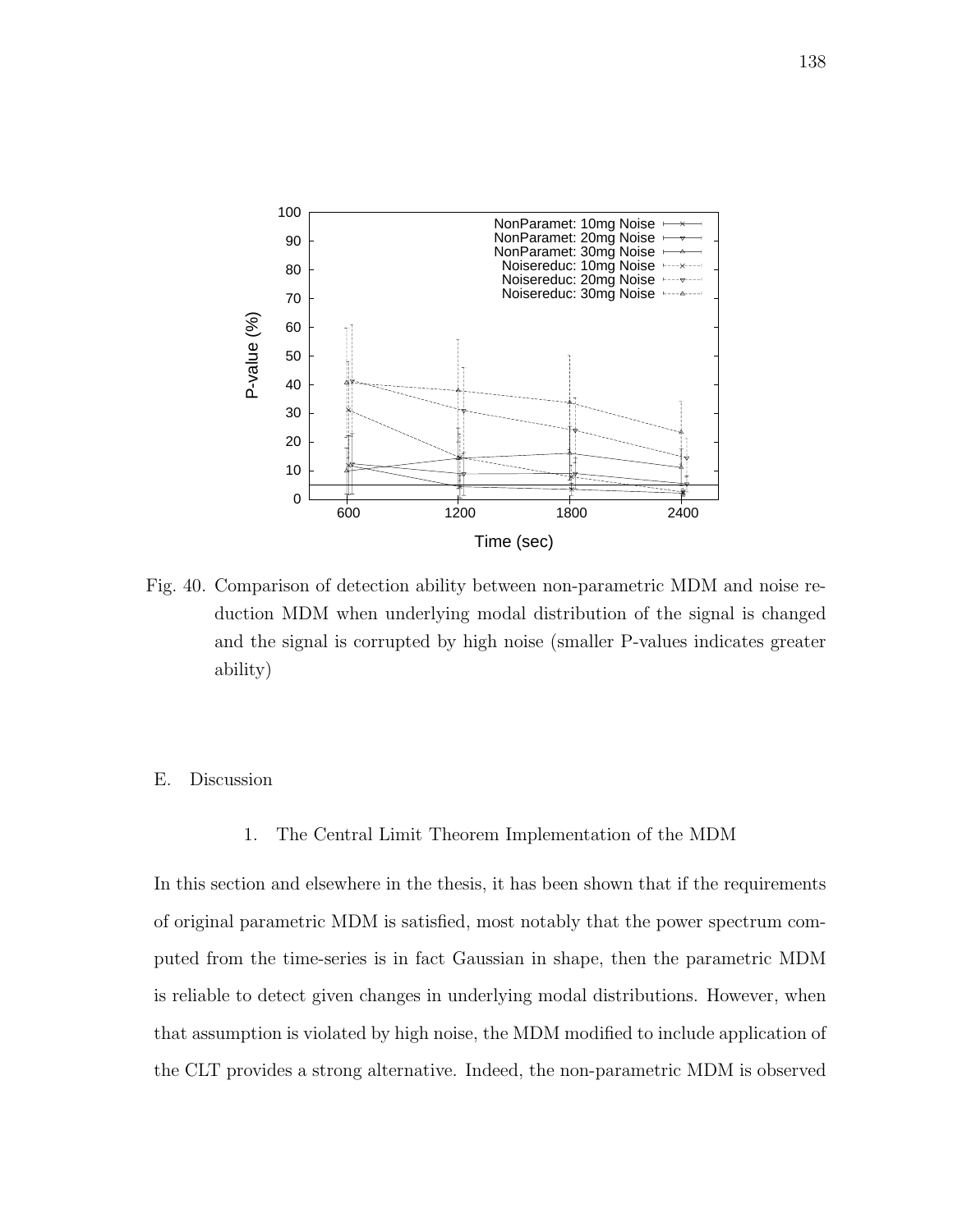

Fig. 41. Comparison of P-values between parametric MDM and non-parametric MDM when underlying modal distribution of signal is not changed

to be a versatile method because it does not have any specific requirements regarding underlying distributions and in theory should be equally applicable to cases such as closely-spaced modes, noise corruption, and non-Gaussian modal distributions.

When the requirements of parametric MDM are met, the parametric MDM is recommended. For closely spaced peaks, the CLT MDM is expected to be the only viable option at this time, though definitive testing remains underway. For applications with broadly-spaced peaks but very high noise, either the parametric MDM with noise reduction or the CLT MDM provides a viable option. There is no general recommendation that one of two methods is better than the other. The non-parametric method is more effective at detection of actual changes in the underlying spectra, but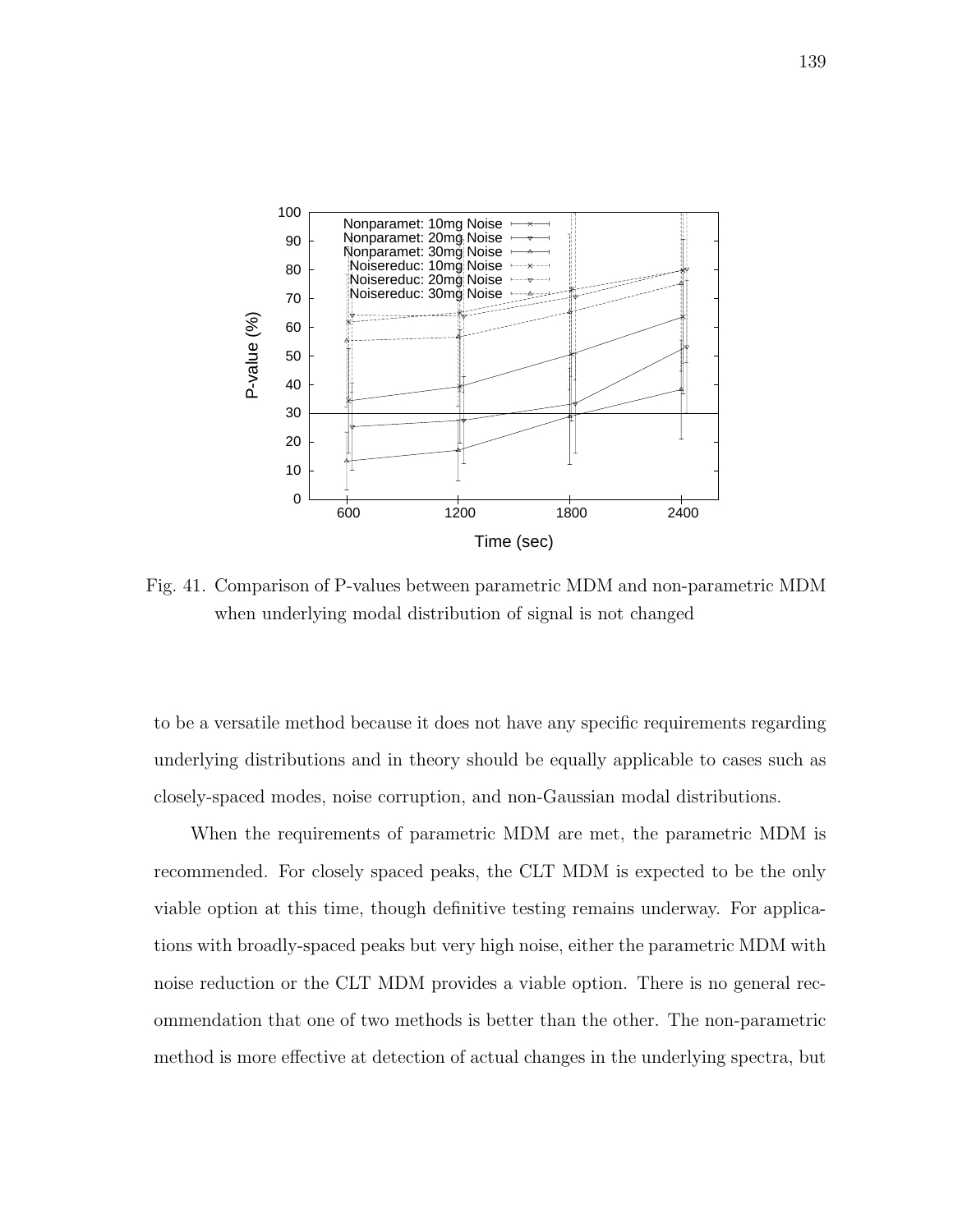unfortunately also has a higher probability of a false alarm. Which of these two methods should be applied would depend on the application: the non-parametric MDM for applications where detection of changes is more important and noise reduction MDM for applications where false alarms are more serious.

Overall, the non-parametric MDM is preferred because it is more general, while the noise reduction MDM is specific for signals where an underlying Gaussian shape has been corrupted by noise. At some time in the future, applicability of the nonparametric MDM to strongly non-Gaussian mode shapes or to closely-spaced modes will be investigated to verify the generality of the non-parametric MDM. It would also be possible to combine those two methods.

### 2. MDM and a Semi-Parametric Bootstrap Hypothesis Test

The effectiveness of the CLT implementation to the MDM, particularly in the presence of high noise, was found to be something of a pleasant surprise. Unfortunately, this pleasant surprise was discovered well-into the Doctoral research process. The effectiveness, relative ease of implementation, and theoretical robustness for unusual mode shapes and high-noise situations strongly suggests non-parametric methods deserve further investigation at some time in the future. One avenue that seems particularly relevant is the Bootstrap re-sampling [76, 77]. One existing implementation of the bootstrap is to sample data by simulation from an existing distribution, and then using that data with conventional statistical tools. Here, the two distributions to be compared would be the two power spectra computed from contiguous segments of the time-history. This combination of the newly developing MDM and existing bootstrap statistical theory is a very logical extension of the present work and would be relatively easy to implement at some future time. The theory is outlined here, but the concept was developed relatively late in the Doctoral studies and so no worked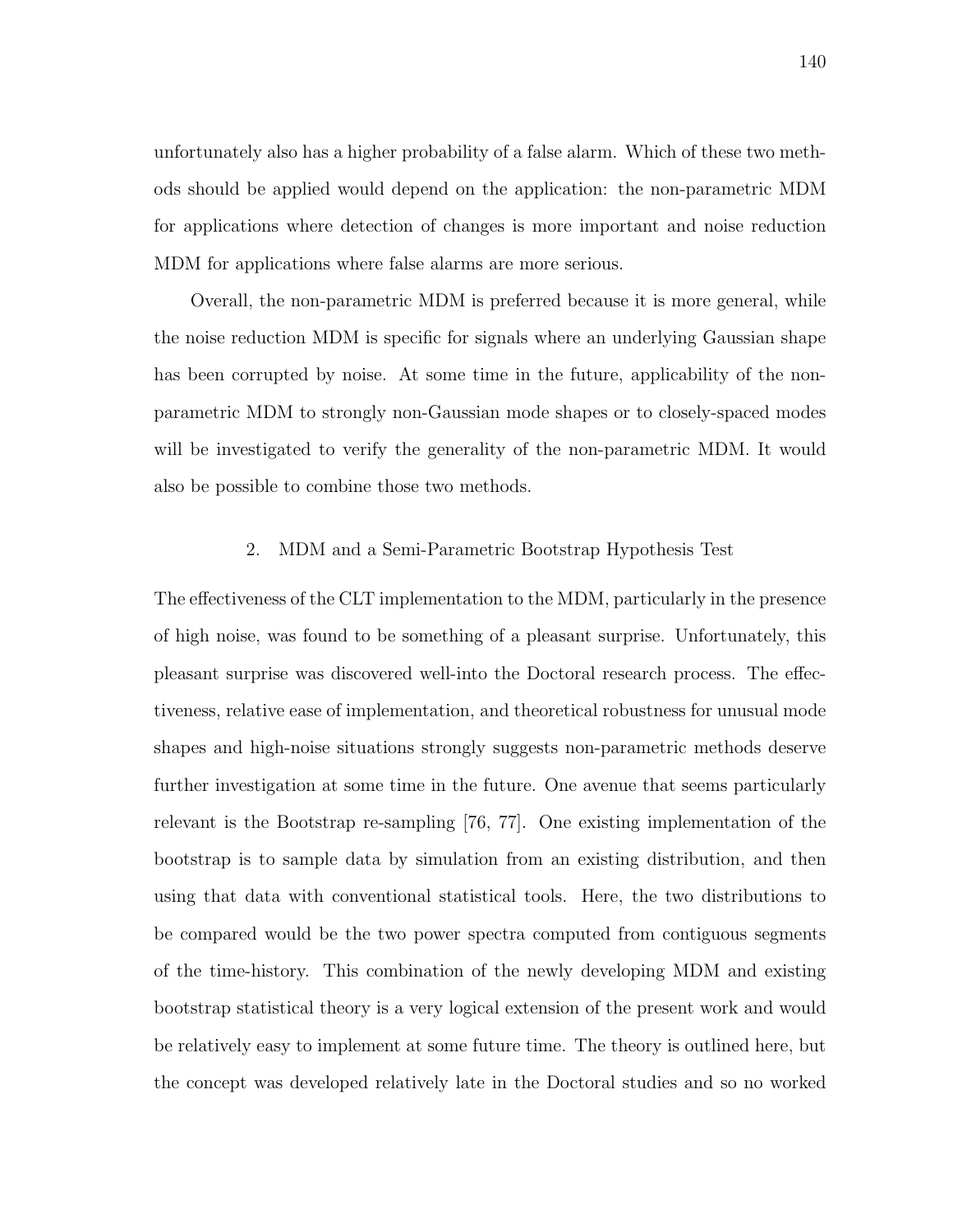example is included.

As in the other implementations, the bootstrap implementation of the modal distribution method divides a measured acceleration time-history into a series of segments. Each segment is first converted into a power spectrum through use of the FFT. After getting the first power spectrum, the next power spectrum is calculated from data window shifted slightly forward in time. Power spectra from a large number of windows are then averaged, which has been found to reduce variability. As noted in Chapter II, this reduction in variability is due to minimizing the effects of incomplete cycles in the time-history leading to excessive noise in the modal response. The resulting averaged power spectrum is then divided into a series of response frequency ranges by penalty method. Each separated modal distribution is mapped into a statistical distribution in which the random variable is the modal frequency. In the bootstrap application, the separated modal peaks are treated as individual distributions. New data-sets are then sampled from these distributions as is typical in a parametric bootstrap application.

The details of the data-sampling is as follows: A cumulative density function (CDF) is constructed from each of the two modal peaks to be compared. The cumulative density (the vertical axis of the CDF) is then assumed to be uniformly distributed between zero and one. The CDF is then used to directly map the fractiles of the uniform distribution to those of the target distribution based on the power spectrum for each of the modal peaks. The result is a simulated data-set following the distribution extracted directly from the power spectrum. At this stage two options exist: collect a large number of sub-samples, e.g., 10,000 samples of six data points each such that the T-statistic can be applied, or alternatively use other conventional non-parametric tests directly on the simulated data-set.

Whichever method is selected, the overall goal is to quantify the statistical signif-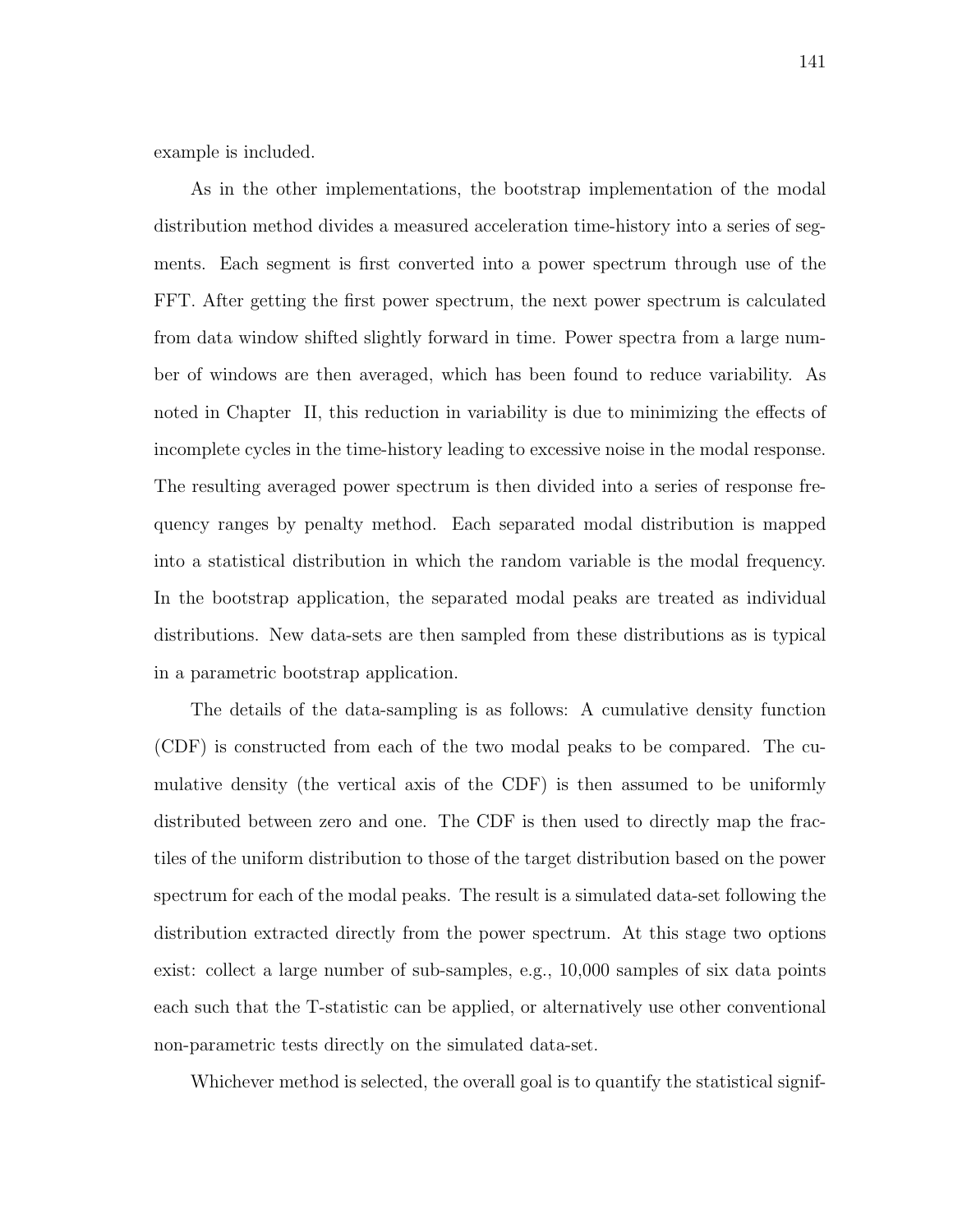icance of subtle changes in the state of a vibrating structure by comparing simulated distributions sampled from the distribution shape computed from the data as a power spectrum.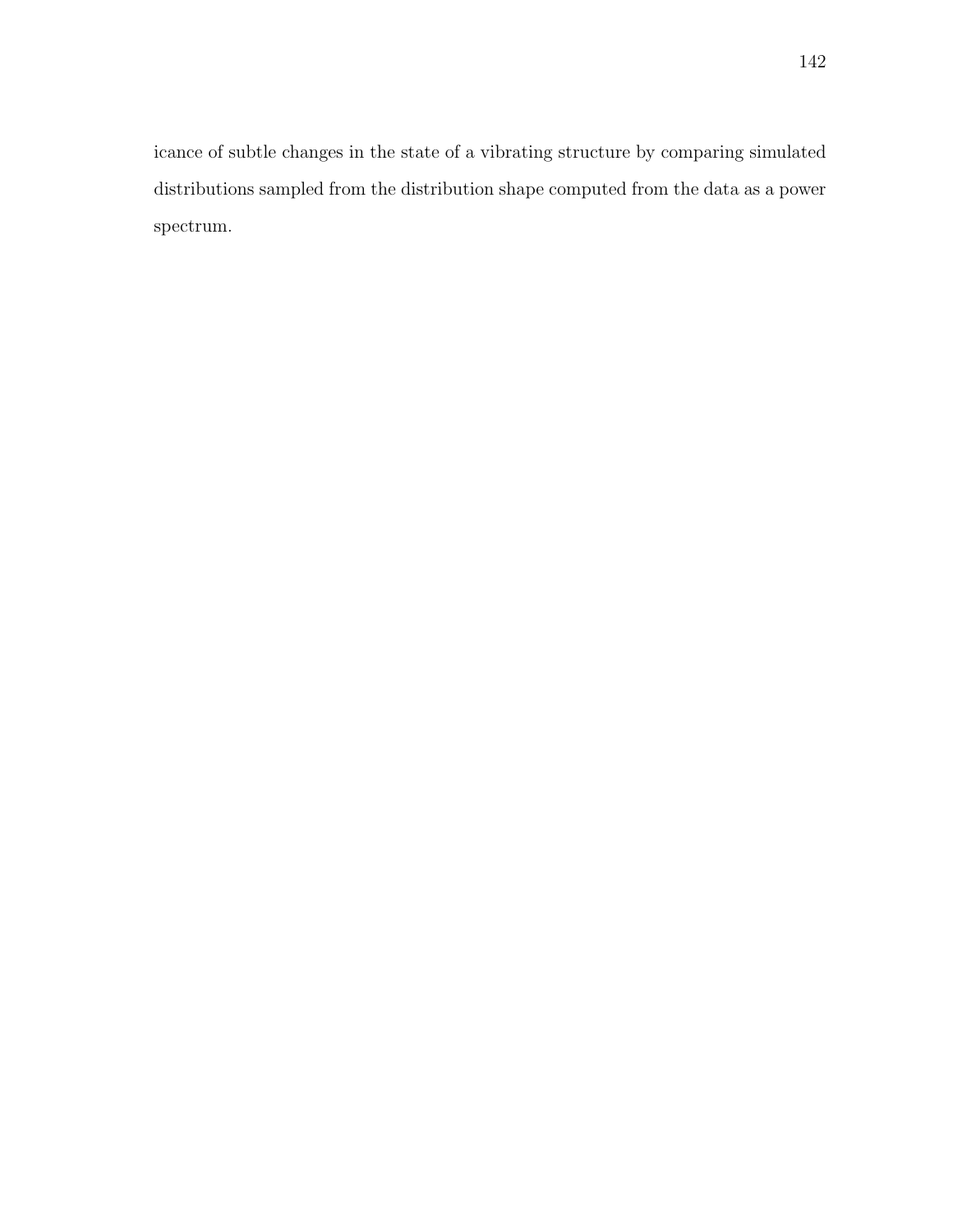#### CHAPTER VII

#### SUMMARY

## A. Conclusions

A new statistical method for continuous monitoring of measured vibration data, called the Modal Distribution Method (MDM), has been developed. This new technique applies statistical methods in order to compare power spectra computed from measured structural response and to quantitatively assess the significance of observed changes in the power spectra. This new method differs from conventional methods since the statistical significance of changes in the response is assessed directly without consideration of the excitation; conventional methods typically either assume white-noise excitation or measure excitation directly to compute a structural response function. The benefit of using only the measured response is that there is no need to measure the excitation or to make assumptions about its spectral shape.

The only requirement for the MDM to be useful is a stationary excitation process. The shape of the excitation power spectrum is believed to be less critical than the stationarity because it is reasonable to assume that any changes in the response for stationary input are due to changes in structural parameters. However, some knowledge of the excitation can be applied in the method: if the response at some frequencies is known to be dominated by a narrow-banded excitation, which may be non-stationary, then the associated response within that known frequency range can easily be excluded from the MDM analysis. As part of the method, physical modes of vibration observed in the response power spectrum are separated and treated individually to assess the statistical significance of observed changes. Statistically combining the results of multiple modes enhances the ability to detect known changes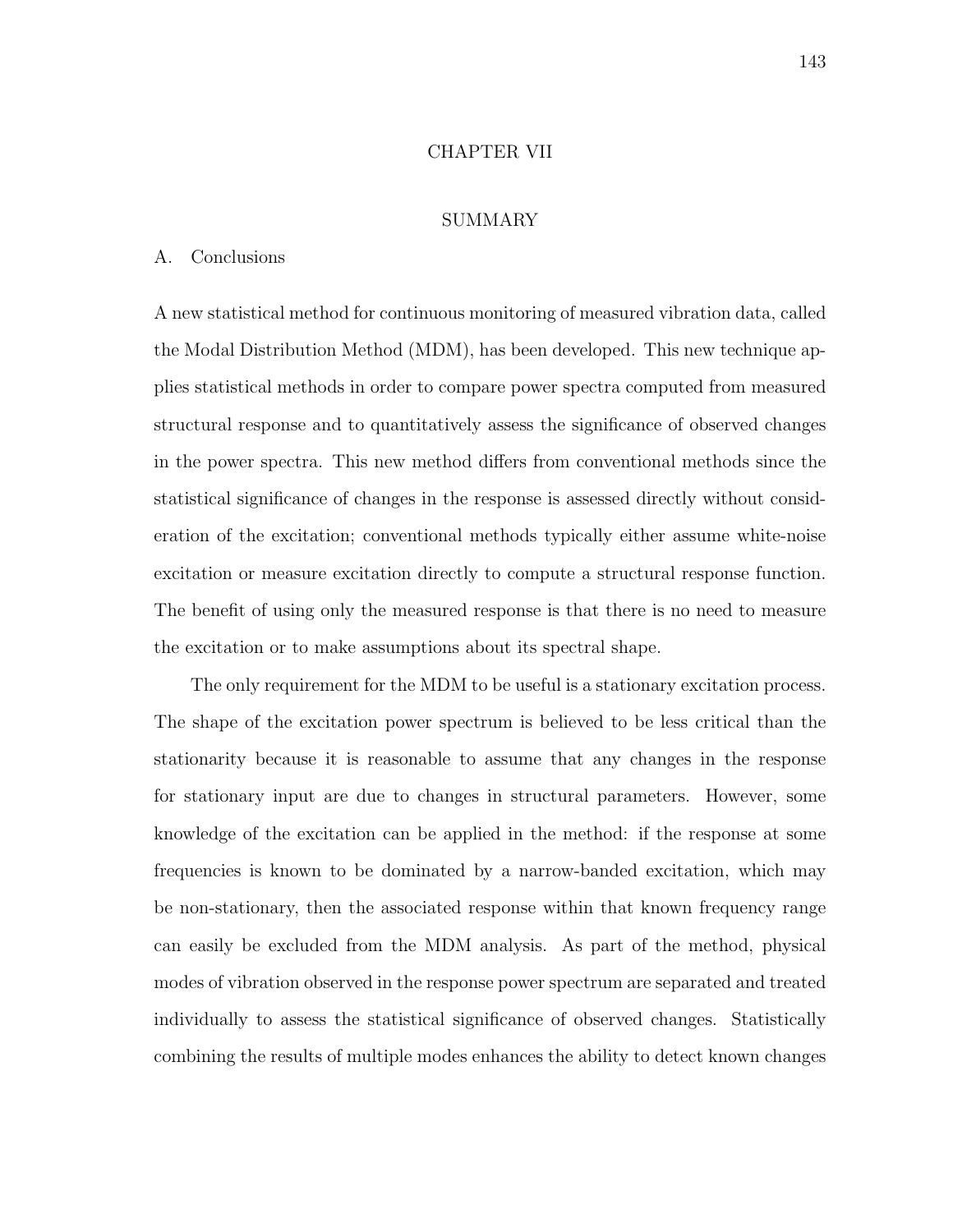in the response, and wide-band excitation will enhance the participation of multiple modes.

The MDM starts from the idea that the measured vibratory responses of a complex structure include a series of modal responses, and each modal response has its own peak in power spectrum. One global minimal point exists between two adjacent peaks and a penalty method finds the global minimum point between the roughly guessed two peaks. The frequency range between two adjacent global minimal points found in the power spectrum is considered as a statistical distribution; the distribution is also called modal distribution, and it represents the individual modal response including the peak inside the frequency range. Finally, two corresponding modal distributions obtained from two measured responses are compared by a statistical test. For instance, the modal distribution representing the first mode of the first measurement is compared with the one representing the first mode of the second measurement.

The resulting significance indicates whether or not the underlying modal distribution has changed. Changes in the underlying modal distribution imply changes in the system being monitored, such as changes in the structure or in the excitation load. The statistic to combine the observed changes in all modal distributions was introduced for a more sensitive detection. A parametric MDM was developed to detect the changes in well-separated Gaussian modal distributions. This MDM was extended to apply in cases of Gaussian modal distributions corrupted by noise, a common occurrence in field measurement. To reduce the noise, a modified version of the power subtraction method was newly introduced. Furthermore, a non-parametric MDM does not require the assumptions on modal distribution shape so that the method can theoretically be applied to any shapes of modal distribution.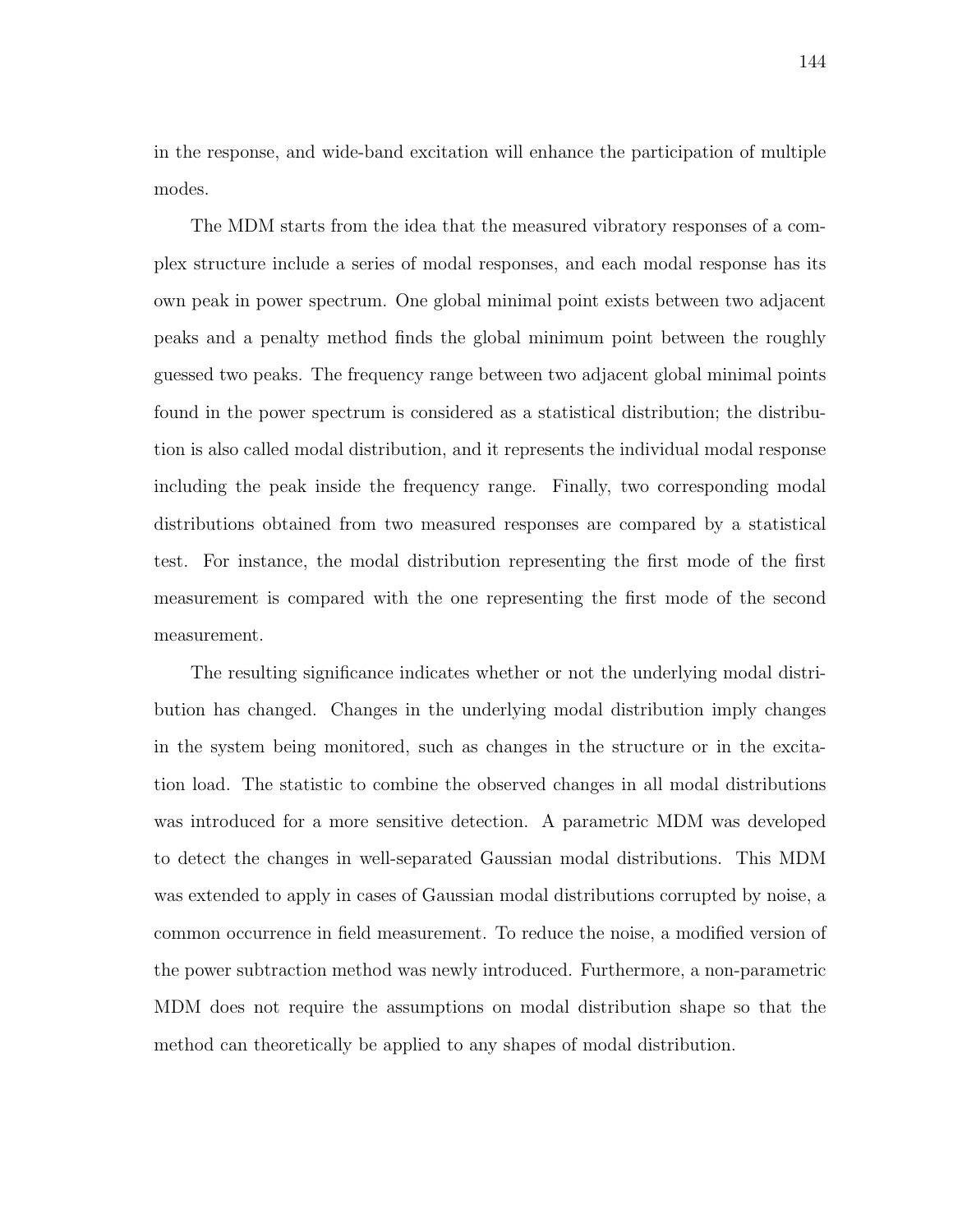#### 1. Parametric MDM

If the individual modal distributions separated by the global minimal points have Gaussian shapes, a parametric statistical comparison like the T-test can compare two corresponding Gaussian modal distributions obtained from two different measurements. A parametric test is preferred to a non-parametric test since the first is more powerful if the underlying distribution has Gaussian shape. In the results, the MDM using a parametric test is the simplest and the most powerful in the special case of well-separated Gaussian modal distributions. It was applied to simulations of smoothed power spectra based on riser VIV field measurement. Moreover, this method was extended to more complex modal distribution shapes such as modal distributions corrupted by noise and closely spaced modal distributions.

## 2. Noise reduction MDM

Noise is inevitable in field vibratory response measurement during operation, and it may corrupt original modal distributions such that the parametric MDM cannot detect subtle changes in the original underlying modal distributions. A modified version of the popular spectral subtraction method was implemented into the parametric MDM for detecting changes in the underlying Gaussian modal distributions, even when they are corrupted by high level of noise. Various noise levels were simulated separately and added to the simulations of signals in the time domain to generate noisy signals. The noise reduction MDM was applied to the resulting simulated noisy signals.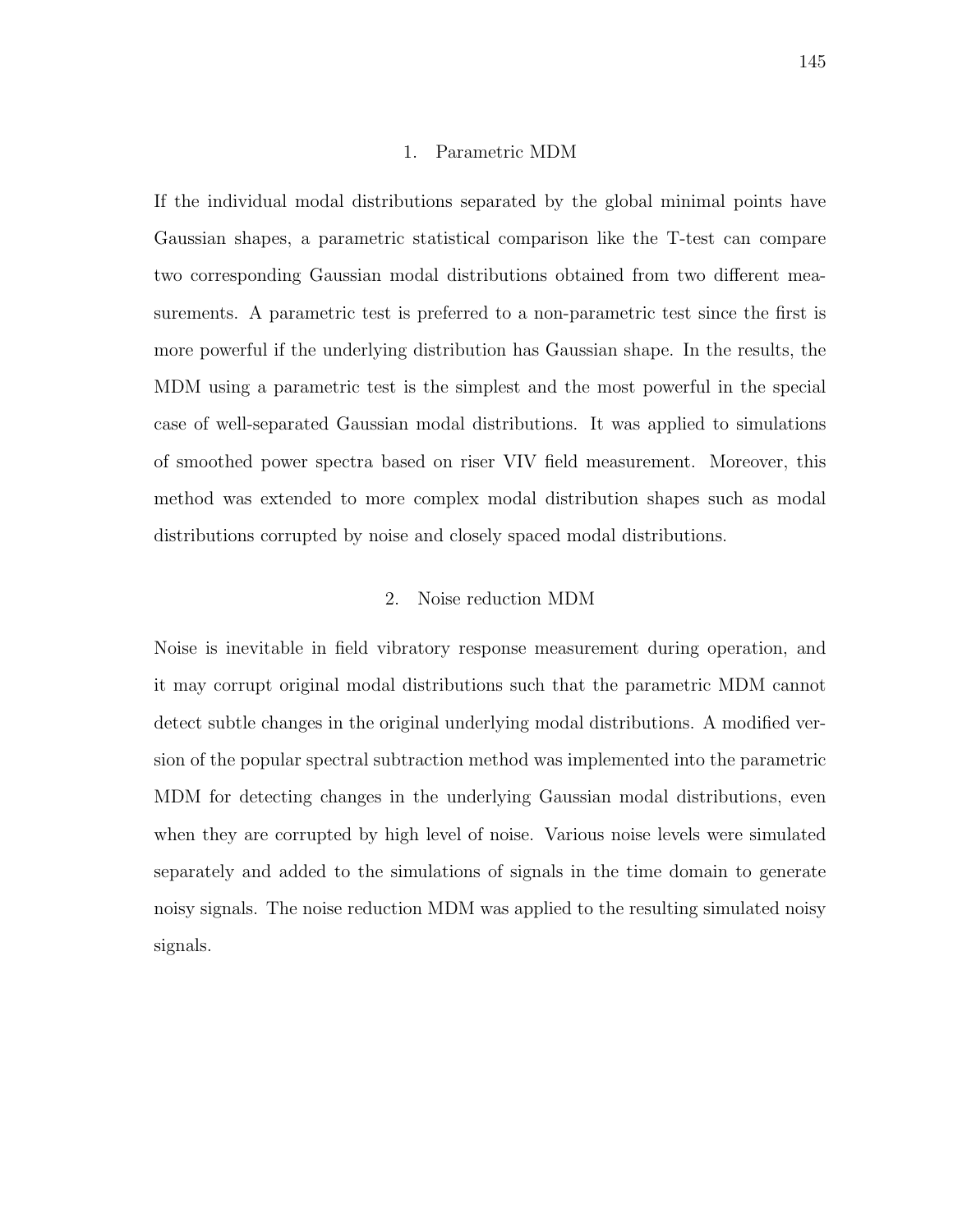#### 3. Non-parametric MDM

Besides corruption by high levels of noise, other complications due to more complex situations such as closely spaced peaks may prevent the parametric MDM from detecting subtle changes in underlying modal distributions. Noise corruption can be reduced while reducing the complication due to closely spaced modal distributions is unfeasible. For a more general application of the MDM in such complicated situations, a non-parametric statistical test was introduced to the MDM which does not require knowledge of the underlying modal distribution shape a priori. The central limit theorem was imbedded where a parametric statistical test is applied to the distribution of sample means, since the theorem guarantees distribution of sample means approaches Gaussian. For verification purposes, the non-parametric MDM was applied to both pure and noisy signals. The results from two applications were compared with those obtained from the parametric MDM and the noise reduction MDM, respectively.

#### 4. Extension to well-separated non-Gaussian modal distributions

Even though the modal distributions are non-Gaussian, a parametric statistical test is still recommended. However, application of a parametric test to non-Gaussian data is unreliable, and transformation from non-Gaussian distributions to Gaussian ones is required for reliable results. The Hermite moment model has been widely applied to estimate extremes of a non-Gaussian process using extremes of the theoretically well-developed Gaussian model. However, this model has two limits: orthogonality and monotone limits. The Hermite moment model was extended to overcome the monotone limit. The extended model was verified by comparing the extreme estimations obtained from both the extended and the original model near the monotone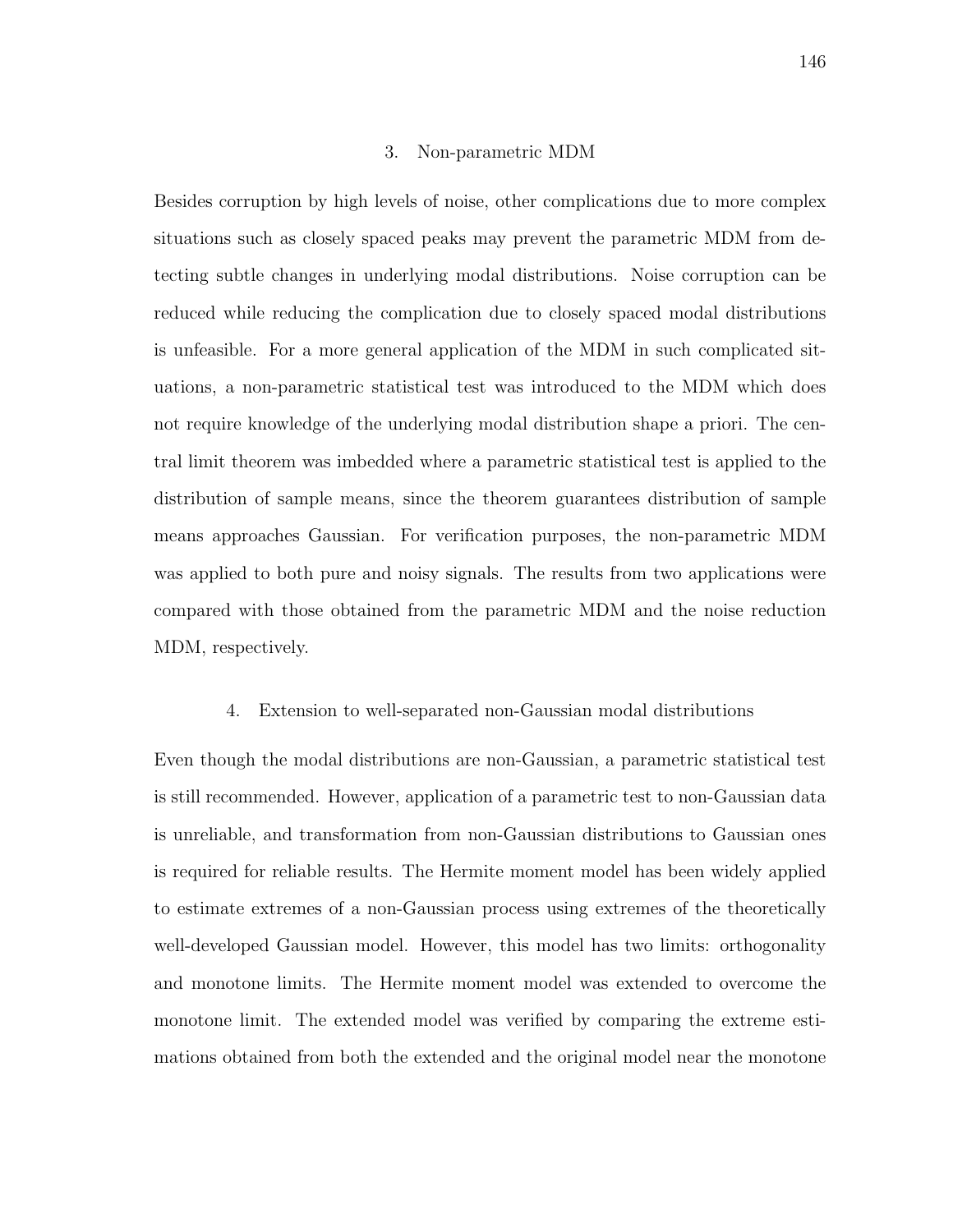limit in the time domain.

5. Extension to continuous monitoring for well-separated modal distributions

When the resulting P-value is smaller than the predetermined significance level, the underlying modal distributions of two measurements are statistically the same. The MDM compares one of them and the next measurement for continuous monitoring, while more reliable continuous monitoring compares the combined measurement and the next one. However, concatenating the two measurements and calculating the power spectrum of the concatenated longer measurement are time-consuming. Therefore, a new method was developed to combine directly the statistical moments representing modal distributions, and it is applied to time domain analysis for verification of computational efficiency and storage save.

6. Comparison of parametric MDM and non-parametric MDM

First, both the parametric and the non-parametric MDM were applied to the signal simulations whose modal distributions satisfy the requirements of the parametric MDM; modal distributions are well separated Gaussian. As expected, the parametric MDM is more powerful than the non-parametric MDM because the requirements of the parametric MDM are fully met. Next, both methods were applied to the generated noisy signals that did not meet the requirement of the parametric MDM. The nonparametric MDM was able to detect the given changes while the parametric MDM was not.

## 7. Comparison of non-parametric MDM and noise reduction MDM

The non-parametric MDM was validated through application to the noisy signal and comparison to the noise reduction MDM. Each method has its own advantages; the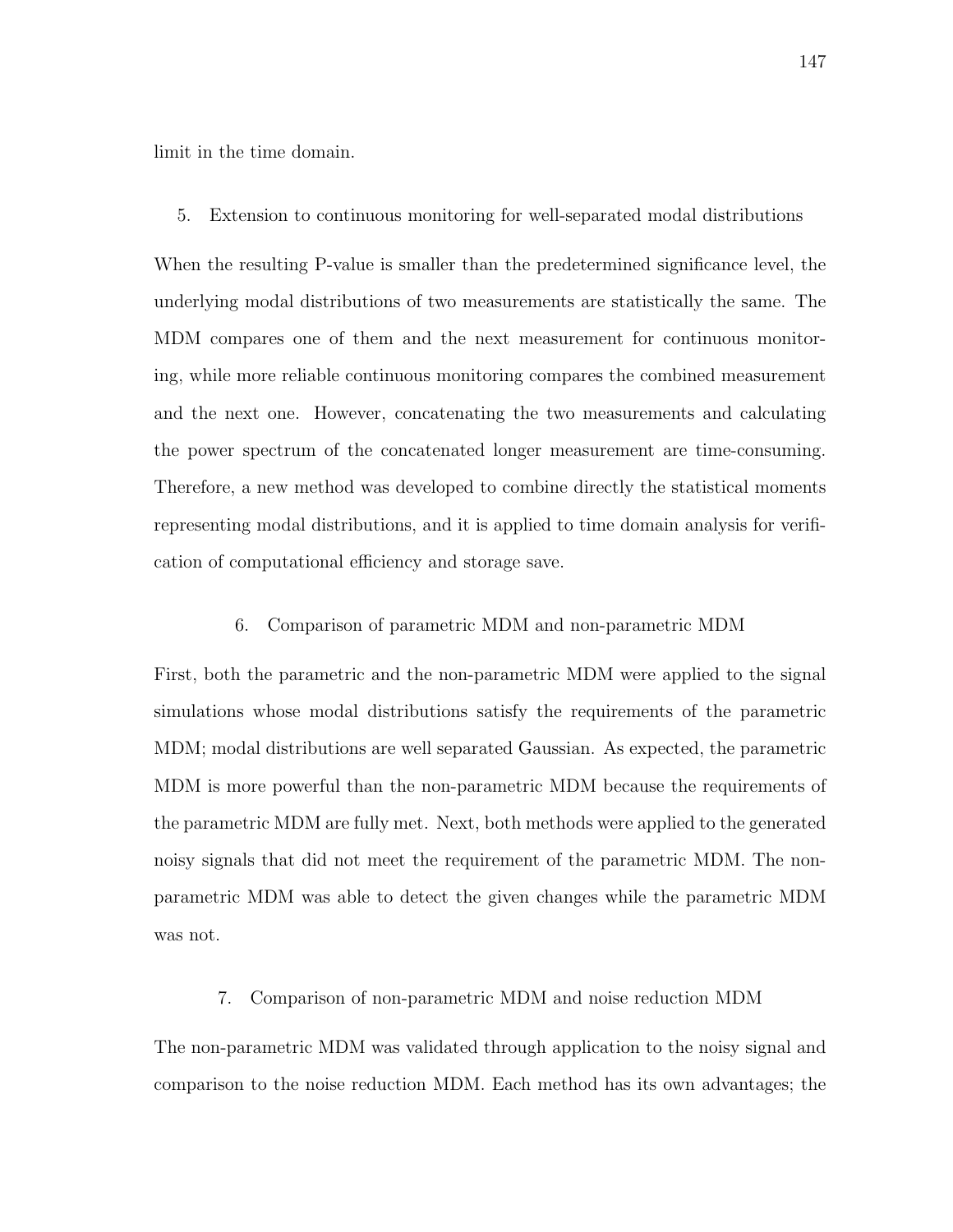noise reduction MDM has a low probability of Type I error while the non-parametric MDM has a low probability of Type II error. However, the noise reduction MDM is limited to the signal corrupted by a high level of noise, while the non-parametric MDM is applicable to other complicated situations including closely spaced peaks. This applicability of the non-parametric MDM should be verified before using it.

### 8. Recommendation

Before the use of the Modal Distribution Method (MDM), measured structural vibration responses should be confirmed to have separate modal responses and stationary excitation. Then the MDM uses only rough guesses of modal frequencies and measured responses to quantify the significance of observed changes in modal frequencies. The simplest way to roughly guess modal frequencies is to select peaks with the human eye in power spectrum of a measurement. The parametric MDM is highly recommended only when all of the following four requirements are met:

- underlying modal distributions are known before monitoring,
- the modal distributions are Gaussian,
- they are well separated, and
- the noise levels are as low as a good commercial off-the-shelf sensor.

The noise reduction MDM overcomes the fourth requirement, but it still requires responses to meet the remaining three requirements. The non-parametric MDM is theoretically applicable to any case, even when any of the four requirements are not met. The applicability of the non-parametric MDM to other complex situations needs to be verified before use.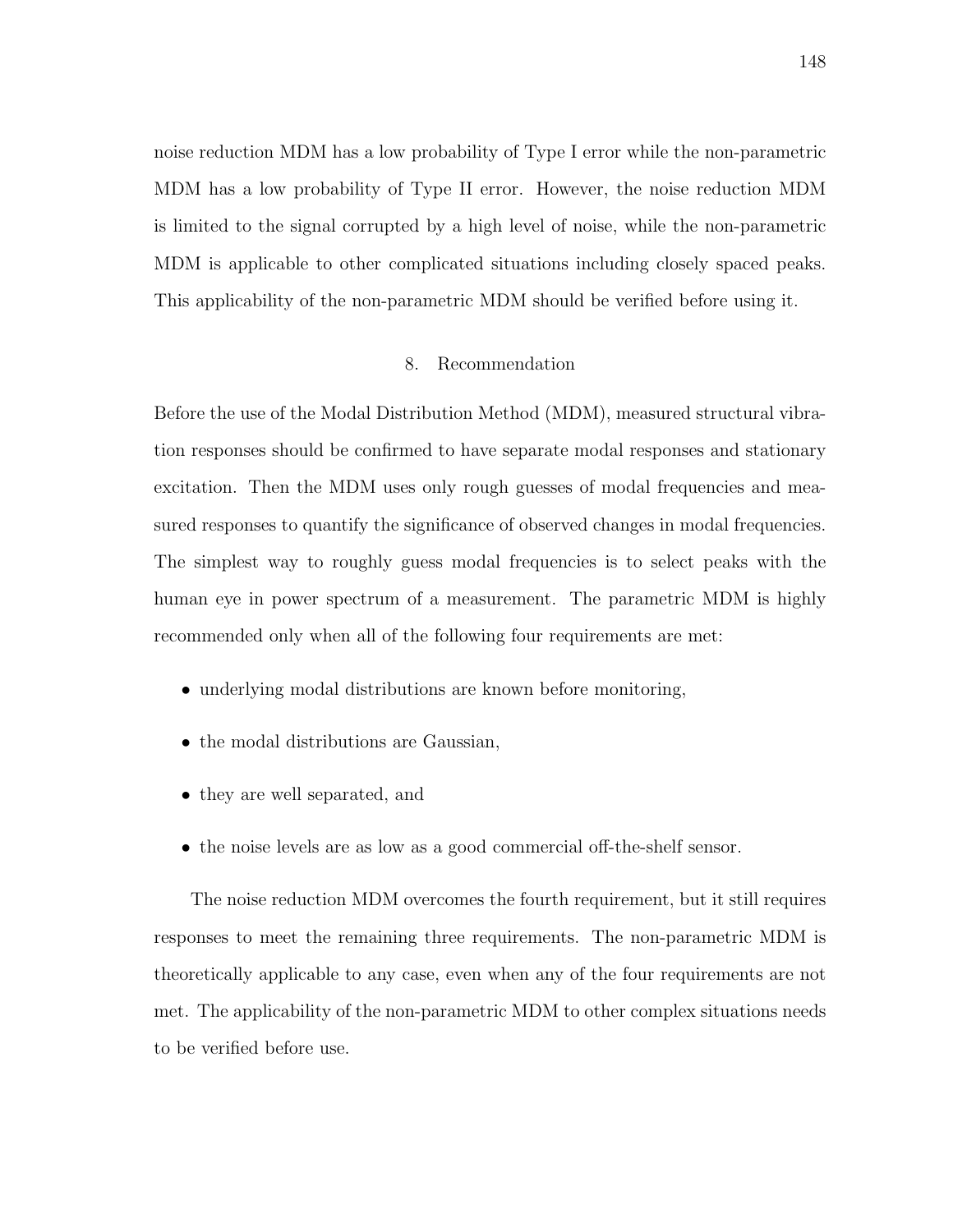### B. Contribution

The original contributions of this thesis work are the following:

- The modal distribution was introduced as a modal parameter representing modal response of vibratory structural response. It is considered as a statistical distribution after normalization, which makes the statistical method applicable. Many conventional methods select the peaks of spectrum as the characteristics of modal responses, while a Modal Distribution Method (MDM) uses spectral densities between two frequencies. Use of the modal distribution is more reliable than the single value of modal frequency since it uses more information.
- The application of a statistical test to modal distributions results in quantitative P-values, which indicate that observed changes can be ascribed to chance alone. P-values smaller than a given significance level imply that the observed changes are due to changes in underlying modal distributions. Moreover, the combined statistic including all observed changes in the modal distributions allows for a more sensitive detection of changes in response spectrum.
- The MDM is general and can be applied to any time-history such as stress, strain, motion, and acceleration if those have spectrums with separate modal responses which are statistically independent.
- The newly developed penalty method can find a global minimum as a separation point between roughly guessed two natural frequencies.
- A new modified version of the power subtraction method enables the MDM to detect changes in underlying modal distributions under a high noise corruption, while the original parametric MDM cannot detect them.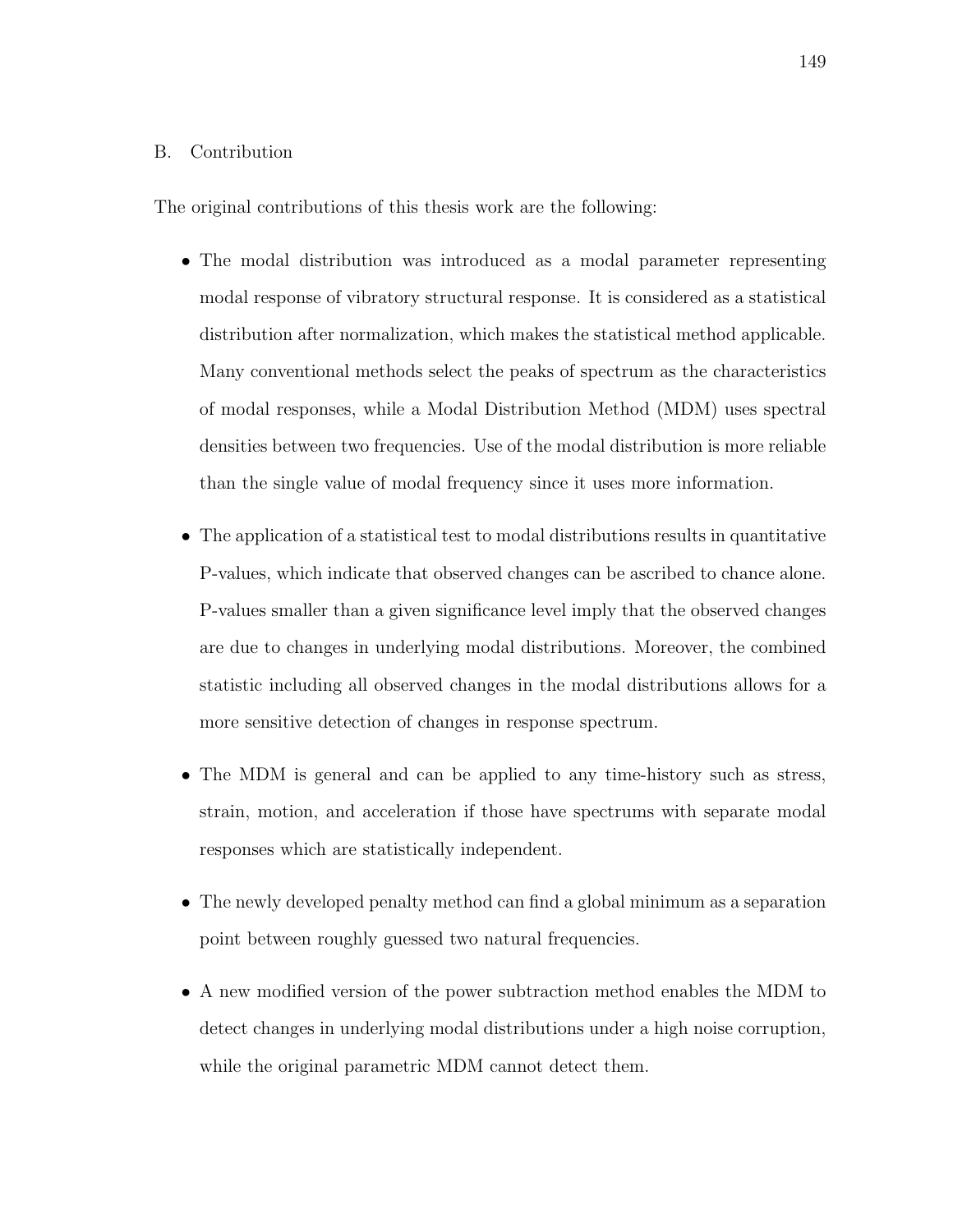- Non-parametric MDM using Central Limit Theorem (CLT) in Chapter VI is free from underlying modal distribution shape. Theoretically, it can be applied to any shape of modal distributions including signal corruption by closely spaced modal peaks.
- The extension to the Hermite moment model enables transformation of non-Gaussian distributions to Gaussian ones in a wider range of skewness and kurtosis. Its implementation into the MDM is expected to detect changes in wellseparated non-Gaussian modal distributions.
- The new, efficient algorithm that combines statistical moments can be implemented into the MDM since it uses distribution or histogram.

## C. Future Work

The non-parametric MDM will be applied to other complicated conditions such as closely-spaced modes. The extended Hermite moment model will be implemented to the parametric MDM in order to analyze well-separated non-Gaussian modes. After the model transforms the isolated non-Gaussian modal distributions into the equivalent Gaussian ones, the transformed Gaussian distributions can be compared in the same way the parametric MDM does. The new efficient algorithm combines statistical moments using histogram, and will be also implemented into the MDM for a more reliable continuous monitoring.

In addition, other future researchers may apply the MDM to experimental or numerical responses of a structure whose damages increase progressively. This application can determine how much damage is necessary to be detected by the MDM. The MDM is based on an auto-spectrum of single sensor measurement to detect a global change of modal frequencies in a monitored system. In the future, the MDM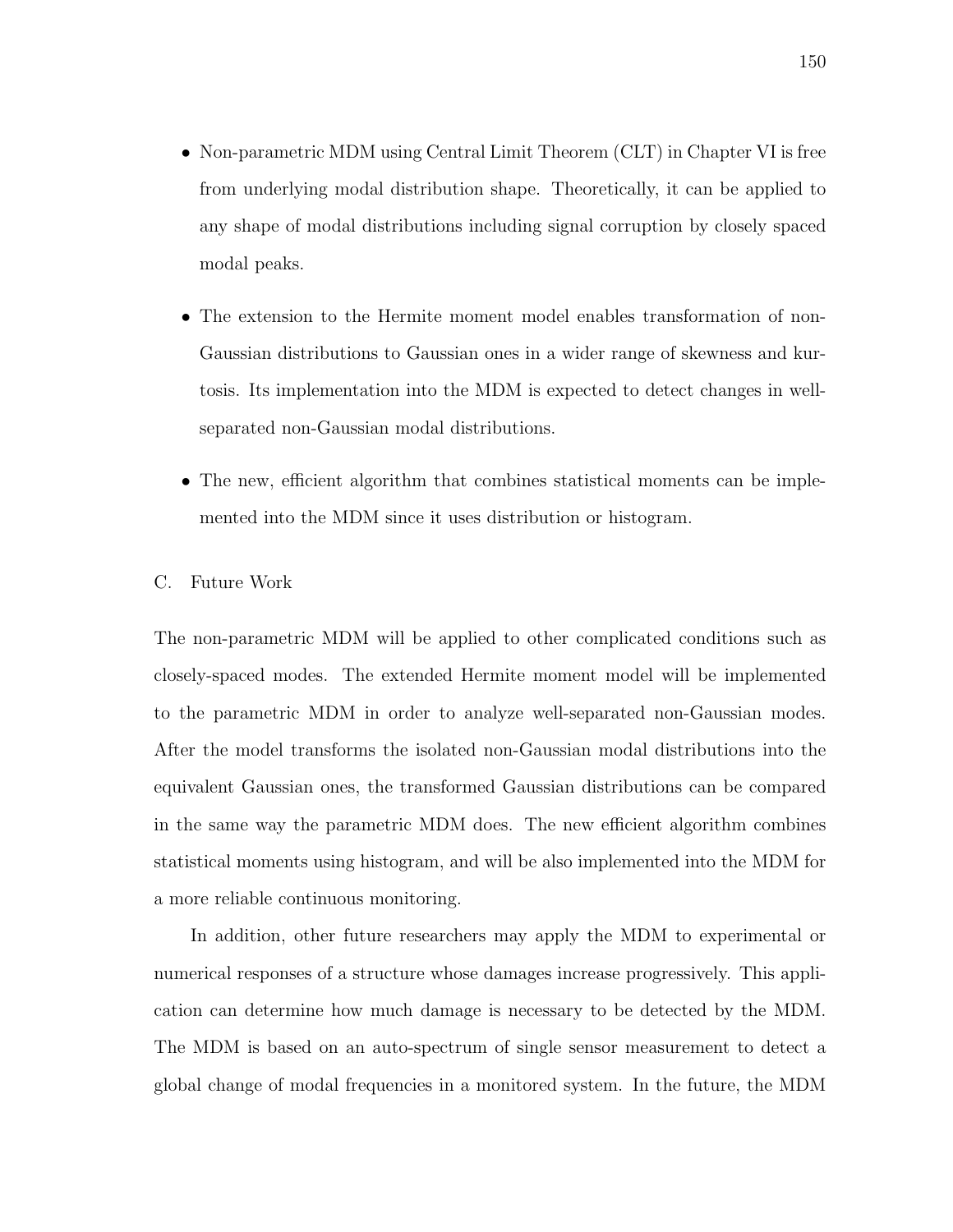approach may be applied by other researchers to detect local change between any two sensors through a cross-spectrum between those two sensor measurements.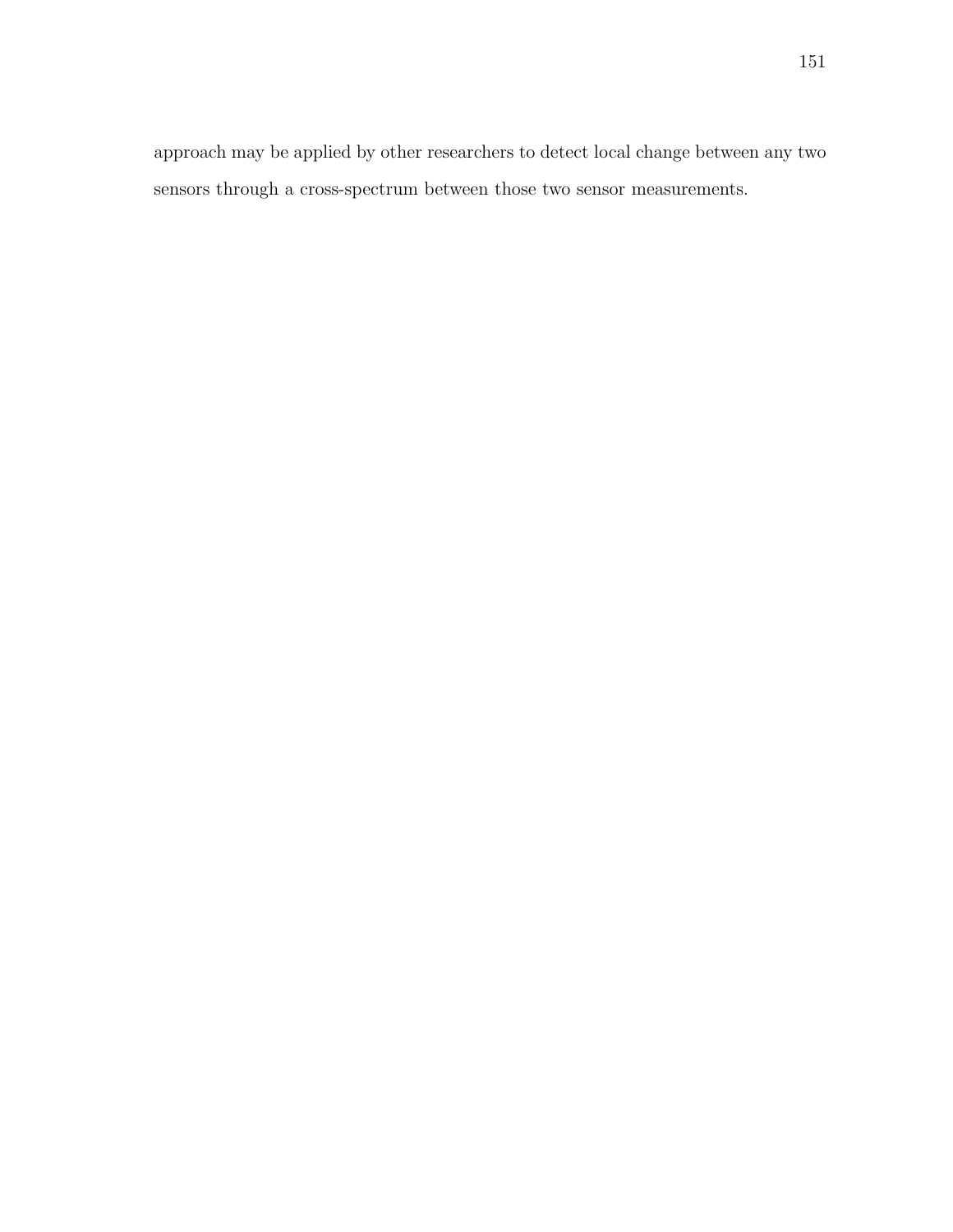#### REFERENCES

- [1] Anders Rytter, "Vibration based inspection of civil engineering structures," Ph.D. dissertation, AalborgUniversity, Denmark, 1993.
- [2] J K Vandiver, "Detection of structural failure on fixed platforms by measurement of dynamic response," in Offshore Technology Conference, Dallas, 1975, vol. 2, pp. pp.243–252.
- [3] J Kim Vandiver, "Detection of structural failure on fixed platforms by measurement of dynamic response," Journal of Petroleum Technology, vol. XXIX, pp. pp 305–310, 1977.
- [4] R.D. Begg, A.C. Mackenzie, C.J. Dodds, and O. Loland, "Integrity monitoirng using digital processing of vibration signals," in Proceeding of Eighth Annual Offshore Technology Conference, 1976, pp. 305–311.
- [5] R. M. Kenley and C. J. Dodds, "West sole we platform: detection of damage by structural response measurements," in Proc. of the 12th Annual Offshore Tech. Conf., 1980, pp. 111–118.
- [6] T.R. Whittome and C.J. Dodds, "Monitoring offshore structures by vibration techniques," in Proc. of Design in Offshore Structures Conference, 1983, pp. 93–100.
- [7] Scott W. Doebling, Charles R. Farrar, Michael B. Prime, and Daniel W. Shevitz, "Damage identification and health monitoring of structural and mechanical systems from changes in their vibration characteristics: A literature review," Tech. Rep. LA-13070-MS, Los Alamos National Laboratory, Los Alamos, New Mexico 87545, May 1996.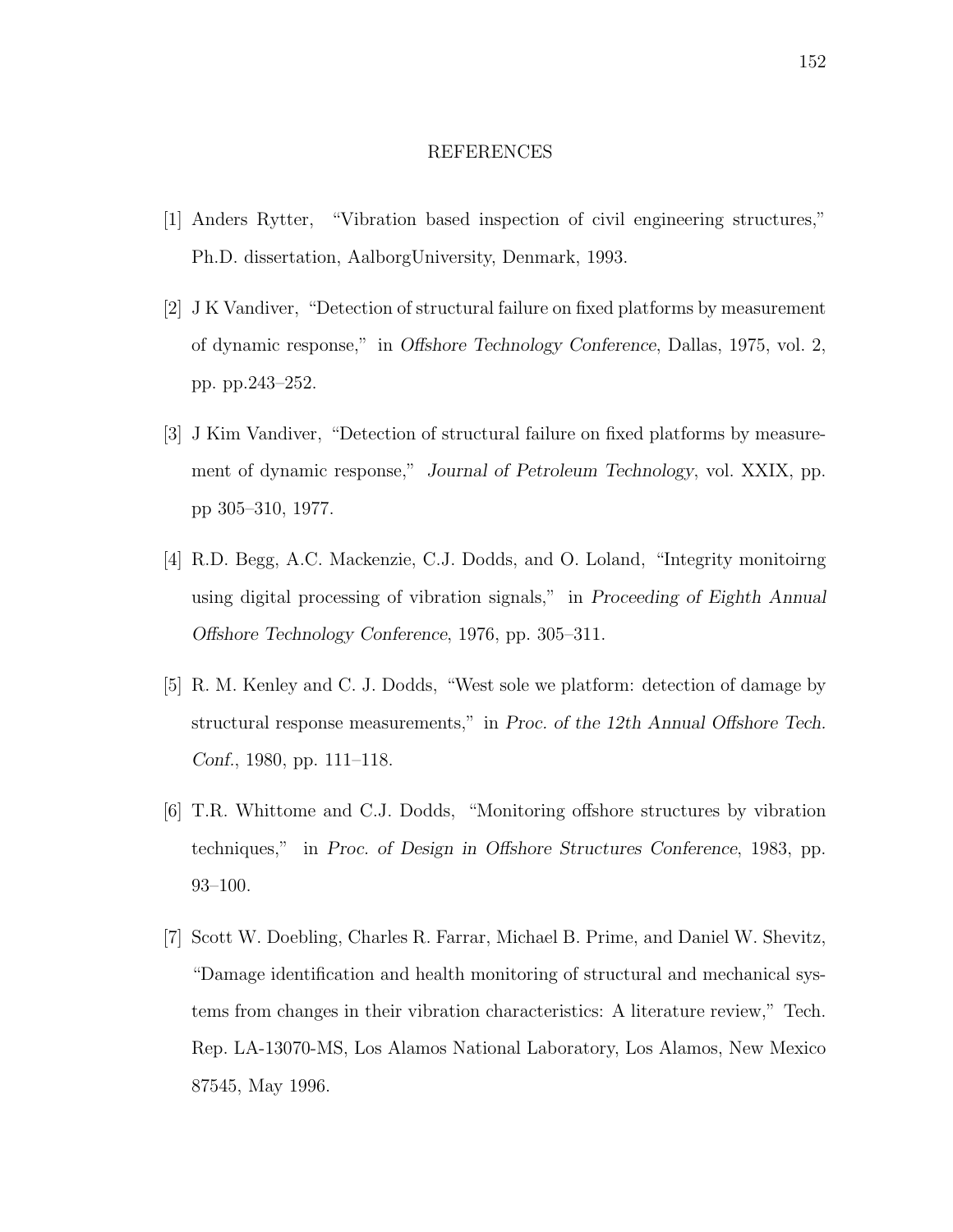- [8] S. Doebling, C. Farrar, and M. Prime, "A summary review of vibration-based damage identification methods," The Shock and Vibration Digest, vol. 30, no. 2, pp. 91–105, 1998.
- [9] M. Friswell and J.E.T. Penny, "The practical limits of damage detection and location using vibration data," in Proceedings of the 11VPI&SU symposium on structural dynamics and control, 1997.
- [10] C. R. Farrar and T. A. Duffey, "Vibration-based damage detection in rotating machinery and comparison to civil engineering applications," in Proceeding of Damage Assessment of Structures, 1999.
- [11] Hoon Sohn, Charles R. Farrar, Francois M. Hemez, Devin D. Shunk, Daniel W. Stinemates, and Brett R. Nadler, "A review of structural health monitoring literature: 1996-2001," Report LA-13976-MS, Los Alamos National Laboratory, 2003.
- [12] M. Sanayei, S. Wadia-Fascetti, B. Arya, and E. M. Santini, "Significance of modeling error in structural parameter estimation," COMPUTER AIDED CIVIL AND INFRASTRUCTURE ENGINEERING, vol. 16, pp. 12–27, 2001.
- [13] W. Feller, An Introduction to Probability Theory and Its Applications, vol. 2, Wiley, 3 edition, 1971.
- [14] Jeffrey Lee Rasmussen and William P. Dunlap, "Dealing with nonnormal data: Parametric analysis of transformed data vs nonparametric analysis," Educational and Psychological Measurement, vol. 51, pp. 809–820, 1991.
- [15] J. K. Vandiver, "Detection of structural failure on fixed platforms by measurement of dynamic response," in Proc. of the 7th Annual Offshore Technology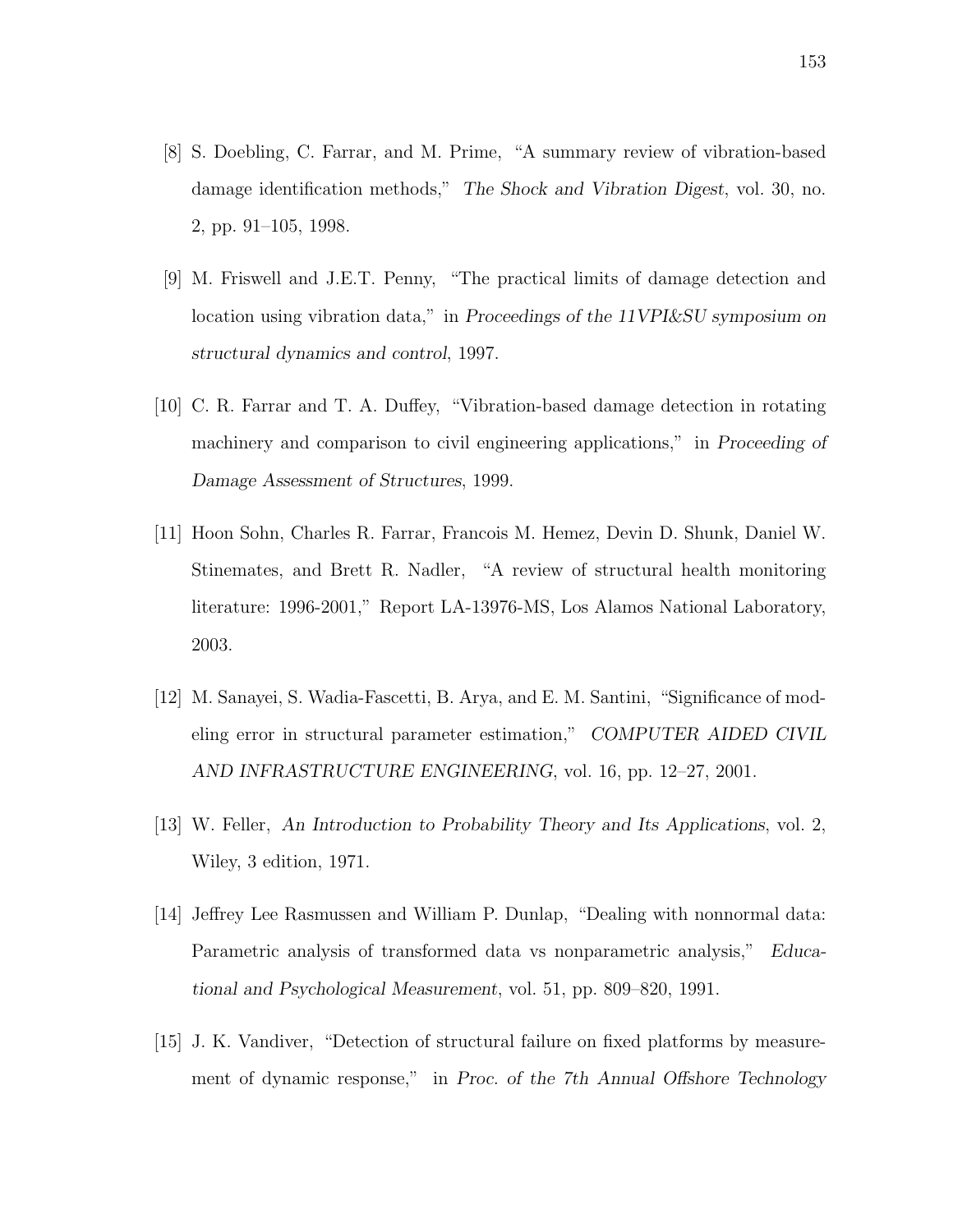Conference, 1975, pp. 243–252.

- [16] J. K. Vandiver, "Detection of structural failure on fixed platforms by measurement of dynamic response," Journal of Petroleum Technology, pp. 305–310, 1977.
- [17] O. Loland and J.C. Dodds, "Experience in developing and operating integrity monitoring system in north sea," in Proceeding of Eighth Annual Offshore Technology Conference, 1976, pp. 313–319.
- [18] L. B. Crema and F. Mastroddi, "A direct approach for updating and damage detection by using frf data," in Proceedings of ISMA23, Noise and Vibration Engineering, Leuven, Belgium, 1998.
- [19] Cyrill M. Harris and Charles E. Crede, Shock and Vibration Handbook, McGraw-Hill, New York, 1995.
- [20] A.W. Smyth, S.F. Masri, T.K. Caughey, and N.F. Hunter, "Surveillance of mechanical systems on the basis of vibration signature analysis," ASME Journal fo Applied Mechanics, vol. 67, pp. 540–551, September 2000.
- [21] L.S. Katafygiotis and H.F. Lam, "A probabilistic approach to structural health monitoring using dynamic data," in Structural Health Monitoring, Current Status and Perspectives, Stanford University, Palo Alto, California, 1997, pp. 152– 163.
- [22] M. Abe, Y. Fujino, M. Kajimura, M. Yanagihara, and M. Sato, "Monitoring of a long span suspension bridge by ambient vibration measurement," in Structural Health Monitoring 2000, Stanford University, Palo Alto, California, 1999, pp. 400–407.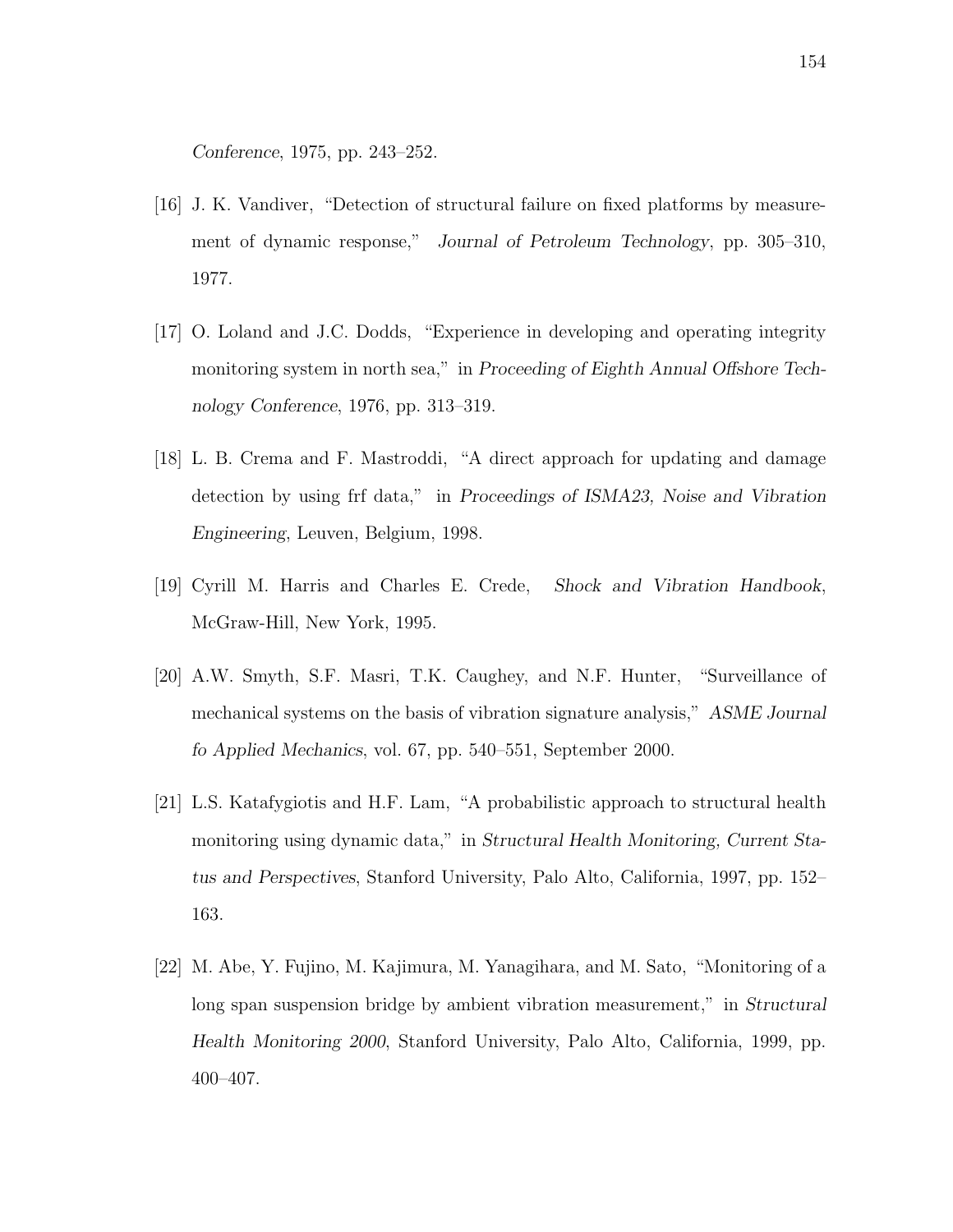- [23] H. Sohn, Charles R. Farrar, Francois M. Hemez, Devin D. Shunk, Daniel W. Stinemates, and Brett R. Nadler, "A review of strucutural health monitoring literature," Tech. Rep. LA–13976–MS, Los Alamos National Laboratory, 2003.
- [24] Robert M. Bethea, Statistical Methods for Engineers and Scientists, M. Decker, 1984.
- [25] Siegmund Brandt, Statistical and Computational Methods in Data Analysis, North-Holland Pub. Co., 1970.
- [26] William Navidi, Statistics for Engineers and Scientists, McGraw-Hill Higher Education, New York, 2006.
- [27] D. E. Newland, An Introduction to Random Vibrations, Spectral & Wavelet Analysis, Longman, Scientific & Technical and John Wiley & Sons, third edition, 1993.
- [28] Julius S. Bendat and Allan G. Piersol, Random Data: Analysis and Measurement Procesures, John Wiley & Sons, New York, 1991.
- [29] T. K. Caughey, "Equivalent linearization techniques," Journal of the Acoustical Society of America, vol. 35, no. 11, pp. 1706–1711, 1963.
- [30] T. S. Atalik and S. Utku, "Stochastic linearization of multi-degree-of-freedom nonlinear systems," Earthquake Engineering & Structural Dynamics, vol. 4, no. 4, pp. 411–420, 1976.
- [31] P. Spanos, "Stochastic linearization in structural dynamics," Applied Mechanics Review, vol. 34, no. 1, pp. 1–8, 1981.
- [32] M.K. Ochi, "Non-gaussian random processes in ocean engineering," Probabilistic Engineering Mechanics, vol. 1, no. 1, pp. 28–39, 1986.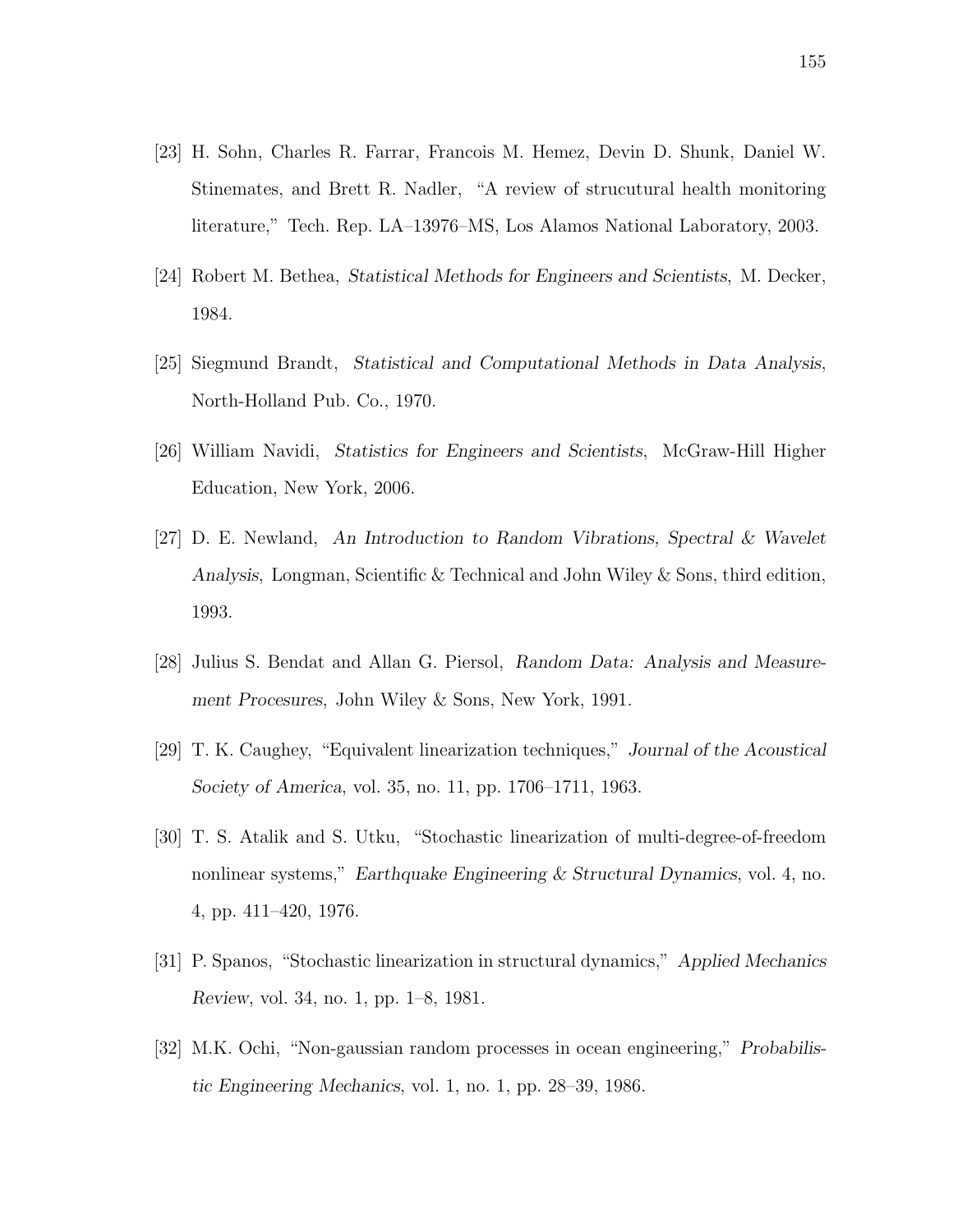- [33] M. Grigoriu, "Crossings of non-gaussian translation processes," Journal of Engineering Mechanics, vol. 110, no. 4, pp. 610–620, 1984.
- [34] Y. Murotsu, H. Okada, M. Kishi, M. Yonezawa, and K. Niwa, "Fourth order moment approximation to reliability of non-linear structure," in Transaction of the Sixth International Conference on Structural Mechanics in Reactor Technology, Paris, France, 1981, Paper No. M12.
- [35] C. Soize, "Gust loading factors with nonlinear pressure terms," Journal of the Structural Division, ASCE, vol. 104, pp. 991–1007, 1978, No. ST6.
- [36] Steven R. Winterstein, "Moment-based hermite models of random vibration," Report 219, Department of Structural Engineering, Technical University of Denmark, March 1987.
- [37] S. R Winterstein, "Nonlinear vibration models for extremes and fatigue," Journal of Engineering Mechanics, vol. 114, no. 10, pp. 1772–1790, October 1988, ISSN 0733-3-9399/88/0010-1772, Paper No. 22855, Austria.
- [38] J. J. Jensen, "Dynamic amplification of offshore steel platform responses due to non-gaussian wave loads," Marine Structures, vol. 7, pp. 91–105, 1994.
- [39] J.M. Peeringa, "Extrapolation of extreme responses of a multi megawatt wind turbine," Tech. Rep., Energy Research Centre of the Netherlands, 2003, ECN-C–03-131.
- [40] M.R. Moarefzadeha and R.E. Melchers, "Nonlinear wave theory in reliability analysis of offshore structures," Probabilistic Engineering Mechanics, vol. 21, no. 2, pp. 99–111, 2006.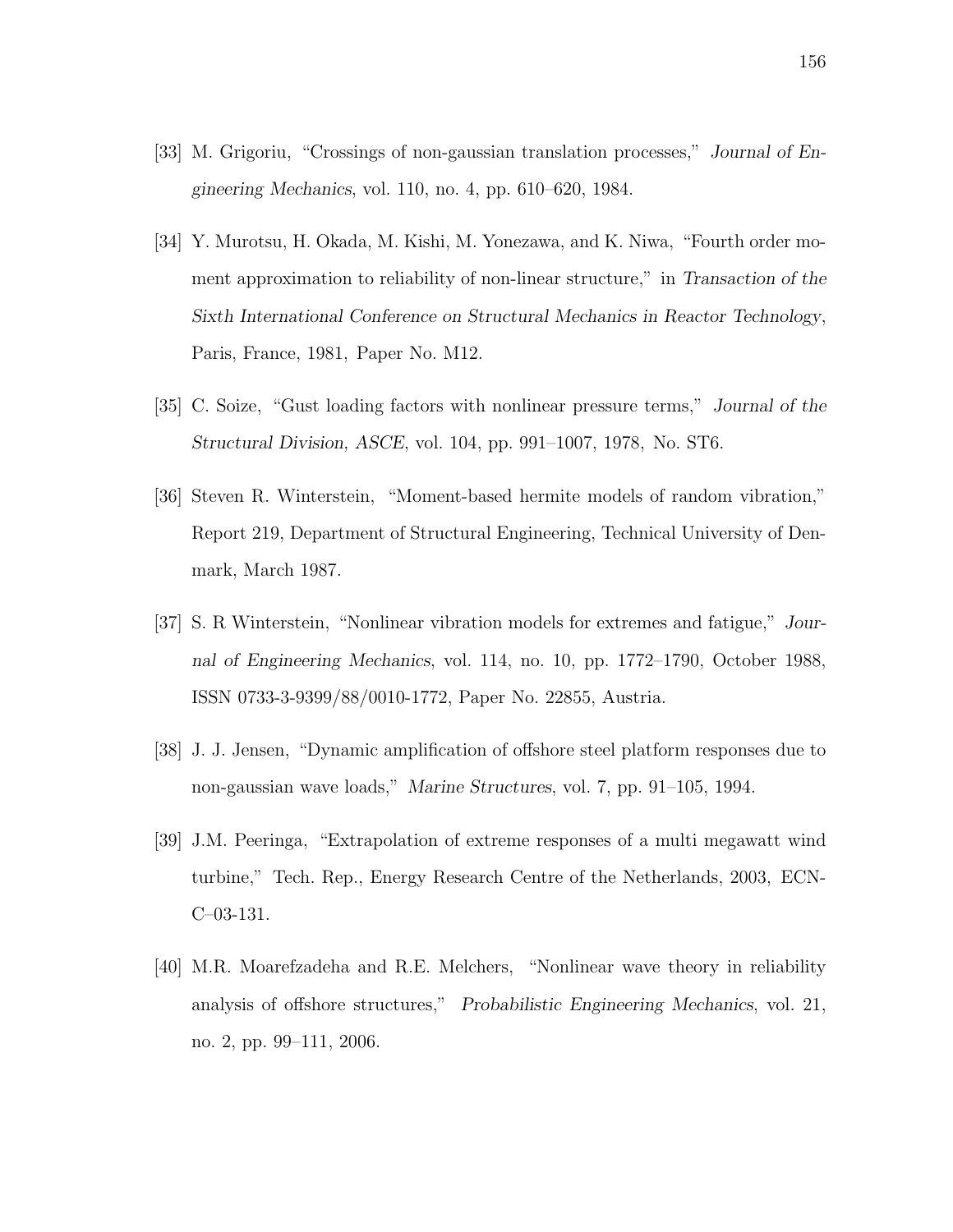- [41] B. Puig and J. Akian, "Non-gaussian simulation using hermite polynomials expansion and maximum entropy principle," Probabilistic Engineering Mechanics, vol. 19, pp. 293–305, 2004.
- [42] S. R. Winterstein, T. C. Ude, and G. Kleiven, "Springing and slow-drift responses: Predicted extremes and fatigue vs. simulation," in Behaviour of Off-Shore Structures 1994: Proceedings of the international conference: BOSS 94, MIT, Cambridge, USA, 1994, vol. 3, pp. 1–15.
- [43] A. E. Mansour and J. J. Jensen, "Slightly non-linear extreme loads and load combinations," Journal of Ship Research, vol. 39, no. 2, pp. 139–149, 1995.
- [44] S. R. Winterstein and C. H. Lange, "Moment-based probability models for wind engineering applications," in Proceedings of 10th Engineering Mechanics Speciality Conference, ASCE, 1995, vol. 1, pp. 159–162.
- [45] C. H. Lange, "Probabilistic fatigue methodology and wind turbine reliability," Ph.D. dissertation, Stanford University, 1996.
- [46] L. E. Dickson, Elementary Theory of Equations, Wiley, New York, 1914.
- [47] G. Birkhoff and S. Mac Lane, A Survey of Modern Algebra, Macmillan, New York, 5 th edition, 1996.
- [48] T. Sarpkaya and M. Issacson, Mechanics of Wave Forces on Offshore Structures, Van Nostrand Reinhold, 1981.
- [49] Anill K. Chopra, Dynamics of Structures: Theory and Applications to Earthquake Engineering, Prentice Hall, 2001.
- [50] D. N. Joanes and C. A. Gill, "Comparing measures of sample skewness and kurtosis," Journal of Royal Statistical Society, vol. 47, pp. 183–189, 1988.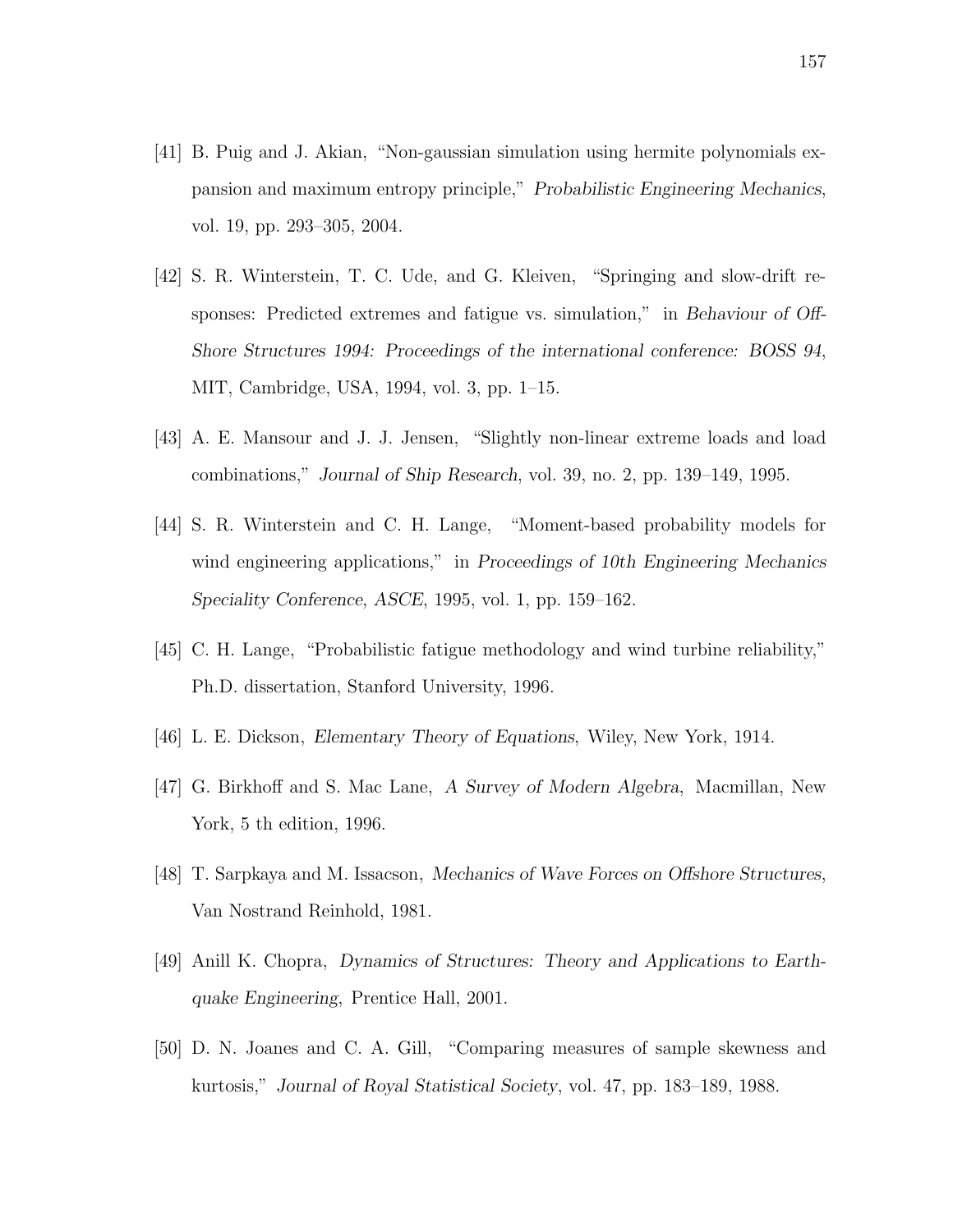- [51] Hoon Sohn, Charles Farrar, Norman Hunter, and Keith Worden, "Structural health monitoring using statistical pattern recognition techniques," Journal of Dynamic Systems, Measurement, and Control, vol. 123, pp. 706–711, 2001.
- [52] Jerome Peter Lynch, Arvind Sundararajan, Kincho H Law, Anne S Kiremidjian, and Ed Carryer, "Embedding damage detection algorithms in a wireless sensing unit for operational power efficiency," Smart Materials and Structures, vol. 13, pp. 800–810, 2004.
- [53] Hyun Woo Parka and Hoon Sohn, "Parameter estimation of the generalized extreme value distribution for structural health monitoring," Probabilistic Engineering Mechanics, vol. 21, pp. 366–376, 2006.
- [54] Sylvain Ehrenfeld and Sebastian B. Littauer, Introduction to Statistical Methods, McGraw-Hill, 1964.
- [55] C. Mack, Essentials of Statistics for Scientists and Technologists, Plenum Press, 1967.
- [56] James A. Cadzow and Xingkang Li, "Blind decomposition," Digital Signal Processing, vol. 5, pp. 3–20, 1995.
- [57] R.F. Dwyer, "Use of the kurtosis statistics in the frequency domain as an aid in detecting random signals," IEEE Journal of Oceanic Engineering, vol. 9, pp. 85–92, 1984.
- [58] R. Dwyer, "Asymptotic detection performance of discrete power and higherorder spectra estimates," IEEE Journal of Oceanic Engineering, vol. 10, pp. 303  $-315, 1985.$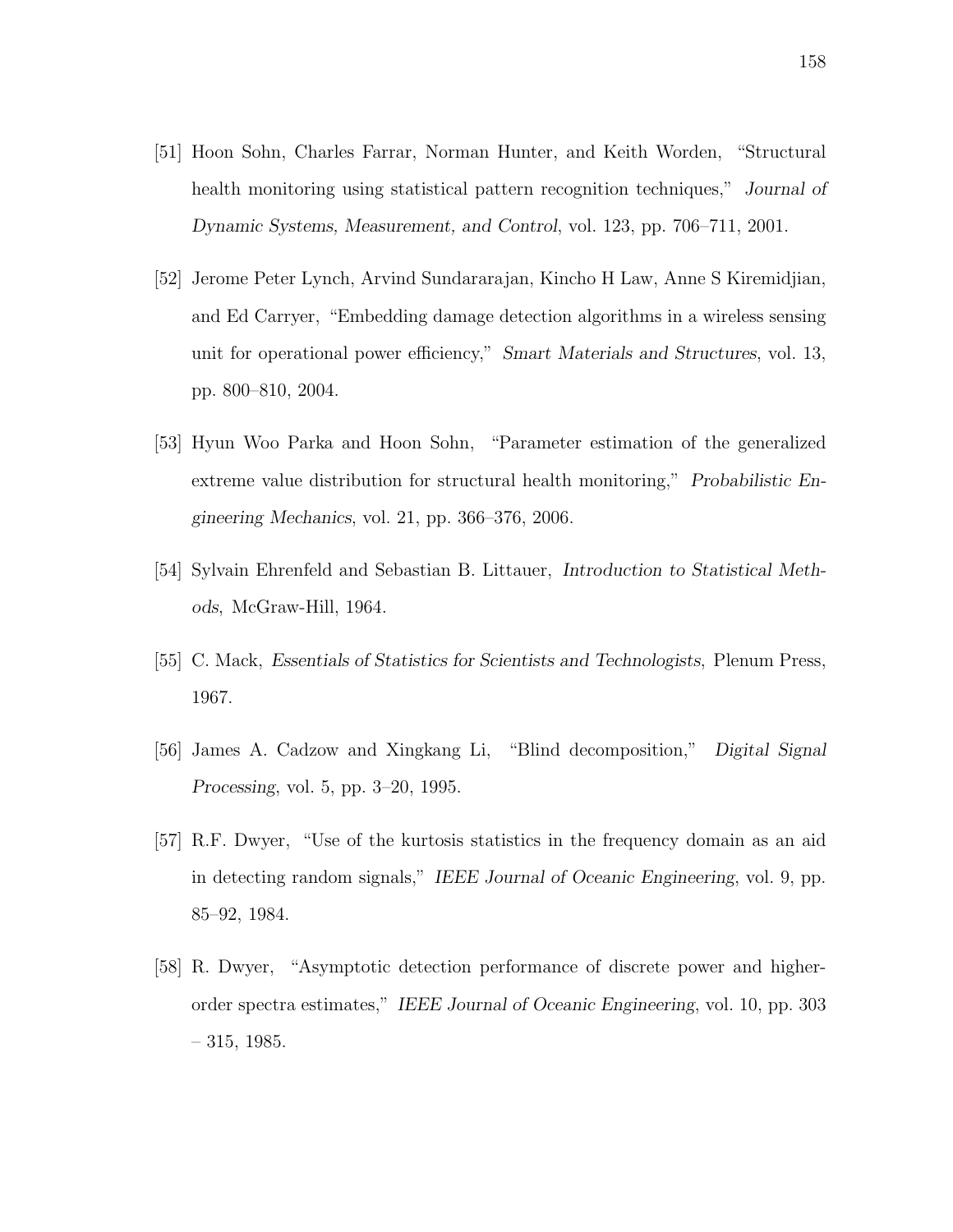- [59] A. Tesei and C. Regazzoni, "Signal detection in non-gaussian noise by a kurtosisbased probability density function model," 1995.
- [60] D. Dyer and R. M. Stewart, "Detection of rolling element bearing damage by statistical analysis," ASME Journal of Mechanical Design, vol. 100, pp. 229235, 1978.
- [61] R. B. W. Heng and M. J. M. Nor, "Statistical analysis of sound and vibration signals for monitoring rolling element bearing condition," Applied Acoustics, vol. 53, pp. 211–226, 1998.
- [62] H. R. Martin and F. Honarvar, "Application of statistical moments to bearing failure detection," Applied Acoustics, vol. 44, no. 1, pp. 67–77, 1995.
- [63] Tony F Chan, Gene H. Golube, and Randall J. LeVeque, "Updating formulae and a pairwise algorithm for computing sample variances," Report STAN-CS-79-773, Department of Computer Science, Stanford University, 1979.
- [64] Neal A. Tanner, Jeannette R. Wait, Charles R. Farrar, and Hoon Sohn, "Structural health monitoring using modular wireless sensors," Journal of Intelligent Material Systems and Structures, vol. 14, pp. 43–56, 2003.
- [65] "Computing higher-order moments online," 2008, [online] http://people.xiph.org/ tterribe/notes/homs.html.
- [66] Philippe Pebay, "Formulas for robust, one-pass parallel computation of covariances and arbitrary-order statistical moments," Report SAND2008-6212, Sandia National Laboratories, 2008.
- [67] James F. Wilson, Ed., Dynamics of Offshore Structures, John Wiley & Sons, 2002.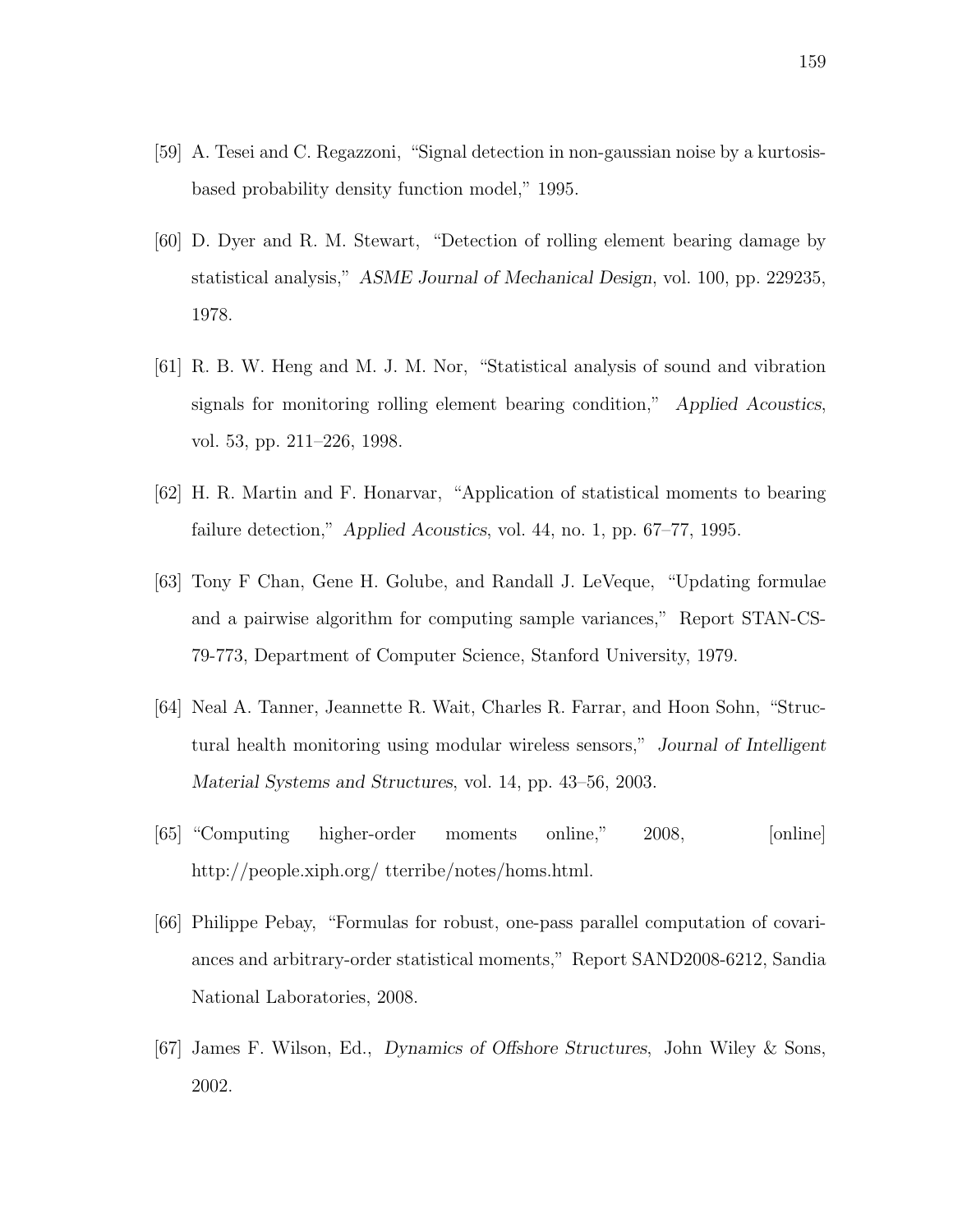- [68] S. Boll, "Suppression of acoustic noise in speech using spectral subtraction," IEEE Transactions on Acoustics, Speech and Signal Processing, vol. 27, pp. 113–120, 1979.
- [69] Simon H. Godsill and P. J. Rayner, Digital Audio Restoration: A Statistical Model Based Approach, Springer-Verlag New York, Inc., Secaucus, NJ, USA, 1998.
- [70] Philipos C. Loizou, Speech enhancement: theory & practice, CRC Press, 2007.
- [71] Norbert Wiener, Extrapolation, Interpolation, and Smoothing of Stationary Time Series, The MIT Press, 1964.
- [72] M. Berouti, R. Schwartz, and J. Makhoul, "Enhancement of speech corrupted by acoustic noise," IEEE International Conference on Acoustics, Speech, and Signal Processing, vol. 4, pp. 208–211, 1979.
- [73] Volker Schless and Fritz Class, "Snr-dependent flooring and noise overestimation for joint application of spectral subtraction and model combination," in 5th International Conference on Spoken Language Processing, 1998.
- [74] R. von Mises, Mathematical Theory of Probability and Statistics, New York: Academic Press, 1964.
- [75] F. W. Scholz and M. A. Stephens, "K-sample anderson-darling tests," Journal of the American Statistical Association, vol. 82, pp. 918–924, 1987.
- [76] Bradley Efron and Robert J. Tibshirani, An introduction to the bootstrap, Chapman & Hall, 1993.
- [77] David S. Moore and George P. McCabe., Introduction to the practice of statistics, W.H. Freeman and Company, 2006.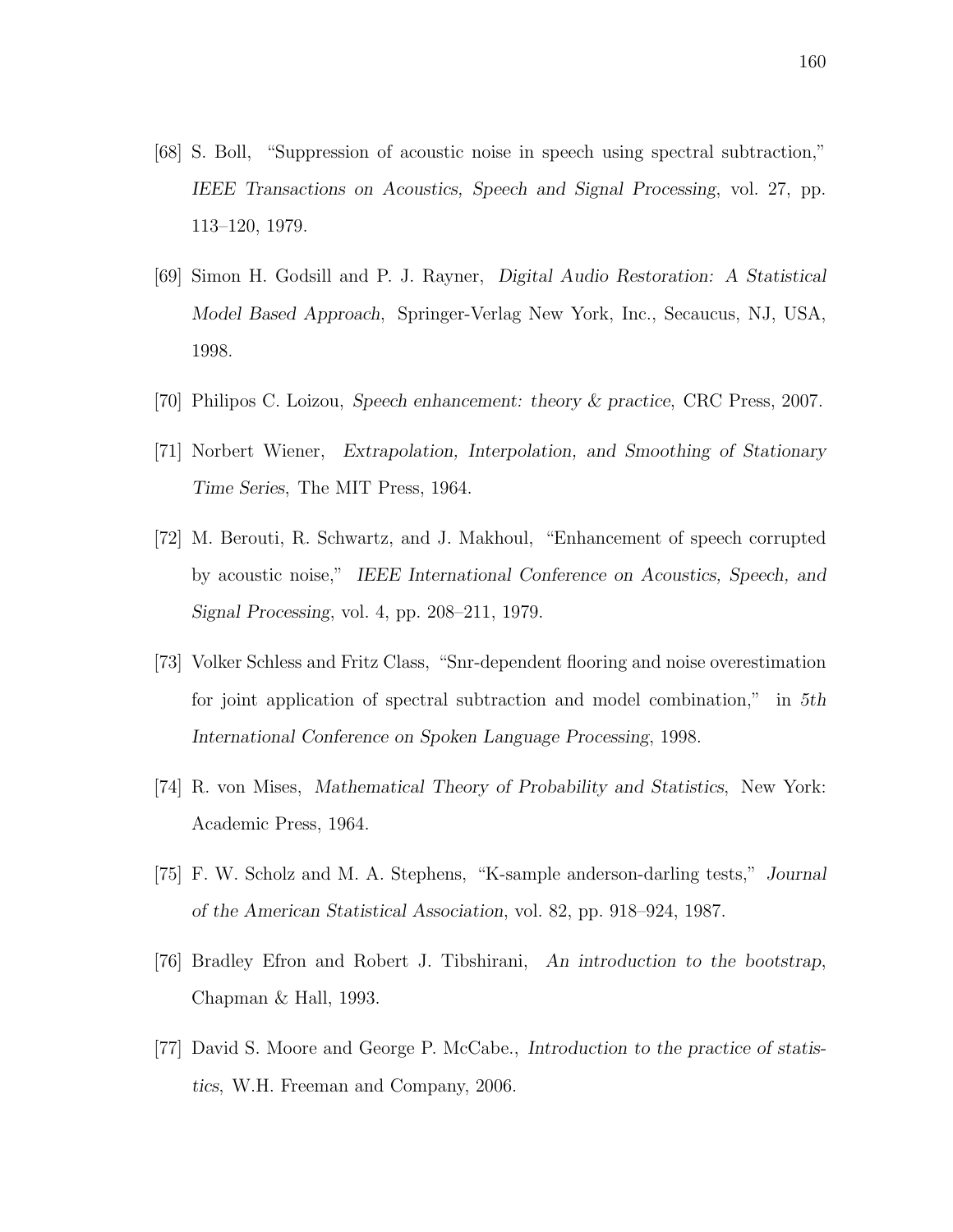#### APPENDIX A

# EFFICIENT CALCULATION OF HIGHER-ORDER STATISTICAL MOMENTS

Efficient methodologies to compute skewness and kurtosis are developed and presented. First, a new methodology is developed for combination of the statistical moments of individual segments of a data-set into those of the complete set. Next, a one-pass methodology is presented for calculation of higher moments based on the properties of a histogram, which allows computations to be carried out to accuracy matching the precision of measured data. An example is presented in which the histogram method is shown to require meaningfully less CPU time than existing on-line algorithms

## D. INTRODUCTION

Statistical moments can be used to represent the characteristics of any irregular data, e.g., [54, 55]. Statistical moments have found a broad range of application including: blind decomposition [56], asymptotic probability of detection criterion in the frequency domain [57, 58], non-Gaussian noise modeling [59], and use of non-Gaussian distributions that more precisely match the tail behavior of measured data, e.g. [37].

Conventionally, the statistical moments of a set of discrete data,  $x_i$ , are computed directly using a two-pass algorithm (e.g. [54, 55]):

$$
\mu = \frac{1}{I} \sum_{i=1}^{I} x_i = E[x] = m_1 \tag{A.1}
$$

$$
\sigma^2 = \frac{1}{I} \sum_{i=1}^{I} (x_i - \mu)^2 = \theta_2 \tag{A.2}
$$

$$
\alpha_3 = \frac{1}{I\sigma^3} \sum_{i=1}^{I} (x_i - \mu)^3 = \frac{\theta_3}{\sigma^3}
$$
 (A.3)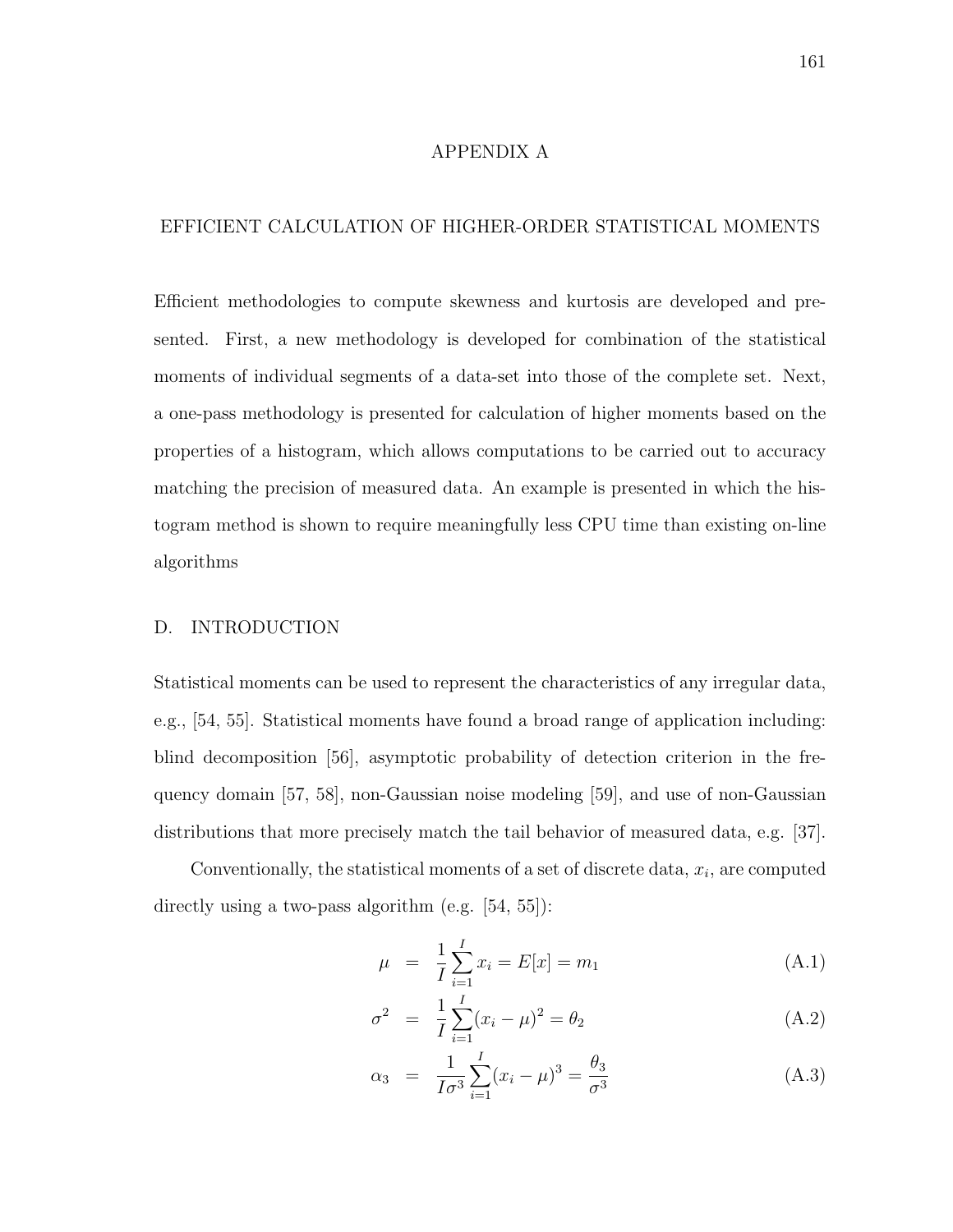$$
\alpha_4 = \frac{1}{I\sigma^4} \sum_{i=1}^{I} (x_i - \mu)^4 = \frac{\theta_4}{\sigma^4}
$$
 (A.4)

where I is the number of points in the sample;  $\mu$ ,  $\sigma^2$ ,  $\alpha_3$ , and  $\alpha_4$  are the mean, variance, skewness, and kurtosis of the data  $x_i$ , and  $\theta_2$ ,  $\theta_3$  and  $\theta_4$  are the central moments. Such algorithms are called "two-pass" because the mean must first be computed and that mean is subsequently used in the computation of the remaining moments, which implies the entire data-set must be retained. Computational methodologies requiring retention of the entire data-set are termed "off-line" methods because the statistical moments can not be computed real-time; methodologies that enable computation of the moments at each successive data-point with only one pass through the data are termed "on-line" methods. These on-line methods have the obvious advantage that the data-set need not be stored. One-pass on-line algorithms for the mean and variance have been known for some time (e.g., [63]), and have been implemented on real-world hardware (e.g. [64]), but one-pass algorithms for higher moments are less common.

Combination of the statistical moments from various segments of a data-set into overall statistical moments shares the same complication as the off-line methods: the individual segments do not in general share a common mean. Methodologies to combine these statistical moments are sometimes referred to as updating methodologies because known statistical moments of earlier segments are "updated" by the statistical moments of an additional segment of the data-set. Terriberry [65] offers pairwise updating formulas for the skewness and kurtosis (without derivation) and Pebay [66] explains how Terriberry's updating formulae could be implemented as a one-pass algorithm by applying the update formulae to only one additional point at a time, and also notes that Terriberry's results are special cases of Pebay's arbitrary-order update formulae. The Terriberry/Pebay updating formula for the third and fourth central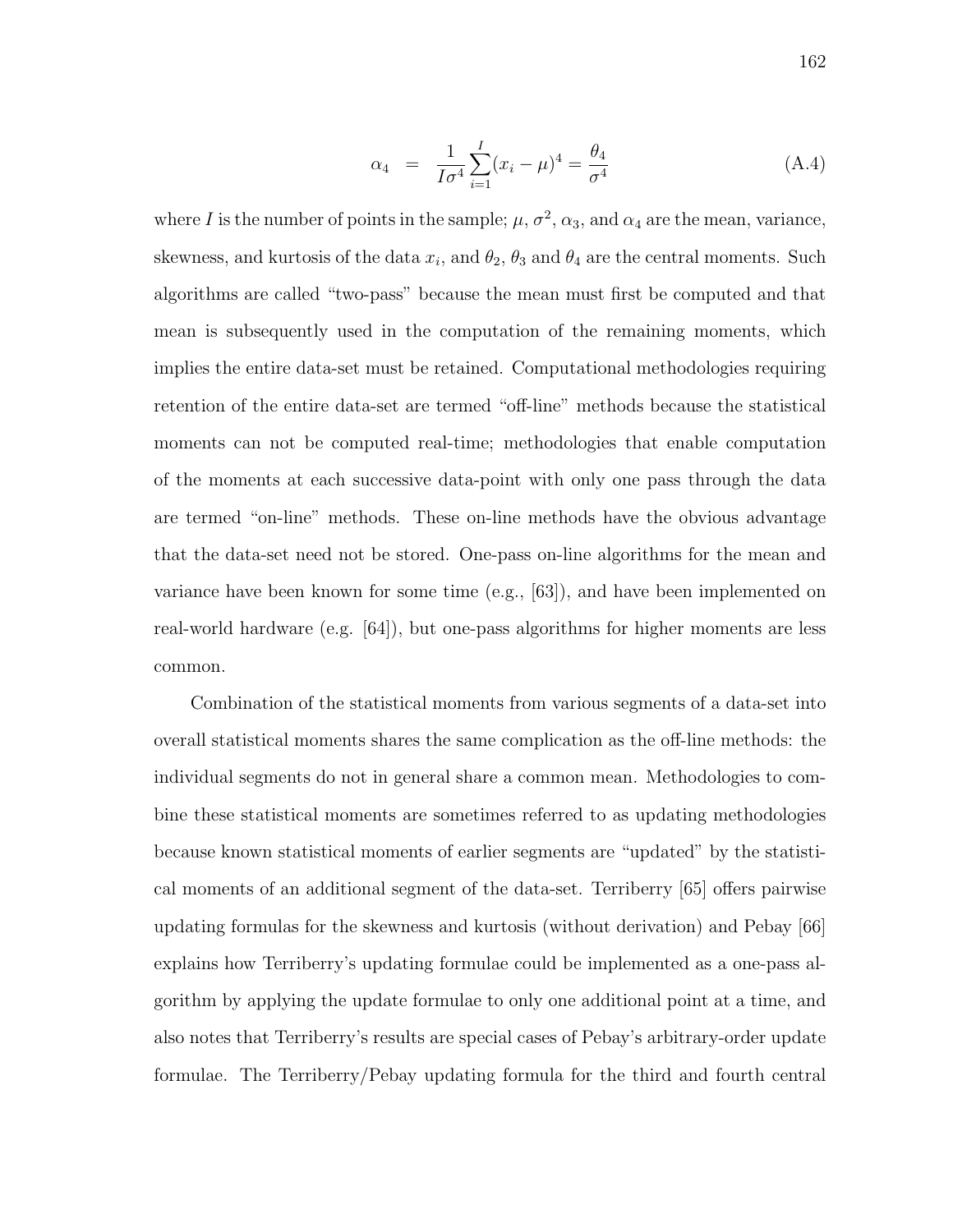moments are:

$$
M_3 = M_{3,A} + M_{3,B} + n_A n_B (n_A - n_B) \frac{\delta^3}{n^2} + 3(n_A M_{2,B} - n_B M_{2,A}) \frac{\delta}{n}
$$
 (A.5)  
\n
$$
M_4 = M_{4,A} + M_{4,B} + n_A n_B (n_A^2 - n_A n_B + n_B^2) \frac{\delta^4}{n^3} +
$$
  
\n
$$
6(n_A^2 M_{2,B} + n_B^2 M_{2,A}) \frac{\delta^2}{n^2} + 4(n_A M_{3,B} - n_B M_{3,A}) \frac{\delta}{n}
$$
 (A.6)

in which n represents the number of data points in the set made up of segments  $A$ and B having number of points  $n_A$  and  $n_B$  respectively;  $M_{3,*}$  and  $M_{4,*}$  are the third and fourth central moments, and  $\delta$  is the difference between means:  $\delta = \mu_B - \mu_A$ . These updating formula are readily specialized into a one-pass online algorithm by setting  $n_A$  or  $n_B$  equal to one, and thereby become the only pre-existing one-pass algorithms for skewness and kurtosis known to the authors.

Here, alternatives to the Terriberry/Pebay skewness and kurtosis update formulae are derived and presented and then a less theoretically complex alternative to the Terriberry/Pebay on-line methodology is investigated. The implementation offered by Pebay is substantially different from that suggested here, and the derivation offered by Pebay also differs meaningfully, though both derivations hinge on the commutativity of summations over finite sets as applied to statistical moments. In his report, Pebay echoes Terriberry's thoughts, noting that: "To our knowledge, there are currently no published formulas for parallel updates of higher-order moments." The authors of this paper agree with that assessment, and developed the methodologies presented here because they had use for these methodologies in ongoing work in the engineering field of structural health monitoring.

The methods presented here have specific advantages over those of Terriberry/Pebay. First, the Terriberry/Pebay formulae apply to combination of only two sets of mo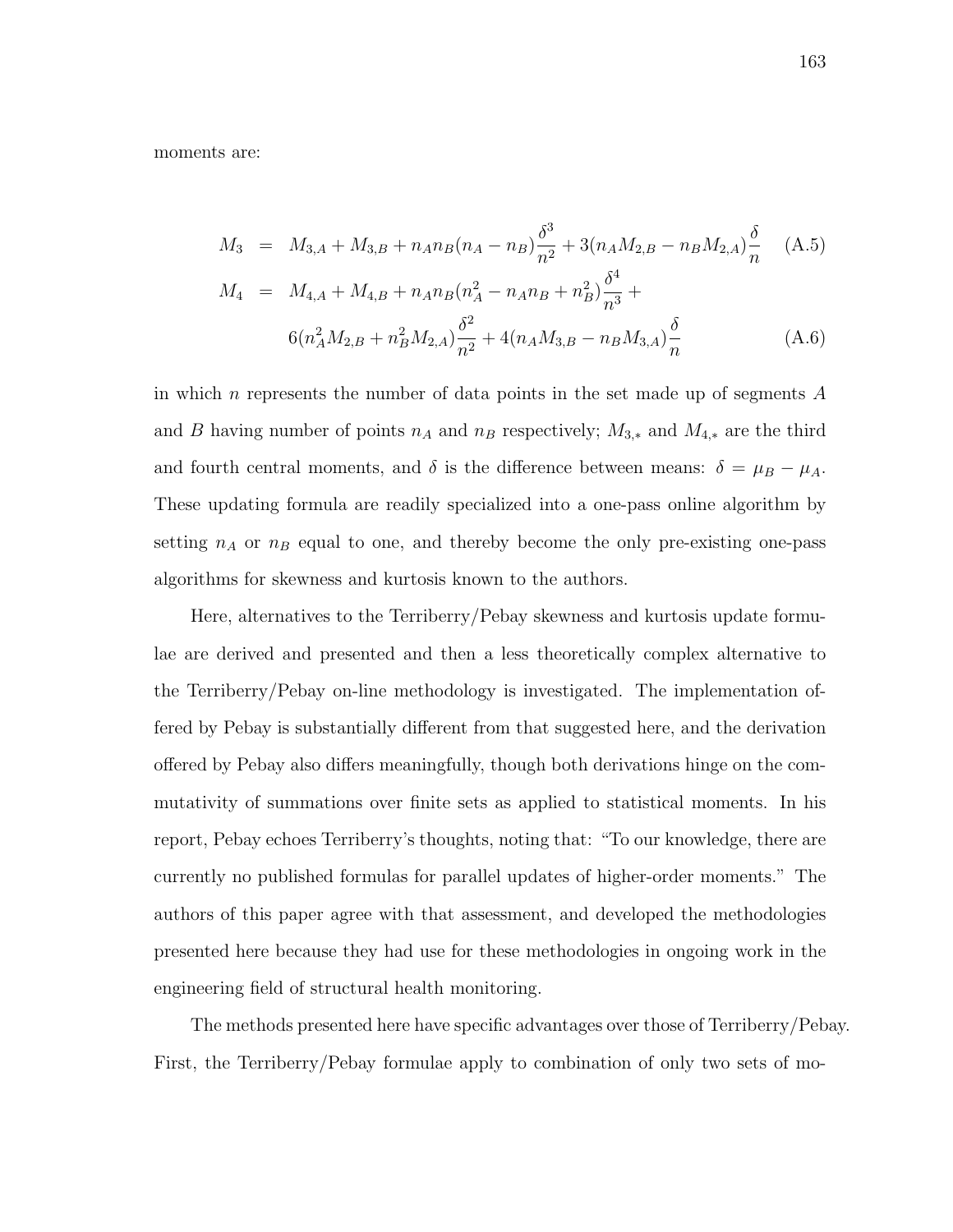ments, and would need to be used recursively to combine multiple sets. In contrast, the new methodology presented here can be used to combine any number of sets of moments, which could be relevant in the case of massively parallel computations. Second, an important capability of the updating formulae offered here compared with those of Terriberry/Pebay is that this methodology can be readily applied to distributions of data that are not specifically countable, such as the moments of a probability density function estimated from a power spectrum (e.g., [?]). Third, an important capability for practical applications is that this new methodology is easily modified to allow a user to assign different importance to specific segments of the data, such as newer data being more important than older data, or one sensor being more reliable or accurate than another.

Finally, this paper offers a one-pass algorithm to compute statistical moments of a data set. This method is shown in an example to be more computationally efficient than the one-pass method offered by Terriberry/Pebay. In the proposed method, the data are first binned to create a histogram from which the desired moments can be calculated; the width of each bin can be specified as a function of the required accuracy. Setting the bin width to the precision of the original data yields exact results. The computational savings of this alternative method can be substantial, and significant memory savings can also be realized if the raw data are binned realtime so the complete time-history need not be retained. This new methodology is competitive with existing one-pass algorithms for the statistical moments in that the raw data need only be passed through one time, but it is not technically an on-line algorithm because the data is only binned real-time and the statistical moments are not computed every time-step. Computation of statistical moments from a histogram is generally well-established in the statistics community, but investigation of this methodology as an efficient one-pass algorithm with arbitrarily specified accuracy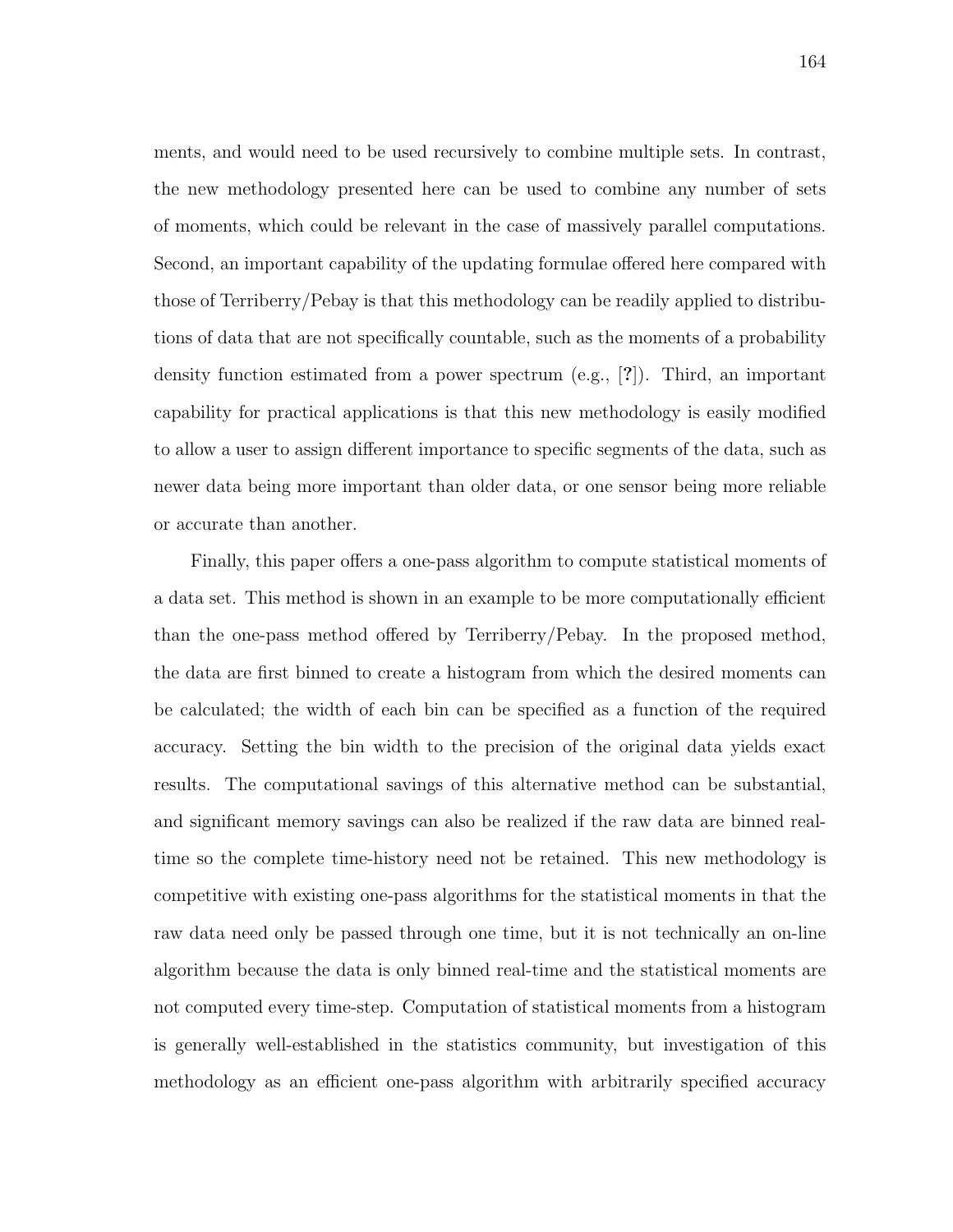is unique. As such, the latter part of the paper is of mainly practical rather than theoretical interest, whereas the updating methodologies are derived directly from theory.

### E. THEORY

Derivation of the new updating methodology requires some knowledge of moments, which is presented here to ensure consistent notation. This background information is followed by the derivation of the proposed method to combine statistical moments, and then an investigation of computing statistical moments of discrete data from a histogram. The derivation and example refer to data collected as a function of time, but the methods are generally applicable to any type of data.

#### 1. Background

### a. Calculation of moments from discrete data

The moments of a random variable about zero and about its mean are referred to as the raw and central moments, respectively. The  $n<sup>th</sup>$  moment of a discrete random variable  $x(t)$  about value r with a finite range is defined as (e.g. [54, 55]):

$$
M_{n,r} = \sum_{i=1}^{I} \left( x(t_i) - r \right)^n \Delta t_i \tag{A.7}
$$

which can be expressed as follows if the continuous distribution function,  $f(x)$ , is known:

$$
M_{n,r} = \sum_{k=1}^{K} (x_k - r)^n f(x_k) \Delta x_k
$$
 (A.8)

in which I represents the number of data points  $x(t_i)$  and K represents the number of base  $x_k$  in its discrete distribution function  $f(x_k)$ , i.e., the number of bins in the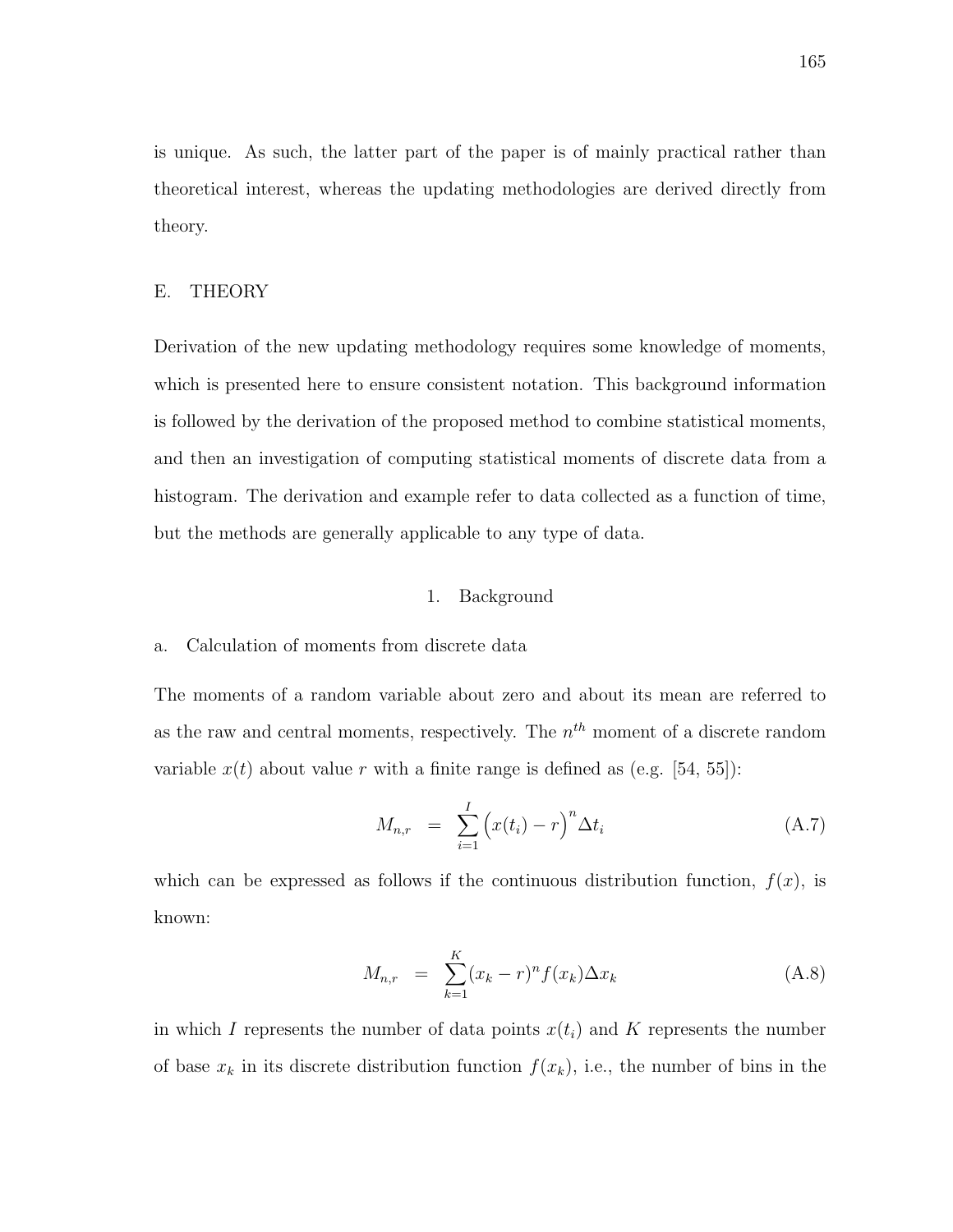discrete distribution.

The  $n^{th}$  raw moment of a discrete time-history (Equation (A.7) with  $r = 0$ ) can be normalized by the time duration, the result if which is the expected value of the  $n^{th}$  power of x

$$
m_n^{(t)} = \frac{1}{T} M_{n,0} = \frac{\sum_{i=1}^{I} x(t_i)^n \Delta t_i}{\sum_{i=1}^{I} \Delta t_i} = E[x^n]
$$
 (A.9)

where  $T = \sum_{i=1}^{I} \Delta t_i$  is the time duration and the superscript  $(t)$  indicates moments are calculated directly from the time-history. For constant  $\Delta t$ , the duration is  $T = I\Delta t$ , which enables Equation  $(A.9)$  to be simplified:

$$
m_n^{(t)} = \frac{1}{I} \sum_{i=1}^{I} x(t_i)^n
$$
 (A.10)

The first normalized raw moment  $(n = 1)$  is the sample mean, which is often used to estimate the true mean of the process for normalization of other central moments.

$$
\theta_n^{(t)} = \frac{1}{T} M_{n,m_1^{(t)}} = \frac{\sum_{i=1}^I \left( x(t_i) - m_1^{(t)} \right)^n \Delta t_i}{\sum_{i=1}^I \Delta t_i} = E \left[ \left( x - m_1^{(t)} \right)^n \right] \tag{A.11}
$$

which for constant time interval  $\Delta t$  is:

$$
\theta_n^{(t)} = \frac{1}{I} \sum_{i=1}^{I} \left( x(t_i) - m_1^{(t)} \right)^n \tag{A.12}
$$

The second normalized central moment  $(n = 2)$  is the sample variance (Equation  $(A.2)$ ).

## b. The relationship between raw moments and central moments

The first four raw moments and central moments have the following well-known mathematical relationships, e.g. [54, 55]:

$$
m_1 = E[x] = \mu \tag{A.13}
$$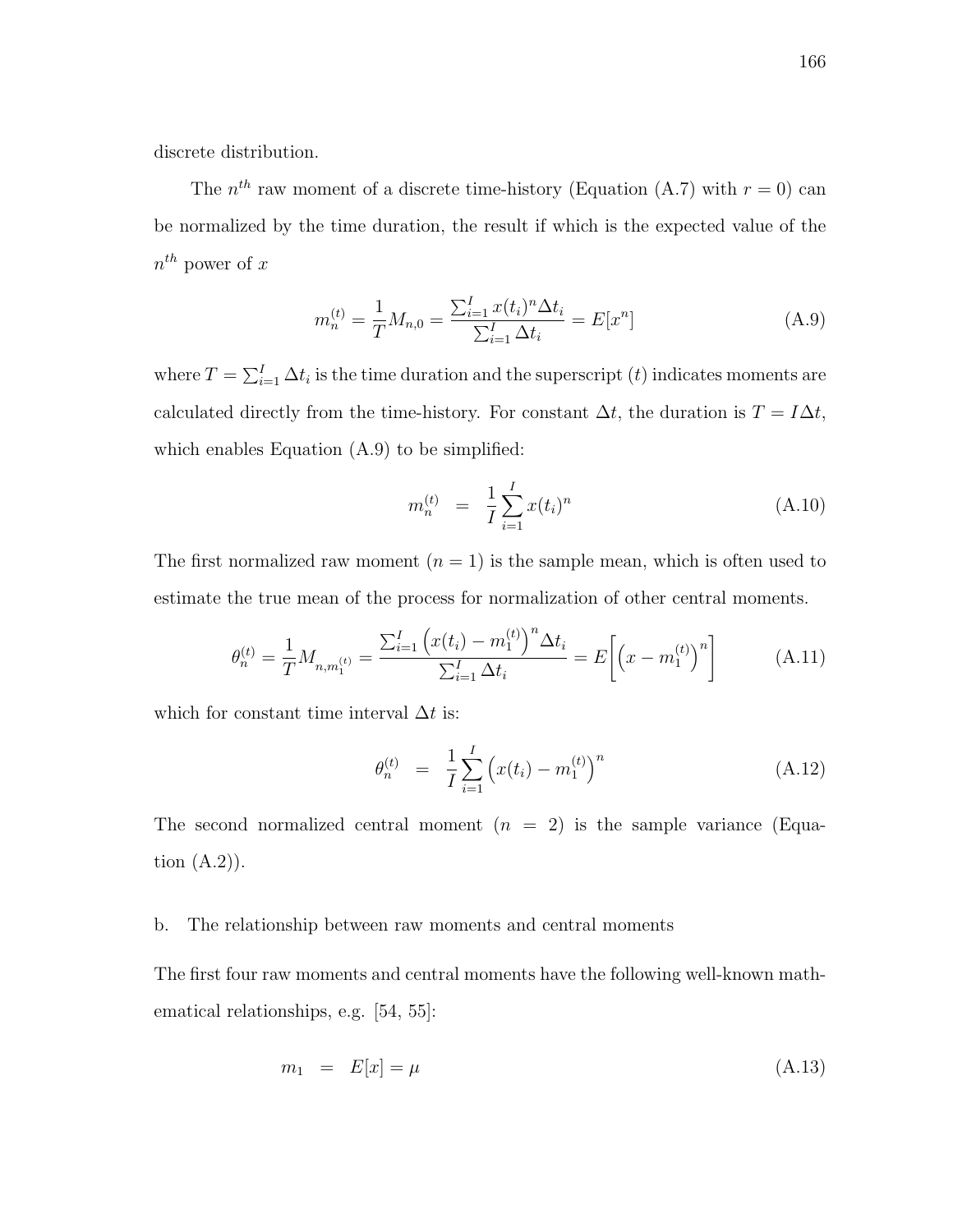$$
m_2 = E[x^2] = \theta_2 + m_1^2 \tag{A.14}
$$

$$
m_3 = E[x^3] = \theta_3 + 3m_1\theta_2 + m_1^3 \tag{A.15}
$$

$$
m_4 = E[x^4] = \theta_4 + 4m_1\theta_3 + 6m_1^2\theta_2 + m_1^4 \tag{A.16}
$$

$$
\theta_2 = E[(x - \mu)^2] = m_2 - m_1^2 \tag{A.17}
$$

$$
\theta_3 = E[(x - \mu)^3] = m_3 - 3m_1m_2 + 2m_1^3 \tag{A.18}
$$

$$
\theta_4 = E[(x - \mu)^4] = m_4 - 4m_1m_3 + 6m_1^2m_2 - 3m_1^4 \tag{A.19}
$$

#### 2. Updating Formulae for Statistical Moments

Here, a new computational method is proposed to combine multiple sets of statistical moments, each representing a segment a time-history, into a single set describing a single concatenated time history. An example application might be combining moments from several individual segments of a long time-history, perhaps with the moments of each segment having been computed on a separate processor. This proposed computational technique uses the first four statistical moments of each segment to compute four raw moments, which are then transformed into new variables  $(\gamma_n)$  that are easily combined by addition. After combination, the new variables are inversely transformed back to four raw moments now describing all the data, from which the statistical moments are easily calculated.

## a. Moment addends,  $\gamma_n$

New moment addend variables,  $\gamma_n$ , are introduced to enable straightforward combination of the statistical moments of multiple time-histories. For an irregular time-history  $x(t)$  with variable time interval  $\Delta t_i$ :

$$
\gamma_n = \sum_{i=1}^I (x(t_i))^n \Delta t_i
$$
\n(A.20)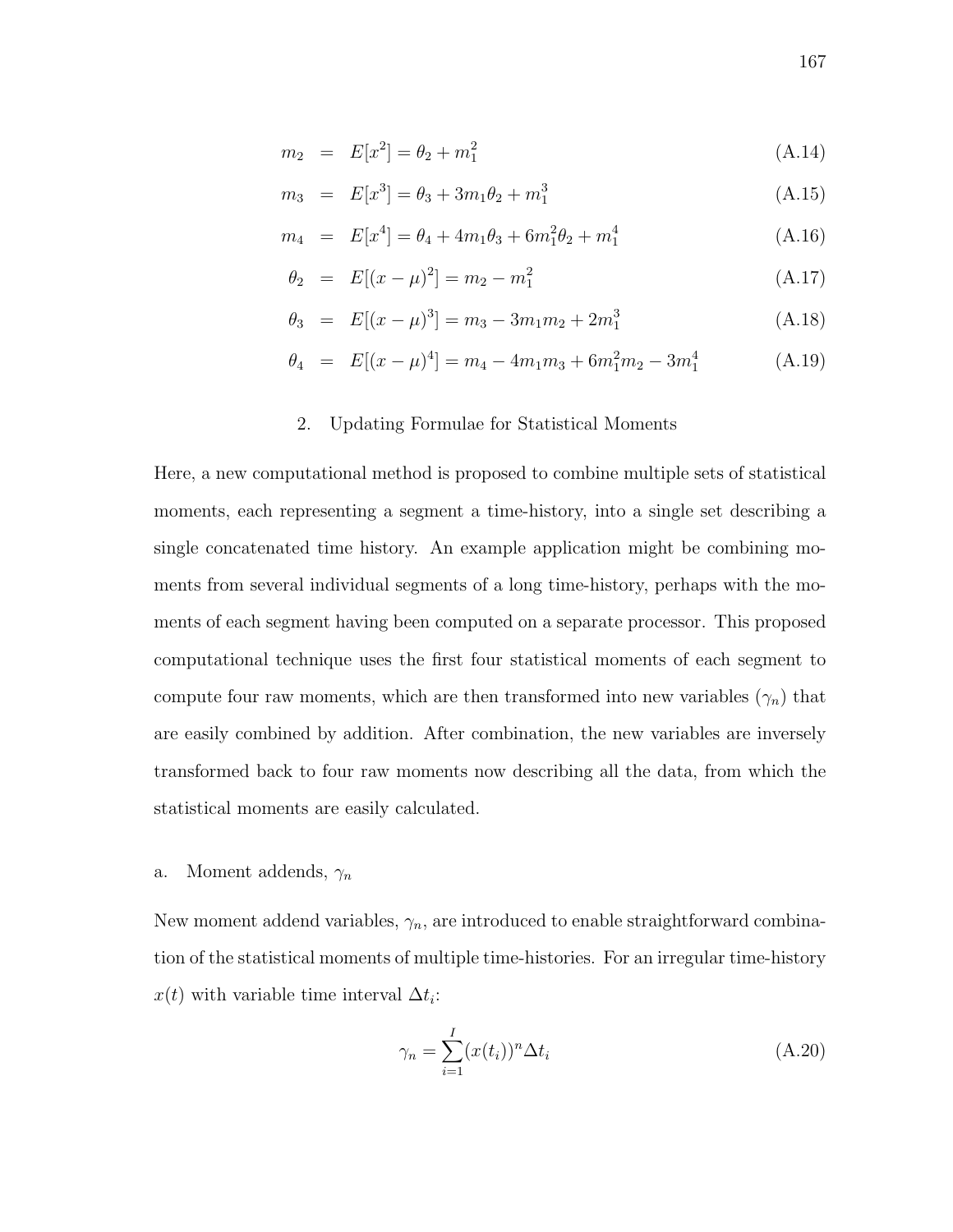where  $\gamma_0$  is the duration of each time-history. For constant time interval  $\Delta t_i = \Delta t$ :

$$
\gamma_n = \Delta t \sum_{i=1}^{I} (x(t_i))^n
$$
\n(A.21)

The same values of  $\gamma$  for the histogram form of computing the moments can be expressed in terms of the frequency of occurrence at the  $x_k$  bin,  $h(x_k)$ , with variable bin width  $\Delta x_k$ .

$$
\gamma_n = \sum_{k=1}^K x_k^n h(x_k) \Delta x_k \tag{A.22}
$$

yielding  $\gamma_0$  as the area of the histogram. For constant bin width  $\Delta x_k = \Delta x$ :

$$
\gamma_n = \Delta x \sum_{k=1}^{K} x_k^n h(x_k) \tag{A.23}
$$

## b. Combination of statistical moments

If Q sets of statistical moments are known:  $\gamma_{0,q}, \mu_q, \sigma_q^2, \alpha_{3,q}, \alpha_{4,q}$  for  $q = 1, 2, ..., Q$ , then each  $\gamma_n$  can be expressed in terms of the equivalent n raw moments (Equations A.9, A.10, A.29, and A.31).

$$
\gamma_{n,q} = m_{n,q} \gamma_{0,q} \qquad \text{for} \quad n = 1, 2, 3, 4 \quad \text{and} \quad q = 1, 2, ..., Q \qquad (A.24)
$$

where  $\gamma_{0,q}$  is generally taken to be the duration of the  $q^{th}$  time-history, or the number of points if  $\Delta t$  is constant. It is worth noting, however, that  $\gamma_{0,q}$  is a weighting factor only, and its interpretation can be flexible depending on the application. Importantly, in this method the statistical moments are not required to be those of a quantity that is countable: these moments could be computed directly from e.g., a probability distribution, in which case the value of  $\gamma_{0,q}$  would represent the relative importance of the moment estimate. There is no theoretical limitation on the maximum order of the moments (the value of n), though higher-order equivalents to Equations A.13–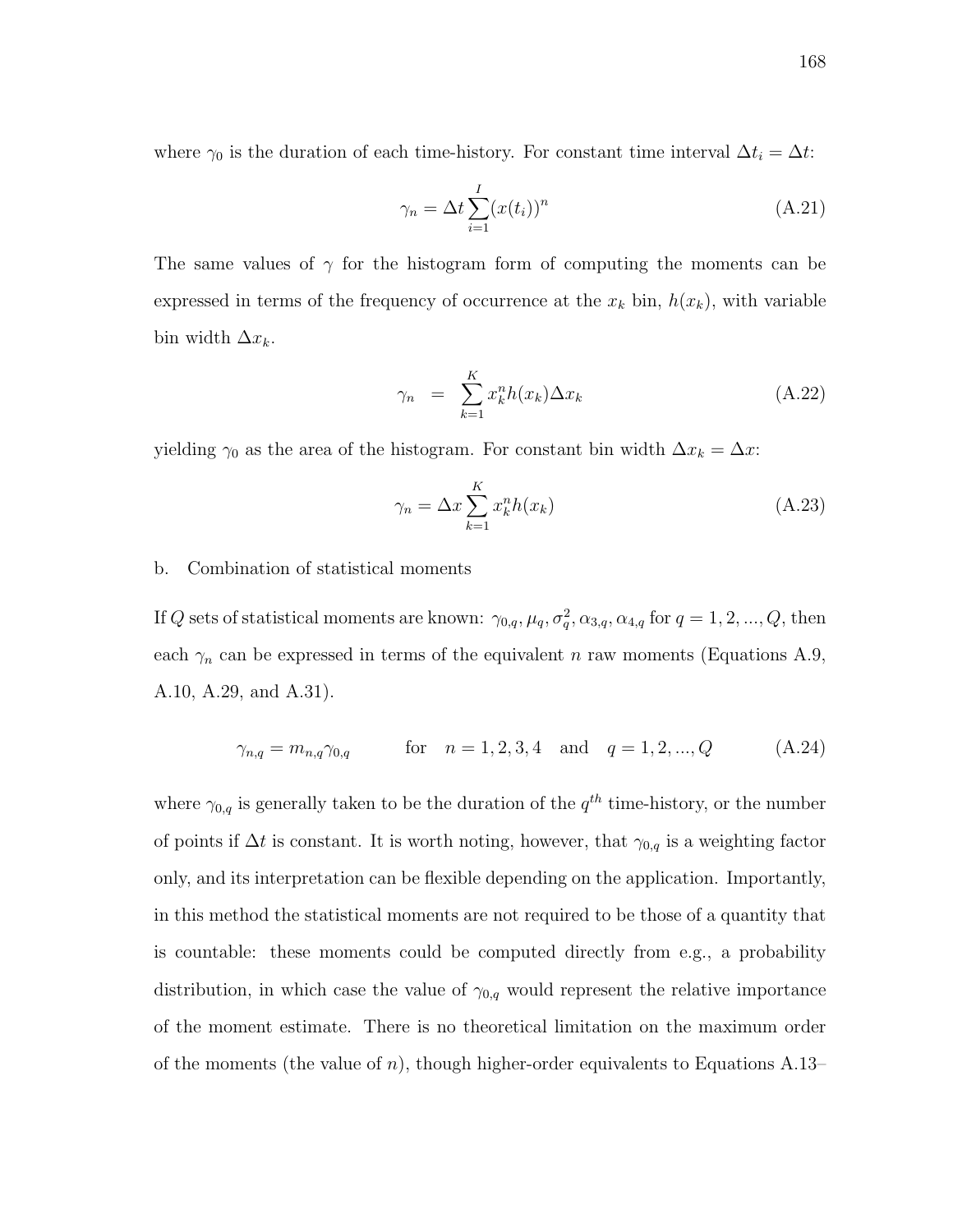A.19 would be needed. The benefit of expressing the statistical moments in terms of  $\gamma$  is that the Q sets can be combined by addition, and there is no upper limit on the value of Q.

$$
\gamma_{n,c} = \sum_{q=1}^{Q} \gamma_{n,q} \qquad \text{for} \quad n = 0, 1, 2, 3, 4 \tag{A.25}
$$

where the subscript c represents the concatenated time-history or combined  $\gamma$ . These combined values of  $\gamma$  can then be inversely transformed into raw moments representing the concatenated time-history by inverting Equation (A.24).

$$
m_{n,c} = \frac{\gamma_{n,c}}{\gamma_{0,c}} \quad \text{for} \quad n = 1, 2, 3, 4 \tag{A.26}
$$

The relationship between raw moments and central moments (Equations A.17–A.19) are then used to compute the central moments of the concatenated time-history. Finally, the statistical moments of the concatenated history are computed as in Equations  $(A.1-A.4)$ 

$$
\mu_c = m_{1,c}
$$
  $\sigma_c^2 = \theta_{2,c}$   $\alpha_{3,c} = \frac{\theta_{3,c}}{\sigma_c^3}$   $\alpha_{4,c} = \frac{\theta_{4,c}}{\sigma_c^4}$  (A.27)

## 3. One-Pass Calculation of Statistical Moments

One-pass algorithms can be developed from updating formulae, but it is here proposed that it is theoretically simpler and in practice more computationally efficient to compute these moments directly from a histogram. In this method, a relative histogram of the random variable is first constructed in the conventional way: the range of potential values is divided into bins and the number of occurrences within each bin are counted and plotted such that the area of each rectangle equals the portion of the sample values within that bin (e.g. [54, 55]):

$$
H(x_k) = \frac{h(x_k)}{A} \tag{A.28}
$$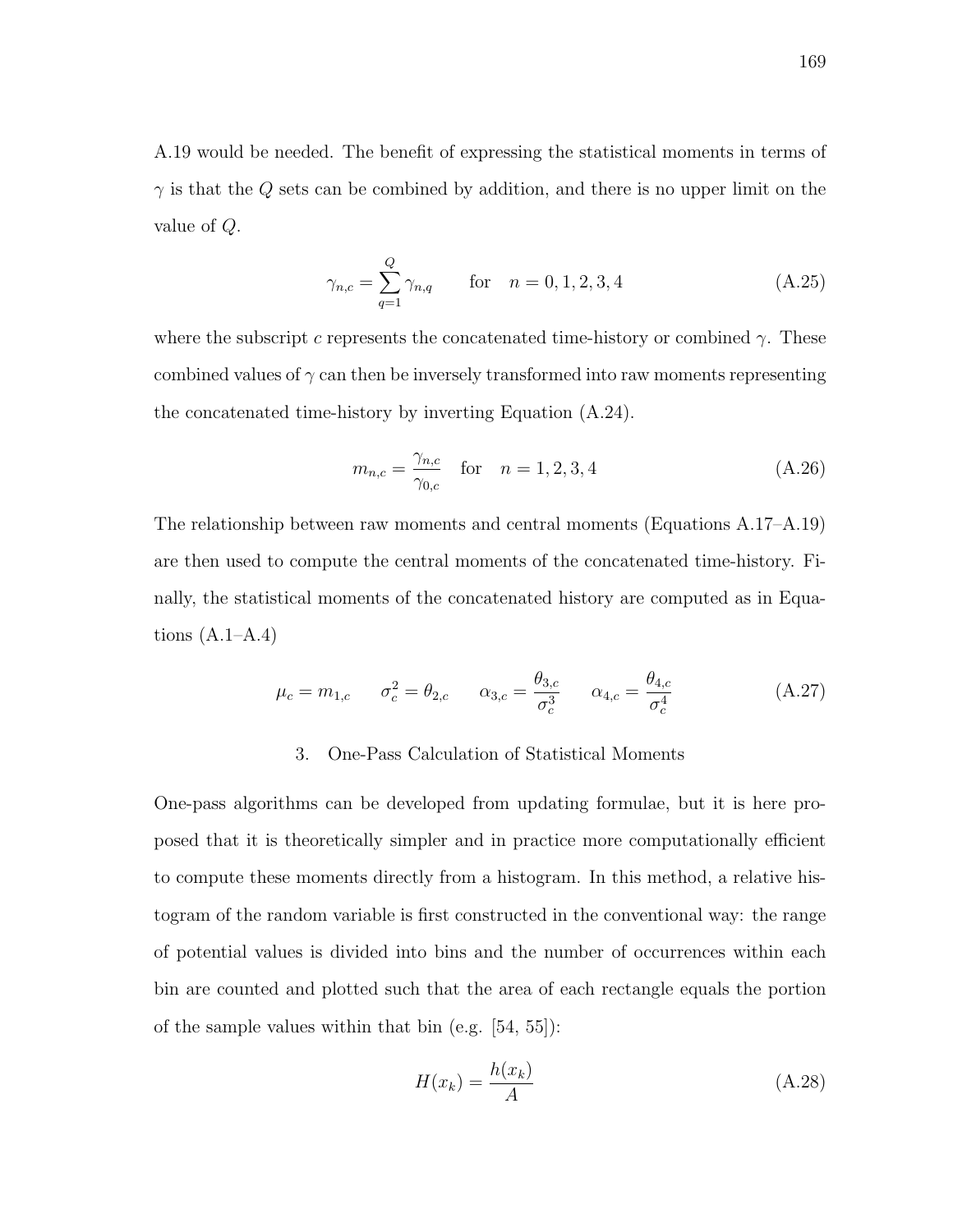where  $h(x_k)$  and  $H(x_k)$  represent the frequency and the relative frequency in bin  $x_k$ , and  $A = \sum_{k=1}^K h(x_k) \Delta x_k$  is the total area of the histogram. If the bin-width is pre-specified but the data-range is not known a-priori, it is straightforward to program a binning methodology in which bins are added dynamically as required by the data. After the normalization by A in Equation A.28, the n raw moments and central moments of  $x(t)$  can be calculated from the relative histogram, similar to Equation (A.8):

$$
m_n^{(h)} = \sum_{k=1}^K x_k^n H(x_k) \Delta x_k = \frac{1}{A} \sum_{k=1}^K x_k^n h(x_k) \Delta x_k
$$
 (A.29)

$$
\theta_n^{(h)} = \sum_{k=1}^K \left( x_k - m_1^{(h)} \right)^n H(x_k) \Delta x_k = \frac{1}{A} \sum_{k=1}^K \left( x_k - m_1^{(h)} \right)^n h(x_k) \Delta x_k \tag{A.30}
$$

where the superscript  $(h)$  indicates the moments are calculated from the histogram.

For constant bin width,  $\Delta x_k = \Delta x$ , these two expressions can be simplified with  $A = \sum_{k=1}^{K} h(x_k) \Delta x = I \Delta x$ :

$$
m_n^{(h)} = \frac{1}{I} \sum_{k=1}^{K} x_k^n h(x_k)
$$
 (A.31)

$$
\theta_n^{(h)} = \frac{1}{I} \sum_{k=1}^K \left( x_k - m_1^{(h)} \right)^n h(x_k) \tag{A.32}
$$

### F. EXAMPLE

The new methodologies are applied to data resulting from a time-domain solution of a simple numerical model of a floating offshore oil production platform subject to irregular seas. In the first part of the example, the statistical moments of the response are combined, and in the second part the histogram methodology of computing statistical moments is critically compared with one- and two-pass algorithms. The response selected for the example is surge motion (horizontal translation in the direction of the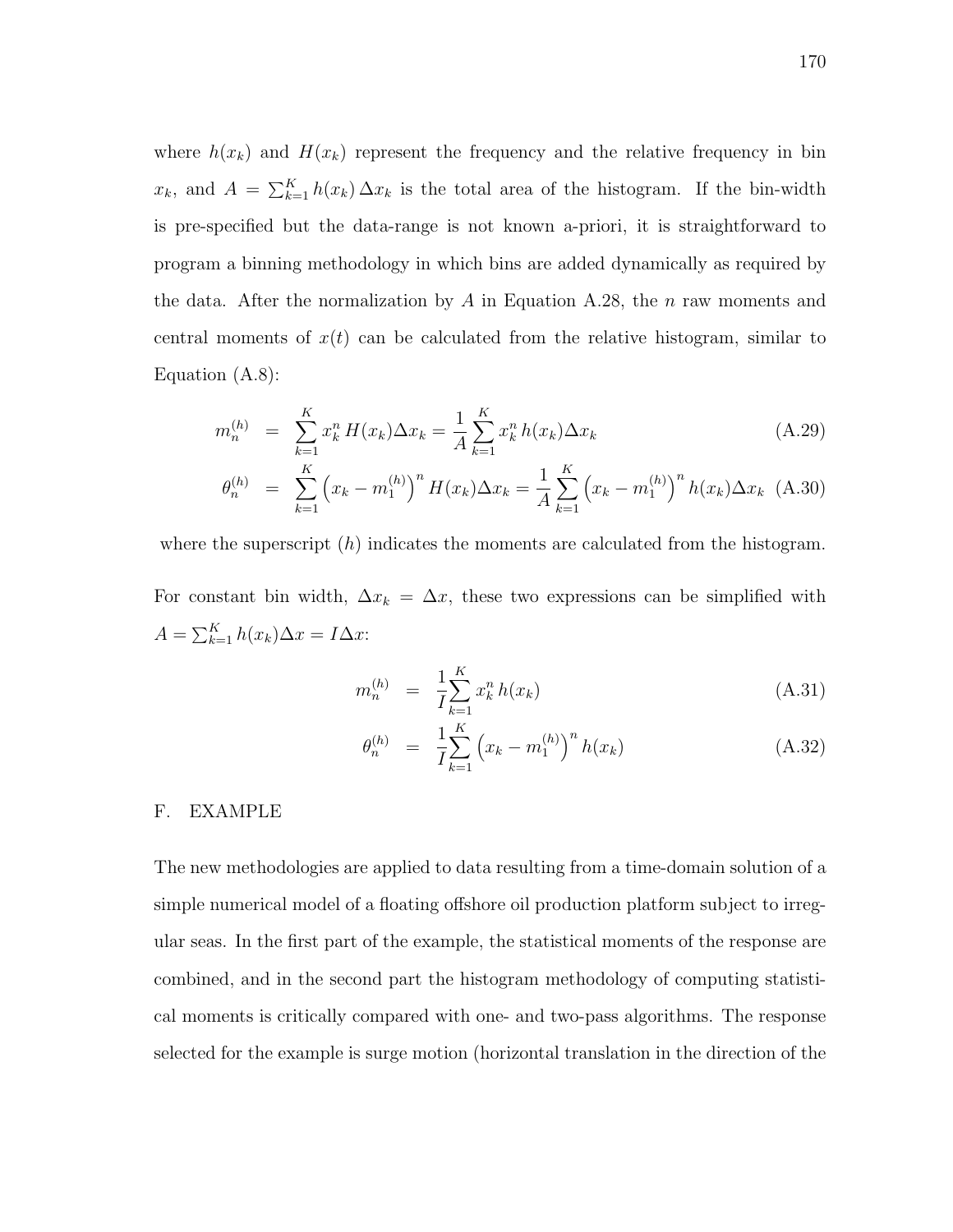| Condition $H_s(m)$ $T_p(sec)$ $U_c(m/s)$ $F_w(kN)$ |      |      |     |         |
|----------------------------------------------------|------|------|-----|---------|
|                                                    | 14.5 | 15.5 | 1.5 | $-3000$ |
| 2                                                  | 14.5 | 12.5 | 2.0 | $-5000$ |
| 3                                                  | 14.5 | 18.5 | 1.0 | $-2000$ |

Table VII. Environmental Conditions

waves) of a tension leg platform (TLP), which is known to be highly non-Gaussian. Three segments of a surge time-history, each having significantly different statistical moments, are created without modifying the structural model, but only changing the peak period of the incident waves,  $T_p$ , the current velocity,  $U_c$ , and the wind force,  $F_w$ . In the example, the wave time-histories are simulated from a JONSWAP sea spectrum (e.g., [48]) with a 14.5 m significant wave height,  $H_s$ . Environmental forcing is computed using Airy wave theory and Morison's equation (e.g., [48, 67]. The three environmental conditions used in the dynamic simulation are summarized in Table VII. The one-dimensional dynamic equation of motion is solved in the time domain using the Newmark Beta Method (e.g., [49]). The time step of integration  $(\Delta t)$  is 0.01 sec and the total time duration for each of the three time-histories is one hour. The resulting time-histories and associated statistical moments are used here to investigate the new methodology and to compare with existing methodologies.

#### 1. Combination of statistical moments

In this first part of the example, statistical moments are first calculated using the conventional two-pass method (Equations A.1–A.4). Results are shown on the first three lines of Table VIII. The fourth and fifth lines of the table show a statistical summary of a combination of the first two segments. The results on the fourth line were computed by concatenating the two complete one-hour time-histories and then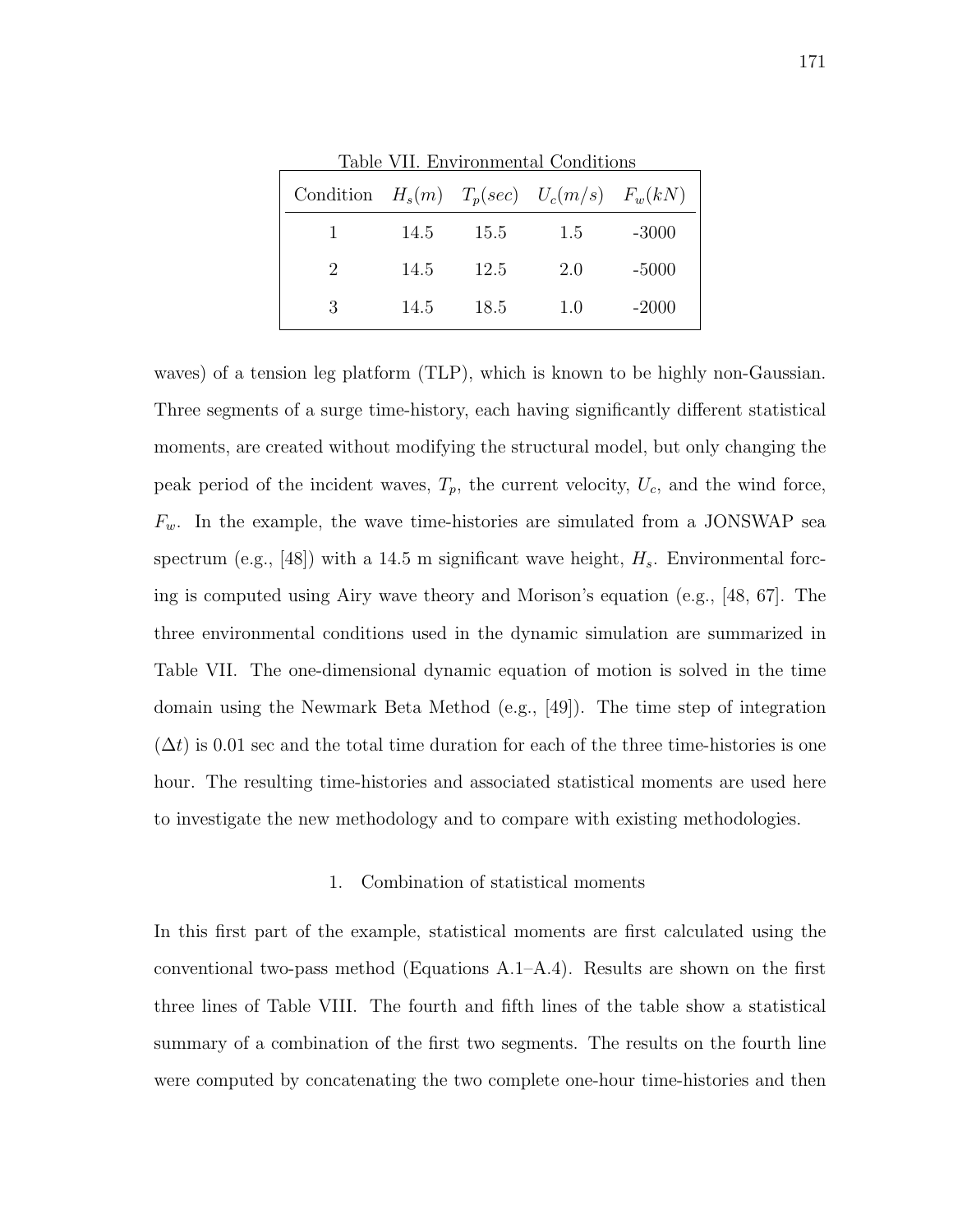applying the conventional two-pass method to compute the summary statistics. The fifth line was computed using the new methodology derived in Section 2. The specific steps to compute these values are as follows: First, the  $n = 4$  statistical moments for each  $(q)$  of the  $Q = 2$  segments to be combined are transformed into the mean and three central moments by inverting the definitions of the statistical moments (Equations A.1–A.4) to  $m_{1,q} = \mu_q$ ,  $\theta_{2,q} = \sigma_q^2$ ,  $\theta_{3,q} = \alpha_{3,q}\sigma_q^3$ ,  $\theta_{4,q} = \alpha_{4,q}\sigma_q^4$ . Second, the resulting  $Q = 2$  sets of three central moments are transformed into  $Q = 2$  sets of three raw moments using the well-known relationships between raw and central moments (Equations A.14–A.16). Third, the resulting  $4Q$  raw moments (including  $Q = 2$ means) are then transformed into 4Q values of  $\gamma_{n,q} = m_{n,q}\gamma_{0,q}$  (Equation (A.24)). Fourth, each of the 5 sets of  $Q = 2$  values of  $\gamma_{n,q}$  are combined as in Equation (A.25),  $\gamma_{n,c} = \sum_{q=1}^{Q} \gamma_{n,q}$  ( $n = 0$  to 4). Finally, the transformation process is reversed for the resulting 5 values of  $\gamma_{n,c}$  to produce the desired four central statistical moments as in Equations A.26–A.27. The sixth and seventh lines are the equivalent to the forth and fifth, excepting that three segments are combined  $(Q = 3)$ . As can be seen in the table, combining the statistical moments using the newly proposed methodology yields results identical to those computed directly from a concatenated time-series using the conventional two-pass method.

# 2. Calculation of statistical moments

In this second part of the example, the relative efficiency of calculating statistical moments from time-series data is investigated through comparison of three different computational methodologies. First, calculations are performed using the conventional two-pass method (Equations A.1–A.4). Next, equivalent calculations are performed using the methods of Terriberry/Pebay (Equations A.5–A.6). Finally, a third set of equivalent calculations are performed by binning the data and computing the statis-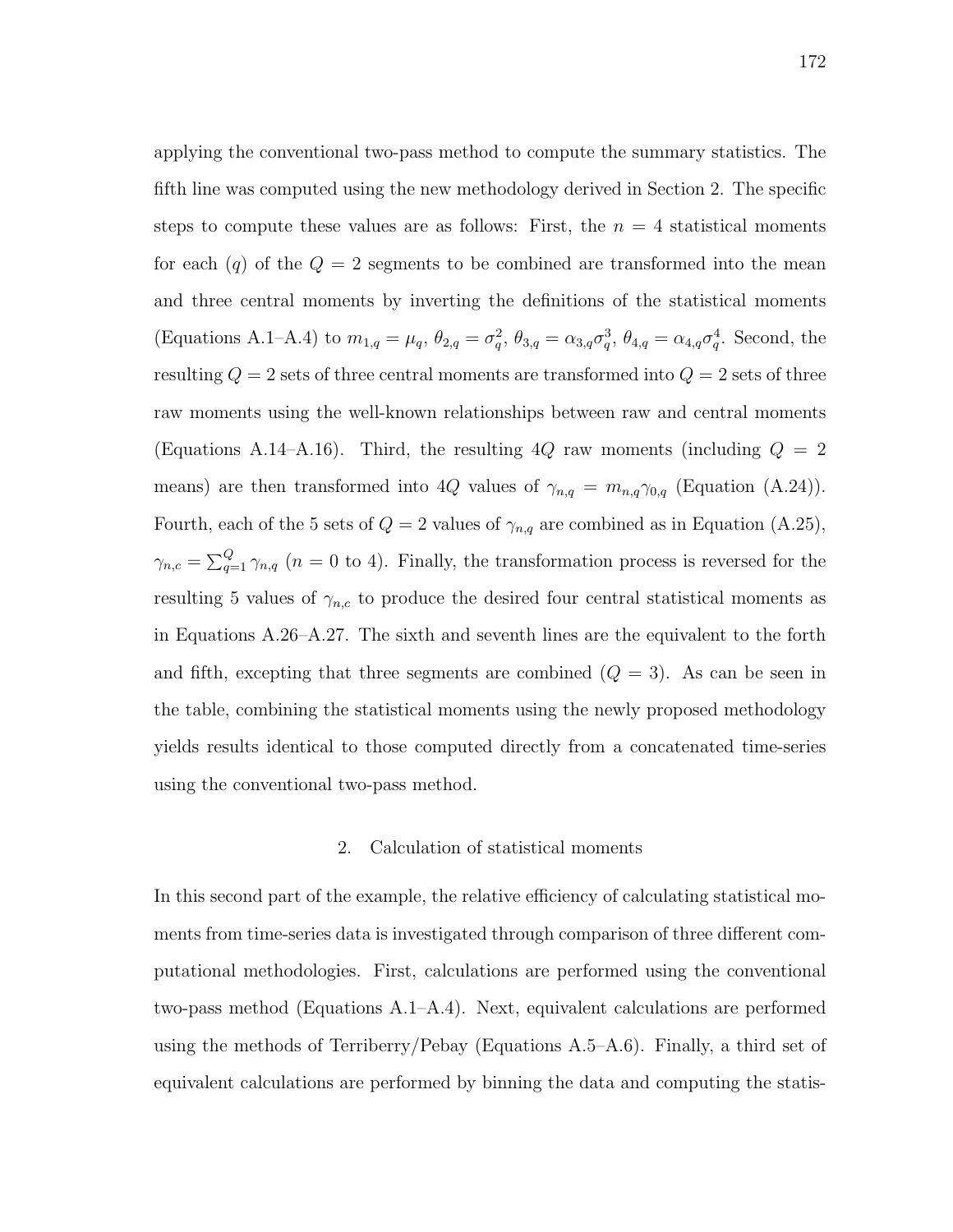| Condition | Method                                 | $\mu$ | $\sigma^2$ | $\alpha_3$ | $\alpha_4$ |
|-----------|----------------------------------------|-------|------------|------------|------------|
| 1         | Two-Pass -1.3833 0.2742                |       |            | 0.1236     | 2.9969     |
| 2         | Two-Pass $-2.2512$ 0.2447              |       |            | 0.1203     | 2.3685     |
| 3         | Two-Pass $-0.9154$ $0.2510$            |       |            | 0.0411     | 2.1207     |
| $1+2$     | $T_{\text{WO-Pass}}$ -1.8173           |       | 0.4478     | 0.1180     | 2.5684     |
| $1+2$     | Updating -1.8173 0.4478 0.1180         |       |            |            | 2.5684     |
| $1+2+3$   | Two-Pass $-1.5167$ 0.5629 $-0.0917$    |       |            |            | 2.3856     |
| $1+2+3$   | Updating -1.5167 0.5629 -0.0917 2.3856 |       |            |            |            |

Table VIII. Summary Statistics of Response

tical moments from the resulting histogram as outlined in Section 3. The amount of CPU time and computer memory requirements are presented and compared in Figures 42 and 43. In both comparisons, the baseline for comparison is the conventional two-pass method, which defines the 100% CPU and the 100% memory conditions. In all comparisons, CPU requirements result from computations and binning performed using MatLab; memory usage is based on computing how many floating-point numbers must be stored. The reader is cautioned that the relative efficiencies presented in the example are not general, and different lengths and ranges of data-sets may meaningfully affect these comparisons.

First considering Figure 42, the vertical axis on the left compares the relative CPU time needed to compute all four of the statistical moments. Application of the online method of Terriberry/Pebay to this one-hour time-history (360000 data points) with a measurement precision of 0.001, requires about 70% more CPU time than the conventional two-pass methodology, though it has the obvious advantage that the data need not be stored as part of the calculation process. The histogram method with the bin width set to the precision of the data (zero error in binning leading to exact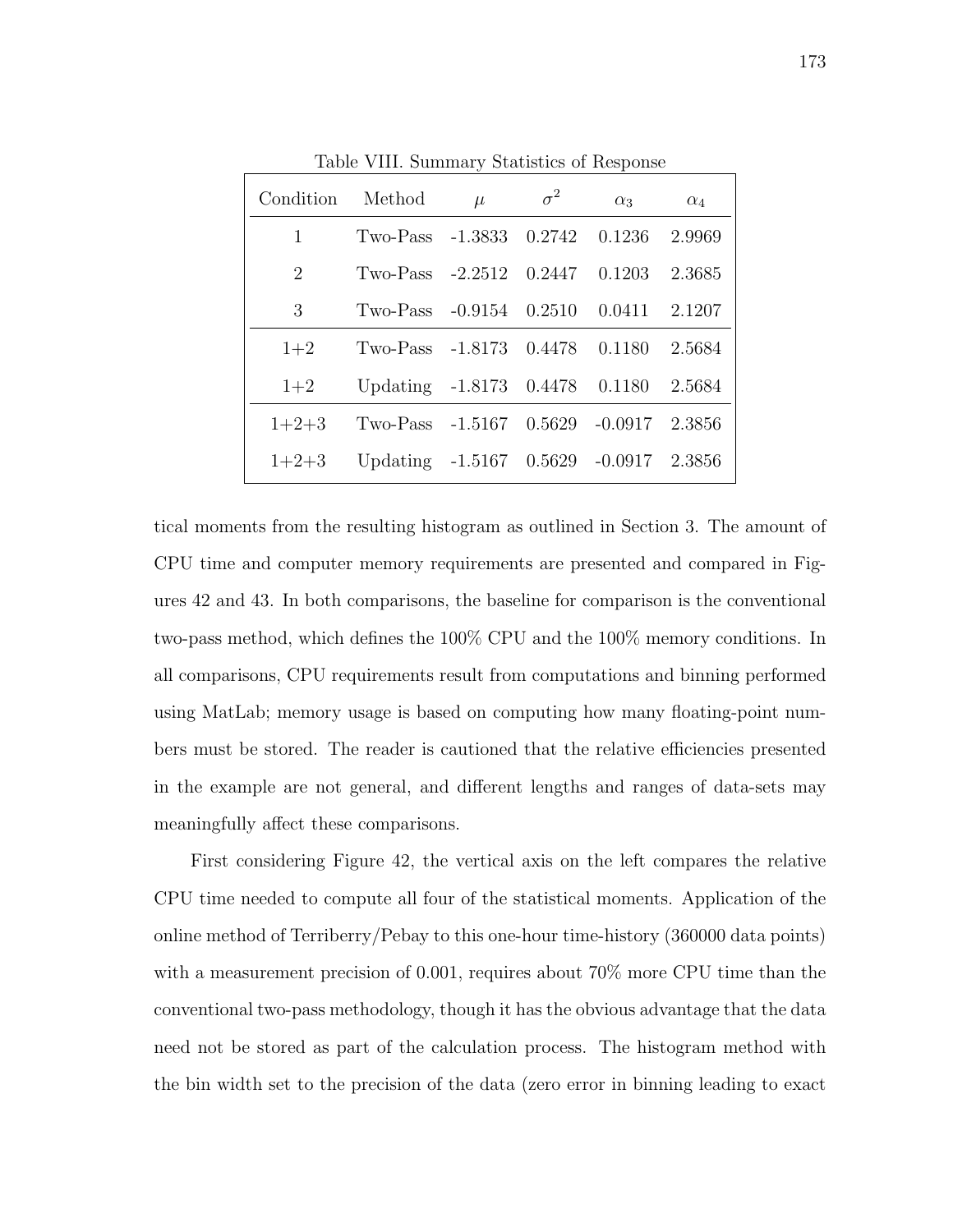

Fig. 42. Effect of bin width on CPU time required for calculation of statistical moments. Conventional two-pass algorithm defines 100%. Time duration: 1 hour,  $\Delta t$ : 0.01 sec, Data precision: 0.001

sample statistical moments) takes about 64% of the CPU time as the conventional method which is about 38% of the CPU time required for the Terriberry/Pebay on-line method. Progressing from left to right on the horizontal axis shows gradual increases in the bin width, and the vertical axis on the right shows the associated error in the statistical moments. The error is computed as the difference between the exact and approximate statistical moments divided by the exact statistical moments. The plot shows that for this time-history, increasing the bin width to ten times as large as the precision of the data reduces the CPU time to 34% of the conventional methodology, with virtually no noticeable increase in error in the statistical moments.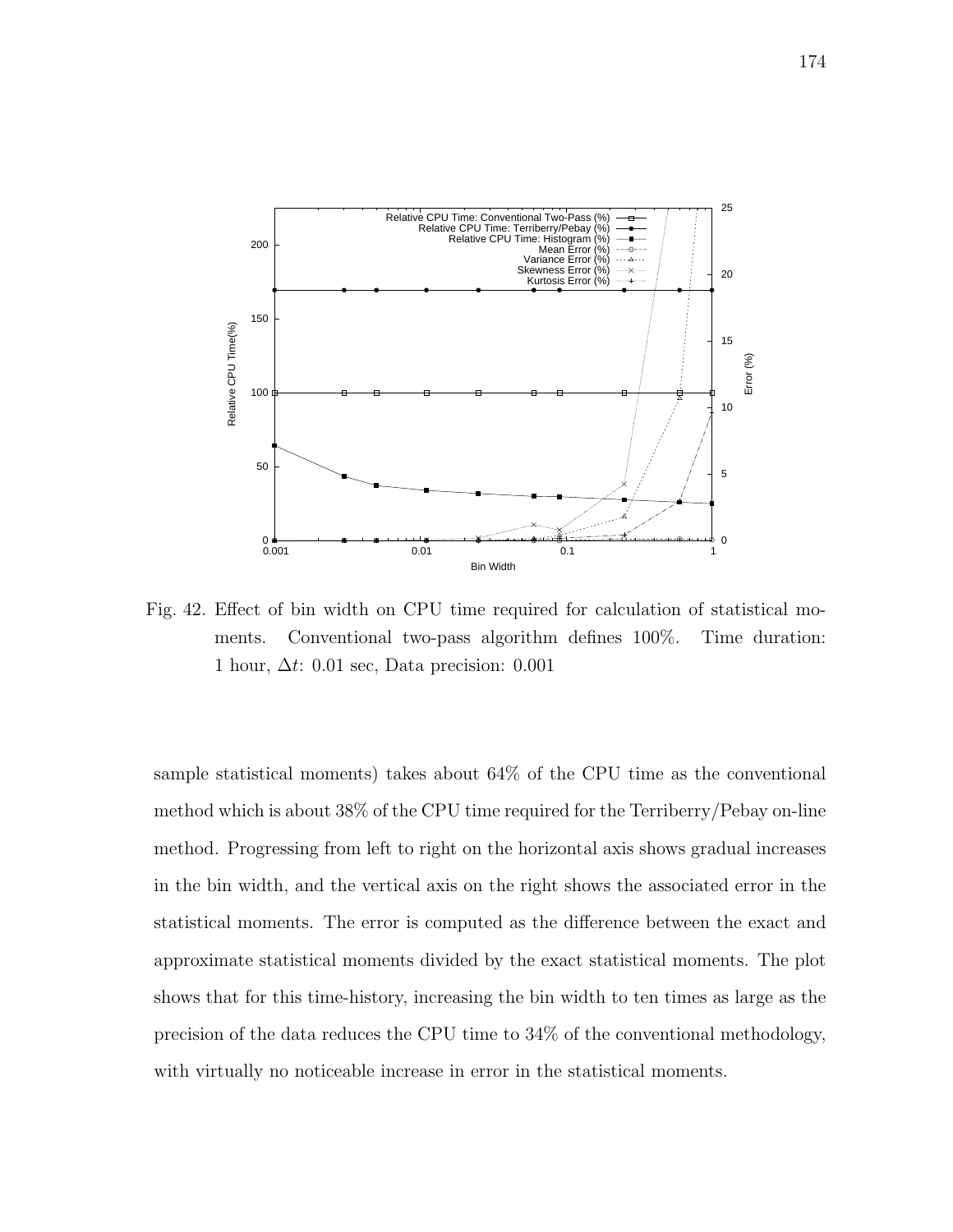

Fig. 43. Effect of bin width on computer memory required for calculation of statistical moments. Conventional two-pass algorithm defines 100%. Time duration: 1 hour,  $\Delta t$ : 0.01 sec, Data precision: 0.001

Next, considering Figure 43, the vertical axis represents the amount of memory required to compute the statistical moments, with 100% being defined by the two-pass method in which the entire time-history must be stored. Only the memory requirements for the histogram method is shown because of the extreme scale differences: the two-pass method requires about 36 times as much storage, and the method of Terriberry/Pebay requires only about 0.0033% of that required for the two-pass method, or 0.12% of that required for the histogram. The dramatic savings in memory available to the true one-pass algorithm results from having no need to store or bin any raw data.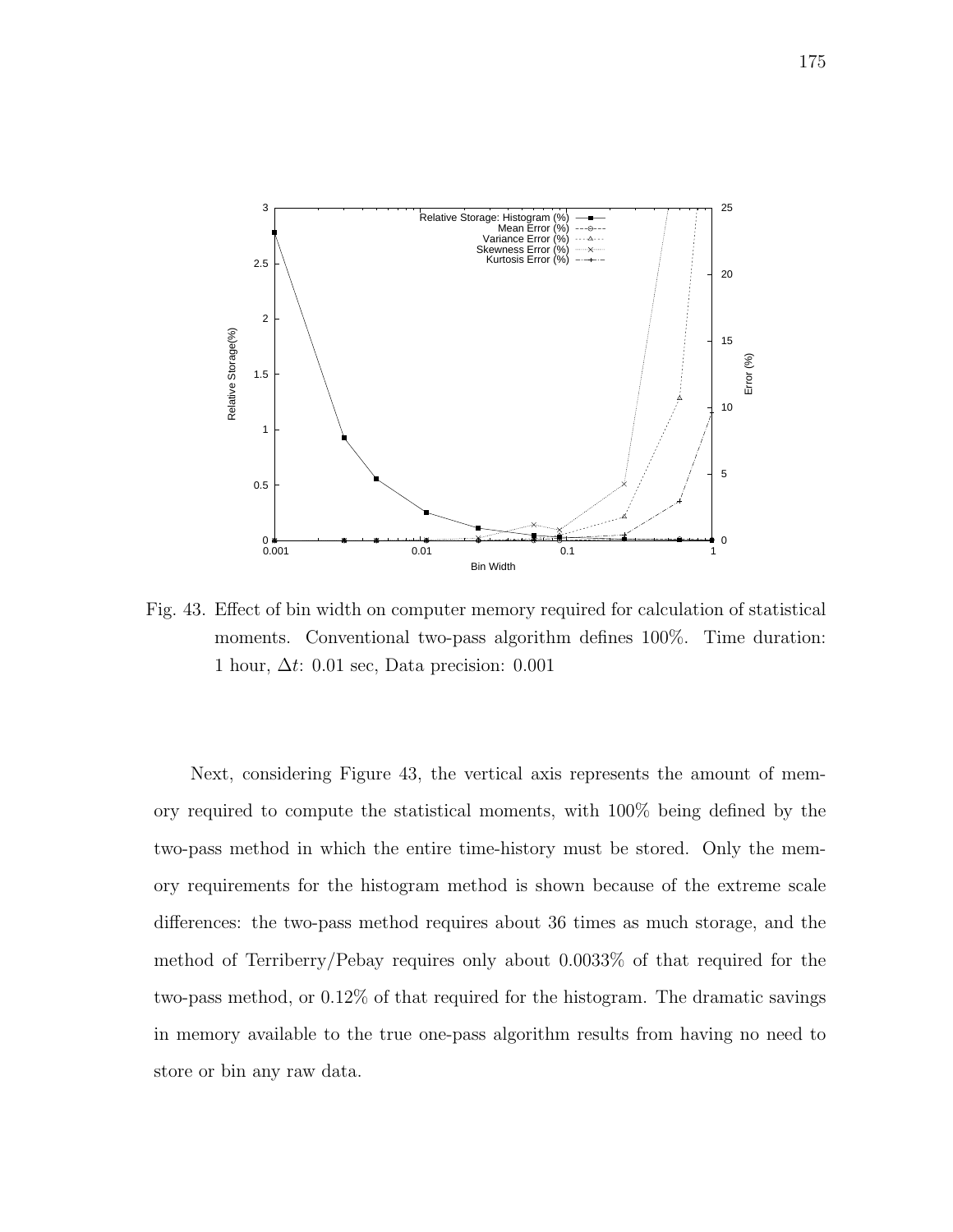### G. CONCLUSIONS

Two methodologies have been presented and demonstrated through an example. The first methodology is an updating algorithm for computing the skewness and kurtosis of segmented data sets. This methodology has some advantages over the existing methods: First, it enables direct combination of the skewness and kurtosis of any number of data sets, rather than combining only two at a time. Second, this new methodology can be used to combine statistical moments of data that is not countable, e.g., moments extracted directly from a probability density function, and third, the new methodology can be easily modified to assign different weightings to specific segments of the data if the user believes some of the data is of greater importance to estimating the statistical moments.

The second methodology is a one-pass algorithm for computation of higher statistical moments through use of a histogram. While it is a one-pass algorithm in that the data is only passed through once, it is not technically an on-line algorithm because the moments are not computed every time-step. The method investigated also has distinct advantages over other methods: First, it uses significantly less CPU time than conventional two-pass algorithms or an existing one-pass algorithm. Second, it uses significantly less computer memory than a two-pass algorithm, though much more than an existing on-line algorithm. Third, the method can be implemented to arbitrary accuracy, such that computations can be performed to the same accuracy as the measured data, or to effectively trade required accuracy against CPU and memory requirements. The proposed methodology is of more practical than theoretical interest because computation of moments from a histogram is generally well-known in the statistics community, but it is here investigated as a viable alternative to true on-line methods.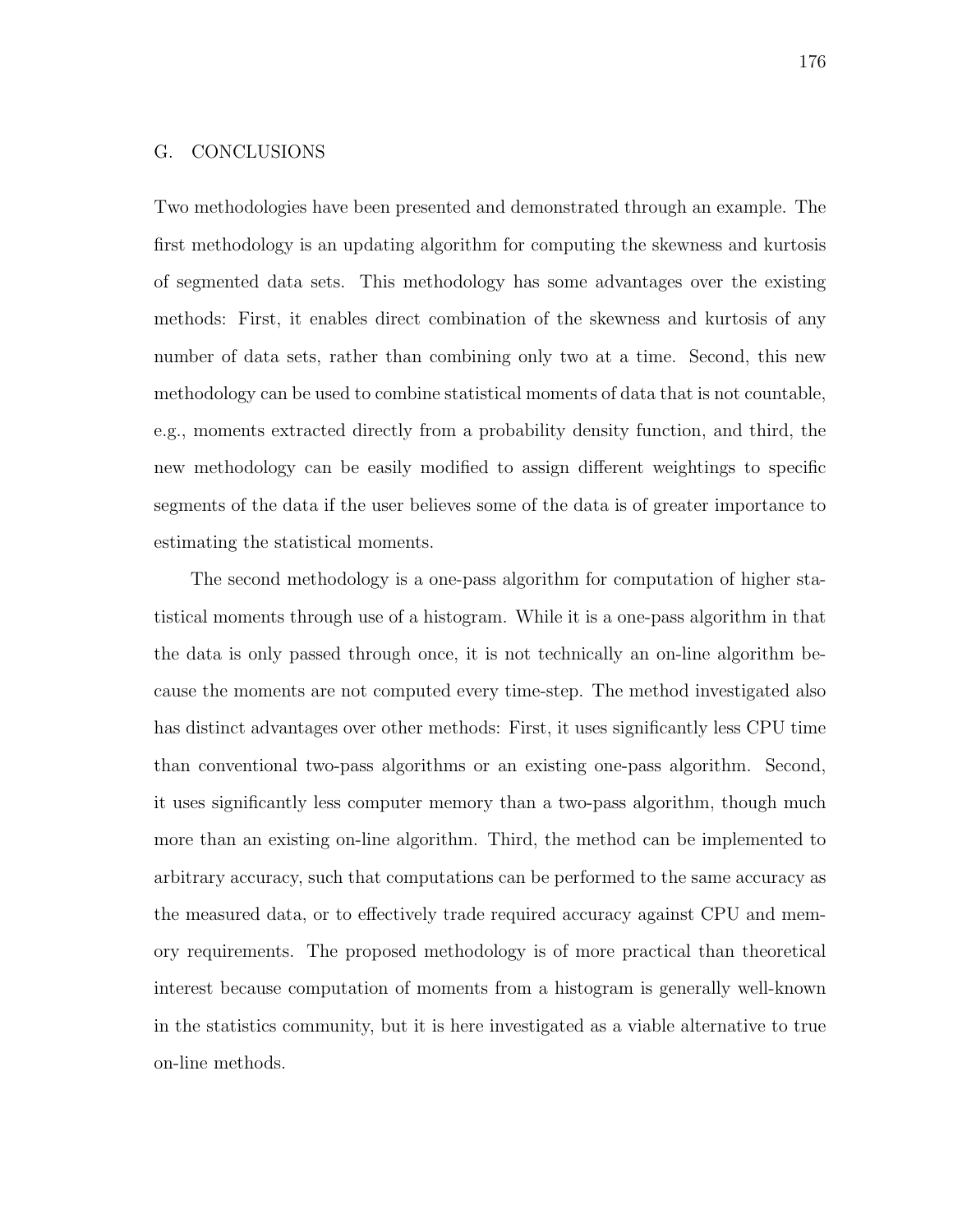An example is presented in which both the updating methodology for the skewness and kurtosis and the histogram approach are verified. The relative efficiency and accuracy of the histogram approach are compared with existing two-pass and online methods, and the savings in CPU time and memory requirements are quantified (Figures 42 and 43).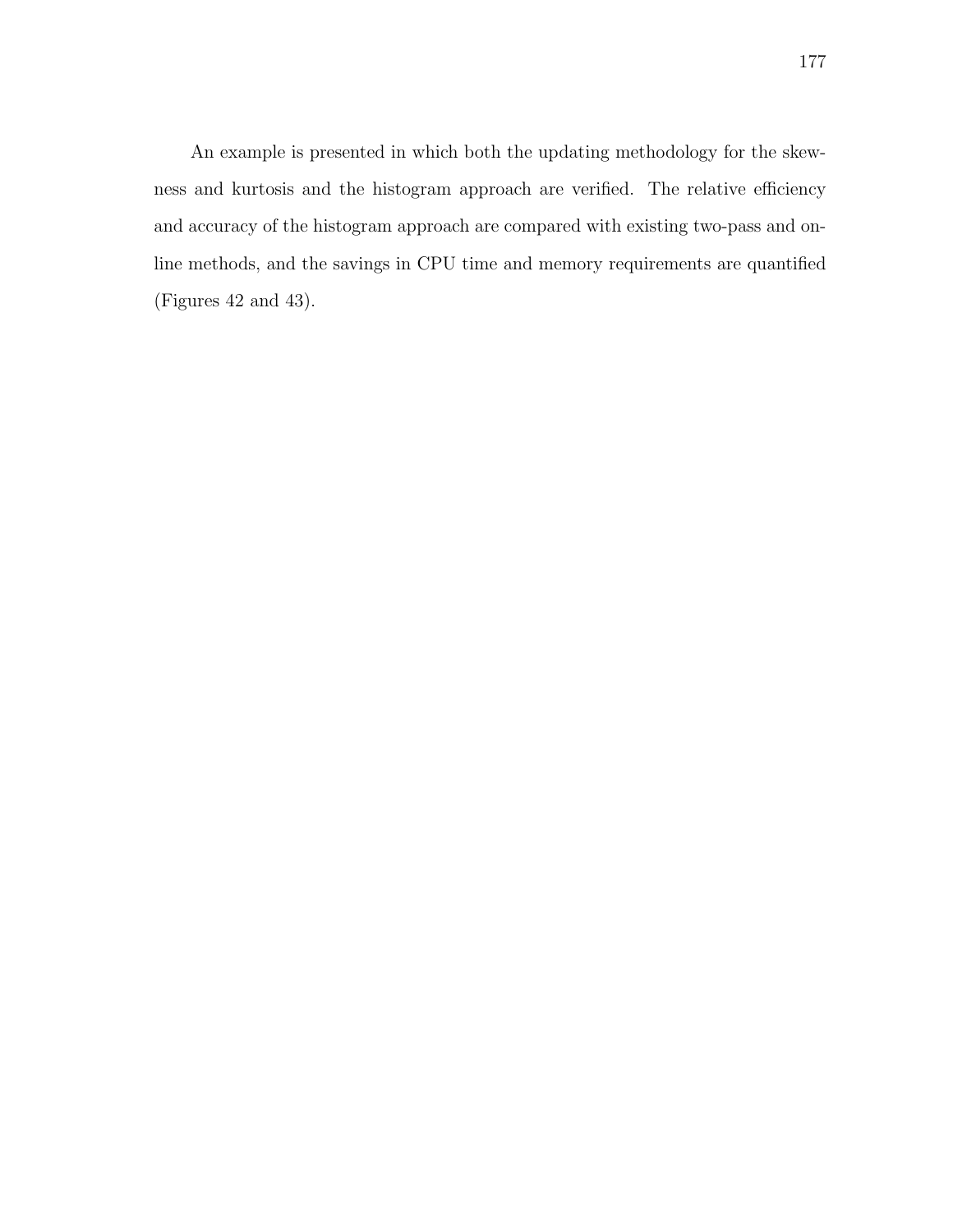### VITA

| NAME:           | Myoungkeun Choi                                                                                 |
|-----------------|-------------------------------------------------------------------------------------------------|
| ADDRESS:        | 15885 Memorial Dr. APT 1010,<br>Houston, TX77079                                                |
| $\text{EMAIL}:$ | myoungchoi@gmail.com                                                                            |
| EDUCATION:      | B.S., Naval Architecture and Ocean Engineering,<br>Seoul National University, South Korea, 1997 |
|                 | M.S., Naval Architecture and Ocean Engineering,                                                 |

# RELEVANT PUBLICATIONS:

[1 ] Bert Sweeetman and Myoungkeun Choi, "Efficient Calculation of Higher-Order Statistical Moments", Journal of the Royal Statistical Society, Submitted for Review, December 2008

Seoul National University, South Korea, 1999

- [2 ] Myoungkeun Choi and Bert Sweeetman, "Efficient Calculation of Statistical Moments for Structural Health Monitoring", An International Journal of Structural Health Monitoring, Submitted for Review, November 2008
- [3 ] Bert Sweeetman and Myoungkeun Choi, "The Modal Distribution Method for Statistical Analysis of Measured Structural Response", Journal of Probabilistic Engineering Mechanics, Submitted for Review, May 2008
- [4 ] Myoungkeun Choi and Bert Sweeetman, "The Hermite Moment Model for Highly Skewed Response with Application to Tension Leg Platforms", Journal of Offshore Mechanics and Arctic Engineering, Submitted for Review, August 2008